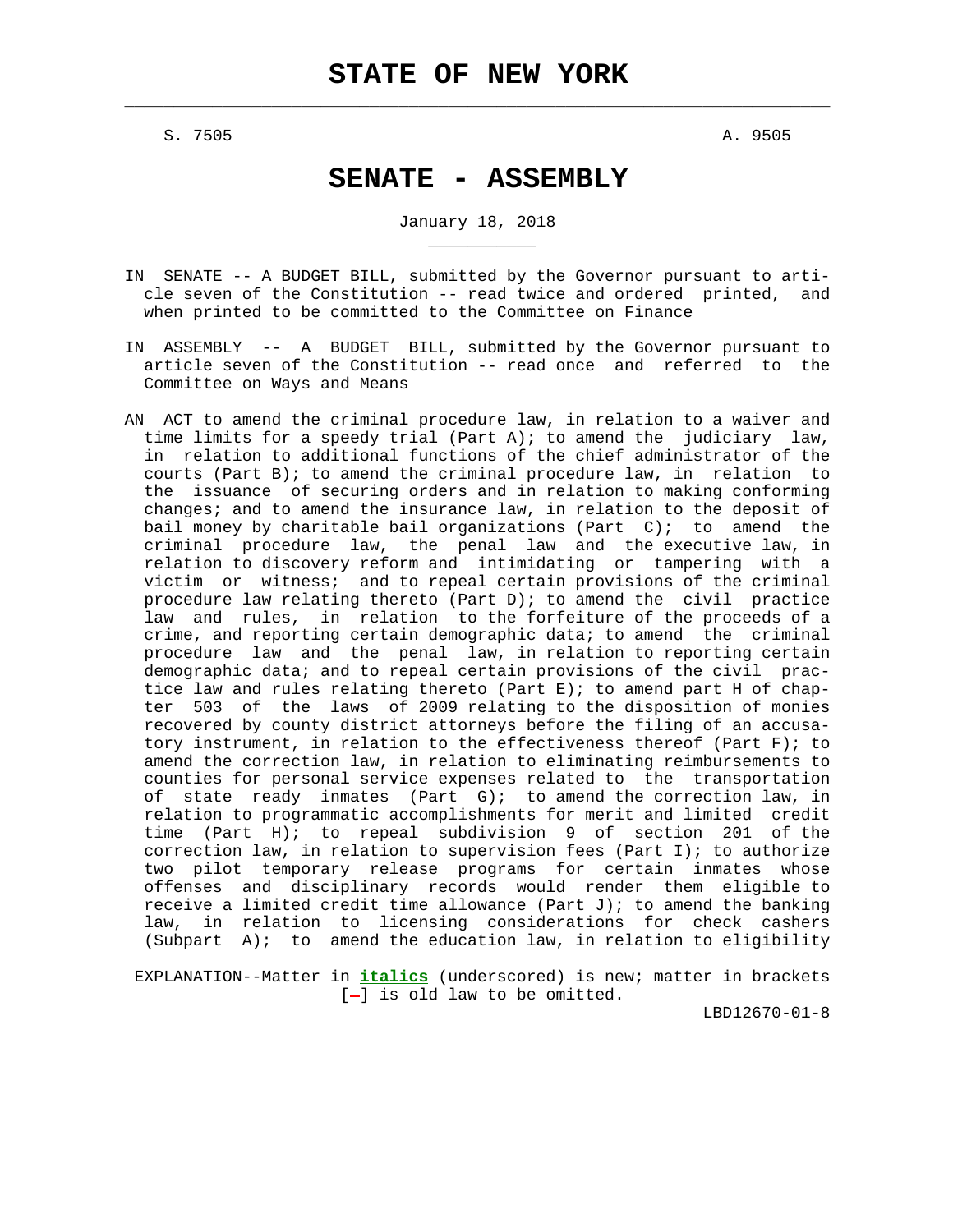for serving on a New York city community district education council and city-wide council (Subpart B); to amend the executive law, in relation to licensing considerations for bingo suppliers (Subpart C); to amend the executive law, in relation to licensing considerations for notary publics (Subpart D); to amend the general municipal law, in relation to licensing considerations for suppliers of games of chance, for games of chance licensees, for bingo licensees, and for lessors of premises to bingo licensees (Subpart E); to amend the insurance law, in relation to licensing considerations for insurer adjusters and for employment with insurance adjusters; and to repeal certain provisions of such law relating thereto (Subpart F); to amend the real property law, in relation to licensing considerations for real estate brokers or real estate salesmen (Subpart G); to amend the social services law, in relation to participation as employer in subsidized employer programs (Subpart H); and to amend the vehicle and traffic law, in relation to eligibility for employment by a driver's school (Subpart I)(Part K); to amend the executive law, in relation to allowing for geriatric parole (Part L); to amend the tax law, in relation to suspending the transfer of monies into the emergency services revolv ing loan fund from the public safety communications account (Part M); to amend the executive law, in relation to administrative subpoenas  $(Part N)$ ; to amend the state finance law and the military law, in relation to establishing the armory rental account fund; and to amend chapter 152 of the laws of 2001 amending the military law relating to military funds of the organized militia, in relation to the effective ness thereof (Part O); to amend the criminal procedure law, in relation to eliminating the statute of limitations for any sexually related offense committed against a child; to amend the general munic ipal law, the court of claims act and the education law, in relation to removing the requirement of filing a notice of claim for any claim for injury suffered from a sexually related offense committed against a child; to amend the civil practice law and rules, in relation to extending the statute of limitations for civil cases for any claim for injury suffered from a sexually related offense committed against a child to fifty years; and to amend the civil practice law and rules, in relation to reviving any time-barred claim for injury suffered from a sexually related offense committed against a child for a period of one year (Part P); to amend the alcoholic beverage control law, in relation to hotel tavern licenses (Part Q); to amend the alcoholic beverage control law, in relation to the production and sale of mead; and to repeal certain provisions of such law relating thereto (Part R); to amend the alcoholic beverage control law, in relation to creat ing a license to export New York alcoholic beverages (Part S); to amend chapter 303 of the laws of 1988 relating to the extension of the state commission on the restoration of the capitol, in relation to extending such provisions for an additional five years (Part T); to amend the public lands law, in relation to the transfer of unappropri ated state lands (Part U); to amend the state finance law, in relation to establishing the parking services fund, the solid waste fund, and the special events fund (Part V); to amend the civil service law, in relation to term appointments in information technology; and providing for the repeal of such provisions upon expiration thereof (Part W); to amend the state finance law, in relation to establishing the New York state secure choice savings program, the New York state secure choice savings program fund and the New York state secure choice administra tive fund (Part X); to amend the workers' compensation law, in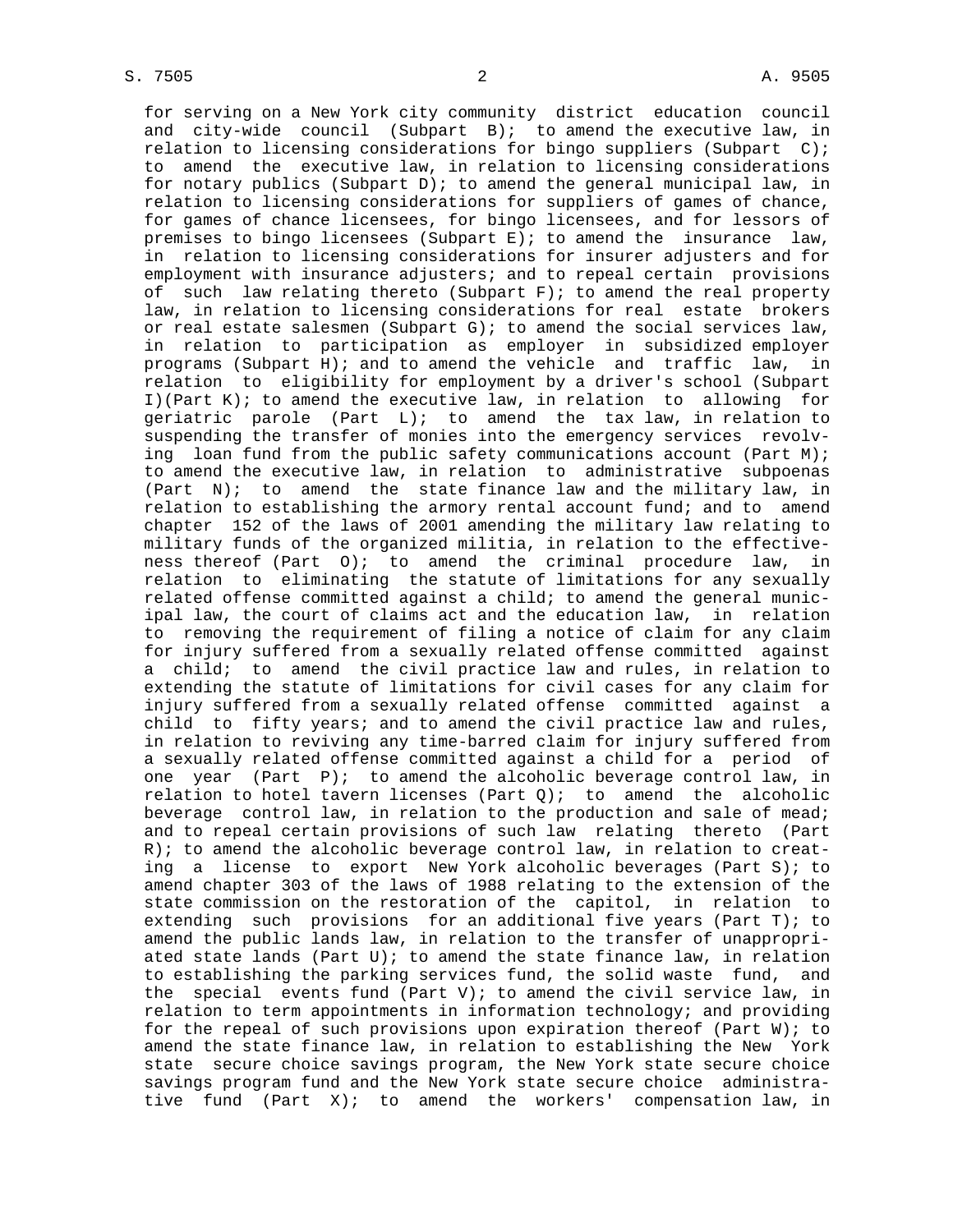relation to the investment of surplus funds of the state insurance fund (Part Y); to amend the civil service law, in relation to capping the standard medicare premium charge (Part Z); to amend the civil service law, in relation to reimbursement for medicare premium charges (Part AA); to amend the civil practice law and rules, in relation to the rate of interest (Part BB); to amend the state finance law, in relation to the citizen empowerment tax credit (Part CC); to amend the uniform justice court act, in relation to the election of one or more town justices for two or more adjacent towns (Subpart A); and to amend the general municipal law and the statute of local governments, in relation to authorizing counties to regulate, administer, and enforce planning, zoning, and other land use regulations at the option of and in accordance with a request from a city, town, or village (Subpart B)(Part DD); to amend the general municipal law, in relation to coun ty-wide shared services panels (Part EE); to amend the public authori ties law, in relation to the town of Islip resource recovery agency (Part FF); and to provide for the administration of certain funds and accounts related to the 2018-19 budget and authorizing certain payments and transfers; to amend the state finance law, in relation to the school tax relief fund, the debt reduction reserve fund and to payments, transfers and deposits; to amend the state finance law, in relation to reductions to enacted appropriations; to amend chapter 174 of the laws of 1968 constituting the New York state urban development corporation act, in relation to funding project costs undertaken by non-public schools; to amend the New York state urban development corporation act, in relation to funding project costs for certain capital projects; to amend chapter 389 of the laws of 1997, relating to the financing of the correctional facilities improvement fund and the youth facility improvement fund, in relation to the issuance of bonds; to amend the private housing finance law, in relation to hous ing program bonds and notes; to amend chapter 329 of the laws of 1991, amending the state finance law and other laws relating to the estab lishment of the dedicated highway and bridge trust fund, in relation to the issuance of bonds; to amend the public authorities law, in relation to the issuance of bonds by the dormitory authority; to amend chapter 61 of the laws of 2005 relating to providing for the adminis tration of certain funds and accounts related to the 2005-2006 budget, in relation to issuance of bonds by the urban development corporation; to amend the New York state urban development corporation act, in relation to the issuance of bonds; to amend the public authorities law, in relation to the state environmental infrastructure projects; to amend the New York state urban development corporation act, in relation to authorizing the urban development corporation to issue bonds to fund project costs for the implementation of a NY-CUNY chal lenge grant program and increasing the bonding limit for certain state and municipal facilities; to amend chapter 81 of the laws of 2002, relating to providing for the administration of certain funds and accounts related to the 2002-2003 budget, in relation to increasing the aggregate amount of bonds to be issued by the New York state urban development corporation; to amend the public authorities law, in relation to financing of peace bridge and transportation capital projects; to amend the public authorities law, in relation to dormito ries at certain educational institutions other than state operated institutions and statutory or contract colleges under the jurisdiction of the state university of New York; to amend the New York state medical care facilities finance agency act, in relation to bonds and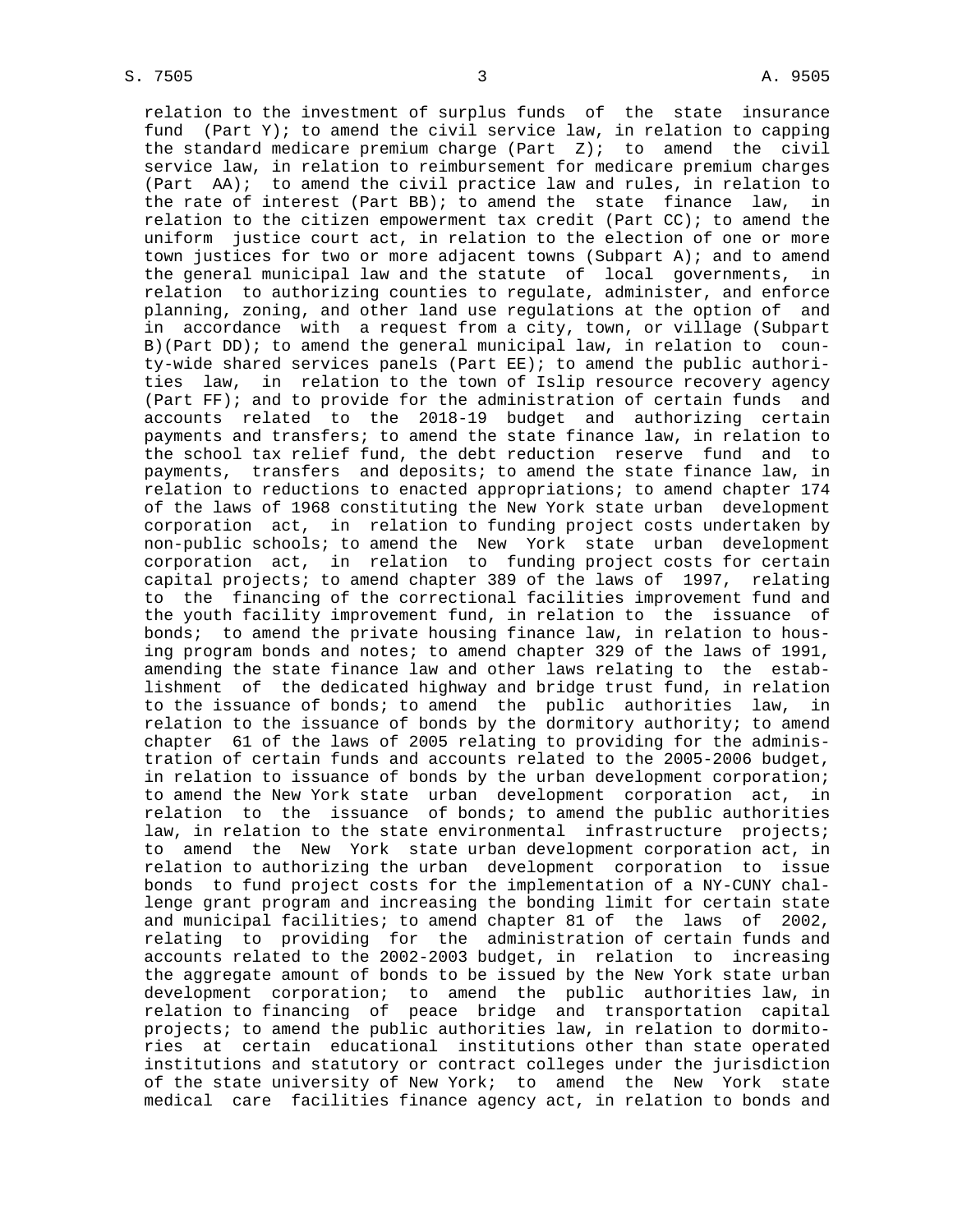mental health facilities improvement notes; to amend chapter 61 of the laws of 2005, relating to providing for the administration of certain funds and accounts related to the 2005-2006 budget, in relation to increasing the bonding limit for certain public protection facilities; to amend the state finance law and the public authorities law, in relation to funding certain capital projects and the issuance of bonds; to amend chapter 59 of the laws of 2017 relating to providing for the administration of certain funds and accounts related to the 2017-18 budget and authorizing certain payments and transfers, in relation to the effectiveness thereof; to amend chapter 63 of the laws of 2005, relating to the composition and responsibilities of the New York state higher education capital matching grant board, in relation to increasing the amount of authorized matching capital grants; to amend the public authorities law, in relation to increasing the amount of bonds authorized to be issued; and providing for the repeal of certain provisions upon expiration thereof (Part GG)

## **The People of the State of New York, represented in Senate and Assem bly, do enact as follows:**

 1 Section 1. This act enacts into law major components of legislation 2 which are necessary to implement the state fiscal plan for the 2018-2019 3 state fiscal year. Each component is wholly contained within a Part 4 identified as Parts A through GG. The effective date for each particular 5 provision contained within such Part is set forth in the last section of 6 such Part. Any provision in any section contained within a Part, includ- 7 ing the effective date of the Part, which makes a reference to a section 8 "of this act", when used in connection with that particular component, 9 shall be deemed to mean and refer to the corresponding section of the 10 Part in which it is found. Section three of this act sets forth the 11 general effective date of this act.

## 12 PART A

 13 Section 1. Section 30.30 of the criminal procedure law, as added by 14 chapter 184 of the laws of 1972, paragraph (a) of subdivision 3 as 15 amended by chapter 93 of the laws of 2006, paragraph (a) of subdivision 16 4 as amended by chapter 558 of the laws of 1982, paragraph (c) of subdi- 17 vision 4 as amended by chapter 631 of the laws of 1996, paragraph (h) of 18 subdivision 4 as added by chapter 837 of the laws of 1986, paragraph (i) 19 of subdivision 4 as added by chapter 446 of the laws of 1993, paragraph 20 (j) of subdivision 4 as added by chapter 222 of the laws of 1994, para- 21 graph (b) of subdivision 5 as amended by chapter 109 of the laws of 22 1982, paragraphs (e) and (f) of subdivision 5 as added by chapter 209 of 23 the laws of 1990, is amended to read as follows:

24 § 30.30 Speedy trial; time limitations.

 25 1. Except as otherwise provided in subdivision [**three**] **four of this** 26 **section**, a motion made pursuant to paragraph (e) of subdivision one of 27 section 170.30 **of this chapter** or paragraph (g) of subdivision one of 28 section 210.20 **of this chapter** must be granted where the people are not 29 ready for trial within:

 30 (a) six months of the commencement of a criminal action wherein a 31 defendant is accused of one or more offenses, at least one of which is a 32 felony;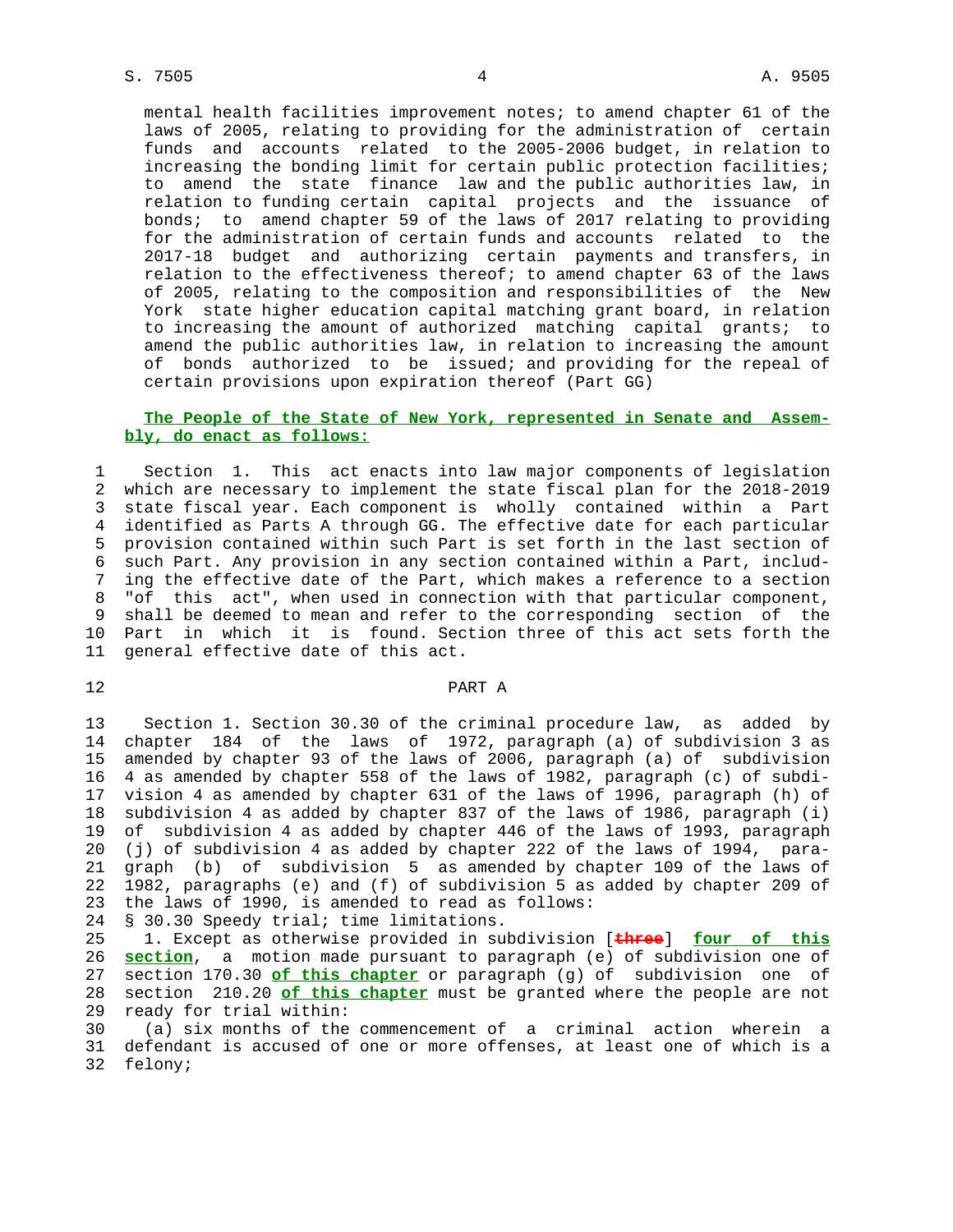1 (b) ninety days of the commencement of a criminal action wherein a 2 defendant is accused of one or more offenses, at least one of which is a 3 misdemeanor punishable by a sentence of imprisonment of more than three 4 months and none of which is a felony; 5 (c) sixty days of the commencement of a criminal action wherein the 6 defendant is accused of one or more offenses, at least one of which is a 7 misdemeanor punishable by a sentence of imprisonment of not more than 8 three months and none of which is a crime punishable by a sentence of 9 imprisonment of more than three months; 10 (d) thirty days of the commencement of a criminal action wherein the 11 defendant is accused of one or more offenses, at least one of which is a 12 violation and none of which is a crime. 13 [**2. Except as provided in subdivision three, where a defendant has been committed to the custody of the sheriff in a criminal action he must be released on bail or on his own recognizance, upon such condi- tions as may be just and reasonable, if the people are not ready for trial in that criminal action within: (a) ninety days from the commencement of his commitment to the custody of the sheriff in a criminal action wherein the defendant is accused of one or more offenses, at least one of which is a felony; (b) thirty days from the commencement of his commitment to the custody of the sheriff in a criminal action wherein the defendant is accused of one or more offenses, at least one of which is a misdemeanor punishable by a sentence of imprisonment of more than three months and none of which is a felony; (c) fifteen days from the commencement of his commitment to the custo- dy of the sheriff in a criminal action wherein the defendant is accused of one or more offenses, at least one of which is a misdemeanor punisha- ble by a sentence of imprisonment of not more than three months and none of which is a crime punishable by a sentence of imprisonment of more than three months; (d) five days from the commencement of his commitment to the custody of the sheriff in a criminal action wherein the defendant is accused of one or more offenses, at least one of which is a violation and none of which is a crime.**] **2. The defendant, subject to the provisions of subdivisions three and four of this section, may waive his or her right to a speedy trial pursuant to this section at any time prior to trial. 2-a. Such waiver must be in writing with the consent of the defendant personally and signed by the defendant. If the defendant is being held in custody for any reason at the time he or she makes a waiver pursuant to this section, the waiver shall be made in person, in open court, in the presence of the court, and with the approval of the court. In every case, such written waiver must make reference to a specific matter for which the defendant is charged. 2-b. The waiver period, except for exceptional circumstances approved by the court or for defendants engaged in a judicial diversion program for certain felony offenders pursuant to article two hundred sixteen of this chapter, shall not exceed: (a) three months where a defendant is accused of one or more offenses, at least one of which is a felony; (b) forty-five days where a defendant is accused of one or more offenses, at least one of which is a misdemeanor punishable by a sentence of imprisonment of more than three months and none of which is**

**a felony;**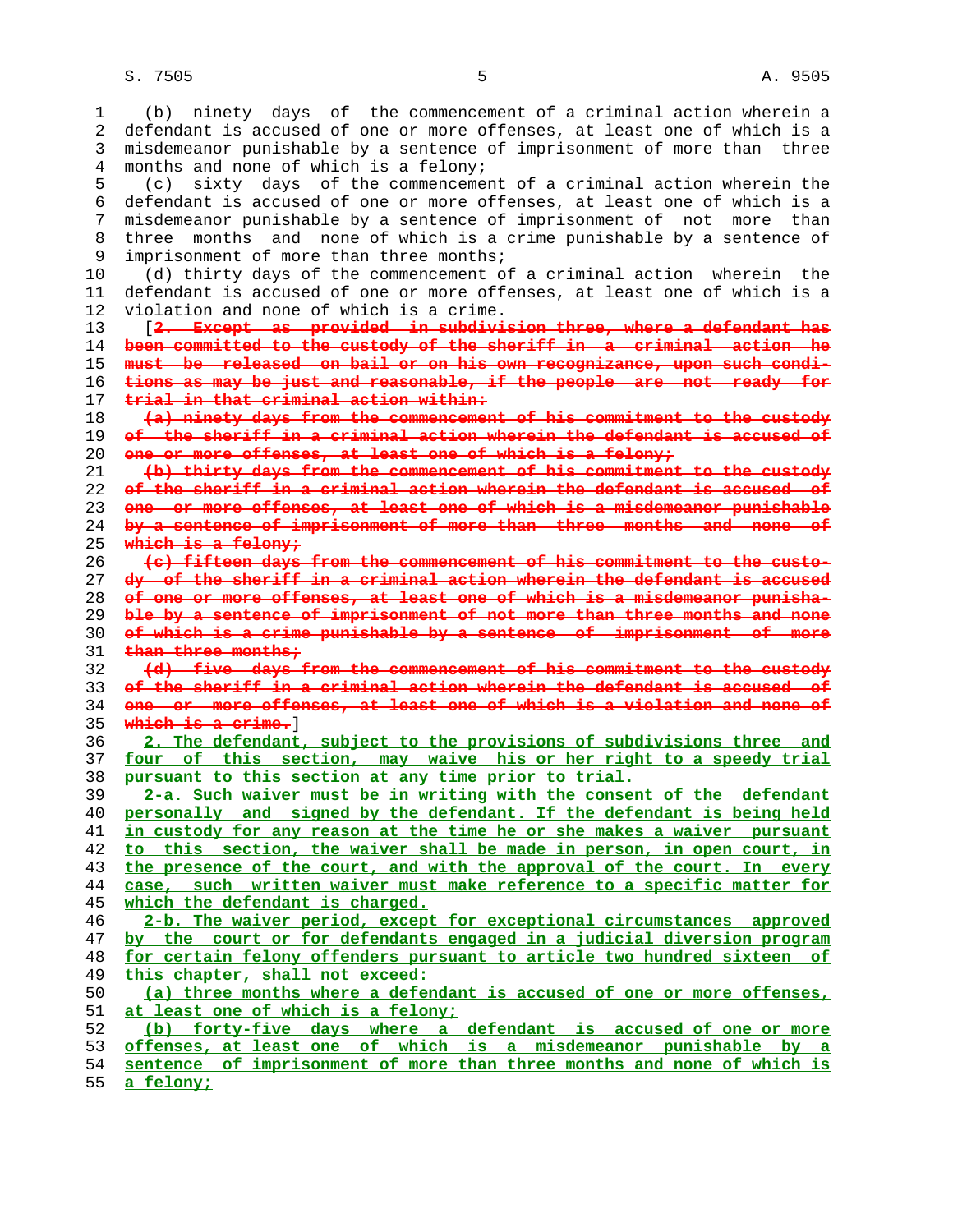S. 7505 6 A. 9505

| 1  | (c) thirty days where the defendant is accused of one or more                   |
|----|---------------------------------------------------------------------------------|
| 2  | offenses, at least one of which is a misdemeanor punishable by a                |
| 3  | sentence of imprisonment of not more than three months and none of which        |
| 4  | is a crime punishable by a sentence of imprisonment of more than three          |
| 5  | months; or                                                                      |
| б  | (d) fifteen days where the defendant is accused of one or more                  |
| 7  | offenses, at least one of which is a violation and none of which is a           |
| 8  | <u>crime.</u>                                                                   |
| 9  | 2-c. Absent extraordinary circumstances, no more that two waivers may           |
| 10 | be executed pursuant to this section for a single case. If the court            |
| 11 | finds extraordinary circumstances warranting more than two waivers              |
| 12 | pursuant to this section, the court must state upon the record the              |
| 13 | extraordinary circumstances before granting additional waivers pursuant         |
| 14 | to this section.                                                                |
| 15 | 2-d. A waiver executed pursuant to this section shall not preclude the          |
| 16 | court from excluding the periods described in subdivision four of this          |
| 17 | section when computing the time within which the people must be ready           |
| 18 | for trial.                                                                      |
| 19 | 3. Whenever pursuant to this section a prosecutor states or otherwise           |
| 20 | provides notice that the people are ready for trial, the court may make         |
| 21 | inquiry on the record as to their actual readiness. If, after conducting        |
| 22 | its inquiry, the court determines that the people are not ready to              |
| 23 | proceed to trial, the prosecutor's statement or notice of readiness             |
| 24 | shall not be valid for purposes of this section.                                |
| 25 | 4. (a) [ <i>Subdivisions</i> ] Subdivision one [and two do] does not apply to a |
| 26 | criminal action wherein the defendant is accused of an offense defined          |
| 27 | in sections 125.10, 125.15, 125.20, 125.25, 125.26 and 125.27 of the            |
| 28 | penal law.                                                                      |
| 29 | (b) A motion made pursuant to [subdivisions] subdivision one [or two]           |
| 30 | of this section upon expiration of the specified period may be denied           |
| 31 | where the people are not ready for trial if the people were ready for           |
| 32 | trial prior to the expiration of the specified period and their present         |
| 33 | unreadiness is due to some exceptional fact or circumstance,<br>including,      |
| 34 | not limited to, the sudden unavailability of evidence material to<br>but        |
| 35 | the people's case, when the district attorney has exercised due dili-           |
| 36 | gence to obtain such evidence and there are reasonable grounds to               |
| 37 | believe that such evidence will become available in a reasonable period.        |
| 38 | [(e) A motion made pursuant to subdivision two shall not:                       |
| 39 | (i) apply to any defendant who is serving a term of imprisonment for            |
| 40 | another offense,                                                                |
| 41 | (ii) require the release from custody of any defendant who is also              |
| 42 | being held in custody pending trial of another criminal charge as to            |
| 43 | which the applicable period has not yet elapsed,                                |
|    | (iii) prevent the redetention of or otherwise apply to any defendant            |
| 44 | who, after being released from custody pursuant to this section or              |
| 45 | otherwise, is charged with another crime or violates the conditions on          |
| 46 |                                                                                 |
| 47 | which he has been released, by failing to appear at a judicial proceed-         |
| 48 | ing at which his presence is required or otherwise. ]                           |
| 49 | (c) Any motion made pursuant to subdivision one of this section must            |
| 50 | be filed at least twenty days before commencement of the trial, but for         |
| 51 | good cause may be made thereafter. The motion papers must include sworn         |
| 52 | allegations of fact specifying the time periods that should be charged          |
| 53 | against the people and the legal basis to charge those time periods to          |
| 54 | the people. The court may summarily deny the motion if the motion papers        |

**do not contain sworn allegations of fact or the legal basis to charge**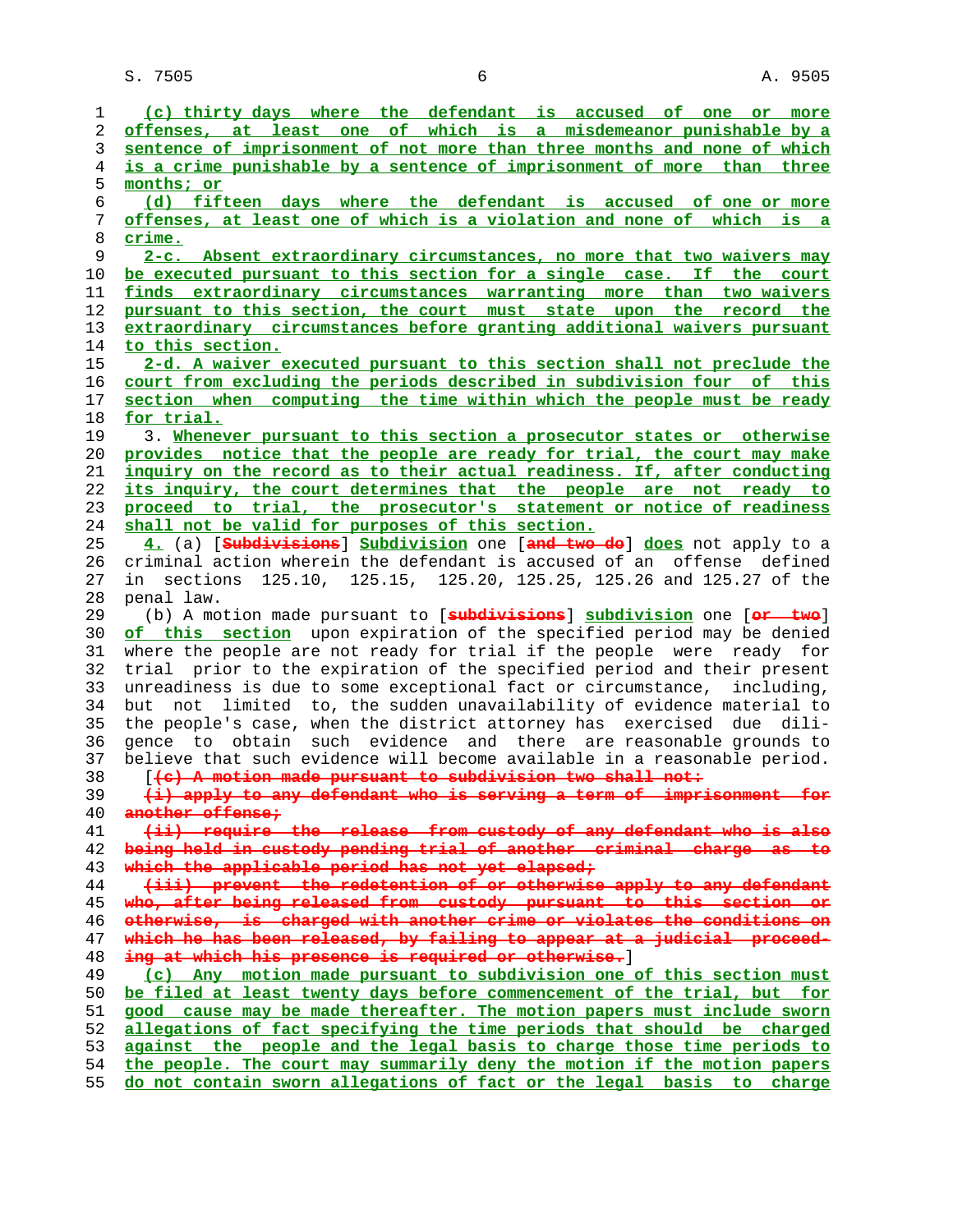1 **those time periods to the people. The court may reserve decision on any** 2 **motion made pursuant to subdivision.** 3 [**4.**] **5.** In computing the time within which the people must be ready 4 for trial pursuant to subdivisions one and two **of this section**, the 5 following periods must be excluded: 6 (a) a reasonable period of delay resulting from other proceedings 7 concerning the defendant, including but not limited to: proceedings for 8 the determination of competency and the period during which defendant is<br>9 incompetent to stand trial; demand to produce; request for a bill of incompetent to stand trial; demand to produce; request for a bill of 10 particulars; pre-trial motions; appeals; trial of other charges; and the 11 period during which such matters are under consideration by the court; 12 or 13 (b) the period of delay resulting from a continuance granted by the 14 court at the request of, or with the consent of, the defendant or his **or** 15 **her** counsel. The court [**must**] **may** grant such a continuance only if it is 16 satisfied that postponement is in the interest of justice, taking into 17 account the public interest in the prompt dispositions of criminal 18 charges. A defendant without counsel must not be deemed to have 19 consented to a continuance unless he **or she** has been advised by the 20 court of his **or her** rights under these rules and the effect of his **or** 21 **her** consent**, which must be done on the record in open court if the** 22 **defendant is in custody**; or 23 (c) (i) the period of delay resulting from the absence or unavailabil- 24 ity of the defendant. A defendant must be considered absent whenever his 25 **or her** location is unknown and he **or she** is attempting to avoid appre- 26 hension or prosecution, or his **or her** location cannot be determined by 27 due diligence. A defendant must be considered unavailable whenever his 28 **or her** location is known but his **or her** presence for trial cannot be 29 obtained by due diligence; or 30 (ii) where the defendant has either escaped from custody or has failed 31 to appear when required after having previously been released on bail or 32 on his **or her** own recognizance, and provided the defendant is not in 33 custody on another matter, the period extending from the day the court 34 issues a bench warrant pursuant to section 530.70 **of this chapter** 35 because of the defendant's failure to appear in court when required, to 36 the day the defendant subsequently appears in the court pursuant to a 37 bench warrant or voluntarily or otherwise; or 38 (d) a reasonable period of delay when the defendant is joined for 39 trial with a co-defendant as to whom the time for trial pursuant to this 40 section has not run and good cause is not shown for granting a sever- 41 ance; or 42 (e) the period of delay resulting from detention of the defendant in 43 another jurisdiction provided the district attorney is aware of such 44 detention and has been diligent and has made reasonable efforts to 45 obtain the presence of the defendant for trial; or 46 (f) the period during which the defendant is without counsel through 47 no fault of the court; except when the defendant is proceeding as his **or** 48 **her** own attorney with the permission of the court; or 49 (g) other periods of delay occasioned by exceptional circumstances, 50 including but not limited to, the period of delay resulting from a 51 continuance granted at the request of a district attorney if**:** (i) the 52 continuance is granted because of the unavailability of evidence materi- 53 al to the people's case, when the district attorney has exercised due 54 diligence to obtain such evidence and there are reasonable grounds to 55 believe that such evidence will become available in a reasonable period; 56 or (ii) the continuance is granted to allow the district attorney addi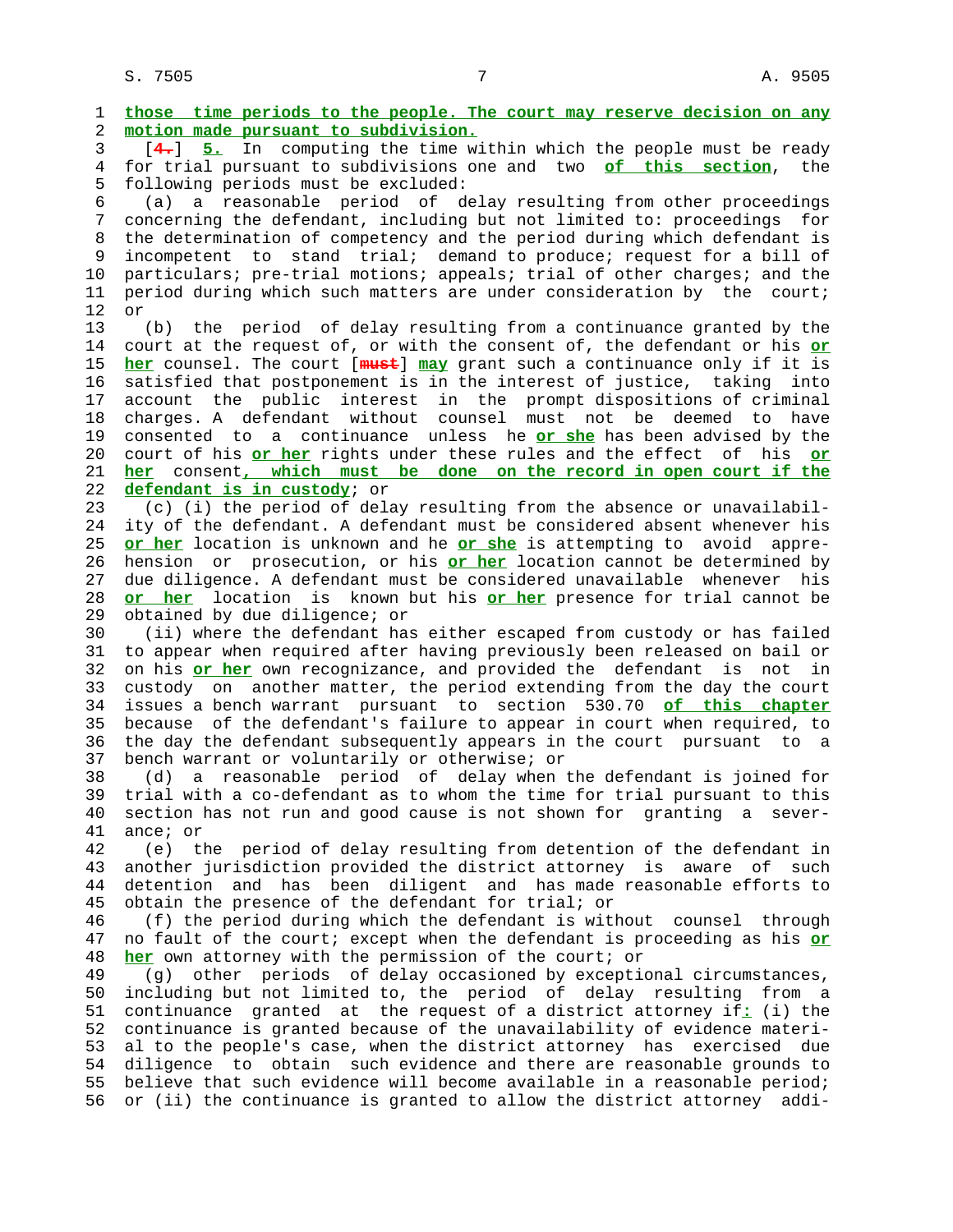1 tional time to prepare the people's case and additional time is justi- 2 fied by the exceptional circumstances of the case. **Any such exclusion when a statement of unreadiness has followed a statement of readiness made by the people must be accompanied by supporting facts and approved by the court. The court shall inquire on the record as to the reasons for the people's unreadiness; or**

 7 (h) the period during which an action has been adjourned in contem- 8 plation of dismissal pursuant to sections 170.55, 170.56 and 215.10 of this chapter  $\left\lfloor -\right\rfloor$ ; or 9 this chapter[**.**]**; or**

 10 (i) [**The**] **the** period prior to the defendant's actual appearance for 11 arraignment in a situation in which the defendant has been directed to 12 appear by the district attorney pursuant to subdivision three of section 13 120.20 or subdivision three of section 210.10[**.**] **of this chapter; or**

 14 (j) the period during which a family offense is before a family court 15 until such time as an accusatory instrument or indictment is filed 16 against the defendant alleging a crime constituting a family offense, as 17 such term is defined in section 530.11 of this chapter.

 18 [**5.**] **6.** For purposes of this section, (a) where the defendant is to be 19 tried following the withdrawal of the plea of guilty or is to be retried 20 following a mistrial, an order for a new trial or an appeal or collat- 21 eral attack, the criminal action and the commitment to the custody of 22 the sheriff, if any, must be deemed to have commenced on the date the 23 withdrawal of the plea of guilty or the date the order occasioning a 24 retrial becomes final;

 25 (b) where a defendant has been served with an appearance ticket, the 26 criminal action must be deemed to have commenced on the date the defend- 27 ant first appears in a local criminal court in response to the ticket;

 28 (c) where a criminal action is commenced by the filing of a felony 29 complaint, and thereafter, in the course of the same criminal action 30 either the felony complaint is replaced with or converted to an informa- 31 tion, prosecutor's information or misdemeanor complaint pursuant to 32 article 180 or a prosecutor's information is filed pursuant to section 33 190.70, the period applicable for the purposes of subdivision one must 34 be the period applicable to the charges in the new accusatory instru- 35 ment, calculated from the date of the filing of such new accusatory 36 instrument; provided, however, that when the aggregate of such period 37 and the period of time, excluding the periods provided in subdivision 38 four, already elapsed from the date of the filing of the felony 39 complaint to the date of the filing of the new accusatory instrument 40 exceeds six months, the period applicable to the charges in the felony 41 complaint must remain applicable and continue as if the new accusatory 42 instrument had not been filed;

 43 (d) where a criminal action is commenced by the filing of a felony 44 complaint, and thereafter, in the course of the same criminal action 45 either the felony complaint is replaced with or converted to an informa- 46 tion, prosecutor's information or misdemeanor complaint pursuant to 47 article 180 or a prosecutor's information is filed pursuant to section 48 190.70, the period applicable for the purposes of subdivision two must 49 be the period applicable to the charges in the new accusatory instru- 50 ment, calculated from the date of the filing of such new accusatory 51 instrument; provided, however, that when the aggregate of such period 52 and the period of time, excluding the periods provided in subdivision 53 four, already elapsed from the date of the filing of the felony 54 complaint to the date of the filing of the new accusatory instrument 55 exceeds ninety days, the period applicable to the charges in the felony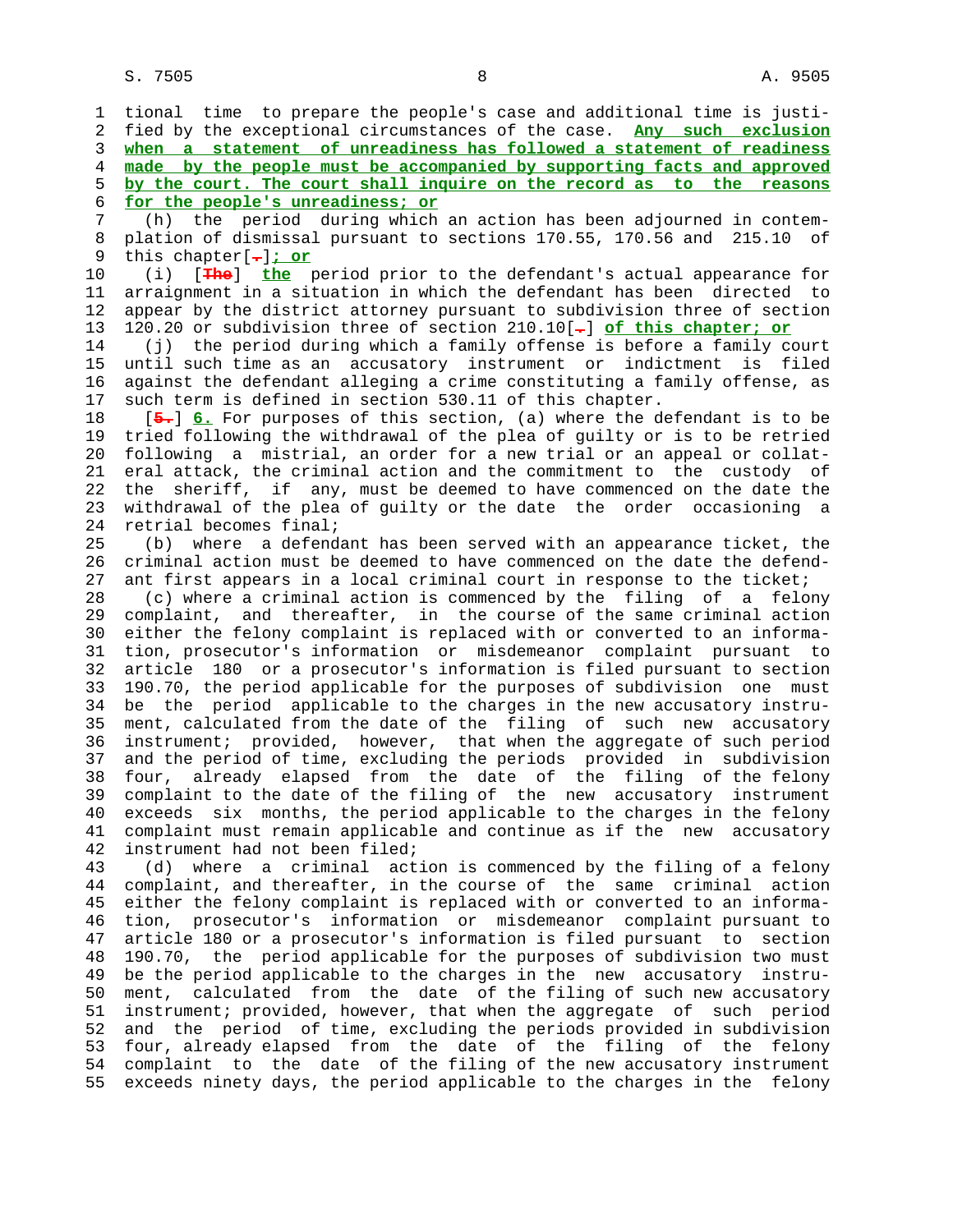1 complaint must remain applicable and continue as if the new accusatory 2 instrument had not been filed.

 3 (e) where a count of an indictment is reduced to charge only a misde- 4 meanor or petty offense and a reduced indictment or a prosecutor's 5 information is filed pursuant to subdivisions one-a and six of section 6 210.20, the period applicable for the purposes of subdivision one of 7 this section must be the period applicable to the charges in the new 8 accusatory instrument, calculated from the date of the filing of such 9 new accusatory instrument; provided, however, that when the aggregate of 10 such period and the period of time, excluding the periods provided in 11 subdivision four of this section, already elapsed from the date of the 12 filing of the indictment to the date of the filing of the new accusatory 13 instrument exceeds six months, the period applicable to the charges in 14 the indictment must remain applicable and continue as if the new accusa- 15 tory instrument had not been filed;

 16 (f) where a count of an indictment is reduced to charge only a misde- 17 meanor or petty offense and a reduced indictment or a prosecutor's 18 information is filed pursuant to subdivisions one-a and six of section 19 210.20, the period applicable for the purposes of subdivision two of 20 this section must be the period applicable to the charges in the new 21 accusatory instrument, calculated from the date of the filing of such 22 new accusatory instrument; provided, however, that when the aggregate of 23 such period and the period of time, excluding the periods provided in 24 subdivision four of this section, already elapsed from the date of the 25 filing of the indictment to the date of the filing of the new accusatory 26 instrument exceeds ninety days, the period applicable to the charges in 27 the indictment must remain applicable and continue as if the new accusa- 28 tory instrument had not been filed.

 29 [**6.**] **7.** The procedural rules prescribed in subdivisions one through 30 seven of section 210.45 **of this chapter** with respect to a motion to 31 dismiss an indictment are also applicable to a motion made pursuant to 32 subdivision two **of this section**.

 33 § 2. Subdivision 6 of section 180.85 of the criminal procedure law, as 34 added by chapter 518 of the laws of 2004, is amended to read as follows: 35 6. The period from the filing of a motion pursuant to this section 36 until entry of an order disposing of such motion shall not, by reason of 37 such motion, be considered a period of delay for purposes of subdivision 38 [**four**] **five** of section 30.30 **of this chapter**, nor shall such period, by 39 reason of such motion, be excluded in computing the time within which 40 the people must be ready for trial pursuant to such section 30.30.

 41 § 3. This act shall take effect on the one hundred eightieth day after 42 it shall have become a law.

| ٠ |   |
|---|---|
|   | I |

43 PART B

|  | Section 1. Subdivision 2 of section 212 of the judiciary law is |  |  |  |  |  |
|--|-----------------------------------------------------------------|--|--|--|--|--|
|  | 45 amended by adding a new paragraph (w) to read as follows:    |  |  |  |  |  |

**(w) (i) Ensure that each state-paid judge or justice assigned to a trial court of the unified court system shall certify monthly, in a statement attesting to the truth of the facts therein, that on each workday of the preceding month, he or she performed judicial duties at an assigned court location for the full daily period of at least eight hours established by the chief administrator for the disposition of court business, or performed authorized duties in an authorized court- related activity at an assigned location, or was on authorized leave.**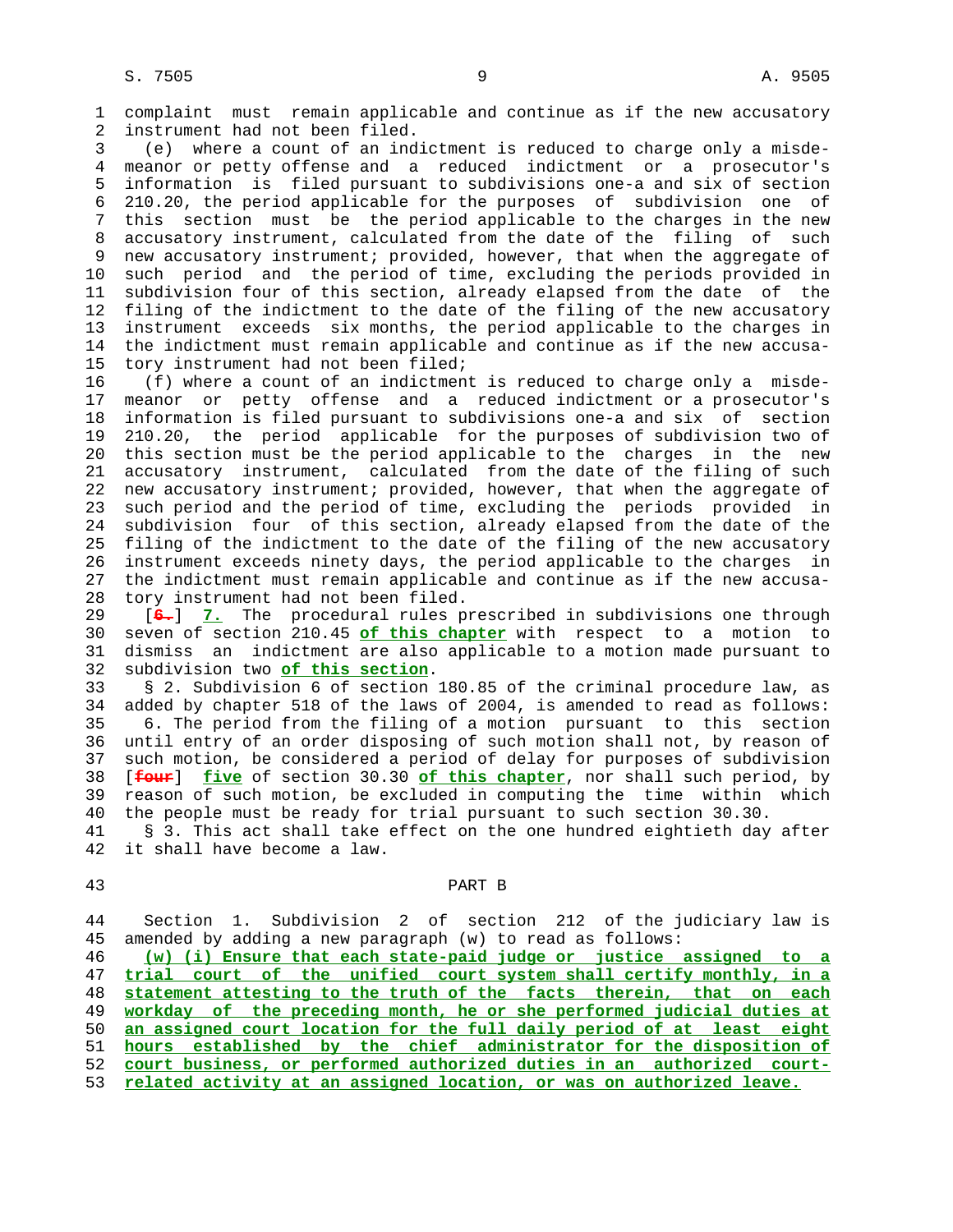$S. 7505$  and  $S. 9505$  and  $S. 9505$ 

|   | (ii) The comptroller shall conduct a periodic review and audit of      |
|---|------------------------------------------------------------------------|
| 2 | submitted judicial certifications in order to ensure that the state is |
| 3 | responsibly authorizing state dollars for judicial salaries and the    |
|   | 4 operation of state trial courts. The comptroller's review and audit  |
|   | 5 shall evaluate the accuracy of the judicial certifications and the   |
|   | 6 effectiveness of the certification system as a whole.                |
|   | 7 § 2. This act shall take effect immediately.                         |
|   | PART C                                                                 |

 9 Section 1. Legislative findings. The legislature finds and declares 10 that there is a present need to revise New York's procedures regulating 11 release of persons charged with criminal offenses pending trial, set 12 forth in title P of the criminal procedure law, so that fewer presumed- 13 innocent people are held behind bars pretrial. The bill breaks the link 14 between paying money and earning freedom in cases involving misdemeanors 15 and non-violent felonies, so that defendants are either released on 16 their own recognizance or, failing that, released under non-monetary 17 conditions. The bill also revises the existing process of remanding 18 individuals in jail before trial, so that pretrial detention is used in 19 limited cases involving high risk of flight or a current risk to the 20 physical safety of a reasonably identifiable person or persons, and 21 comports with Supreme Court jurisprudence regarding required substantive 22 and procedural due process before detention.

 23 § 2. Subdivisions 1, 2, 4, 5, 6, 7, 8 and 9 of section 500.10 of the 24 criminal procedure law are amended and a new subdivision 3-a is added to 25 read as follows:

 26 1. "Principal" means a defendant in a criminal action or proceeding, 27 or a person adjudged a material witness therein, or any other person so 28 involved therein that [**he**] **the principal** may by law be compelled to 29 appear before a court for the purpose of having such court exercise 30 control over [**his**] **the principal's** person to secure [**his**] **the princi-** 31 **pal's** future attendance at the action or proceeding when required, and 32 who in fact either is before the court for such purpose or has been 33 before it and been subjected to such control.

 34 2. "Release on own recognizance." A court releases a principal on 35 [**his**] **the principal's** own recognizance when, having acquired control 36 over [**his**] **the principal's** person, it permits [**him**] **the principal** to be 37 at liberty during the pendency of the criminal action or proceeding 38 involved upon condition that [**he**] **the principal** will appear thereat 39 whenever [**his**] **the principal's** attendance may be required and will at 40 all times render [**himself**] **the principal** amenable to the orders and 41 processes of the court.

**3-a. "Release under non-monetary conditions". A court releases a prin- cipal under non-monetary conditions when, having acquired control over a person, it permits the person to be at liberty during the pendency of the criminal action under conditions set by the court, which shall be the least restrictive that will reasonably assure the principal's appearance in court. Such conditions may include, among others, that the principal shall be in contact with a pretrial services agency serving principals in that county; that the principal shall abide by specified restrictions on association or travel; that the principal shall refrain from possessing a firearm, destructive device or other dangerous weapon; that the person be placed in pretrial supervision with a pretrial services agency serving principals in that county; that the person be monitored with an approved electronic monitoring device.**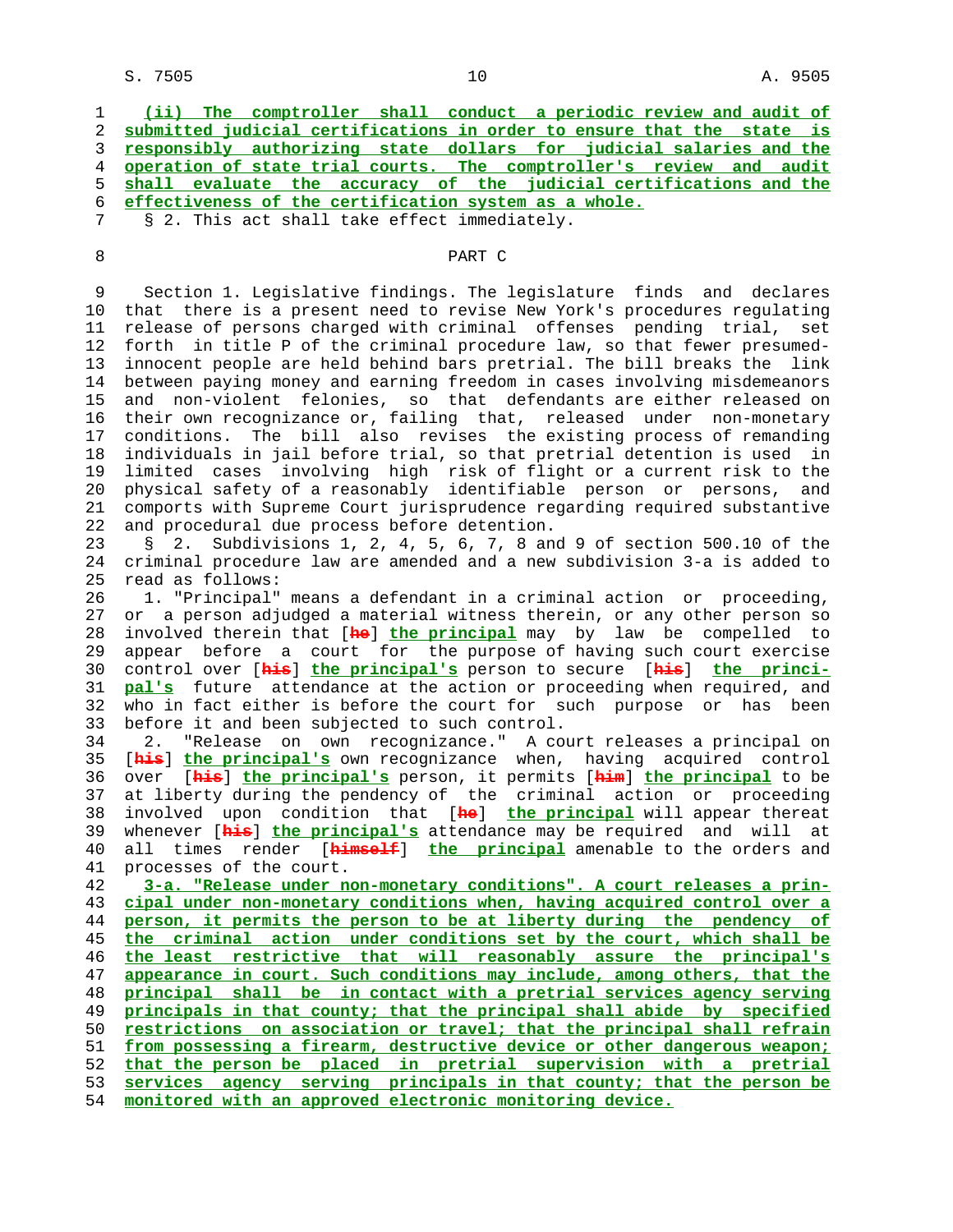1 4. "Commit to the custody of the sheriff." A court commits a principal 2 to the custody of the sheriff when, having acquired control over his 3 person, it orders that he be confined in the custody of the sheriff 4 [**during the pendency of the criminal action or proceeding involved**] **pending payment of bail that is fixed, or pending the outcome of a hear- ing as to whether the individual shall be ordered into pretrial detention**. 8 5. "Securing order" means an order of a court [<del>committing a</del><br>9 <del>to the custody of the sheriff, or fixing bail, or releasing</del> **to the custody of the sheriff, or fixing bail, or releasing him on his own recognizance**] **that either releases a principal under personal recog- nizance, releases the principal under non-monetary conditions, or fixes bail, all with the direction that the principal return to court for future court appearances and to be at all times amendable to the orders and processes of the court**. 15 6. [**"Order of recognizance or bail" means a securing order releasing a principal on his own recognizance or fixing bail**] **"Pretrial detention". A court may commit a principal to pretrial detention if, after a hearing and making such findings as specified in article five hundred forty-five of this title, a judge so orders detention**. 20 7. [**"Application for recognizance or bail" means an application by a principal that the court, instead of committing him to or retaining him in the custody of the sheriff, either release him on his own recogni- zance or fix bail. 8.**] "Post bail" means to deposit bail in the amount and form fixed by 25 the court, with the court or with some other authorized public servant 26 or agency. 27 [**9.**] **8.** "Bail" means cash bail [**or**]**,** a bail bond **or money paid with a credit card**. 29 § 3. Section 510.10 of the criminal procedure law, as amended by chap- 30 ter 459 of the laws of 1984, is amended to read as follows: 31 § 510.10 Securing order; when required**; alternatives available; standard to be applied**. 33 When a principal, whose future court attendance at a criminal action 34 or proceeding is or may be required, initially comes under the control 35 of a court, such court [**must**] **shall**, by a securing order[**, either release him on his own recognizance, fix bail or commit him to the custody of the sheriff.**]**: 1. In cases where the most serious charge facing the defendant in the case before the court or a pending case is a misdemeanor or a felony other than that enumerated in section 70.02 of the penal law or a class A felony offense defined in the penal law, release the principal pending trial on the principal's personal recognizance, unless the court finds on the record that release on recognizance will not reasonably assure the individual's court attendance. In such instances, the court will release the individual under non-monetary conditions, selecting the least restrictive alternative that will reasonably assure the princi- pal's court attendance. The court will support its choice of alterna- tive on the record. A principal shall not be required to pay for any part of the cost of release under non-monetary conditions, except that a principal may be required to pay for all or a portion of the cost of electronic monitoring unless the principal is indigent and cannot pay all or a portion of the cost of such monitoring; 2. In cases where the most serious charge facing the defendant in the case before the court or a pending case is a felony enumerated in section 70.02 of the penal law or a class A felony offense defined in the penal law, release the principal pending trial on the principal's**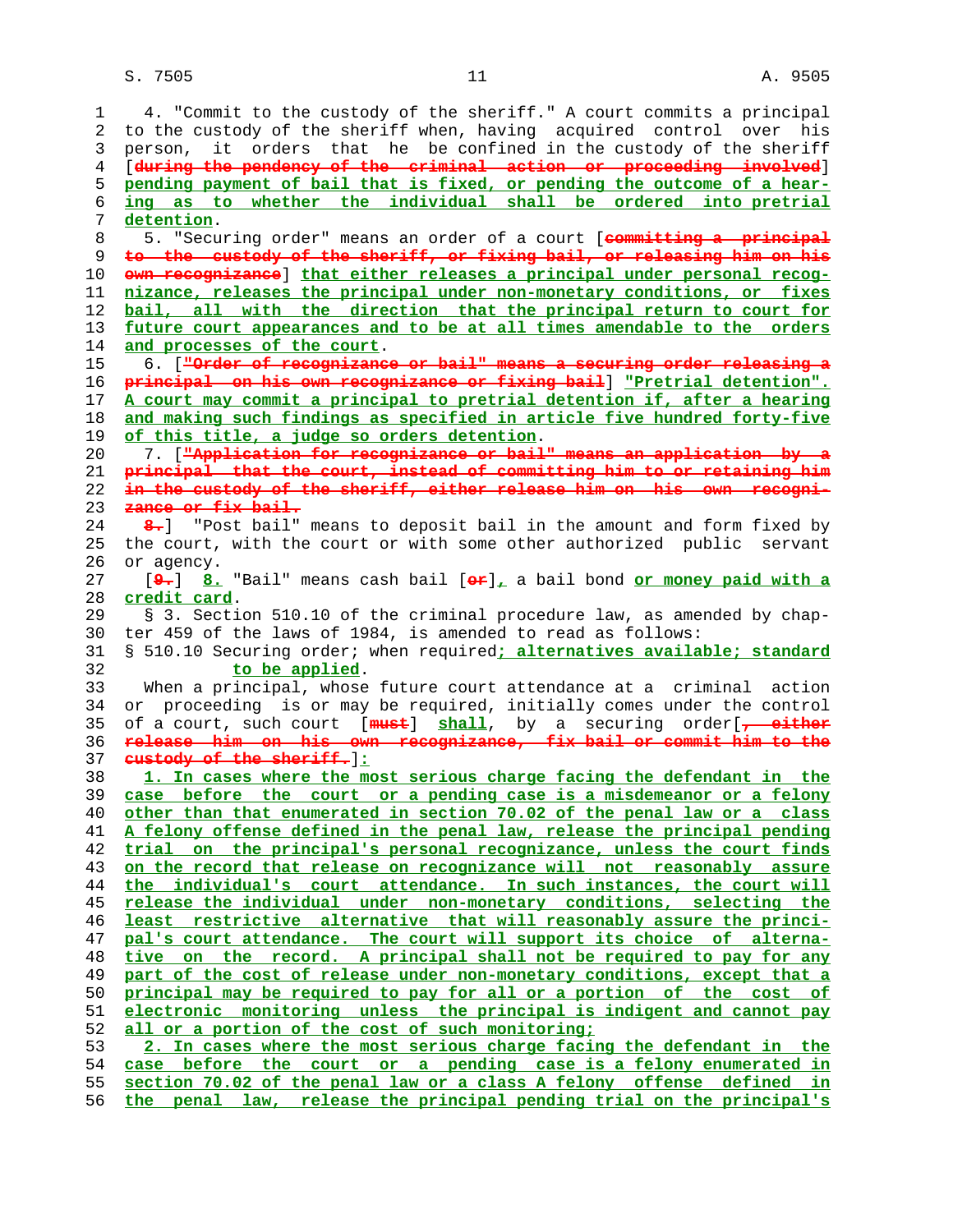**personal recognizance, or release the principal under non-monetary conditions, or fix bail, selecting the least restrictive alternative that will reasonably assure the principal's court appearance when required. The court will support its choice of alternative on the record. 3. Notwithstanding the above, in cases where the prosecutor indicates that it intends to move for pretrial detention as set out in article five hundred forty-five of this title, the court shall commit the defendant to the custody of the sheriff. 4.** When a securing order is revoked or otherwise terminated in the 11 course of an uncompleted action or proceeding but the principal's future 12 court attendance still is or may be required and [**he**] **the principal** is 13 still under the control of a court, a new securing order must be issued. 14 When the court revokes or otherwise terminates a securing order which 15 committed the principal to the custody of the sheriff, the court shall 16 give written notification to the sheriff of such revocation or termi- 17 nation of the securing order. 18 § 4. Section 510.20 of the criminal procedure law is amended to read 19 as follows: 20 § 510.20 [**Application for recognizance or bail; making and determination thereof in general**] **Application for a change in securing order based on a material change of circumstances**. 23 1. Upon any occasion when a court [**is required to issue**] **has issued** a 24 securing order with respect to a principal, [**or at any time when a prin- cipal is confined in the custody of the sheriff as a result of a previ- ously issued securing order, he**] **the defendant or the people** may make an 27 application for [**recognizance or bail**] **a different securing order due to a material change of circumstances: (a) in cases for which the most serious charge before the court or in a pending case is a misdemeanor or felony other than that enumerated in section 70.02 of the penal law or a class A felony offense defined in the penal law for a different non-monetary securing order; or (b) in cases for which the most serious charge is a felony enumerated in section 70.02 of the penal law or a class A felony offense defined in the penal law for a different securing order**. 36 2. Upon such application, the principal **or the people** must be 37 accorded an opportunity to be heard and to contend that [**an order of recognizance or bail**] **a different securing order** must or should issue[**, that the court should release him on his own recognizance rather than fix bail, and that if bail is fixed it should be in a suggested amount and form**] **because, due to a material change in circumstances, the current order is either too restrictive or not restrictive enough to reasonably ensure a defendant's appearance in court**. 44 § 5. The criminal procedure law is amended by adding a new section 45 510.25 to read as follows: **§ 510.25 Rehearing on bail after five days in custody after bail is fixed. In addition to any other available motion or procedure available under this part, a principal for whom bail was fixed and who is still in custody five days after bail was fixed shall be brought before the court the next business day for a rehearing on the securing order. The court shall examine the principal's financial circumstances and order a new securing order. If the court chooses to fix bail, it shall do so at an amount that will both reasonably assure the defendant's appearance in**

**court and that the defendant is reasonably able to pay.**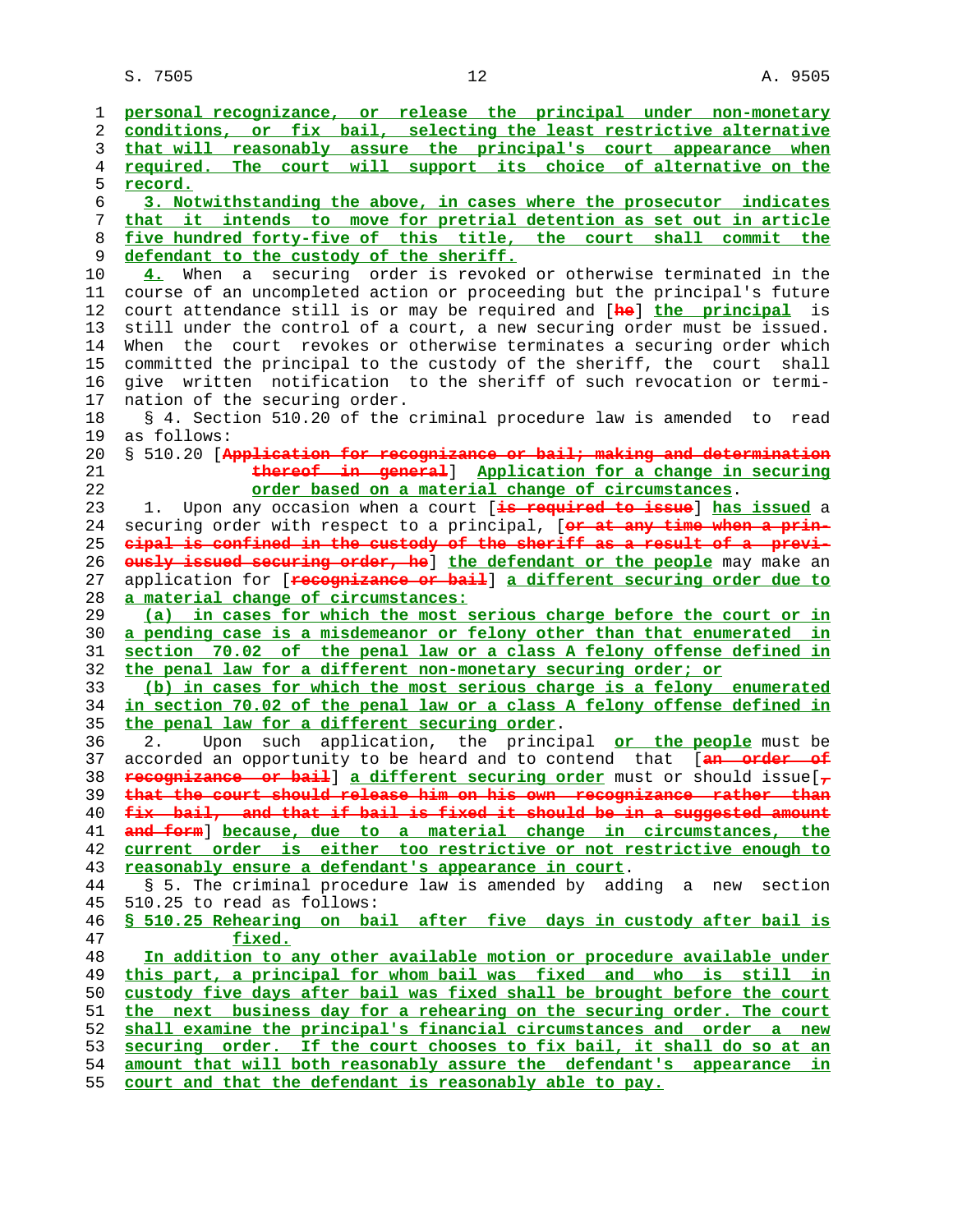1 § 6. Section 510.30 of the criminal procedure law, subparagraph (v) of 2 paragraph (a) of subdivision 2 as amended by chapter 920 of the laws of 3 1982, subparagraph (vi) of paragraph (a) of subdivision 2 as renumbered 4 by chapter 447 of the laws of 1977, subparagraph (vii) of paragraph (a) 5 of subdivision 2 as added and subparagraphs (viii) and (ix) of paragraph 6 (a) of subdivision 2 as renumbered by section 1 of part D of chapter 491 7 of the laws of 2012, and subdivision 3 as added by chapter 788 of the 8 laws of 1981, is amended to read as follows: 9 § 510.30 Application for [**recognizance or bail**] **securing order**; rules of 10 law and criteria controlling determination. 11 [**1. Determinations of applications for recognizance or bail are not in** 12 **all cases discretionary but are subject to rules, prescribed in article** 13 **five hundred thirty and other provisions of law relating to specific** 14 **kinds of criminal actions and proceedings, providing (a) that in some** 15 **circumstances such an application must as a matter of law be granted,** 16 **(b) that in others it must as a matter of law be denied and the princi-** 17 **pal committed to or retained in the custody of the sheriff, and (c) that** 18 **in others the granting or denial thereof is a matter of judicial** 19 **discretion.** 20 **2. To the extent that the issuance of an order of recognizance or bail** 21 **and the terms thereof are matters of discretion rather than of law, an** 22 **application is determined on the basis of the following factors and** 23 **criteria:** 24 **(a)**] With respect to any principal, the court must [**consider the**] 25 **impose the least restrictive** kind and degree of control or restriction 26 that is necessary to secure [**his**] **the principal's** court attendance when 27 required. In determining that matter, the court must, on the basis of 28 available information, consider and take into account: 29 [**(i) The principal's character, reputation, habits and mental condi-** 30 **tion;** 31 **(ii) His employment and financial resources; and** 32 **(iii) His family ties and the length of his residence if any in the** 33 **community; and** 34 **(iv) His**] **1. information about the principal that is relevant to court** 35 **appearance, including, but not limited to, the principal's activities,** 36 **history and community ties;** 37 **2. if the principal is a defendant, the charges facing the principal;** 38 **3. the principal's** criminal record if any; [**and** 39 **(v)**] **4.** His record of previous adjudication as a juvenile delinquent, 40 as retained pursuant to section 354.2 of the family court act, or, of 41 pending cases where fingerprints are retained pursuant to section 306.1 42 of such act, or a youthful offender, if any; [**and** 43 **(vi) His**] **5. the principal's** previous record if any in responding to 44 court appearances when required or with respect to flight to avoid crim- 45 inal prosecution; [**and** 46 **(vii)**] **6. if monetary bail is permitted, according to the restrictions** 47 **set forth in section 510.10 of this title, the principal's financial** 48 **circumstances;** 49 **7.** Where the principal is charged with a crime or crimes against a 50 member or members of the same family or household as that term is 51 defined in subdivision one of section 530.11 of this title, the follow- 52 ing factors: 53 [**(A)**] **(i)** any violation by the principal of an order of protection 54 issued by any court for the protection of a member or members of the 55 same family or household as that term is defined in subdivision one of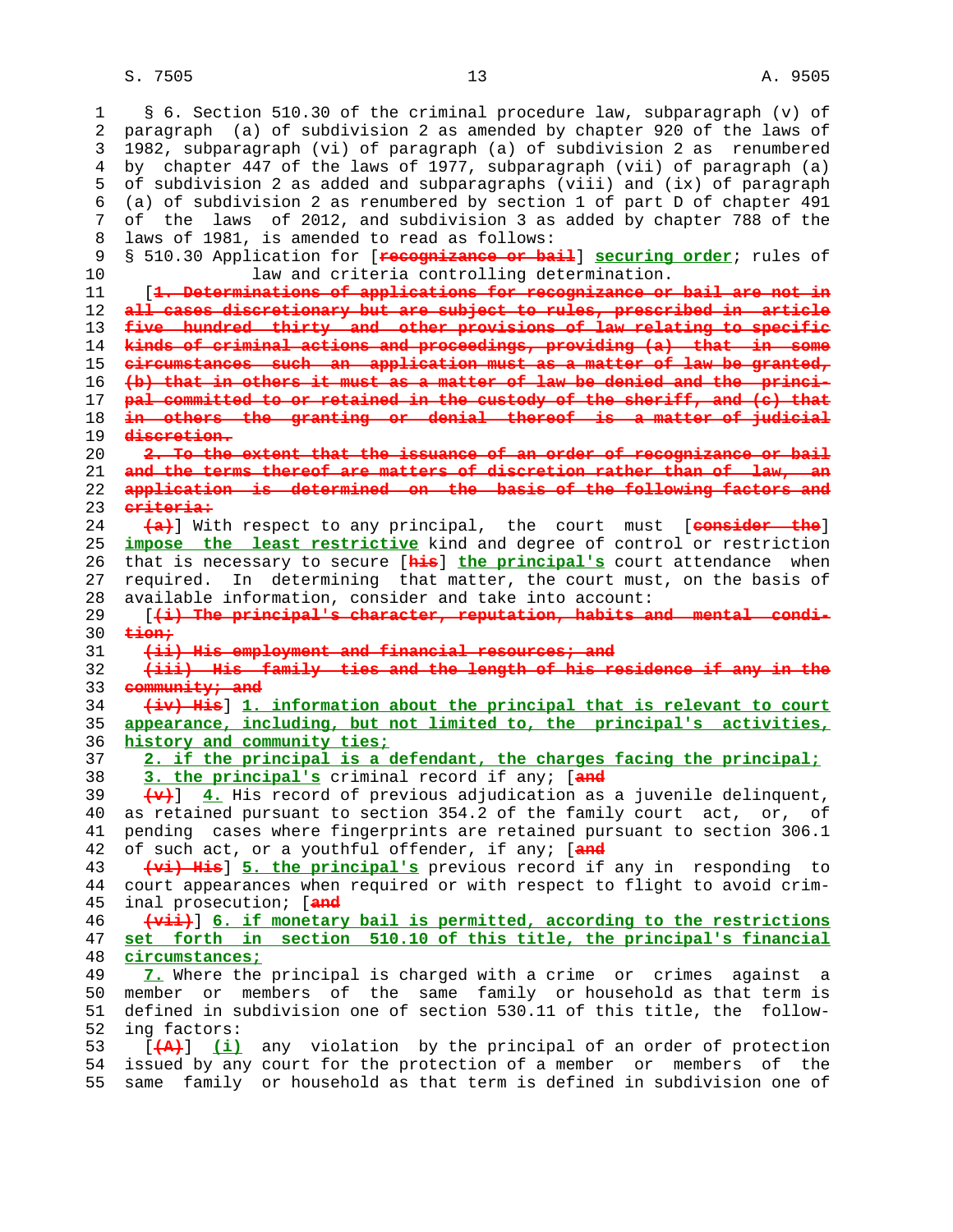```
 1 section 530.11 of this title, whether or not such order of protection is
    2 currently in effect; and
    3 [(B)] (ii) the principal's history of use or possession of a firearm;
    4 [and
    5 (viii)] 8. If [he] the principal is a defendant, the weight of the
    6 evidence against [him] the principal in the pending criminal action and
    7 any other factor indicating probability or improbability of conviction;
    8 or, in the case of an application for [bail or recognizance] securing
      order pending appeal, the merit or lack of merit of the appeal; and
   10 [(ix)] 9. If [he] the principal is a defendant, the sentence which may
   11 be or has been imposed upon conviction[.
   12 (b) Where the principal is a defendant-appellant in a pending appeal
   13 from a judgment of conviction, the court must also consider the likeli-
   14 hood of ultimate reversal of the judgment. A determination that the
   15 appeal is palpably without merit alone justifies, but does not require,
   16 a denial of the application, regardless of any determination made with
   17 respect to the factors specified in paragraph (a).
18 3. When bail or recognizance is ordered, the court shall inform the
19 principal, if he is a defendant charged with the commission of a felony,
   20 that the release is conditional and that the court may revoke the order
   21 of release and commit the principal to the custody of the sheriff in
   22 accordance with the provisions of subdivision two of section 530.60 of
   23 this chapter if he commits a subsequent felony while at liberty upon
   24 such order.]; and
   25 10. if the principal is a defendant-appellant in a pending appeal from
   26 a judgment of conviction, the court must also consider the likelihood of
   27 ultimate reversal of the judgment. A determination that the appeal is
   28 palpably without merit alone justifies, but does not require, a denial
   29 of the application, regardless of any determination made with respect to
   30 the factors specified in this paragraph.
   31 § 7. Section 510.40 of the criminal procedure law is amended to read
   32 as follows:
   33 § 510.40 [Application for recognizance or bail; determination thereof,
   34 form of securing order and execution thereof] Notification
   35 to principal by court of conditions of release and penal-
   36 ties for violations of release.
   37 1. [An application for recognizance or bail must be determined by a
   38 securing order which either:
   39 (a) Grants the application and releases the principal on his own
   40 recognizance; or
   41 (b) Grants the application and fixes bail; or
   42 (c) Denies the application and commits the principal to, or retains
   43 him in, the custody of the sheriff.
   44 2.] Upon ordering that a principal be released on [his] the princi-
   45 pal's own recognizance, or released under non-monetary conditions, or,
   46 if bail has been fixed, upon the posting of bail and successful examina-
   47 tion that the bail complies with the order the court must direct [him]
   48 the principal to appear in the criminal action or proceeding involved
   49 whenever [his] the principal's attendance may be required and to [render
   50 himself] be at all times amenable to the orders and processes of the
   51 court. If the principal is a defendant, the court shall also direct the
   52 defendant not to commit a crime while at liberty upon the court's secur-
   53 ing order. If such principal is in the custody of the sheriff or at
   54 liberty upon bail at the time of the order, the court must direct that
   55 [he] the principal be discharged from such custody [or, as the case may
   56 be, that his bail be exonerated].
```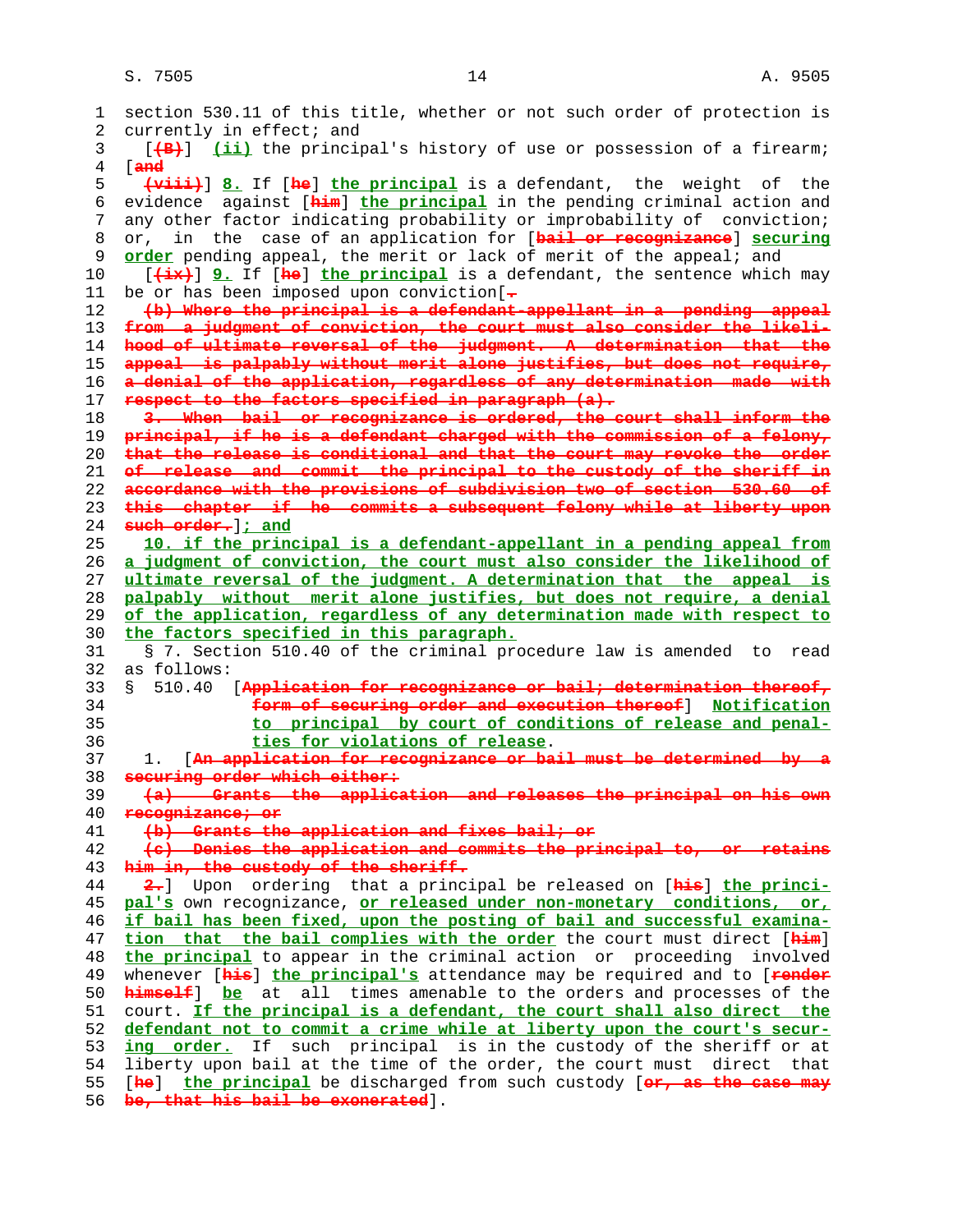1 [**3. Upon the issuance of an order fixing bail, and upon the posting** 2 **thereof, the court must examine the bail to determine whether it** 3 **complies with the order. If it does, the court must, in the absence of** 4 **some factor or circumstance which in law requires or authorizes disap-** 5 **proval thereof, approve the bail and must issue a certificate of** 6 **release, authorizing the principal to be at liberty, and, if he is in** 7 **the custody of the sheriff at the time, directing the sheriff to** 8 **discharge him therefrom. If the bail fixed is not posted, or is not** 9 **approved after being posted, the court must order that the principal be** 10 **committed to the custody of the sheriff.**] 11 **2. If the principal is released under non-monetary conditions, the** 12 **court shall, in the document authorizing the principal's release, notify** 13 **the principal of:** 14 **(a) any of the conditions under which the principal is subject, in** 15 **addition to the directions in subdivision one of this section, in a** 16 **manner sufficiently clear and specific to serve as a guide for the prin-** 17 **cipal's conduct; and** 18 **(b) the consequences for violation of those conditions, which could** 19 **include revoking of the securing order, setting of a more restrictive** 20 **securing order, or, after the hearing prescribed in article five hundred** 21 **forty-five of this title, pretrial detention.** 22 § 8. The criminal procedure law is amended by adding a new section 23 510.45 to read as follows: 24 **§ 510.45 Pretrial service agencies.** 25 **The office of court administration shall certify a pretrial services** 26 **agency or agencies in each county to monitor principals released under** 27 **conditions of non-monetary release.** 28 § 9. Section 510.50 of the criminal procedure law is amended to read 29 as follows: 30 § 510.50 Enforcement of securing order. 31 When the attendance of a principal confined in the custody of the 32 sheriff is required at the criminal action or proceeding at a particular 33 time and place, the court may compel such attendance by directing the 34 sheriff to produce him **or her** at such time and place. If the principal 35 is at liberty on [**his**] **the principal's** own recognizance **or non-monetary** 36 **conditions** or on bail, [**his**] **the principal's** attendance may be achieved 37 or compelled by various methods, including notification and the issuance 38 of a bench warrant, prescribed by law in provisions governing such 39 matters with respect to the particular kind of action or proceeding 40 involved. 41 § 10. Paragraph (b) of subdivision 2 of section 520.10 of the criminal 42 procedure law, as amended by chapter 784 of the laws of 1972, is amended 43 to read as follows: 44 (b) The court [**may**] **shall** direct that the bail be posted in any one of 45 [**two**] **three** or more of the forms specified in subdivision one, desig- 46 nated in the alternative, and may designate different amounts varying 47 with the forms[**;**]**, except that one of the forms shall be either an unse-** 48 **cured or partially secured surety bond, as selected by the court.** § 11. The article heading of article 530 of the criminal procedure law 50 is amended to read as follows: 51 [**ORDERS OF RECOGNIZANCE OR BAIL WITH** 52 **RESPECT TO DEFENDANTS IN CRIMINAL ACTIONS** 53 **AND PROCEEDINGS--WHEN AND BY WHAT** 54 **COURTS AUTHORIZED**] **SECURING ORDERS WITH** 55 **RESPECT TO DEFENDANTS IN CRIMINAL ACTIONS AND** 56 **PROCEEDINGS - WHEN AND BY WHAT COURTS AUTHORIZED**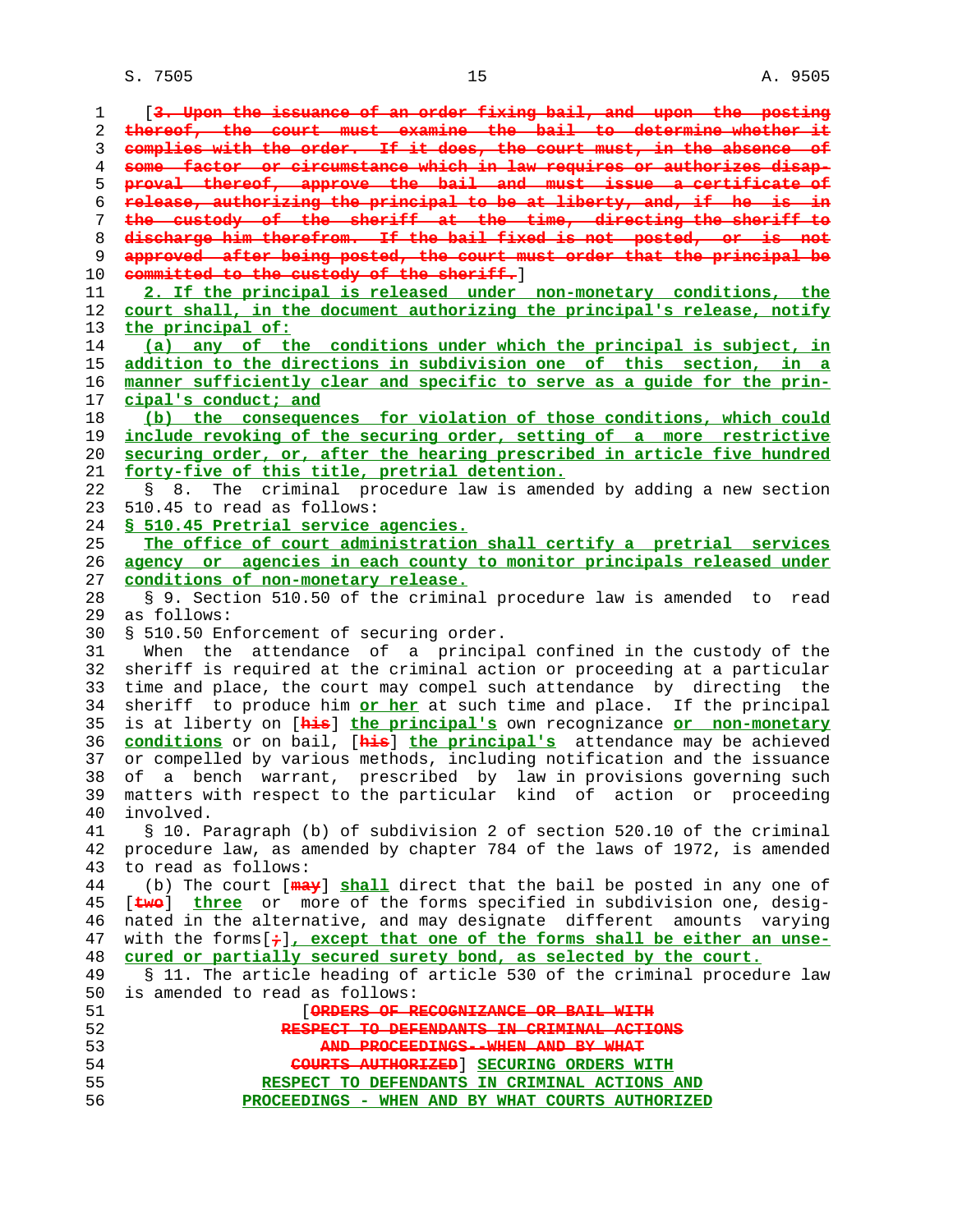1 § 12. Section 530.10 of the criminal procedure law is amended to read 2 as follows: 3 § 530.10 Order of recognizance or bail; in general. 4 Under circumstances prescribed in this article, a court, upon applica- 5 tion of a defendant charged with or convicted of an offense, is 6 [**required or authorized to order bail or recognizance**] **to issue a secur-** 7 **ing order** for the release or prospective release of such defendant 8 during the pendency of either:<br>9 1. A criminal action based 1. A criminal action based upon such charge; or 10 2. An appeal taken by the defendant from a judgment of conviction or 11 a sentence or from an order of an intermediate appellate court affirming 12 or modifying a judgment of conviction or a sentence. 13 § 13. Subdivision 4 of section 530.11 of the criminal procedure law, 14 as added by chapter 186 of the laws of 1997, is amended to read as 15 follows: 16 4. When a person is arrested for an alleged family offense or an 17 alleged violation of an order of protection or temporary order of 18 protection or arrested pursuant to a warrant issued by the supreme or 19 family court, and the supreme or family court, as applicable, is not in 20 session, such person shall be brought before a local criminal court in 21 the county of arrest or in the county in which such warrant is return- 22 able pursuant to article one hundred twenty of this chapter. Such local 23 criminal court may issue any order authorized under subdivision eleven 24 of section 530.12 of this article, section one hundred fifty-four-d or 25 one hundred fifty-five of the family court act or subdivision three-b of 26 section two hundred forty or subdivision two-a of section two hundred 27 fifty-two of the domestic relations law, in addition to discharging 28 other arraignment responsibilities as set forth in this chapter. In 29 making such order, the local criminal court shall consider the [**bail** 30 **recommendation**] **securing order**, if any, made by the supreme or family 31 court as indicated on the warrant or certificate of warrant. Unless the 32 petitioner or complainant requests otherwise, the court, in addition to 33 scheduling further criminal proceedings, if any, regarding such alleged 34 family offense or violation allegation, shall make such matter return- 35 able in the supreme or family court, as applicable, on the next day such 36 court is in session. 37 § 14. Paragraph (a) of subdivision 8 of section 530.13 of the criminal 38 procedure law, as added by chapter 388 of the laws of 1984, is amended 39 to read as follows: 40 (a) revoke [**an order of recognizance or bail**] **a securing order** and 41 commit the defendant to custody; or 42 § 15. The opening paragraph of subdivision 1 of section 530.13 of the 43 criminal procedure law, as amended by chapter 137 of the laws of 2007, 44 is amended to read as follows: 45 When any criminal action is pending, and the court has not issued a 46 temporary order of protection pursuant to section 530.12 of this arti- 47 cle, the court, in addition to the other powers conferred upon it by 48 this chapter, may for good cause shown issue a temporary order of 49 protection in conjunction with any securing order [**committing the** 50 **defendant to the custody of the sheriff or as a condition of a pre-trial** 51 **release, or as a condition of release on bail or an adjournment in** 52 **contemplation of dismissal**]. In addition to any other conditions, such 53 an order may require that the defendant: 54 § 16. Subdivisions 9 and 11 of section 530.12 of the criminal proce- 55 dure law, subdivision 9 as amended by section 81 of subpart B of part C 56 of chapter 62 of the laws of 2011, subdivision 11 as amended by chapter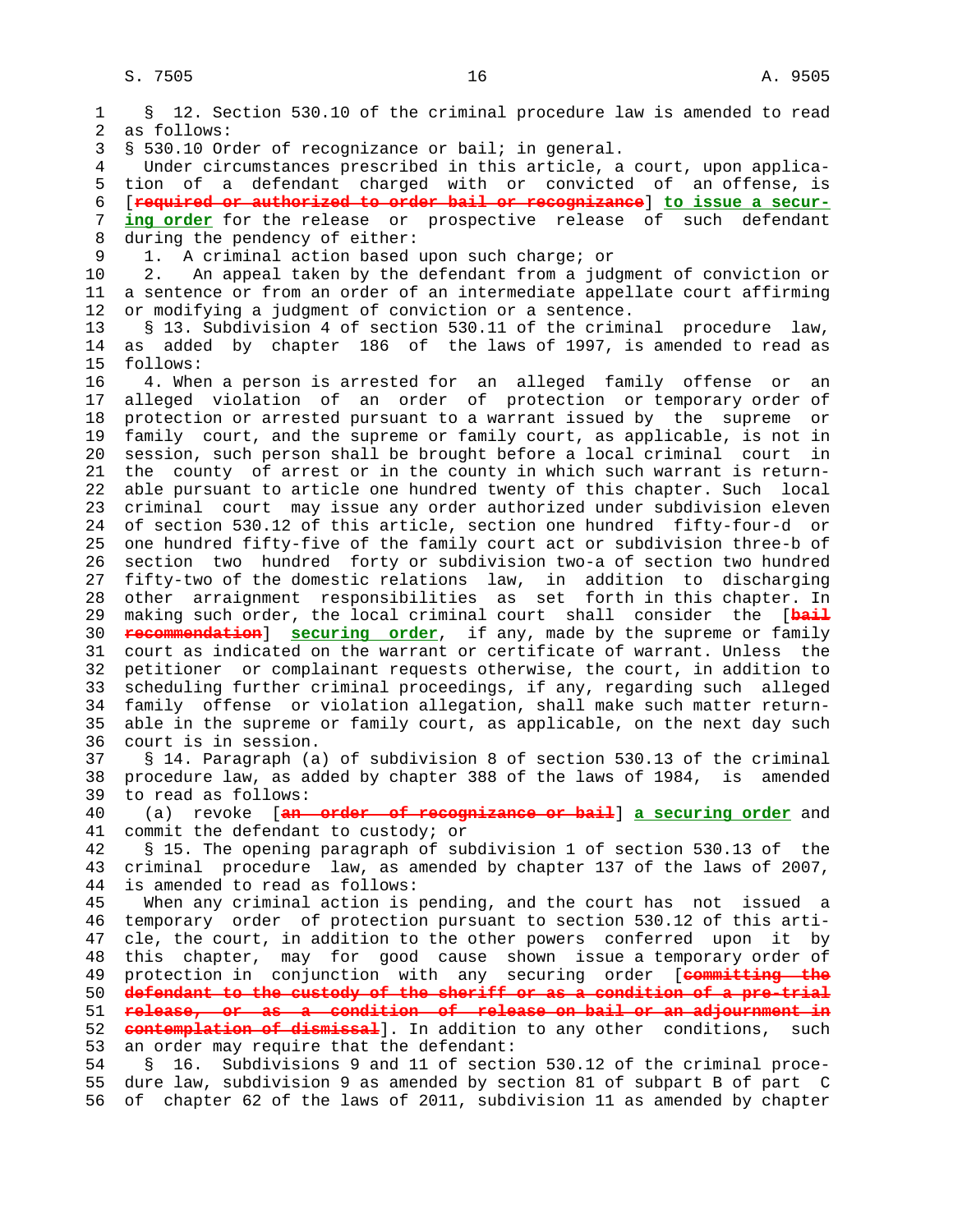1 498 of the laws of 1993, the opening paragraph of subdivision 11 as 2 amended by chapter 597 of the laws of 1998, paragraph (a) of subdivision 3 11 as amended by chapter 222 of the laws of 1994, paragraph (d) of 4 subdivision 11 as amended by chapter 644 of the laws of 1996, are 5 amended to read as follows: 6 9. If no warrant, order or temporary order of protection has been 7 issued by the court, and an act alleged to be a family offense as 8 defined in section 530.11 of this [**chapter**] **article** is the basis of the 9 arrest, the magistrate shall permit the complainant to file a petition, 10 information or accusatory instrument and for reasonable cause shown, 11 shall thereupon hold such respondent or defendant, [**admit to, fix or** 12 **accept bail,**] **establish a securing order** or parole him or her for hear- 13 ing before the family court or appropriate criminal court as the 14 complainant shall choose in accordance with the provisions of section 15 530.11 of this [**chapter**] **article**. 16 11. If a defendant is brought before the court for failure to obey any 17 lawful order issued under this section, or an order of protection issued 18 by a court of competent jurisdiction in another state, territorial or 19 tribal jurisdiction, and if, after hearing, the court is satisfied by 20 competent proof that the defendant has willfully failed to obey any such 21 order, the court may: 22 (a) revoke [**an order of recognizance or revoke an order of bail or** 23 **order forfeiture of such bail**] **a securing order** and commit the defendant 24 to custody; or 25 (b) restore the case to the calendar when there has been an adjourn- 26 ment in contemplation of dismissal and commit the defendant to custody; 27 or 28 (c) revoke a conditional discharge in accordance with section 410.70 29 of this chapter and impose probation supervision or impose a sentence of 30 imprisonment in accordance with the penal law based on the original 31 conviction; or 32 (d) revoke probation in accordance with section 410.70 of this chapter 33 and impose a sentence of imprisonment in accordance with the penal law 34 based on the original conviction. In addition, if the act which consti- 35 tutes the violation of the order of protection or temporary order of 36 protection is a crime or a violation the defendant may be charged with 37 and tried for that crime or violation. 38 § 17. Section 530.20 of the criminal procedure law, as amended by 39 chapter 531 of the laws of 1975, subparagraph (ii) of paragraph (b) of 40 subdivision 2 as amended by chapter 218 of the laws of 1979, is amended 41 to read as follows: 42 § 530.20 [**Order of recognizance or bail;**] **Securing order** by local crimi- 43 nal court when action is pending therein. 44 When a criminal action is pending in a local criminal court, such 45 court, upon application of a defendant, must [**or may order recognizance** 46 **or bail**] **issue a securing order** as follows: 47 1. [**When the defendant is charged, by information, simplified informa-** 48 **tion, prosecutor's information or misdemeanor complaint, with an offense** 49 **or offenses of less than felony grade only, the court must order recog-** 50 **nizance or bail.**] **In cases where the most serious charge facing the** 51 **defendant in the case before the court or a pending case is a misdemea-** 52 **nor or a felony other than that enumerated in section 70.02 of the penal** 53 **law or a class A felony offense defined in the penal law, release the** 54 **principal pending trial on the principal's personal recognizance, unless** 55 **the court finds on the record that release on recognizance will not** 56 **reasonably assure the individual's court attendance. In such instances,**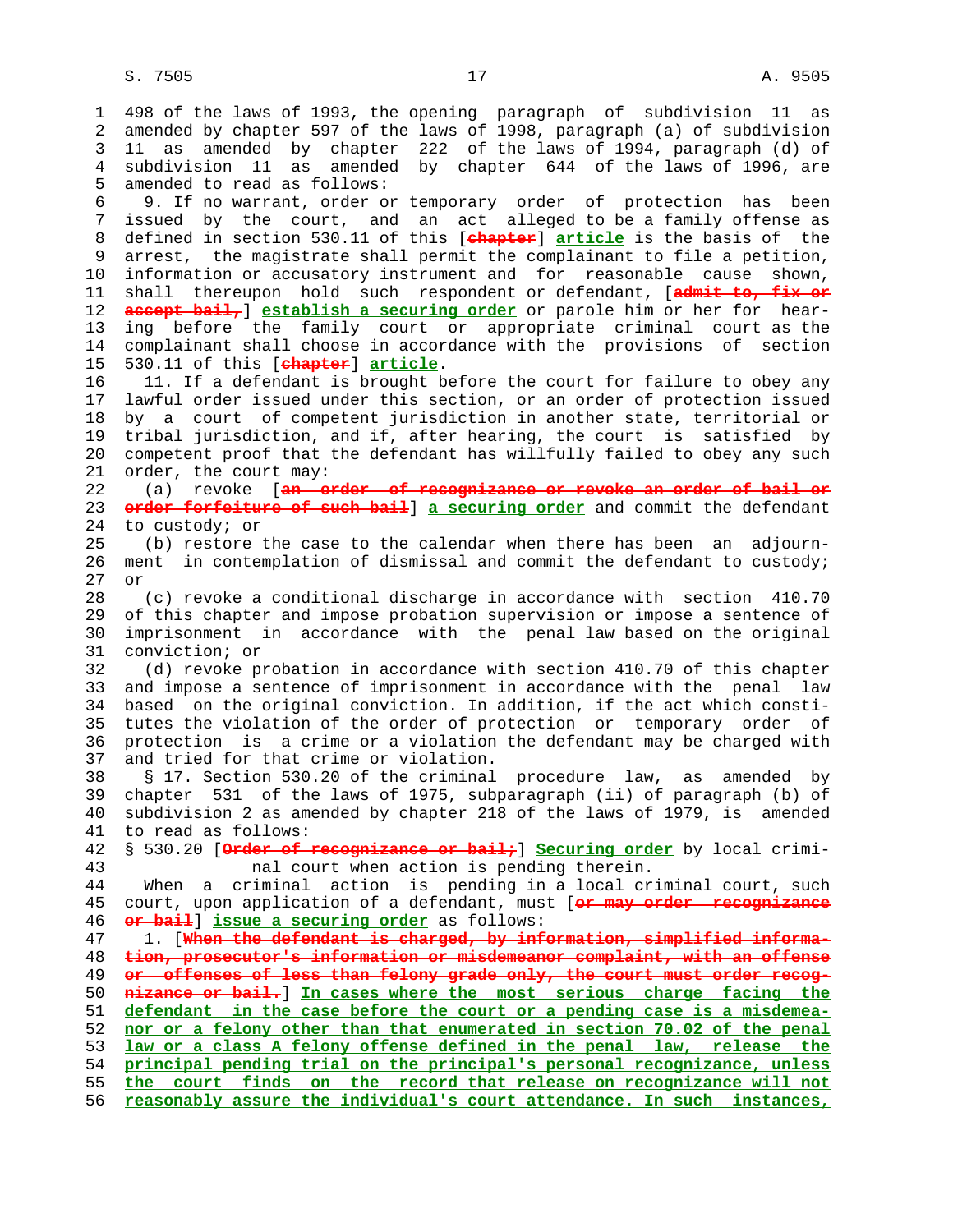S. 7505 18 A. 9505

**the court will release the individual under non-monetary conditions, selecting the least restrictive alternative that will reasonably assure the principal's court attendance. The court will support its choice of alternative on the record. The principal shall not be required to pay for any part of the cost of release under non-monetary conditions, except that a principal may be required to pay for all or a portion of the cost of electronic monitoring unless the principal is indigent and cannot pay all or a portion of the cost of such monitoring.** 9 2. [**When the defendant is charged, by felony complaint, with a felony, the court may, in its discretion, order recognizance or bail except as otherwise provided in this subdivision: (a) A city court, a town court or a village court may not order recognizance or bail when (i) the defendant is charged with a class A felony, or (ii) it appears that the defendant has two previous felony convictions; (b)**] **In cases where the most serious charge facing the defendant in the case before the court or a pending case is a felony enumerated in section 70.02 of the penal law or a class A felony offense defined in the penal law, release the principal pending trial on the principal's personal recognizance, or release the principal under non-monetary conditions, or fix bail, selecting the least restrictive alternative that will reasonably assure the principal's court appearance when required. The court will support its choice of alternative on the record. 3. Notwithstanding the above, in cases where the people indicate that they intend to move for pretrial detention as set forth in article five hundred forty-five of this title, the court shall commit the defendant to the custody of the sheriff. 4. Notwithstanding the above, in cases where the defendant is facing a charge of a class A felony, or it appears that the defendant has two previous felony convictions within the meaning of subdivision one of section 70.08 or 70.10 of the penal law; the court shall commit the defendant to the custody of the sheriff for the county or superior court to make a determination about a securing order within three days. 5.** No local criminal court may order [**recognizance or bail**] **a securing order** with respect to a defendant charged with a felony unless and 37 until[**: (i) The district attorney has been heard in the matter or, after knowledge or notice of the application and reasonable opportunity to be heard, has failed to appear at the proceeding or has otherwise waived his right to do so; and (ii) The**] **the** court [**has**]**, and counsel for the defense, have** been 43 furnished with a report of the division of criminal justice services 44 concerning the defendant's criminal record**,** if any**,** or with a police 45 department report with respect to the defendant's prior arrest **and conviction** record**, if any**. If neither report is available, the court, 47 with the consent of the district attorney, may dispense with this 48 requirement; provided, however, that in an emergency, including but not 49 limited to a substantial impairment in the ability of such division or 50 police department to timely furnish such report, such consent shall not 51 be required if, for reasons stated on the record, the court deems it 52 unnecessary. [**When the court has been furnished with any such report or record, it shall furnish a copy thereof to counsel for the defendant or, if the defendant is not represented by counsel, to the defendant.**]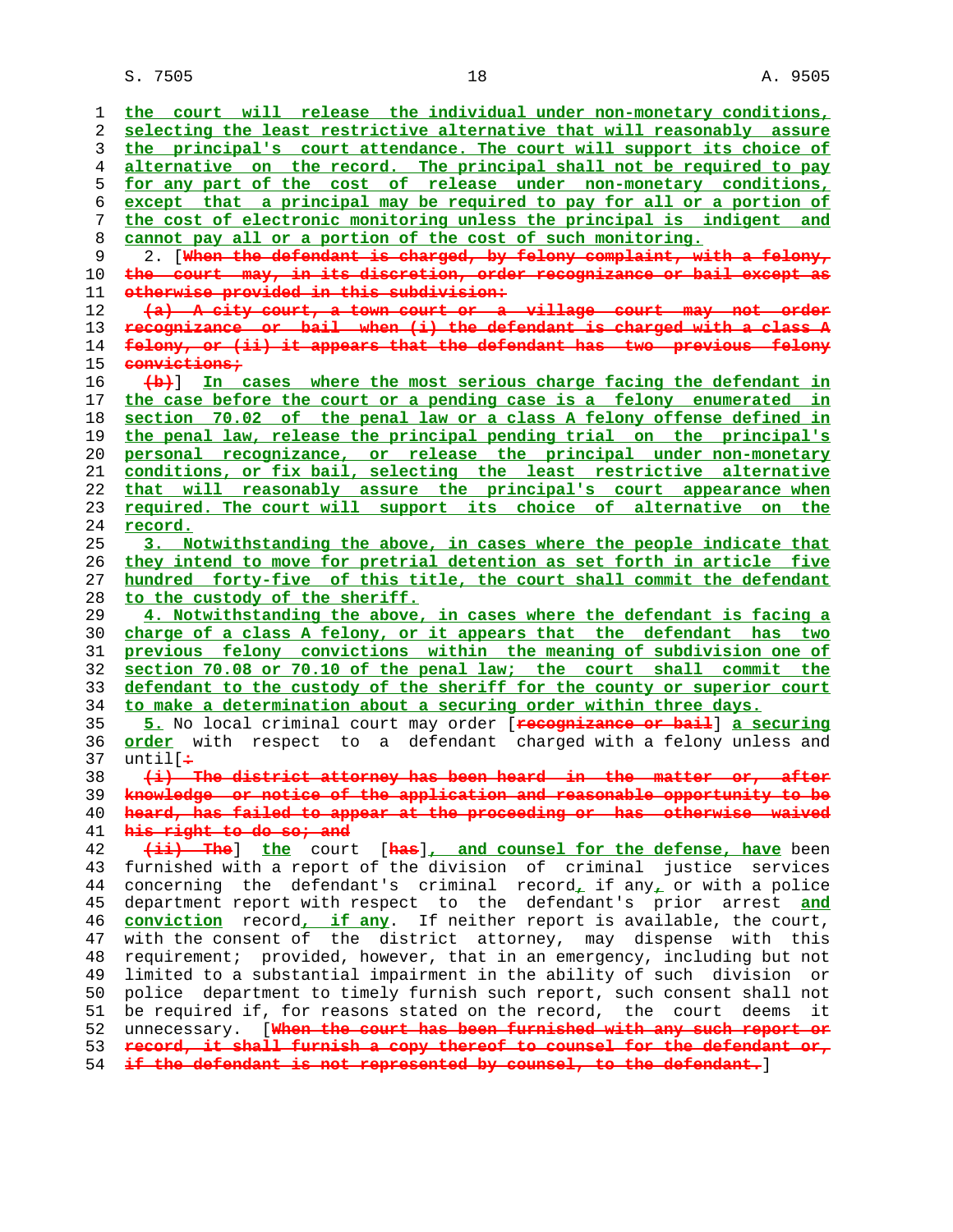1 § 18. The section heading, subdivision 1 and subdivision 2 of section 2 530.30 of the criminal procedure law, subdivision 2 as amended by chap- 3 ter 762 of the laws of 1971, are amended to read as follows: 4 [**Order of recognizance or bail; by superior court judge when action is** 5 **pending in local criminal court**] **Securing order by superior** 6 **court judge when action is pending in local criminal court**. 1. When a criminal action is pending in a local criminal court, other 8 than one consisting of a superior court judge sitting as such, a judge 9 of a superior court holding a term thereof in the county, upon applica- 10 tion of a defendant, may order [**recognizance or bail**] **a securing order** 11 when such local criminal court: 12 (a) Lacks authority to issue such an order, pursuant to [**paragraph** 13 **(a) of**] subdivision [**two**] **four** of section 530.20; or 14 (b) Has denied an application for recognizance or bail; or 15 (c) Has fixed bail which is excessive**; or** 16 **(d) Has set a securing order of release under non-monetary conditions** 17 **which are more restrictive than necessary to reasonably ensure court** 18 **attendance**. 19 In such case, such superior court judge may vacate the order of such 20 local criminal court and release the defendant on [**his own**] recognizance 21 **or under release with conditions,** or fix bail in a lesser amount or in a 22 less burdensome form**, whichever is the least restrictive alternative** 23 **that will reasonably assure defendant's appearance in court. The court** 24 **will support its choice of alternative on the record**. 25 2. Notwithstanding the provisions of subdivision one, when the 26 defendant is charged with a felony in a local criminal court, a superior 27 court judge may not order recognizance or bail unless and until the 28 district attorney has had an opportunity to be heard in the matter and 29 such judge has been furnished with a report as described in [**subpara-** 30 **graph (ii) of paragraph (b) of**] subdivision [**two**] **five** of section 31 530.20. 32 § 19. Section 530.40 of the criminal procedure law, subdivision 3 as 33 amended by chapter 264 of the laws of 2003, and subdivision 4 as amended 34 by chapter 762 of the laws of 1971, is amended to read as follows: 35 § 530.40 [**Order of recognizance or bail;**] **Securing order** by superior 36 court when action is pending therein. 37 When a criminal action is pending in a superior court, such court, 38 upon application of a defendant, must or may order recognizance or bail 39 as follows: 40 1. [**When the defendant is charged with an offense or offenses of less** 41 **than felony grade only, the court must order recognizance or bail.** 42 **2. When the defendant is charged with a felony, the court may, in its** 43 **discretion, order recognizance or bail. In any such case in which an** 44 **indictment (a) has resulted from an order of a local criminal court** 45 **holding the defendant for the action of the grand jury, or (b) was filed** 46 **at a time when a felony complaint charging the same conduct was pending** 47 **in a local criminal court, and in which such local criminal court or a** 48 **superior court judge has issued an order of recognizance or bail which** 49 **is still effective, the superior court's order may be in the form of a** 50 **direction continuing the effectiveness of the previous order.**] **In cases** 51 **where the most serious charge facing the defendant in the case before** 52 **the court or a pending case is a misdemeanor or a felony other than that** 53 **enumerated in section 70.02 of the penal law or a class A felony offense** 54 **defined in the penal law, release the principal pending trial on the** 55 **principal's personal recognizance, unless the court finds on the record** 56 **that release on recognizance will not reasonably assure the individual's**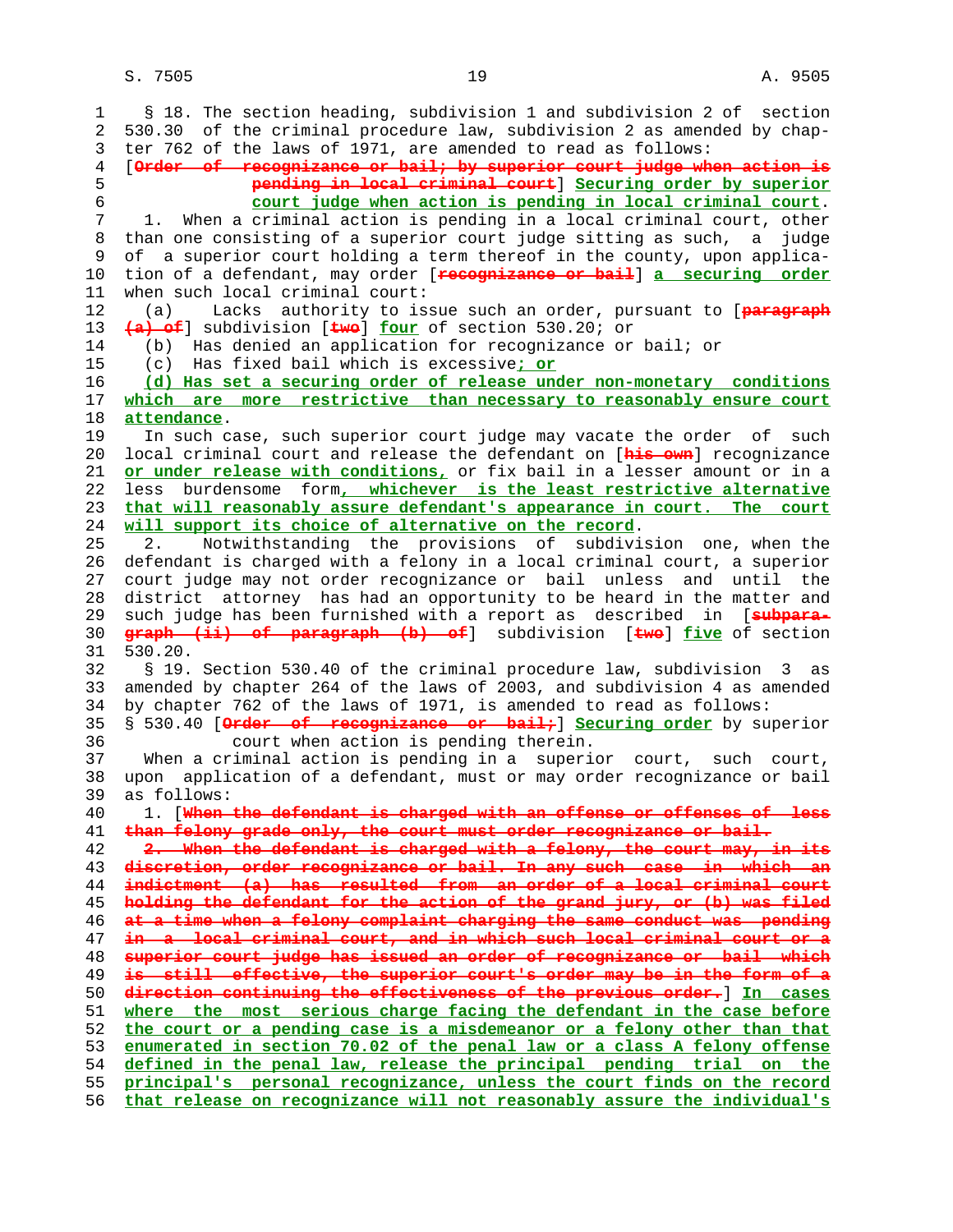**court attendance. In such instances, the court will release the individ- ual under non-monetary conditions, selecting the least restrictive alternative that will reasonably assure the principal's court attend- ance. The court will support its choice of alternative on the record. The principal shall not be required to pay for any part of the cost of release under non-monetary conditions, except that a principal may be required to pay for all or a portion of the cost of electronic monitor- ing unless the principal is indigent and cannot pay all or a portion of the cost of such monitoring. 2. In cases where the most serious charge facing the defendant in the case before the court or a pending case is a felony enumerated in section 70.02 of the penal law or a class A felony offense defined in the penal law, release the principal pending trial on the principal's personal recognizance, or release the principal under non-monetary conditions, or fix bail, selecting the least restrictive alternative that will reasonably assure the principal's court appearance when required. The court will support its choice of alternative on the record.** 19 3. **Notwithstanding the above, in cases where the people indicate that they intend to move for pretrial detention as set out in article five hundred forty-five of this title, the court shall commit the defendant to the custody of the sheriff. 4.** Notwithstanding the provisions of [**subdivision**] **subdivisions one and** two, a superior court may not [**order recognizance or bail**] **issue a securing order**, or permit a defendant to remain at liberty pursuant to 26 an existing order, after [**he**] **the defendant** has been convicted of 27 either: (a) a class A felony or (b) any class B or class C felony 28 defined in article one hundred thirty of the penal law committed or 29 attempted to be committed by a person eighteen years of age or older 30 against a person less than eighteen years of age. In either case the 31 court must commit or remand the defendant to the custody of the sheriff. 32 [**4.**] **5.** Notwithstanding the provisions of [**subdivision**] **subdivisions one and** two, a superior court may not [**order recognizance or bail**] **issue a securing order** when the defendant is charged with a felony unless and 35 until the district attorney has had an opportunity to be heard in the 36 matter and such court [**has**] **and counsel for the defense have** been 37 furnished with a report as described in subparagraph (ii) of paragraph 38 (b) of subdivision two of section 530.20 **of this article**. 39 § 20. Subdivision 1 of section 530.45 of the criminal procedure law, 40 as amended by chapter 264 of the laws of 2003, is amended to read as 41 follows: 42 1. When the defendant is at liberty in the course of a criminal action 43 as a result of a prior [**order of recognizance or bail**] **securing order** 44 and the court revokes such order and then [**either fixes no bail or fixes bail in a greater amount or in a more burdensome form than was previous- ly fixed and remands or commits defendant to the custody of the sheriff, a judge designated in subdivision two, upon application of the defendant following conviction of an offense other than a class A felony or a class B or class C felony offense defined in article one hundred thirty of the penal law committed or attempted to be committed by a person eighteen years of age or older against a person less than eighteen years of age, and before sentencing, may issue a securing order and either release defendant on his own recognizance, or fix bail, or fix bail in a lesser amount or**] **issues a more restrictive securing order** in a less 55 [**burdensome**] **restrictive** form than fixed by the court in which the 56 conviction was entered.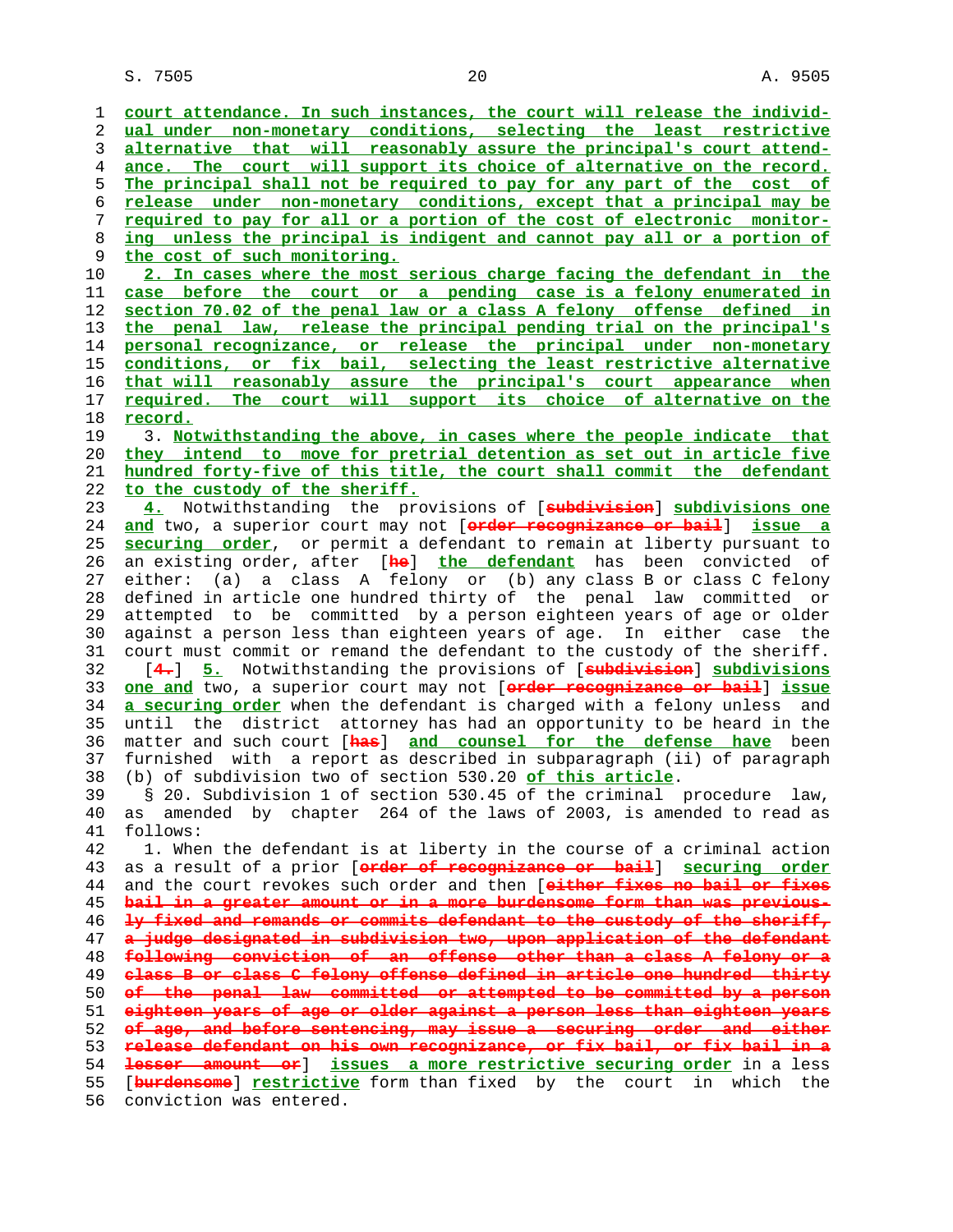1 § 21. Section 530.60 of the criminal procedure law, subdivision 1 as 2 amended by chapter 565 of the laws of 2011, subdivision 2 as added by 3 chapter 788 of the laws of 1981 and paragraph (a) of subdivision 2 as 4 amended by chapter 794 of the laws of 1986, is amended to read as 5 follows: 6 § 530.60 [**Order of recognizance or bail; revocation thereof**] **Securing order; modification thereof upon court's own action**. 8 [**1.**] Whenever in the course of a criminal action or proceeding a 9 defendant is at liberty as a result of [**an order of recognizance or bail**] **a securing order** issued pursuant to this chapter, and the court 11 considers it necessary to review such order, it may, and by a bench 12 warrant if necessary, require the defendant to appear before the court. 13 Upon such appearance, the court, for good cause shown, may revoke [**the order of recognizance or bail. If the defendant is entitled to recogni- zance or bail as a matter of right, the court must issue another such order. If he or she is not, the court may either issue such an order or commit the defendant to the custody of the sheriff. Where the defendant is committed to the custody of the sheriff and is held on a felony complaint, a new period as provided in section 180.80 of this chapter shall commence to run from the time of the defendant's commitment under this subdivision**] **and modify the securing order, selecting the least restrictive alternative that will reasonably assure court appearance. If the most serious charge facing the defendant in the case before the court or a pending case is a misdemeanor or felony other than that enumerated in section 70.02 of the penal law or a class A felony defined in the penal law, the court must release the defendant on personal recognizance or set release with non-monetary conditions. Notwithstand- ing the foregoing, the people may move at any time for consideration of pretrial detention under article five hundred forty-five of this title if the defendant's alleged actions render the defendant eligible under for a hearing under that section**. 32 [**2. (a) Whenever in the course of a criminal action or proceeding a defendant charged with the commission of a felony is at liberty as a result of an order of recognizance or bail issued pursuant to this arti- cle it shall be grounds for revoking such order that the court finds reasonable cause to believe the defendant committed one or more speci- fied class A or violent felony offenses or intimidated a victim or witness in violation of sections 215.15, 215.16 or 215.17 of the penal law while at liberty. Before revoking an order of recognizance or bail pursuant to this subdivision, the court must hold a hearing and shall receive any relevant, admissible evidence not legally privileged. The defendant may cross-examine witnesses and may present relevant, admissi- ble evidence on his own behalf. Such hearing may be consolidated with, and conducted at the same time as, a felony hearing conducted pursuant to article one hundred eighty of this chapter. A transcript of testimony taken before the grand jury upon presentation of the subsequent offense shall be admissible as evidence during the hearing. The district attor- ney may move to introduce grand jury testimony of a witness in lieu of that witness' appearance at the hearing. (b) Revocation of an order of recognizance or bail and commitment pursuant to this subdivision shall be for the following periods, either: (i) For a period not to exceed ninety days exclusive of any periods of adjournment requested by the defendant; or (ii) Until the charges contained within the accusatory instrument have**

**been reduced or dismissed such that no count remains which charges the defendant with commission of a felony; or**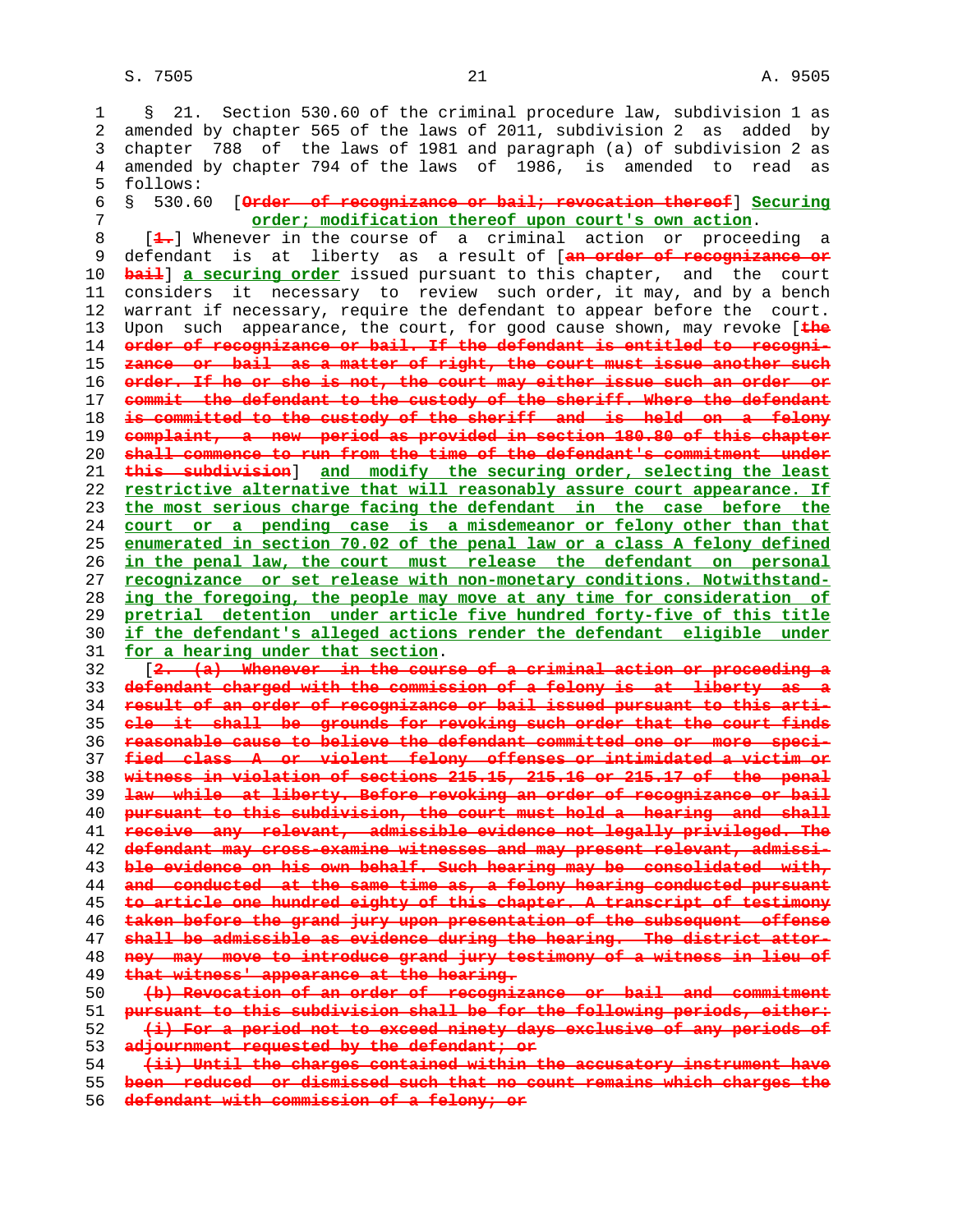S. 7505 22 A. 9505

| 1  | (iii) Until reduction or dismissal of the charges contained within the       |
|----|------------------------------------------------------------------------------|
| 2  | accusatory instrument charging the subsequent offense such that no count     |
| 3  | remains which charges the defendant with commission of a class A or          |
| 4  | violent felony offense.                                                      |
| 5  | Upon expiration of any of the three periods specified within this            |
| 6  | paragraph, whichever is shortest, the court may grant or deny release        |
| 7  | upon an order of bail or recognizance in accordance with the provisions      |
| 8  | of this article. Upon conviction to an offense the provisions of article     |
| 9  | five hundred thirty of this chapter shall apply.                             |
| 10 | (c) Notwithstanding the provisions of paragraph (a) of this subdivi-         |
| 11 | sion a defendant, against whom a felony complaint has been filed which       |
| 12 | charges the defendant with commission of a class A or violent felony         |
| 13 | offense committed while he was at liberty as specified therein, may be       |
| 14 | committed to the custody of the sheriff pending a revocation hearing for     |
| 15 | a period not to exceed seventy two hours. An additional period not to        |
| 16 | exceed seventy two hours may be granted by the court upon application of     |
| 17 | the district attorney upon a showing of good cause or where the failure      |
| 18 | to commence the hearing was due to the defendant's request or occurred       |
| 19 | with his consent. Such good cause must consist of some compelling fact       |
| 20 | or circumstance which precluded conducting the hearing within the            |
| 21 | initial prescribed period.]                                                  |
| 22 | The criminal procedure law is amended by adding a new section<br>22.<br>Š.   |
| 23 | 530.65 to read as follows:                                                   |
| 24 | § 530.65 Violation of a condition of release, remedies available.            |
| 25 | When a principal is released under non-monetary conditions, the court,       |
| 26 | upon motion by the people, may revoke and modify the securing order due      |
| 27 | to violations of those release conditions. In determining whether to         |
| 28 | revoke and modify the securing order, the court must consider the            |
| 29 | nature, the willfulness, and the seriousness of the violation and may        |
| 30 | only set a more restrictive condition or conditions or release if it         |
| 31 | finds that such conditions are necessary to reasonably assure the            |
| 32 | defendant's appearance in court. Notwithstanding the foregoing, the          |
| 33 | people may move at any time for consideration of pretrial detention          |
| 34 | under article five hundred forty-five of this title if the defendant's       |
| 35 | alleged actions render the defendant eligible under for a hearing under      |
| 36 | that section.                                                                |
| 37 | § 23. Title P of part 3 of the criminal procedure law<br>is<br>amended<br>by |
| 38 | adding a new article 545 to read as follows:                                 |
| 39 | <b>ARTICLE 545--PRETRIAL DETENTION</b>                                       |
| 40 | Section 545.10 Pretrial detention; when ordered.                             |
| 41 | 545.20 Eligibility for a pretrial detention hearing.                         |
| 42 | 545.30 Pretrial detention hearing.                                           |
| 43 | 545.40 Order for pretrial detention.                                         |
| 44 | 545.50 Reopening of pretrial hearing.                                        |
| 45 | 545.60 Length of detention for defendant held under a pretrial               |
| 46 | detention order.                                                             |
| 47 | § 545.10 Pretrial detention; when ordered.                                   |
| 48 | A county or superior court may order, before trial, the detention of a       |
| 49 | defendant if the people seek detention of the defendant under section        |
| 50 | 545.20 of this article, and, after a hearing pursuant to section 545.30      |
| 51 | of this article, the court finds clear and convincing evidence that the      |
| 52 | defendant poses a high risk of flight before trial, or that defendant        |
| 53 | poses a current threat to the physical safety of a reasonably identifi-      |
| 54 | able person or persons, and that no conditions or combination of condi-      |
| 55 | tions in the community will suffice to contain the aforesaid risk or         |
| 56 | threat.                                                                      |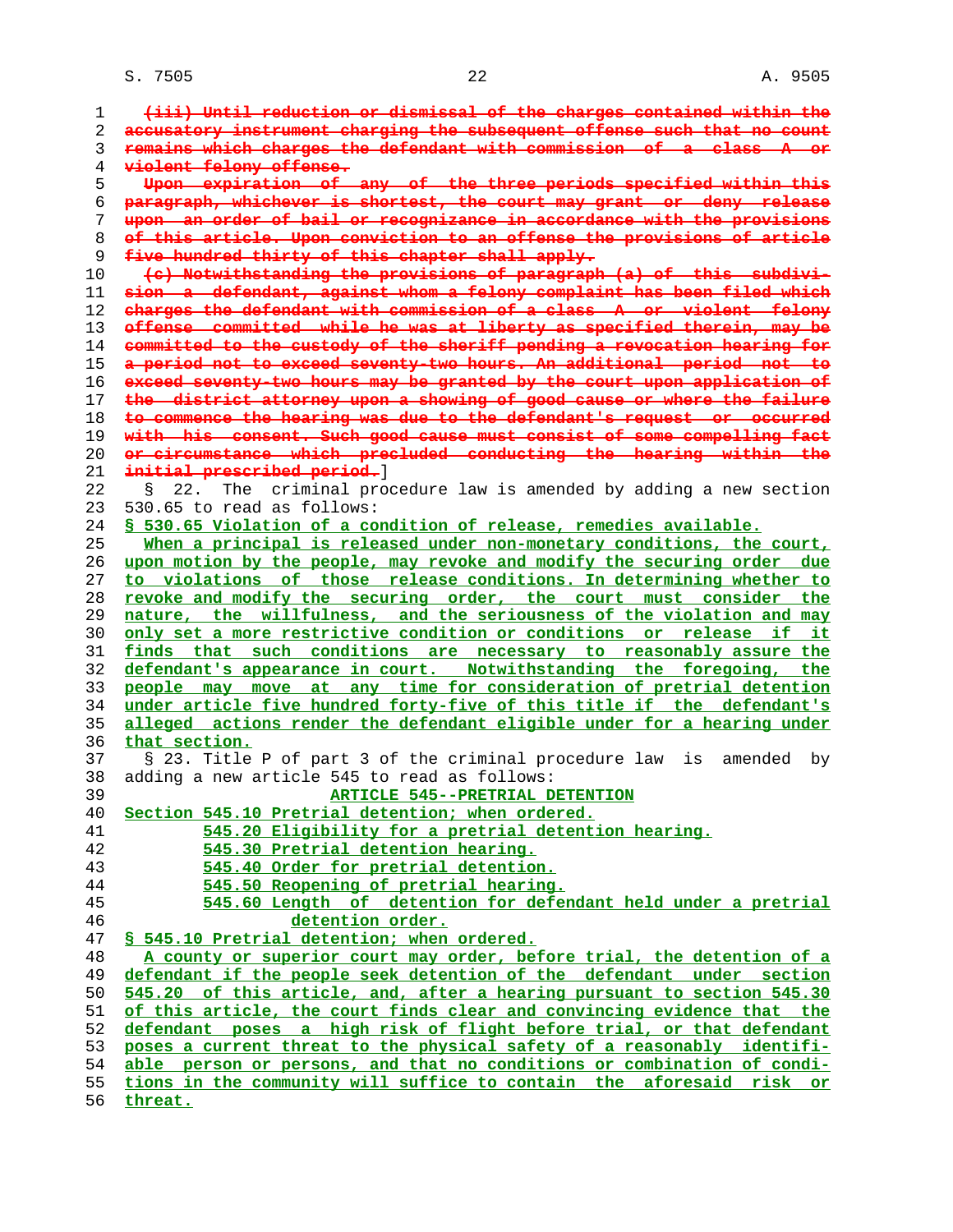S. 7505 23 A. 9505

|                | \$ 545.20 Eligibility for a pretrial detention hearing.                                                            |
|----------------|--------------------------------------------------------------------------------------------------------------------|
| 1              |                                                                                                                    |
| 2              | 1. The people may make a motion with the court at any time seeking the                                             |
| 3              | pretrial detention of a defendant:                                                                                 |
| $\overline{4}$ | (a) charged with offenses involving domestic violence, or crimes                                                   |
| 5              | involving serious violence or a class A felony defined in the penal law;                                           |
| 6              | (b) charged with offenses involving witness intimidation under section                                             |
| 7              | 215.15, 215.16 or 215.17 of the penal law;                                                                         |
| 8              | (c) charged with committing a new crime while in the community on                                                  |
| 9              | recognizance, or non-monetary-conditions, or bail; or                                                              |
| 10             | (d) who willfully failed to appear in court.                                                                       |
| 11             | 2. Upon such motion by the people, the defendant shall be committed to                                             |
| 12             | the custody of the sheriff. If the person is at liberty, a warrant shall                                           |
| 13             | issue and the defendant brought into custody of the sheriff.                                                       |
| 14             | S 545.30 Pretrial detention hearing.                                                                               |
| 15             | 1. A hearing shall be held within five working days from the people's                                              |
|                |                                                                                                                    |
| 16             | motion. At the hearing, the defendant shall have the right to be                                                   |
| 17             | represented by counsel, and, if financially unable to obtain counsel, to                                           |
| 18             | have counsel assigned. The defendant shall be afforded an opportunity to                                           |
| 19             | testify, to present witnesses, to cross-examine witnesses who appear at                                            |
| 20             | the hearing, and to present information by proffer or otherwise. The                                               |
| 21             | rules concerning the admissibility of evidence in criminal trials do not                                           |
| 22             | apply to the presentation and consideration of information during the                                              |
| 23             | hearing.                                                                                                           |
| 24             | 2. Discovery shall be afforded in accordance with pretrial hearings,                                               |
| 25             | as set out in criminal procedure law section 240.44.                                                               |
| 26             | 3. In hearings in cases for which there is no indictment, the people                                               |
| 27             | shall establish probable cause that the eligible defendant committed the                                           |
| 28             | charged offense. The people must establish by clear and convincing                                                 |
| 29             | evidence that defendant poses a high risk of flight or a current threat                                            |
| 30             | of physical danger to a reasonably identifiable person or persons and                                              |
| 31             | that no conditions or combination of conditions in the community will                                              |
| 32             | suffice to contain the aforesaid risk or threat. There shall be a                                                  |
| 33             | rebuttable presumption, which the defendant may overcome by a preponder-                                           |
|                |                                                                                                                    |
|                |                                                                                                                    |
| 34             | ance of the evidence, that no conditions or combination of conditions in                                           |
| 35             | the community will suffice to contain a current threat to the physical                                             |
| 36             | safety of a reasonably identifiable person or persons if the court finds                                           |
| 37             | probable cause that the defendant:                                                                                 |
| 38             | (a) committed a crime for which the defendant would be subject to a                                                |
| 39             | term of life imprisonment;                                                                                         |
| 40             | (b) committed a crime involving domestic violence or a crime involving                                             |
| 41             | serious violence or a class A felony offense defined in the penal law                                              |
| 42             | while the defendant was in the community on recognizance, or non-mone-                                             |
| 43             | tary conditions, or bail while charged with a crime enumerated in                                                  |
| 44             | section 70.02 of the penal law or a class A felony offense;                                                        |
| 45             | (c) threatened, injured, intimidated, or attempted to threaten, injure                                             |
| 46             | or intimidate a prospective witness or juror in an criminal investi-                                               |
| 47             | gation or judicial proceeding; or                                                                                  |
| 48             | (d) committed a crime involving domestic violence or a crime involving                                             |
| 49             | serious violence or a class A felony offense defined in the penal law                                              |
| 50             | while armed with a firearm.                                                                                        |
| 51             | 4. In determining whether the defendant presents a high risk of flight                                             |
| 52             | or a current threat of physical danger to a reasonably identifiable                                                |
| 53             | person or persons and whether no conditions or combinations of condi-                                              |
| 54             | tions in the community will suffice to contain such risk or threat, the                                            |
| 55             | court may take into account the following information:<br>(a) the nature and circumstances of the charged offense; |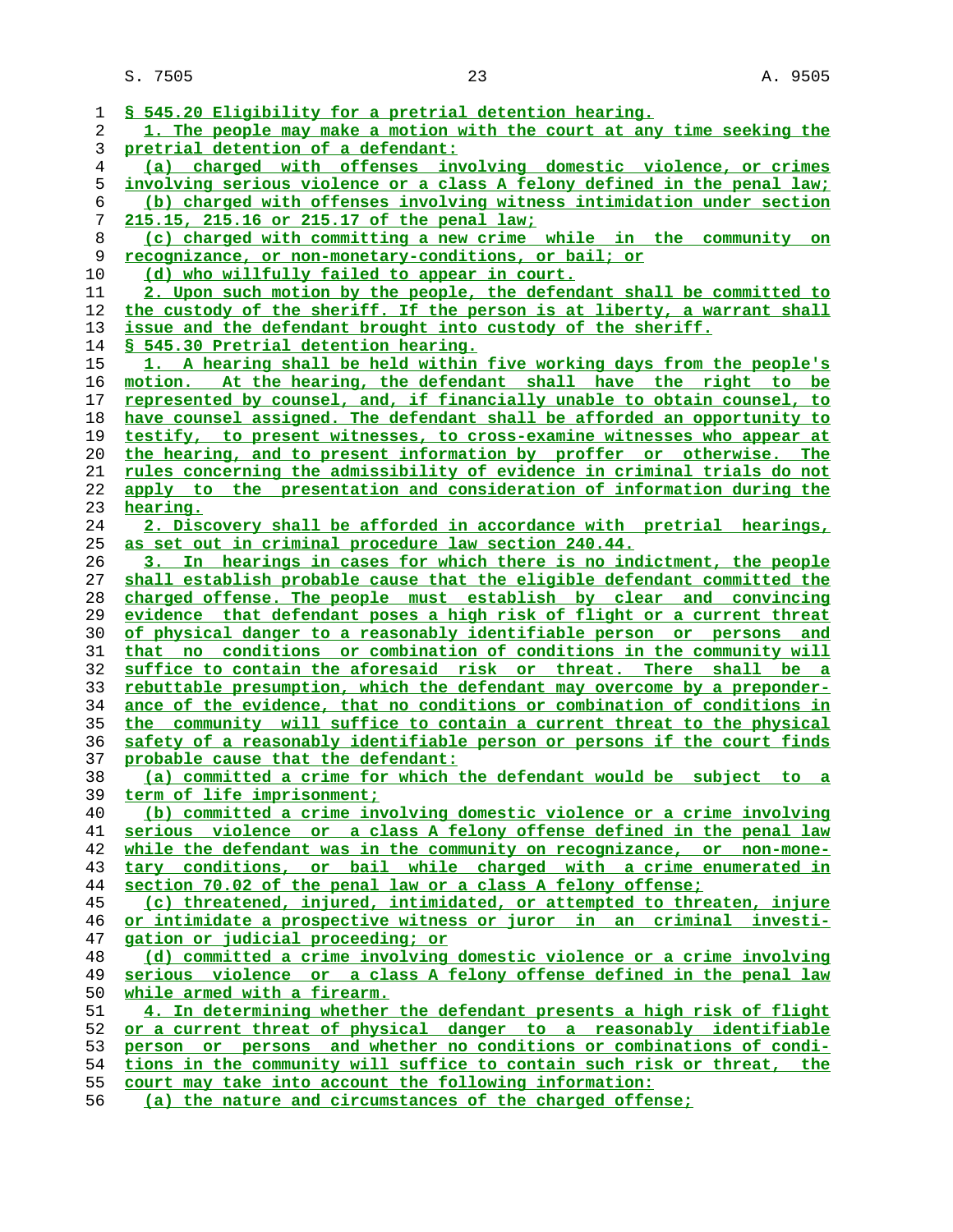$S. 7505$  and  $24$  and  $24$  and  $24$  and  $24$  and  $24$  and  $24$  and  $24$  and  $24$  and  $24$  and  $24$  and  $24$  and  $24$  and  $24$  and  $24$  and  $24$  and  $24$  and  $24$  and  $24$  and  $24$  and  $24$  and  $24$  and  $24$  and  $24$  and

**(b) the weight of the evidence against the defendant, except that the court may consider the admissibility of any evidence sought to be excluded; (c) the defendant's current and prior history of failure to appear in court whether such failures to appear were willful; (d) the nature and the credibility of the threat to the physical danger of a reasonably identifiable person or persons, if applicable; and (e) whether, at the time of the current offense or arrest, the defend- ant was on probation, parole, or on release pending trial, sentencing or completion of a sentence in this state or other jurisdictions. § 545.40 Order for pretrial detention. In a pretrial detention order issued pursuant to section 545.10 of this article, the court shall: 1. include written findings of fact and a written statement of the reasons for the detention; and 2. direct that the eligible defendant be afforded reasonable opportu- nity for private consultation with counsel. § 545.50 Reopening of pretrial hearing. A pretrial detention hearing may be opened, before or after issuance of a pretrial detention order by the court, by motion of the people or the defendant, at any time before trial, if the court finds either a change of circumstances or that information exists that was not known to the people or to the defendant at the time of the hearing, that has a material bearing on the issue of whether defendant presents a high risk of failure to appear or a current threat to the physical safety of a reasonably identifiable person or persons and whether no conditions or combination of conditions will suffice to contain such risk or threat. § 545.60 Length of detention for defendant held under a pretrial detention order. 1. If a pretrial detention order is issued, a defendant shall not remain detained in jail for more than one hundred eighty days after the return of the indictment, if applicable, until the start of trial. In cases where no indictment is required, the one hundred eighty days shall run from the pretrial detention order. 2. (a) The time within which the trial of the case commences may be extended for one or more additional periods not to exceed twenty days each on the basis of a motion submitted by the people and approved by the court. The additional period or periods of detention may be granted only on the basis of good cause shown, and shall be granted only for the additional time required to prepare for the trial of the person. Good cause may include, but not be limited to, the unavailability of an essential witness, the necessity for forensic analysis of evidence, the ability to conduct a joint trial with a co-defendant or co-defendants, severance of co-defendants which permits only one trial to commence within the time period, complex or major investigations, scheduling conflicts which arise shortly before the trial date, the inability to proceed to trial because of action taken by or at the behest of the defendant, the breakdown of a plea agreement on or immediately before the trial date, and allowing reasonable time to prepare for a trial after the circumstances giving rise to a tolling or extension of the one hundred eighty day period no longer exists. (b) In computing the one hundred eighty days from indictment, if applicable, or the date of pretrial order, to commencement of trial, the**

**following periods shall be excluded:**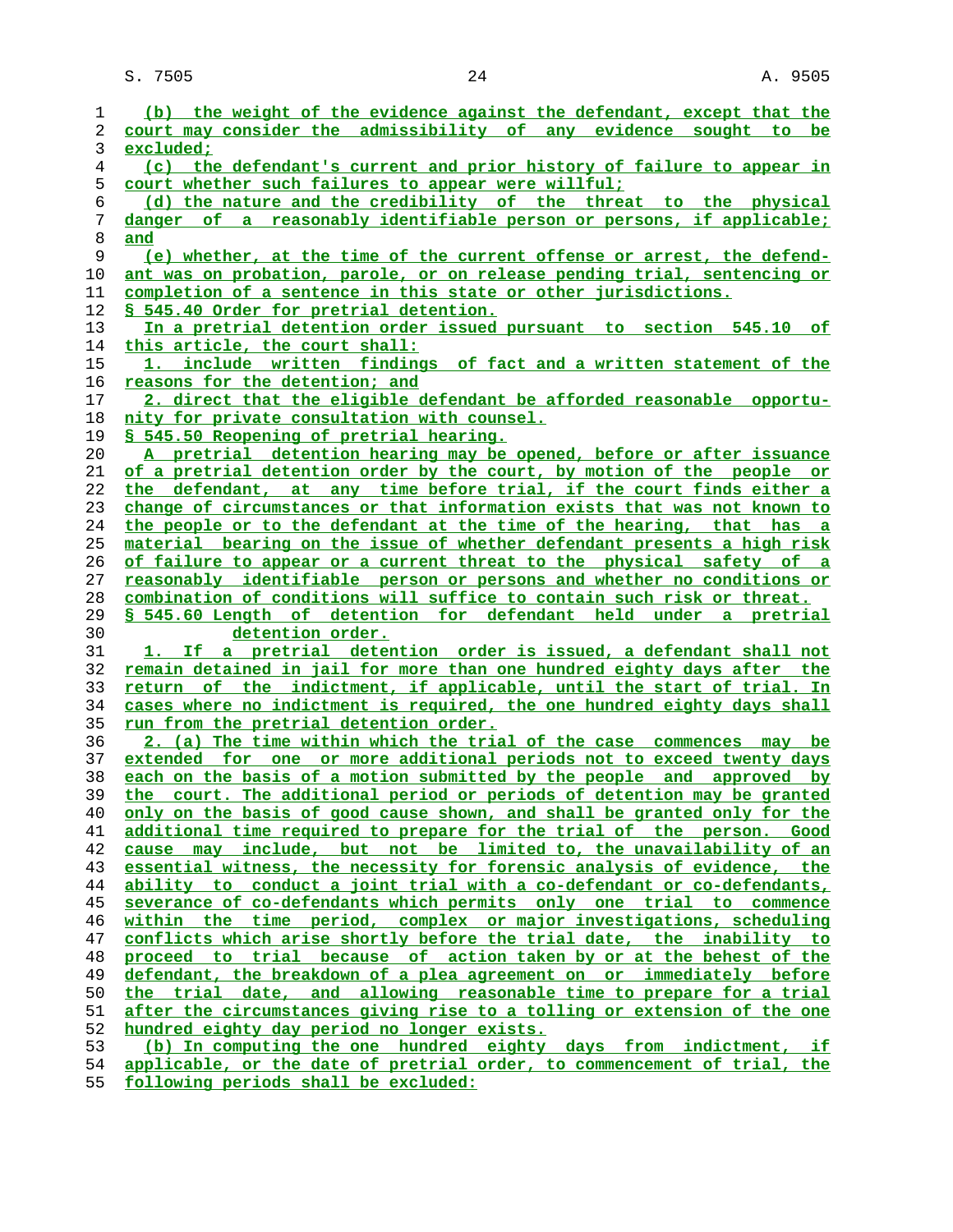S. 7505 25 25 A. 9505

| 1              | (i) any period from the filing of the notice of appeal to the issuance       |
|----------------|------------------------------------------------------------------------------|
| 2              | of the mandate in an interlocutory appeal;                                   |
| 3              | any period attributable to any examination to determine the<br>(ii)          |
| $\overline{4}$ | defendant's sanity or lack thereof or his or her mental or physical          |
| 5              | competency to stand trial;                                                   |
| 6              | (iii) any period attributable to the inability of the defendant to           |
| 7              | participate in the defendant's defense because of mental incompetency or     |
| 8              | physical incapacity; and                                                     |
| 9              | (iv) any period in which the defendant is otherwise unavailable for          |
| 10             | trial.                                                                       |
| 11             | 3. If a trial has not commenced within one hundred eighty days from          |
| 12             | indictment, if applicable, or pretrial detention order, as calculated        |
| 13             | above, and the defendant remains in custody, the defendant shall be          |
| 14             | released on recognizance or under non-monetary conditions of release         |
| 15             | pending trial on the underlying charge, unless:                              |
| 16             | (a) the trial is in progress,                                                |
|                |                                                                              |
| 17             | (b) the trial has been delayed by the timely filing of motions,              |
| 18             | excluding motions for continuances;                                          |
| 19             | (c) the trial has been delayed at the request of the defendant; or           |
| 20             | (d) upon motion of the people, the court finds that a substantial and        |
| 21             | unjustifiable risk to the physical safety of a reasonably identifiable       |
| 22             | person would result from the defendant's release from custody, and that      |
| 23             | no appropriate conditions for the defendant's release would reasonably       |
| 24             | address that risk, and also finds that the failure to commence trial in      |
| 25             | accordance with the time requirements set forth in this section was not      |
| 26             | due to unreasonable delay by the people. If the court makes such a find-     |
| 27             | ing, the court may set an additional period of time in which the defend-     |
| 28             | ant's trial must commence.                                                   |
| 29             | § 24. Subsection (b) of section 6805 of the insurance law, as added by       |
| 30             | chapter 181 of the laws of 2012, is amended to read as follows:              |
| 31             | (b) A charitable bail organization shall:                                    |
| 32             | (1) only deposit money as bail in the amount of $[\text{two}]$ five thousand |
| 33             | or less for a defendant charged with one or more [misdemeanors]<br>dollars   |
| 34             | offenses as defined in subdivision one of section 10.00 of the penal         |
| 35             | law, provided, however, that such organization shall not execute as          |
| 36             | surety any bond for any defendant;                                           |
| 37             | (2) only deposit money as bail on behalf of a person who is financial-       |
| 38             | ly unable to post bail, which may constitute a portion or the<br>whole       |
| 39             | amount of such bail; and                                                     |
| 40             | (3) [enly deposit money as bail in one county in this state. Provided,       |
| 41             | however, that a charitable bail organization whose principal plac            |
| 42             | business is located within a city of a million or more may deposit money     |
| 43             | as bail in the five counties comprising such city, and                       |
| 44             | (4) not charge a premium or receive compensation for acting as<br>a          |
| 45             | charitable bail organization.                                                |
| 46             | § 25. Paragraph (a) of subdivision 9 of section 216.05 of the criminal       |
| 47             | procedure law, as amended by chapter 258 of the laws of 2015, is amended     |
| 48             | to read as follows:                                                          |
| 49             | If at any time during the defendant's participation in the judi-<br>(a)      |
| 50             | cial diversion program, the court has reasonable grounds to believe that     |
| 51             | the defendant has violated a release condition or has failed to<br>appear    |
| 52             | the court as requested, the court shall direct the defendant to<br>before    |
| 53             | appear or issue a bench warrant to a police officer or an appropriate        |
| 54             | officer directing him or her to take the defendant into custody<br>peace     |
| 55             | and bring the defendant before the court without unnecessary delay;          |
| 56             | provided, however, that under no circumstances shall a defendant who         |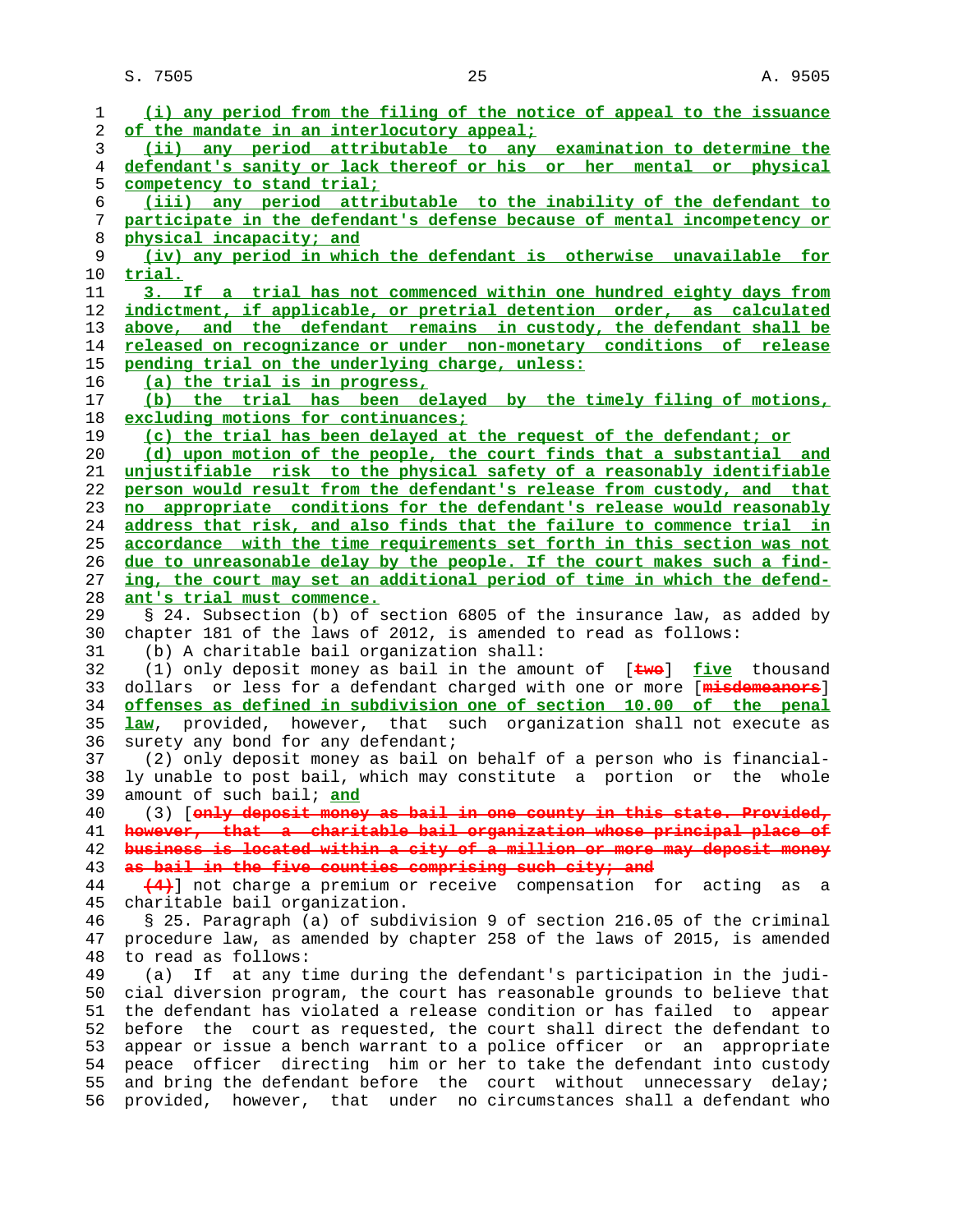$S. 7505$  26  $26$  A. 9505

 1 requires treatment for opioid abuse or dependence be deemed to have 2 violated a release condition on the basis of his or her participation in 3 medically prescribed drug treatments under the care of a health care 4 professional licensed or certified under title eight of the education 5 law, acting within his or her lawful scope of practice. The provisions 6 of [**subdivision one of**] section 530.60 of this chapter relating to 7 [**revocation of recognizance or bail**] **issuance of securing orders** shall 8 apply to such proceedings under this subdivision.<br>9 § 26. Subdivision 3 of section 620.50 of the cr 9 § 26. Subdivision 3 of section 620.50 of the criminal procedure law is 10 amended to read as follows: 11 3. A material witness order must be executed as follows: 12 (a) If the bail is posted and approved by the court, the witness 13 must[**, as provided in subdivision three of section 510.40,**] be released 14 and be permitted to remain at liberty; provided that, where the bail is 15 posted by a person other than the witness himself, he may not be so 16 released except upon his signed written consent thereto; 17 (b) If the bail is not posted, or if though posted it is not approved 18 by the court, the witness must[**, as provided in subdivision three of** 19 **section 510.40,**] be committed to the custody of the sheriff. 20 § 27. This act shall take effect November 1, 2019. 21 PART D 22 Section 1. Section 240.10 of the criminal procedure law, as added by 23 chapter 412 of the laws of 1979, is amended to read as follows: 24 § 240.10 Discovery; definition of terms. 25 The following definitions are applicable to this article: 26 1. [**"Demand to produce" means a written notice served by and on a** 27 **party to a criminal action, without leave of the court, demanding to** 28 **inspect property pursuant to this article and giving reasonable notice** 29 **of the time at which the demanding party wishes to inspect the property** 30 **designated.** 31 **2.**] "Attorneys' work product" means [**property**] **material** to the extent 32 that it contains the opinions, theories or conclusions of the prosecu- 33 tor, defense counsel or members of their legal staffs. 34 [**3.**] **2.** "Property" **or "material"** means any existing tangible personal 35 or real property, including, but not limited to, books, records, 36 reports, memoranda, papers, photographs, tapes or other electronic 37 recordings, articles of clothing, fingerprints, blood samples, finger- 38 nail scrapings or handwriting specimens, but excluding attorneys' work 39 product. 40 [**4.**] **3.** "At the trial" means as part of the [**people's**] **prosecutor's** 41 or the defendant's direct case. 42 § 2. Section 240.20 of the criminal procedure law, as added by chapter 43 412 of the laws of 1979, the opening paragraph of subdivision 1 as 44 amended by chapter 317 of the laws of 1983, paragraphs (c), (d) and (g) 45 of subdivision 1 as amended and paragraph (i) as added by chapter 558 of 46 the laws of 1982, paragraph (e) of subdivision 1 as added and paragraphs 47 (f), (g), (h) and (i) as relettered by chapter 795 of the laws of 1984, 48 paragraph (j) of subdivision 1 as added by chapter 514 of the laws of 49 1986, and paragraph (k) of subdivision 1 as added by chapter 536 of the 50 laws 1989, is amended to read as follows: 51 § 240.20 Discovery; [**upon demand of**] **automatic disclosure to** defendant. 52 1. Except to the extent protected by court order[**, upon a demand to** 53 **produce by a defendant against whom**] **or right to redaction pursuant to** 54 **this article, within fifteen days of arraignment on** an indictment, supe-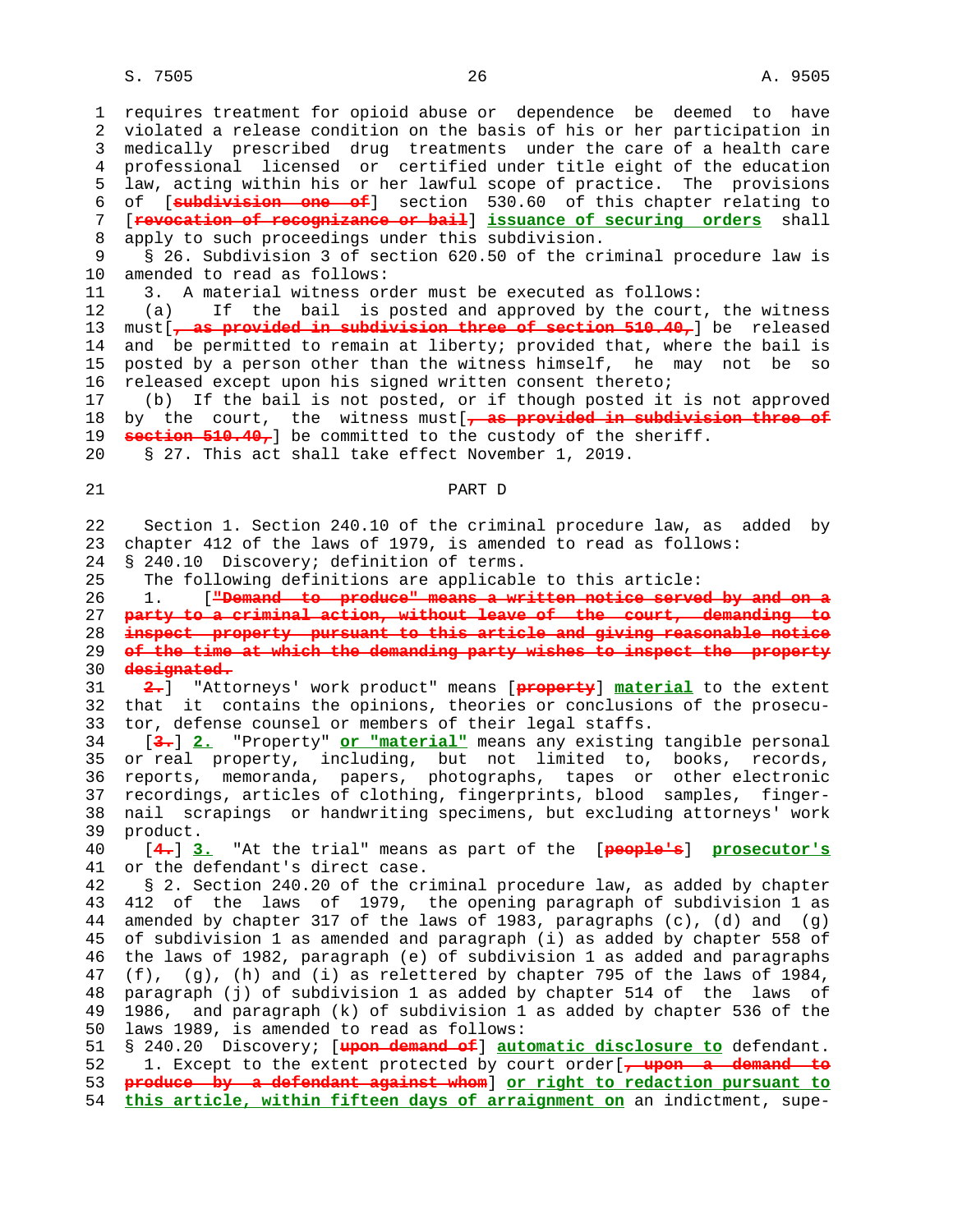1 rior court information, prosecutor's information, information, or 2 simplified information charging a misdemeanor is pending, the prosecutor 3 shall disclose to the defendant and make available for inspection, 4 photographing, copying or testing, the following property: 5 (a) Any written, recorded or oral statement of the defendant, and of 6 a co-defendant to be tried jointly, made, other than in the course of 7 the criminal transaction, to a public servant engaged in law enforcement 8 activity or to a person then acting under [**his**] **the** direction **of,** or in 9 cooperation with [**him**] **such public servant**; 10 (b) Any transcript of testimony relating to the criminal action or 11 proceeding pending against the defendant, given by the defendant, or by 12 a co-defendant to be tried jointly, before any grand jury; 13 (c) Any written report or document, or portion thereof, concerning a 14 physical or mental examination, or scientific test or experiment, relat- 15 ing to the criminal action or proceeding which was made by, or at the 16 request or direction of a public servant engaged in law enforcement 17 activity, or which was made by a person whom the prosecutor intends to 18 call as a witness at trial, or which the [**people intend**] **prosecutor** 19 **intends** to introduce at trial; 20 (d) Any photograph or drawing relating to the criminal action or 21 proceeding which was made or completed by a public servant engaged in 22 law enforcement activity, or which was made by a person whom the prose- 23 cutor intends to call as a witness at trial, or which the [**people** 24 **intend**] **prosecutor intends** to introduce at trial; 25 (e) Any photograph, photocopy or other reproduction made by or at the 26 direction of a police officer, peace officer or prosecutor of any prop- 27 erty prior to its release pursuant to the provisions of section 450.10 28 of the penal law, irrespective of whether the people intend to introduce 29 at trial the property or the photograph, photocopy or other reprod- 30 uction[**.**]**;** 31 (f) Any other property obtained from the defendant, or a co-defendant 32 to be tried jointly; 33 (g) Any tapes or other electronic recordings which the prosecutor 34 intends to introduce at trial, irrespective of whether such recording 35 was made during the course of the criminal transaction; 36 (h) [**Anything**] **Any other property or information** required to be 37 disclosed, prior to trial, to the defendant by the prosecutor, pursuant 38 to the constitution of this state or of the United States[**.**] **including,** 39 **but not limited to, all evidence and information, whether or not admis-** 40 **sible or recorded in tangible form, that tends to (i) exculpate the** 41 **defendant; (ii) mitigate the defendant's culpability as to a charged** 42 **offense; (iii) support a potential defense to a charged offense; (iv)** 43 **significantly impugn the credibility of an important prosecution** 44 **witness; or (v) a summary of all promises, rewards and inducements made** 45 **to persons who may be called as witnesses, as well as requests for** 46 **consideration by persons who may be called as witnesses, and copies of** 47 **all documents relevant to a promise, reward or inducement. The prose-** 48 **cution shall disclose evidence or information under this subdivision** 49 **expeditiously upon its receipt by the prosecutor, notwithstanding the** 50 **otherwise-applicable time periods for disclosure in this article;** 51 (i) The approximate date, time and place of the offense charged and of 52 defendant's arrest[**.**]**;** 53 (j) In any prosecution under penal law section 156.05 or 156.10, the 54 time, place and manner of notice given pursuant to subdivision six of

55 section 156.00 of such law[**.**]**;**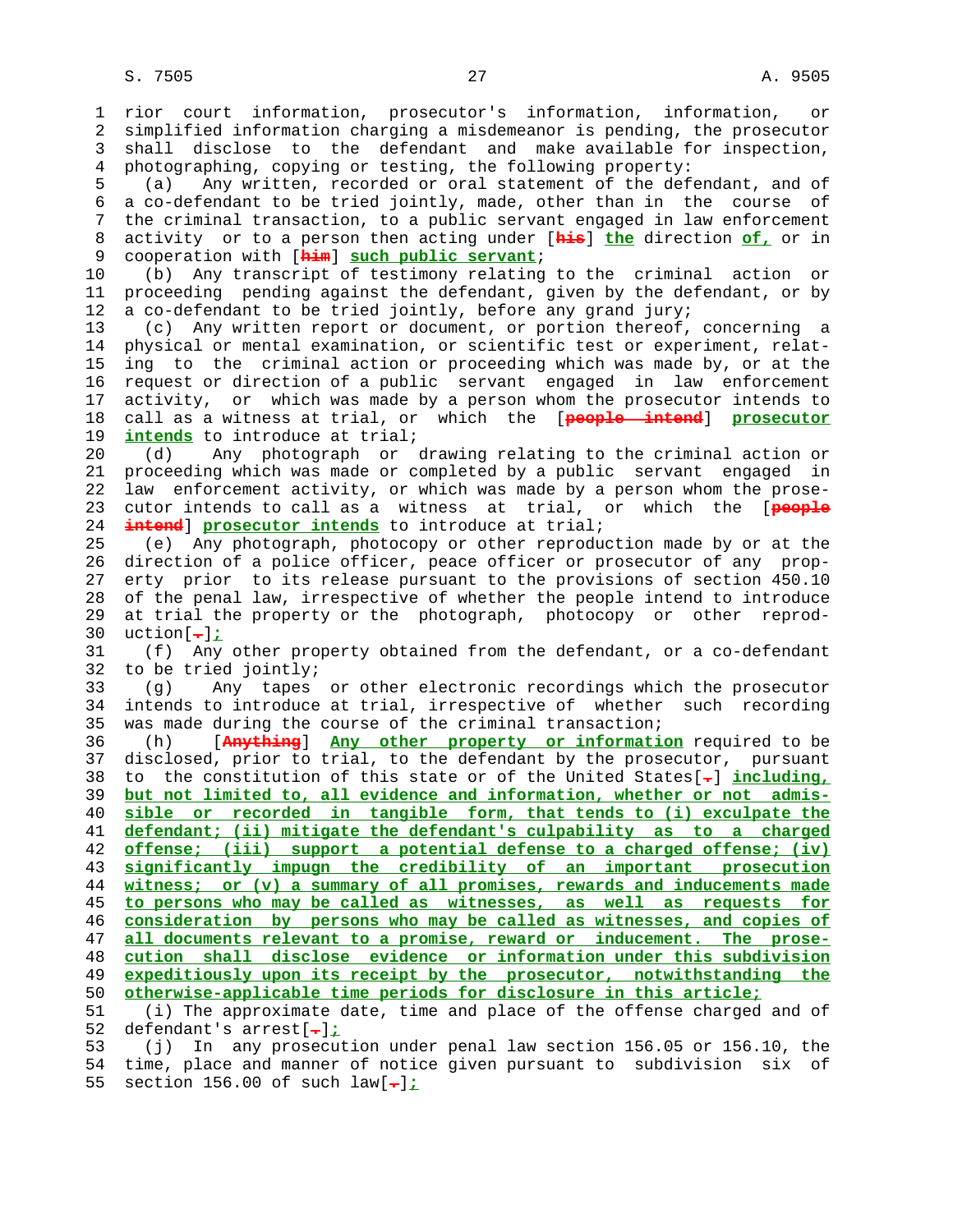1 (k) [**in**] **In** any prosecution commenced in a manner set forth in this 2 subdivision alleging a violation of the vehicle and traffic law, in 3 addition to any material required to be disclosed pursuant to this arti- 4 cle, any other provision of law, or the constitution of this state or of 5 the United States, any written report or document, or portion thereof, 6 concerning a physical examination, a scientific test or experiment, 7 including the most recent record of inspection, or calibration or repair 8 of machines or instruments utilized to perform such scientific tests or<br>9 experiments and the certification certificate, if any, held by the operexperiments and the certification certificate, if any, held by the oper- 10 ator of the machine or instrument, which tests or examinations were made 11 by or at the request or direction of a public servant engaged in law 12 enforcement activity or which was made by a person whom the prosecutor 13 intends to call as a witness at trial, or which the people intend to 14 introduce at trial[**.**]**;**

**(l) A list of all tangible objects obtained from, or allegedly possessed by, the defendant or a co-defendant. The list shall include a designation by the prosecutor as to which objects were recovered during a search or seizure by a public servant or an agent thereof, and which tangible objects were recovered by a public servant or an agent thereof after allegedly being abandoned by the defendant;**

**(m) A statement indicating whether a search warrant has been executed and all documents relating thereto, including but not limited to the warrant, the warrant application, supporting affidavits, a police inven- tory of all property seized under the warrant, and a transcript of all testimony or other oral communications offered in support of the warrant application;**

**(n) Any expert opinion evidence, including the name, business address, and current curriculum vitae, whom the prosecutor intends to call as a witness at trial or a pre-trial hearing, and all reports prepared by the expert that pertain to the case, or if no report is prepared, a written statement of the facts and opinions to which the expert is expected to testify and a summary of the grounds for each opinion. This paragraph does not alter or in any way affect the procedures, obligations or rights set forth in section 250.10 of this title. If in the exercise of reasonable diligence this information is unavailable for disclosure within the time period specified in this subdivision, that period shall be stayed without need for a motion pursuant to this article; except that the disclosure shall be made as soon as practicable and not later than sixty calendar days before a scheduled trial date, unless an order for further delay upon a showing of good cause is obtained. When the prosecution's expert witness is being called in response to disclosure of an expert witness by the defendant, the court may alter a scheduled trial date, if necessary, to allow the prosecution thirty calendar days to make the disclosure and the defendant thirty calendar days to prepare and respond to the new materials.**

 46 2. The prosecutor shall make a **prompt** diligent, good faith effort to 47 ascertain the existence of [**demanded**] property **subject to disclosure under this section** and to cause such property to be made available for 49 discovery where it exists but is not within the prosecutor's possession, 50 custody or control; provided, that the prosecutor shall not be required 51 to obtain by subpoena duces tecum demanded material which the defendant 52 may thereby obtain.

**3. Upon motion of a party in an individual case, the court may alter the time periods for discovery imposed by this article upon a showing of good cause.**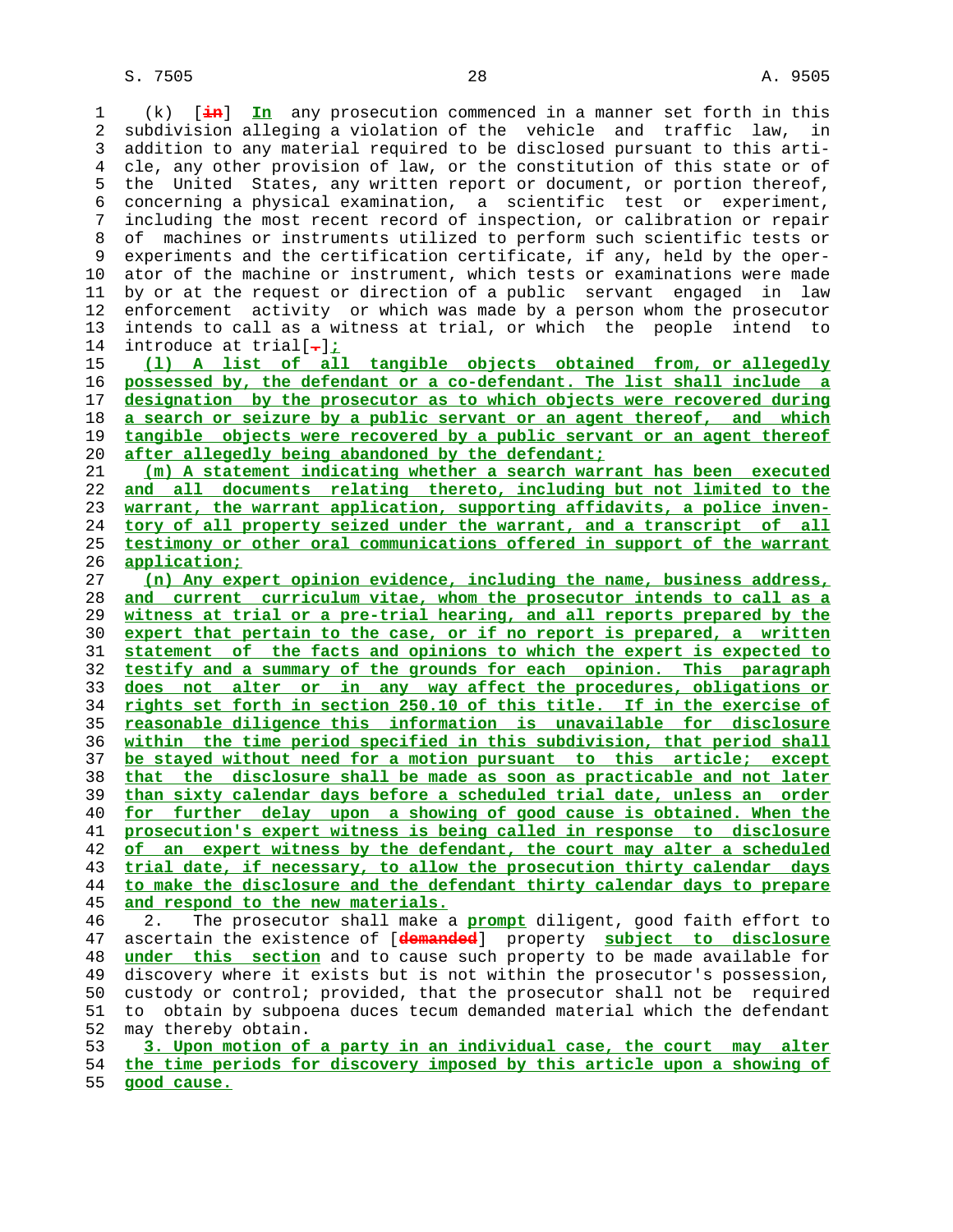1 § 3. The criminal procedure law is amended by adding a new section 2 240.21 to read as follows: **§ 240.21 Discovery; disclosure of police reports and prior statements of prospective witnesses. 1. Except to the extent protected by court order or right to redaction pursuant to this article, within thirty days of arraignment on an indictment, superior court information, prosecutor's information, infor- mation or simplified information charging a misdemeanor, the prosecutor shall disclose to the defendant the following property, provided it is in the possession of the prosecutor: (a) Any report of a factual nature relating to the criminal action or proceeding against the defendant and prepared by the prosecutor; (b) Any report relating to the criminal action or proceeding against the defendant prepared by, or at the direction of, a police officer, as defined in subdivision thirty-four of section 1.20 of this chapter, who is employed by a law enforcement agency which participated in the inves- tigation, arrest or post-arrest processing of the defendant with respect to the criminal action or proceeding against the defendant; (c) Any report, other than those described by paragraphs (a) and (b) of this subdivision, relating to the criminal action or proceeding against the defendant, which was prepared by a law enforcement officer, provided such report is in the actual possession of the prosecutor; and (d) Any written or recorded statement, excluding grand jury testimony, made by a witness whom the prosecutor intends to call at a pre-trial hearing or at trial and which relates to the subject matter of that witness' prospective testimony. 2. The prosecutor shall make a prompt diligent, good faith effort to ascertain the existence of property subject to disclosure under this section and to cause such property to be made available for discovery where it exists but is not within the prosecutor's possession, custody or control; provided, that the prosecutor shall not be required to obtain by subpoena duces tecum demanded material which the defendant may thereby obtain. 3. Upon motion of a party in an individual case, the court may alter the time periods for discovery imposed by this article upon a showing of good cause.** 37 § 4. Section 240.30 of the criminal procedure law, as added by chapter 38 412 of the laws of 1979, subdivision 1 as amended by chapter 558 of the 39 laws of 1982, and the opening paragraph of subdivision 1 as amended by 40 chapter 317 of the laws of 1983, is amended to read as follows: 41 § 240.30 Discovery; [**upon demand of**] **automatic disclosure to the** prose- 42 cutor. 43 1. Except to the extent protected by court order **or right to redaction pursuant to this article**, [**upon a demand to produce by the prosecutor,**] **within fifteen days of disclosure by the prosecutor pursuant to section 240.20 of this article, and prior to trial,** a defendant against whom an 47 indictment, superior court information, prosecutor's information, infor- 48 mation, or simplified information charging a misdemeanor is pending 49 shall disclose and make available **to the prosecution** for inspection, 50 photographing, copying or testing, subject to constitutional limita- 51 tions: 52 (a) any written report or document, or portion thereof, concerning a 53 physical or mental examination, or scientific test, experiment, or 54 comparisons, made by or at the request or direction of, the defendant, 55 if the defendant intends to introduce such report or document at trial, 56 or if the defendant has filed a notice of intent to proffer psychiatric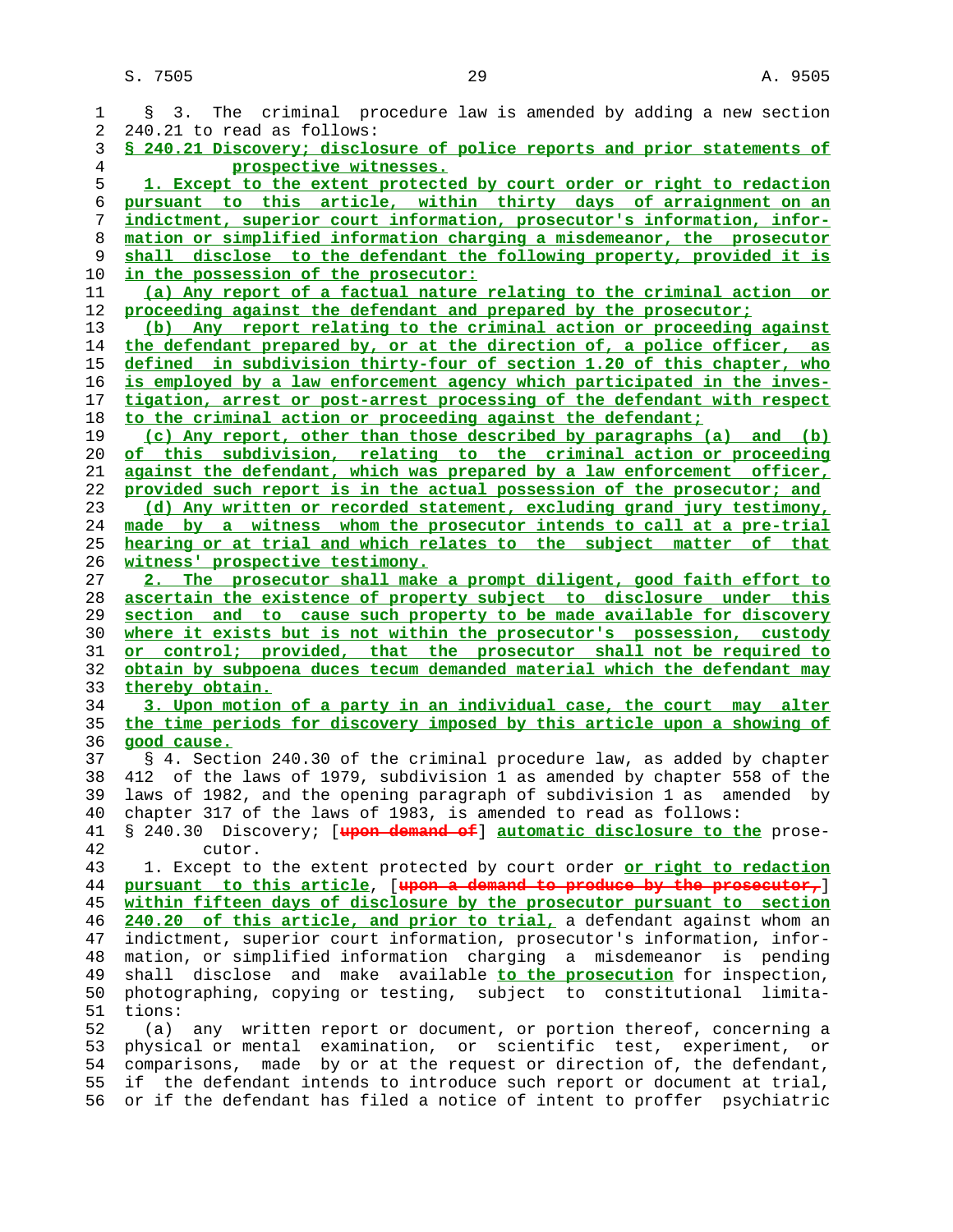1 evidence and such report or document relates thereto, or if such report 2 or document was made by a person, other than defendant, whom defendant 3 intends to call as a witness at trial; [**and**] 4 (b) any photograph, drawing, tape or other electronic recording which 5 the defendant intends to introduce at trial[**.**]**; (c) All statements, written or recorded or summarized in any writing or recording, made by all persons other than the defendant whom the defendant intends to call as witnesses at trial or a pre-trial hearing; except that disclosure of such statements made by a person whom the defendant intends to call as a witness for the sole purpose of impeach- ing a prosecution witness is not required until after the prosecution witness has testified; (d) A summary of all promises, rewards and inducements made to persons whom the defendant intends to call as witnesses at trial or a pre-trial hearing, as well as requests for consideration by such persons, and copies of all documents relevant to a promise, reward or inducement; (e) All tangible property, including but not limited to tapes or other electronic recordings and photographs and drawings, that the defendant intends to introduce in the defendant's case-in-chief at trial or a pre-trial hearing. If in the exercise of reasonable diligence counsel for the defendant has not formed an intention within the time period specified in this section that an item under this subdivision will be introduced at trial or a pre-trial hearing, that period shall be stayed without need for a motion; but the disclosure shall be made as soon as practicable and subject to the continuing duty to disclose; (f) All reports and documents concerning physical or mental examina- tions, or scientific tests or experiments or comparisons, which the defendant intends to introduce at trial or a pre-trial hearing, or which were made by a person whom the defendant intends to call as a witness at trial or a pre-trial hearing; (g) Intended expert opinion evidence, including the name, business address, and current curriculum vitae, whom the defendant intends to call as a witness at trial or a pre-trial hearing, and all reports prepared by the expert that pertain to the case, or if no report is prepared, a written statement of the facts and opinions to which the expert is expected to testify and a summary of the grounds for each opinion. This paragraph does not alter or in any way affect the proce- dures, obligations or rights set forth in section 250.10 of this title. If in the exercise of reasonable diligence this information is unavail- able for disclosure within the time period specified in this subdivi- sion, that period shall be stayed without need for a motion; except that the disclosure shall be made as soon as practicable and not later than thirty calendar days before a scheduled trial date, unless an order is obtained.** 45 2. The defense shall make a diligent good faith effort to make such 46 property available for discovery where it exists but the property is not 47 within its possession, custody or control, provided, that the defendant 48 shall not be required to obtain by subpoena duces tecum demanded materi- 49 al that the prosecutor may thereby obtain. 50 § 5. Section 240.35 of the criminal procedure law, as added by chapter 51 412 of the laws of 1979, is amended to read as follows: 52 § 240.35 Discovery; refusal [**of demand**] **to disclose**. 53 Notwithstanding the provisions of sections 240.20**, 240.21,** and 240.30 **of this article**, the prosecutor or the defendant, as the case may be, 55 may refuse to disclose any information which [**he**] **that party** reasonably 56 believes is not discoverable [**by a demand to produce**], pursuant to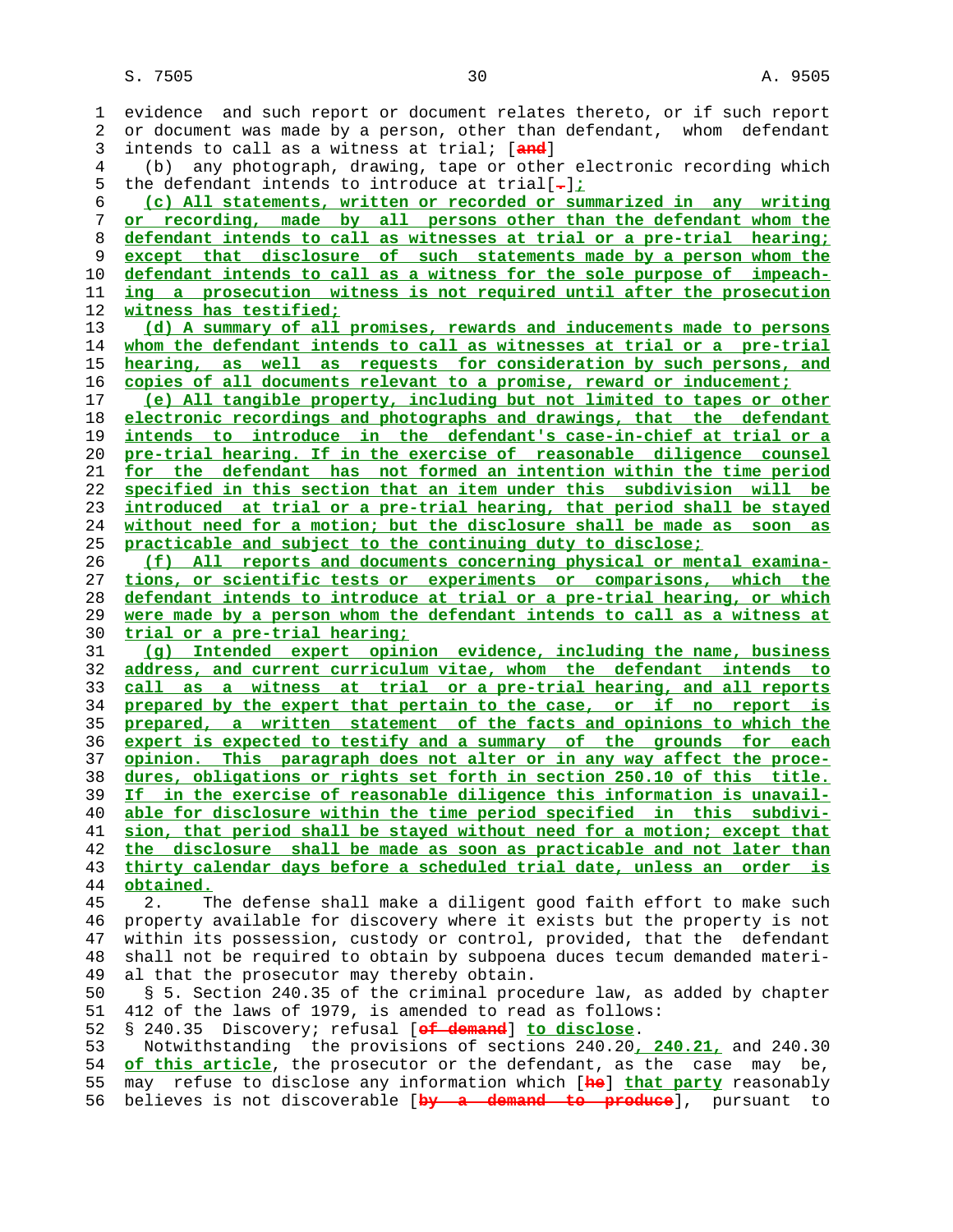S. 7505 31 A. 9505

 1 [**section 240.20 or section 240.30 as the case may be,**] **this article** or 2 for which [**he**] **the party** reasonably believes a protective order **or a** 3 **right to redaction** would be warranted. Such refusal shall be made in a 4 writing, which shall set forth the grounds of such belief as fully as 5 possible, consistent with the objective of the refusal. The writing 6 shall be served upon the [**demanding**] **other** party and a copy shall be 7 filed with the court. **Such refusal shall be made within the time by** 8 **which disclosure is required, but may be made after that time, as the** 9 **court may determine is required in the interest of justice.**

 10 § 6. Section 240.40 of the criminal procedure law, as added by chapter 11 412 of the laws of 1979, subdivision 1 as amended by chapter 19 of the 12 laws of 2012, the opening paragraph of subdivision 2 as amended by chap- 13 ter 317 of the laws of 1983, and the closing paragraph of subdivision 2 14 as amended by chapter 481 of the laws of 1983, is amended to read as 15 follows:

16 § 240.40 Discovery; upon court order.

 17 1. Upon [**motion**] **application** of a defendant against whom an indict- 18 ment, superior court information, prosecutor's information, information, 19 or simplified information charging a misdemeanor is pending, the court 20 in which such accusatory instrument is pending:

 21 (a) must order discovery as to any material not disclosed [**upon a** 22 **demand**] pursuant to section 240.20, if it finds that the prosecutor's 23 refusal to disclose such material is not justified; (b) must, unless it 24 is satisfied that the [**people have**] **prosecutor has** shown good cause why 25 such an order should not be issued, order discovery or **issue** any other 26 order authorized by subdivision one of section 240.70 as to any material 27 not disclosed [**upon demand**] pursuant to section 240.20 where the prose- 28 cutor has failed to serve a timely written refusal pursuant to section 29 240.35; (c) may order discovery with respect to any other property, 30 which the people intend to introduce at the trial, upon a showing by the 31 defendant that discovery with respect to such property is material to 32 the preparation of his or her defense, and that the request is reason- 33 able; and (d) where property in the people's possession, custody, or 34 control that consists of a deoxyribonucleic acid ("DNA") profile 35 obtained from probative biological material gathered in connection with 36 the investigation or prosecution of the defendant and the defendant 37 establishes that such profile complies with federal bureau of investi- 38 gation or state requirements, whichever are applicable and as such 39 requirements are applied to law enforcement agencies seeking a keyboard 40 search or similar comparison, and that the data meets state DNA index 41 system or national DNA index system criteria as such criteria are 42 applied to law enforcement agencies seeking such a keyboard search or 43 similar comparison, the court may order an entity that has access to the 44 combined DNA index system or its successor system to compare such DNA 45 profile against DNA databanks by keyboard searches, or a similar method 46 that does not involve uploading, upon notice to both parties and the 47 entity required to perform the search, upon a showing by the defendant 48 that such a comparison is material to the presentation of his or her 49 defense and that the request is reasonable. For purposes of this para- 50 graph, a "keyboard search" shall mean a search of a DNA profile against 51 the databank in which the profile that is searched is not uploaded to or 52 maintained in the databank. Upon granting the motion pursuant to para- 53 graph (c) of this subdivision, the court shall, upon motion of the 54 people showing such to be material to the preparation of their case and 55 that the request is reasonable, condition its order of discovery by 56 further directing discovery by the people of property, of the same kind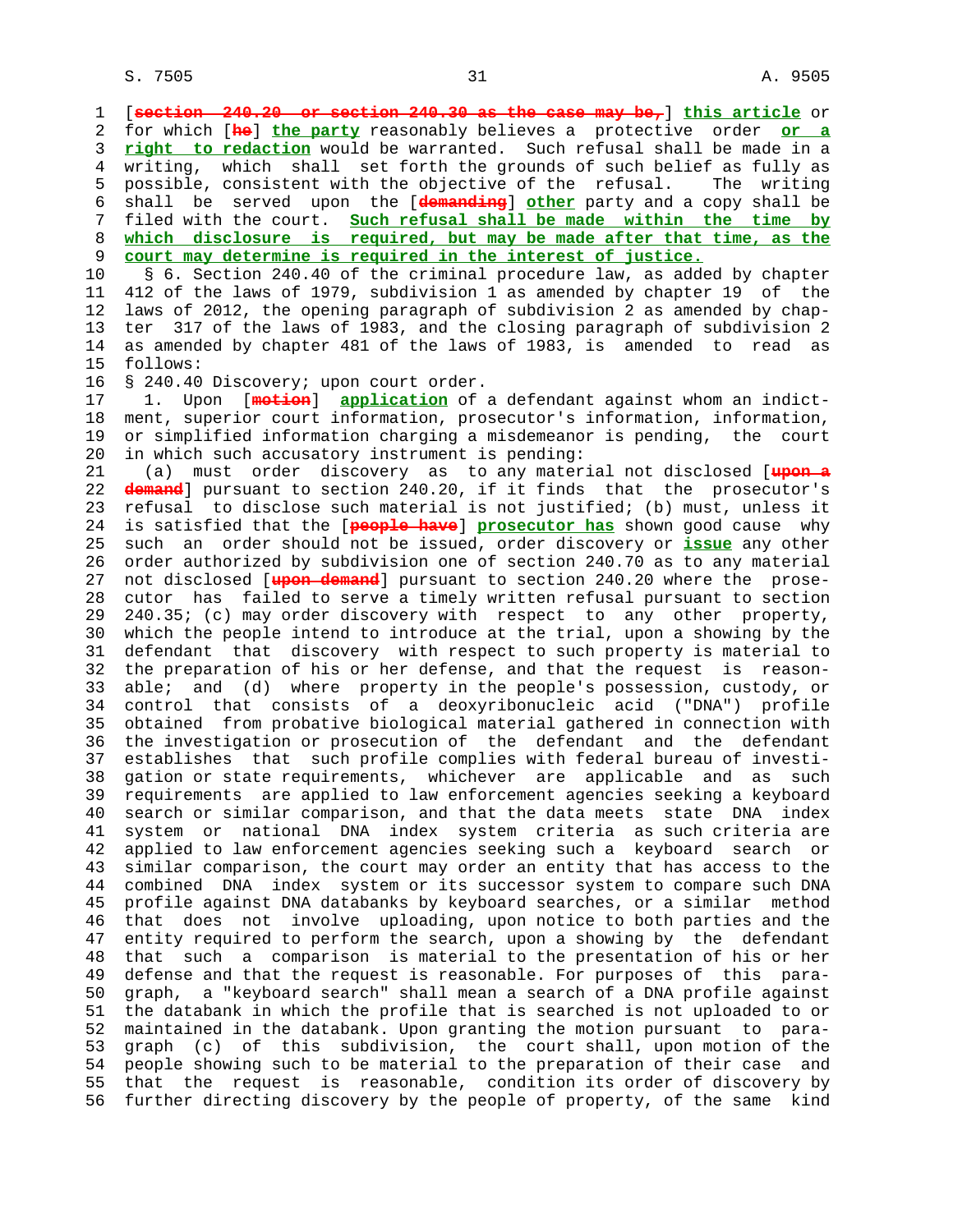1 or character as that authorized to be inspected by the defendant, which 2 he or she intends to introduce at the trial. **The prosecutor may redact** 3 **any such property and the court may review that redaction, as set forth** 4 **in this article.** 5 2. Upon motion of the prosecutor, and subject to constitutional limi- 6 tation, the court in which an indictment, superior court information, 7 prosecutor's information, information, or simplified information charg- 8 ing a misdemeanor is pending: (a) must order discovery as to any proper- 9 ty not disclosed [**upon a demand**] pursuant to section 240.30, if it finds 10 that the defendant's refusal to disclose such material is not justified; 11 and (b) may order the defendant to provide non-testimonial evidence. 12 Such order may, among other things, require the defendant to: 13 (i) Appear in a line-up; 14 (ii) Speak for identification by **a** witness or **a** potential witness; 15 (iii) Be fingerprinted; 16 (iv) Pose for photographs not involving reenactment of an event; 17 (v) Permit the taking of samples of blood, hair or other materials 18 from his **or her** body in a manner not involving an unreasonable intrusion 19 thereof or a risk of serious physical injury thereto; 20 (vi) Provide specimens of his **or her** handwriting; 21 (vii) Submit to a reasonable physical or medical inspection of his **or** 22 **her** body. 23 This subdivision shall not be construed to limit, expand, or otherwise 24 affect the issuance of a similar court order, as may be authorized by 25 law, before the filing of an accusatory instrument consistent with such 26 rights as the defendant may derive from the constitution of this state 27 or of the United States. This section shall not be construed to limit or 28 otherwise affect the [**adminstration**] **administration** of a chemical test 29 where otherwise authorized pursuant to section one thousand one hundred 30 ninety-four-a of the vehicle and traffic law. 31 3. An order pursuant to this section may be denied, limited or condi- 32 tioned as provided in section 240.50 **of this article**. 33 § 7. Section 240.43 of the criminal procedure law, as added by chapter 34 222 of the laws of 1987, is amended to read as follows: 35 § 240.43 Discovery; disclosure of prior uncharged criminal, vicious or 36 immoral acts. 37 Upon a request by a defendant, the prosecutor shall notify the defend- 38 ant of all specific instances of a defendant's prior uncharged criminal, 39 vicious or immoral conduct of which the prosecutor has knowledge and 40 which the prosecutor intends to use at trial for purposes of impeaching 41 the credibility of the defendant. Such notification by the prosecutor 42 shall be made [**immediately prior to the commencement of jury selection,** 43 **except that the court may, in its discretion, order such notification** 44 **and make its determination as to the admissibility for impeachment** 45 **purposes of such conduct within a period of three days, excluding Satur-** 46 **days, Sundays and holidays,**] **fifteen days** prior to the commencement of 47 jury selection. 48 § 8. The opening paragraph of section 240.44 of the criminal procedure 49 law, as added by chapter 558 of the laws of 1982, is amended to read as 50 follows: 51 Subject to a protective order **or the right to redaction**, at a pre- 52 trial hearing held in a criminal court at which a witness is called to 53 testify, each party, at the conclusion of the direct examination of each 54 of its witnesses, shall, upon request of the other party, make available 55 to that party to the extent not previously disclosed: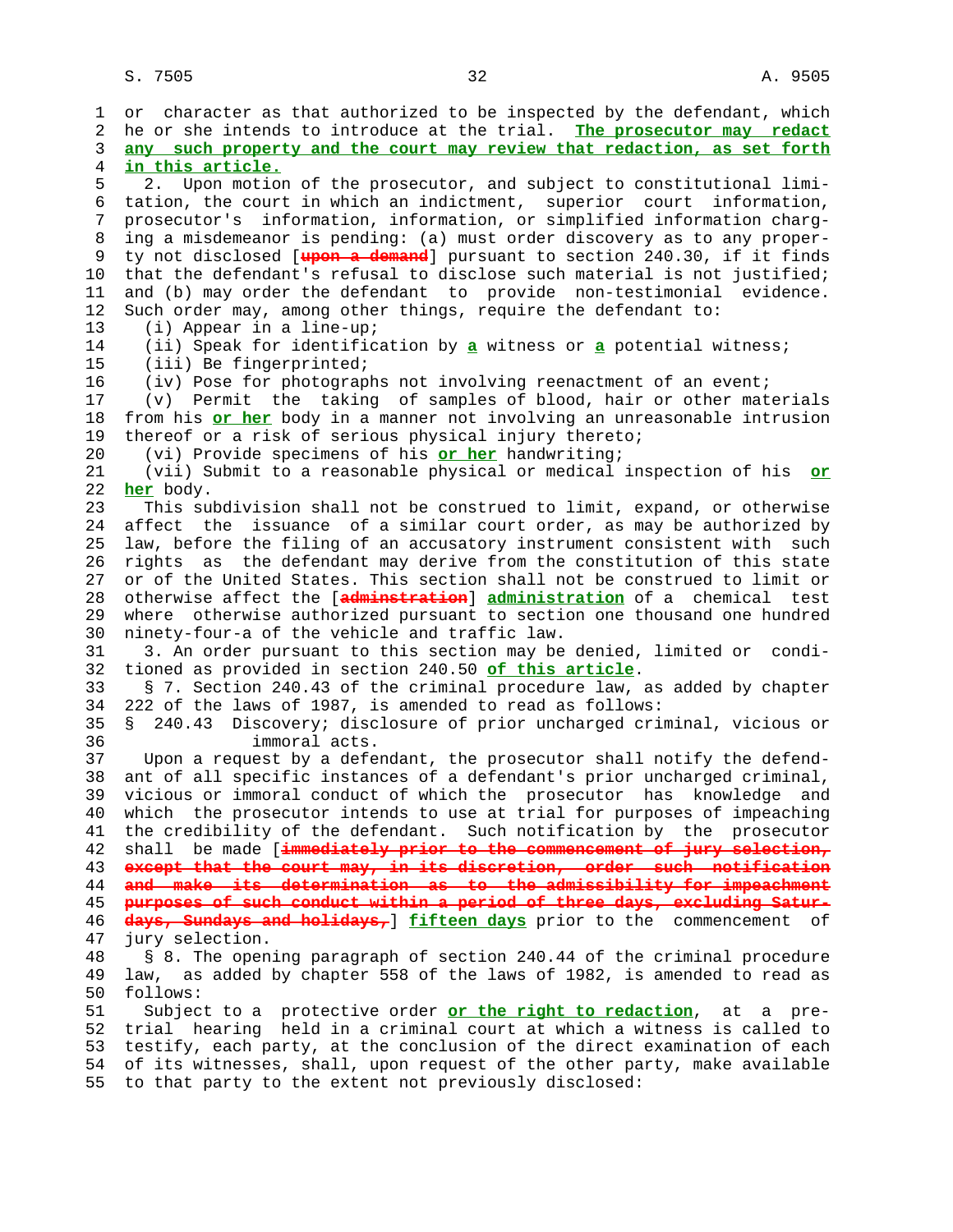1 § 9. Section 240.45 of the criminal procedure law, as amended by chap- 2 ter 558 of the laws 1982, paragraph (a) of subdivision 1 as amended by 3 chapter 804 of the laws 1984, is amended to read as follows: 4 § 240.45 Discovery; upon trial, of prior statements and criminal history 5 of witnesses. 6 1. [**After the jury has been sworn and before the prosecutor's opening** 7 **address, or in the case of a single judge trial after commencement and** 8 **before submission of evidence, the**] **The** prosecutor shall, subject to a 9 protective order **or right to redaction**, make available to the defendant 10 **fifteen days prior to the commencement of jury selection**: 11 (a) Any written or recorded statement, including any testimony before 12 a grand jury and an examination videotaped pursuant to section 190.32 of 13 this chapter, made by a person whom the prosecutor intends to call as a 14 witness at trial, and which relates to the subject matter of the 15 witness's testimony; 16 (b) A record of judgment of conviction of a witness the people intend 17 to call at trial if the record of conviction is known by the prosecutor 18 to exist;<br>19 (c) 19 (c) The existence of any pending criminal action against a witness 20 the people intend to call at trial, if the pending criminal action is 21 known by the prosecutor to exist. 22 The provisions of paragraphs (b) and (c) of this subdivision shall not 23 be construed to require the prosecutor to fingerprint a witness or 24 otherwise cause the division of criminal justice services or other law 25 enforcement agency or court to issue a report concerning a witness. 26 2. [**After presentation of the people's direct case and before the** 27 **presentation of the defendant's direct case, the**] **The** defendant shall, 28 subject to a protective order **or right to redaction**, make available to 29 the prosecutor **within fifteen days prior to the commencement of jury** 30 **selection**: 31 (a) any written or recorded statement made by a person other than the 32 defendant whom the defendant intends to call as a witness at the trial, 33 and which relates to the subject matter of the witness's testimony; 34 (b) a record of judgment of conviction of a witness, other than the 35 defendant, the defendant intends to call at trial if the record of 36 conviction is known by the defendant to exist; 37 (c) the existence of any pending criminal action against a witness, 38 other than the defendant, the defendant intends to call at trial, if the 39 pending criminal action is known by the defendant to exist. 40 § 10. Section 240.50 of the criminal procedure law, as added by chap- 41 ter 412 of the laws of 1979, subdivision 4 as amended by chapter 348 of 42 the laws of 1985, is amended to read as follows: 43 § 240.50 Discovery; protective orders. 44 1. The court in which the criminal action is pending may, upon motion 45 of either party, or of any affected person, or upon determination of a 46 motion of either party for an order of discovery, or upon its own initi- 47 ative, issue a protective order denying, limiting, conditioning, delay- 48 ing or regulating discovery pursuant to this article for good cause, 49 including constitutional limitations, danger to the integrity of phys- 50 ical evidence or a substantial risk of physical harm, intimidation, 51 economic reprisal, bribery or unjustified annoyance or embarrassment to 52 any person or an adverse effect upon the legitimate needs of law 53 enforcement, including the protection of the confidentiality of infor- 54 mants, **or danger to any person stemming from factors such as a defend-** 55 **ant's gang affiliation, prior history of interfering with witnesses, or** 56 **threats or intimidating actions directed at potential witnesses,** or any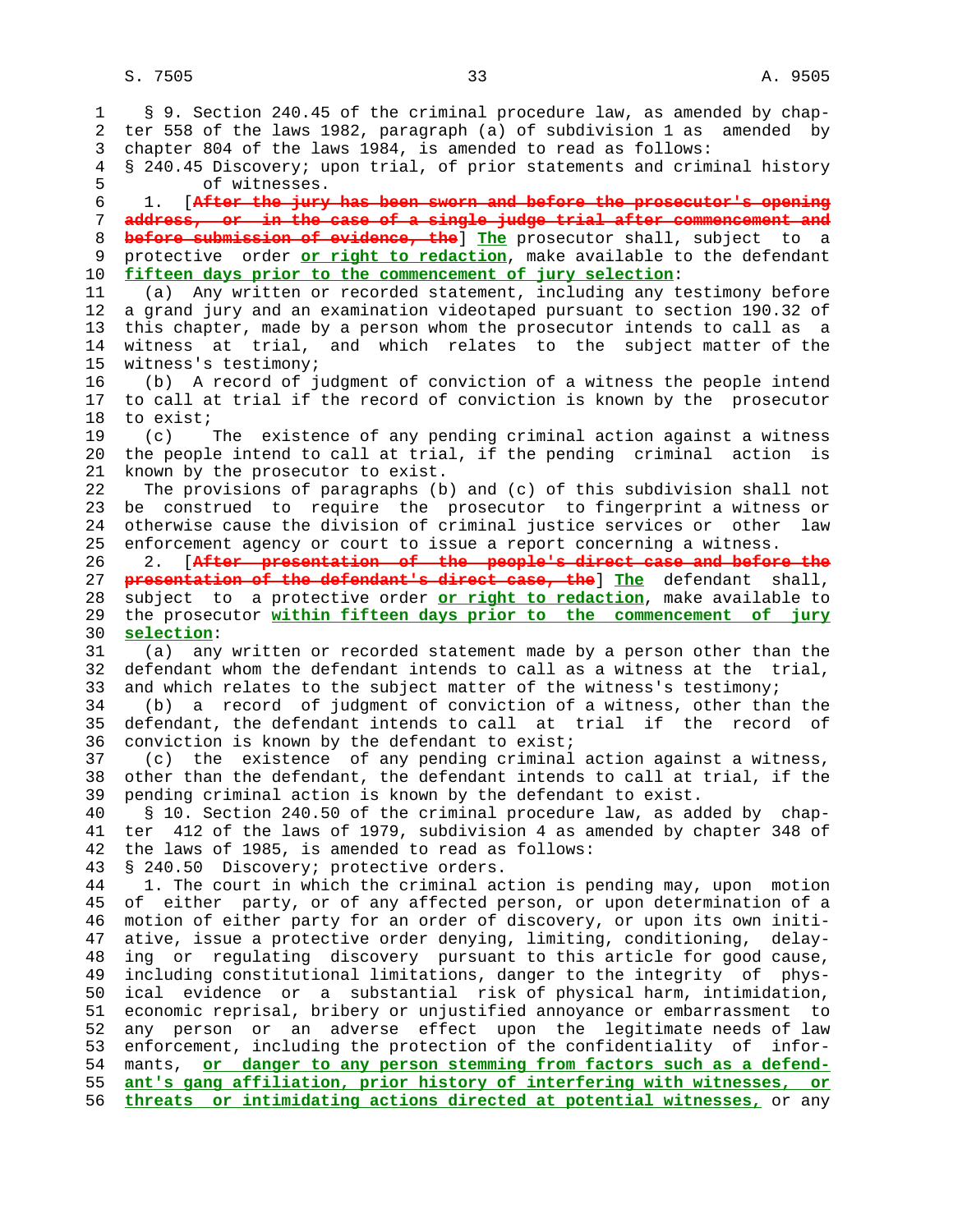1 other factor or set of factors which outweighs the usefulness of the 2 discovery. 3 2. An order limiting, conditioning, delaying or regulating discovery 4 may, among other things, require that any material copied or derived 5 therefrom be maintained in the exclusive possession of the attorney for 6 the discovering party and be used for the exclusive purpose of preparing 7 for the defense or prosecution of the criminal action. 8 3. A motion for a protective order shall suspend discovery of the particular matter in dispute. 10 4. Notwithstanding any other provision of this article, the personal 11 residence address of a police officer or correction officer shall not be 12 required to be disclosed except pursuant to an order issued by a court 13 following a finding of good cause. **5. (a) A party that has unsuccessfully sought, or unsuccessfully opposed the granting of, a protective order under this section relating to the name, address, contact information or statements of a person may obtain expedited review of that ruling by an individual justice of the intermediate appellate court to which an appeal from a judgment of conviction in the case would be taken. (b) Such review shall be sought within two business days of the adverse or partially adverse ruling, by order to show cause filed with the intermediate appellate court. The order to show cause shall in addi- tion be timely served on the lower court and on the opposing party, and shall be accompanied by a sworn affirmation stating in good faith (i) that the ruling affects substantial interests, and (ii) that diligent efforts to reach an accommodation of the underlying discovery dispute with opposing counsel failed or that no accommodation was feasible; except that service on the opposing party, and a statement regarding efforts to reach an accommodation, are unnecessary where the opposing party was not made aware of the application for a protective order and good cause exists for omitting service of the order to show cause on the opposing party. The lower court's order subject to review shall be stayed until the appellate justice renders a decision. (c) The assignment of the individual appellate justice, and the mode of and procedure for the review, are determined by rules of the individ- ual appellate courts. The appellate justice may consider any relevant and reliable information bearing on the issue, and may dispense with written briefs other than supporting and opposing materials previously submitted to the lower court. The appellate justice may dispense with the issuance of a written opinion in rendering his or her decision, and when practicable shall render decision expeditiously. Such review and decision shall not affect the right of a defendant, in a subsequent appeal from a judgment of conviction, to claim as error the ruling reviewed. 6. Any protective order issued under this article is a mandate of the court for purposes of the offense of criminal contempt in subdivision three of section 215.50 of the penal law.** 48 § 11. The criminal procedure law is amended by adding a new section 240.51 to read as follows: **§ 240.51 Discovery; right to redaction. 1. Any property, material, report or statement required to be disclosed under this article may be redacted by the prosecutor to elimi- nate information, the disclosure of which could interfere with an ongo- ing investigation or case. (a) Upon application of the defendant, such redaction may be reviewed**

**by the court and disclosure may be ordered, unless the prosecutor demon-**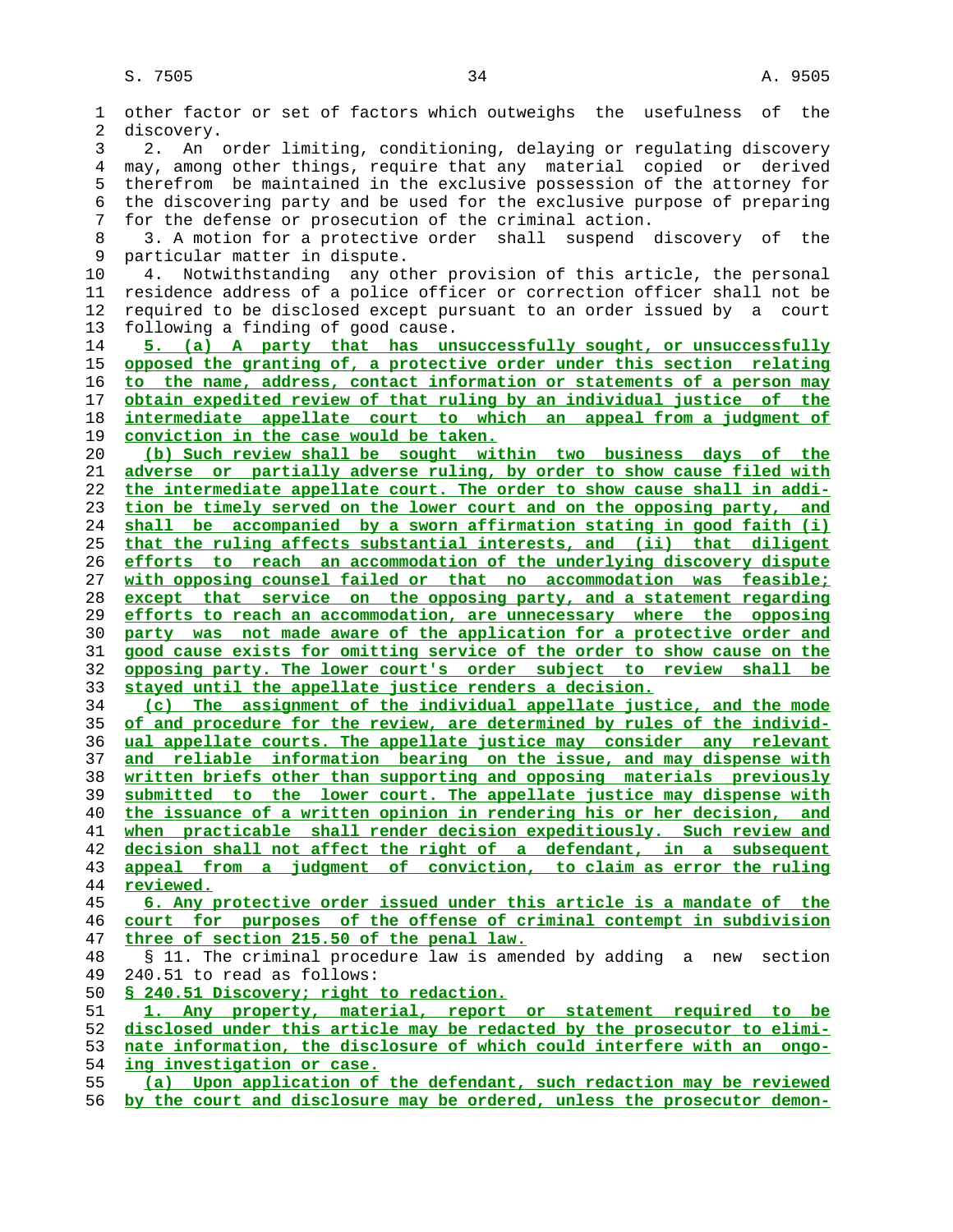S. 7505 35 A. 9505

**strates that disclosure of the redacted information could interfere with an ongoing investigation or case or demonstrates the need for any other protective order. Upon application by either party, the court may review any such redaction in an ex parte, in camera, proceeding. In assessing whether the prosecutor demonstrates that disclosure of the redacted information could interfere with an ongoing investigation or case, the court may consider: (i) The pending charges against defendant; (ii) Defendant's character, reputation; (iii) Defendant's criminal record, if any; (iv) Defendant's record of previous adjudication as a juvenile delin- quent, as retained pursuant to section 354.2 of the family court act, or, of pending cases where fingerprints are retained pursuant to section 306.1 of such act, or a youthful offender, if any; (v) Where the defendant is charged with a crime or crimes against a member or members of the same family or household as that term is defined in subdivision one of section 530.11 of this chapter, the following factors: (A) any violation by the defendant of an order of protection of a member or members of the same family or household as that term is defined in subdivision one of section 530.11 of this chapter, whether or not such order of protection is currently in effect; and (B) the defendant's history of use or possession of a firearm; (vi) The weight of the evidence against the defendant in the pending criminal action and any other factor indicating probability or improba- bility of conviction; (vii) The sentence which may be or has been imposed upon conviction; (viii) Witness' desire to have identity remain confidential; (ix) Witness' role in the proceeding; (x) Public safety; (xi) Defendant's affiliation with any gangs or organizations and whether the gang or organization has any history of interfering with witnesses or intimidating witnesses; (xii) Any history of defendant, or those affiliated with defendant, interfering with witnesses or intimidating witnesses; and (xiii) Defendant's constitutional right under both the federal and state constitution to present a defense. (b) Any report that is redacted pursuant to this subdivision shall so indicate, unless the court orders otherwise, in the interest of justice for good cause shown, including the protection of witnesses or maintain- ing the confidentiality of an ongoing investigation. (c) Any property, material, report or statement required to be disclosed under this article may be redacted by the prosecutor to elimi- nate the name, address, or any other information that serves to identify with particularity a person supplying information relating to the crimi- nal action or proceeding against the defendant. 2. Nothing in this section shall be construed to create, limit, expand or in any way affect any authority that the court otherwise may have to order pre-trial disclosure of the identity or address of a witness. 3. Upon motion of a party in an individual case, the court may alter the time periods for discovery imposed by this article upon a showing of good cause.** 53 § 12. Section 240.60 of the criminal procedure law, as added by chap- 54 ter 412 of the laws of 1979, is amended to read as follows:

55 § 240.60 Discovery; continuing duty to disclose.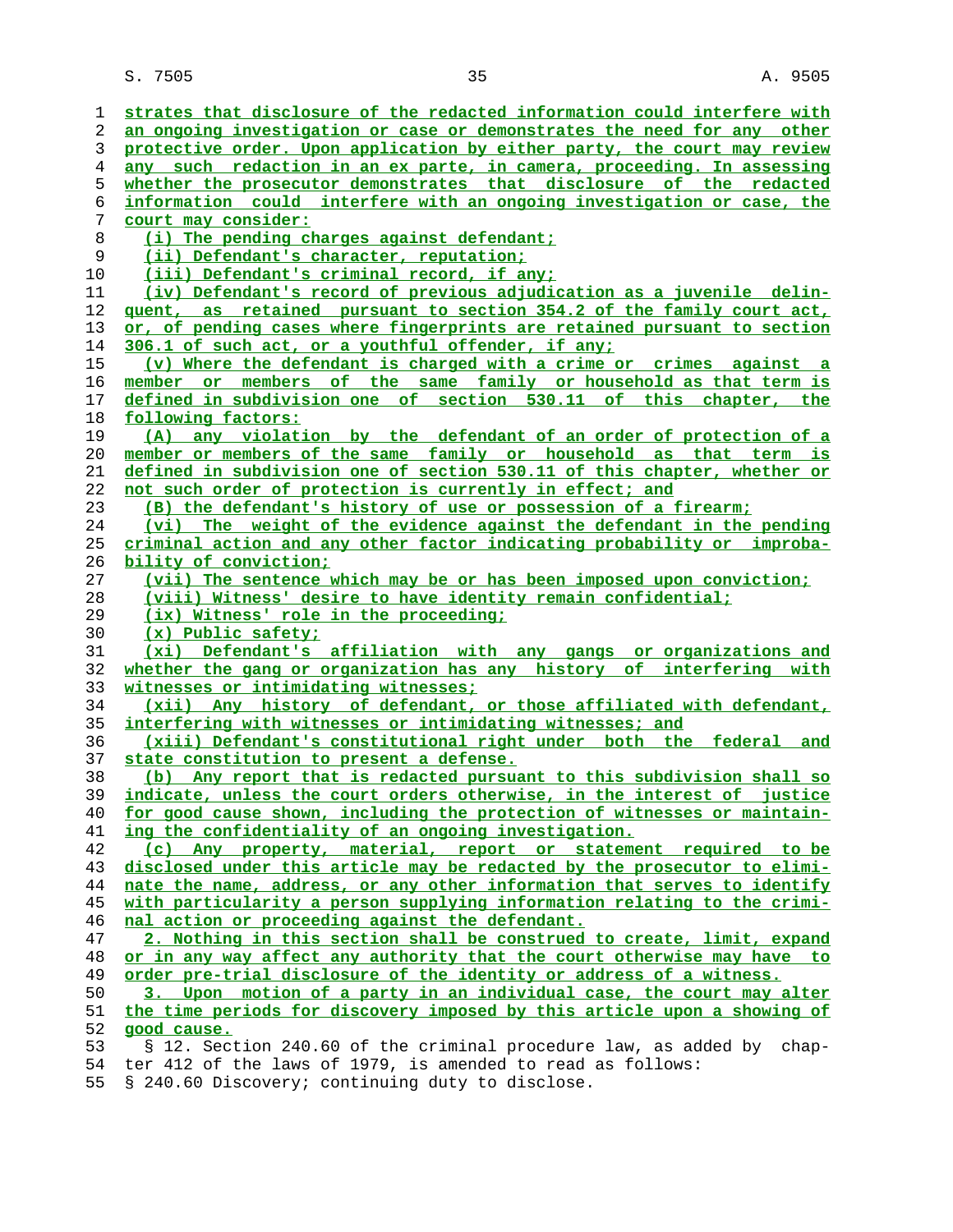1 If, after complying with the provisions of this article or an order 2 pursuant thereto, a party finds, either before or during trial, addi- 3 tional material subject to discovery or covered by such order, [**he**] **the** 4 **party** shall promptly **make disclosure of such material and** comply with 5 [**the demand or order, refuse to comply with the demand where refusal is** 6 **authorized**] **this article**, or apply for a protective order. 7 § 13. Subdivision 1 of section 240.70 of the criminal procedure law, 8 as added by chapter 412 of the laws of 1979, is amended to read as 9 follows: follows: 10 1. If, during the course of discovery proceedings, the court finds 11 that a party has failed to comply with any of the provisions of this 12 article, the court may order such party to permit discovery of the prop- 13 erty not previously disclosed, grant a continuance, issue a protective 14 order, **grant an adverse inference instruction to the trier of fact,** 15 prohibit the introduction of certain evidence or the calling of certain 16 witnesses or take any other appropriate action. 17 § 14. Section 240.80 of the criminal procedure law is REPEALED. 18 § 15. The penal law is amended by adding a new section 215.07 to read 19 as follows: 20 **§ 215.07 Tampering with or intimidating a victim or witness through** 21 **social media.** 22 **1. A person is guilty of tampering with or intimidating a victim or** 23 **witness through social media when he or she disseminates information on** 24 **social media with the intent to induce a witness or victim:** 25 **(a) to absent himself or herself from, or otherwise to avoid or seek** 26 **to avoid appearing at, producing records, documents or other objects for** 27 **use at, or testifying at a criminal action or proceeding; or** 28 **(b) refrain from communicating information or producing records, docu-** 29 **ments or other objects to any court, grand jury, prosecutor, police** 30 **officer or peace officer concerning a criminal transaction.** 31 **2. Social media includes, but is not limited to forms of communication** 32 **through which users participate in online communities to share informa-** 33 **tion, ideas, personal messages, and other content.** 34 **Tampering with or intimidating a victim or witness through social** 35 **media is a class A misdemeanor.** 36 § 16. Section 215.10 of the penal law, the section heading and the 37 closing paragraph as amended by chapter 664 of the laws of 1982, is 38 amended to read as follows: 39 § 215.10 Tampering with a witness in the [**fourth**] **fifth** degree. 40 A person is guilty of tampering with a witness **in the fifth degree** 41 when, knowing that a person [**is or is about to**] **may** be called as a 42 witness in an action or proceeding, (a) he **or she** wrongfully induces or 43 attempts to induce such person to absent himself **or herself** from, or 44 otherwise to avoid or seek to avoid appearing **at, producing records,** 45 **documents or other objects for use at** or testifying at, such action or 46 proceeding, or (b) he **or she** knowingly makes any false statement or 47 practices any fraud or deceit with intent to affect the testimony of 48 such person. 49 Tampering with a witness in the [**fourth**] **fifth** degree is a class A 50 misdemeanor. 51 § 17. Section 215.11 of the penal law, as added by chapter 664 of the 52 laws of 1982, is amended to read as follows: 53 § 215.11 Tampering with a witness in the [**third**] **fourth** degree. 54 A person is guilty of tampering with a witness in the [**third**] **fourth** 55 degree when, knowing that a person [**is about to**] **may** be called as a 56 witness in a criminal proceeding: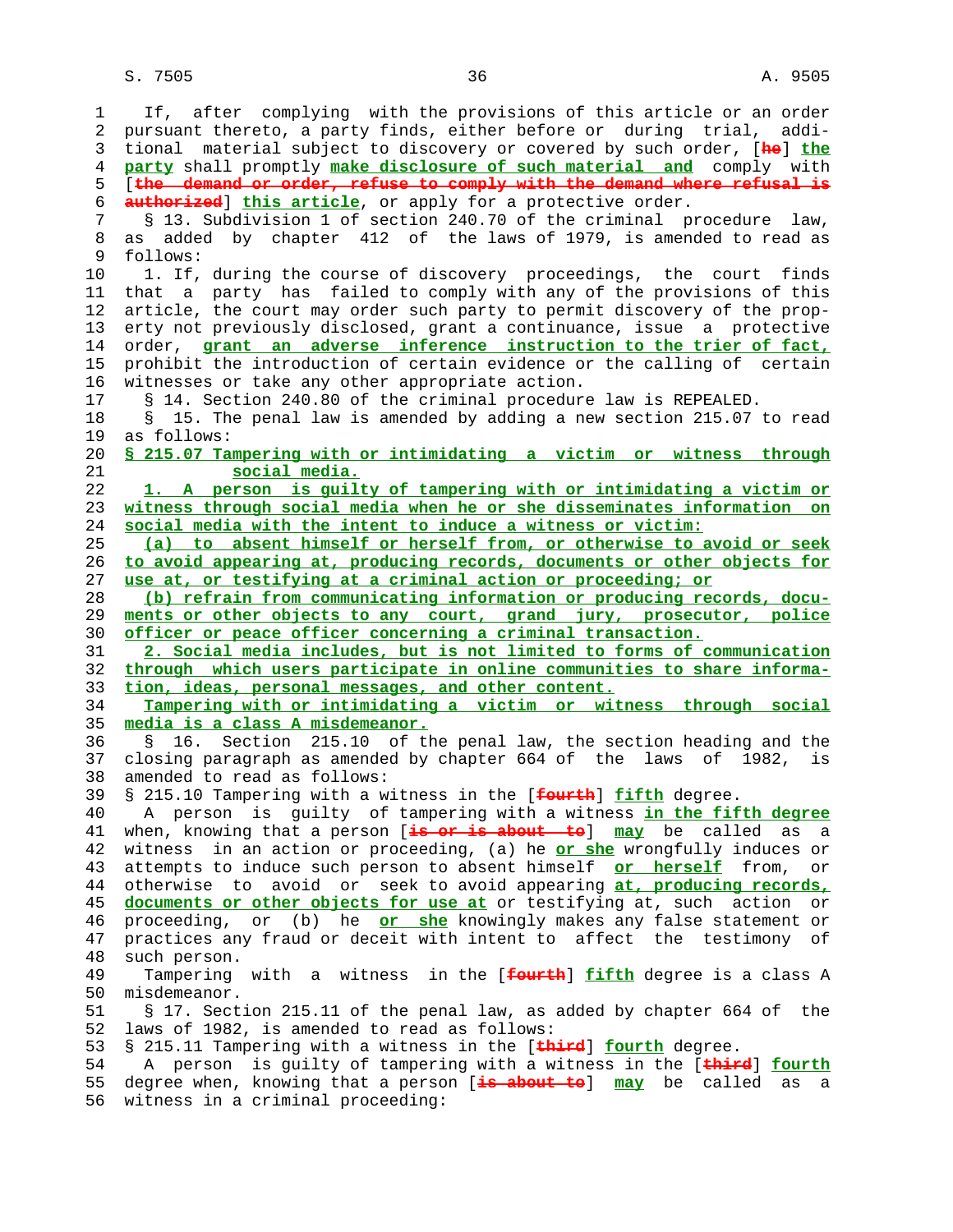1 1. He **or she** wrongfully compels or attempts to compel such person to 2 absent himself from, or otherwise to avoid or seek to avoid appearing 3 **at, producing records, documents or other objects for use at** or testify- 4 ing at such proceeding by means of instilling in him **or her** a fear that 5 the actor will cause physical injury to such person or another person; 6 or 7 2. He **or she** wrongfully compels or attempts to compel such person to 8 swear falsely **or alter, destroy, mutilate or conceal an object with the** 9 **intent to impair the integrity or availability of the object for use in** 10 **the action or proceeding** by means of instilling in him **or her** a fear 11 that the actor will cause physical injury to such person or another 12 person. 13 Tampering with a witness in the [**third**] **fourth** degree is a class E 14 felony. 15 § 18. Section 215.12 of the penal law, as added by chapter 664 of the 16 laws of 1982, is amended to read as follows: 17 § 215.12 Tampering with a witness in the [**second**] **third** degree. 18 A person is guilty of tampering with a witness in the [**second**] **third** 19 degree when he **or she**: 20 1. Intentionally causes **or attempts to cause** physical injury to a 21 person for the purpose of obstructing, delaying, preventing or impeding 22 the giving of testimony in a criminal proceeding by such person or 23 another person or for the purpose of compelling such person or another 24 person to swear falsely **or alter, destroy, mutilate or conceal an object** 25 **with the intent to impair the integrity or availability of the object** 26 **for use in the action or proceeding**; or 27 2. [**He intentionally**] **Intentionally** causes **or attempts to cause** phys- 28 ical injury to a person on account of such person or another person 29 having testified in a criminal proceeding **or produced records, documents** 30 **or other objects for use in a criminal proceeding**. 31 Tampering with a witness in the [**second**] **third** degree is a class D 32 felony. 33 § 19. Section 215.13 of the penal law, as added by chapter 664 of the 34 laws of 1982, is amended to read as follows: 35 § 215.13 Tampering with a witness in the [**first**] **second** degree. 36 A person is guilty of tampering with a witness in the [**first**] **second** 37 degree when: 38 1. He **or she** intentionally causes **or attempts to cause** serious phys- 39 ical injury to a person for the purpose of obstructing, delaying, 40 preventing or impeding the giving of testimony in a criminal proceeding 41 by such person or another person or for the purpose of compelling such 42 person or another person to swear falsely **or alter, destroy, mutilate or** 43 **conceal an object with the intent to impair the integrity or availabili-** 44 **ty of the object for use in the action or proceeding**; or 45 2. He **or she** intentionally causes **or attempts to cause** serious phys- 46 ical injury to a person on account of such person or another person 47 having testified in a criminal proceeding **or produced records, documents** 48 **or other objects for use in a criminal proceeding**. 49 Tampering with a witness in the [**first**] **second** degree is a class B 50 felony. 51 § 20. The penal law is amended by adding a new section 215.13-a to 52 read as follows: 53 **§ 215.13-a Tampering with a witness in the first degree.** 54 **A person is guilty of tampering with a witness in the first degree** 55 **when:**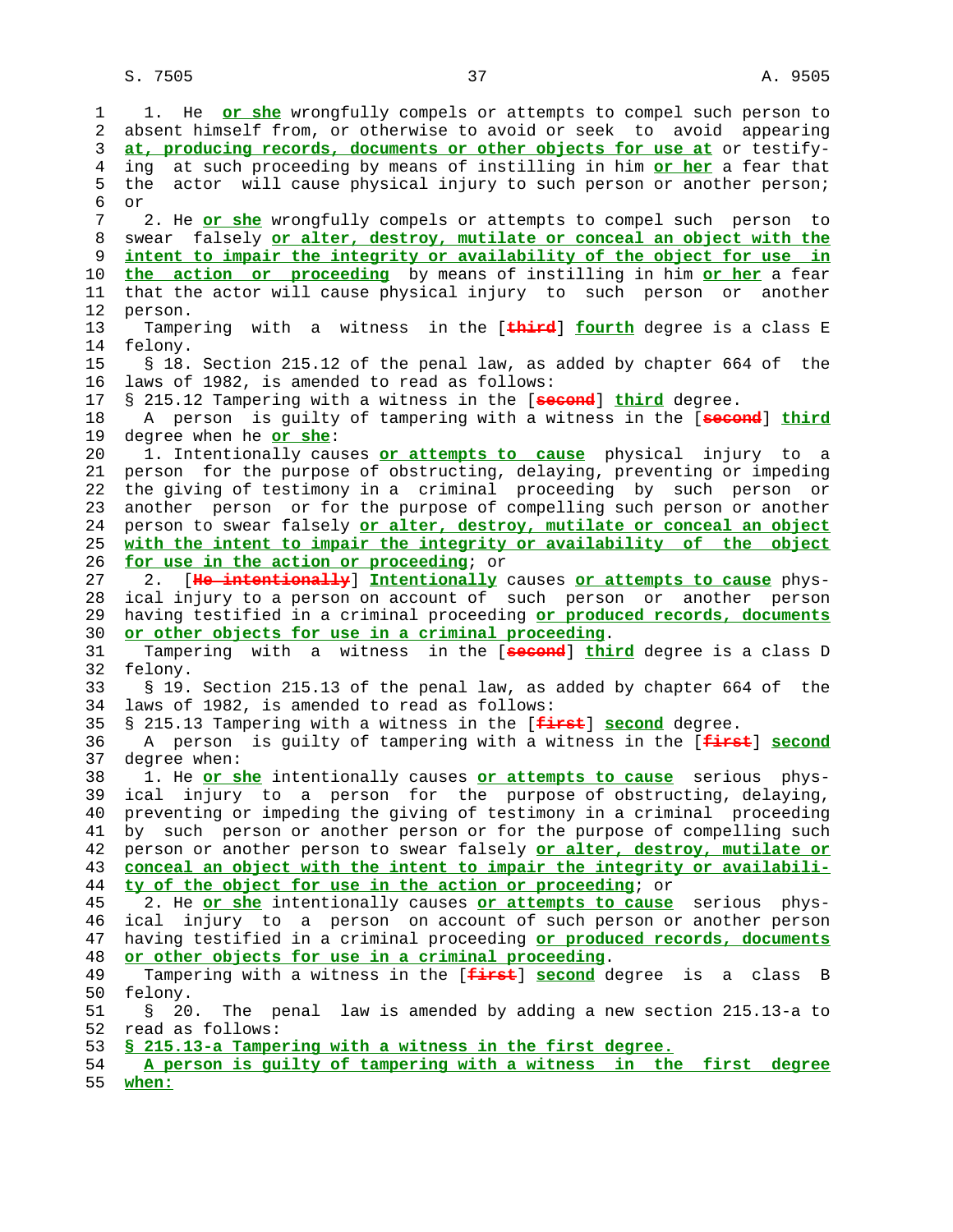S. 7505 38 A. 9505

 1 **1. He or she intentionally causes or attempts to cause the death of a** 2 **person for the purpose of obstructing, delaying, preventing or impeding** 3 **the giving of testimony in a criminal proceeding by such person or** 4 **another person or for the purpose of compelling such person or another** 5 **person to swear falsely or alter, destroy, mutilate or conceal an object** 6 **with the intent to impair the integrity or availability of the object** 7 **for use in the action or proceeding; or** 8 **2. He or she intentionally causes or attempts to cause the death of a** 9 **person on account of such person or another person having testified in a** 10 **criminal proceeding or produced records, documents or other objects for** 11 **use in a criminal proceeding.** 12 **Tampering with a witness in the first degree is a class A-I felony.** 13 § 21. Section 215.15 of the penal law, as added by chapter 667 of the 14 laws of 1985, is amended to read as follows: 15 § 215.15 Intimidating a victim or witness in the [**third**] **fourth** degree. 16 A person is guilty of intimidating a victim or witness in the [**third**] 17 **fourth** degree when, knowing that another person possesses information 18 **records, documents or other objects** relating to a criminal transaction 19 and other than in the course of that criminal transaction or immediate 20 flight therefrom, he **or she**: 21 1. Wrongfully compels or attempts to compel such other person to 22 refrain from communicating such information **or producing records, docu-** 23 **ments or objects** to any court, grand jury, prosecutor, police officer or 24 peace officer by means of instilling in him a fear that the actor will 25 cause physical injury to such other person or another person; or 26 2. Intentionally damages the property of such other person or another 27 person for the purpose of compelling such other person or another person 28 to refrain from communicating **information or producing records, docu-** 29 **ments or other objects**, or on account of such other person or another 30 person having communicated[**,**] information **or produced records, documents** 31 **or other objects,** relating to that criminal transaction to any court, 32 grand jury, prosecutor, police officer or peace officer**; or** 33 **3. Intentionally distributes or posts through the internet or social** 34 **media, including any form of communication through which users partic-** 35 **ipate in online communities to share information, ideas, personal** 36 **messages and other content, copies of a victim or witness statement,** 37 **including but not limited to transcripts of grand jury testimony or a** 38 **written statement given by the victim or witness during the course of a** 39 **criminal investigation or proceeding, or a visual image of a victim or** 40 **witness or any other person, for the purpose of compelling a person to** 41 **refrain from communicating, or on account of such victim, witness or** 42 **another person having communicated, information relating to that crimi-** 43 **nal transaction to any court, grand jury, prosecutor, police officer or** 44 **peace officer**. 45 Intimidating a victim or witness in the [**third**] **fourth** degree is a 46 class E felony. 47 § 22. Section 215.16 of the penal law, as added by chapter 667 of the 48 laws of 1985, is amended to read as follows: 49 § 215.16 Intimidating a victim or witness in the [**second**] **third** degree. 50 A person is guilty of intimidating a victim or witness in the [**second**] 51 **third** degree when, other than in the course of that criminal transaction 52 or immediate flight therefrom, he **or she**: 53 1. Intentionally causes **or attempts to cause** physical injury to anoth- 54 er person for the purpose of obstructing, delaying, preventing or imped- 55 ing the communication by such other person or another person of informa- 56 tion **or the production of records, documents or other objects** relating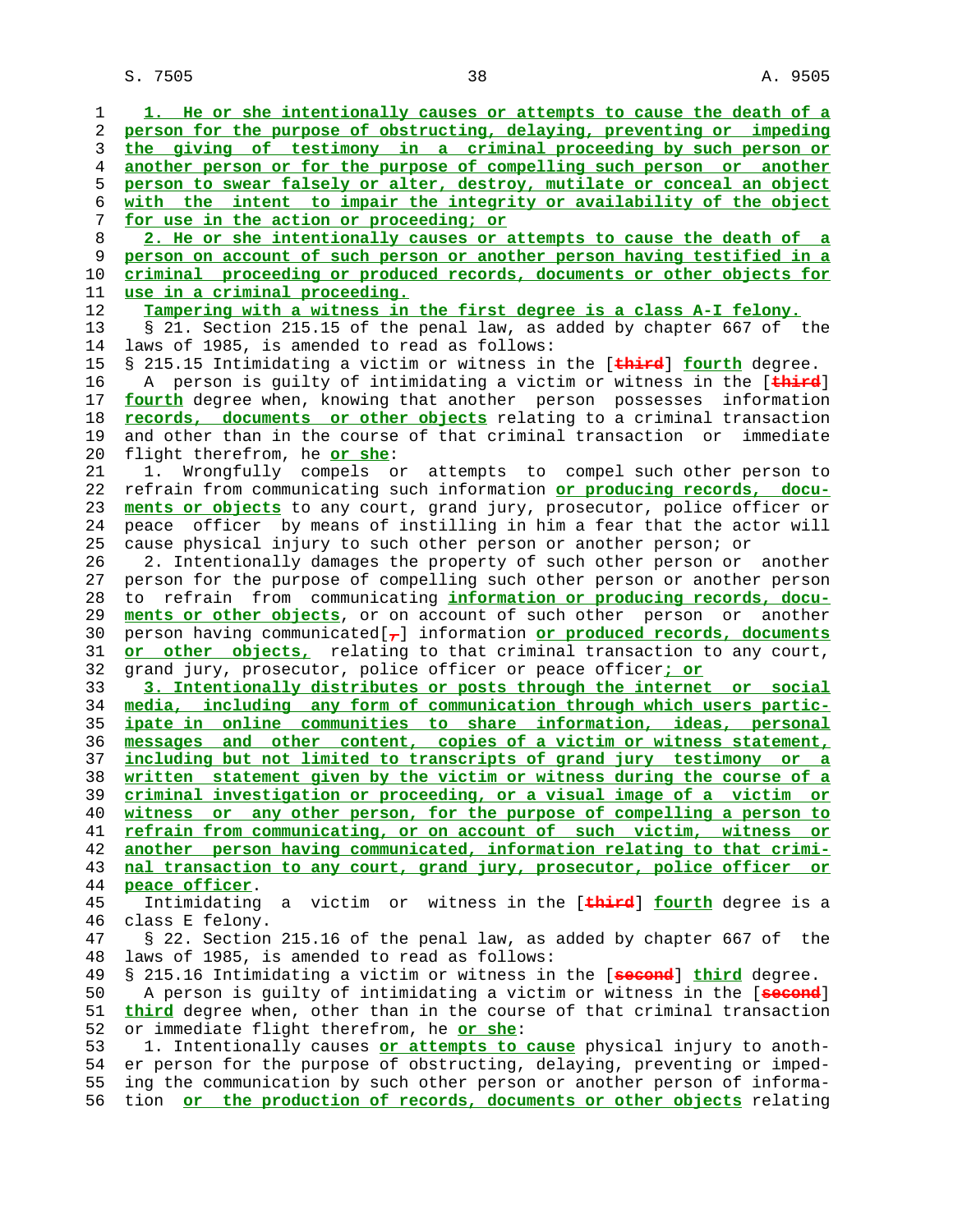1 to a criminal transaction to any court, grand jury, prosecutor, police 2 officer or peace officer or for the purpose of compelling such other 3 person or another person to swear falsely; or 4 2. Intentionally causes **or attempts to cause** physical injury to anoth- 5 er person on account of such other person or another person having 6 communicated information **or produced records, documents or other objects** 7 relating to a criminal transaction to any court, grand jury, prosecutor, 8 police officer or peace officer; or<br>9 3. Recklessly causes physical in 9 3. Recklessly causes physical injury to another person by inten- 10 tionally damaging the property of such other person or another person, 11 for the purpose of obstructing, delaying, preventing or impeding such 12 other person or another person from communicating **or producing records,** 13 **documents or other objects**, or on account of such other person or anoth- 14 er person having communicated[**,**] information **or produced records, docu-** 15 **ments or other objects,** relating to a criminal transaction to any court, 16 grand jury, prosecutor, police officer or peace officer. 17 Intimidating a victim or witness in the [**second**] **third** degree is a 18 class D felony. 19 § 23. Section 215.17 of the penal law, as added by chapter 667 of the 20 laws of 1985, is amended to read as follows: 21 § 215.17 Intimidating a victim or witness in the [**first**] **second** degree. 22 A person is guilty of intimidating a victim or witness in the [**first**] 23 **second** degree when, other than in the course of that criminal trans- 24 action or immediate flight therefrom, he **or she**: 25 1. Intentionally causes **or attempts to cause** serious physical injury 26 to another person for the purpose of obstructing, delaying, preventing 27 or impeding the communication by such other person or another person of 28 information **or the production of records, documents or other objects** 29 relating to a criminal transaction to any court, grand jury, prosecutor, 30 police officer or peace officer or for the purpose of compelling such 31 other person or another person to swear falsely; or 32 2. Intentionally causes **or attempts to cause** serious physical injury 33 to another person on account of such other person or another person 34 having communicated information **or produced records, documents or other** 35 **objects** relating to a criminal transaction to any court, grand jury, 36 prosecutor, police officer or peace officer. 37 Intimidating a victim or witness in the [**first**] **second** degree is a 38 class B felony. 39 § 24. The penal law is amended by adding a new section 215.18 to read 40 as follows: 41 **§ 215.18 Intimidating a victim or witness in the first degree.** 42 **A person is guilty of intimidating a victim or witness in the first** 43 **degree when, other than in the course of that criminal transaction or** 44 **immediate flight therefrom, he or she:** 45 **1. Intentionally causes or attempts to cause the death of another** 46 **person for the purpose of obstructing, delaying, preventing or impeding** 47 **the communication by such other person or another person of information** 48 **or the production of records, documents or other objects relating to a** 49 **criminal transaction to any court, grand jury, prosecutor, police offi-** 50 **cer or peace officer or for the purpose of compelling such other person** 51 **or another person to swear falsely; or** 52 **2. Intentionally causes or attempts to cause the death of another** 53 **person on account of such other person or another person having communi-** 54 **cated information or produced records, documents or other objects,** 55 **relating to a criminal transaction to any court, grand jury, prosecutor,**

56 **police officer or peace officer.**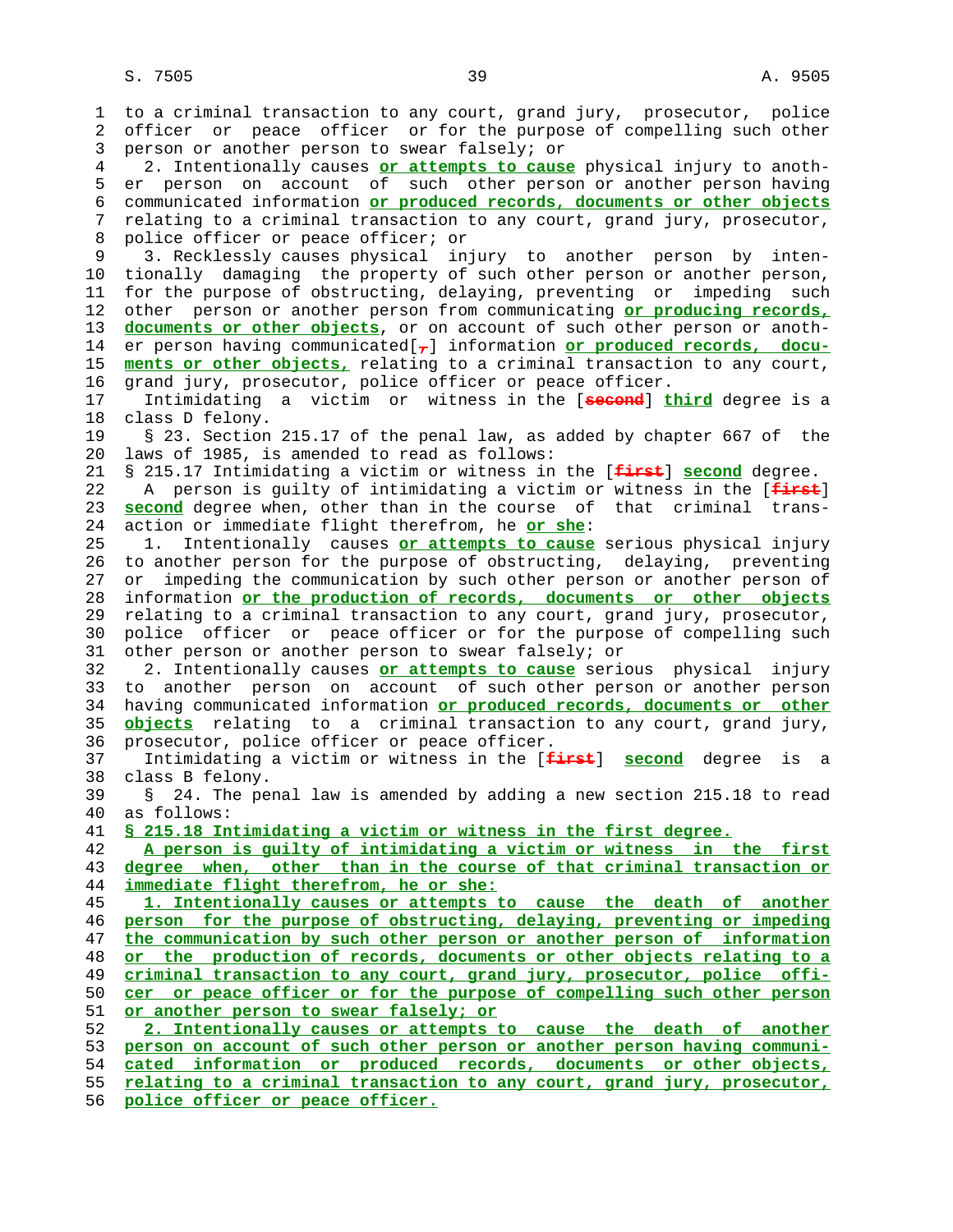1 **Intimidating a victim or witness in the first degree is a class A-I** 2 **felony.** 3 § 25. The opening paragraph of paragraph (b) of subdivision 1 of 4 section 440.30 of the criminal procedure law, as added by chapter 19 of 5 the laws of 2012, is amended to read as follows: 6 In conjunction with the filing or consideration of a motion to vacate 7 a judgment pursuant to section 440.10 of this article by a defendant 8 convicted after a trial, in cases where the court has ordered an eviden- 9 tiary hearing upon such motion, the court may order that the people 10 produce or make available for inspection property, as defined in subdi- 11 vision [**three**] **two** of section 240.10 of this part, in its possession, 12 custody, or control that was secured in connection with the investi- 13 gation or prosecution of the defendant upon credible allegations by the 14 defendant and a finding by the court that such property, if obtained, 15 would be probative to the determination of defendant's actual innocence, 16 and that the request is reasonable. The court shall deny or limit such a 17 request upon a finding that such a request, if granted, would threaten 18 the integrity or chain of custody of property or the integrity of the 19 processes or functions of a laboratory conducting DNA testing, pose a 20 risk of harm, intimidation, embarrassment, reprisal, or other substan- 21 tially negative consequences to any person, undermine the proper func- 22 tions of law enforcement including the confidentiality of informants, or 23 on the basis of any other factor identified by the court in the inter- 24 ests of justice or public safety. The court shall further ensure that 25 any property produced pursuant to this paragraph is subject to a protec- 26 tive order, where appropriate. The court shall deny any request made 27 pursuant to this paragraph where: 28 § 26. Paragraph (a) of subdivision 2 of section 530.60 of the criminal 29 procedure law, as amended by chapter 794 of the laws of 1986, is amended 30 to read as follows: 31 (a) Whenever in the course of a criminal action or proceeding a 32 defendant charged with the commission of a felony is at liberty as a 33 result of an order of recognizance or bail issued pursuant to this arti- 34 cle it shall be grounds for revoking such order that the court finds 35 reasonable cause to believe the defendant committed one or more speci- 36 fied class A or violent felony offenses or intimidated a victim or 37 witness in violation of sections 215.15, 215.16 [**or**]**,** 215.17 **or 215.18** 38 of the penal law while at liberty. Before revoking an order of recogni- 39 zance or bail pursuant to this subdivision, the court must hold a hear- 40 ing and shall receive any relevant, admissible evidence not legally 41 privileged. The defendant may cross-examine witnesses and may present 42 relevant, admissible evidence on his own behalf. Such hearing may be 43 consolidated with, and conducted at the same time as, a felony hearing 44 conducted pursuant to article one hundred eighty of this chapter. A 45 transcript of testimony taken before the grand jury upon presentation of 46 the subsequent offense shall be admissible as evidence during the hear- 47 ing. The district attorney may move to introduce grand jury testimony 48 of a witness in lieu of that witness' appearance at the hearing. 49 § 27. Paragraph (c) of subdivision 2 of section 646-a of the executive 50 law, as added by chapter 67 of the laws of 1994, is amended to read as 51 follows: 52 (c) the rights of crime victims to be protected from intimidation and

 53 to have the court, where appropriate, issue protective orders as 54 provided in sections 530.12 and 530.13 of the criminal procedure law and 55 sections 215.15, 215.16 [**and**]**,** 215.17 **and 215.18** of the penal law;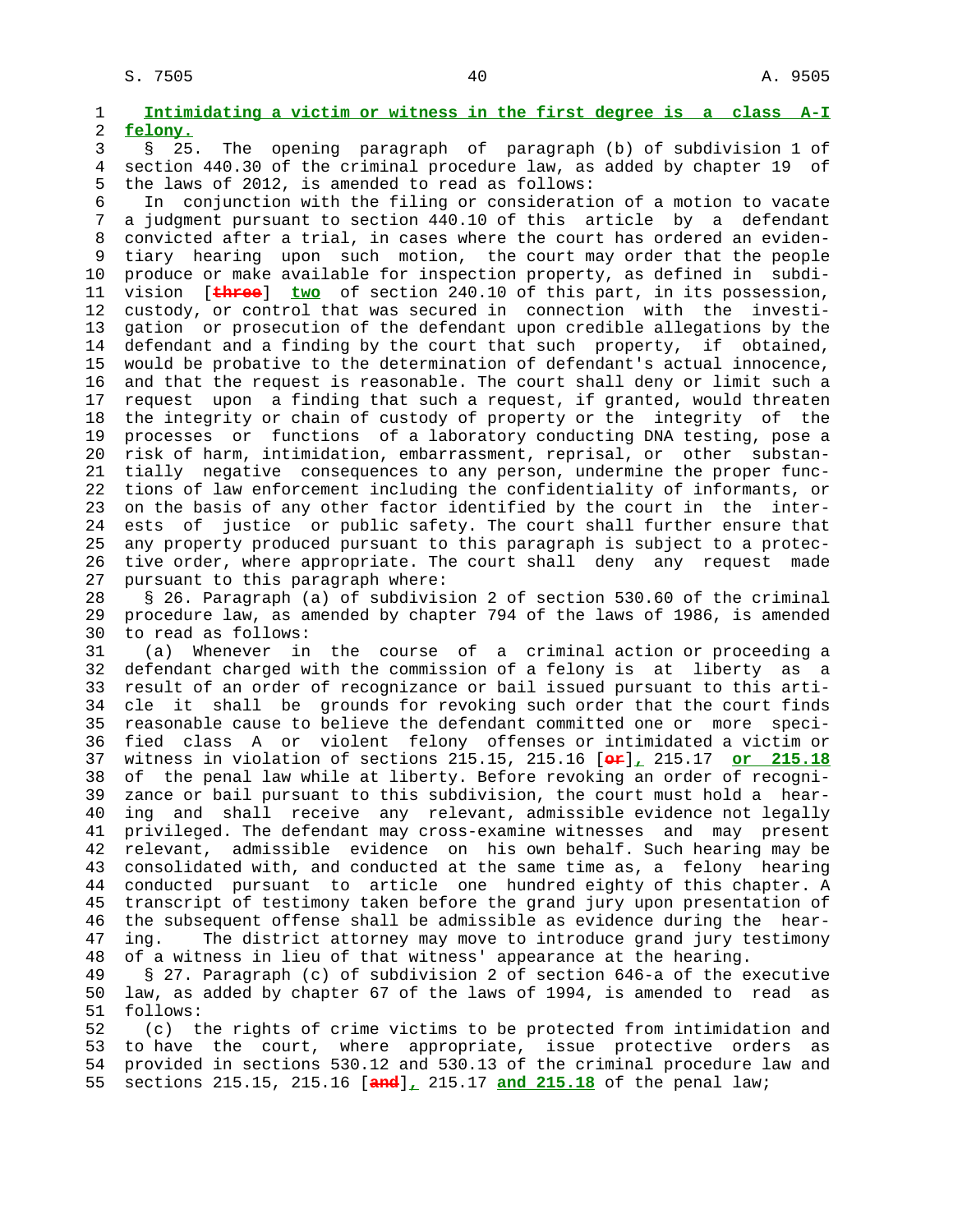1 § 28. Paragraph (a) of subdivision 1 of section 70.02 of the penal 2 law, as amended by chapter 368 of the laws of 2015, is amended to read 3 as follows:

 4 (a) Class B violent felony offenses: an attempt to commit the class 5 A-I felonies of murder in the second degree as defined in section 6 125.25, kidnapping in the first degree as defined in section 135.25, and 7 arson in the first degree as defined in section 150.20; manslaughter in 8 the first degree as defined in section 125.20, aggravated manslaughter 9 in the first degree as defined in section 125.22, rape in the first 10 degree as defined in section 130.35, criminal sexual act in the first 11 degree as defined in section 130.50, aggravated sexual abuse in the 12 first degree as defined in section 130.70, course of sexual conduct 13 against a child in the first degree as defined in section 130.75; 14 assault in the first degree as defined in section 120.10, kidnapping in 15 the second degree as defined in section 135.20, burglary in the first 16 degree as defined in section 140.30, arson in the second degree as 17 defined in section 150.15, robbery in the first degree as defined in 18 section 160.15, sex trafficking as defined in paragraphs (a) and (b) of 19 subdivision five of section 230.34, incest in the first degree as 20 defined in section 255.27, criminal possession of a weapon in the first 21 degree as defined in section 265.04, criminal use of a firearm in the 22 first degree as defined in section 265.09, criminal sale of a firearm in 23 the first degree as defined in section 265.13, aggravated assault upon a 24 police officer or a peace officer as defined in section 120.11, gang 25 assault in the first degree as defined in section 120.07, intimidating a 26 victim or witness in the [**first**] **second** degree as defined in section 27 215.17, hindering prosecution of terrorism in the first degree as 28 defined in section 490.35, criminal possession of a chemical weapon or 29 biological weapon in the second degree as defined in section 490.40, and 30 criminal use of a chemical weapon or biological weapon in the third 31 degree as defined in section 490.47.

 32 § 29. This act shall take effect on the first of November next 33 succeeding the date on which it shall have become a law.

## 34 PART E

 35 Section 1. Subdivisions 4-a, 4-b, 9 and 10 of section 1310 of the 36 civil practice law and rules are REPEALED.

 37 § 2. Subdivision 8 of section 1310 of the civil practice law and 38 rules, as added by chapter 669 of the laws of 1984, is amended to read 39 as follows:

 40 8. "Defendant" means a person against whom a forfeiture action is 41 commenced [**and includes a "criminal defendant" and a "non-criminal** 42 **defendant"**].

 43 § 3. Subdivision 3-a of section 1311 of the civil practice law and 44 rules is REPEALED.

 45 § 4. Subdivisions 1, 3, 4, 4-a and 8 of section 1311 of the civil 46 practice law and rules, subdivisions 1, 3, 4 and 8 as added by chapter 47 669 of the laws of 1984, the opening paragraph of subdivision 1 as 48 amended and subparagraph (v) of paragraph (b) and paragraphs (d) and (e) 49 of subdivision 3 and subdivision 4-a as added by chapter 655 of the laws 50 of 1990, are amended to read as follows:

 51 1. A civil action may be commenced by the appropriate claiming author- 52 ity against a [**criminal**] defendant to recover the property which consti- 53 tutes the proceeds of a crime, the substituted proceeds of a crime, an 54 instrumentality of a crime or the real property instrumentality of a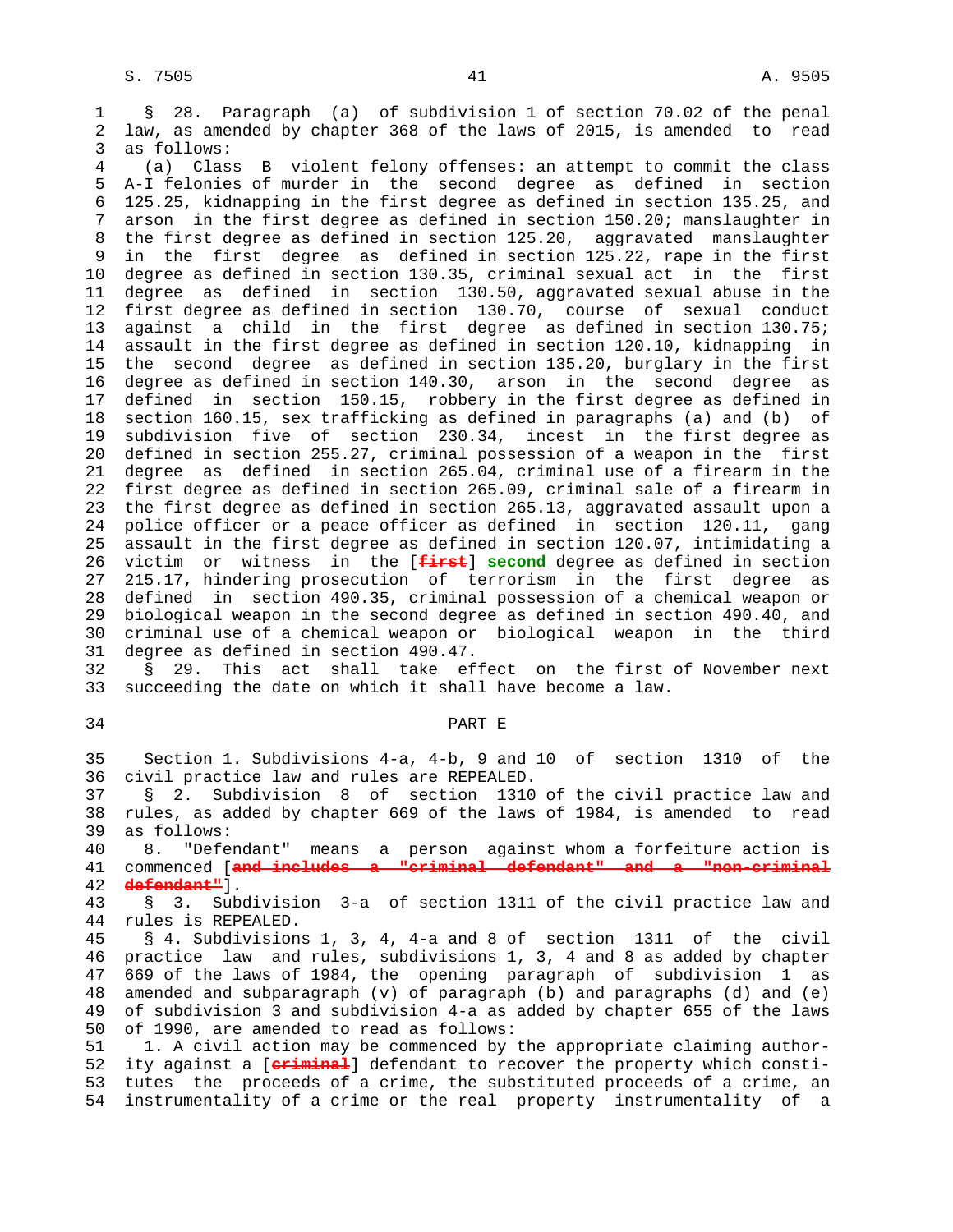1 crime or to recover a money judgment in an amount equivalent in value to 2 the property which constitutes the proceeds of a crime, the substituted 3 proceeds of a crime, an instrumentality of a crime, or the real property 4 instrumentality of a crime. [**A civil action may be commenced against a** 5 **non-criminal defendant to recover the property which constitutes the** 6 **proceeds of a crime, the substituted proceeds of a crime, an instrumen-** 7 **tality of a crime, or the real property instrumentality of a crime** 8 **provided, however, that a judgment of forfeiture predicated upon clause** 9 **(A) of subparagraph (iv) of paragraph (b) of subdivision three hereof** 10 **shall be limited to the amount of the proceeds of the crime.**] Any action 11 under this article must be commenced within five years of the commission 12 of the crime and shall be civil, remedial, and in personam in nature and 13 shall not be deemed to be a penalty or criminal forfeiture for any 14 purpose. Except as otherwise specially provided by statute, the 15 proceedings under this article shall be governed by this chapter. An 16 action under this article is not a criminal proceeding and may not be 17 deemed to be a previous prosecution under article forty of the criminal 18 procedure law. 19 [**(a) Actions relating to post-conviction forfeiture crimes. An action** 20 **relating to a post-conviction forfeiture crime must be grounded upon a** 21 **conviction of a felony defined in subdivision five of section one thou-** 22 **sand three hundred ten of this article, or upon criminal activity aris-** 23 **ing from a common scheme or plan of which such a conviction is a part,** 24 **or upon a count of an indictment or information alleging a felony which** 25 **was dismissed at the time of a plea of guilty to a felony in satisfac-** 26 **tion of such count.**] A court may not grant forfeiture until such 27 conviction has occurred. However, an action may be commenced, and a 28 court may grant a provisional remedy provided under this article, prior 29 to such conviction having occurred. **Any property seized pursuant to** 30 **this subdivision shall be returned to the defendant if the criminal** 31 **action does not terminate in the defendant's conviction for a crime.** An 32 action under this paragraph must be dismissed at any time after sixty 33 days of the commencement of the action unless the conviction upon which

 34 the action is grounded has occurred, or an indictment or information 35 upon which the asserted conviction is to be based is pending in a supe- 36 rior court. An action under this paragraph shall be stayed during the 37 pendency of a criminal action which is related to it; provided, however, 38 that such stay shall not prevent the granting or continuance of any 39 provisional remedy provided under this article or any other provisions 40 of law.

 41 [**(b) Actions relating to pre-conviction forfeiture crimes. An action relating to a pre-conviction forfeiture crime need not be grounded upon conviction of a pre-conviction forfeiture crime, provided, however, that if the action is not grounded upon such a conviction, it shall be neces- sary in the action for the claiming authority to prove the commission of a pre-conviction forfeiture crime by clear and convincing evidence. An action under this paragraph shall be stayed during the pendency of a criminal action which is related to it; provided, that upon motion of a defendant in the forfeiture action or the claiming authority, a court may, in the interest of justice and for good cause, and with the consent of all parties, order that the forfeiture action proceed despite the pending criminal action; and provided that such stay shall not prevent the granting or continuance of any provisional remedy provided under this article or any other provision of law.**] 55 3. In a forfeiture action pursuant to this article the following

56 burdens of proof shall apply: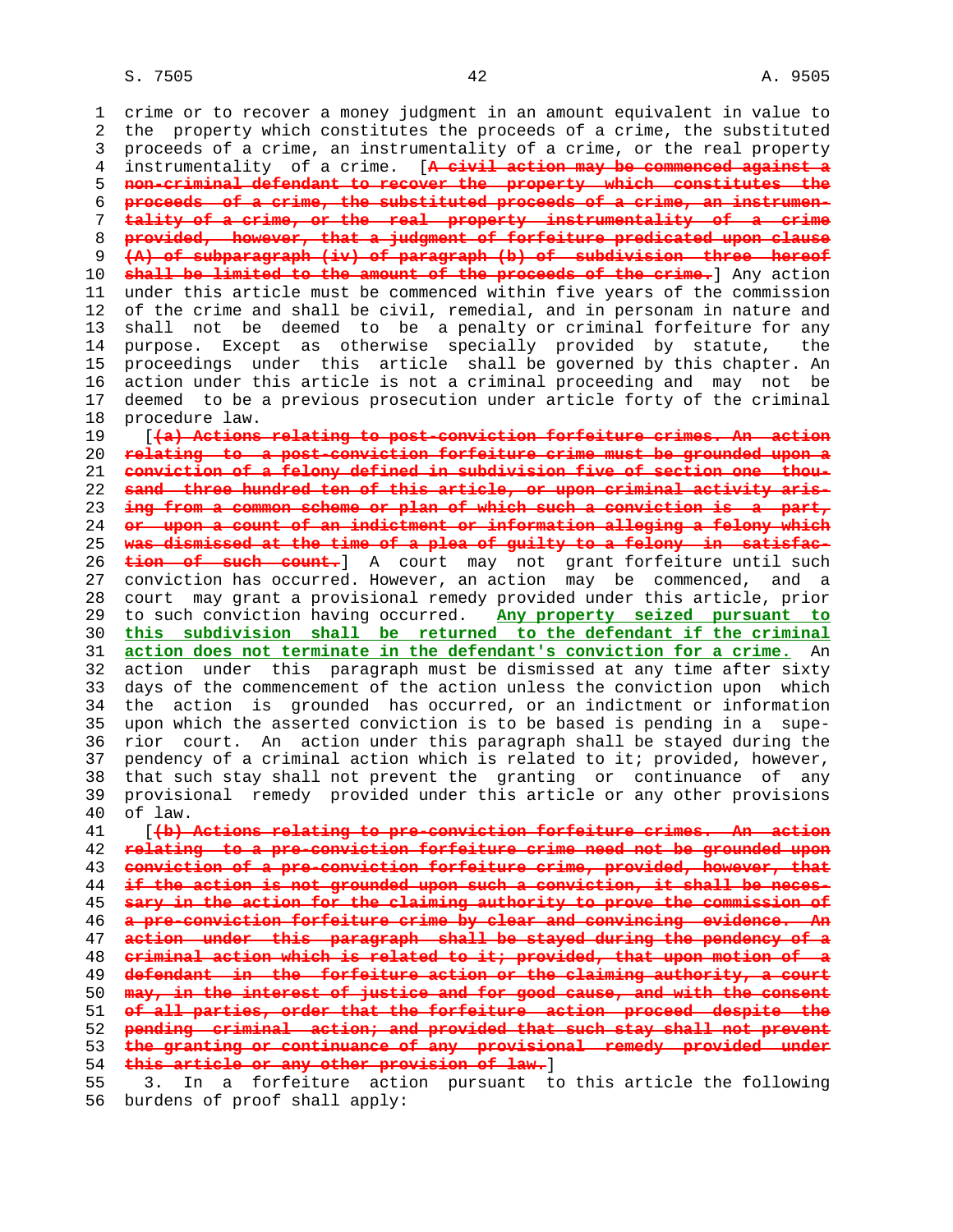S. 7505 43 A. 9505

 1 (a) In a forfeiture action [**commenced by a claiming authority against a criminal defendant, except for those facts referred to in paragraph (b) of subdivision nine of section one thousand three hundred ten and paragaph (b) of subdivision one of this section which must be proven by clear and convincing evidence,**] the burden shall be upon the claiming 6 authority to prove by a preponderance of the evidence the facts neces- 7 sary to establish a claim for forfeiture. 8 (b) [**In a forfeiture action commenced by a claiming authority against a non-criminal defendant: (i) in an action relating to a pre-conviction forfeiture crime, the burden shall be upon the claiming authority to prove by clear and convincing evidence the commission of the crime by a person, provided, however, that it shall not be necessary to prove the identity of such person. (ii) if the action relates to the proceeds of a crime, except as provided in subparagraph (i) hereof, the burden shall be upon the claim- ing authority to prove by a preponderance of the evidence the facts necessary to establish a claim for forfeiture and that the non-criminal defendant either (A) knew or should have known that the proceeds were obtained through the commission of a crime, or (B) fraudulently obtained his or her interest in the proceeds to avoid forfeiture. (iii) if the action relates to the substituted proceeds of a crime, except as provided in subparagraph (i) hereof, the burden shall be upon the claiming authority to prove by a preponderance of the evidence the facts necessary to establish a claim for forfeiture and that the non- criminal defendant either (A) knew that the property sold or exchanged to obtain an interest in the substituted proceeds was obtained through the commission of a crime, or (B) fraudulently obtained his or her interest in the substituted proceeds to avoid forfeiture. (iv) if the action relates to an instrumentality of a crime, except as provided for in subparagraph (i) hereof, the burden shall be upon the claiming authority to prove by a preponderance of the evidence the facts necessary to establish a claim for forfeiture and that the non-criminal defendant either (A) knew that the instrumentality was or would be used in the commission of a crime or (B) knowingly obtained his or her inter- est in the instrumentality to avoid forfeiture. (v) if the action relates to a real property instrumentality of a crime, the burden shall be upon the claiming authority to prove those facts referred to in subdivision four-b of section thirteen hundred ten of this article by clear and convincing evidence. The claiming authority shall also prove by a clear and convincing evidence that the non-crimi- nal defendant knew that such property was or would be used for the commission of specified felony offenses, and either (A) knowingly and unlawfully benefitted from such conduct or (B) voluntarily agreed to the use of such property for the commission of such offenses by consent freely given. For purposes of this subparagraph, a non-criminal defend- ant knowingly and unlawfully benefits from the commission of a specified felony offense when he derives in exchange for permitting the use or occupancy of such real property by a person or persons committing such specified offense a substantial benefit that would otherwise not accrue as a result of the lawful use or occupancy of such real property. "Bene- fit" means benefit as defined in subdivision seventeen of section 10.00 of the penal law. (c) In a forfeiture action commenced by a claiming authority against a non-criminal defendant the following rebuttable presumptions shall**

**apply:**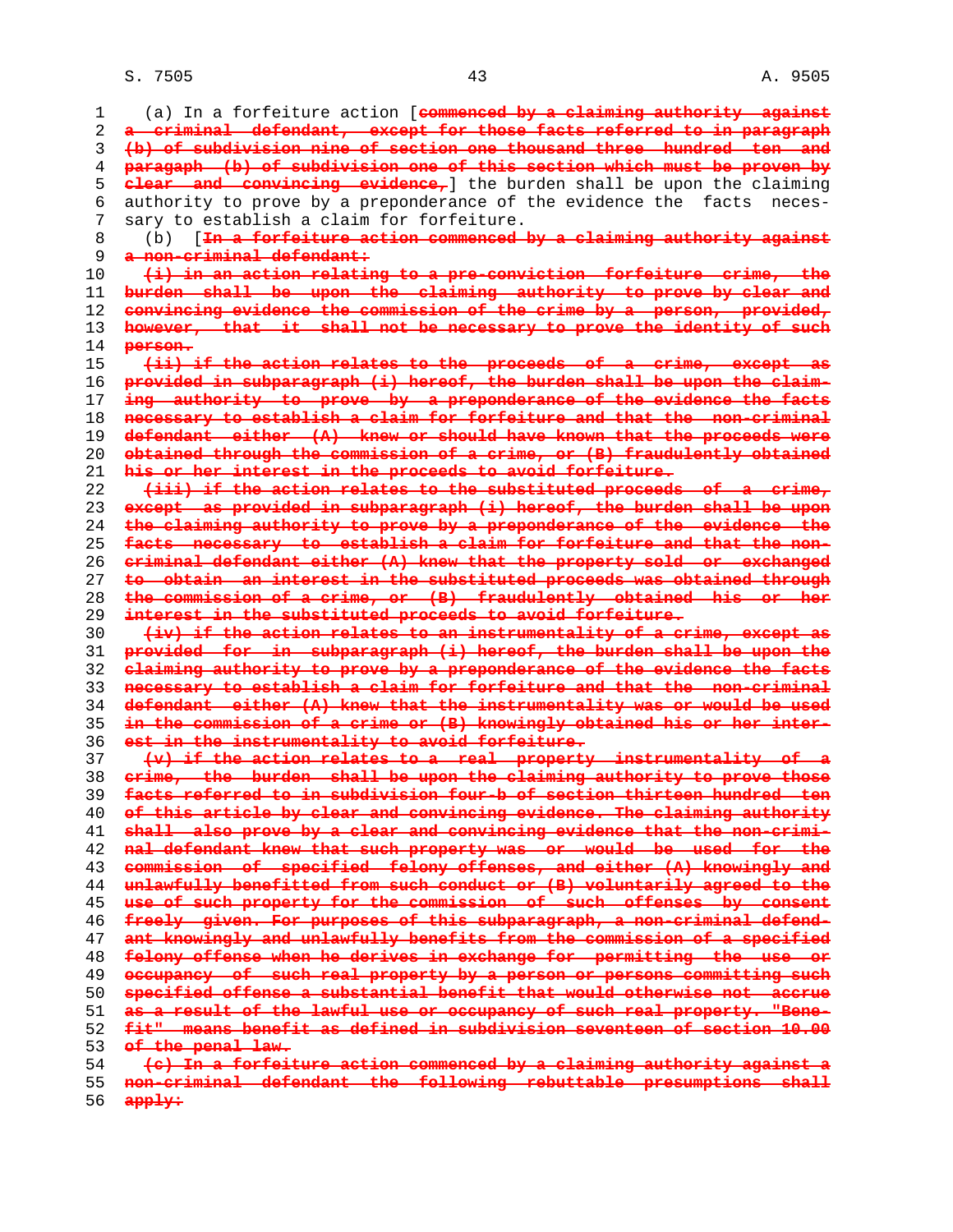$S. 7505$  and  $S. 9505$  and  $S. 9505$  and  $S. 9505$ 

**(i) a non-criminal defendant who did not pay fair consideration for the proceeds of a crime, the substituted proceeds of a crime or the instrumentality of a crime shall be presumed to know that such property was the proceeds of a crime, the substituted proceeds of a crime, or an instrumentality of a crime.**

**(ii) a non-criminal defendant who obtains an interest in the proceeds of a crime, substituted proceeds of a crime or an instrumentality of a crime with knowledge of an order of provisional remedy relating to said property issued pursuant to this article, shall be presumed to know that such property was the proceeds of a crime, substituted proceeds of a crime, or an instrumentality of a crime.**

**(iii) in an action relating to a post-conviction forfeiture crime, a non-criminal defendant who the claiming authority proves by clear and convincing evidence has criminal liability under section 20.00 of the penal law for the crime of conviction or for criminal activity arising from a common scheme or plan of which such crime is a part and who possesses an interest in the proceeds, the substituted proceeds, or an instrumentality of such criminal activity is presumed to know that such property was the proceeds of a crime, the substituted proceeds of a crime, or an instrumentality of a crime.**

**(iv) a non-criminal defendant who participated in or was aware of a scheme to conceal or disguise the manner in which said non-criminal obtained his or her interest in the proceeds of a crime, substituted proceeds of a crime, or an instrumentality of a crime is presumed to know that such property was the proceeds of a crime, the substituted proceeds of a crime, or an instrumentality of a crime.**

 27 **(d)**] In a forfeiture action commenced by a claiming authority against 28 a defendant, the following rebuttable presumption shall apply: all 29 currency or negotiable instruments payable to the bearer shall be 30 presumed to be the proceeds of a pre-conviction forfeiture crime when 31 such currency or negotiable instruments are (i) found in close proximity 32 to a controlled substance unlawfully possessed by the defendant in an 33 amount sufficient to constitute a violation of section 220.18 or 220.21 34 of the penal law, or (ii) found in close proximity to any quantity of a 35 controlled substance or marihuana unlawfully possessed by such defendant 36 in a room, other than a public place, under circumstances evincing an 37 intent to unlawfully mix, compound, distribute, package or otherwise 38 prepare for sale such controlled substance or marihuana.

 39 [**(e)**] **(c)** The presumption set forth pursuant to paragraph [**(d)**] **(b)** of 40 this subdivision shall be rebutted by credible and reliable evidence 41 which tends to show that such currency or negotiable instrument payable 42 to the bearer is not the proceeds of a [**preconviction forfeiture**] crime. 43 In an action tried before a jury, the jury shall be so instructed. Any 44 sworn testimony of a defendant offered to rebut the presumption and any 45 other evidence which is obtained as a result of such testimony, shall be 46 inadmissible in any subsequent proceeding relating to the forfeiture 47 action, or in any other civil or criminal action, except in a prose- 48 cution for a violation of article two hundred ten of the penal law. In 49 an action tried before a jury, at the commencement of the trial, or at 50 such other time as the court reasonably directs, the claiming authority 51 shall provide notice to the court and to the defendant of its intent to 52 request that the court charge such presumption.

 53 4. The court in which a forfeiture action is pending may dismiss said 54 action in the interests of justice upon its own motion or upon an appli- 55 cation as provided for herein.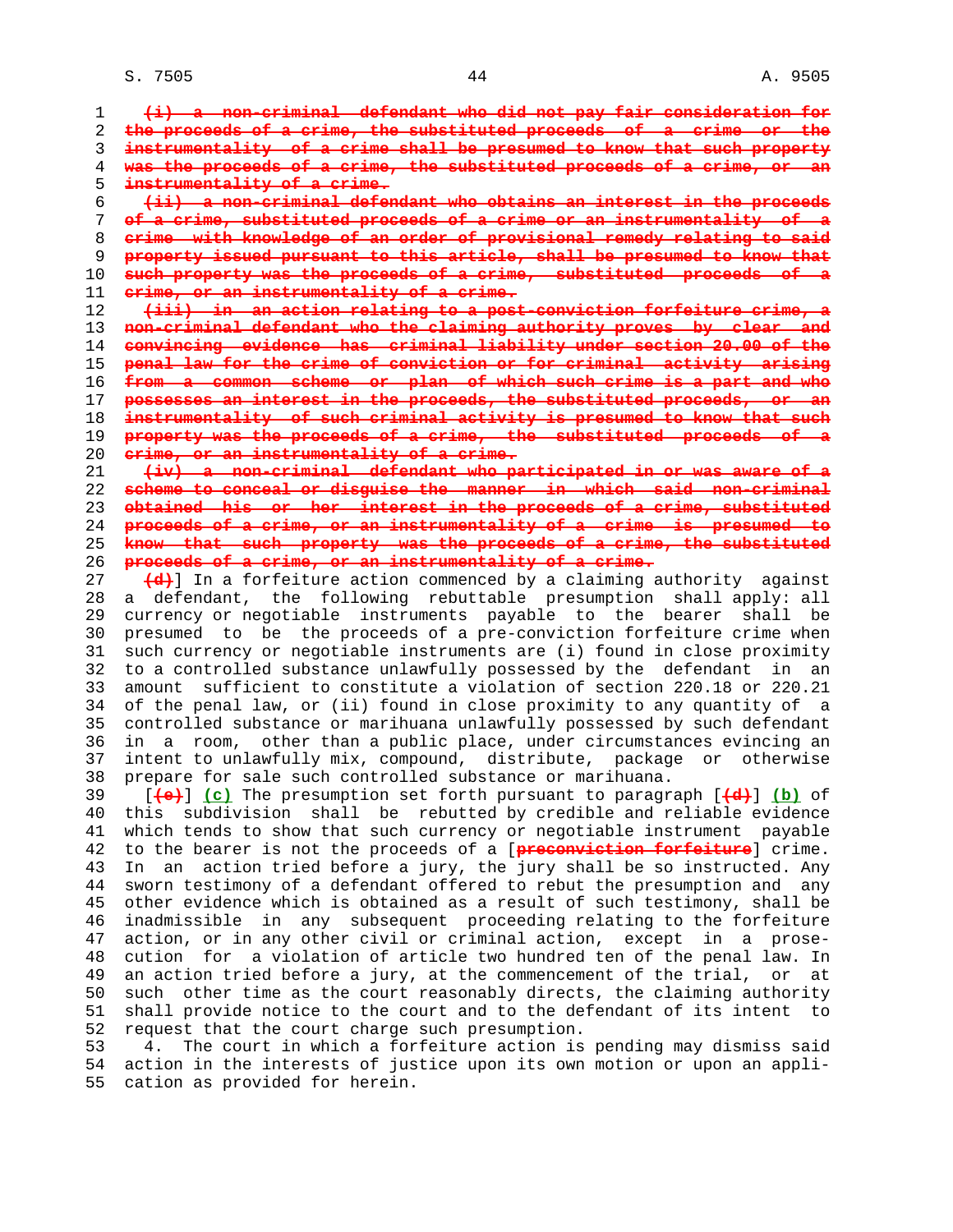1 (a) At any time during the pendency of a forfeiture action, the claim- 2 ing authority who instituted the action, or a defendant may (i) apply 3 for an order dismissing the complaint and terminating the forfeiture 4 action in the interest of justice, or (ii) may apply for an order limit- 5 ing the forfeiture to an amount equivalent in value to the value of 6 property constituting the proceeds or substituted proceeds of a crime in 7 the interest of justice. 8 (b) Such application for the relief provided in paragraph (a) hereof<br>9 must be made in writing and upon notice to all parties. The court may, must be made in writing and upon notice to all parties. The court may, 10 in its discretion, direct that notice be given to any other person 11 having an interest in the property. 12 (c) An application for the relief provided for in paragraph (a) hereof 13 must be brought exclusively in the superior court in which the forfei- 14 ture action is pending. 15 (d) The court may grant the relief provided in paragraph (a) hereof if 16 it finds that such relief is warranted by the existence of some compel- 17 ling factor, consideration or circumstance demonstrating that forfeiture 18 of the property [**of**] **or** any part thereof, would not serve the ends of 19 justice. Among the factors, considerations and circumstances the court 20 may consider, among others, are: 21 (i) the seriousness and circumstances of the crime to which the prop- 22 erty is connected relative to the impact of forfeiture of property upon 23 the person who committed the crime; or 24 (ii) the adverse impact of a forfeiture of property upon innocent 25 persons; or 26 (iii) [**the appropriateness of a judgment of forfeiture in an action** 27 **relating to pre-conviction forfeiture crime where**] **the likelihood that** 28 the criminal proceeding based on the crime to which the property is 29 allegedly connected [**results**] **will result** in an acquittal of the crimi- 30 nal defendant or a dismissal of the accusatory instrument on the merits; 31 or 32 (iv) in the case of an action relating to an instrumentality, whether 33 the value of the instrumentality substantially exceeds the value of the 34 property constituting the proceeds or substituted proceeds of a crime. 35 (e) The court must issue a written decision stating the basis for an 36 order issued pursuant to this subdivision. 37 4-a. (a) The court in which a forfeiture action relating to real prop- 38 erty is pending may, upon its own motion or upon the motion of the 39 claiming authority which instituted the action, the defendant, or any 40 other person who has a lawful property interest in such property, enter 41 an order: 42 (i) appointing an administrator pursuant to section seven hundred 43 seventy-eight of the real property actions and proceedings law when the 44 owner of a dwelling is a defendant in such action, and when persons who 45 are not defendants in such action lawfully occupy one or more units 46 within such dwelling, in order to maintain and preserve the property on 47 behalf of such persons or any other person or entity who has a lawful 48 property interest in such property, or in order to remedy any other 49 condition which is dangerous to life, health or safety; or 50 (ii) otherwise limiting, modifying or dismissing the forfeiture action 51 in order to preserve or protect the lawful property interest of [**any** 52 **non-criminal defendant or**] any other person who is not a [**criminal**] 53 defendant, or the lawful property interest of a defendant which is not 54 subject to forfeiture; or 55 (iii) where such action involves interest in a residential leasehold 56 or a statutory tenancy, directing that upon entry of a judgment of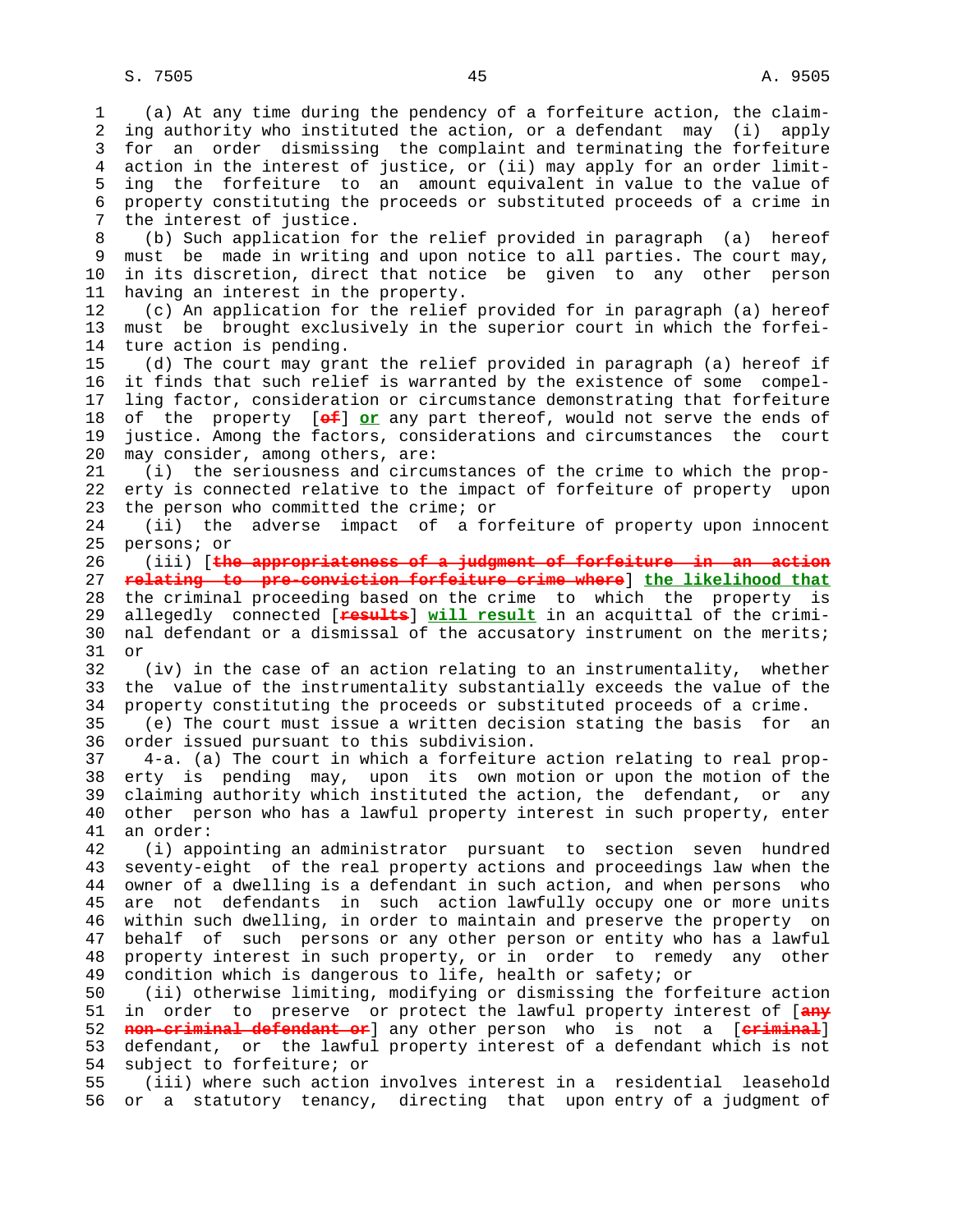1 forfeiture, the lease or statutory tenancy will be modified as a matter 2 of law to terminate only the interest of the defendant or defendants, 3 and to continue the occupancy or tenancy of any other person or persons 4 who lawfully reside in such demised premises, with such rights as such 5 parties would otherwise have had if the defendant's interest had not 6 been forfeited pursuant to this article.

 7 (b) For purposes of this subdivision the term "owner" has the same 8 meaning as prescribed for that term in section seven hundred eighty-one 9 of the real property actions and proceedings law and the term "dwelling" 10 shall mean any building or structure or portion thereof which is princi- 11 pally occupied in whole or part as the home, residence or sleeping place 12 of one or more human beings.

 13 8. The total amount that may be recovered by the claiming authority 14 against all [**criminal**] defendants in a forfeiture action or actions 15 involving the same crime shall not exceed the value of the proceeds of 16 the crime or substituted proceeds of the crime, whichever amount is 17 greater, and, in addition, the value of any forfeited instrumentality 18 used in the crime. Any such recovery against [**criminal defendants**] **a** 19 **defendant** for the value of the proceeds of the crime or substituted 20 proceeds of the crime shall be reduced by an amount which equals the 21 value of the same proceeds of the same crime or the same substituted 22 proceeds of the same crime recovered against [**all non-criminal**] **other** 23 defendants. Any such recovery for the value of an instrumentality of a 24 crime shall be reduced by an amount which equals the value of the same 25 instrumentality recovered against any [**non-criminal**] **other** defendant.

 26 [**The total amount that may be recovered against all non-criminal defendants in a forfeiture action or actions involving the same crime shall not exceed the value of the proceeds of the crime or the substi- tuted proceeds of the crime, whichever amount is greater, and, in addi- tion, the value of any forfeited instrumentality used in the crime. Any such recovery against non-criminal defendants for the value of the proceeds of the crime or substituted proceeds of the crime shall be reduced by an amount which equals the value of the proceeds of the crime or substituted proceeds of the crime recovered against all criminal defendants. A judgment against a non-criminal defendant pursuant to clause (A) of subparagraph (iv) of paragraph (b) of subdivision three of this section shall be limited to the amount of the proceeds of the crime. Any recovery for the value of an instrumentality of the crime shall be reduced by an amount equal to the value of the same instrumen-**

40 **tality recovered against any criminal defendant.**]

 41 § 5. Subdivision 11 of section 1311 of the civil practice law and 42 rules is amended by adding a new paragraph (d) to read as follows:

**(d) Any stipulation, settlement agreement, judgement, order of affida- vit required to be given to the state division of criminal justice services pursuant to this subdivision shall include the defendant's name and such other demographic data as required by the state division of criminal justice services.**

 48 § 6. Subdivision 6 of section 220.50 of the criminal procedure law, as added by chapter 655 of the laws of 1990, is amended to read as follows: 50 6. Where the defendant consents to a plea of guilty to the indictment, 51 or part of the indictment, or consents to be prosecuted by superior 52 court information as set forth in section 195.20 of this chapter, and if 53 the defendant and prosecutor agree that as a condition of the plea or 54 the superior court information certain property shall be forfeited by 55 the defendant, the description and present estimated monetary value of 56 the property shall be stated in court by the prosecutor at the time of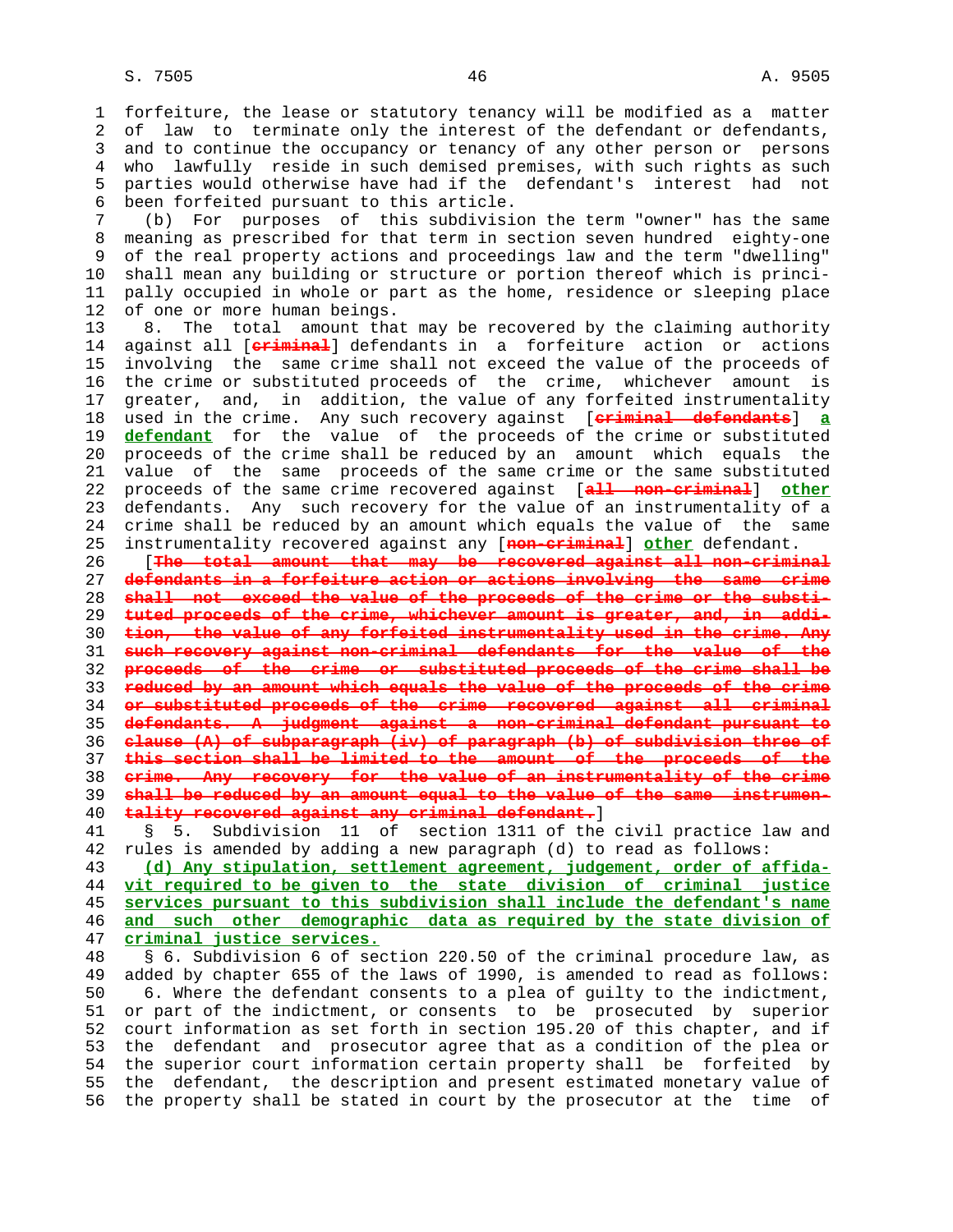$S. 7505$  and  $47$  and  $47$  and  $47$  and  $49$  and  $49$  and  $49$  and  $49$  and  $49$  and  $49$  and  $49$  and  $49$  and  $49$  and  $49$  and  $49$  and  $49$  and  $49$  and  $49$  and  $49$  and  $49$  and  $49$  and  $49$  and  $49$  and  $49$  and

 1 plea. Within thirty days of the acceptance of the plea or superior court 2 information by the court, the prosecutor shall send to the commissioner 3 of the division of criminal justice services a document containing the 4 name of the defendant, the description and present estimated monetary 5 value of the property, **any other demographic data as required by the** 6 **division of criminal justice services** and the date the plea or superior 7 court information was accepted. Any property forfeited by the defendant 8 as a condition to a plea of guilty to an indictment, or a part thereof, 9 or to a superior court information, shall be disposed of in accordance 10 with the provisions of section thirteen hundred forty-nine of the civil 11 practice law and rules.

 12 § 7. Subdivision 4 of section 480.10 of the penal law, as added by 13 chapter 655 of the laws of 1990, is amended to read as follows:

 14 4. The prosecutor shall promptly file a copy of the special forfeiture 15 information, including the terms thereof, with the state division of 16 criminal justice services and with the local agency responsible for 17 criminal justice planning. Failure to file such information shall not be 18 grounds for any relief under this chapter. **The prosecutor shall also** 19 **report such demographic data as required by the state division of crimi-** 20 **nal justice services when filing a copy of the special forfeiture infor-** 21 **mation with the state division of criminal justice services.**

 22 § 8. This act shall take effect on the one hundred eightieth day after 23 it shall have become a law and shall apply to crimes which were commit- 24 ted on or after such date.

## 25 PART F

 26 Section 1. Section 2 of part H of chapter 503 of the laws of 2009 27 relating to the disposition of monies recovered by county district 28 attorneys before the filing of an accusatory instrument, as amended by 29 section 25 of part A of chapter 55 of the laws of 2017, is amended to 30 read as follows:

 31 § 2. This act shall take effect immediately and shall remain in full 32 force and effect until March 31, [**2018**] **2019**, when it shall expire and 33 be deemed repealed.

34 § 2. This act shall take effect immediately.

### 35 PART G

 36 Section 1. Section 602 of the correction law, as amended by chapter 37 891 of the laws of 1962, is amended to read as follows:

 38 § 602. Expenses of sheriff for transporting prisoners. For conveying 39 a prisoner or prisoners to a state prison from the county prison, the 40 sheriff or person having charge of the same shall be reimbursed for the 41 amount of expenses actually and necessarily incurred by him for railroad 42 fare or cost of other transportation and for cost of maintenance of 43 himself and each prisoner in going to the prison, and for his railroad 44 fare or other cost of transportation in returning home, and cost of his 45 maintenance while so returning. [**The county shall be reimbursed for a** 46 **portion of the salary of such sheriff or person for the period, not to** 47 **exceed thirty-six hours, from the commencement of transportation from** 48 **the county prison to the return of such sheriff or person to the county** 49 **prison, the amount of such reimbursement to be computed by adding to the** 50 **amount of such salary the total amount of the aforesaid expenses** 51 **incurred for transportation and maintenance and reducing the resulting** 52 **aggregate amount, first, by fifty per centum of such aggregate amount**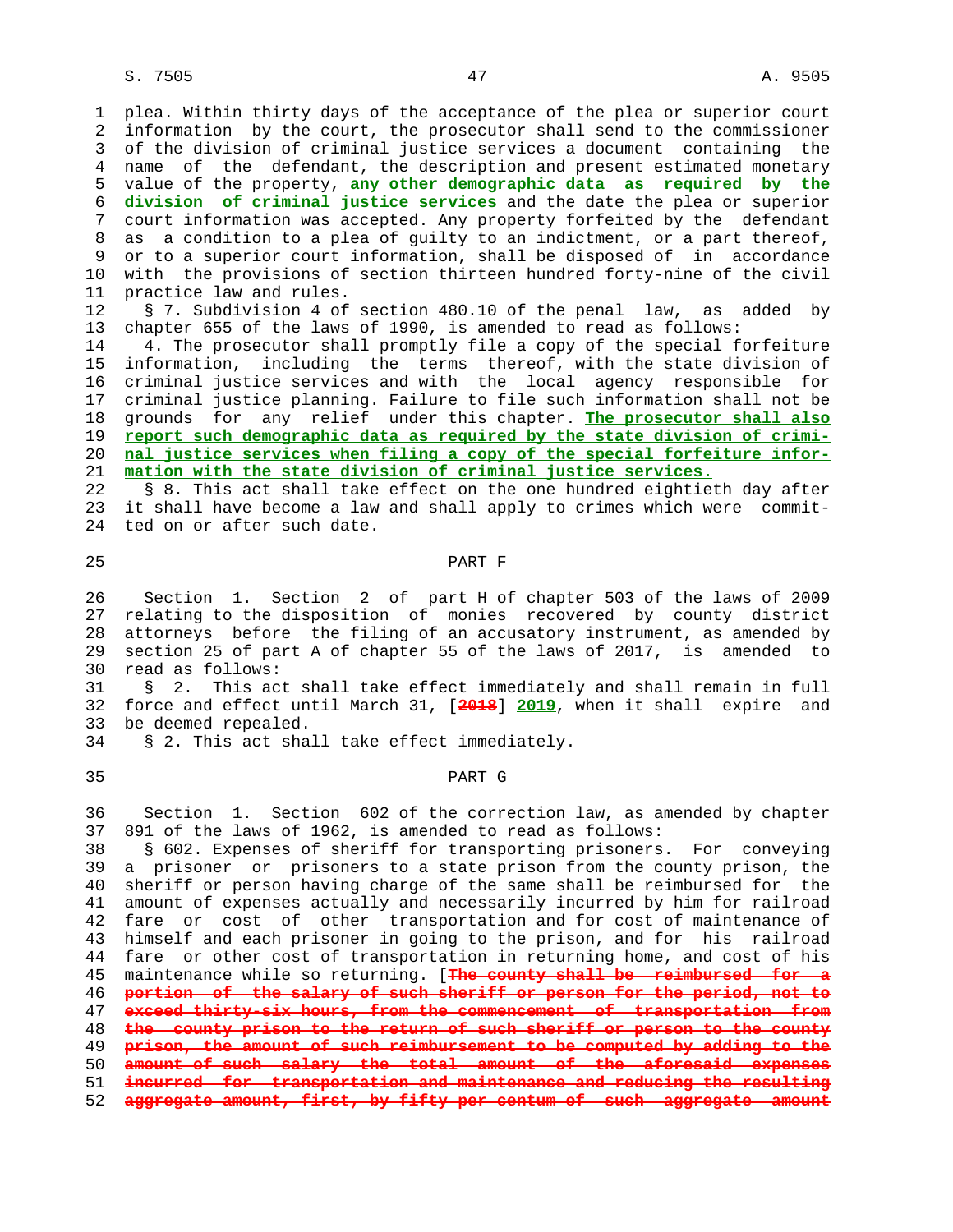| 1  | and, second, by the total amount of the aforesaid expenses incurred                    |
|----|----------------------------------------------------------------------------------------|
| 2  | transportation and maintenance.                                                        |
| 3  | § 2. This act shall take effect April 1, 2018.                                         |
| 4  | PART H                                                                                 |
| 5  | Section 1. Subparagraph (iv) of paragraph (d) of subdivision 1 of                      |
| 6  | section 803 of the correction law, as added by section 7 of chapter<br>738             |
| 7  | of the laws of 2004, is amended to read as follows:                                    |
| 8  | Such merit time allowance may be granted when an inmate success-<br>(iv)               |
|    |                                                                                        |
| 9  | fully participates in the work and treatment program assigned pursuant                 |
| 10 | to section eight hundred five of this article and when such inmate                     |
| 11 | obtains a general equivalency diploma, an alcohol and<br>substance<br>abuse            |
| 12 | treatment certificate, a vocational trade certificate following at least               |
| 13 | six months of vocational programming [or], performs at least four                      |
| 14 | hundred hours of service as part of a community work crew or successful-               |
| 15 | ly completes at least two consecutive semesters of college programming                 |
| 16 | with no less than six college credits per semester, that is provided at                |
| 17 | the correctional facility by a college approved by the New York state                  |
| 18 | board of regents.                                                                      |
| 19 | Such allowance shall be withheld for any serious disciplinary infrac-                  |
| 20 | tion or upon a judicial determination that the person, while an<br>inmate,             |
| 21 | commenced or continued a civil action, proceeding or claim that was                    |
| 22 | found to be frivolous as defined in subdivision (c) of section eight                   |
| 23 | thousand three hundred three-a of the civil practice law and rules, or                 |
| 24 | an order of a federal court pursuant to rule 11 of the federal rules of                |
| 25 | civil procedure imposing sanctions in an action commenced by a person,                 |
| 26 | while an inmate, against a state agency, officer or employee.                          |
| 27 | § 2. Subparagraph (iv) of paragraph (d) of subdivision 1 of section                    |
| 28 | 803 of the correction law, as added by section 10-a of chapter 738 of                  |
| 29 | the laws of 2004, is amended to read as follows:                                       |
| 30 | (iv) Such merit time allowance may be granted when an inmate success-                  |
| 31 | fully participates in the work and treatment program assigned pursuant                 |
| 32 | to section eight hundred five of this article and when such<br>inmate                  |
| 33 | obtains a general equivalency diploma, an alcohol and substance abuse                  |
| 34 | treatment certificate, a vocational trade certificate following at least               |
| 35 | six months of vocational programming $[\mathbf{e}\mathbf{r}]_L$ performs at least four |
| 36 | hundred hours of service as part of a community work crew or successful-               |
| 37 | ly completes at least two consecutive semesters of college programming                 |
| 38 | with no less than six college credits per semester, that is provided at                |
| 39 | the correctional facility by a college approved by the New York state                  |
| 40 | board of regents.                                                                      |
| 41 | Such allowance shall be withheld for any serious disciplinary infrac-                  |
| 42 | tion or upon a judicial determination that the person, while an inmate,                |
| 43 | commenced or continued a civil action, proceeding or<br>claim that was                 |
| 44 | found to be frivolous as defined in subdivision (c) of section eight                   |
| 45 | thousand three hundred three-a of the civil practice law and rules, or                 |
| 46 | order of a federal court pursuant to rule 11 of the federal rules of<br>an             |
| 47 | civil procedure imposing sanctions in an action commenced by a<br>person,              |
| 48 | while an inmate, against a state agency, officer or employee.                          |
| 49 | § 3. Paragraph (c) of subdivision 1 of section 803-b of the correction                 |
| 50 | law,<br>amended by section 1 of part E of chapter 55 of the laws of<br>as              |
| 51 | 2017, is amended to read as follows:                                                   |
| 52 | (c) "significant programmatic accomplishment" means that the inmate:                   |
| 53 | (i) participates in no less than two years of college programming; or                  |
| 54 | (ii) obtains a masters of professional studies degree; or                              |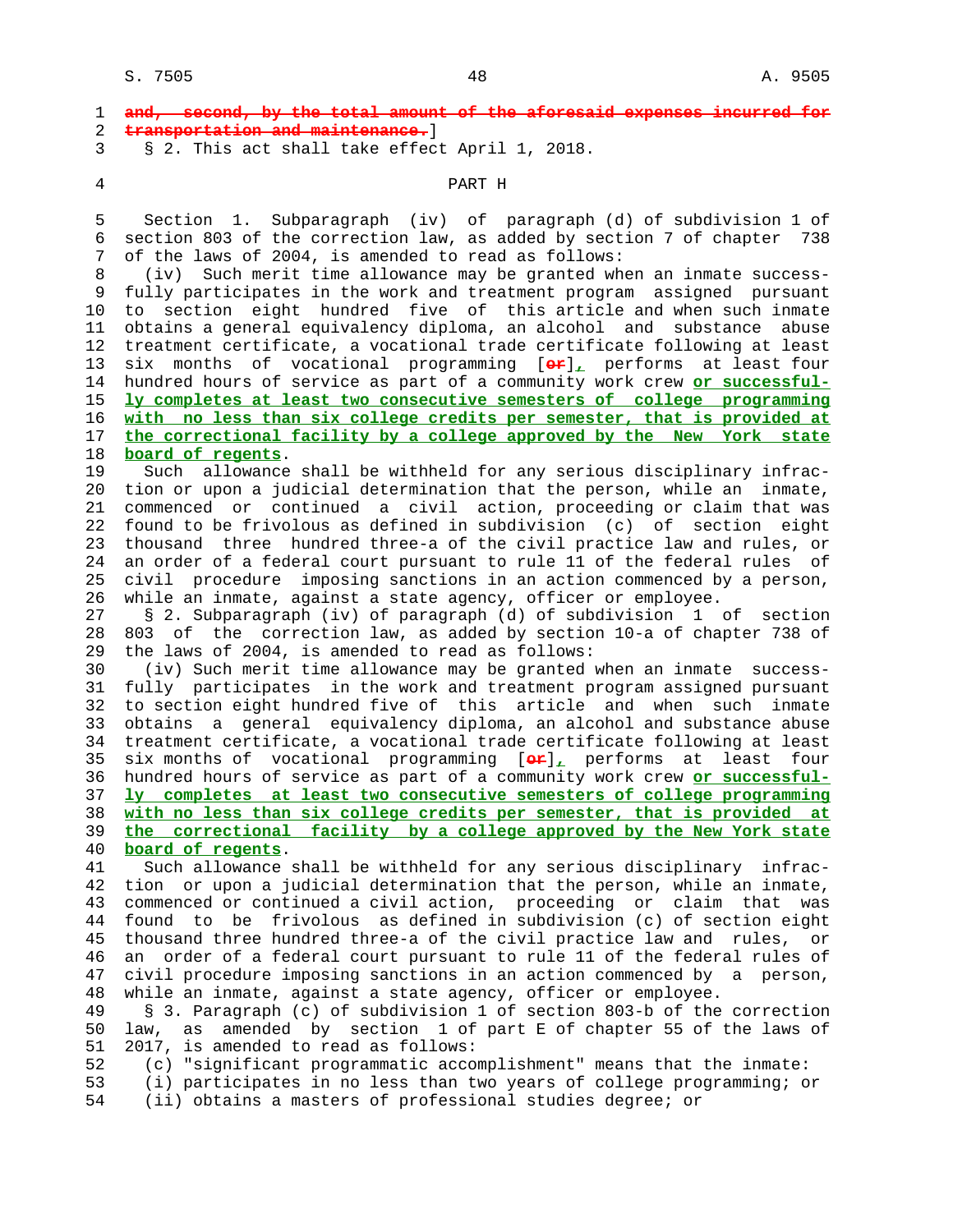1 (iii) successfully participates as an inmate program associate for no 2 less than two years; or 3 (iv) receives a certification from the state department of labor for 4 his or her successful participation in an apprenticeship program; or 5 (v) successfully works as an inmate hospice aid for a period of no 6 less than two years; or 7 (vi) successfully works in the division of correctional industries' 8 optical program for no less than two years and receives a certification<br>9 as an optician from the American board of opticianry; or as an optician from the American board of opticianry; or 10 (vii) receives an asbestos handling certificate from the department of 11 labor upon successful completion of the training program and then works 12 in the division of correctional industries' asbestos abatement program 13 as a hazardous materials removal worker or group leader for no less than 14 eighteen months; or 15 (viii) successfully completes the course curriculum and passes the 16 minimum competency screening process performance examination for sign 17 language interpreter, and then works as a sign language interpreter for 18 deaf inmates for no less than one year; or 19 (ix) successfully works in the puppies behind bars program for a peri- 20 od of no less than two years; or 21 (x) successfully participates in a vocational culinary arts program 22 for a period of no less than two years and earns a servsafe certificate 23 that is recognized by the national restaurant association; or 24 (xi) successfully completes the four hundred ninety hour training 25 program while assigned to a department of motor vehicles call center, 26 and continues to work at such call center for an additional twenty-one 27 months; or 28 (xii) receives a certificate from the food production center in an 29 assigned position following the completion of no less than eight hundred 30 hours of work in such position, and continues to work for an additional 31 eighteen months at the food production center[**.**]**; or** 32 **(xiii) successfully completes a cosmetology training program and** 33 **receives a license from the New York state department of state, and** 34 **thereafter participates in such program for a period of no less than** 35 **eighteen months; or** 36 **(xiv) successfully completes a barbering training program and receives** 37 **a license from the New York state department of state, and thereafter** 38 **participates in such program for a period of no less than eighteen** 39 **months; or** 40 **(xv) successfully participates in a computer operator, general busi-** 41 **ness or computer information technology and support vocational program** 42 **for no less than two years, and earns a Microsoft office specialist** 43 **certification for Microsoft word, Microsoft powerpoint or Microsoft** 44 **excel, following the administration of an examination; or** 45 **(xvi) successfully completes the thinking for a change cognitive** 46 **behavioral treatment program within phase two of transitional services,** 47 **and thereafter, is employed in the work release program for a period of** 48 **at least eighteen months.** 49 § 4. This act shall take effect April 1, 2018; provided, however, that 50 the amendments to subparagraph (iv) of paragraph (d) of subdivision 1 of 51 section 803 of the correction law made by section one of this act shall 52 be subject to the expiration and reversion of such section pursuant to 53 subdivision d of section 74 of chapter 3 of the laws of 1995, as 54 amended, when upon such date the provisions of section two of this act

55 shall take effect.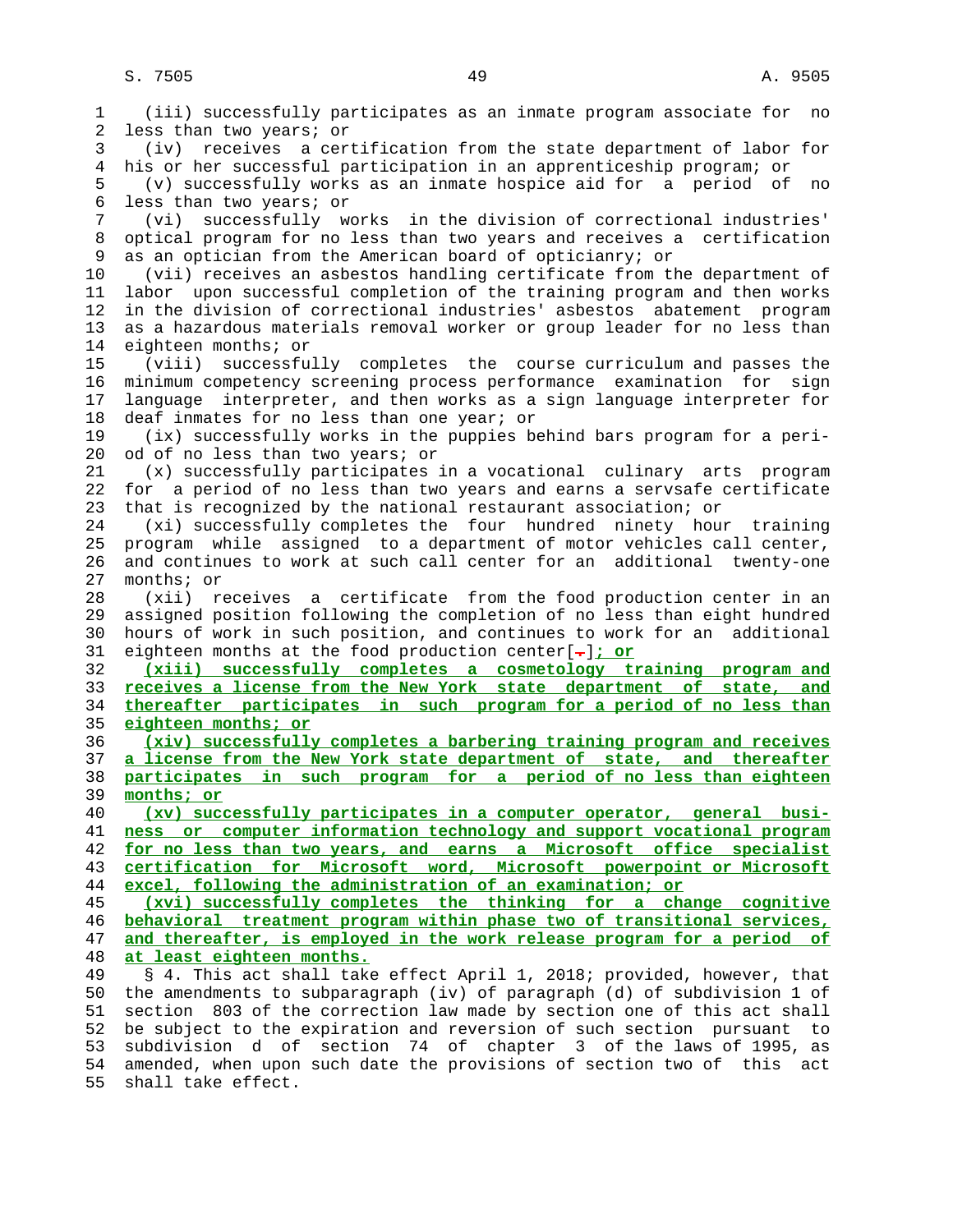| - | יחת גר<br>R<br>-----<br><b>__</b><br>- |
|---|----------------------------------------|
|---|----------------------------------------|

 2 Section 1. Subdivision 9 of section 201 of the correction law is 3 REPEALED. 4 § 2. This act shall take effect April 1, 2018. 5 PART J

 6 Section 1. Notwithstanding any provision of law or governor's execu- 7 tive order to the contrary regarding inmate eligibility by crime of 8 commitment, the commissioner of corrections and community supervision is 9 hereby authorized to initiate two pilot temporary release programs.

 10 § 2. The first pilot temporary release program shall be a college 11 educational leave program for no more than fifty inmates at any one 12 time, who otherwise would be ineligible due to their crime of commit- 13 ment, and whereby, to be eligible, an inmate shall not be serving a 14 sentence for one or more offenses that would render him or her ineligi- 15 ble for a limited credit time allowance as set forth in section 803-b of 16 the correction law. In addition, to be eligible, such inmate shall not 17 have committed a serious disciplinary infraction, maintained an overall 18 negative institutional record, or received a disqualifying judicial 19 determination that would render him or her ineligible for a limited 20 credit time allowance as set forth in section 803-b of the correction 21 law, and such inmate shall be eligible for release on parole or condi- 22 tional release within two years. An inmate who participates in this 23 pilot program may also be permitted to leave the premises of the insti- 24 tution for the purposes set forth in subdivision 4 of section 851 of the 25 correction law, if otherwise authorized by the department of corrections 26 and community supervision's rules and regulations governing permissible 27 furloughs.

 28 § 3. The second pilot temporary release program shall be a pilot work 29 release program for no more than fifty inmates at any one time, who 30 otherwise would be ineligible due to their crime of commitment, and 31 whereby, to be eligible, an inmate shall not be serving a sentence for 32 one or more offenses that would render him or her ineligible for a 33 limited credit time allowance as set forth in section 803-b of the 34 correction law. In addition, such inmate shall not have committed a 35 serious disciplinary infraction, maintained an overall negative institu- 36 tional record, or received a disqualifying judicial determination that 37 would render him or her ineligible for a limited credit time allowance 38 as set forth in section 803-b of the correction law and, such inmate 39 shall be eligible for release on parole or conditional release within 40 two years. An inmate who participates in the pilot work release program 41 may also be permitted to leave the premises of the institution for the 42 purposes set forth in subdivision 4 of section 851 of the correction 43 law, when authorized by the department of corrections and community 44 supervision's rules and regulations governing permissible furloughs.

 45 § 4. Prior to March first of each year thereafter, the commissioner of 46 corrections and community supervision shall issue a report to the gover- 47 nor, the president of the senate and the speaker of the assembly, on the 48 status of both pilot programs, which shall include, but not be limited 49 to, information on those correctional facilities where the pilot 50 programs are established, information about the total number of inmates 51 who were approved for each of the pilots, whether each inmate partic- 52 ipant has been successful or unsuccessful, and information on those 53 colleges which participate in the educational leave pilot.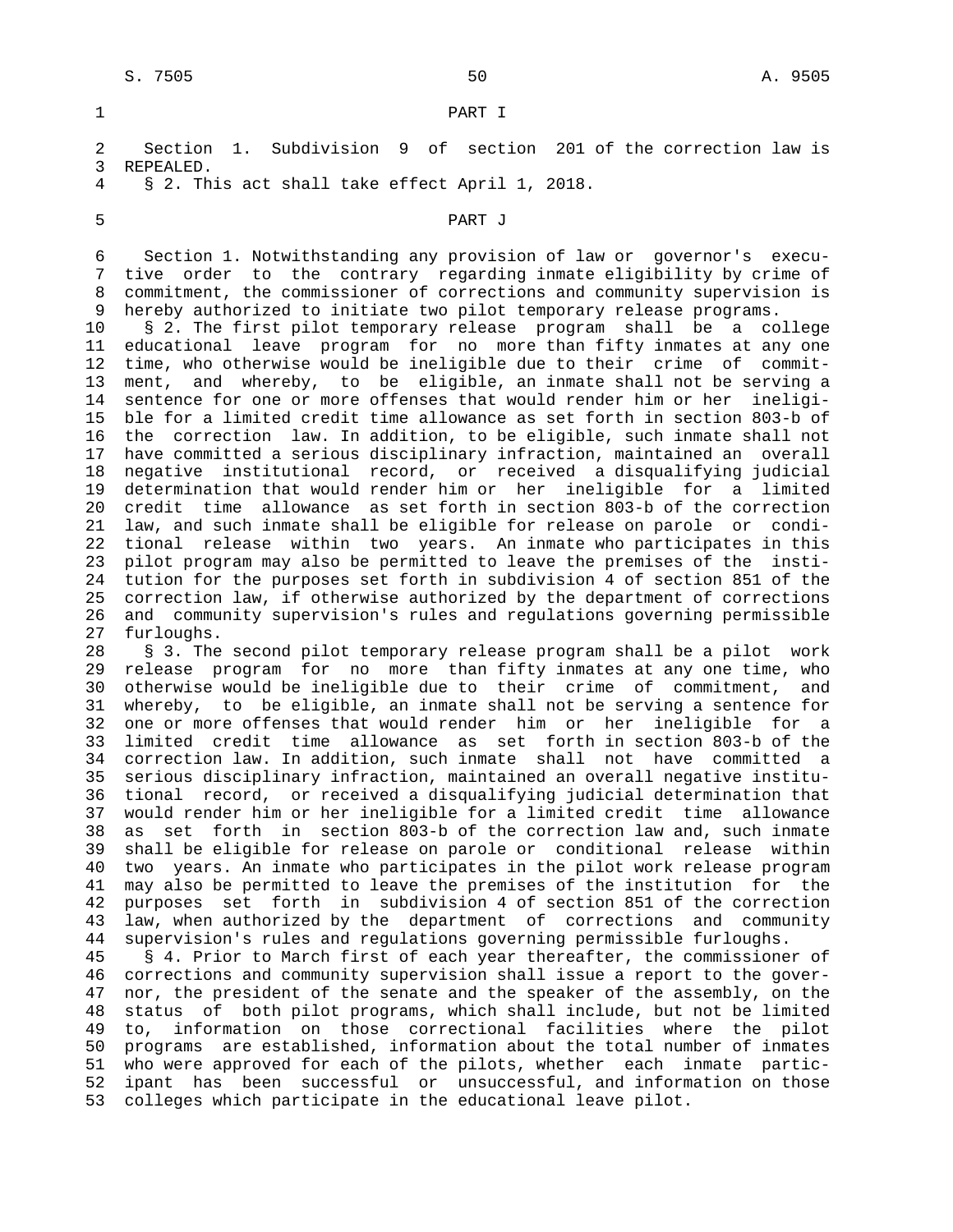1 § 5. This act shall take effect April 1, 2018.

### 2 PART K

 3 Section 1. This Part enacts into law major components of legislation 4 that remove unnecessary mandatory bars on licensing and employment for 5 people with criminal convictions in the categories enumerated therein 6 and replace them with individualized review processes using the factors 7 set out in article 23-A of the correction law, which addresses the 8 licensing of such individuals. Each component is wholly contained with a 9 Subpart identified as Subparts A through I. Any provision in any section 10 contained within a Subpart, including the effective date of the Subpart, 11 which makes reference to a section "of this act", when used in 12 connection with that particular component, shall be deemed to mean and 13 refer to the corresponding section of the Subpart in which it is found. 14 Section three of this Part sets forth the general effective date of this 15 Part.

## 16 SUBPART A

 17 Section 1. Subdivision 6 of section 369 of the banking law, as amended 18 by chapter 164 of the laws of 2003, paragraph (b) as amended by section 19 6 of part LL of chapter 56 of the laws of 2010, is amended to read as 20 follows:

 21 6. The superintendent may**, consistent with article twenty-three-A of** 22 **the correction law,** refuse to issue a license pursuant to this article 23 if he shall find that the applicant, or any person who is a director, 24 officer, partner, agent, employee or substantial stockholder of the 25 applicant, (a) has been convicted of a crime in any jurisdiction or (b) 26 is associating or consorting with any person who has, or persons who 27 have, been convicted of a crime or crimes in any jurisdiction or juris- 28 dictions[**; provided, however, that the superintendent shall not issue** 29 **such a license if he shall find that the applicant, or any person who is** 30 **a director, officer, partner, agent, employee or substantial stockholder** 31 **of the applicant, has been convicted of a felony in any jurisdiction or** 32 **of a crime which, if committed within this state, would constitute a** 33 **felony under the laws thereof**]. For the purposes of this article, a 34 person shall be deemed to have been convicted of a crime if such person 35 shall have pleaded guilty to a charge thereof before a court or magis- 36 trate, or shall have been found guilty thereof by the decision or judg- 37 ment of a court or magistrate or by the verdict of a jury, irrespective 38 of the pronouncement of sentence or the suspension thereof[**, unless such** 39 **plea of guilty, or such decision, judgment or verdict, shall have been** 40 **set aside, reversed or otherwise abrogated by lawful judicial process or** 41 **unless the person convicted of the crime shall have received a pardon** 42 **therefor from the president of the United States or the governor or** 43 **other pardoning authority in the jurisdiction where the conviction was** 44 **had, or shall have received a certificate of relief from disabilities or** 45 **a certificate of good conduct pursuant to article twenty-three of the** 46 **correction law to remove the disability under this article because of** 47 **such conviction**]. The term "substantial stockholder," as used in this 48 subdivision, shall be deemed to refer to a person owning or controlling 49 ten per centum or more of the total outstanding stock of the corporation 50 in which such person is a stockholder. In making a determination pursu- 51 ant to this subdivision, the superintendent shall require fingerprinting 52 of the applicant. Such fingerprints shall be submitted to the division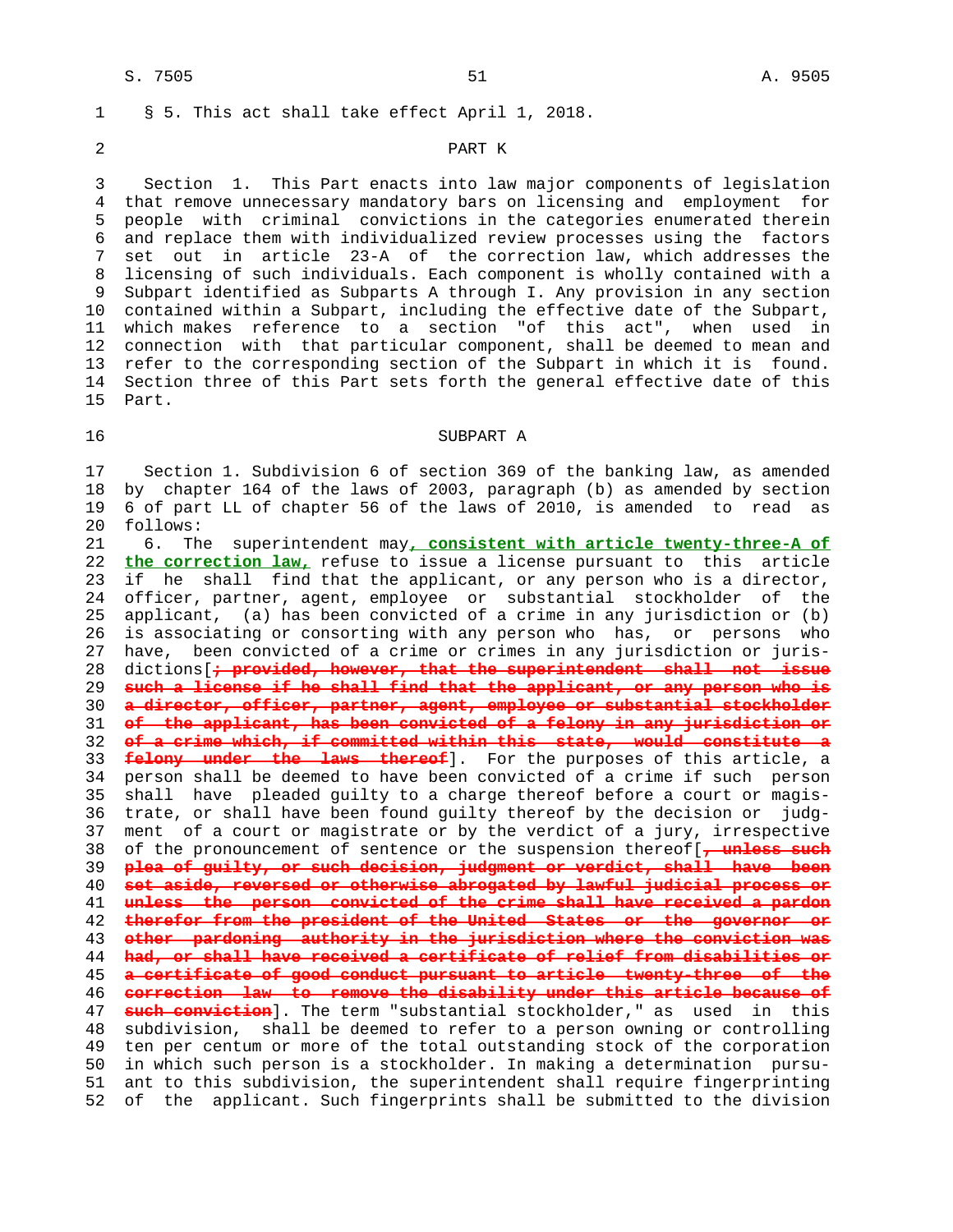1 of criminal justice services for a state criminal history record check, 2 as defined in subdivision one of section three thousand thirty-five of 3 the education law, and may be submitted to the federal bureau of inves- 4 tigation for a national criminal history record check. 5 § 2. This act shall take effect immediately. 6 SUBPART B 7 Section 1. Paragraph (f) of subdivision 7 of section 2590-b of the 8 education law, as added by chapter 345 of the laws of 2009, is amended 9 to read as follows: 10 (f) A person [**who has been convicted of a felony, or has been removed** 11 **from a city-wide council established pursuant to this section or commu-** 12 **nity district education council for any of the following shall**] **may** be 13 permanently ineligible for appointment to a city-wide council **for any of** 14 **the following**: 15 (i) an act of malfeasance directly related to his or her service on 16 such city-wide council or community district education council; or 17 (ii) conviction of a crime, if such crime is directly related to his 18 or her service upon such city-wide council or community district educa- 19 tion council**, or if service upon such council would involve an unreason-** 20 **able risk to property or to the safety or welfare of specific individ-** 21 **uals or the general public**. 22 § 2. Subdivision 5 of section 2590-c of the education law, as amended 23 by chapter 345 of the laws of 2009, is amended to read as follows: 24 5. No person may serve on more than one community council or on the 25 city-wide council on special education, the city-wide council on English 26 language learners, or the city-wide council on high schools and a commu- 27 nity council. A member of a community council shall be ineligible to be 28 employed by the community council of which he or she is a member, any 29 other community council, the city-wide council on special education, the 30 city-wide council on English language learners, the city-wide council on 31 high schools, or the city board. No person shall be eligible for member- 32 ship on a community council if he or she holds any elective public 33 office or any elective or appointed party position except that of dele- 34 gate or alternate delegate to a national, state, judicial or other party 35 convention, or member of a county committee. 36 A person [**who has been convicted of a felony, or has been removed from** 37 **a community school board, community district education council, or the** 38 **city-wide council on special education, the city-wide council on English** 39 **language learners, or the city-wide council on high schools for any of** 40 **the following shall**] **may** be permanently ineligible for appointment to 41 any community district education council **for any of the following**: (a) 42 an act of malfeasance directly related to his or her service on the 43 city-wide council on special education, the city-wide council on English 44 language learners, the city-wide council on high schools, community 45 school board or community district education council; or (b) conviction 46 of a crime, if such crime is directly related to his or her service upon 47 the city-wide council on special education, the city-wide council on 48 English language learners, the city-wide council on high schools, commu- 49 nity school board or community district education council**, or if service** 50 **upon such council would involve an unreasonable risk to property or to** 51 **the safety or welfare of specific individuals or the general public**. 52 Any decision rendered by the chancellor or the city board with respect 53 to the eligibility or qualifications of the nominees for community 54 district education councils must be written and made available for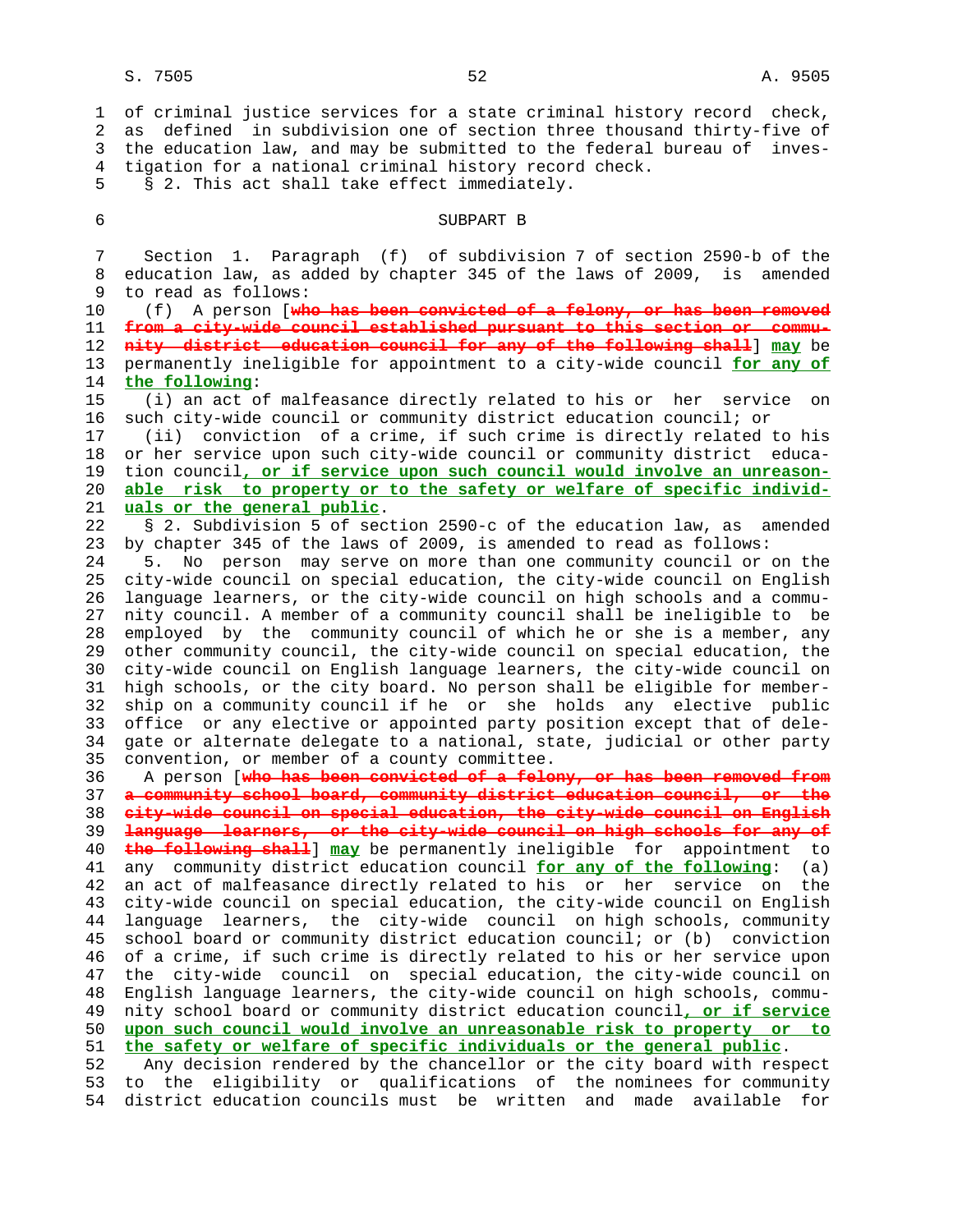$S. 7505$  and  $S. 9505$  and  $S. 9505$  and  $S. 9505$ 

 1 public inspection within seven days of its issuance at the office of the 2 chancellor and the city board. Such written decision shall include the 3 factual and legal basis for its issuance and a record of the vote of 4 each board member who participated in the decision, if applicable.

 5 § 3. This act shall take effect immediately, provided that the amend- 6 ments to subdivision 7 of section 2590-b of the education law made by 7 section one of this act shall not affect the repeal of such subdivision 8 and shall be deemed repealed therewith; provided, further, that the 9 amendments to subdivision 5 of section 2590-c of the education law made 10 by section two of this act shall not affect the repeal of such subdivi- 11 sion and shall be deemed to repeal therewith.

### 12 SUBPART C

 13 Section 1. Clauses 1 and 5 of paragraph (c) of subdivision 2 of 14 section 435 of the executive law, clause 1 as amended by chapter 371 of 15 the laws of 1974 and clause 5 as amended by 437 of the laws of 1962, are 16 amended to read as follows:

 17 (1) a person convicted of a crime [**who has not received a pardon, a certificate of good conduct or a certificate of relief from disabili- ties**] **if there is a direct relationship between one or more of the previous criminal offenses and the integrity and safety of bingo, considering the factors set forth in article twenty-three-A of the correction law**;

 23 (5) a firm or corporation in which a person defined in [**subdivision**] 24 **clause** (1), (2), (3) or (4) [**above**] **of this paragraph**, or a person 25 married or related in the first degree to such a person, has greater 26 than a ten [**per centum**] **percent** proprietary, equitable or credit inter- 27 est or in which such a person is active or employed.

28 § 2. This act shall take effect immediately.

## 29 SUBPART D

 30 Section 1. Subdivision 1 of section 130 of the executive law, as 31 amended by section 1 of part LL of chapter 56 of the laws of 2010, para- 32 graph (g) as separately amended by chapter 232 of the laws 2010, is 33 amended to read as follows:

 34 1. The secretary of state may appoint and commission as many notaries 35 public for the state of New York as in his or her judgment may be deemed 36 best, whose jurisdiction shall be co-extensive with the boundaries of 37 the state. The appointment of a notary public shall be for a term of 38 four years. An application for an appointment as notary public shall be 39 in form and set forth such matters as the secretary of state shall 40 prescribe. Every person appointed as notary public must, at the time of 41 his or her appointment, be a citizen of the United States and either a 42 resident of the state of New York or have an office or place of business 43 in New York state. A notary public who is a resident of the state and 44 who moves out of the state but still maintains a place of business or an 45 office in New York state does not vacate his or her office as a notary 46 public. A notary public who is a nonresident and who ceases to have an 47 office or place of business in this state, vacates his or her office as 48 a notary public. A notary public who is a resident of New York state and 49 moves out of the state and who does not retain an office or place of 50 business in this state shall vacate his or her office as a notary 51 public. A non-resident who accepts the office of notary public in this 52 state thereby appoints the secretary of state as the person upon whom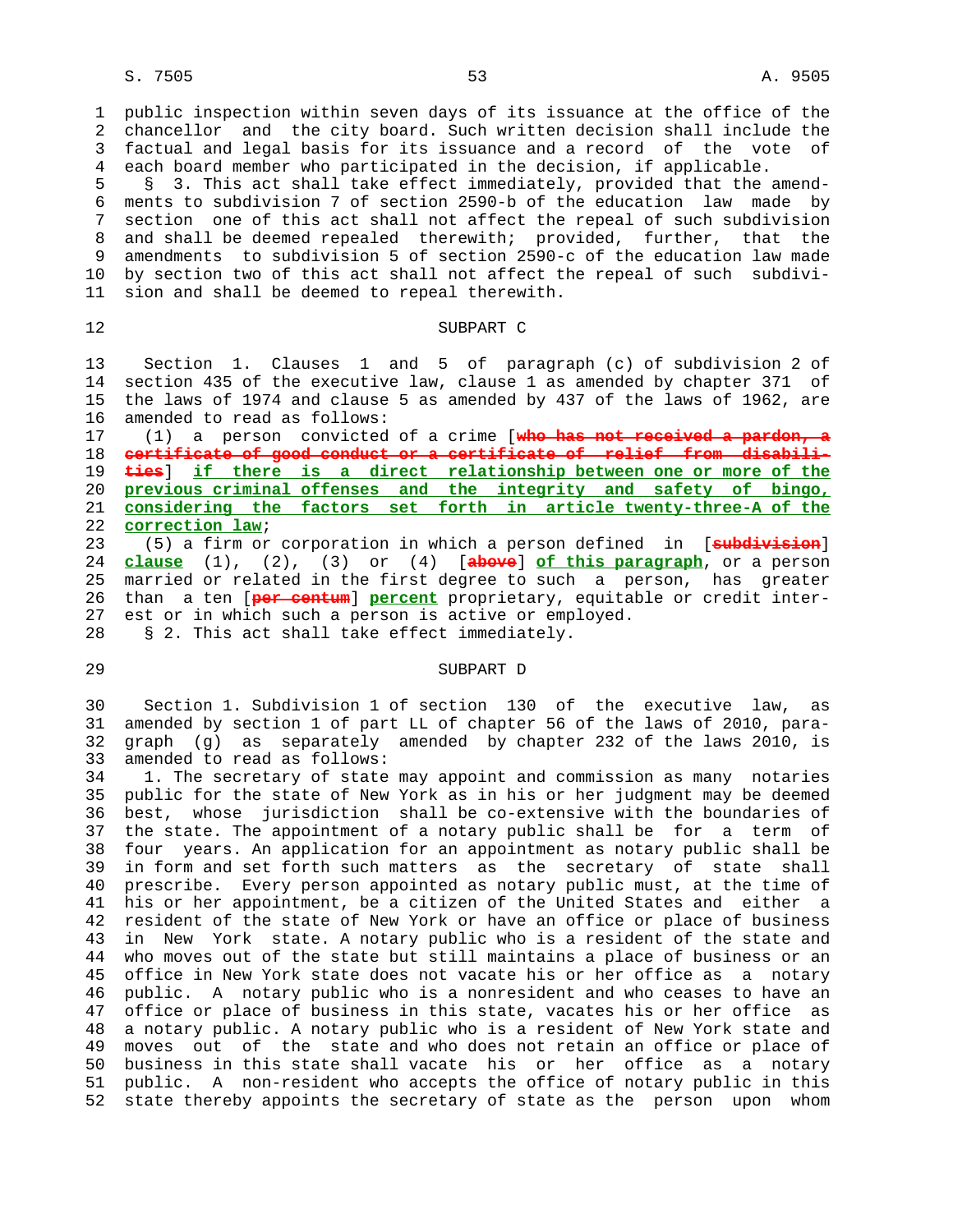1 process can be served on his or her behalf. Before issuing to any appli- 2 cant a commission as notary public, unless he or she be an attorney and 3 counsellor at law duly admitted to practice in this state or a court 4 clerk of the unified court system who has been appointed to such posi- 5 tion after taking a civil service promotional examination in the court 6 clerk series of titles, the secretary of state shall satisfy himself or 7 herself that the applicant is of good moral character, has the equiv- 8 alent of a common school education and is familiar with the duties and 9 responsibilities of a notary public; provided, however, that where a 10 notary public applies, before the expiration of his or her term, for 11 reappointment with the county clerk or where a person whose term as 12 notary public shall have expired applies within six months thereafter 13 for reappointment as a notary public with the county clerk, such quali- 14 fying requirements may be waived by the secretary of state, and further, 15 where an application for reappointment is filed with the county clerk 16 after the expiration of the aforementioned renewal period by a person 17 who failed or was unable to re-apply by reason of his or her induction 18 or enlistment in the armed forces of the United States, such qualifying 19 requirements may also be waived by the secretary of state, provided such 20 application for reappointment is made within a period of one year after 21 the military discharge of the applicant under conditions other than 22 dishonorable. In any case, the appointment or reappointment of any 23 applicant is in the discretion of the secretary of state. The secretary 24 of state may suspend or remove from office, for misconduct, any notary 25 public appointed by him or her but no such removal shall be made unless 26 the person who is sought to be removed shall have been served with a 27 copy of the charges against him or her and have an opportunity of being 28 heard. No person shall be appointed as a notary public under this arti- 29 cle who has been convicted, in this state or any other state or territo- 30 ry, of a [**felony or any of the following offenses, to wit:**

**(a) Illegally using, carrying or possessing a pistol or other danger- ous weapon; (b) making or possessing burglar's instruments; (c) buying or receiving or criminally possessing stolen property; (d) unlawful entry of a building; (e) aiding escape from prison; (f) unlawfully possessing or distributing habit forming narcotic drugs; (g) violating sections two hundred seventy, two hundred seventy-a, two hundred seven- ty-b, two hundred seventy-c, two hundred seventy-one, two hundred seven- ty-five, two hundred seventy-six, five hundred fifty, five hundred fifty-one, five hundred fifty-one-a and subdivisions six, ten or eleven of section seven hundred twenty-two of the former penal law as in force and effect immediately prior to September first, nineteen hundred sixty-seven, or violating sections 165.25, 165.30 or subdivision one of section 240.30 of the penal law, or violating sections four hundred seventy-eight, four hundred seventy-nine, four hundred eighty, four hundred eighty-one, four hundred eighty-four, four hundred eighty-nine and four hundred ninety-one of the judiciary law; or (h) vagrancy or prostitution, and who has not subsequent to such conviction received an executive pardon therefor or a certificate of relief from disabilities or a certificate of good conduct pursuant to article twenty-three of the correction law to remove the disability under this section because of such conviction**] **crime, unless the secretary makes a finding in conform- ance with all applicable statutory requirements, including those contained in article twenty-three-A of the correction law, that such convictions do not constitute a bar to employment**.

55 § 2. This act shall take effect immediately.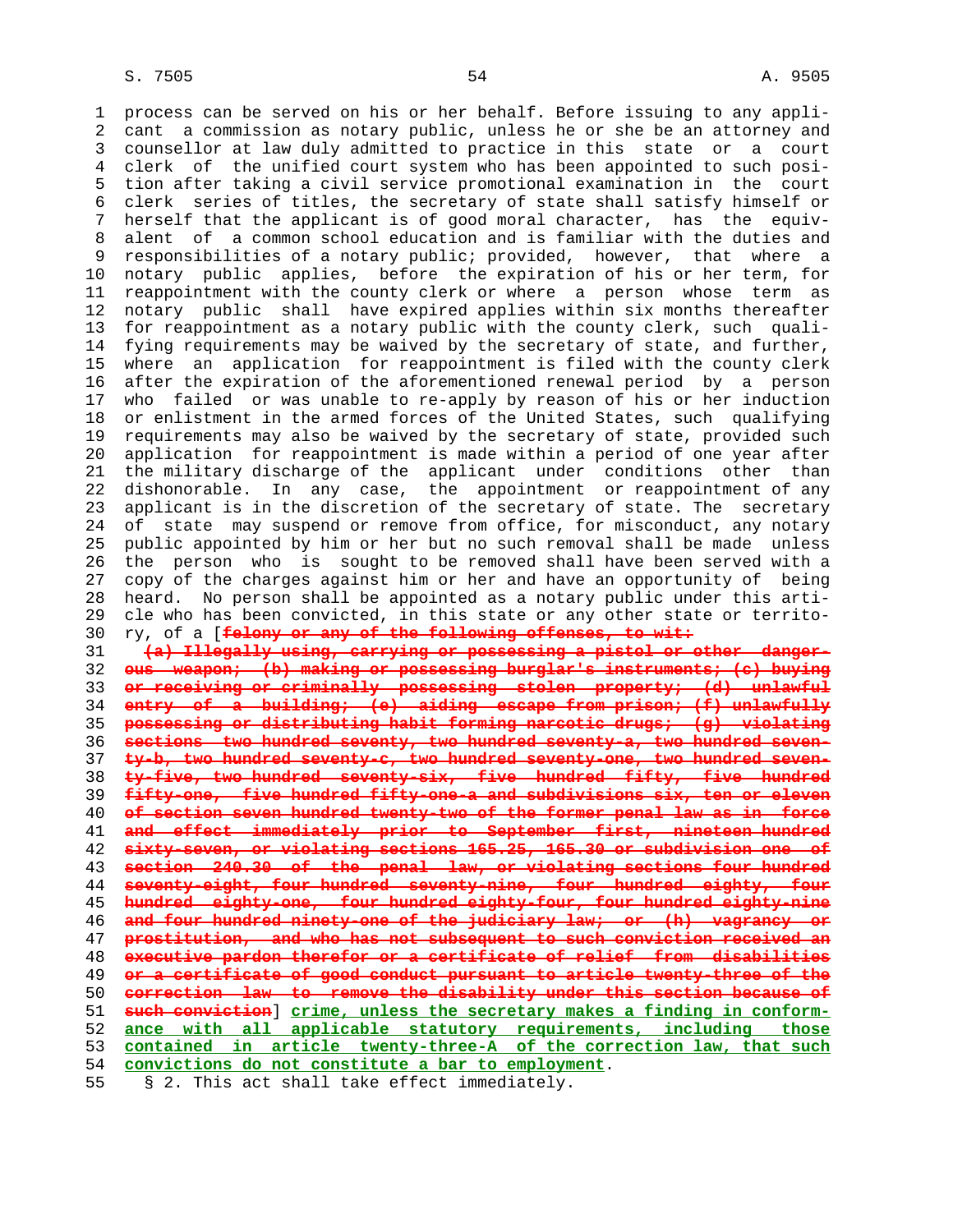| $\mathbf{1}$   | SUBPART E                                                                                                                                     |
|----------------|-----------------------------------------------------------------------------------------------------------------------------------------------|
| $\overline{c}$ | Section 1. Paragraphs 1 and 5 of subdivision (a) of section 189-a of                                                                          |
| 3              |                                                                                                                                               |
| 4              | the general municipal law, as added by chapter 574 of the laws of 1978,<br>are amended to read as follows:                                    |
| 5              | a person convicted of a crime [who has not received a pardon, a<br>(1)                                                                        |
| 6              | certificate of good conduct or a certificate of relief from disabili-                                                                         |
| 7              | ties] if there is a direct relationship between one or more of the                                                                            |
| 8              | previous criminal offenses and the integrity or safety of charitable                                                                          |
| 9              | gaming, considering the factors set forth in article twenty-three-A of                                                                        |
| 10             | the correction law;                                                                                                                           |
| 11             | (5) a firm or corporation in which a person defined in [oubdivision]                                                                          |
| 12             | paragraph (1), (2), (3) or (4) [above] of this subdivision has greater                                                                        |
| 13             | than a ten [per centum] percent proprietary, equitable or credit inter-                                                                       |
| 14             | est or in which such a person is active or employed.                                                                                          |
| 15             | 2. Paragraph (a) of subdivision 1 of section 191 of the general<br>Š.                                                                         |
| 16             | municipal law, as amended by section 15 of part LL of chapter 56 of the                                                                       |
| 17<br>18       | laws of 2010, is amended to read as follows:<br>Issuance of licenses to conduct games of chance. If such clerk or<br>(a)                      |
| 19             | department [shall determine] determines:                                                                                                      |
| 20             | (i) that the applicant is duly qualified to be licensed to conduct                                                                            |
| 21             | games of chance under this article;                                                                                                           |
| 22             | (ii) that the member or members of the applicant designated in the                                                                            |
| 23             | application to manage games of chance are bona fide active members of                                                                         |
| 24             | applicant and are persons of good moral character and have never<br>the                                                                       |
| 25             | been convicted of a crime [, or, ] if [convicted, have received a pardon,                                                                     |
| 26             | a certificate of good conduct or a certificate of relief from disabili-                                                                       |
| 27             | ties pursuant to article twenty-three of the correction law] there is a                                                                       |
| 28             | direct relationship between one or more of the previous criminal                                                                              |
| 29             | offenses and the integrity or safety of charitable gaming, considering                                                                        |
| 30             | the factors set forth in article twenty-three-A of the correction law;                                                                        |
| 31             | (iii) that such games are to be conducted in accordance with the                                                                              |
| 32             | provisions of this article and in accordance with the rules and regu-                                                                         |
| 33             | of the [board] gaming commission and applicable local laws or<br>lations                                                                      |
| 34             | ordinances and that the proceeds thereof are to be disposed of as                                                                             |
| 35             | provided by this article[ $\tau$ ]: and                                                                                                       |
| 36             | [if such clerk or department is satisfied] (iv) that no commission,                                                                           |
| 37             | salary, compensation, reward or recompense whatever will be paid or                                                                           |
| 38             | given to any person managing, operating or assisting therein except as                                                                        |
| 39             | in this article otherwise provided; [it] then such clerk or department                                                                        |
| 40             | shall issue a license to the applicant for the conduct of games of                                                                            |
| 41<br>42       | chance upon payment of a license fee of twenty-five dollars for each<br>license period.                                                       |
| 43             | $\S$ 3.<br>Subdivision 9 of section 476 of the general municipal law, as                                                                      |
| 44             | amended by chapter 1057 of the laws of 1965, paragraph (a) as amended by                                                                      |
| 45             | section 16 of part LL of chapter 56 of the laws of 2010, is amended to                                                                        |
| 46             | read as follows:                                                                                                                              |
| 47             | "Authorized commercial lessor" shall mean a person, firm or corpo-<br>9.                                                                      |
| 48             | ration other than a licensee to conduct bingo under the provisions of                                                                         |
| 49             | article, who or which [ <mark>shall own</mark> ] <u>owns</u> or [ <del>be</del> ] is a net lessee of<br>this                                  |
| 50             | premises and offer the same for leasing by him, her or it to an author-                                                                       |
| 51             |                                                                                                                                               |
|                |                                                                                                                                               |
|                | ized organization for any consideration whatsoever, direct or indirect,                                                                       |
|                | for the purpose of conducting bingo therein, provided that he, she or                                                                         |
| 52<br>53       | it, as the case may be, shall not be                                                                                                          |
| 54<br>55       | a person convicted of a crime [who has not received a pardon-<br>(a)<br>certificate of good conduct or a certificate of relief from disabilit |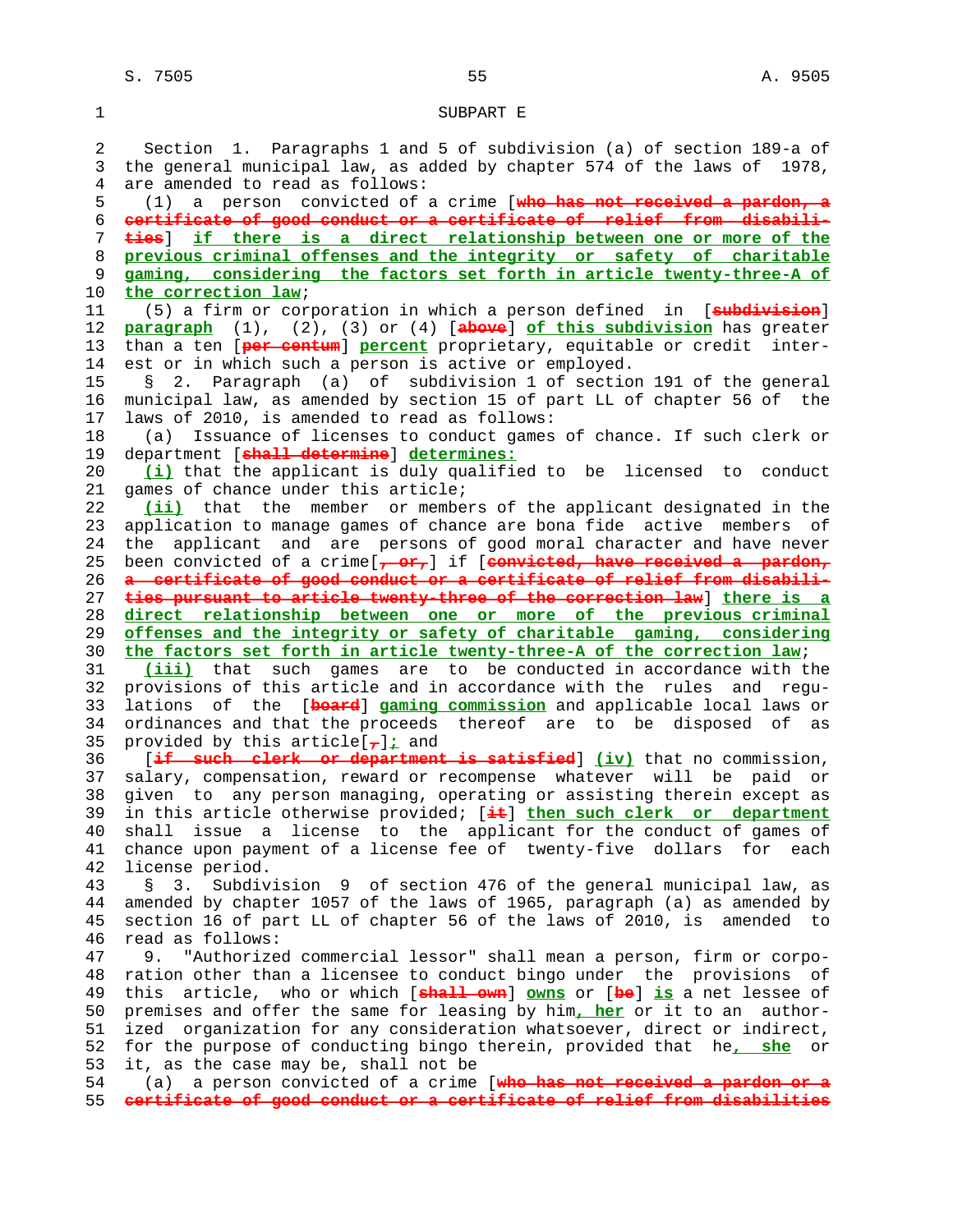$S. 7505$  and  $S. 9505$  and  $S. 9505$  and  $S. 9505$ 

 1 **pursuant to**] **if there is a direct relationship between one or more of** 2 **the previous criminal offenses and the integrity or safety of bingo,** 3 **considering the factors set forth in** article [**twenty-three**] 4 **twenty-three-A** of the correction law; 5 (b) a person who is or has been a professional gambler or gambling 6 promoter or who for other reasons is not of good moral character; 7 (c) a public officer who receives any consideration, direct or indi- 8 rect, as owner or lessor of premises offered for the purpose of conduct-<br>9 ing bingo therein; ing bingo therein; 10 (d) a firm or corporation in which a person defined in [**subdivision**] 11 **paragraph** (a), (b) or (c) [**above**] **of this subdivision** or a person 12 married or related in the first degree to such a person has greater than 13 a ten [**percentum (10%)**] **percent** proprietary, equitable or credit inter- 14 est or in which such a person is active or employed. 15 Nothing contained in this subdivision shall be construed to bar any 16 firm or corporation [**which**] **that** is not organized for pecuniary profit 17 and no part of the net earnings of which inure to the benefit of any 18 individual, member, or shareholder, from being an authorized commercial 19 lessor solely because a public officer, or a person married or related 20 in the first degree to a public officer, is a member of, active in or 21 employed by such firm or corporation. 22 § 4. Paragraph (a) of subdivision 1 of section 481 of the general 23 municipal law, as amended by section 5 of part MM of chapter 59 of the 24 laws of 2017, is amended to read as follows: 25 (a) Issuance of licenses to conduct bingo. If the governing body of 26 the municipality determines**:** 27 **(i)** that the applicant is duly qualified to be licensed to conduct 28 bingo under this article; 29 **(ii)** that the member or members of the applicant designated in the 30 application to conduct bingo are bona fide active members **or auxiliary** 31 **members** of the applicant and are persons of good moral character and 32 have never been convicted of a crime [**or, if convicted, have received a** 33 **pardon or a certificate of good conduct or a certificate of relief from** 34 **disabilities pursuant to article twenty-three**] **if there is a direct** 35 **relationship between one or more of the previous criminal offenses and** 36 **the integrity or safety of bingo, considering the factors set forth in** 37 **article twenty-three-A** of the correction law; 38 **(iii)** that such games of bingo are to be conducted in accordance with 39 the provisions of this article and in accordance with the rules and 40 regulations of the commission[**, and**]**;** 41 **(iv)** that the proceeds thereof are to be disposed of as provided by 42 this article[**, and if the governing body is satisfied**]**;** 43 **(v)** that no commission, salary, compensation, reward or recompense 44 [**what so ever**] **whatsoever** will be paid or given to any person holding, 45 operating or conducting or assisting in the holding, operation and 46 conduct of any such games of bingo except as in this article otherwise 47 provided; and 48 **(vi)** that no prize will be offered and given in excess of the sum or 49 value of five thousand dollars in any single game **of bingo** and that the 50 aggregate of all prizes offered and given in all of such games **of bingo** 51 conducted on a single occasion[**,**] under said license shall not exceed 52 the sum or value of fifteen thousand dollars, then the municipality 53 shall issue a license to the applicant for the conduct of bingo upon 54 payment of a license fee of eighteen dollars and seventy-five cents for 55 each bingo occasion[**; provided, however, that**]**.**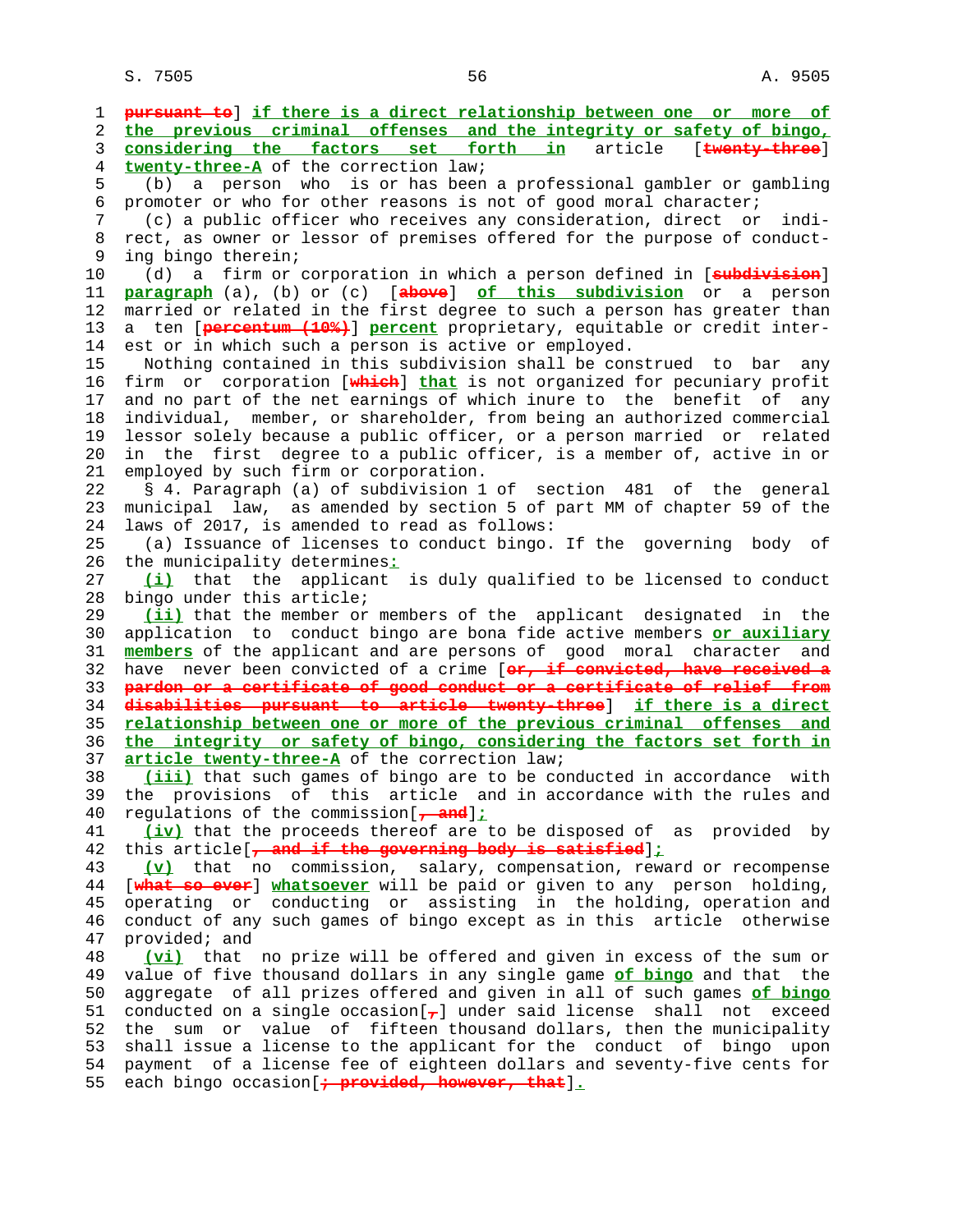1 **Notwithstanding anything to the contrary in this paragraph,** the 2 governing body shall refuse to issue a license to an applicant seeking 3 to conduct bingo in premises of a licensed commercial lessor where such 4 governing body determines that the premises presently owned or occupied 5 by such applicant are in every respect adequate and suitable for 6 conducting bingo games.

7 § 5. This act shall take effect immediately.

8 SUBPART F

 9 Section 1. Paragraphs 3 and 4 of subsection (d) of section 2108 of the 10 insurance law are REPEALED, and paragraph 5 is renumbered paragraph 3. 11 § 2. This act shall take effect immediately.

## 12 SUBPART G

 13 Section 1. Section 440-a of the real property law, as amended by chap- 14 ter 81 of the laws of 1995, the first undesignated paragraph as amended 15 by section 23 of part LL of chapter 56 of the laws of 2010, is amended 16 to read as follows:

 17 § 440-a. License required for real estate brokers and salesmen. No 18 person, co-partnership, limited liability company or corporation shall 19 engage in or follow the business or occupation of, or hold himself or 20 itself out or act temporarily or otherwise as a real estate broker or 21 real estate salesman in this state without first procuring a license 22 therefor as provided in this article. No person shall be entitled to a 23 license as a real estate broker under this article, either as an indi- 24 vidual or as a member of a co-partnership, or as a member or manager of 25 a limited liability company or as an officer of a corporation, unless he 26 or she is twenty years of age or over, a citizen of the United States or 27 an alien lawfully admitted for permanent residence in the United States. 28 No person shall be entitled to a license as a real estate salesman under 29 this article unless he or she is over the age of eighteen years. No 30 person shall be entitled to a license as a real estate broker or real 31 estate salesman under this article who has been convicted in this state 32 or elsewhere of a [**felony, of a sex offense, as defined in subdivision** 33 **two of section one hundred sixty-eight-a of the correction law or any** 34 **offense committed outside of this state which would constitute a sex** 35 **offense, or a sexually violent offense, as defined in subdivision three** 36 **of section one hundred sixty-eight-a of the correction law or any** 37 **offense committed outside this state which would constitute a sexually** 38 **violent offense, and who has not subsequent to such conviction received** 39 **executive pardon therefor or a certificate of relief from disabilities** 40 **or a certificate of good conduct pursuant to article twenty-three of the** 41 **correction law, to remove the disability under this section because of** 42 **such conviction**] **crime, unless the secretary makes a finding in conform-** 43 **ance with all applicable statutory requirements, including those** 44 **contained in article twenty-three-A of the correction law, that such** 45 **convictions do not constitute a bar to licensure**. No person shall be 46 entitled to a license as a real estate broker or real estate salesman 47 under this article who does not meet the requirements of section 3-503 48 of the general obligations law.

 49 Notwithstanding [**the above**] **anything to the contrary in this section**, 50 tenant associations[**,**] and not-for-profit corporations authorized in 51 writing by the commissioner of the department of the city of New York 52 charged with enforcement of the housing maintenance code of such city to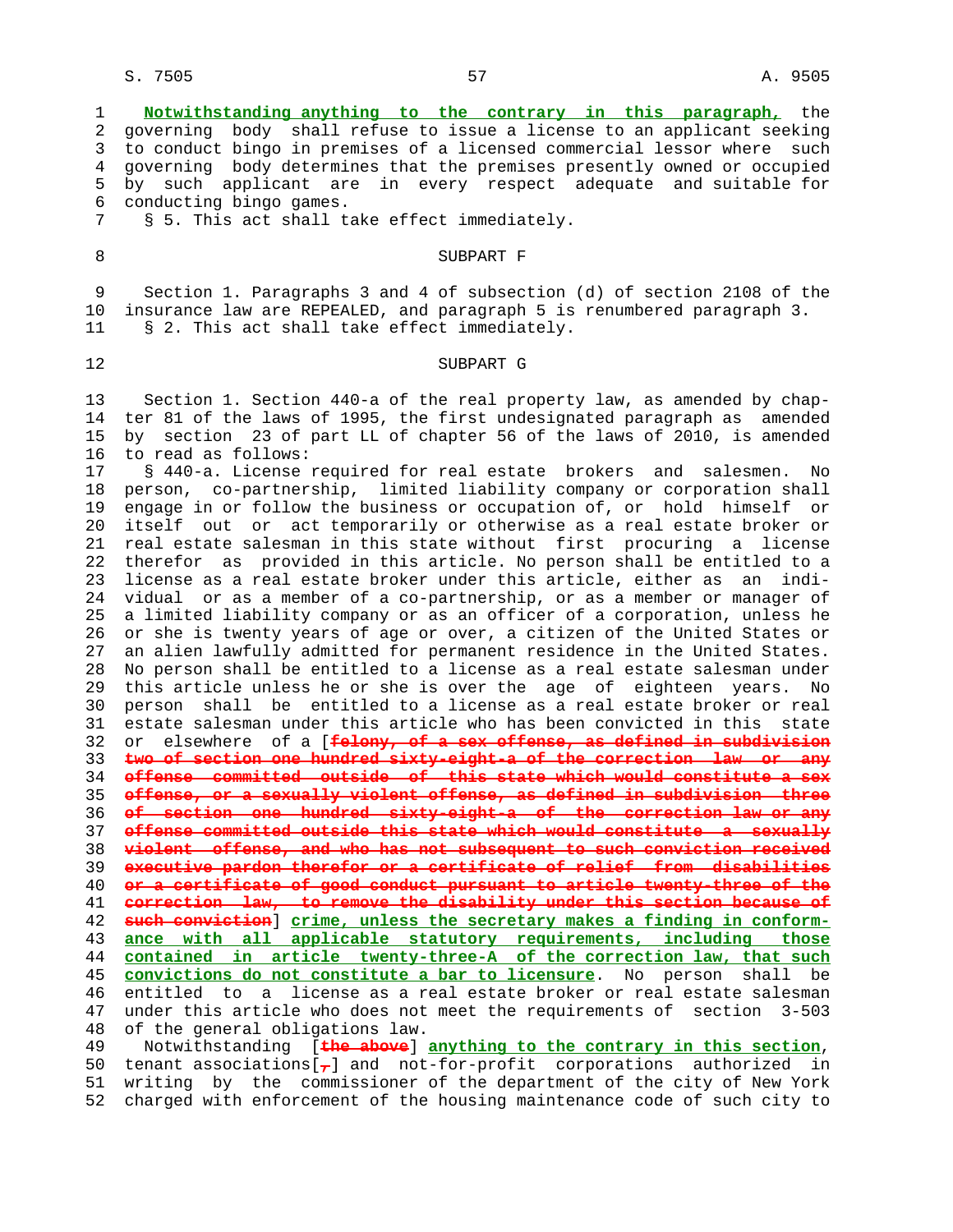1 manage residential property owned by such city or appointed by a court 2 of competent jurisdiction to manage residential property owned by such 3 city shall be exempt from the licensing provisions of this section with 4 respect to the properties so managed.

5 § 2. This act shall take effect immediately.

## 6 SUBPART H

 7 Section 1. Subdivision 5 of section 336-f of the social services law, 8 as added by section 148 of part B of chapter 436 of the laws of 1997, is 9 amended to read as follows:

 10 5. The social services district shall require every private or not- 11 for-profit employer that intends to hire one or more work activity 12 participants to certify to the district [**that**] **whether** such employer has 13 [**not**], in the past five years, been convicted of a felony or a misdemea- 14 nor the underlying basis of which involved workplace safety and health 15 or labor standards. Such employer shall also certify as to all 16 violations issued by the department of labor within the past five years. 17 The social services official in the district in which the participant is 18 placed shall determine whether there is a pattern of **convictions or** 19 violations sufficient to render the potential employer ineligible. 20 Employers who submit false information under this section shall be 21 subject to criminal prosecution for filing a false instrument. 22 § 2. This act shall take effect immediately.

## 23 SUBPART I

 24 Section 1. Subdivision 9 of section 394 of the vehicle and traffic 25 law, as separately renumbered by chapters 300 and 464 of the laws of 26 1960, is amended to read as follows:

 27 9. Employees. [**No licensee shall knowingly employ, in connection with a driving school in any capacity whatsoever, any person who has been convicted of a felony, or of any crime involving violence, dishonesty, deceit, indecency, degeneracy or moral turpitude**] **A licensee may not employ, in connection with a driving school in any capacity whatsoever, a person who has been convicted of a crime, if, after considering the factors set forth in article twenty-three-A of the correction law, the licensee determines that there is a direct relationship between the conviction and employment in the driving school, or that employment would constitute an unreasonable risk to property or to the safety of students, customers, or employees of the driving school, or to the general public**.

39 § 2. This act shall take effect immediately.

 40 § 2. Severability clause. If any clause, sentence, paragraph, subdivi- 41 sion, section or part of this act shall be adjudged by any court of 42 competent jurisdiction to be invalid, such judgment shall not affect, 43 impair, or invalidate the remainder thereof, but shall be confined in 44 its operation to the clause, sentence, paragraph, subdivision, section 45 or part thereof directly involved in the controversy in which such judg- 46 ment shall have been rendered. It is hereby declared to be the intent of 47 the legislature that this act would have been enacted even if such 48 invalid provisions had not been included herein.

 49 § 3. This act shall take effect immediately provided, however, that 50 the applicable effective date of Subparts A through I of this act shall 51 be as specifically set forth in the last section of such Parts.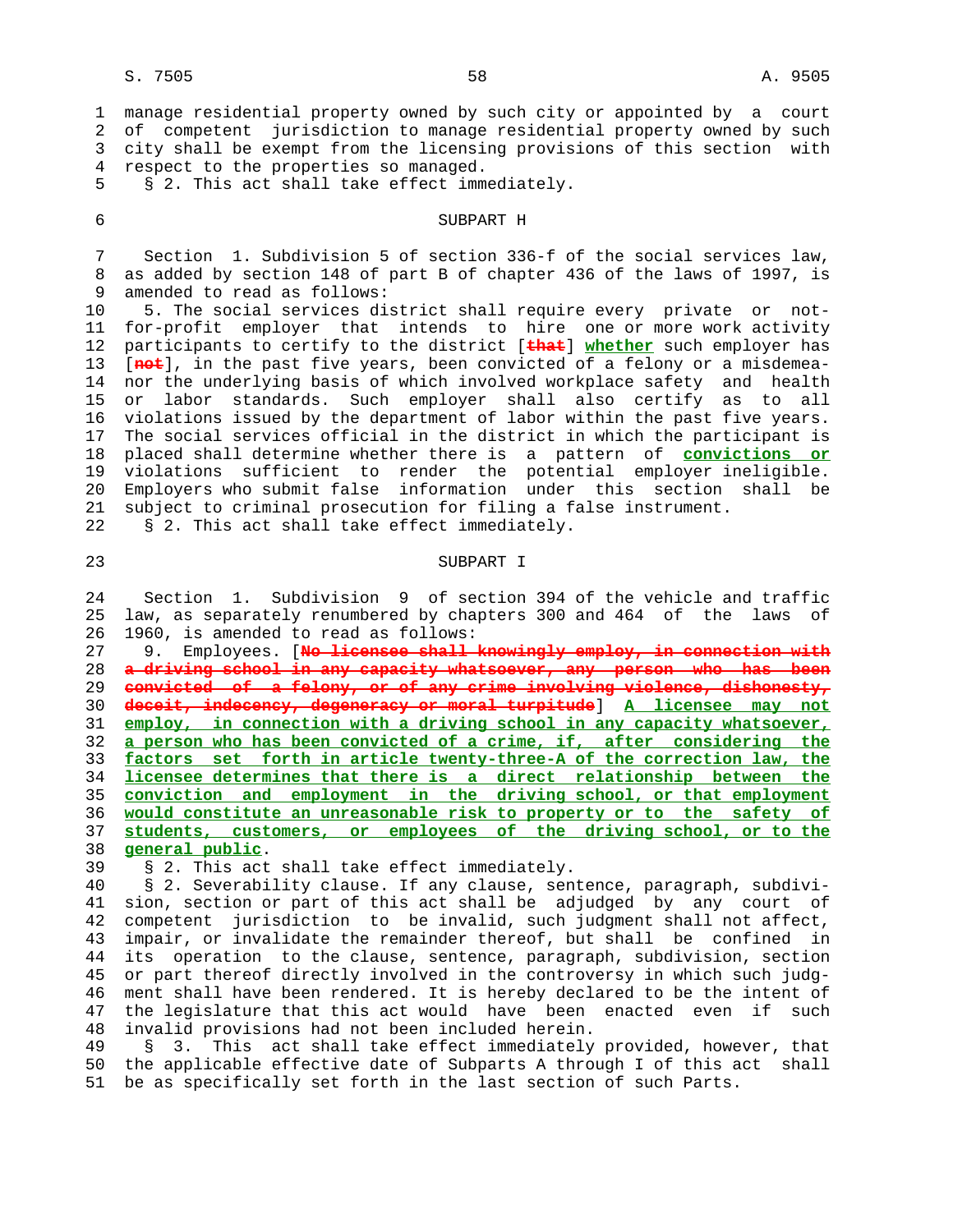# 1 PART L

 2 Section 1. The executive law is amended by adding a new section 259-t 3 to read as follows: **§ 259-t. Release on geriatric parole for inmates who are affected by an age-related debility. 1. (a) The board shall have the power to release on geriatric parole any inmate who is at least fifty-five years of age, serving an indeterminate or determinate sentence of imprisonment who, pursuant to subdivision two of this section, has been certified to be suffering from a chronic or serious condition, disease, syndrome, or infirmity, exacerbated by age, that has rendered the inmate so phys- ically or cognitively debilitated or incapacitated that the ability to provide self-care within the environment of a correctional facility is substantially diminished, provided, however, that no inmate serving a sentence imposed upon a conviction for murder in the first degree, aggravated murder or an attempt or conspiracy to commit murder in the first degree or aggravated murder or a sentence of life without parole shall be eligible for such release, and provided further that no inmate shall be eligible for such release unless in the case of an indetermi- nate sentence he or she has served at least one-half of the minimum period of the sentence and in the case of a determinate sentence he or she has served at least one-half of the term of his or her determinate sentence. Solely for the purpose of determining geriatric parole eligi- bility pursuant to this section, such one-half of the minimum period of the indeterminate sentence and one-half of the term of the determinate sentence shall not be credited with any time served under the jurisdic- tion of the department prior to the commencement of such sentence pursu- ant to the opening paragraph of subdivision one of section 70.30 of the penal law or subdivision two-a of section 70.30 of the penal law, except to the extent authorized by subdivision three of section 70.30 of the penal law. (b) Such release shall be granted only after the board considers whether, in light of the inmate's condition, there is a reasonable prob- ability that the inmate, if released, will live and remain at liberty without violating the law, and that such release is not incompatible with the welfare of society and will not so deprecate the seriousness of the crime as to undermine respect for the law, and shall be subject to the limits and conditions specified in subdivision four of this section. In making this determination, the board shall consider: (i) the factors described in subdivision two of section two hundred fifty-nine-i of this article; (ii) the nature of the inmate's conditions, diseases, syndromes or infirmities and the level of care; (iii) the amount of time the inmate must serve before becoming eligible for release pursuant to section two hundred fifty-nine-i of this article; (iv) the current age of the inmate and his or her age at the time of the crime; and (v) any other relevant factor. (c) The board shall afford notice to the sentencing court, the district attorney, the attorney for the inmate and, where necessary pursuant to subdivision two of section two hundred fifty-nine-i of this article, the crime victim, that the inmate is being considered for release pursuant to this section and the parties receiving notice shall have thirty days to comment on the release of the inmate. Release on geriatric parole shall not be granted until the expiration of the comment period provided for in this paragraph. 2. (a) The commissioner, on the commissioner's own initiative or at the request of an inmate, or an inmate's spouse, relative or attorney,**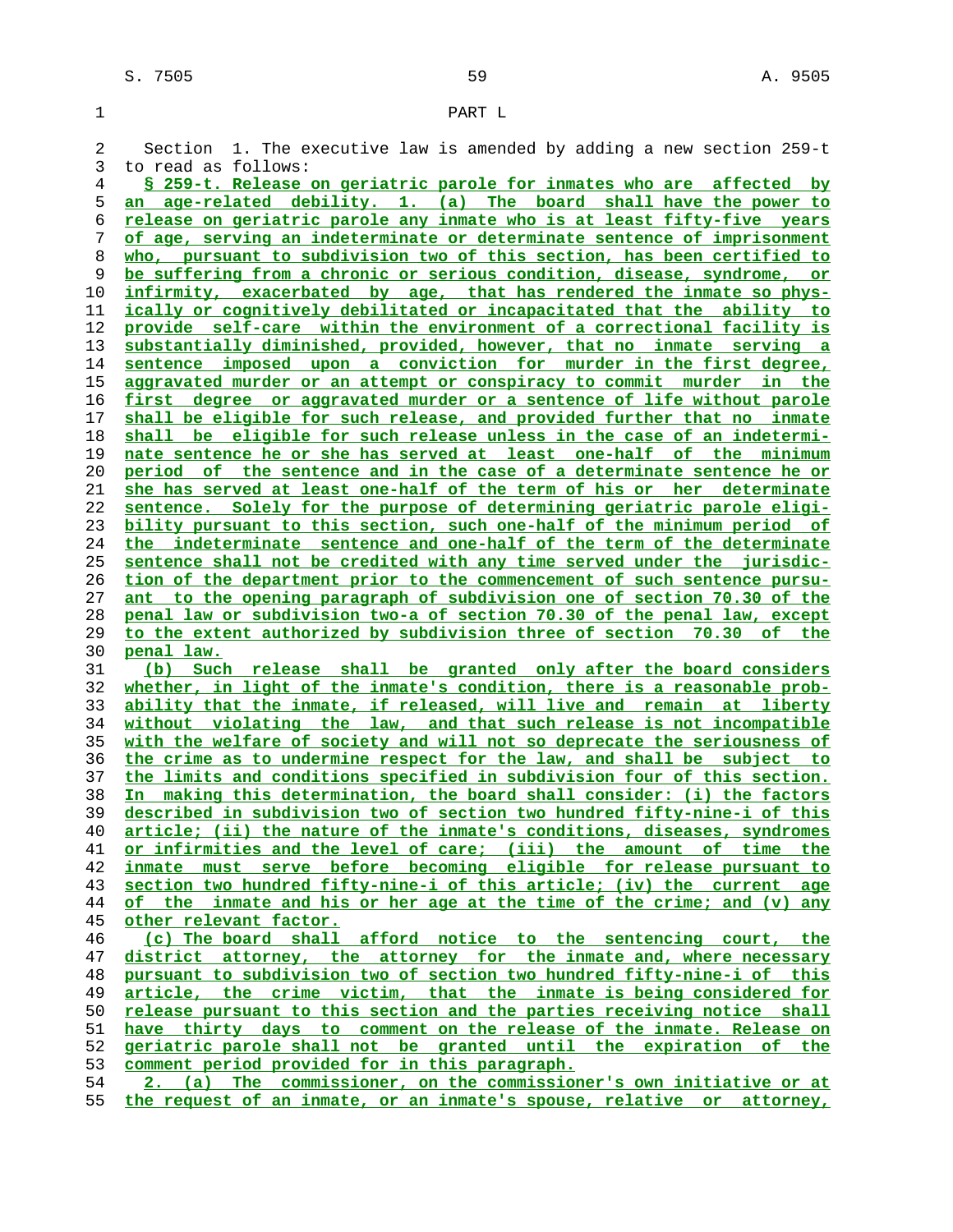$S. 7505$  and  $S. 9505$  and  $S. 9505$  and  $S. 9505$ 

**may, in the exercise of the commissioner's discretion, direct that an investigation be undertaken to determine whether an assessment should be made of an inmate who appears to be suffering from chronic or serious conditions, diseases, syndromes or infirmities, exacerbated by advanced age that has rendered the inmate so physically or cognitively debili- tated or incapacitated that the ability to provide self-care within the environment of a correctional facility is substantially diminished. Any such medical assessment shall be made by a physician licensed to prac- tice medicine in this state pursuant to section sixty-five hundred twen- ty-four of the education law. Such physician shall either be employed by the department, shall render professional services at the request of the department, or shall be employed by a hospital or medical facility used by the department for the medical treatment of inmates. The assessment** shall be reported to the commissioner by way of the deputy commissioner **for health services or the chief medical officer of the facility and shall include but shall not be limited to a description of the condi- tions, diseases or syndromes suffered by the inmate, a prognosis concerning the likelihood that the inmate will not recover from such conditions, diseases or syndromes, a description of the inmate's phys- ical or cognitive incapacity which shall include a prediction respecting the likely duration of the incapacity, and a statement by the physician of whether the inmate is so debilitated or incapacitated as to be severely restricted in his or her ability to self-ambulate or to perform significant activities of daily living. This assessment also shall include a recommendation of the type and level of services and level of care the inmate would require if granted geriatric parole and a recom- mendation for the types of settings in which the services and treatment should be given. (b) The commissioner, or the commissioner's designee, shall review the assessment and may certify that the inmate is suffering from a chronic or serious condition, disease, syndrome or infirmity, exacerbated by age, that has rendered the inmate so physically or cognitively debili- tated or incapacitated that the ability to provide self-care within the environment of a correctional facility is substantially diminished. If the commissioner does not so certify then the inmate shall not be referred to the board for consideration for release on geriatric parole. If the commissioner does so certify, then the commissioner shall, within seven working days of receipt of such assessment, refer the inmate to the board for consideration for release on geriatric parole. However, an inmate will not be referred to the board of parole with diseases, condi- tions, syndromes or infirmities that pre-existed incarceration unless certified by a physician that such diseases, conditions, syndromes or infirmities, have progressed to render the inmate so physically or cognitively debilitated or incapacitated that the ability to provide self-care within the environment of a correctional facility is substan- tially diminished. 3. Any certification by the commissioner or the commissioner's desig- nee pursuant to this section shall be deemed a judicial function and shall not be reviewable if done in accordance with law. 4. (a) Once an inmate is released on geriatric parole, that releasee will then be supervised by the department pursuant to paragraph (b) of subdivision two of section two hundred fifty-nine-i of this article. (b) The board may require as a condition of release on geriatric parole that the releasee agree to remain under the care of a physician while on geriatric parole and in a hospital established pursuant to article twenty-eight of the public health law, nursing home established**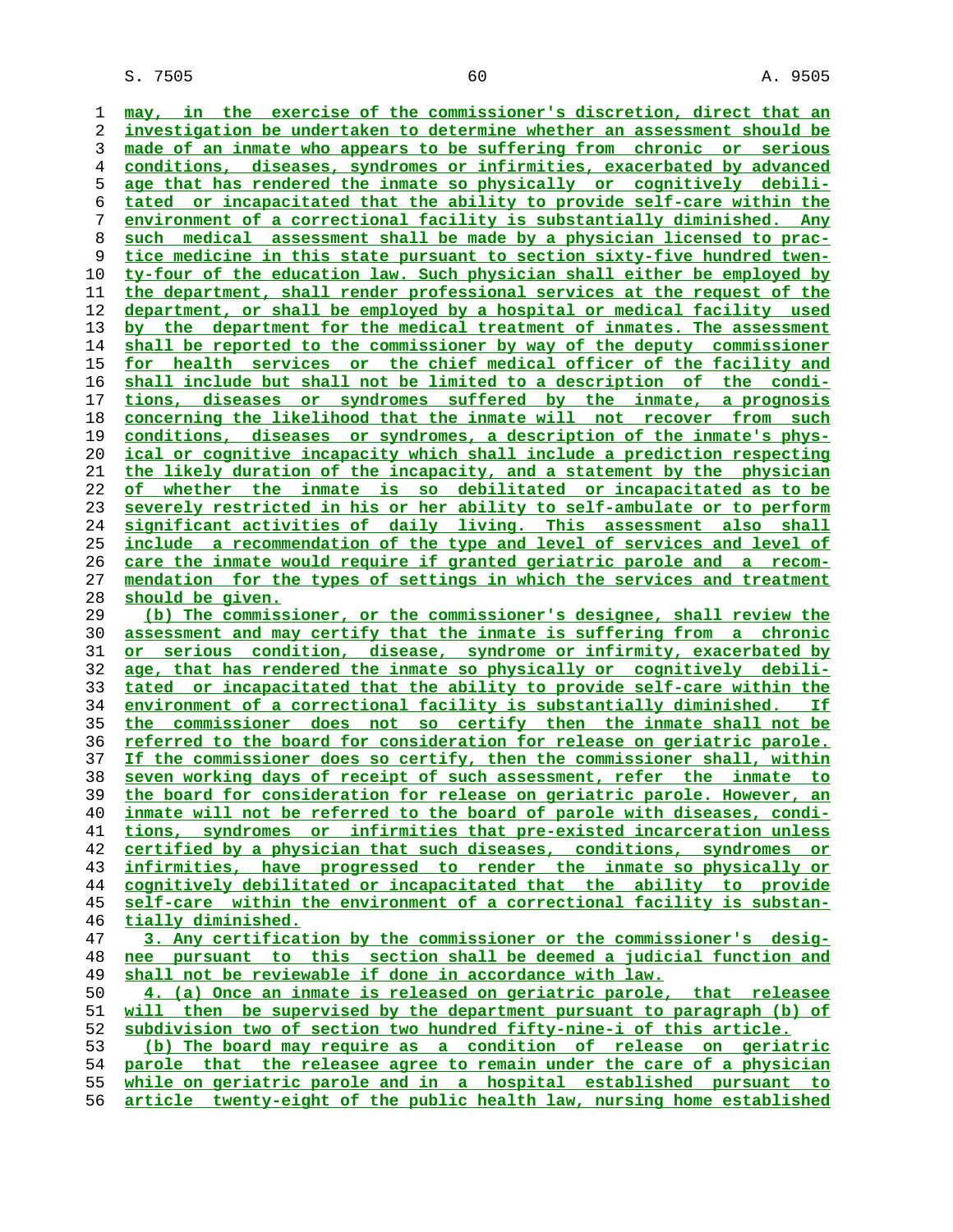$S. 7505$  and  $S. 9505$  and  $S. 9505$ 

| ı        | pursuant to article twenty-eight-a of the public health law, a hospice                                                                            |
|----------|---------------------------------------------------------------------------------------------------------------------------------------------------|
| 2        | established pursuant to article forty of the public health law or any                                                                             |
| 3        | other placement, including a residence with family or others, that can                                                                            |
| 4        | provide appropriate medical and other necessary geriatric care as recom-                                                                          |
| 5        | mended by the medical assessment required by subdivision two of this                                                                              |
| 6        | section. For those who are released pursuant to this subdivision, a                                                                               |
| 7        | discharge plan shall be completed and state that the availability of the                                                                          |
| 8        | placement has been confirmed, and by whom. Notwithstanding any other                                                                              |
| 9        | provision of law, when an inmate who qualifies for release under this                                                                             |
| 10       | section is cognitively incapable of signing the requisite documentation                                                                           |
| 11       | to effectuate the discharge plan and, after a diligent search no person                                                                           |
| 12       | has been identified who could otherwise be appointed as the inmate's                                                                              |
| 13       | <u>guardian by a court of competent jurisdiction, then, solely for the</u>                                                                        |
| 14       | purpose of implementing the discharge plan, the facility health services                                                                          |
| 15       | director at the facility where the inmate is currently incarcerated                                                                               |
| 16       | shall be lawfully empowered to act as the inmate's quardian for the<br>purpose of effectuating the discharge.                                     |
| 17<br>18 | (c) Where appropriate, the board shall require as a condition of                                                                                  |
| 19       | release that geriatric parolees be supervised on intensive caseloads at                                                                           |
| 20       | reduced supervision ratios.                                                                                                                       |
| 21       | 5. A denial of release on geriatric parole shall not preclude the                                                                                 |
| 22       | inmate from reapplying for geriatric parole or otherwise affect an                                                                                |
| 23       | inmate's eligibility for any other form of release provided for by law.                                                                           |
| 24       | 6. To the extent that any provision of this section requires disclo-                                                                              |
| 25       | sure of medical information for the purpose of processing an application                                                                          |
| 26       | or making a decision, regarding release on geriatric parole or for the                                                                            |
| 27       | purpose of appropriately supervising a person released on geriatric                                                                               |
| 28       | parole, and that such disclosure would otherwise be prohibited by arti-                                                                           |
| 29       | cle twenty-seven-f of that public health law, the provisions of this                                                                              |
| 30       | section shall be controlling.                                                                                                                     |
| 31       | 7. The commissioner and the chair of the board shall be authorized to                                                                             |
| 32       | promulgate rules and requiations for their respective agencies to imple-                                                                          |
| 33       | ment the provisions of this section.                                                                                                              |
| 34       | 8. Any decision made by the board pursuant to this section may be                                                                                 |
| 35       | appealed pursuant to subdivision four of section two hundred fifty-                                                                               |
| 36       | nine-i of this article.                                                                                                                           |
| 37       | 9. The chair of the board shall report annually to the governor, the                                                                              |
| 38       | temporary president of the senate and the speaker of the assembly, the                                                                            |
| 39       | chairpersons of the assembly and senate codes committees, the chair-                                                                              |
| 40       | person of the senate crime and corrections committee, and the chair-                                                                              |
| 41       | person of the assembly corrections committee the number of inmates who                                                                            |
| 42       | have applied for geriatric parole under this section; the number who                                                                              |
| 43       | have been granted geriatric parole; the nature of the illness of the                                                                              |
| 44       | applicants, the counties to which they have been released and the nature<br>of the placement pursuant to the discharge plan; the categories of    |
| 45       |                                                                                                                                                   |
| 46<br>47 | reasons for denial for those who have been denied; the number of releas-<br>ees on geriatric parole who have been returned to imprisonment in the |
| 48       | custody of the department and the reasons for return.                                                                                             |
| 49       | § 2. This act shall take effect April 1, 2018.                                                                                                    |
|          |                                                                                                                                                   |

# 50 PART M

 51 Section 1. Paragraph (b) of subdivision 6 of section 186-f of the tax 52 law, as amended by section 1 of part C of chapter 57 of the laws of 53 2016, is amended to read as follows: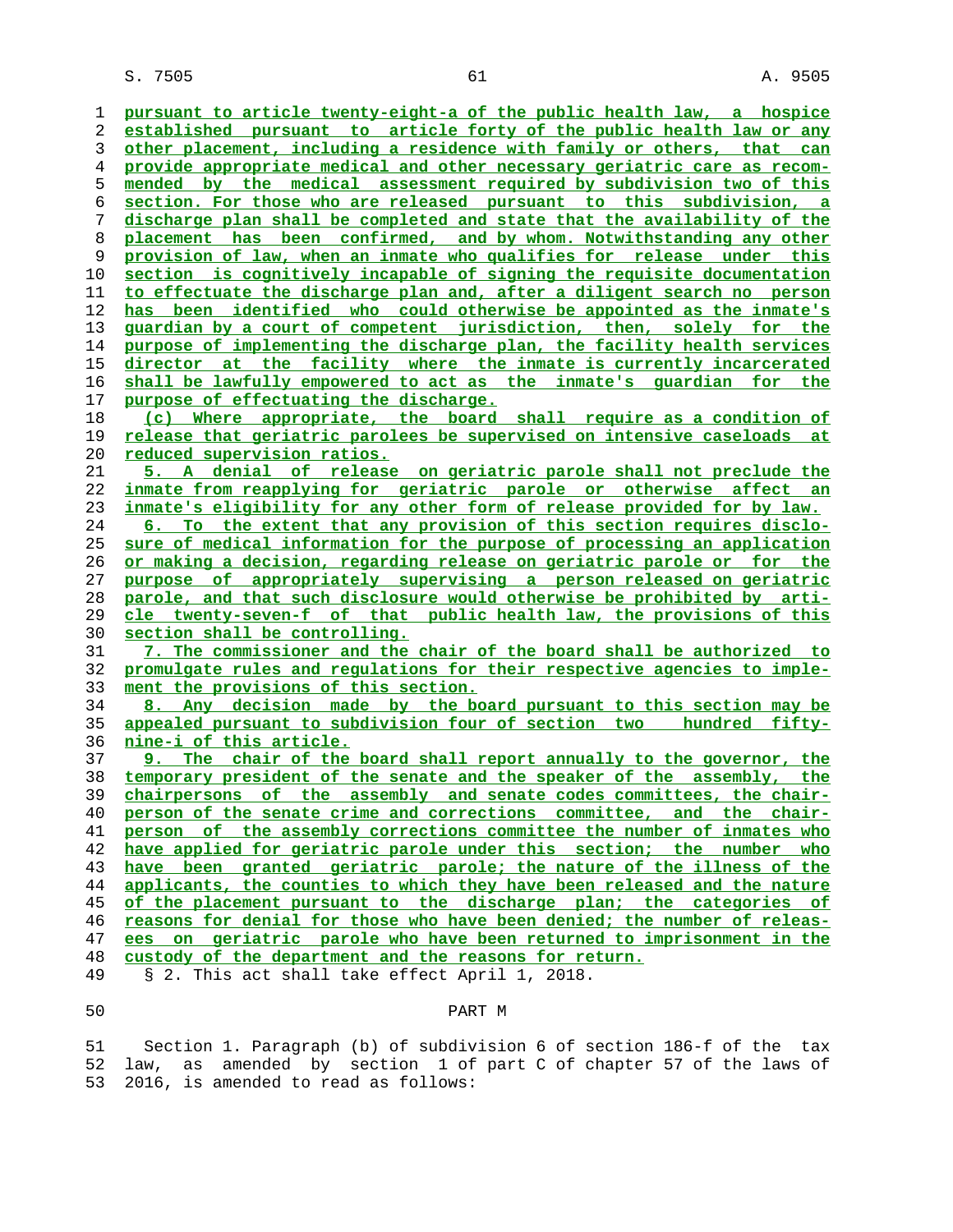1 (b) The sum of one million five hundred thousand dollars must be 2 deposited into the New York state emergency services revolving loan fund 3 annually; provided, however, that such sums shall not be deposited for 4 state fiscal years two thousand eleven--two thousand twelve, two thou- 5 sand twelve--two thousand thirteen, two thousand fourteen--two thousand 6 fifteen, two thousand fifteen--two thousand sixteen, two thousand 7 sixteen--two thousand seventeen [**and**]**,** two thousand seventeen--two thou- 8 sand eighteen**, two thousand eighteen--two thousand nineteen and two thousand nineteen--two thousand twenty**; 10 § 2. This act shall take effect immediately. 11 PART N 12 Section 1. The executive law is amended by adding a new section 216-e 13 to read as follows: **§ 216-e. Subpoena authority for investigations of online sexual offenses against minors. 1. Except as provided in subdivision two of this section, in any investigation where a minor is a potential victim of any offense specified in articles two hundred thirty, two hundred thirty-five, or two hundred sixty-three of the penal law, and upon reasonable cause to believe that an internet service account or online identifier has been used in the commission of such offense, the super- intendent of the state police and/or the superintendent's authorized designee shall have the authority to issue in writing and cause to be served an administrative subpoena requiring the production of records and testimony relevant to the investigation of such offense, including the following information related to the subscriber or customer of an internet service account or online identifier: (a) Name; (b) Internet username; (c) Billing and service address; (d) Electronic mail address; (e) Internet protocol address; (f) Telephone number of account holder; (g) Method of access to the internet; (h) Local and long distance telephone connection records, or records of session times and durations; (i) Telephone or instrument number or other subscriber number or iden- tity, including any temporarily assigned network address; (j) Account status; (k) Length of service, including start date, and types of service utilized; (l) Means and source of payment for such service, including any credit card or bank account number. 2. The following information shall not be subject to disclosure pursu- ant to an administrative subpoena issued under this section: (a) The contents of stored or in-transit electronic communications; (b) Account memberships related to internet groups, newsgroups, mail** ing lists, or specific areas of interest; **(c) Account passwords; and (d) Account content, including electronic mail in any form, address books, contacts, financial records, web surfing history, internet proxy content, and files or other digital documents stored with the account or pursuant to use of the account.** 53 § 2. This act shall take effect on the thirtieth day after it shall

54 have become a law.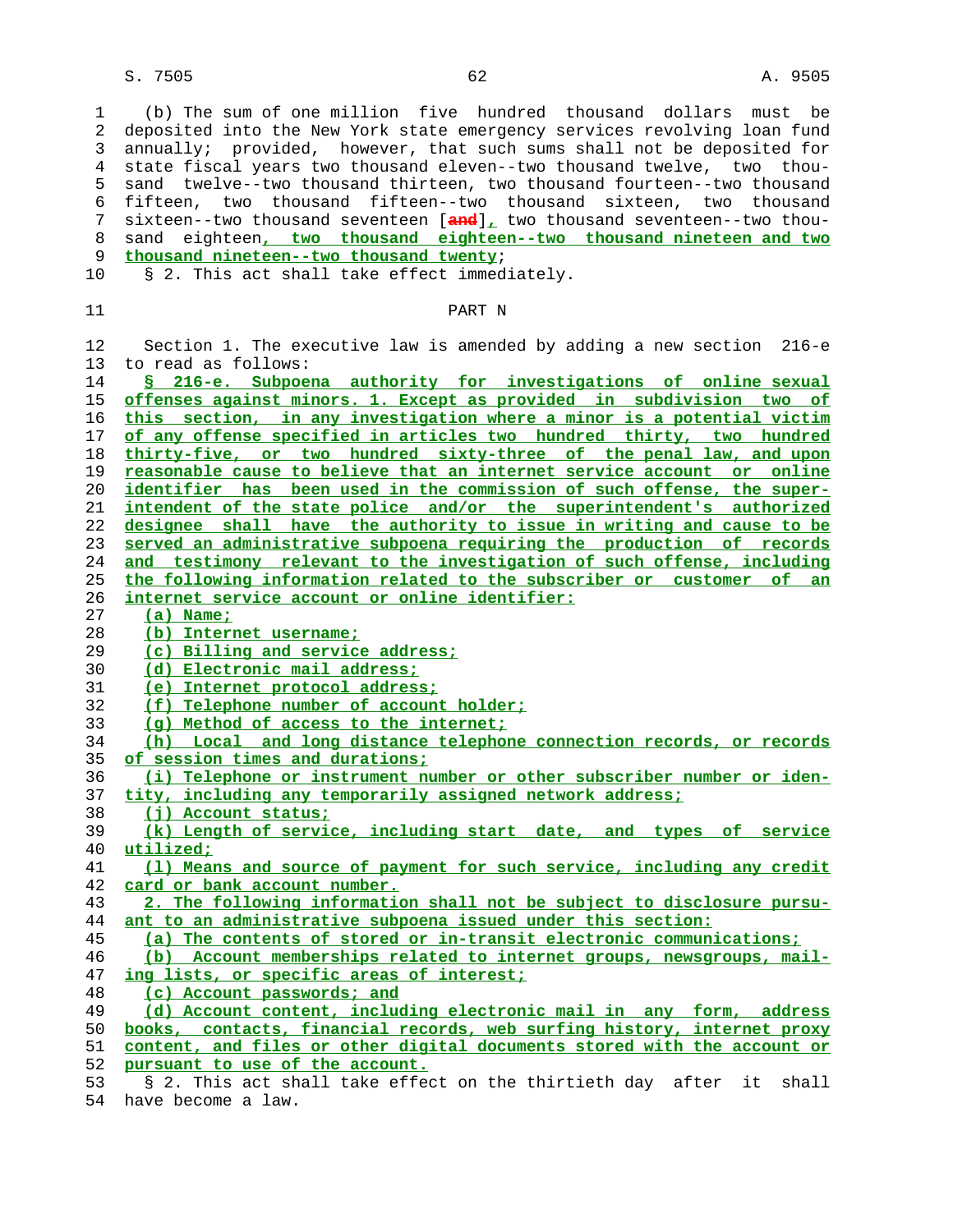1 PART O 2 Section 1. The state finance law is amended by adding a new section 3 99-bb to read as follows: 4 **§ 99-bb. Armory rental account. 1. Notwithstanding sections eight,** 5 **eight-a and seventy of this chapter or any other provision of law, rule,** 6 **regulation or practice to the contrary, there is hereby established in** 7 **the joint custody of the state comptroller and the commissioner of taxa-** 8 **tion and finance an armory rental account fund, which shall consist of** 9 **all moneys paid as rent pursuant to section one hundred eighty-three of** 10 **the military law.** 11 **2. Moneys within the armory rental account shall be available to the** 12 **adjutant general for services and expenses of the office relating to the** 13 **direct maintenance and operation of armories.** 14 § 2. Subdivision 5 of section 183 of the military law, as amended by 15 section 1 of part C of chapter 152 of the laws of 2001, is amended to 16 read as follows: 17 5. All moneys paid as rent as provided in this section, together with 18 all sums paid to cover expenses of heating and lighting, shall be trans- 19 mitted by the officer in charge and control of the armory through the 20 adjutant general to the state treasury for deposit to the [**miscellaneous** 21 **special revenue fund - 339**] **agencies enterprise fund** armory rental 22 account. 23 § 3. Section 3 of part C of chapter 152 of the laws of 2001 amending 24 the military law relating to military funds of the organized militia, as 25 amended by section 23 of part A of chapter 55 of the laws of 2017, is 26 amended to read as follows: 27 § 3. This act shall take effect [**on the same date as the reversion of** 28 **subdivision 5 of section 183 and subdivision 1 of section 221 of the** 29 **military law as provided by section 76 of chapter 435 of the laws of** 30 **1997, as amended by section 1 of chapter 19 of the laws of 1999 notwith-** 31 **standing this act shall be deemed to have been in full force and effect** 32 **on and after July 31, 2005 and shall remain in full force and effect** 33 **until September 1, 2019 when upon such date this act shall expire**] **imme-** 34 **diately; provided however that the amendments made to subdivision 1 of** 35 **section 221 of the military law by section two of this act shall expire** 36 **and be deemed repealed September 1, 2019**. 37 § 4. This act shall take effect immediately; provided, however, that 38 sections one and two of this act shall take effect April 1, 2018. 39 PART P 40 Section 1. Paragraph (f) of subdivision 3 of section 30.10 of the 41 criminal procedure law, as separately amended by chapters 3 and 320 of 42 the laws of 2006, is amended to read as follows: 43 (f) [**For purposes of a**] **(i) A** prosecution involving a [**sexual**] **sexual-** 44 **ly related felony** offense [**as defined in article one hundred thirty of** 45 **the penal law, other than a sexual offense delineated in paragraph (a)** 46 **of subdivision two of this section,**] committed against a child less than 47 eighteen years of age, [**incest in the first, second or third degree as** 48 **defined in sections 255.27, 255.26 and 255.25 of the penal law committed** 49 **against a child less than eighteen years of age, or use of a child in a** 50 **sexual performance as defined in section 263.05 of the penal law,**] **may** 51 **be commenced at any time. For all other sexually related offenses** the 52 period of limitation shall not begin to run until the child has reached 53 the age of eighteen or the offense is reported to a law enforcement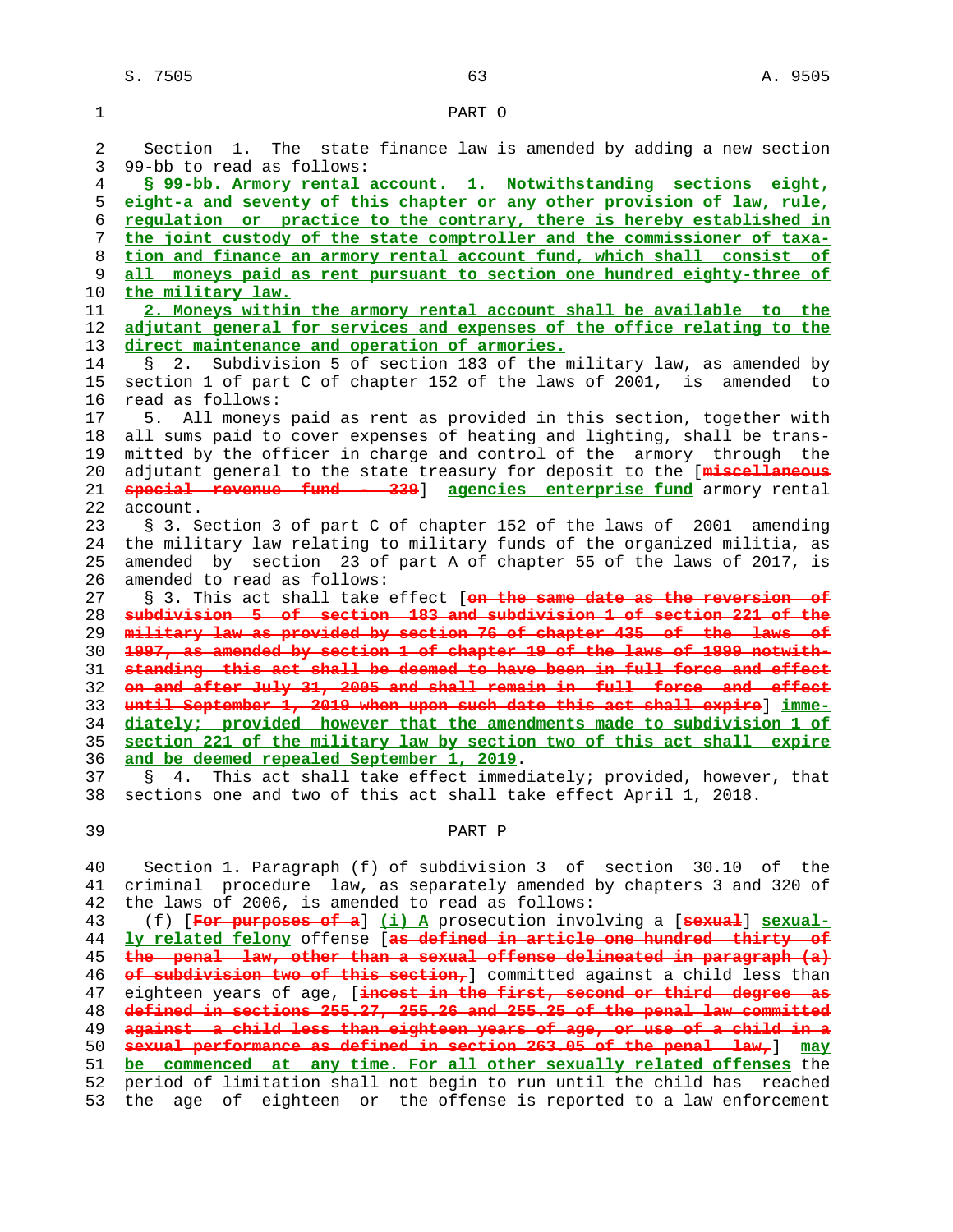1 agency or statewide central register of child abuse and maltreatment, 2 whichever occurs earlier. **(ii) For purposes of this paragraph, a sexually related offense shall mean any offense listed in article one hundred thirty, two hundred thir- ty, two hundred thirty-five, two hundred forty-five, or two hundred sixty-three of the penal law, or sections 120.70 (luring a child), 135.05 (unlawful imprisonment in the second degree), 135.10 (unlawful imprisonment in the first degree), 240.37 (loitering for the purposes of engaging in a prostitution offense), 250.45 (unlawful surveillance in the second degree), 250.50 (unlawful surveillance in the first degree), 255.15 (bigamy), 255.25 (incest in the third degree), 255.26 (incest in the second degree), 255.27 (incest in the first degree), 260.20 (unlaw- fully dealing with a child in the first degree), 260.21 (unlawfully dealing with a child in the second degree), 260.32 (endangering the welfare of a vulnerable elderly person, or an incompetent or physically disabled person in the second degree), or 260.34 (endangering the welfare of a vulnerable elderly person, or an incompetent or physically disabled person in the first degree) of the penal law.** 19 § 2. Subdivision 8 of section 50-e of the general municipal law, as 20 amended by chapter 24 of the laws of 1988, is amended to read as 21 follows: 22 8. Inapplicability of section. **(a)** This section shall not apply to 23 claims arising under the provisions of the workers' compensation law, 24 the volunteer firefighters' benefit law, or the volunteer ambulance 25 workers' benefit law or to claims against public corporations by their 26 own infant wards. **(b) This section shall not apply to any claim made for physical, psychological, or other injury or condition suffered as a result of conduct of a defendant that would constitute a sexually related offense as stated in subparagraph (ii) of paragraph (f) of subdivision three of section 30.10 of the criminal procedure law committed against a child less than eighteen years of age.** 33 § 3. Section 50-i of the general municipal law is amended by adding a 34 new subdivision 5 to read as follows: **5. Notwithstanding any provision of law to the contrary, this section shall not apply to any claim made against a city, county, town, village, fire district or school district for physical, psychological, or other injury or condition suffered as a result of conduct of a defendant that would constitute a sexually related offense as stated in subparagraph (ii) of paragraph (f) of subdivision three of section 30.10 of the crim- inal procedure law committed against a child less than eighteen years of age.** 43 § 4. Section 10 of the court of claims act is amended by adding a new 44 subdivision 10 to read as follows: **10. Notwithstanding any provision of law to the contrary, this section shall not apply to any claim made against the state for physical, psychological, or other injury or condition suffered as a result of conduct of a defendant that would constitute a sexually related offense as stated in subparagraph (ii) of paragraph (f) of subdivision three of section 30.10 of the criminal procedure law committed against a child less than eighteen years of age.** 52 § 5. Subdivision 2 of section 3813 of the education law, as amended by 53 chapter 346 of the laws of 1978, is amended to read as follows: 54 2. Notwithstanding anything to the contrary hereinbefore contained in

 55 this section, no action or special proceeding founded upon tort shall be 56 prosecuted or maintained against any of the parties named in this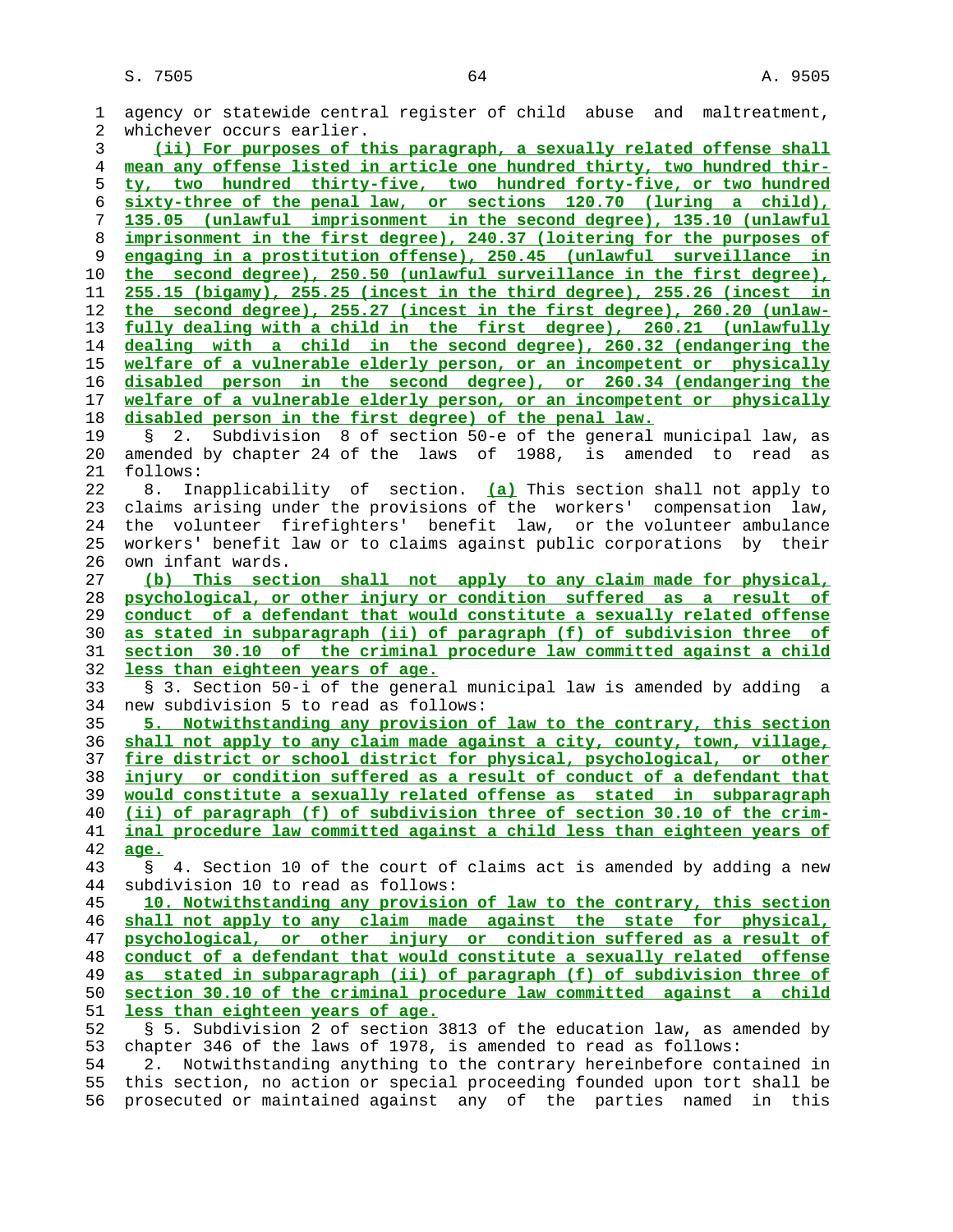1 section or against any teacher or member of the supervisory or adminis- 2 trative staff or employee where the alleged tort was committed by such 3 teacher or member or employee acting in the discharge of his duties 4 within the scope of his employment and/or under the direction of the 5 board of education, trustee or trustees, or governing body of the school 6 unless a notice of claim shall have been made and served in compliance 7 with section fifty-e of the general municipal law. Every such action 8 shall be commenced pursuant to the provisions of section fifty-i of the 9 general municipal law**, provided, however, that this section shall not** 10 **apply to any claim made against a school district for physical, psycho-** 11 **logical, or other injury or condition suffered as a result of conduct of** 12 **a defendant that would constitute a sexually related offense as stated** 13 **in subparagraph (ii) of paragraph (f) of subdivision three of section** 14 **30.10 of the criminal procedure law committed against a child less than** 15 **eighteen years of age**. 16 § 6. Section 213-c of the civil practice law and rules, as added by 17 chapter 3 of the laws of 2006, is amended to read as follows: 18 § 213-c. Action by victim of conduct constituting certain [**sexual**] 19 **sexually related** offenses. **1.** Notwithstanding any other limitation set 20 forth in this article, a civil claim or cause of action to recover from 21 a defendant as hereinafter defined, for physical, psychological or other 22 injury or condition suffered by a person as a result of [**acts**] **any act** 23 by such defendant [**of rape in the first degree as defined in section** 24 **130.35 of the penal law, or criminal sexual act in the first degree as** 25 **defined in section 130.50 of the penal law, or aggravated sexual abuse** 26 **in the first degree as defined in section 130.70 of the penal law, or** 27 **course of sexual conduct against a child in the first degree as defined** 28 **in section 130.75 of the penal law**] **that would constitute a sexually** 29 **related offense as stated in subparagraph (ii) of paragraph (f) of** 30 **subdivision three of section 30.10 of the criminal procedure law** may be 31 [**brought within five years**] **commenced within fifty years of the commis-** 32 **sion of the act**. As used in this section, the term "defendant" shall 33 mean only a person who commits **any of** the acts described in this section 34 or who, in a criminal proceeding, could be charged with criminal liabil- 35 ity for the commission of such acts pursuant to section 20.00 of the 36 penal law and shall not apply to any related civil claim or cause of 37 action arising from such acts. Nothing in this section shall be 38 construed to require that a criminal charge be brought or a criminal 39 conviction be obtained as a condition of bringing a civil cause of 40 action or receiving a civil judgment pursuant to this section or be 41 construed to require that any of the rules governing a criminal proceed- 42 ing be applicable to any such civil action. 43 **2. In an action brought pursuant to this section, the burden shall be** 44 **on the plaintiff to prove by a preponderance of the evidence that the** 45 **acts constituting the sexually related offense were committed by the** 46 **defendant.** 47 § 7. The civil practice law and rules is amended by adding a new 48 section 214-g to read as follows: 49 **§ 214-g. Certain child sexual abuse cases. Notwithstanding any** 50 **provision of law that imposes a period of limitation to the contrary,** 51 **every civil claim or cause of action brought by a person for physical,** 52 **psychological, or other injury or condition suffered as a result of** 53 **conduct that would constitute a sexually related offense as stated in** 54 **subparagraph (ii) of paragraph (f) of subdivision three of section 30.10** 55 **of the criminal procedure law committed against a child less than eigh-** 56 **teen years of age, that is barred as of the effective date of this**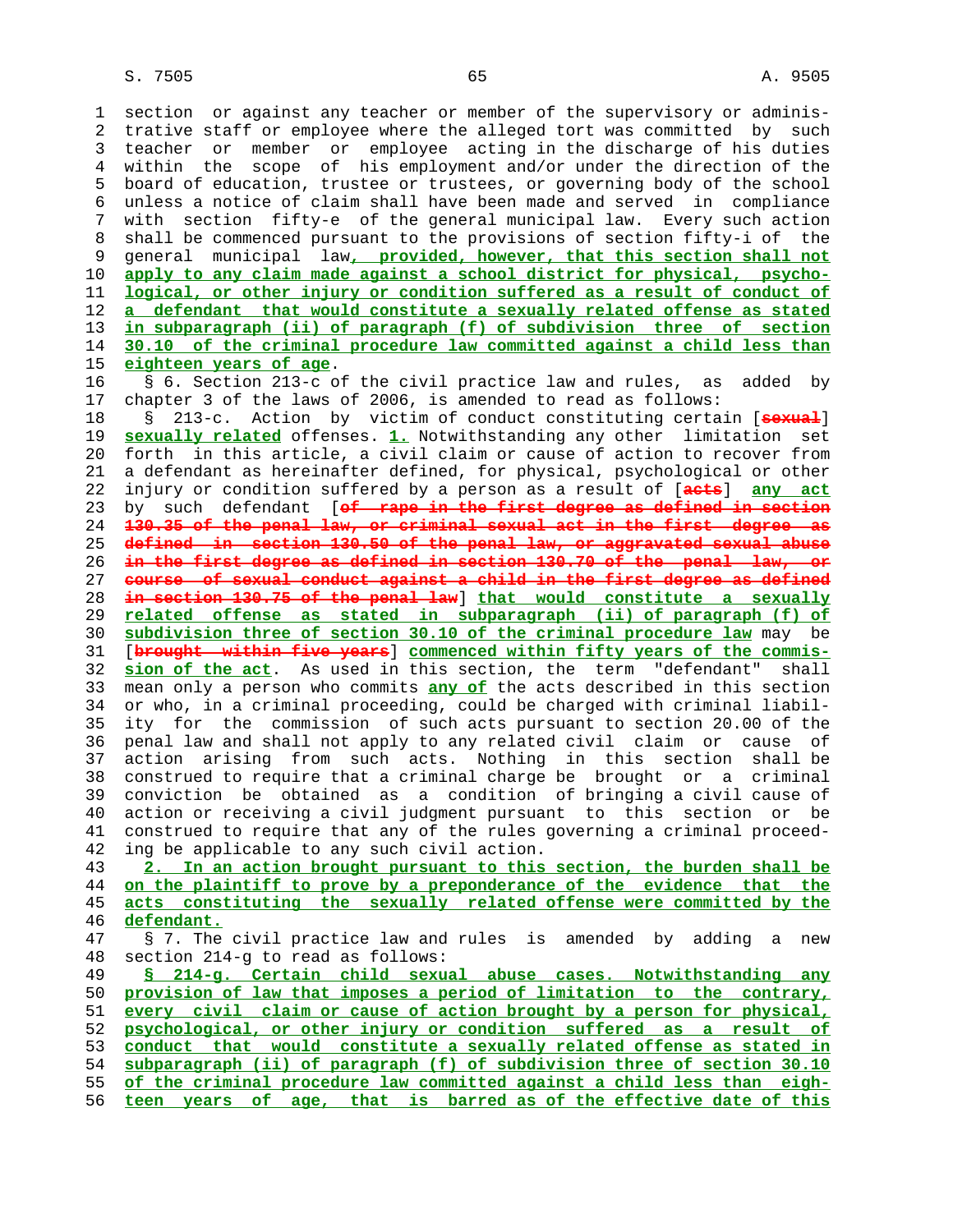| 1  | section because the applicable period of limitation has expired is here-               |
|----|----------------------------------------------------------------------------------------|
| 2  | by revived, and action thereon may be commenced on or before one year                  |
| 3  | after the effective date of this section.                                              |
| 4  | This act shall take effect immediately; provided, however, that<br>$\mathcal{S}$<br>8. |
| 5  | the amendments to section 213-c of the civil practice law and rules made               |
| 6  | by section six of this act shall apply to any cause of action, regard-                 |
| 7  | less of the date on which such cause of action accrued.                                |
|    |                                                                                        |
| 8  | PART Q                                                                                 |
| 9  | Section 1. Subdivision 14 of section 3 of the alcoholic beverage                       |
| 10 | control law, as amended by chapter 330 of the laws of 1970, is amended                 |
| 11 | to read as follows:                                                                    |
| 12 | 14.<br>"Hotel"<br>shall mean a building which is regularly used and kept               |
| 13 | open as such in bona fide manner for the feeding and lodging of guests,                |
| 14 | where all who conduct themselves properly and who are able and ready to                |
|    | pay for such services are received if there be accommodations for them.                |
| 15 |                                                                                        |
| 16 | The term "hotel" shall also include an apartment hotel wherein apart-                  |
| 17 | ments are rented for fixed periods of time, either furnished or unfur-                 |
| 18 | nished, where the keeper of such hotel regularly supplies food to the                  |
| 19 | occupants thereof [in a restaurant located in such hotel]. "Hotel" shall               |
| 20 | also mean and include buildings (commonly called a motel) upon the same                |
| 21 | of land and owned or in possession under a lease in writing by the<br>lot              |
| 22 | same person or firm who maintains such buildings for the lodging of                    |
| 23 | and supplies them with food [from a restaurant located upon the<br>quests              |
| 24 | same premises]. A hotel shall reqularly keep food available for sale or                |
| 25 | service to its customers for consumption on the premises in the hotel or               |
| 26 | in a restaurant or other food establishment located in the same building               |
| 27 | as the hotel. The availability of sandwiches, soups or other foods,                    |
| 28 | whether fresh, processed, pre-cooked or frozen, shall be deemed in                     |
| 29 | compliance with this requirement.                                                      |
| 30 | Subdivision 5 of section 64 of the alcoholic beverage control<br>2.<br>$\mathbb{S}$    |
| 31 | law, as amended by chapter 258 of the laws of 1976, is amended to read                 |
| 32 | as follows:                                                                            |
| 33 | No retail license under this section shall be granted except for<br>5.                 |
| 34 | such premises as are being conducted as a bona fide hotel [provided that               |
| 35 | a restaurant is operated in such premises], restaurant, catering estab-                |
| 36 | lishment, club, railroad car, vessel or aircraft being operated on regu-               |
| 37 | larly scheduled flights by a United States certificated airline.                       |
| 38 | § 3. This act shall take effect immediately.                                           |
| 39 | PART R                                                                                 |
|    |                                                                                        |
| 40 | Section 1. Section 3 of the alcoholic beverage control law is amended                  |
| 41 | by adding a new subdivision 6-a to read as follows:                                    |
| 42 | 6-a. "Braggot" shall mean a malt alcoholic beverage made primarily                     |
| 43 | from: honey; water; and malt and/or hops (i) which may also contain                    |
| 44 | fruits, spices, herbs, grain or other agricultural products; and (ii)                  |
| 45 | with honey representing at least fifty-one percent of the starting                     |
| 46 | fermentable sugars by weight of the finished product. For the purposes                 |
| 47 | of this chapter, braggot shall be designated as and sold as a beer.                    |
| 48 | Section 3 of the alcoholic beverage control law is amended by<br>S.<br>2.              |
| 49 | adding a new subdivision 12-aaaa to read as follows:                                   |
| 50 | 12-aaaa. "Farm meadery" means and includes any place or premises,                      |

 51 **located on a farm in New York state, in which New York state labelled** 52 **mead or New York state labelled braggot is manufactured, stored and**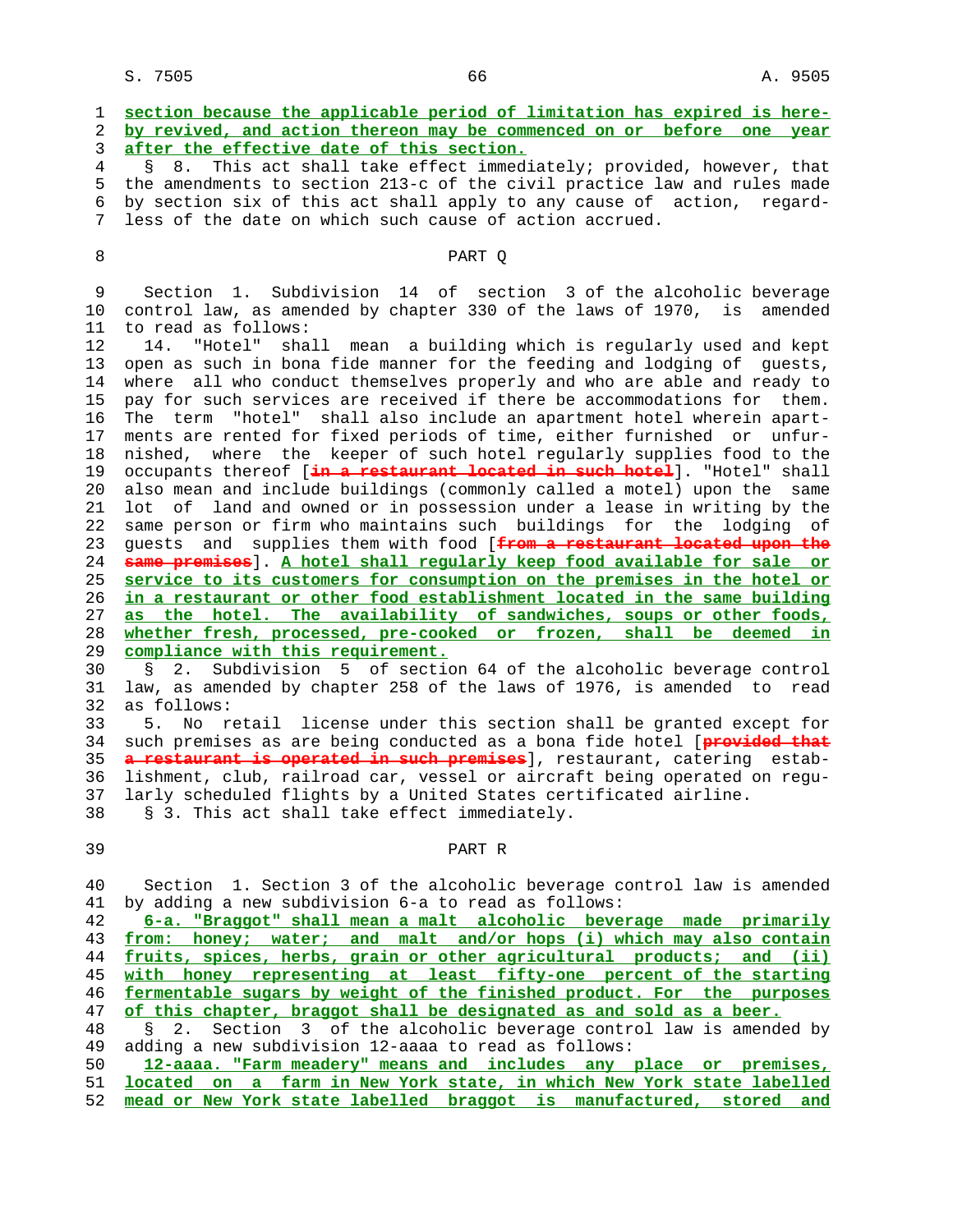| 1<br>2   | sold, or any other place or premises in New York state in which New York<br>state labelled mead or New York state labelled braggot is manufactured, |
|----------|-----------------------------------------------------------------------------------------------------------------------------------------------------|
| 3        | stored and sold.                                                                                                                                    |
| 4        | § 3. Section 3 of the alcoholic beverage control law is amended by                                                                                  |
| 5        | adding a new subdivision 19-a to read as follows:                                                                                                   |
| 6        | 19-a. "Mead" shall mean a wine made primarily from honey and water:                                                                                 |
| 7        | (i) which may also contain hops, fruits, spices, herbs, grain or other                                                                              |
| 8        | agricultural products; and (ii) with honey representing at least fifty-                                                                             |
| 9        | one percent of the starting fermentable sugars by weight of the finished                                                                            |
| 10       | product. The brand or trade name label owner of such alcoholic beverage                                                                             |
| 11       | shall designate whether such alcoholic beverage shall be sold as and                                                                                |
| 12       | treated in the same manner as wine or mead for all purposes under this                                                                              |
| 13       | chapter. Provided, however, any mead containing more than eight and                                                                                 |
| 14       | one-half per centum alcohol by volume shall be designated, sold as and                                                                              |
| 15       | treated in the same manner as wine.                                                                                                                 |
| 16       | Section 3 of the alcoholic beverage control law is amended by                                                                                       |
|          | 4.<br>S.                                                                                                                                            |
| 17       | adding a new subdivision 20-f to read as follows:                                                                                                   |
| 18       | 20-f. "New York state labeled braggot" means braggot made exclusively                                                                               |
| 19       | from honey produced in New York state.                                                                                                              |
| 20       | Section 3 of the alcoholic beverage control law is amended by<br>5.<br>Š.                                                                           |
| 21       | adding a new subdivision 20-g to read as follows:                                                                                                   |
| 22       | 20-g. "New York state labeled mead" means mead made exclusively from                                                                                |
| 23       | honey produced in New York state.                                                                                                                   |
| 24       | 6. The alcoholic beverage control law is amended by adding a new<br>$\mathbb{S}$                                                                    |
| 25       | article 6-A to read as follows:                                                                                                                     |
| 26       | <b>ARTICLE 6-A</b>                                                                                                                                  |
| 27       | SPECIAL PROVISIONS RELATING TO MEAD                                                                                                                 |
| 28<br>29 | Section 86. Farm meadery license.                                                                                                                   |
| 30       | 87. Authorization for sale of mead and braggot by retail licen-                                                                                     |
| 31       | sees.<br>88. Authorization for sale of mead and braggot by wholesale                                                                                |
| 32       | licensees.                                                                                                                                          |
| 33       | § 86. Farm meadery license. 1. Any person may apply to the authority                                                                                |
| 34       | for a farm meadery license as provided for in this section to produce                                                                               |
| 35       | mead and braggot within this state for sale. Such application shall be                                                                              |
| 36       | in writing and verified and shall contain such information as the                                                                                   |
| 37       | authority shall require. Such application shall be accompanied by a                                                                                 |
| 38       | check or draft for the amount required by this article for such license.                                                                            |
| 39       | If the authority grants the application, it shall issue a license in                                                                                |
| 40       | such form as shall be determined by its rules. Such license shall                                                                                   |
| 41       | contain a description of the licensed premises and in form and in                                                                                   |
| 42       | substance shall be a license to the person therein specifically desig-                                                                              |
| 43       | nated to produce mead and braggot in the premises therein specifically                                                                              |
| 44       | The annual fee for such a license shall be seventy-five<br>licensed.                                                                                |
| 45       | dollars.                                                                                                                                            |
| 46       | 2. A farm meadery license shall authorize the holder thereof to oper-                                                                               |
| 47       | ate a meadery for the manufacture of New York state labelled mead and                                                                               |
| 48       | New York state labelled braggot. Such a license shall also authorize the                                                                            |
| 49       | licensee to:                                                                                                                                        |
| 50       | (a) sell in bulk mead or braggot manufactured by the licensee to any                                                                                |
| 51       | person licensed to manufacture alcoholic beverages in this state or to a                                                                            |
| 52       |                                                                                                                                                     |
|          |                                                                                                                                                     |
|          | permittee engaged in the manufacture of products which are unfit for                                                                                |
| 53       | beverage use;                                                                                                                                       |
| 54       | (b) sell or deliver mead or braggot manufactured by the licensee to                                                                                 |
| 55<br>56 | persons outside the state pursuant to the laws of the place of such<br>delivery;                                                                    |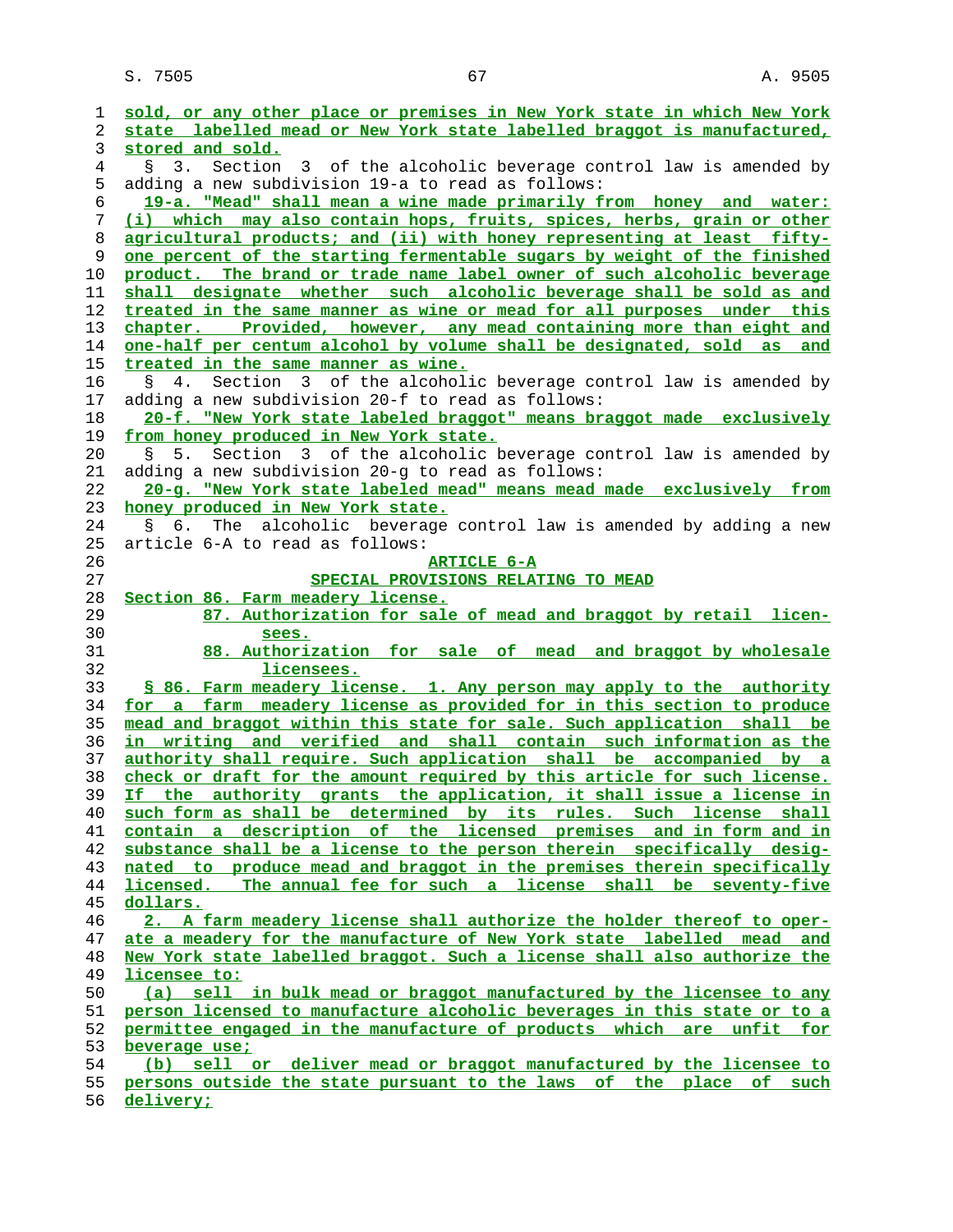$S. 7505$  and  $S. 9505$  and  $S. 9505$  and  $S. 9505$ 

**(c) sell mead manufactured by the licensee to wholesalers and retail- ers licensed in this state to sell such mead, licensed farm distillers, licensed farm wineries, licensed wineries, licensed farm breweries, licensed farm cideries and any other licensed farm meadery. All such mead sold by the licensee shall be securely sealed and have attached thereto a label as shall be required by section one hundred seven-a of this chapter; (d) sell braggot manufactured by the licensee to wholesalers and retailers licensed in this state to sell beer, licensed farm distillers, licensed farm wineries, licensed breweries, licensed farm breweries, licensed farm cideries and any other licensed farm meadery. All such braggot sold by the licensee shall be securely sealed and have attached thereto a label as shall be required by section one hundred seven-a of this chapter; (e) operate, or use the services of, a custom crush facility as defined in subdivision nine-a of section three of this chapter; (f) at the licensed premises, conduct tastings of, and sell at retail for consumption on or off the licensed premises, any New York state labeled mead, New York state labeled braggot, New York state labeled beer, New York state labeled cider, New York state labeled liquor or New York state labeled wine. Provided, however, for tastings and sales for on-premises consumption, the licensee shall regularly keep food avail- able for sale or service to its retail customers for consumption on the premises. A licensee providing the following shall be deemed in compli- ance with this provision: (i) sandwiches, soups or other such foods, whether fresh, processed, pre-cooked or frozen; and/or (ii) food items intended to complement the tasting of alcoholic beverages, which shall mean a diversified selection of food that is ordinarily consumed without the use of tableware and can be conveniently consumed while standing or walking, including but not limited to: cheeses, fruits, vegetables, chocolates, breads, mustards and crackers. All of the provisions of this chapter relative to licensees selling alcoholic beverages at retail shall apply; (g) operate a restaurant, hotel, catering establishment, or other food and drinking establishment in or adjacent to the licensed premises and sell at such place, at retail for consumption on the premises, any New York state labeled mead, New York state labeled braggot, New York state labeled beer, New York state labeled cider, New York state labeled liquor or New York state labeled wine. All of the provisions of this chapter relative to licensees selling alcoholic beverages at retail shall apply. Notwithstanding any other provision of law, the licensed farm meadery may apply to the authority for a license under this chapter to sell other alcoholic beverages at retail for consumption on the prem- ises at such establishment; and (h) store and sell gift items in a tax-paid room upon the licensed premises incidental to the sale of mead and braggot. These gift items shall be limited to the following categories: (i) non-alcoholic beverag- es for consumption on or off premises, including but not limited to bottled water, juice and soda beverages; (ii) food items for the purpose of complementing mead tastings, shall mean a diversified selection of food which is ordinarily consumed without the use of tableware and can conveniently be consumed while standing or walking; (iii) food items, which shall include locally produced farm products and any food or food product not specifically prepared for immediate consumption upon the premises; (iv) mead and braggot supplies and accessories, which shall include any item utilized for the storage, serving or consumption of**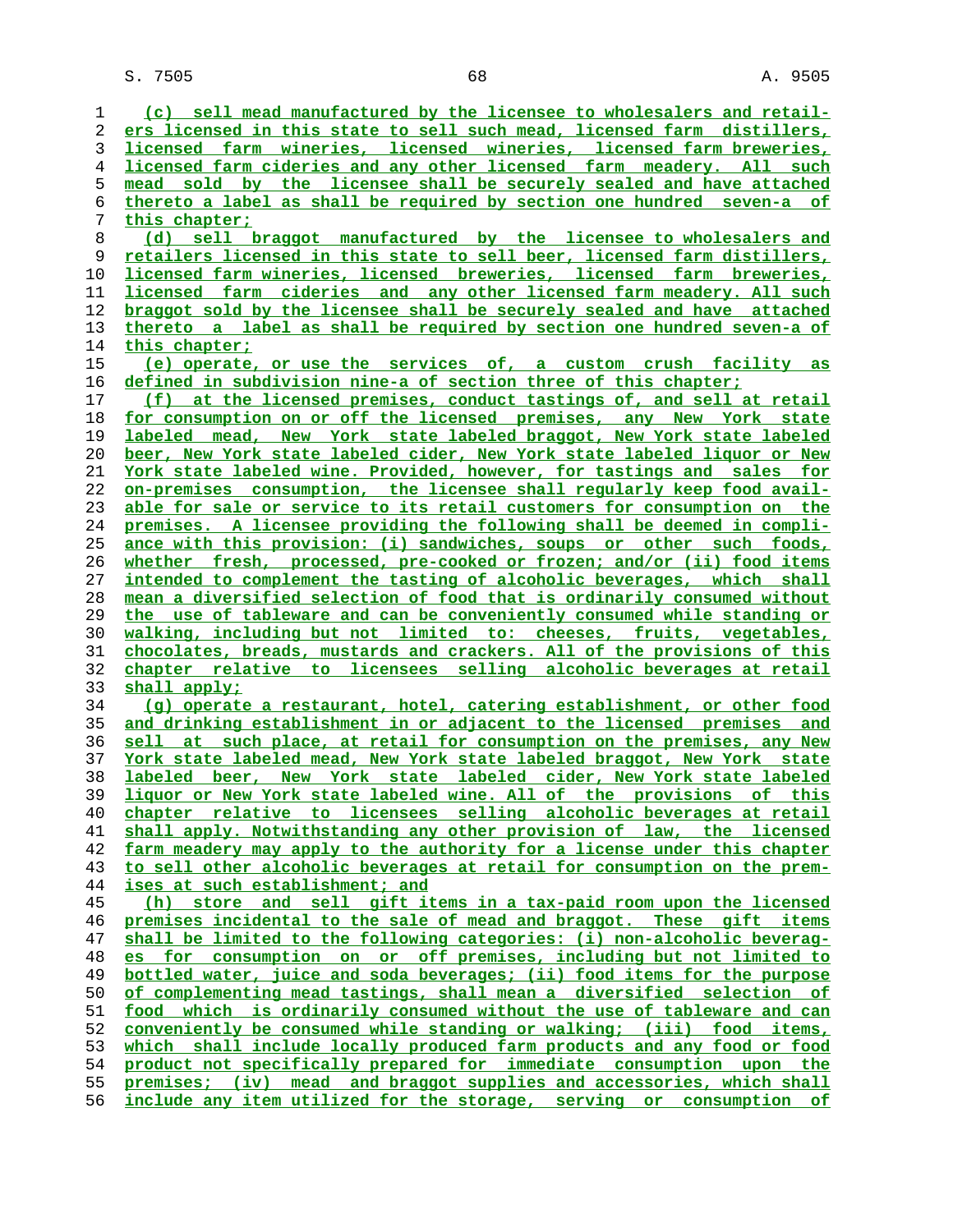S. 7505 69 A. 9505

**mead and braggot or for decorative purposes; (v) souvenir items, which shall include, but not be limited to artwork, crafts, clothing, agricul- tural products and any other articles which can be construed to propa- gate tourism within the region; and (vi) mead-making and braggot-making equipment. 3. A licensed farm meadery may engage in any other business on the licensed premises subject to such rules and regulations as the liquor authority may prescribe. In prescribing such rules and regulations, the liquor authority shall promote the expansion and profitability of mead and braggot production and of tourism in New York, thereby promoting the conservation, production and enhancement of New York state agricultural lands. Further, such rules and regulations shall determine which busi- nesses will be compatible with the policy and purposes of this chapter and shall consider the effect of particular businesses on the community and area in the vicinity of the farm meadery licensee. 4. Notwithstanding any provision of this chapter to the contrary, any farm meadery licensee may charge for tours of its premises. 5. The holder of a license issued under this section may operate up to five branch offices located away from the licensed farm meadery. Such locations shall be considered part of the licensed premises and all activities allowed at and limited to the farm meadery may be conducted at the branch offices. Such branch offices shall not be located within, share a common entrance and exit with, or have any interior access to any other business, including premises licensed to sell alcoholic bever- ages at retail. Prior to commencing operation of any such branch office, the licensee shall notify the authority of the location of such branch office and the authority may issue a permit for the operation of same. 6. (a) No farm meadery shall manufacture in excess of two hundred fifty thousand gallons of mead and/or braggot annually. (b) A licensed farm meadery shall produce at least fifty gallons of mead and/or braggot annually. 7. No licensed farm meadery shall manufacture or sell any mead other than New York state labelled mead. 8. No licensed farm meadery shall manufacture or sell any braggot other than New York state labelled braggot. 9. The authority is hereby authorized to promulgate rules and regu- lations to effectuate the purposes of this section. In prescribing such rules and regulations, the authority shall promote the expansion and profitability of mead production and of tourism in New York, thereby promoting the conservation, production and enhancement of New York state agricultural lands. § 87. Authorization for sale of mead and braggot by retail licensees. 1. Each retail licensee under this chapter shall have the right, by virtue of his license and without being required to pay any additional fee for the privilege, to sell at retail for consumption on or off the premises, as the case may be, mead which has not been designated as a wine pursuant to subdivision nineteen-a of section three of this chapter and which has been purchased from a person licensed to produce or sell mead at wholesale under this chapter. 2. Each retail licensee authorized to sell wine under this chapter shall have the right, by virtue of his license and without being required to pay any additional fee for the privilege, to sell at retail for consumption on or off the premises, as the case may be, mead which has been designated as a wine pursuant to subdivision nineteen-a of section three of this chapter and which has been purchased from a person licensed to produce or sell mead at wholesale under this chapter.**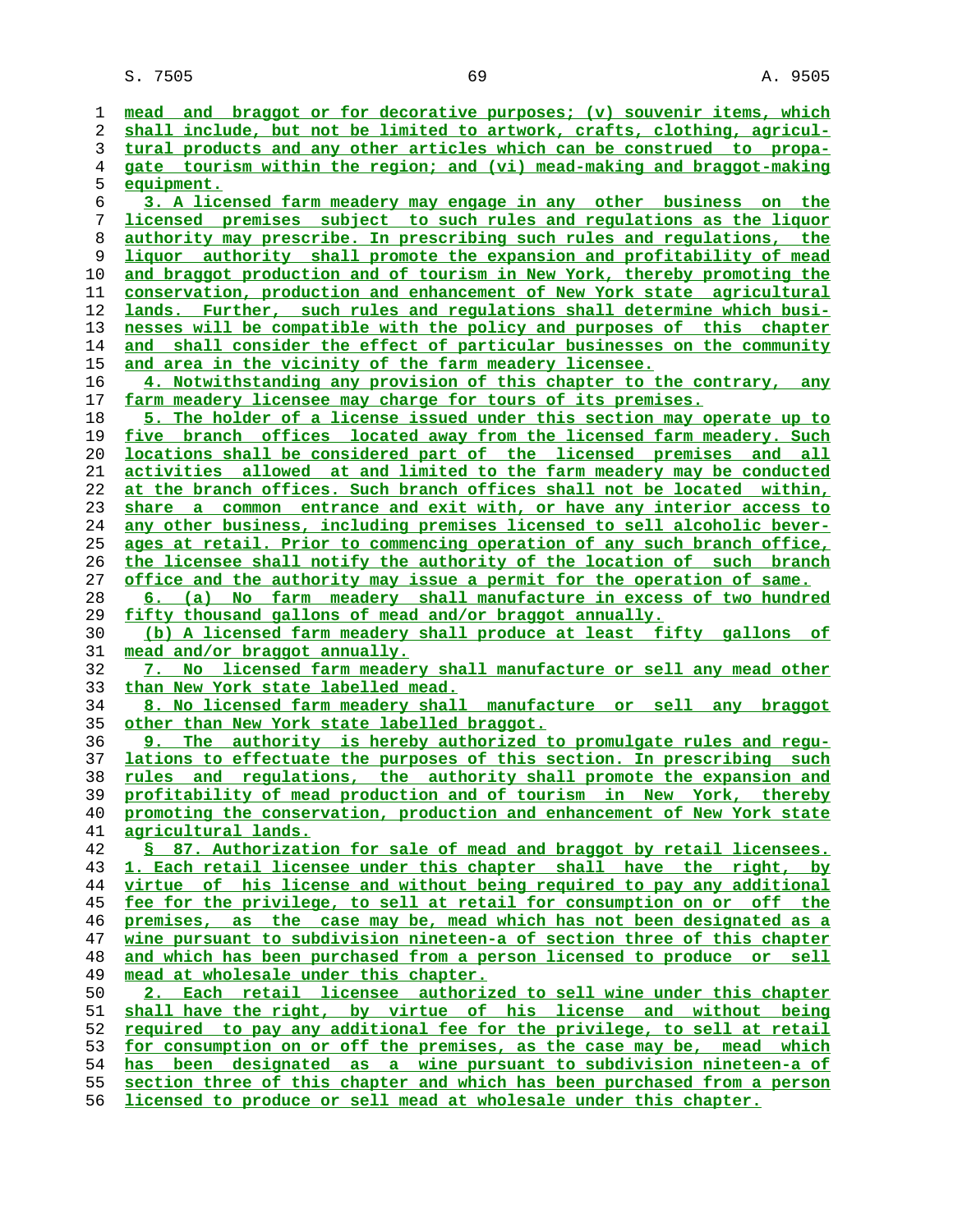S. 7505 70 A. 9505

 1 **3. Each retail licensee authorized to sell beer under this chapter** 2 **shall have the right, by virtue of his license and without being** 3 **required to pay any additional fee for the privilege, to sell at retail** 4 **for consumption on or off the premises, as the case may be, braggot** 5 **which has been purchased from a person licensed to produce or sell brag-** 6 **got at wholesale under this chapter.** 7 **§ 88. Authorization for sale of mead and braggot by wholesale licen-** 8 **sees. 1. Each wholesale licensee authorized to sell beer under this** 9 **chapter shall have the right, by virtue of its license and without being** 10 **required to pay any additional fee for the privilege, to sell at whole-** 11 **sale: (a) braggot purchased from a person licensed to produce braggot** 12 **under this chapter. Such braggot shall be subject to the provisions of** 13 **this chapter regarding the tasting and sale of beer at wholesale and** 14 **retail; or** 15 **(b) mead purchased from a person licensed to produce mead and which** 16 **has not been designated as wine pursuant to subdivision nineteen-a of** 17 **section three of this chapter. Such mead shall be subject to the** 18 **provisions of this chapter regarding the tasting and sale of beer at** 19 **wholesale and retail.** 20 **2. Each wholesale licensee authorized to sell wine under this chapter** 21 **shall have the right, by virtue of its license and without being** 22 **required to pay any additional fee for the privilege, to sell at whole-** 23 **sale mead purchased from a person licensed to produce mead and which has** 24 **been designated as wine pursuant to subdivision nineteen-a of section** 25 **three of this chapter. Such mead shall be subject to the provisions of** 26 **this chapter regarding the tasting and sale of wine at wholesale and** 27 **retail.** 28 § 7. Subdivision 3 of section 17 of the alcoholic beverage control 29 law, as amended by section 3 of chapter 297 of the laws of 2016, is 30 amended to read as follows: 31 3. To revoke, cancel or suspend for cause any license or permit issued 32 under this chapter and/or to impose a civil penalty for cause against 33 any holder of a license or permit issued pursuant to this chapter. Any 34 civil penalty so imposed shall not exceed the sum of ten thousand 35 dollars as against the holder of any retail permit issued pursuant to 36 sections ninety-five, ninety-seven, ninety-eight, ninety-nine-d, and 37 paragraph f of subdivision one of section ninety-nine-b of this chapter, 38 and as against the holder of any retail license issued pursuant to 39 sections fifty-three-a, fifty-four, fifty-four-a, fifty-five, fifty- 40 five-a, sixty-three, sixty-four, sixty-four-a, sixty-four-b, 41 sixty-four-c, seventy-six-f, seventy-nine, eighty-one and eighty-one-a 42 of this chapter, and the sum of thirty thousand dollars as against the 43 holder of a license issued pursuant to sections fifty-three, **fifty-** 44 **eight, fifty-eight-c,** sixty-one-a, sixty-one-b, seventy-six, seventy- 45 six-a, [**and**] seventy-eight **and eighty-six** of this chapter, provided that 46 the civil penalty against the holder of a wholesale license issued 47 pursuant to section fifty-three of this chapter shall not exceed the sum 48 of ten thousand dollars where that licensee violates provisions of this 49 chapter during the course of the sale of beer at retail to a person for 50 consumption at home, and the sum of one hundred thousand dollars as 51 against the holder of any license issued pursuant to sections fifty-one, 52 sixty-one, and sixty-two of this chapter. Any civil penalty so imposed 53 shall be in addition to and separate and apart from the terms and 54 provisions of the bond required pursuant to section one hundred twelve 55 of this chapter. Provided that no appeal is pending on the imposition of 56 such civil penalty, in the event such civil penalty imposed by the divi-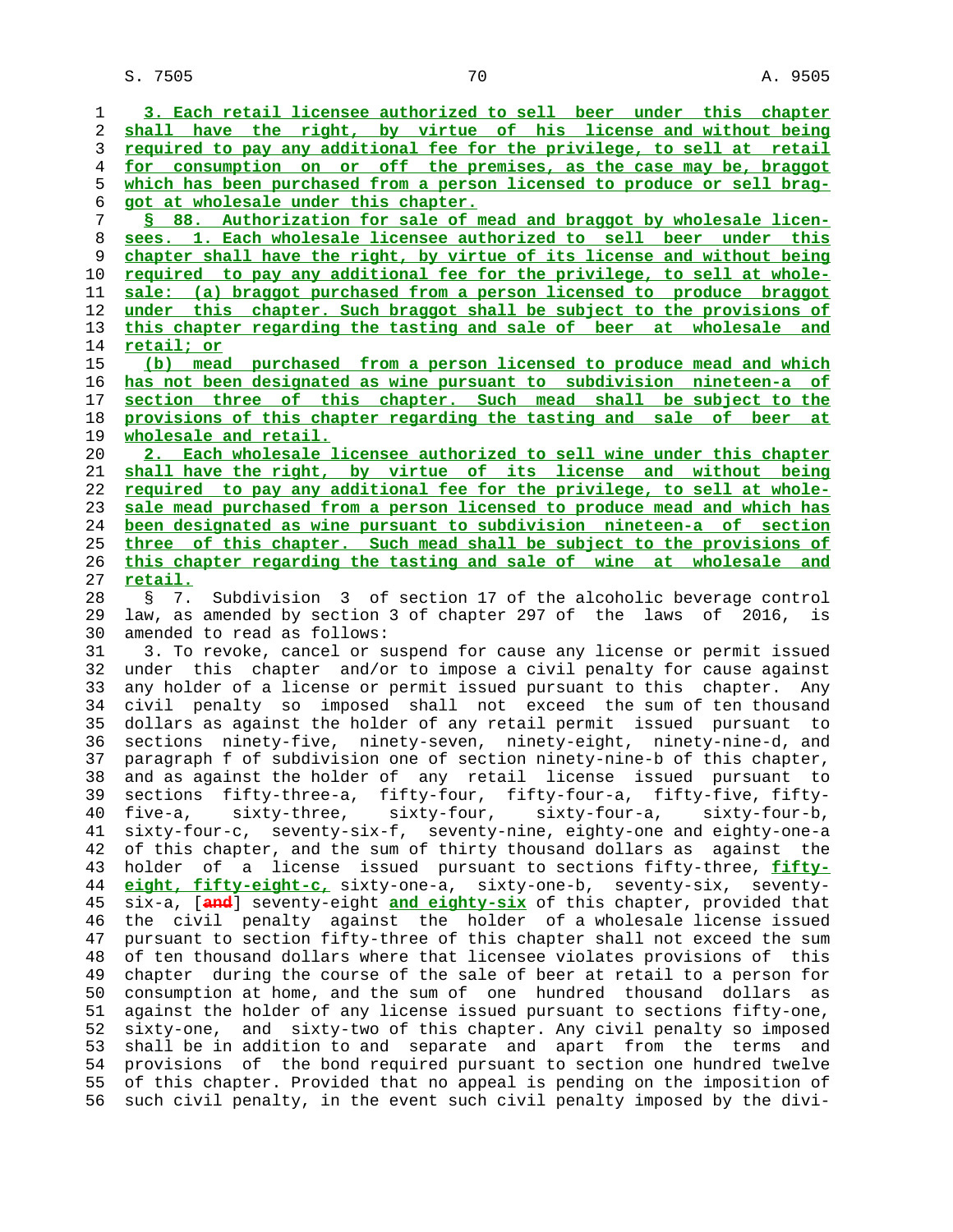1 sion remains unpaid, in whole or in part, more than forty-five days 2 after written demand for payment has been sent by first class mail to 3 the address of the licensed premises, a notice of impending default 4 judgment shall be sent by first class mail to the licensed premises and 5 by first class mail to the last known home address of the person who 6 signed the most recent license application. The notice of impending 7 default judgment shall advise the licensee: (a) that a civil penalty was 8 imposed on the licensee; (b) the date the penalty was imposed; (c) the<br>9 amount of the civil penalty; (d) the amount of the civil penalty that amount of the civil penalty; (d) the amount of the civil penalty that 10 remains unpaid as of the date of the notice; (e) the violations for 11 which the civil penalty was imposed; and (f) that a judgment by default 12 will be entered in the supreme court of the county in which the licensed 13 premises are located, or other court of civil jurisdiction or any other 14 place provided for the entry of civil judgments within the state of New 15 York unless the division receives full payment of all civil penalties 16 due within twenty days of the date of the notice of impending default 17 judgment. If full payment shall not have been received by the division 18 within thirty days of mailing of the notice of impending default judg- 19 ment, the division shall proceed to enter with such court a statement of 20 the default judgment containing the amount of the penalty or penalties 21 remaining due and unpaid, along with proof of mailing of the notice of 22 impending default judgment. The filing of such judgment shall have the 23 full force and effect of a default judgment duly docketed with such 24 court pursuant to the civil practice law and rules and shall in all 25 respects be governed by that chapter and may be enforced in the same 26 manner and with the same effect as that provided by law in respect to 27 execution issued against property upon judgments of a court of record. A 28 judgment entered pursuant to this subdivision shall remain in full force 29 and effect for eight years notwithstanding any other provision of law. 30 § 8. Subdivision 3 of section 17 of the alcoholic beverage control

 31 law, as amended by section 4 of chapter 297 of the laws of 2016, is 32 amended to read as follows:

 33 3. To revoke, cancel or suspend for cause any license or permit issued 34 under this chapter and/or to impose a civil penalty for cause against 35 any holder of a license or permit issued pursuant to this chapter. Any 36 civil penalty so imposed shall not exceed the sum of ten thousand 37 dollars as against the holder of any retail permit issued pursuant to 38 sections ninety-five, ninety-seven, ninety-eight, ninety-nine-d, and 39 paragraph f of subdivision one of section ninety-nine-b of this chapter, 40 and as against the holder of any retail license issued pursuant to 41 sections fifty-three-a, fifty-four, fifty-four-a, fifty-five, fifty- 42 five-a, sixty-three, sixty-four, sixty-four-a, sixty-four-b, 43 sixty-four-c, seventy-six-f, seventy-nine, eighty-one, and eighty-one-a 44 of this chapter, and the sum of thirty thousand dollars as against the 45 holder of a license issued pursuant to sections fifty-three, **fifty-** 46 **eight, fifty-eight-c,** sixty-one-a, sixty-one-b, seventy-six, seventy- 47 six-a [**and**]**,** seventy-eight **and eighty-six** of this chapter, provided that 48 the civil penalty against the holder of a wholesale license issued 49 pursuant to section fifty-three of this chapter shall not exceed the sum 50 of ten thousand dollars where that licensee violates provisions of this 51 chapter during the course of the sale of beer at retail to a person for 52 consumption at home, and the sum of one hundred thousand dollars as 53 against the holder of any license issued pursuant to sections fifty-one, 54 sixty-one and sixty-two of this chapter. Any civil penalty so imposed 55 shall be in addition to and separate and apart from the terms and 56 provisions of the bond required pursuant to section one hundred twelve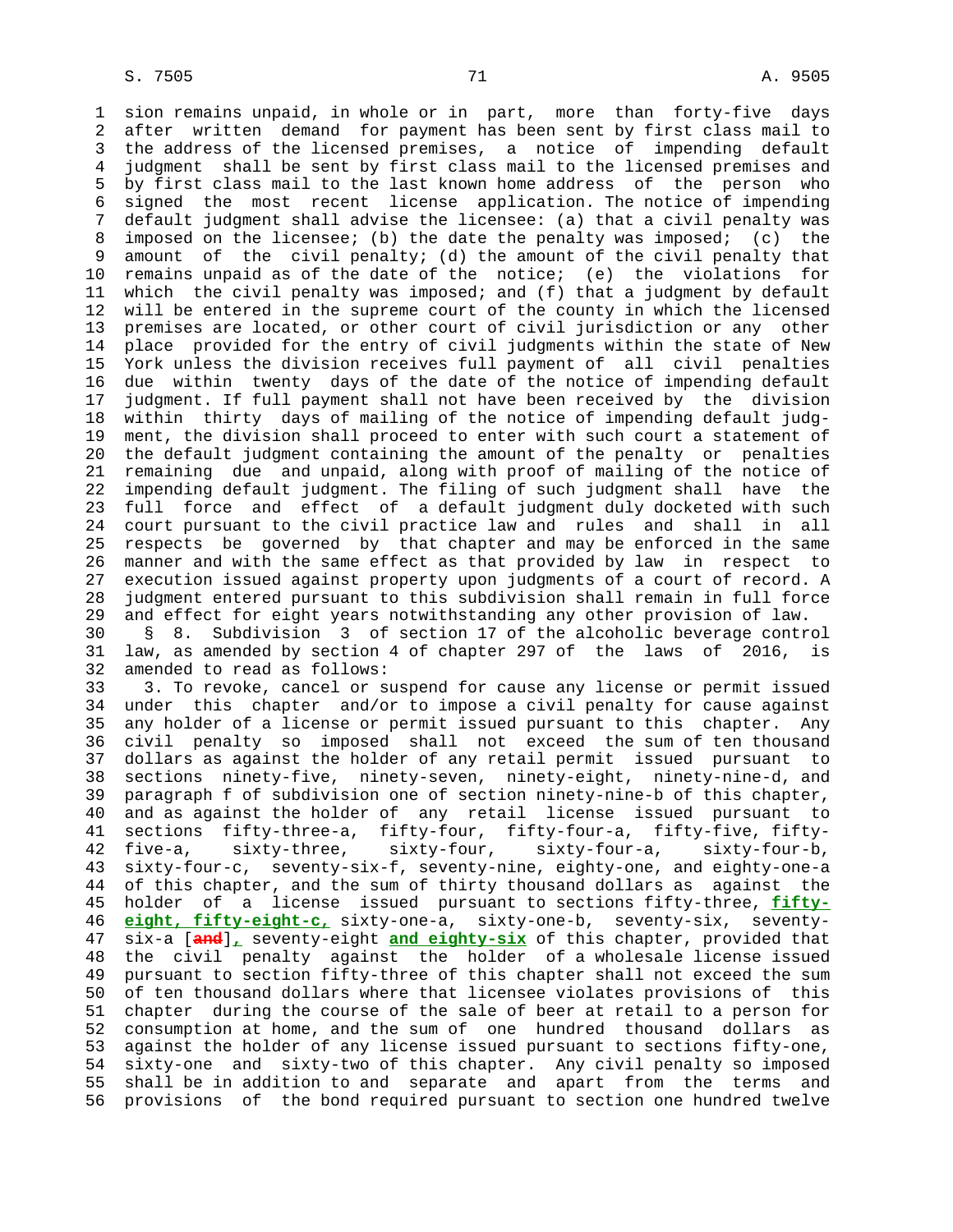1 of this chapter. Provided that no appeal is pending on the imposition of 2 such civil penalty, in the event such civil penalty imposed by the divi- 3 sion remains unpaid, in whole or in part, more than forty-five days 4 after written demand for payment has been sent by first class mail to 5 the address of the licensed premises, a notice of impending default 6 judgment shall be sent by first class mail to the licensed premises and 7 by first class mail to the last known home address of the person who 8 signed the most recent license application. The notice of impending 9 default judgment shall advise the licensee: (a) that a civil penalty was 10 imposed on the licensee; (b) the date the penalty was imposed; (c) the 11 amount of the civil penalty; (d) the amount of the civil penalty that 12 remains unpaid as of the date of the notice; (e) the violations for 13 which the civil penalty was imposed; and (f) that a judgment by default 14 will be entered in the supreme court of the county in which the licensed 15 premises are located, or other court of civil jurisdiction, or any other 16 place provided for the entry of civil judgments within the state of New 17 York unless the division receives full payment of all civil penalties 18 due within twenty days of the date of the notice of impending default 19 judgment. If full payment shall not have been received by the division 20 within thirty days of mailing of the notice of impending default judg- 21 ment, the division shall proceed to enter with such court a statement of 22 the default judgment containing the amount of the penalty or penalties 23 remaining due and unpaid, along with proof of mailing of the notice of 24 impending default judgment. The filing of such judgment shall have the 25 full force and effect of a default judgment duly docketed with such 26 court pursuant to the civil practice law and rules and shall in all 27 respects be governed by that chapter and may be enforced in the same 28 manner and with the same effect as that provided by law in respect to 29 execution issued against property upon judgments of a court of record. A 30 judgment entered pursuant to this subdivision shall remain in full force 31 and effect for eight years notwithstanding any other provision of law.

 32 § 9. Paragraphs (a), (b), (c), (d), (e), (f), (g), (h), (i) and (l) of 33 subdivision 2 of section 51-a of the alcoholic beverage control law, 34 paragraphs  $(a)$ ,  $(b)$ ,  $(c)$ ,  $(f)$ ,  $(h)$ ,  $(i)$  and  $(1)$  as added by chapter 108 35 of the laws of 2012, paragraph (d) as amended by chapter 384 of the laws 36 of 2013, paragraph (e) as amended by chapter 328 of the laws of 2016, 37 paragraph (g) as amended by chapter 431 of the laws of 2014, and para- 38 graph (l) as relettered by chapter 384 of the laws of 2013, are amended 39 to read as follows:

 40 (a) manufacture New York state labelled cider **and New York state** 41 **labeled braggot**;

 42 (b) sell in bulk [**beer and cider**] **alcoholic beverages** manufactured by 43 the licensee to any person licensed to manufacture alcoholic beverages 44 in this state or to a permittee engaged in the manufacture of products 45 which are unfit for beverage use;

 46 (c) sell or deliver [**beer and cider**] **alcoholic beverages** manufactured 47 by the licensee to persons outside the state pursuant to the laws of the 48 place of such delivery;

 49 (d) sell [**beer and cider**] **alcoholic beverages** manufactured by the 50 licensee to wholesalers and retailers licensed in this state to sell 51 such [**beer and cider**] **alcoholic beverages**, licensed farm distillers, 52 licensed farm wineries, licensed farm cideries**, licensed farm meaderies** 53 and any other licensed farm brewery. All such [**beer and cider**] **alcoholic** 54 **beverages** sold by the licensee shall be securely sealed and have 55 attached thereto a label as shall be required by section one hundred 56 seven-a of this chapter;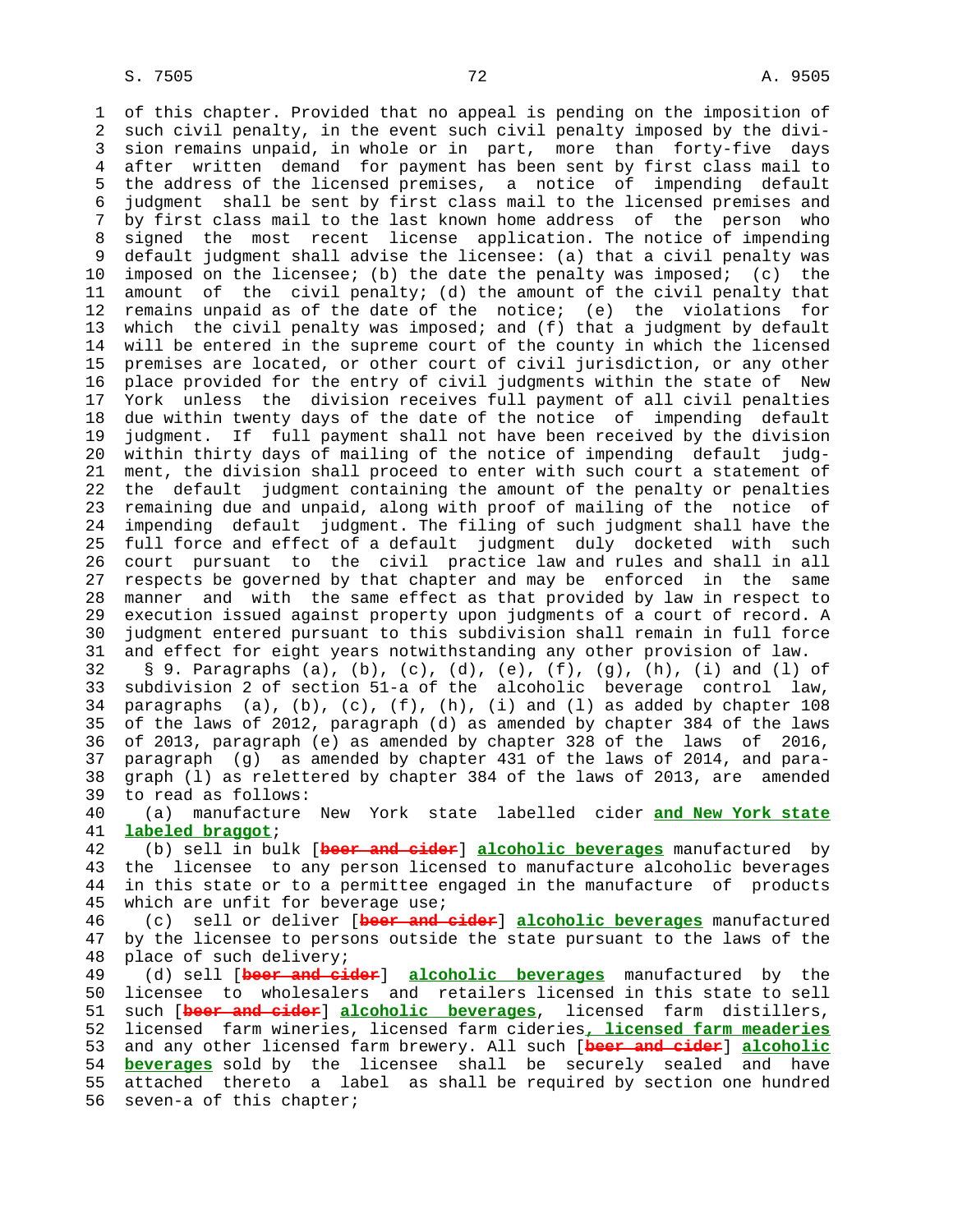1 (e) sell at the licensed premises [**beer and cider**] **alcoholic beverages** 2 manufactured by the licensee or any other licensed farm brewery[**, and** 3 **wine and spirits manufactured by any licensed farm winery or farm** 4 **distillery, at retail for consumption on or off the licensed premises**]; 5 (f) conduct tastings at the licensed premises of [**beer and cider**] 6 **alcoholic beverages** manufactured by the licensee or any other licensed 7 farm brewery; 8 (g) operate a restaurant, hotel, catering establishment, or other food<br>9 and drinking establishment in or adjacent to the licensed premises and and drinking establishment in or adjacent to the licensed premises and 10 sell at such place, at retail for consumption on the premises, [**beer and** 11 **cider**] **alcoholic beverages** manufactured by the licensee and any New York 12 state labeled beer**, New York state labeled braggot** or New York state 13 labeled cider. All of the provisions of this chapter relative to 14 licenses to sell [**beer**] **alcoholic beverages** at retail for consumption on 15 and off the premises shall apply so far as applicable to such licensee. 16 Notwithstanding any other provision of law, the licensed farm brewery 17 may apply to the authority for a license under this chapter to sell 18 other alcoholic beverages at retail for consumption on the premises at 19 such establishment; 20 (h) sell [**beer and cider**] **alcoholic beverages** manufactured by the 21 licensee or any other licensed farm brewery at retail for consumption 22 off the premises, at the state fair, at recognized county fairs and at 23 farmers markets operated on a not-for-profit basis; 24 (i) conduct tastings of and sell at retail for consumption off the 25 premises New York state labelled wine **and mead** manufactured by a 26 [**licensed winery or licensed farm winery**] **person licensed to produce** 27 **wine or mead under this chapter**; 28 (l) **conduct tastings of and sell at retail for consumption off the** 29 **premises New York state labelled braggot manufactured by a person** 30 **licensed to produce braggot under this chapter; and** 31 **(m)** engage in any other business on the licensed premises subject to 32 such rules and regulations as the authority may prescribe. Such rules 33 and regulations shall determine which businesses will be compatible with 34 the policy and purposes of this chapter and shall consider the effect of 35 particular businesses on the community and area in the vicinity of the 36 farm brewery licensee. 37 § 10. Paragraph (a) and subparagraph (ii) of paragraph (b) of subdivi- 38 sion 3 of section 51-a of the alcoholic beverage control law, as added 39 by chapter 108 of the laws of 2012, are amended to read as follows: 40 (a) A farm brewery licensee may apply for a permit to conduct tastings 41 away from the licensed premises of [**beer and cider**] **alcoholic beverages** 42 produced by the licensee. Such permit shall be valid throughout the 43 state and may be issued on an annual basis or for individual events. 44 Each such permit and the exercise of the privilege granted thereby shall 45 be subject to such rules and conditions of the authority as it deems 46 necessary. 47 (ii) any liability stemming from a right of action resulting from a 48 tasting of [**beer or cider**] **alcoholic beverages** as authorized herein and 49 in accordance with the provisions of sections 11-100 and 11-101 of the 50 general obligations law, shall accrue to the farm brewery. 51 § 11. Subdivision 4 of section 51-a of the alcoholic beverage control 52 law, as added by chapter 108 of the laws of 2012, is amended to read as 53 follows: 54 4. A licensed farm brewery holding a tasting permit issued pursuant to 55 subdivision three of this section may apply to the authority for a 56 permit to sell [**beer and cider**] **alcoholic beverages** produced by such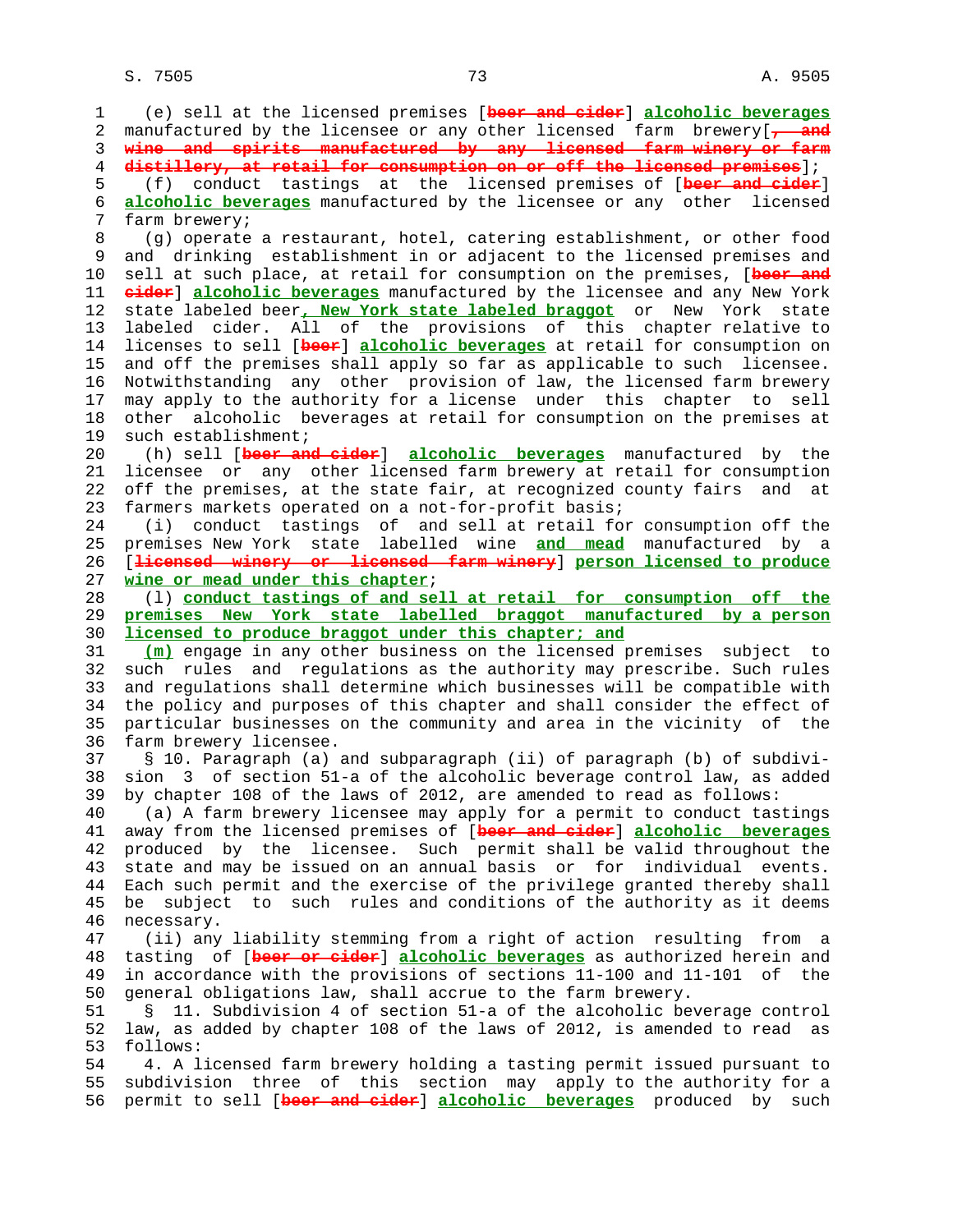1 farm brewery, by the bottle, during such tastings in premises licensed

 2 under sections sixty-four, sixty-four-a, eighty-one and eighty-one-a of 3 this chapter. Each such permit and the exercise of the privilege grant- 4 ed thereby shall be subject to such rules and conditions of the authori- 5 ty as it deems necessary. 6 § 12. Subdivision 10 of section 51-a of the alcoholic beverage control 7 law, as amended by chapter 431 of the laws of 2014, is amended to read 8 as follows:<br>9 10. (a) N 9 10. (a) No farm brewery shall manufacture in excess of seventy-five 10 thousand finished barrels of [**beer and cider**] **alcoholic beverages** annu- 11 ally. 12 (b) A farm brewery shall manufacture at least fifty barrels of [**beer** 13 **and cider**] **alcoholic beverages** annually. 14 § 13. Subdivisions 1 and 2 of section 56-a of the alcoholic beverage 15 control law, as amended by chapter 422 of the laws of 2016, are amended 16 to read as follows: 17 1. In addition to the annual fees provided for in this chapter, there 18 shall be paid to the authority with each initial application for a 19 license filed pursuant to section fifty-one, fifty-one-a, fifty-two, 20 fifty-three, fifty-eight, fifty-eight-c, fifty-eight-d, sixty-one, 21 sixty-two, seventy-six, seventy-seven [**or**]**,** seventy-eight **or eighty-six** 22 of this chapter, a filing fee of four hundred dollars; with each initial 23 application for a license filed pursuant to section sixty-three, sixty- 24 four, sixty-four-a or sixty-four-b of this chapter, a filing fee of two 25 hundred dollars; with each initial application for a license filed 26 pursuant to section fifty-three-a, fifty-four, fifty-five, fifty-five-a, 27 seventy-nine, eighty-one or eighty-one-a of this chapter, a filing fee 28 of one hundred dollars; with each initial application for a permit filed 29 pursuant to section ninety-one, ninety-one-a, ninety-two, ninety-two-a, 30 ninety-three, ninety-three-a, if such permit is to be issued on a calen- 31 dar year basis, ninety-four, ninety-five, ninety-six or ninety-six-a, or 32 pursuant to paragraph b, c, e or j of subdivision one of section nine- 33 ty-nine-b of this chapter if such permit is to be issued on a calendar 34 year basis, or for an additional bar pursuant to subdivision four of 35 section one hundred of this chapter, a filing fee of twenty dollars; and 36 with each application for a permit under section ninety-three-a of this 37 chapter, other than a permit to be issued on a calendar year basis, 38 section ninety-seven, ninety-eight, ninety-nine, or ninety-nine-b of 39 this chapter, other than a permit to be issued pursuant to paragraph b, 40 c, e or j of subdivision one of section ninety-nine-b of this chapter on 41 a calendar year basis, a filing fee of ten dollars. 42 2. In addition to the annual fees provided for in this chapter, there 43 shall be paid to the authority with each renewal application for a 44 license filed pursuant to section fifty-one, fifty-one-a, fifty-two, 45 fifty-three, fifty-eight, fifty-eight-c, fifty-eight-d, sixty-one, 46 sixty-two, seventy-six, seventy-seven [**or**]**,** seventy-eight **or eighty-six** 47 of this chapter, a filing fee of one hundred dollars; with each renewal 48 application for a license filed pursuant to section sixty-three, sixty- 49 four, sixty-four-a or sixty-four-b of this chapter, a filing fee of 50 ninety dollars; with each renewal application for a license filed pursu- 51 ant to section seventy-nine, eighty-one or eighty-one-a of this chapter, 52 a filing fee of twenty-five dollars; and with each renewal application 53 for a license or permit filed pursuant to section fifty-three-a, fifty- 54 four, fifty-five, fifty-five-a, ninety-one, ninety-one-a, ninety-two, 55 ninety-two-a, ninety-three, ninety-three-a, if such permit is issued on 56 a calendar year basis, ninety-four, ninety-five, ninety-six or ninety-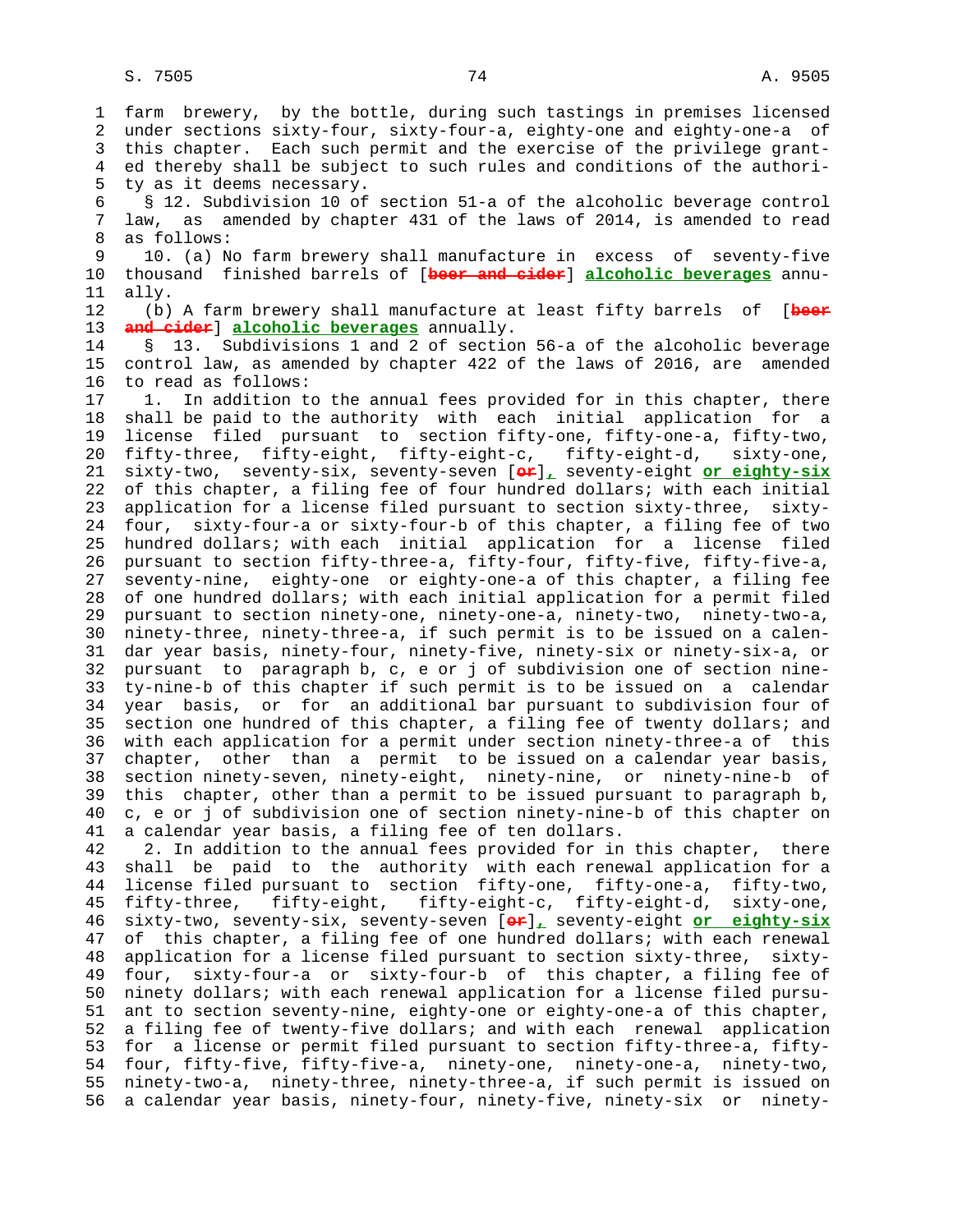1 six-a of this chapter or pursuant to paragraph b, c, e or j of subdivi- 2 sion one of section ninety-nine-b, if such permit is issued on a calen- 3 dar year basis, or with each renewal application for an additional bar 4 pursuant to subdivision four of section one hundred of this chapter, a 5 filing fee of thirty dollars. 6 § 14. Paragraph (j) of subdivision 2 of section 58-c of the alcoholic 7 beverage control law, as amended by chapter 327 of the laws of 2016, is 8 amended and two new paragraphs  $(j-1)$  and  $(j-2)$  are added to read as  $9$  follows: follows: 10 (j) conduct tastings of and sell at retail for consumption on or off 11 the premises New York state labelled liquor manufactured by a licensed 12 distiller or licensed farm distiller; provided, however, that no consum- 13 er may be provided, directly or indirectly: (i) with more than three 14 samples of liquor for tasting in one calendar day; or (ii) with a sample 15 of liquor for tasting equal to more than one-quarter fluid ounce; [**and**] 16 **(j-1) conduct tastings of and sell at retail for consumption on or off** 17 **the premises New York state labelled mead manufactured by a person** 18 **licensed to produce mead under this chapter;** 19 **(j-2) conduct tastings of and sell at retail for consumption on or off** 20 **the premises New York state labelled braggot manufactured by a person** 21 **licensed to produce braggot under this chapter; and** 22 § 15. Clauses (vi) and (vii) of paragraph (a) of subdivision 2-c of 23 section 61 of the alcoholic beverage control law, as amended by chapter 24 103 of the laws of 2017, are amended and two new clauses (viii) and (ix) 25 are added to read as follows: 26 (vi) To conduct tastings of and sell at retail for consumption on or 27 off the premises New York state labelled cider manufactured by a 28 licensed brewer, licensed farm brewery, licensed farm winery, licensed 29 cider producer or licensed farm cidery; [**and**] 30 (vii) To conduct tastings of and sell at retail for consumption on or 31 off the premises New York state labelled wine manufactured by a licensed 32 winery or licensed farm winery[**.**]**;** 33 **(viii) To conduct tastings of and sell at retail for consumption on or** 34 **off the premises New York state labelled mead manufactured by a person** 35 **licensed to produce mead under this chapter; and** 36 **(ix) To conduct tastings of and sell at retail for consumption on or** 37 **off the premises New York state labelled braggot manufactured by a** 38 **person licensed to produce braggot under this chapter.** 39 § 16. Paragraphs (a), (b), (c) and (d) of subdivision 2 of section 76 40 of the alcoholic beverage control law, as amended by chapter 108 of the 41 laws of 2012, are amended to read as follows: 42 (a) to operate a winery for the manufacture of wine **and mead** at the 43 premises specifically designated in the license; 44 (b) to receive and possess wine **and mead** from other states consigned 45 to a United States government bonded winery, warehouse or storeroom 46 located within the state; 47 (c) to sell in bulk from the licensed premises the products manufac- 48 tured under such license and wine **and mead** received by such licensee 49 from any other state to any winery licensee, **or meadery license** any 50 distiller licensee or to a permittee engaged in the manufacture of 51 products which are unfit for beverage use and to sell or deliver such 52 wine **or mead** to persons outside the state pursuant to the laws of the 53 place of such sale or delivery; 54 (d) to sell from the licensed premises to a licensed wholesaler or 55 retailer, or to a corporation operating railroad cars or aircraft for 56 consumption on such carriers, wine **and mead** manufactured or received by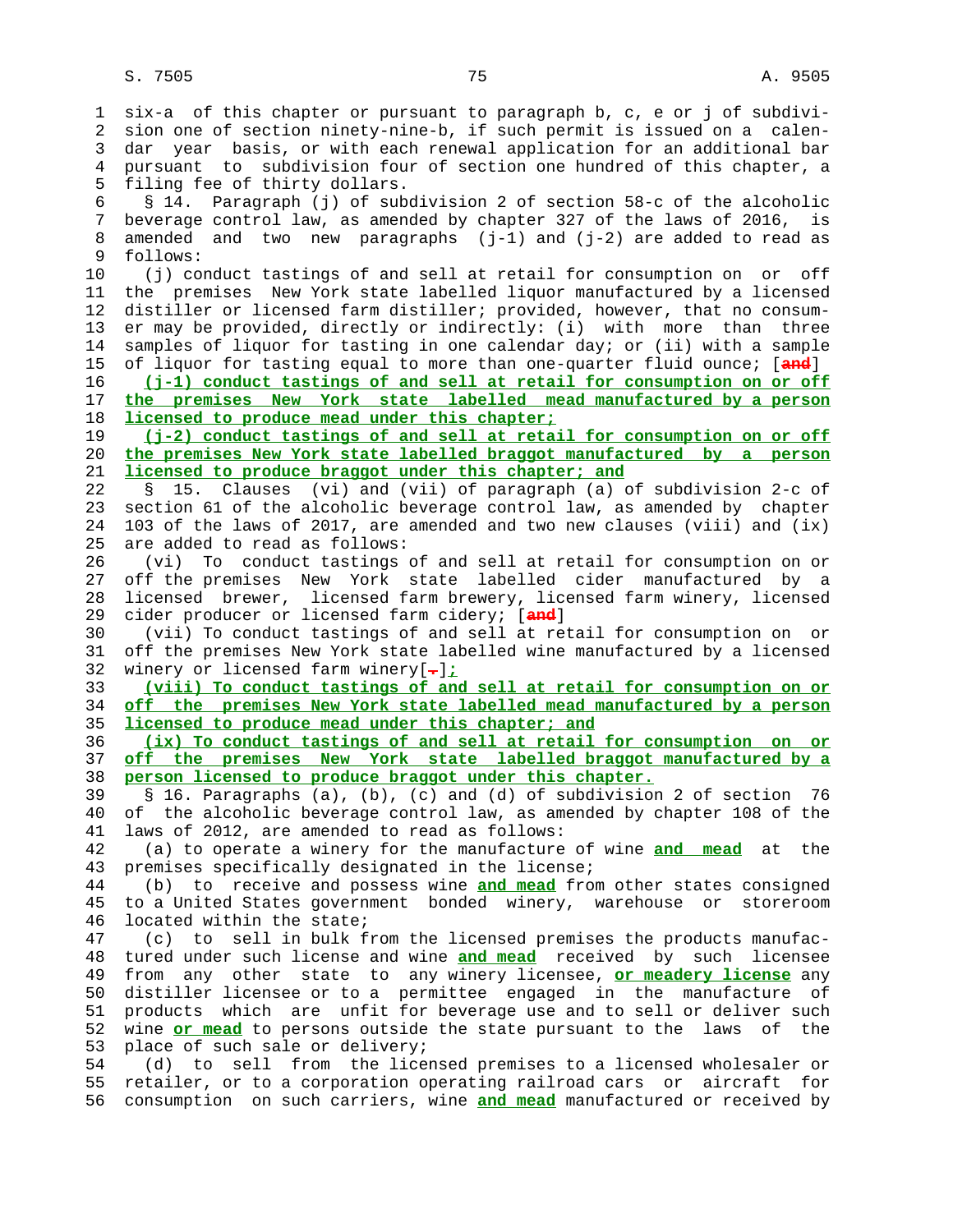1 the licensee as above set forth in the original sealed containers of not 2 more than fifteen gallons each and to sell or deliver such wine **and mead** 3 to persons outside the state pursuant to the laws of the place of such 4 sale or delivery. All wine **and mead** sold by such licensee shall be 5 securely sealed and have attached thereto a label setting forth such 6 information as shall be required by this chapter; 7 § 17. Subdivision 4-a of section 76 of the alcoholic beverage control 8 law, as amended by chapter 431 of the laws of 2014, is amended to read as follows: 10 4-a. A licensed winery may operate a restaurant, hotel, catering 11 establishment, or other food and drinking establishment in or adjacent 12 to the licensed premises and sell at such place, at retail for consump- 13 tion on the premises, wine**, mead** and wine products manufactured by the 14 licensee and any New York state labeled wine**, mead** or New York state 15 labeled wine product. All of the provisions of this chapter relative to 16 licenses to sell wine at retail for consumption on the premises shall 17 apply so far as applicable to such licensee. Notwithstanding any other 18 provision of law, the licensed winery may apply to the authority for a 19 license under article four of this chapter to sell other alcoholic 20 beverages at retail for consumption on the premises at such establish- 21 ment. 22 § 17-a. Subdivision 13 of section 76 of the alcoholic beverage control 23 law, as added by chapter 221 of the laws of 2011, is amended to read as 24 follows: 25 13. Notwithstanding any other provision of law to the contrary, a 26 winery licensed pursuant to this section may engage in custom wine 27 production allowing individuals to assist in the production of wine **or** 28 **mead** for sale for personal or family use, provided, however, that (a) 29 the wine **or mead** must be purchased by the individual assisting in the 30 production of such wine **or mead**; and (b) the owner, employee or agent of 31 such winery shall be present at all times during such production. 32 § 18. Subdivision 14 of section 76 of the alcoholic beverage control 33 law, as added by chapter 431 of the laws of 2014, is amended to read as 34 follows: 35 14. Any person licensed under this section shall manufacture at least 36 fifty gallons of wine **and/or mead** per year. 37 § 19. Paragraphs (a), (c), (e) and (f) of subdivision 2 of section 38 76-a of the alcoholic beverage control law, paragraph (a) as added by 39 chapter 221 of the laws of 2011, paragraph (c) as amended by chapter 384 40 of the laws of 2013, paragraph (e) as amended by chapter 328 of the laws 41 of 2016 and paragraph (f) as amended by chapter 431 of the laws of 2014, 42 are amended to read as follows: 43 (a) operate a farm winery for the manufacture of wine**, New York state** 44 **labeled mead** or **New York state labeled** cider at the premises specif- 45 ically designated in the license; 46 (c) sell from the licensed premises to a licensed winery, farm distil- 47 ler, farm brewery, farm cidery, **farm meadery,** wholesaler or retailer, or 48 to a corporation operating railroad cars or aircraft for consumption on 49 such carriers, or at retail for consumption off the premises, [**wine or** 50 **cider**] **alcoholic beverages** manufactured by the licensee as above set 51 forth and to sell or deliver such wine or cider to persons outside the 52 state pursuant to the laws of the place of such sale or delivery. All 53 [**wine or cider**] **alcoholic beverages** sold by such licensee for consump- 54 tion off the premises shall be securely sealed and have attached thereto 55 a label setting forth such information as shall be required by this 56 chapter;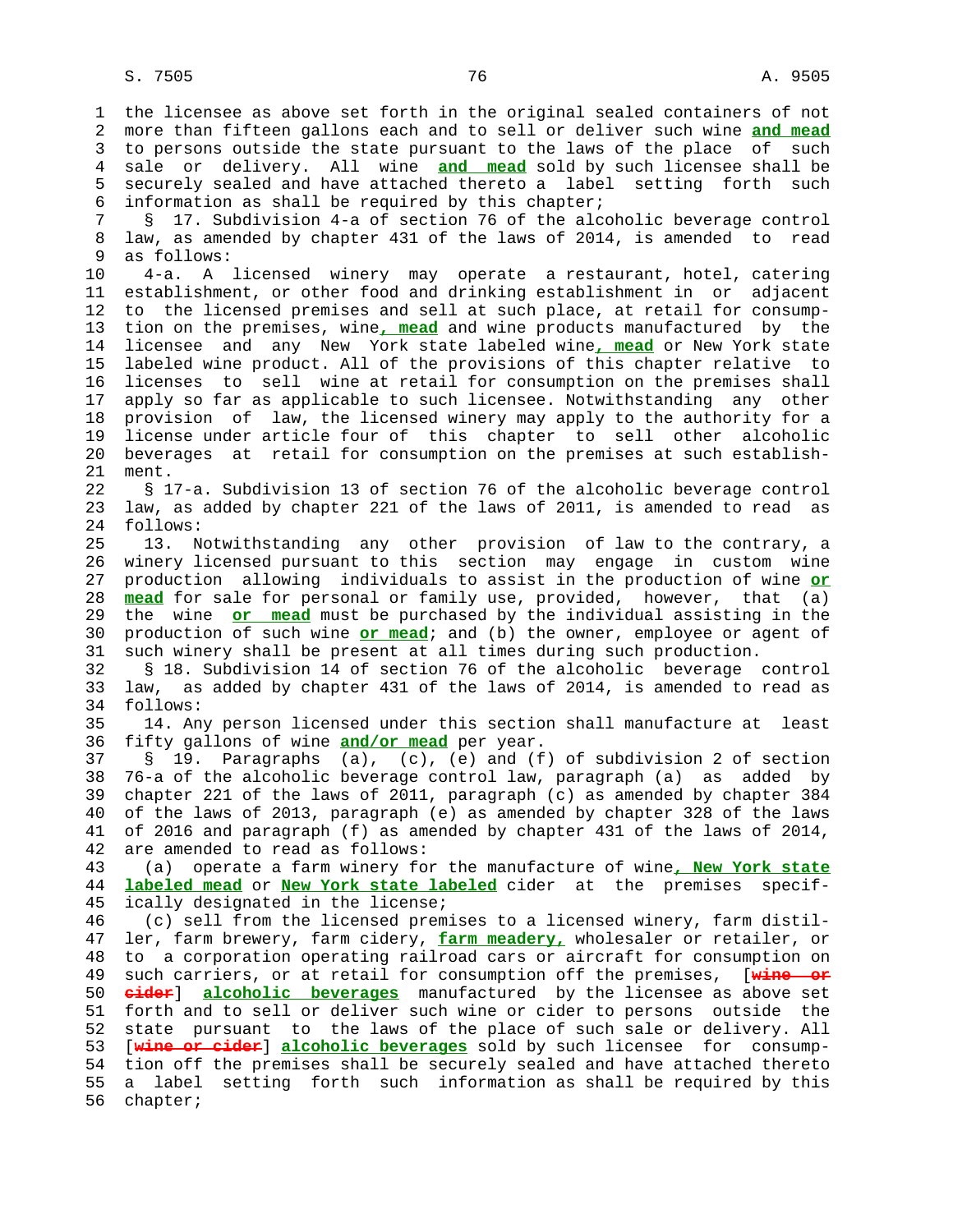S. 7505 77 A. 9505

 1 (e) **conduct tastings of and** sell at the licensed premises [**cider and** 2 **wine**]**, at retail for consumption on or off the licensed premises alco-** 3 **holic beverages** manufactured by the licensee or any other licensed farm 4 winery[**, and**]**; New York state labeled wine manufactured by any licensed** 5 **winery; New York state labeled** beer **manufactured by any licensed brewer** 6 **or farm brewery; New York state labeled cider manufactured by any** 7 **licensed cider producer, farm cidery or farm brewery; New York state** 8 **labeled mead manufactured by any licensed farm meadery, winery or farm** 9 **winery; New York state labeled braggot manufactured by any licensed** 10 **meadery, brewery or farm brewery** and [**spirits**] **New York state labeled** 11 **liquor** manufactured by any licensed [**farm brewery or**] **distiller or** farm 12 distillery[**, at retail for consumption on or off the licensed premises**]; 13 (f) operate a restaurant, hotel, catering establishment, or other food 14 and drinking establishment in or adjacent to the licensed premises and 15 sell at such place, at retail for consumption on the premises, [**wine,** 16 **cider and wine products**] **alcoholic beverages** manufactured by the licen- 17 see and any New York state labeled wine, New York state labeled cider**,** 18 **New York state labeled mead** or New York state labeled wine product. All 19 of the provisions of this chapter relative to licenses to sell wine at 20 retail for consumption on the premises shall apply so far as applicable 21 to such licensee. Notwithstanding any other provision of law, the 22 licensed **farm** winery may apply to the authority for a license under 23 [**article four of**] this chapter to sell other alcoholic beverages at 24 retail for consumption on the premises at such establishment. 25 § 20. Paragraphs (f), (g) and (h) of subdivision 6 of section 76-a of 26 the alcoholic beverage control law are REPEALED. 27 § 21. Subdivision 8 of section 76-a of the alcoholic beverage control 28 law, as amended by chapter 431 of the laws of 2014, is amended to read 29 as follows: 30 8. (a) No licensed farm winery shall manufacture in excess of two 31 hundred fifty thousand finished gallons of [**wine**] **alcoholic beverages** 32 annually. 33 (b) Any person licensed under this section shall manufacture at least 34 fifty gallons of [**wine**] **alcoholic beverages** per year. 35 § 22. Subdivision 9 of section 76-a of the alcoholic beverage control 36 law, as added by chapter 221 of the laws of 2011, is amended to read as 37 follows: 38 9. Notwithstanding any other provision of law to the contrary, a farm 39 winery licensed pursuant to this section may engage in custom [**wine**] 40 production allowing individuals to assist in the production of **New York** 41 **state labeled** wine**, cider and mead** for sale for personal or family use, 42 provided, however, that (a) the wine**, cider and mead** must be purchased 43 by the individual assisting in the production of such wine**, cider or** 44 **mead**; and (b) the owner, employee or agent of such winery shall be pres- 45 ent at all times during such production. 46 § 23. Subdivision 2 of section 101-aaa of the alcoholic beverage 47 control law, as amended by chapter 242 of the laws of 2012, is amended 48 to read as follows: 49 2. No manufacturer or wholesaler licensed under this chapter shall 50 sell or deliver any beer, **mead,** cider or wine products to any retail 51 licensee except as provided for in this section: 52 (a) for cash to be paid at the time of delivery; or 53 (b) on terms requiring payment by such retail licensee for such beer, 54 **mead,** cider, or wine products on or before the final payment date of any 55 credit period within which delivery is made. Provided, however, that the 56 sale of wine products **mead,** or cider to a retail licensee by a whole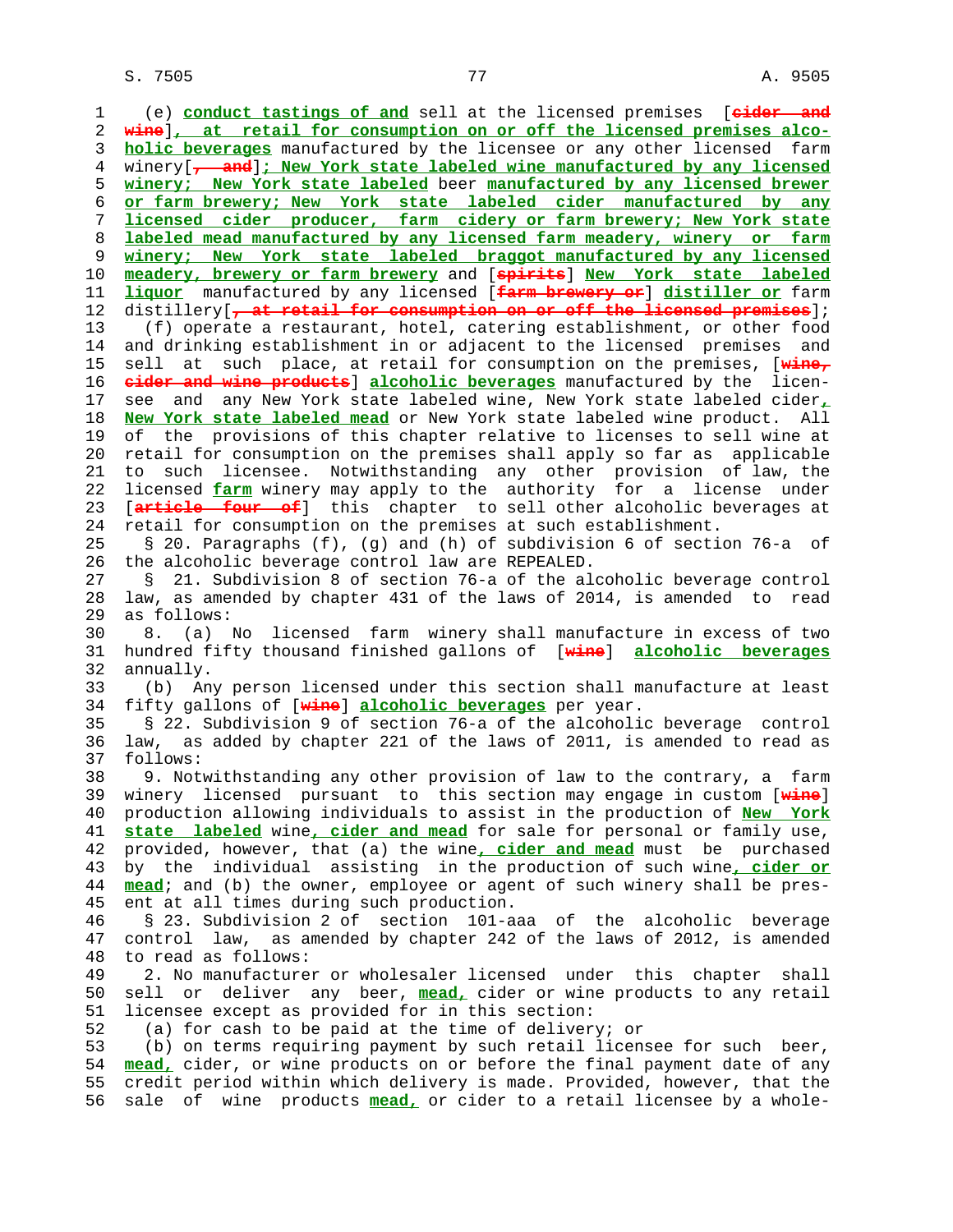1 saler licensed under section fifty-eight, sixty-two, or seventy-eight of 2 this chapter, or a licensed manufacturer of liquor**, mead** or wine or a 3 cider producer's license, shall be governed by the provisions of section 4 one hundred-one-aa of this article.

 5 § 24. Paragraphs (b), (d) and (e) of subdivision 4 of section 107-a of 6 the alcoholic beverage control law, paragraph (b) as amended by chapter 7 369 of the laws of 2017, paragraphs (d) and (e) as amended by chapter 8 354 of the laws of 2013, are amended to read as follows:

 9 (b) The annual fee for registration of any brand or trade name label 10 for liquor shall be two hundred fifty dollars; the annual fee for regis- 11 tration of any brand or trade name label for beer**, mead** or cider shall 12 be one hundred fifty dollars; the annual fee for registration of any 13 brand or trade name label for wine or wine products shall be fifty 14 dollars. Such fee shall be in the form of a check or draft. No annual 15 fee for registration of any brand or trade name label for wine shall be 16 required if it has been approved by the Alcohol and Tobacco Tax and 17 Trade Bureau of the United States Department of Treasury pursuant to 18 this section.

 19 Each brand or trade name label registration approved pursuant to this 20 section shall be valid for a term of three years as set forth by the 21 authority and which shall be pro-rated for partial years as applicable.

 22 Each brand or trade name label registration approved pursuant to this 23 section shall be valid only for the licensee to whom issued and shall 24 not be transferable.

 25 (d) The authority may at any time exempt any discontinued brand from 26 such fee provisions where a manufacturer or wholesaler has an inventory 27 of one hundred cases or less of liquor or wine and five hundred cases or 28 less of beer, and certifies to the authority in writing that such brand 29 is being discontinued. The authority may also at any time exempt any 30 discontinued brand from such fee provisions where a retailer discontinu- 31 ing a brand owned by him has a balance of an order yet to be delivered 32 of fifty cases or less of liquor or wine, or two hundred fifty cases or 33 less of beer, **mead,** wine products or cider.

 34 (e) The authority shall exempt from such fee provisions the registra- 35 tion of each brand or trade name label used for beer**, mead** or cider that 36 is produced in small size batches totaling fifteen hundred barrels or 37 less of beer**, mead** or cider annually.

 38 § 25. This act shall take effect on the ninetieth day after it shall 39 have become a law, provided that the amendments to section 17 of the 40 alcoholic beverage control law made by section seven of this act shall 41 be subject to the expiration and reversion of such section pursuant to 42 section 4 of chapter 118 of the laws of 2012, as amended, when upon such 43 date the provisions of section eight of this act shall take effect.

44 PART S

 45 Section 1. The alcoholic beverage control law is amended by adding a 46 new section 61-c to read as follows: 47 **§ 61-c. Exporter's license. An exporter's license shall authorize the** 48 **holder thereof to purchase alcoholic beverages from licensed manufactur-** 49 **ers solely for purposes of export outside of this state pursuant to and** 50 **in accordance with the laws of the place of delivery.** 51 § 2. Section 66 of the alcoholic beverage control law is amended by 52 adding a new subdivision 3-b to read as follows: 53 **3-b. The annual fee for an exporter's license shall be one hundred**

54 **twenty-five dollars.**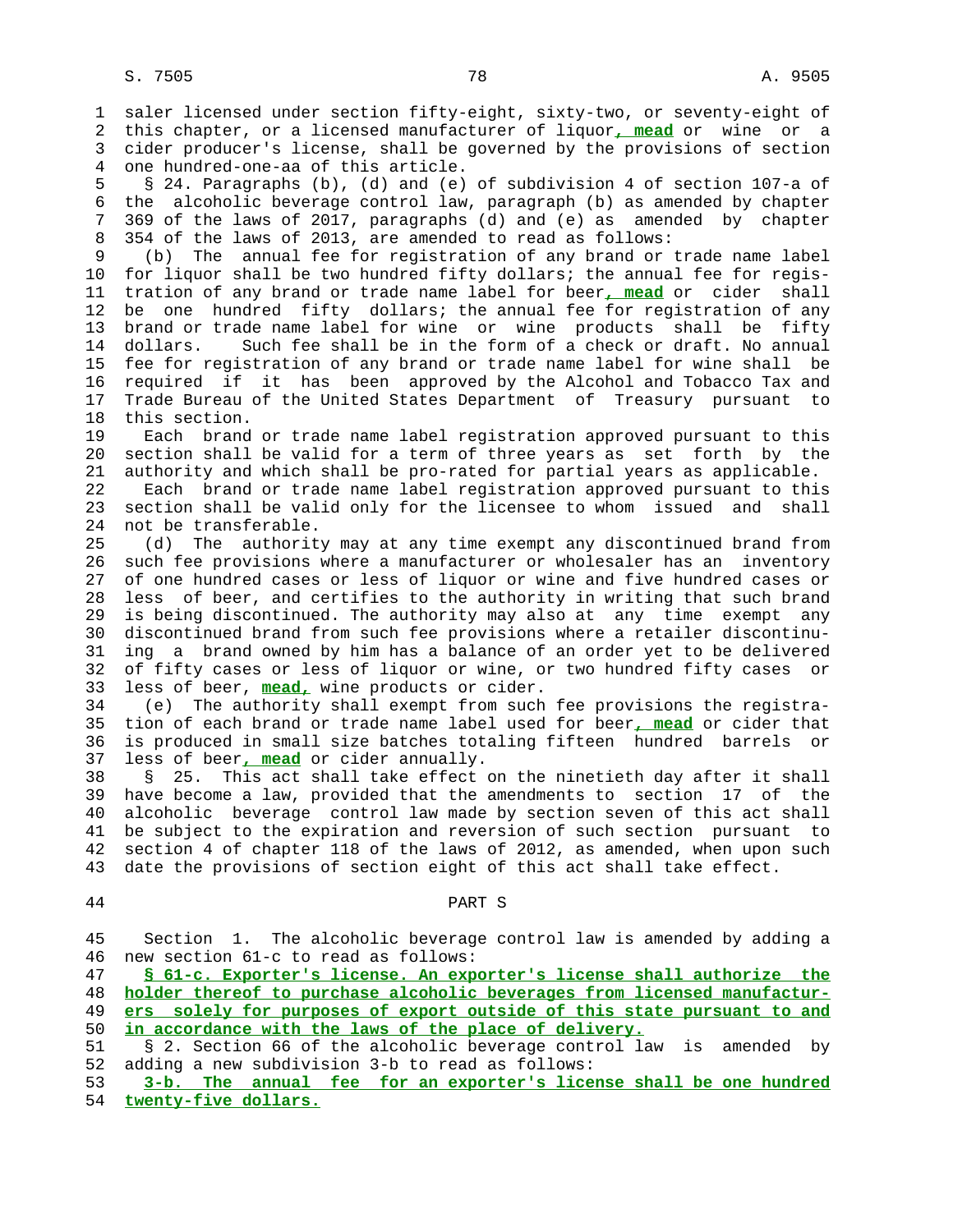1 § 3. Subdivision 3 of section 17 of the alcoholic beverage control 2 law, as amended by section 3 of chapter 297 of the laws of 2016, is 3 amended to read as follows:

 4 3. To revoke, cancel or suspend for cause any license or permit issued 5 under this chapter and/or to impose a civil penalty for cause against 6 any holder of a license or permit issued pursuant to this chapter. Any 7 civil penalty so imposed shall not exceed the sum of ten thousand 8 dollars as against the holder of any retail permit issued pursuant to<br>9 sections ninety-five, ninety-seven, ninety-eight, ninety-nine-d, and sections ninety-five, ninety-seven, ninety-eight, ninety-nine-d, and 10 paragraph f of subdivision one of section ninety-nine-b of this chapter, 11 and as against the holder of any retail license issued pursuant to 12 sections fifty-three-a, fifty-four, fifty-four-a, fifty-five, fifty- 13 five-a, sixty-three, sixty-four, sixty-four-a, sixty-four-b, 14 sixty-four-c, seventy-six-f, seventy-nine, eighty-one and eighty-one-a 15 of this chapter, and the sum of thirty thousand dollars as against the 16 holder of a license issued pursuant to sections fifty-three, 17 sixty-one-a, sixty-one-b, **sixty-one-c,** seventy-six, seventy-six-a, and 18 seventy-eight of this chapter, provided that the civil penalty against 19 the holder of a wholesale license issued pursuant to section fifty-three 20 of this chapter shall not exceed the sum of ten thousand dollars where 21 that licensee violates provisions of this chapter during the course of 22 the sale of beer at retail to a person for consumption at home, and the 23 sum of one hundred thousand dollars as against the holder of any license 24 issued pursuant to sections fifty-one, sixty-one, and sixty-two of this 25 chapter. Any civil penalty so imposed shall be in addition to and sepa- 26 rate and apart from the terms and provisions of the bond required pursu- 27 ant to section one hundred twelve of this chapter. Provided that no 28 appeal is pending on the imposition of such civil penalty, in the event 29 such civil penalty imposed by the division remains unpaid, in whole or 30 in part, more than forty-five days after written demand for payment has 31 been sent by first class mail to the address of the licensed premises, a 32 notice of impending default judgment shall be sent by first class mail 33 to the licensed premises and by first class mail to the last known home 34 address of the person who signed the most recent license application. 35 The notice of impending default judgment shall advise the licensee: (a) 36 that a civil penalty was imposed on the licensee; (b) the date the 37 penalty was imposed; (c) the amount of the civil penalty; (d) the amount 38 of the civil penalty that remains unpaid as of the date of the notice; 39 (e) the violations for which the civil penalty was imposed; and (f) that 40 a judgment by default will be entered in the supreme court of the county 41 in which the licensed premises are located, or other court of civil 42 jurisdiction or any other place provided for the entry of civil judg- 43 ments within the state of New York unless the division receives full 44 payment of all civil penalties due within twenty days of the date of the 45 notice of impending default judgment. If full payment shall not have 46 been received by the division within thirty days of mailing of the 47 notice of impending default judgment, the division shall proceed to 48 enter with such court a statement of the default judgment containing the 49 amount of the penalty or penalties remaining due and unpaid, along with 50 proof of mailing of the notice of impending default judgment. The filing 51 of such judgment shall have the full force and effect of a default judg- 52 ment duly docketed with such court pursuant to the civil practice law 53 and rules and shall in all respects be governed by that chapter and may 54 be enforced in the same manner and with the same effect as that provided 55 by law in respect to execution issued against property upon judgments of 56 a court of record. A judgment entered pursuant to this subdivision shall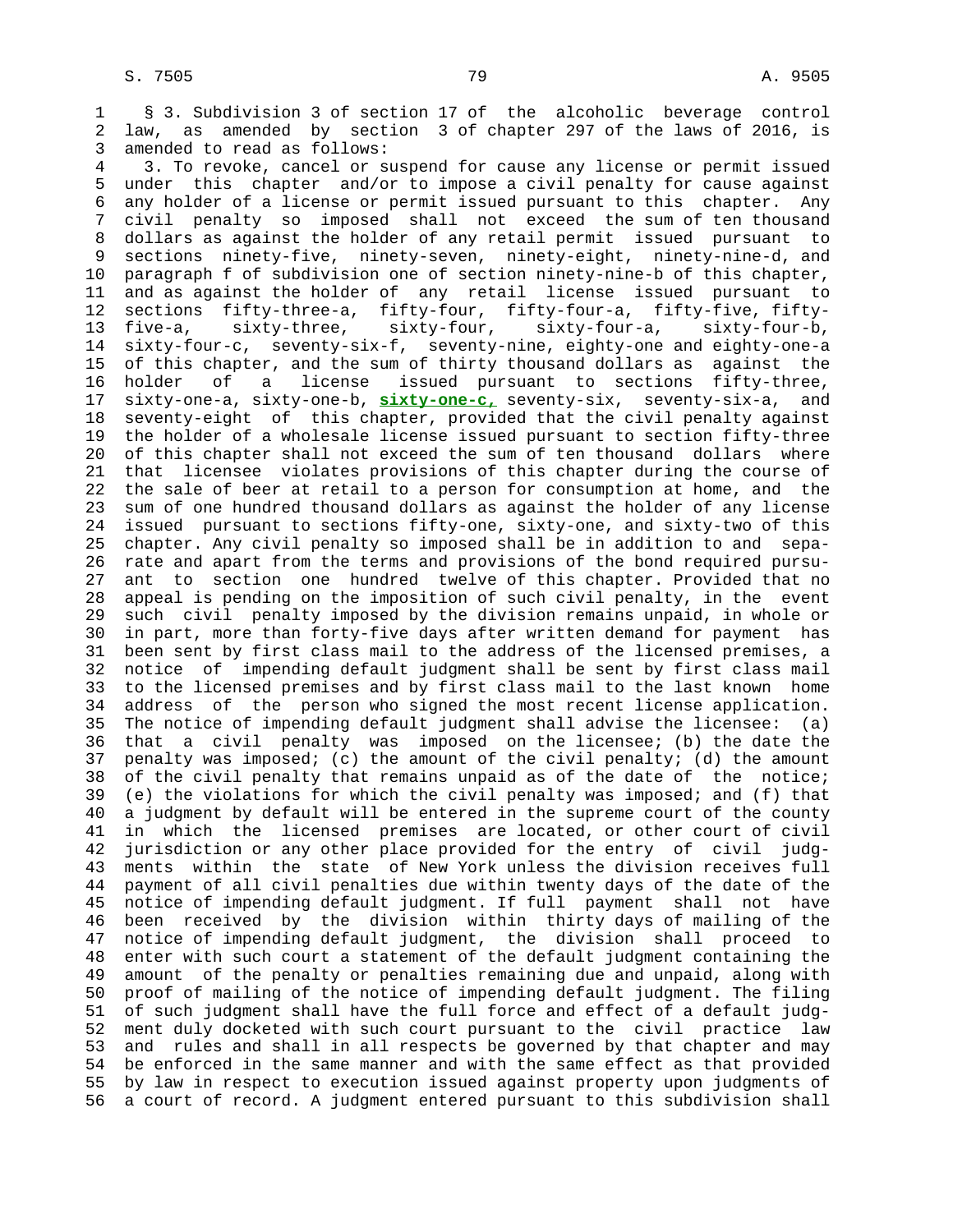1 remain in full force and effect for eight years notwithstanding any 2 other provision of law. 3 § 4. Subdivision 3 of section 17 of the alcoholic beverage control 4 law, as amended by section 4 of chapter 297 of the laws of 2016, is 5 amended to read as follows: 6 3. To revoke, cancel or suspend for cause any license or permit issued 7 under this chapter and/or to impose a civil penalty for cause against 8 any holder of a license or permit issued pursuant to this chapter. Any<br>9 civil penalty so imposed shall not exceed the sum of ten thousand 9 civil penalty so imposed shall not exceed the sum of ten thousand 10 dollars as against the holder of any retail permit issued pursuant to 11 sections ninety-five, ninety-seven, ninety-eight, ninety-nine-d, and 12 paragraph f of subdivision one of section ninety-nine-b of this chapter, 13 and as against the holder of any retail license issued pursuant to 14 sections fifty-three-a, fifty-four, fifty-four-a, fifty-five, fifty- 15 five-a, sixty-three, sixty-four, sixty-four-a, sixty-four-b, 16 sixty-four-c, seventy-six-f, seventy-nine, eighty-one, and eighty-one-a 17 of this chapter, and the sum of thirty thousand dollars as against the 18 holder of a license issued pursuant to sections fifty-three, 19 sixty-one-a, sixty-one-b, **sixty-one-c,** seventy-six, seventy-six-a and 20 seventy-eight of this chapter, provided that the civil penalty against 21 the holder of a wholesale license issued pursuant to section fifty-three 22 of this chapter shall not exceed the sum of ten thousand dollars where 23 that licensee violates provisions of this chapter during the course of 24 the sale of beer at retail to a person for consumption at home, and the 25 sum of one hundred thousand dollars as against the holder of any license 26 issued pursuant to sections fifty-one, sixty-one and sixty-two of this 27 chapter. Any civil penalty so imposed shall be in addition to and sepa- 28 rate and apart from the terms and provisions of the bond required pursu- 29 ant to section one hundred twelve of this chapter. Provided that no 30 appeal is pending on the imposition of such civil penalty, in the event 31 such civil penalty imposed by the division remains unpaid, in whole or 32 in part, more than forty-five days after written demand for payment has 33 been sent by first class mail to the address of the licensed premises, a 34 notice of impending default judgment shall be sent by first class mail 35 to the licensed premises and by first class mail to the last known home 36 address of the person who signed the most recent license application. 37 The notice of impending default judgment shall advise the licensee: (a) 38 that a civil penalty was imposed on the licensee; (b) the date the 39 penalty was imposed; (c) the amount of the civil penalty; (d) the amount 40 of the civil penalty that remains unpaid as of the date of the notice; 41 (e) the violations for which the civil penalty was imposed; and (f) that 42 a judgment by default will be entered in the supreme court of the county 43 in which the licensed premises are located, or other court of civil 44 jurisdiction, or any other place provided for the entry of civil judg- 45 ments within the state of New York unless the division receives full 46 payment of all civil penalties due within twenty days of the date of the 47 notice of impending default judgment. If full payment shall not have 48 been received by the division within thirty days of mailing of the 49 notice of impending default judgment, the division shall proceed to 50 enter with such court a statement of the default judgment containing the 51 amount of the penalty or penalties remaining due and unpaid, along with 52 proof of mailing of the notice of impending default judgment. The filing 53 of such judgment shall have the full force and effect of a default judg- 54 ment duly docketed with such court pursuant to the civil practice law 55 and rules and shall in all respects be governed by that chapter and may 56 be enforced in the same manner and with the same effect as that provided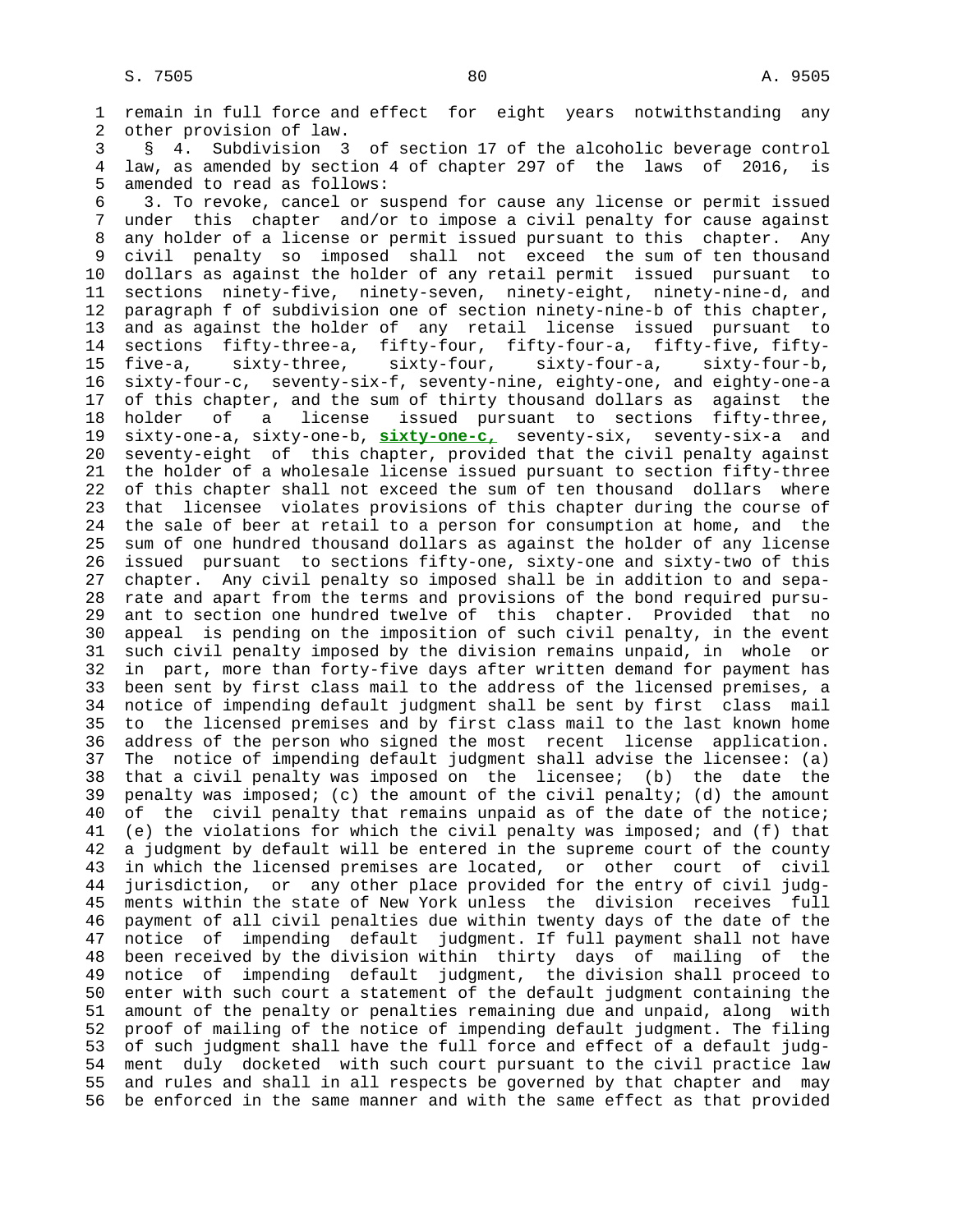1 by law in respect to execution issued against property upon judgments of 2 a court of record. A judgment entered pursuant to this subdivision shall 3 remain in full force and effect for eight years notwithstanding any 4 other provision of law.

 5 § 5. This act shall take effect on the one hundred eightieth day after 6 it shall have become a law; provided that the amendments to subdivision 7 3 of section 17 of the alcoholic beverage control law made by section 8 three of this act shall be subject to the expiration and reversion of 9 such section pursuant to section 4 of chapter 118 of the laws of 2012, 10 as amended, when upon such date the provisions of section four of this 11 act shall take effect; and provided, further, that any and all rules and 12 regulations and any other measures necessary to implement any provision 13 of this act on its effective date may be promulgated and taken, respec- 14 tively, on or before the effective date of such provision.

## 15 PART T

 16 Section 1. Section 2 of chapter 303 of the laws of 1988, relating to 17 the extension of the state commission on the restoration of the capitol, 18 as amended by chapter 207 of the laws of 2013, is amended to read as 19 follows:

 20 § 2. The temporary state commission on the restoration of the capitol 21 is hereby renamed as the state commission on the restoration of the 22 capitol (hereinafter to be referred to as the "commission") and is here- 23 by continued until April 1, [**2018**] **2023**. The commission shall consist 24 of eleven members to be appointed as follows: five members shall be 25 appointed by the governor; two members shall be appointed by the tempo- 26 rary president of the senate; two members shall be appointed by the 27 speaker of the assembly; one member shall be appointed by the minority 28 leader of the senate; one member shall be appointed by the minority 29 leader of the assembly, together with the commissioner of general 30 services and the commissioner of parks, recreation and historic preser- 31 vation. The term for each elected member shall be for three years, 32 except that of the first five members appointed by the governor, one 33 shall be for a one year term, and two shall be for a two year term, and 34 one of the first appointments by the president of the senate and by the 35 speaker of the assembly shall be for a two year term. Any vacancy that 36 occurs in the commission shall be filled in the same manner in which the 37 original appointment was made. The commission shall elect a chairman and 38 a vice-chairman from among its members. The members of the state 39 commission on the restoration of the capitol shall be deemed to be 40 members of the commission until their successors are appointed. The 41 members of the commission shall receive no compensation for their 42 services, but shall be reimbursed for their expenses actually and neces- 43 sarily incurred by them in the performance of their duties hereunder.

 44 § 2. Section 9 of chapter 303 of the laws of 1988, relating to the 45 extension of the state commission on the restoration of the capitol, as 46 amended by chapter 207 of the laws of 2013, is amended to read as 47 follows:

 48 § 9. This act shall take effect immediately, and shall remain in full 49 force and effect until April 1, [**2018**] **2023**.

 50 § 3. This act shall take effect immediately and shall be deemed to 51 have been in full force and effect on and after April 1, 2018; provided 52 that the amendments to section 2 of chapter 303 of the laws of 1988 made 53 by section one of this act shall not affect the expiration of such chap- 54 ter, and shall be deemed to expire therewith.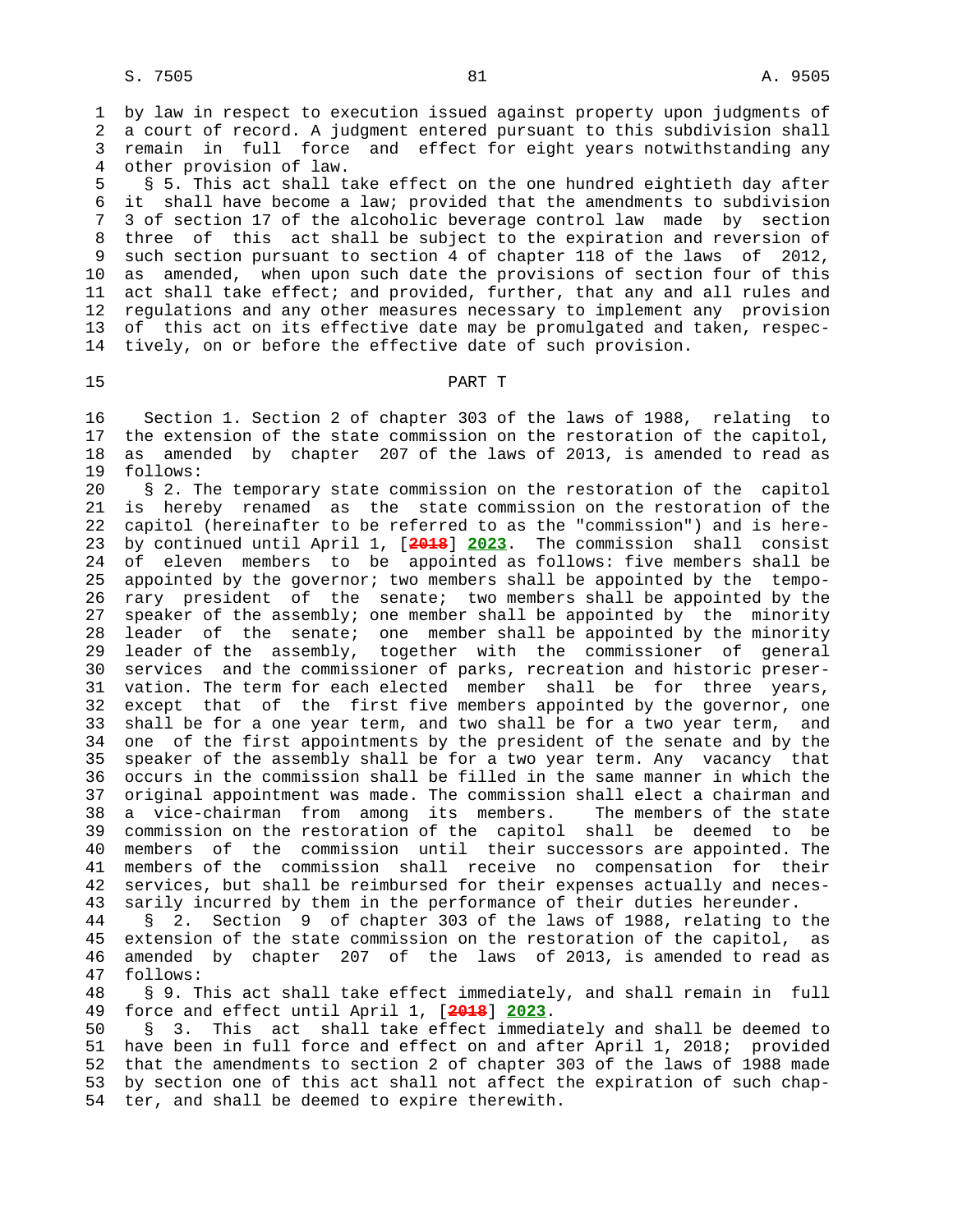### 1 PART U

 2 Section 1. The section heading and subdivision 1 of section 34 of the 3 public lands law, as amended by chapter 703 of the laws of 1994, are 4 amended to read as follows: 5 Transfer of unappropriated state lands for mental health, [**mental** 6 **retardation**] **developmental disability**, park, recreation, playground, 7 reforestation, **public education, public safety,** street [**or**]**,** highway**, or** 8 **other municipal** purposes. 1. [**Such**] **The** commissioner of general services 9 may, from time to time, transfer and convey to a city, incorporated 10 village, town**,** or county **or, as defined in section one hundred of the** 11 **general municipal law, to a political subdivision, fire company, or** 12 **voluntary ambulance service**, in consideration of one dollar to be paid 13 to the state of New York, and on such terms and conditions as such 14 commissioner may impose, a part or all of any parcel or parcels of unap- 15 propriated state lands upon certification that such parcel or parcels 16 are useful for local mental health facilities, [**mental retardation**] 17 **developmental disability** facilities, park, recreation, playground, 18 reforestation, **public education, public safety,** street [**or**]**,** highway**, or** 19 **other municipal** purposes, and that they will be properly improved and 20 maintained for one or more of such purposes and provided that this 21 disposition of such parcel or parcels is not otherwise prohibited. 22 Certification shall be evidenced by a formal request from the [**board of** 23 **estimate,**] common council, village board, town board [**or**]**,** county board 24 of supervisors, **or other elective governing board or body now or here-** 25 **after vested by state statute, charter or other law with jurisdiction to** 26 **initiate and adopt local laws or ordinances, or such board or body as** 27 **may be authorized by law to initiate such request and certification,** 28 setting forth in detail the parcel or parcels to be released, trans- 29 ferred and conveyed and the availability and usefulness of such parcel 30 or parcels for one or more of such purposes. In the city of New York 31 however, certification shall be evidenced by a formal request from the 32 mayor. In the event that lands transferred under the provisions of this 33 section are not properly improved and maintained for one or more of the 34 purposes contemplated by this section by the city, village, town [**or**]**,** 35 county**, political subdivision, fire company, or voluntary ambulance** 36 **service** to which they were transferred, the title thereto shall revert 37 to the people of the state of New York, and the attorney-general may 38 institute an action in the supreme court for a judgment declaring a 39 revesting of such title in the state. [**Such**] **The** commissioner may also 40 transfer any unappropriated state lands to the office of parks, recre- 41 ation and historic preservation or the department of environmental 42 conservation, upon the application of the commissioner thereof indicat- 43 ing that such unappropriated state lands are required for state park 44 purposes within the area of jurisdiction of such office or department. 45 § 2. This act shall take effect immediately.

46 PART V

 47 Section 1. The state finance law is amended by adding a new section 48 99-bb to read as follows: 49 **§ 99-bb. Parking services fund. 1. Notwithstanding sections eight,** 50 **eight-a and seventy of this chapter or any other provision of law, rule,** 51 **regulation, or practice to the contrary, there is hereby established in**

52 **the joint custody of the state comptroller and the commissioner of taxa-**

53 **tion and finance a parking services fund, which shall be classified by**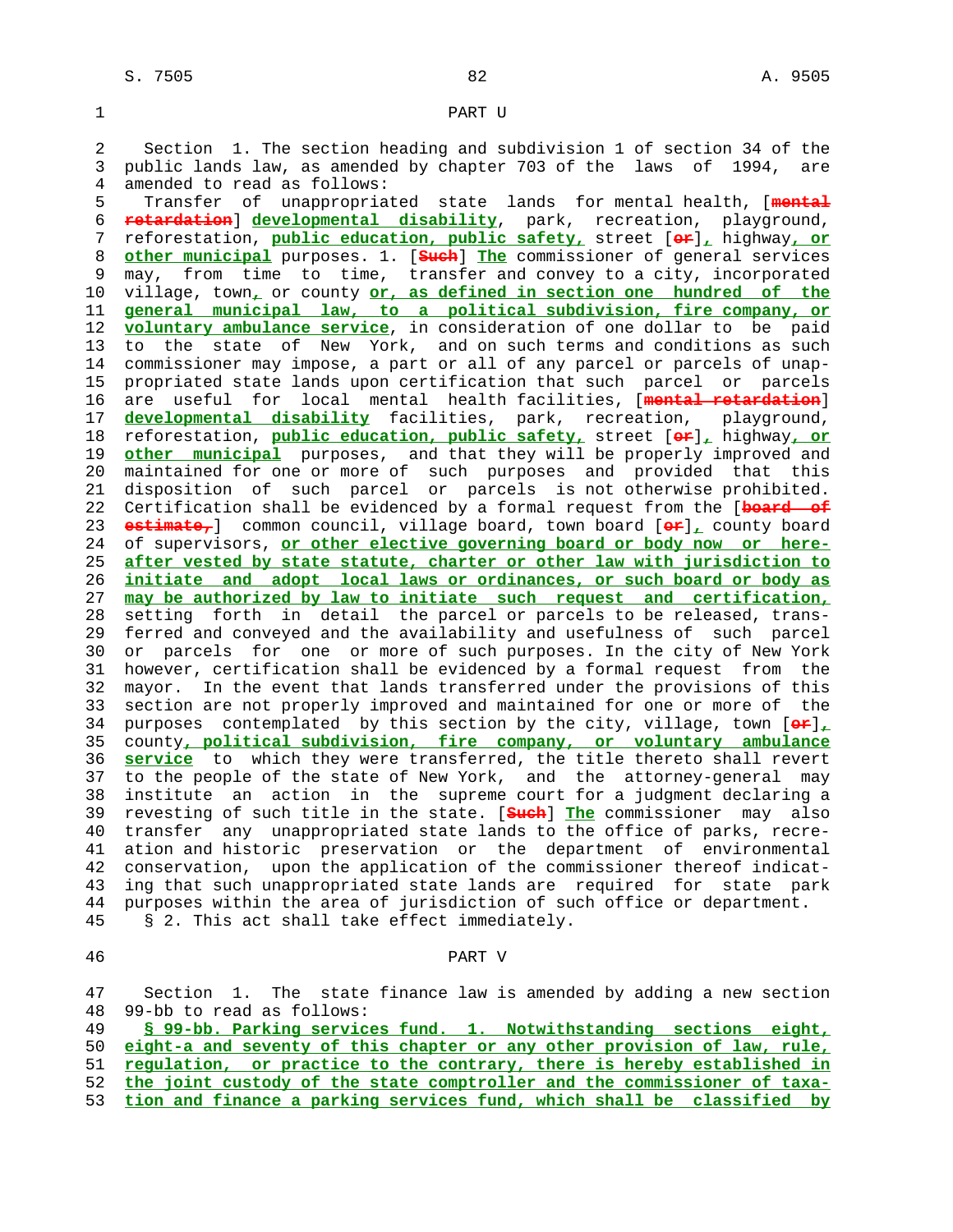S. 7505 83 A. 9505

| 1              | the state comptroller as an enterprise fund type, and which shall        |
|----------------|--------------------------------------------------------------------------|
| 2              | consist of all moneys received from private entities and individuals as  |
| 3              | fees for the use of state-owned parking lots and garages.                |
| $\overline{4}$ | 2. Moneys within the parking services fund shall be available to the     |
| 5              | commissioner of general services for services and expenses of the office |
| 6              | relating to the direct maintenance and operation of state-owned parking  |
| 7              | lots and garages.                                                        |
| 8              | § 2. The state finance law is amended by adding a new section 99-cc to   |
| 9              | read as follows:                                                         |
| 10             | § 99-cc. Solid waste fund. 1. Notwithstanding sections eight, eight-a    |
| 11             | and seventy of this chapter or any other provision of law, rule, requ-   |
| 12             | lation, or practice to the contrary, there is hereby established in the  |
| 13             | joint custody of the state comptroller and the commissioner of taxation  |
| 14             |                                                                          |
|                | and finance a solid waste fund, which shall be classified by the state   |
| 15             | comptroller as an enterprise fund type, and which shall consist of all   |
| 16             | moneys received from private entities by the commissioner of general     |
| 17             | services for the sale of recyclables.                                    |
| 18             | 2. Moneys within the solid waste fund shall be available to the          |
| 19             | commissioner of general services for services and expenses of the office |
| 20             | relating to the collection, processing and sale of recycled materials.   |
| 21             | § 3. The state finance law is amended by adding a new section 99-dd to   |
| 22             | read as follows:                                                         |
| 23             | § 99-dd. Special events fund. 1. Notwithstanding sections eight,         |
| 24             | eight-a and seventy of this chapter and any other provision of law,      |
| 25             | rule, regulation, or practice to the contrary, there is hereby estab-    |
| 26             | lished in the joint custody of the state comptroller and the commission- |
|                | er of taxation and finance a special events fund, which shall be classi- |
| 27<br>28       | fied by the state comptroller as an enterprise fund type, and which      |
| 29             | shall consist of all moneys received from private entities and individ-  |
|                |                                                                          |
| 30<br>31       | uals as fees for the use of physical space at state-owned facilities,    |
|                | including, but not limited to, the Empire State Plaza and Harriman       |
| 32             | Campus, and any other miscellaneous fees associated with the use of such |
| 33             | physical space at such state-owned facilities by private entities and    |
| 34             | individuals.                                                             |
| 35<br>36       | 2. Moneys within the special events fund shall be available to the       |
|                | commissioner of general services for services and expenses of the office |
| 37<br>38       | relating to the use of state-owned facilities by private entities and    |
|                | individuals.                                                             |
|                | § 4. This act shall take effect April 1, 2018.                           |
|                |                                                                          |
|                | PART W                                                                   |
|                |                                                                          |
| 41             | Section 1. The civil service law is amended by adding a new section 66   |
|                | to read as follows:                                                      |
| 42             | § 66. Term appointments in information technology. 1. The department     |
| 43<br>44       | may authorize a term appointment without examination to a temporary      |
| 45             | position requiring special expertise or qualifications in information    |
|                |                                                                          |
| 46             | technology within the office of information technology services. Such    |
| 47             | appointments shall be authorized only in a case where the office of      |
| 48             | information technology services certifies to the department that because |
| 49             | of the type of services to be rendered, or the temporary or occasional   |
| 50             | character of such services, it would not be practicable to hold an exam- |
| 51             | ination of any kind. Such certification shall be a public document       |
| 52             | pursuant to the public officers law and shall identify the special       |
| 53             | expertise or qualifications that are required and why they cannot be     |
| 54             | obtained through an appointment from an eligible list. The department    |
|                |                                                                          |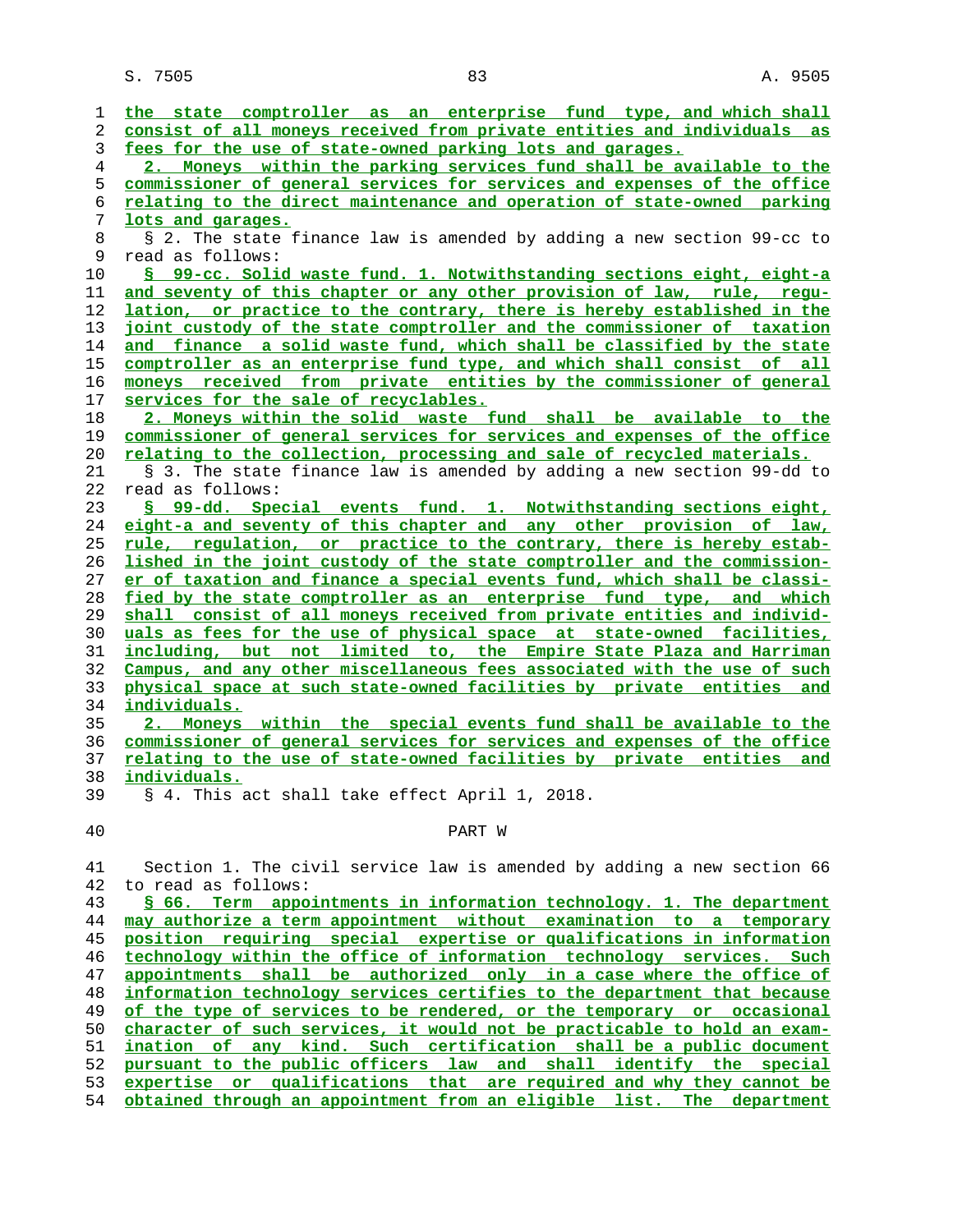$S. 7505$   $84$   $R. 9505$ 

**shall review the certification to confirm that the special expertise or qualifications identified by the office of information technology services cannot be obtained through an appointment from an eligible list. The maximum period for such initial term appointment established pursuant to this subdivision shall not exceed sixty months and, other than as set forth in subdivision two of this section, shall not be extended, and the maximum number of such appointments shall not exceed three hundred. The department shall not approve any temporary positions which are not certified by the office of information technology services to the department in accordance with this section within five years of the date when this section shall have become a law. 2. At least fifteen days prior to making a term appointment pursuant to this section, the appointing authority shall publicly and conspicu- ously post information about the temporary position and the required qualifications and shall allow any qualified employee to apply for the position. In the event that a permanent competitive employee is quali- fied for the posted position, the appointment of such employee shall take precedence over the appointment of any term position pursuant to this section. An employee appointed pursuant to this section who has completed two years of continuous service under this section shall be eligible to compete in promotional examinations that are also open to other employees who have permanent civil service appoints and appropri- ate qualifications. In the event that the department fails to certify a promotional list for an examination in which the appointee has competed within the initially sixty month term appointment, such appointment may be extended by the department, upon certification of the appointing authority, for periods of up to thirty-six months until such time as a promotional list resulting from the examination in which the employee completed, is certified. 3. A temporary position established pursuant to this section may be abolished for reason of economy, consolidation or abolition of func- tions, curtailment of activities or otherwise. Upon such abolition or at the end of the term of the appointment, the provisions of sections seventy-eight, seventy-nine, eighty and eighty-one of this chapter shall not apply. In the event of a reduction of workforce pursuant to section eighty of this chapter affecting information technology positions, the term appointments pursuant to this section shall be abolished prior to the abolition of permanent competitive class information technology positions at such agency involving comparable skills and responsibil- ities.** 41 § 2. Notwithstanding any provision of law to the contrary, the depart- 42 ment of civil service may authorize appointment of term appointees to 43 competitive titles in a manner approved by such department. 44 § 3. This act shall take effect immediately and shall expire and be 45 deemed repealed June 30, 2023; provided, however, that any person 46 appointed prior to that date may continue to be employed for a period 47 not to exceed sixty months from the date of appointment. 48 PART X

 49 Section 1. The state finance law is amended by adding a new section 50 5-a to read as follows:

**§ 5-a. New York state secure choice savings program. 1. There is here- by established the New York state secure choice savings program to be administered by the deferred compensation board. The general adminis- tration and responsibility for the operation of the New York state**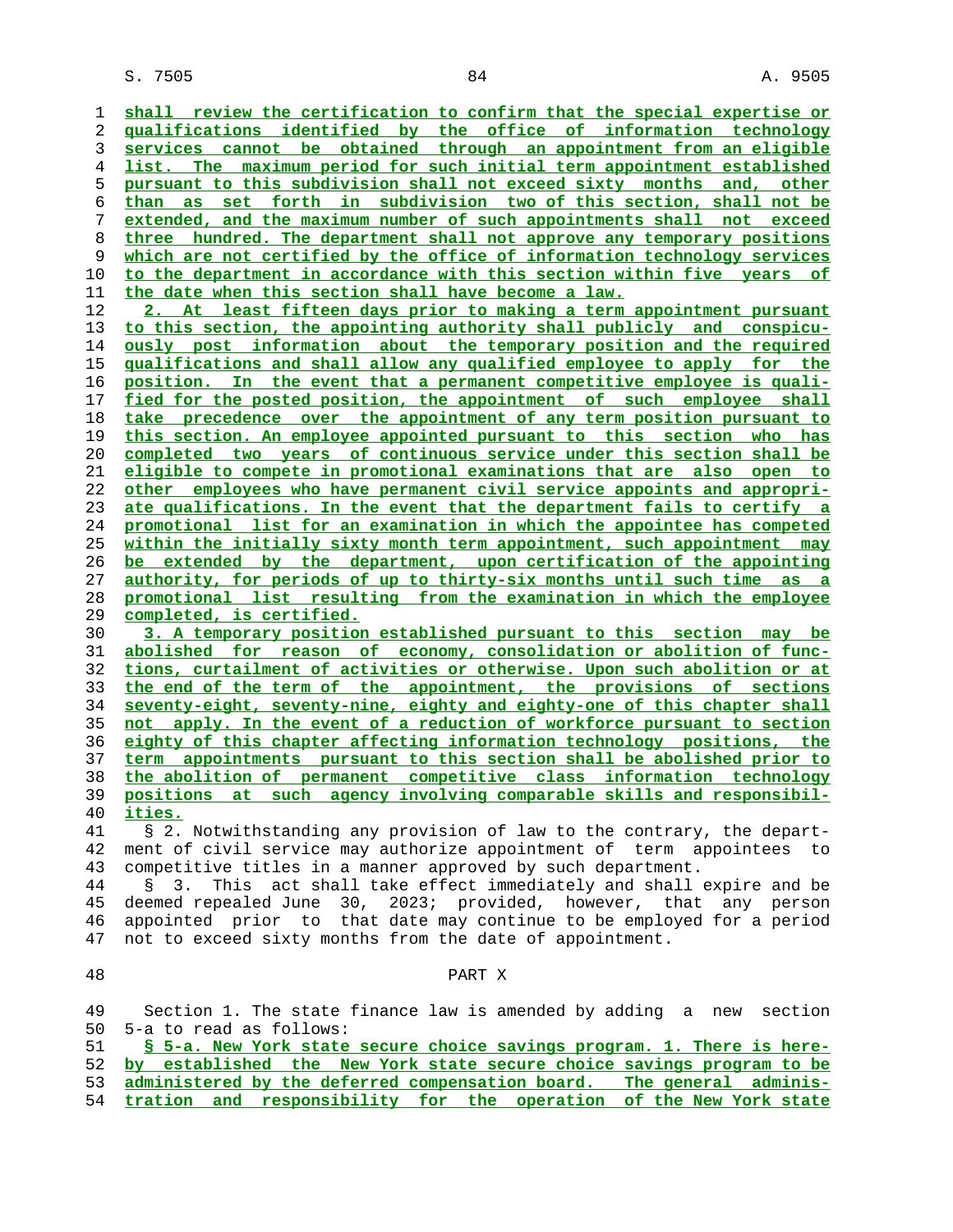S. 7505 A. 9505

| 1<br>2   | secure choice savings program shall be administered by the New York<br>state deferred compensation board for the purpose of promoting greater |
|----------|-----------------------------------------------------------------------------------------------------------------------------------------------|
| 3        | retirement savings for private-sector employees in a convenient, low-                                                                         |
| 4        | cost, and portable manner.                                                                                                                    |
| 5        | 2. All terms shall have the same meaning as when used in a comparable                                                                         |
| 6        | context in the internal revenue code. As used in this section, the                                                                            |
| 7        | following terms shall have the following meanings:                                                                                            |
| 8        | a. "Board" shall mean the New York state deferred compensation board.                                                                         |
| 9        | b. "Superintendent" shall mean the superintendent of the department of                                                                        |
| 10       | financial services.                                                                                                                           |
| 11       | c. "Comptroller" shall mean the comptroller of the state.                                                                                     |
| 12       | d. "Employee" shall mean any individual who is eighteen years of age                                                                          |
| 13       | or older, who is employed by an employer, and who earned wages working                                                                        |
| 14       | for an employer in New York state during a calendar year.                                                                                     |
| 15       | e. "Employer" shall mean a person or entity engaged in a business,                                                                            |
| 16       | industry, profession, trade, or other enterprise in New York state,                                                                           |
| 17       | whether for profit or not for profit, that has not offered a qualified                                                                        |
| 18       | <u>retirement plan, including, but not limited to, a plan qualified under</u>                                                                 |
| 19       | sections 401(a), 401(k), 403(a), 403(b), 408(k), 408(p) or 457(b) of the                                                                      |
| 20       | internal revenue code of 1986 in the preceding two years.                                                                                     |
| 21       | f. "Enrollee" shall mean any employee who is enrolled in the program.                                                                         |
| 22       | g. "Fund" shall mean the New York state secure choice savings program                                                                         |
| 23       | fund.                                                                                                                                         |
| 24       | h. "Internal revenue code" shall mean the internal revenue code of                                                                            |
| 25       | 1986, or any successor law, in effect for the calendar year.                                                                                  |
| 26       | i. "IRA" shall mean a Roth IRA (individual retirement account).                                                                               |
| 27       | j. "Participating employer" shall mean an employer that provides a                                                                            |
| 28       | payroll deposit retirement savings arrangement as provided for by this                                                                        |
| 29<br>30 | article for its employees who are enrollees in the program.                                                                                   |
| 31       | k. "Payroll deposit retirement savings arrangement" shall mean an<br>arrangement by which a participating employer allows enrollees to remit  |
| 32       | payroll deduction contributions to the program.                                                                                               |
| 33       | 1. "Program" shall mean the New York state secure choice savings                                                                              |
| 34       | program.                                                                                                                                      |
| 35       | m. "Wages" shall mean any compensation within the meaning of section                                                                          |
| 36       | $219(f)(1)$ of the internal revenue code that is received by an enrollee                                                                      |
| 37       | from a participating employer during the calendar year.                                                                                       |
| 38       | 3. The board, the individual members of the board, and any other                                                                              |
| 39       | agents appointed or engaged by the board, and all persons serving as                                                                          |
| 40       | program staff shall discharge their duties with respect to the program                                                                        |
| 41       | solely in the interest of the program's enrollees and beneficiaries as                                                                        |
| 42       | follows:                                                                                                                                      |
| 43       | a. for the exclusive purposes of providing benefits to enrollees<br>and                                                                       |
| 44       | beneficiaries and defraying reasonable expenses of administering the                                                                          |
| 45       | program;                                                                                                                                      |
| 46       | b. by investing with the care, skill, prudence, and diligence under                                                                           |
| 47       | the prevailing circumstances that a prudent person acting in a like                                                                           |
| 48       | capacity and familiar with those matters would use in the conduct of an                                                                       |
| 49       | enterprise of a like character and with like aims; and                                                                                        |
| 50       | c. by using any contributions paid by employees and employers remit-                                                                          |
| 51       | ting employee contributions into the fund exclusively for the purpose of                                                                      |
| 52       | paying benefits to the enrollees of the program, for the cost of admin-                                                                       |
| 53       | istration of the program, and for investments made for the benefit of                                                                         |
| 54       | the program.                                                                                                                                  |
| 55       | 4. In addition to the other duties and responsibilities stated in this                                                                        |

**article, the board shall:**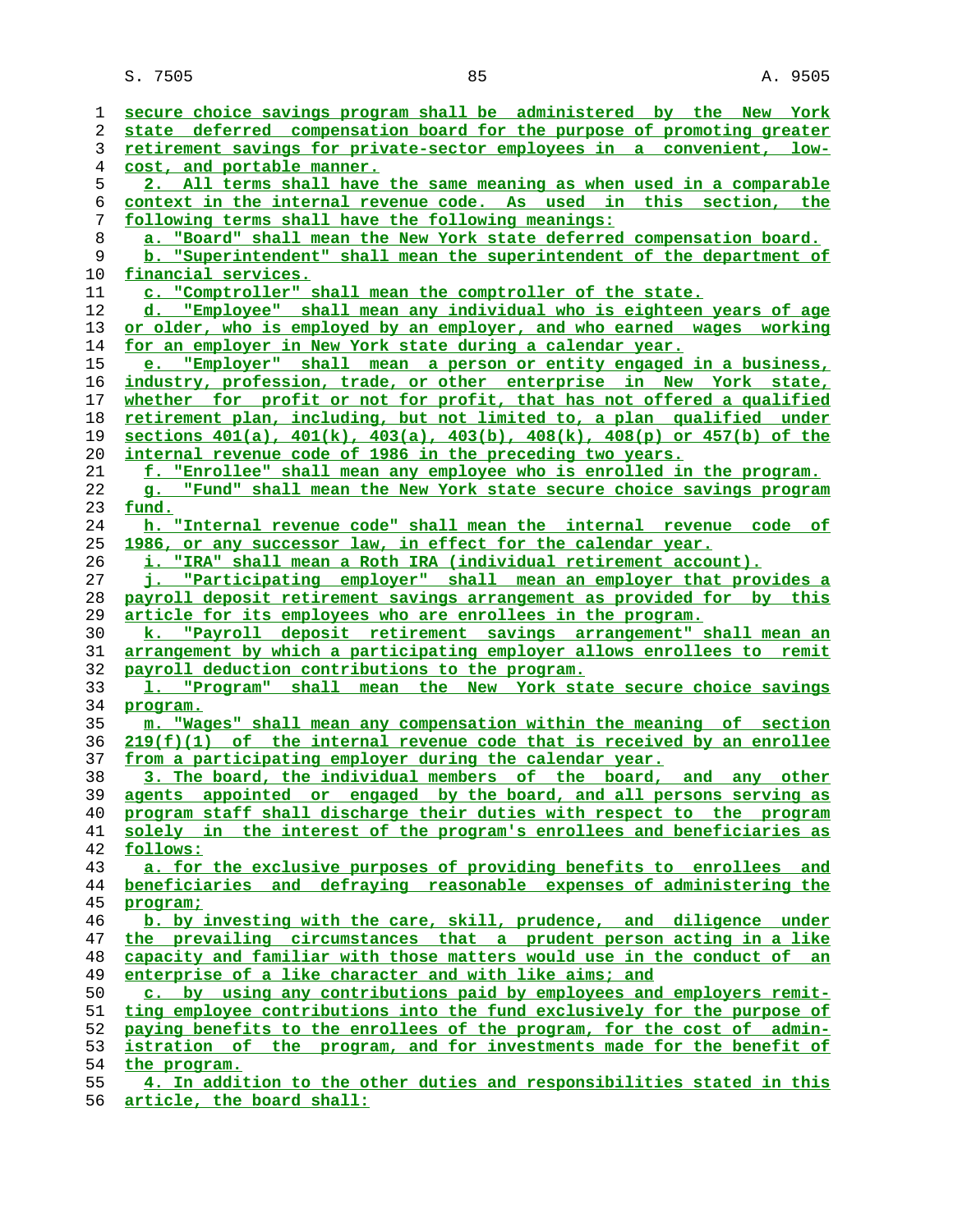S. 7505 86 86 A. 9505

| 1              | a. Cause the program to be designed, established and operated in a                                                                              |
|----------------|-------------------------------------------------------------------------------------------------------------------------------------------------|
| 2              | manner that:                                                                                                                                    |
| 3              | (i) accords with best practices for retirement savings vehicles;                                                                                |
| $\overline{4}$ | (ii) maximizes participation, savings, and sound investment practices                                                                           |
| 5              | including considering the use of automatic enrollment as allowed under                                                                          |
| 6              | federal law;                                                                                                                                    |
| 7              | (iii) maximizes simplicity, including ease of administration for                                                                                |
| 8              | participating employers and enrollees;                                                                                                          |
| 9              | (iv) provides an efficient product to enrollees by pooling investment                                                                           |
| 10             | funds;                                                                                                                                          |
| 11             | (v) ensures the portability of benefits; and                                                                                                    |
| 12             | (vi) provides for the deaccumulation of enrollee assets in a manner                                                                             |
| 13             | that maximizes financial security in retirement.                                                                                                |
| 14             | b. Appoint a trustee to the fund in compliance with section 408 of the                                                                          |
| 15             | internal revenue code.                                                                                                                          |
| 16             | c. Explore and establish investment options, subject to this article,                                                                           |
| 17             | that offer enrollees returns on contributions and the conversion of                                                                             |
| 18             | individual retirement savings account balances to secure retirement                                                                             |
| 19             | income without incurring debt or liabilities to the state.                                                                                      |
| 20             | d. Establish the process by which interest, investment earnings, and                                                                            |
| 21             | investment losses are allocated to individual program accounts on a pro                                                                         |
| 22             | rata basis and are computed at the interest rate on the balance of an                                                                           |
| 23             | individual's account.                                                                                                                           |
| 24             | e. Make and enter into contracts necessary for the administration of                                                                            |
| 25             | the program and fund, including, but not limited to, retaining and                                                                              |
| 26             | contracting with investment managers, private financial institutions,                                                                           |
| 27             | other financial and service providers, consultants, actuaries, counsel,                                                                         |
| 28             | auditors, third-party administrators, and other professionals as neces-                                                                         |
| 29             | sary.                                                                                                                                           |
| 30             | f. Conduct a review of the performance of any investment vendors every<br>four years, including, but not limited to, a review of returns, fees, |
| 31<br>32       | and customer service. A copy of reviews shall be posted to the board's                                                                          |
| 33             | internet website.                                                                                                                               |
| 34             | g. Determine the number and duties of staff members needed to adminis-                                                                          |
| 35             | ter the program and assemble such staff, including, appointing a program                                                                        |
| 36             | administrator.                                                                                                                                  |
| 37             | h. Cause moneys in the fund to be held and invested as pooled invest-                                                                           |
| 38             | ments described in this article, with a view to achieving cost savings                                                                          |
| 39             | through efficiencies and economies of scale.                                                                                                    |
| 40             | Evaluate and establish the process by which an enrollee is able to                                                                              |
| 41             | contribute a portion of his or her wages to the program for automatic                                                                           |
| 42             | deposit of those contributions and the process by which a participating                                                                         |
| 43             | employer provides a payroll deposit retirement savings arrangement to                                                                           |
| 44             | forward those contributions and related information to the program,                                                                             |
| 45             | including, but not limited to, contracting with financial service compa-                                                                        |
| 46             | nies and third-party administrators with the capability to receive and                                                                          |
| 47             | process employee information and contributions for payroll deposit                                                                              |
| 48             | retirement savings arrangements or similar arrangements.                                                                                        |
| 49             | j. Design and establish the process for enrollment including the proc-                                                                          |
| 50             | ess by which an employee can opt to not participate in the program,                                                                             |
| 51             | select a contribution level, select an investment option, and terminate                                                                         |
| 52             | participation in the program.                                                                                                                   |
| 53             | k. Evaluate and establish the process by which an employee may volun-                                                                           |
| 54             | tarily enroll in and make contributions to the program.                                                                                         |
| 55             | 1. Accept any grants, appropriations, or other moneys from the state,                                                                           |

**any unit of federal, state, or local government, or any other person,**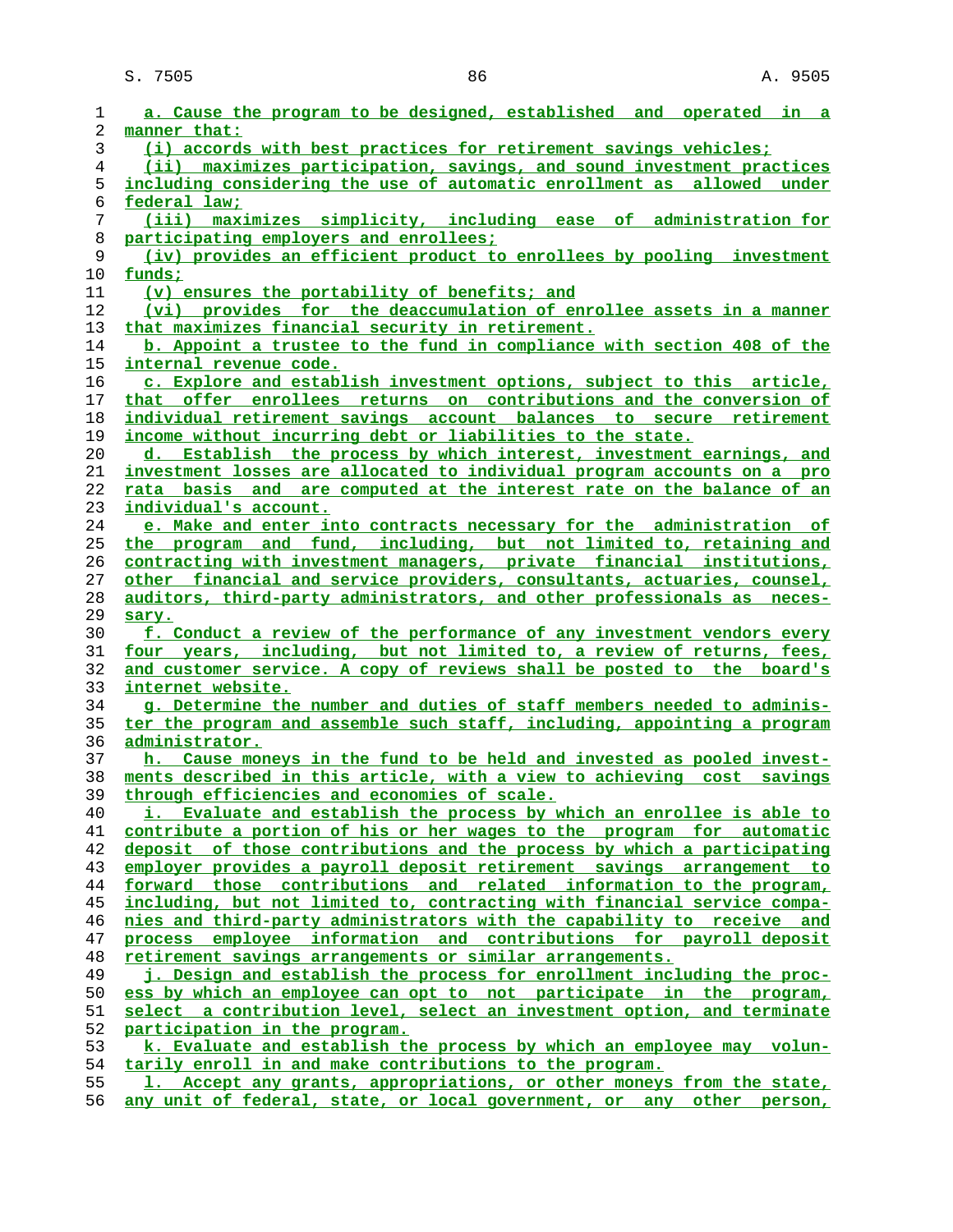S. 7505 87 87 A. 9505

| 1              | firm, partnership, or corporation solely for deposit into the fund,          |
|----------------|------------------------------------------------------------------------------|
|                |                                                                              |
| 2              | whether for investment or administrative purposes.                           |
| 3              | m. Evaluate the need for, and procure as needed, insurance against any       |
| $\overline{4}$ | and all loss in connection with the property, assets, or activities of       |
| 5              | the program, and indemnify as needed each member of the board from           |
| 6              | personal loss or liability resulting from a member's action or inaction      |
| 7              | <u>as a member of the board.</u>                                             |
| 8              | n. Make provisions for the payment of administrative costs and               |
| 9              | expenses for the creation, management, and operation of the program.         |
|                | Subject to appropriation, the state may pay administrative costs associ-     |
| 10             |                                                                              |
| 11             | ated with the creation and management of the program until sufficient        |
| 12             | assets are available in the fund for that purpose. Thereafter, all costs     |
| 13             | of the fund, including repayment of any start-up funds provided by the       |
| 14             | state, shall be paid only out of moneys on deposit therein. However,         |
| 15             | private funds or federal funding received in order to implement the          |
| 16             | program until the fund is self-sustaining shall not be repaid unless         |
| 17             | those funds were offered contingent upon the promise of repayment. The       |
| 18             | board shall keep annual administrative expenses as low as possible, but      |
| 19             | in no event shall they exceed 0.75% of the total trust balance.              |
| 20             | o. Allocate administrative fees to individual retirement accounts in         |
|                |                                                                              |
| 21             | the program on a pro rata basis.                                             |
| 22             | p. Set minimum and maximum contribution levels in accordance with            |
| 23             | limits established for IRAs by the internal revenue code.                    |
| 24             | g. Facilitate education and outreach to employers and employees.             |
| 25             | r. Facilitate compliance by the program with all applicable require-         |
| 26             | ments for the program under the internal revenue code, including tax         |
| 27             | <u>qualification requirements or any other applicable law and accounting</u> |
| 28             | requirements.                                                                |
| 29             | s. Carry out the duties and obligations of the program in an<br>effec-       |
| 30             | tive, efficient, and low-cost manner.                                        |
| 31             | t. Exercise any and all other powers reasonably necessary for the            |
| 32             | effectuation of the purposes, objectives, and provisions of this article     |
| 33             | pertaining to the program.                                                   |
|                |                                                                              |
| 34             | u. Deposit into the New York state secure choice administrative fund         |
| 35             | all grants, gifts, donations, fees, and earnings from investments from       |
| 36             | the New York state secure choice savings program fund that are used to       |
| 37             | administrative costs. All expenses of the board shall be paid<br>recover     |
| 38             | from the New York state secure choice administrative fund.                   |
| 39             | v. Determine withdrawal provisions, such as economic hardships, porta-       |
| 40             | bility and leakage.                                                          |
| 41             | w. Determine employee rights and enforcement of penalties.                   |
| 42             | 5. The board shall annually prepare and adopt a written statement of         |
| 43             | investment policy that includes a risk management and oversight program.     |
| 44             | This investment policy shall prohibit the board, program, and fund from      |
| 45             | borrowing for investment purposes. The risk management and oversight         |
| 46             | program shall be designed to ensure that an effective risk management        |
|                |                                                                              |
| 47             | system is in place to monitor the risk levels of the program and fund        |
| 48             | portfolio, to ensure that the risks taken are prudent and properly           |
| 49             | managed, to provide an integrated process for overall risk management,       |
| 50             | assess investment returns as well as risk to determine if the<br>and to      |
| 51             | risks taken are adequately compensated compared to applicable perform-       |
| 52             | ance benchmarks and standards. The board shall consider the statement of     |
| 53             | investment policy and any changes in the investment policy at a public       |
| 54             | hearing.                                                                     |
| 55             | 6. a. The board shall engage, after an open bid process, an investment       |
| 56             | manager or managers to invest the fund and any other assets of the           |
|                |                                                                              |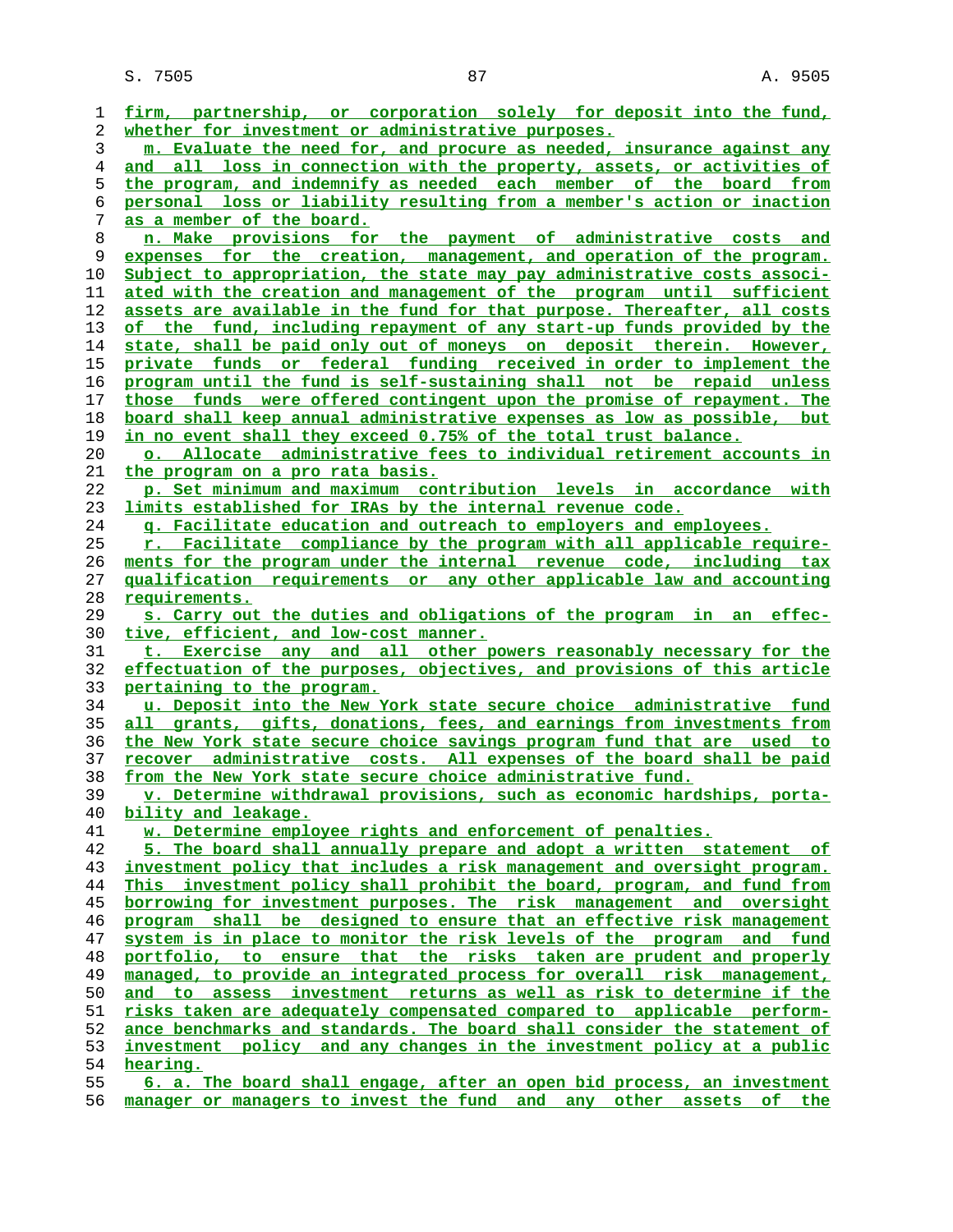S. 7505 88 A. 9505

| 1  | program. Moneys in the fund may be invested or reinvested by the comp-   |
|----|--------------------------------------------------------------------------|
| 2  | troller or may be invested in whole or in part. In selecting the invest- |
| 3  | ment manager or managers, the board shall take into consideration and    |
| 4  | give weight to the investment manager's fees and charges in order to     |
| 5  | <u>reduce the program's administrative expenses.</u>                     |
| 6  | b. The investment manager or managers shall comply with any and all      |
| 7  | applicable federal and state laws, rules, and requlations, as well as    |
| 8  | any and all rules, policies, and guidelines promulgated by the board     |
| 9  | with respect to the program and the investment of the fund, including,   |
| 10 | but not limited to, the investment policy.                               |
| 11 | c. The investment manager or managers shall provide such reports as      |
| 12 | the board deems necessary for the board to oversee each investment       |
| 13 | manager's performance and the performance of the fund.                   |
| 14 | 7. a. The board shall establish as an investment option a life-cycle     |
| 15 | fund with a target date based upon the age of the enrollee. This shall   |
| 16 | be the default investment option for enrollees who fail to elect an      |
| 17 | investment option unless and until the board designates by rule a new    |
| 18 | <u>investment option as the default.</u>                                 |
| 19 | b. The board may also establish any or all of the following additional   |
| 20 | investment options:                                                      |
| 21 | (i) a conservative principal protection fund;                            |
| 22 | $(ii)$ a growth fund;                                                    |
| 23 | (iii) a secure return fund whose primary objective is the preservation   |
| 24 | of the safety of principal and the provision of a stable and low-risk    |
| 25 | rate of return; if the board elects to establish a secure return fund,   |
| 26 | the board may procure any insurance, annuity, or other product to insure |
| 27 | the value of enrollees' accounts and quarantee a rate of return; the     |
| 28 | cost of such funding mechanism shall be paid out of the fund; under no   |
| 29 | circumstances shall the board, program, fund, the state, or any partic-  |
| 30 | ipating employer assume any liability for investment or actuarial risk;  |
| 31 | the board shall determine whether to establish such investment options   |
| 32 | based upon an analysis of their cost, risk profile, benefit level,       |
| 33 | feasibility, and ease of implementation; or                              |
| 34 | (iv) an annuity fund.                                                    |
| 35 | c. If the board elects to establish a secure return fund, the board      |
| 36 | shall them determine whether such option shall replace the life-cycle    |
| 37 | fund as the default investment option for enrollees who do not elect an  |
| 38 | investment option. In making such determination, the board shall consid- |
| 39 | er the cost, risk profile, benefit level, and ease of enrollment in the  |
| 40 | secure return fund. The board may at any time thereafter revisit this    |
| 41 | guestion and, based upon an analysis of these criteria, establish either |
| 42 | the secure return fund or the life-cycle fund as the default for enrol-  |
| 43 | lees who do not elect an investment option.                              |
| 44 | 8. Interest, investment earnings, and investment losses shall be allo-   |
| 45 | cated to individual program accounts as established by the board pursu-  |
| 46 | ant to this article. An individual's retirement savings benefit under    |
| 47 | the program shall be an amount equal to the balance in the individual's  |
| 48 | program account on the date the retirement savings benefit becomes paya- |
| 49 | ble. The state shall have no liability for the payment of any benefit to |
| 50 | any enrollee in the program.                                             |
| 51 | 9. a. Prior to the opening of the program for enrollment, the board      |
| 52 | shall design and disseminate to all employers an employer information    |
| 53 | and an employee information packet, which shall include back-<br>packet  |
| 54 | ground information on the program, appropriate disclosures for employ-   |

**ees, and information regarding the vendor internet website described.**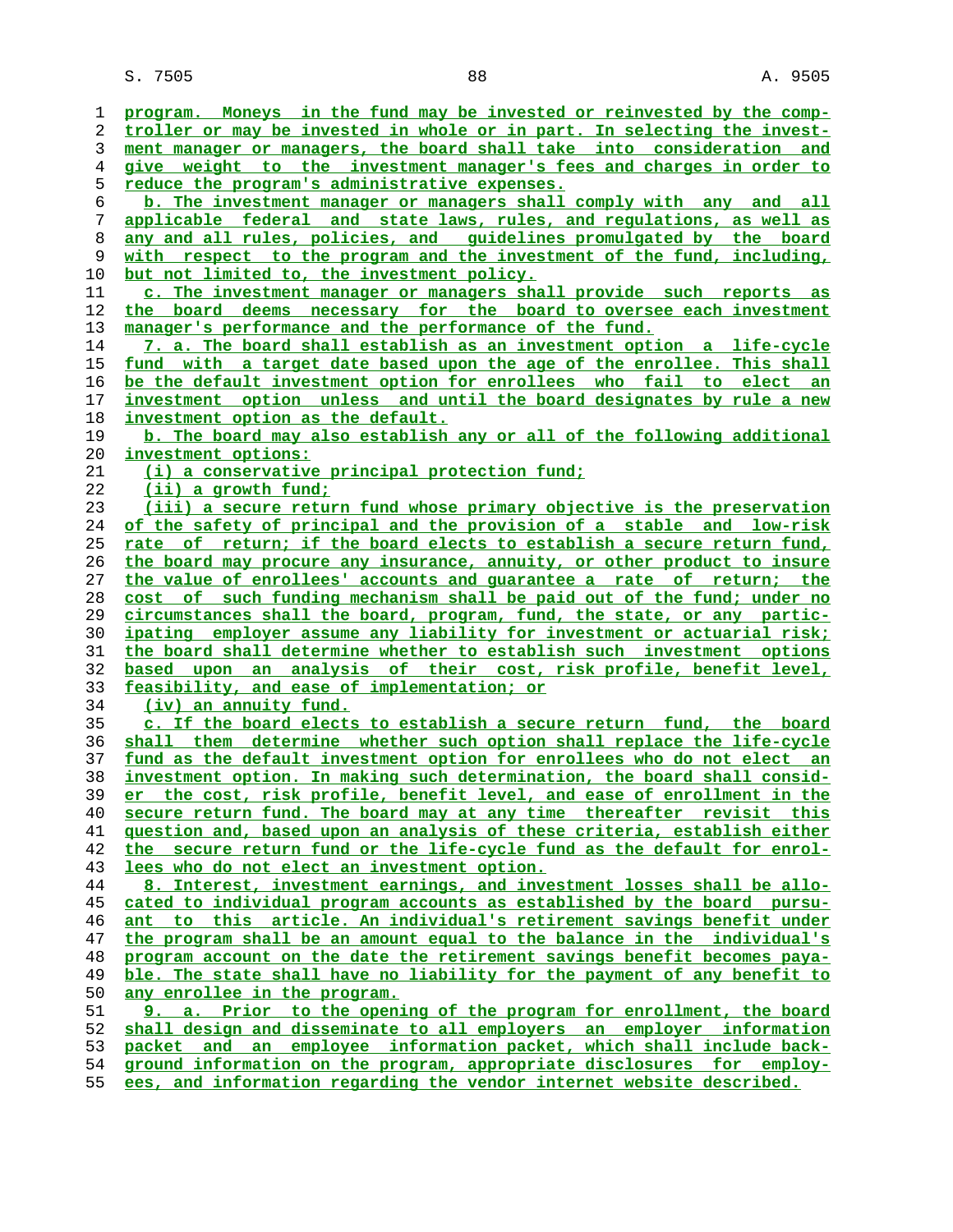S. 7505 89 A. 9505

| 1  | b. The board shall provide for the contents of both the employee           |
|----|----------------------------------------------------------------------------|
| 2  | information packet and the employer information packet. The employee       |
| 3  | information packet shall be made available in English, Spanish, Haitian    |
| 4  | Creole, Chinese, Korean, Russian, Arabic, and any other language the       |
| 5  | comptroller deems necessary.                                               |
| 6  | c. The employee information packet shall include a disclosure form.        |
| 7  | The disclosure form shall explain, but not be limited to, all of the       |
| 8  | following:                                                                 |
| 9  | (i) the benefits and risks associated with making contributions to the     |
| 10 | program;                                                                   |
| 11 | (ii) the mechanics of how to make contributions to the program;            |
| 12 | (iii) how to opt out of the program;                                       |
| 13 | (iv) how to participate in the program with a level of employee            |
| 14 | <u>contributions other than three percent;</u>                             |
| 15 | (v) that they are not required to participate or contribute more than      |
|    |                                                                            |
| 16 | three percent;                                                             |
| 17 | (vi) that they can opt out after they have enrolled;                       |
| 18 | (vii) the process for withdrawal of retirement savings;                    |
| 19 | (viii) the process for selecting beneficiaries of their retirement         |
| 20 | savings;                                                                   |
| 21 | (ix) how to obtain additional information about the program;               |
| 22 | (x) that employees seeking financial advice should contact financial       |
| 23 | advisors, that participating employers are not in a position to provide    |
| 24 | financial advice, and that participating employers are not liable for      |
| 25 | decisions employees make pursuant to this article;                         |
| 26 | (xi) information on how to access any financial literacy programs          |
| 27 | implemented by the comptroller;                                            |
| 28 | (xii) that the program is not an employer-sponsored retirement plan;       |
|    |                                                                            |
| 29 | and                                                                        |
|    |                                                                            |
| 30 | (xiii) that the program fund is not guaranteed by the state.               |
| 31 | d. The employee information packet shall also include a form for an        |
| 32 | employee to note his or her decision to opt out of participation in the    |
| 33 | program or elect to participate with a level of employee contributions     |
| 34 | other than three percent.                                                  |
| 35 | e. Participating employers shall supply the employee information pack-     |
| 36 | et to existing employees at least one month prior to the participating     |
| 37 | employers' launch of the program. Participating employers shall supply     |
| 38 | the employee information packet to new employees at the time of hiring,    |
| 39 | and new employees may opt out of participation in the program or elect     |
| 40 | to participate with a level of employee contributions other than three     |
| 41 | percent at that time.                                                      |
| 42 | 10. Except as otherwise provided in this article, the program shall be     |
| 43 | implemented, and enrollment of employees shall begin, within twenty-four   |
| 44 | months after the effective date of this section. The provisions of this    |
| 45 | section shall be in force after the board opens the program for enroll-    |
| 46 | ment.                                                                      |
| 47 | a. Each participating employer may establish a payroll deposit retire-     |
| 48 | ment savings arrangement to allow each employee to participate in the      |
| 49 | program and begin employee enrollment at most nine months after the        |
| 50 | board opens the program for enrollment.                                    |
| 51 | b. Enrollees shall have the ability to select a contribution level         |
| 52 | into the fund. This level may be expressed as a percentage of wages or     |
| 53 | a dollar amount up to the deductible amount for the enrollee's taxa-<br>as |
| 54 | ble year under section 219(b)(1)(A) of the internal revenue code. Enrol-   |
| 55 | lees may change their contribution level at any time, subject to rules     |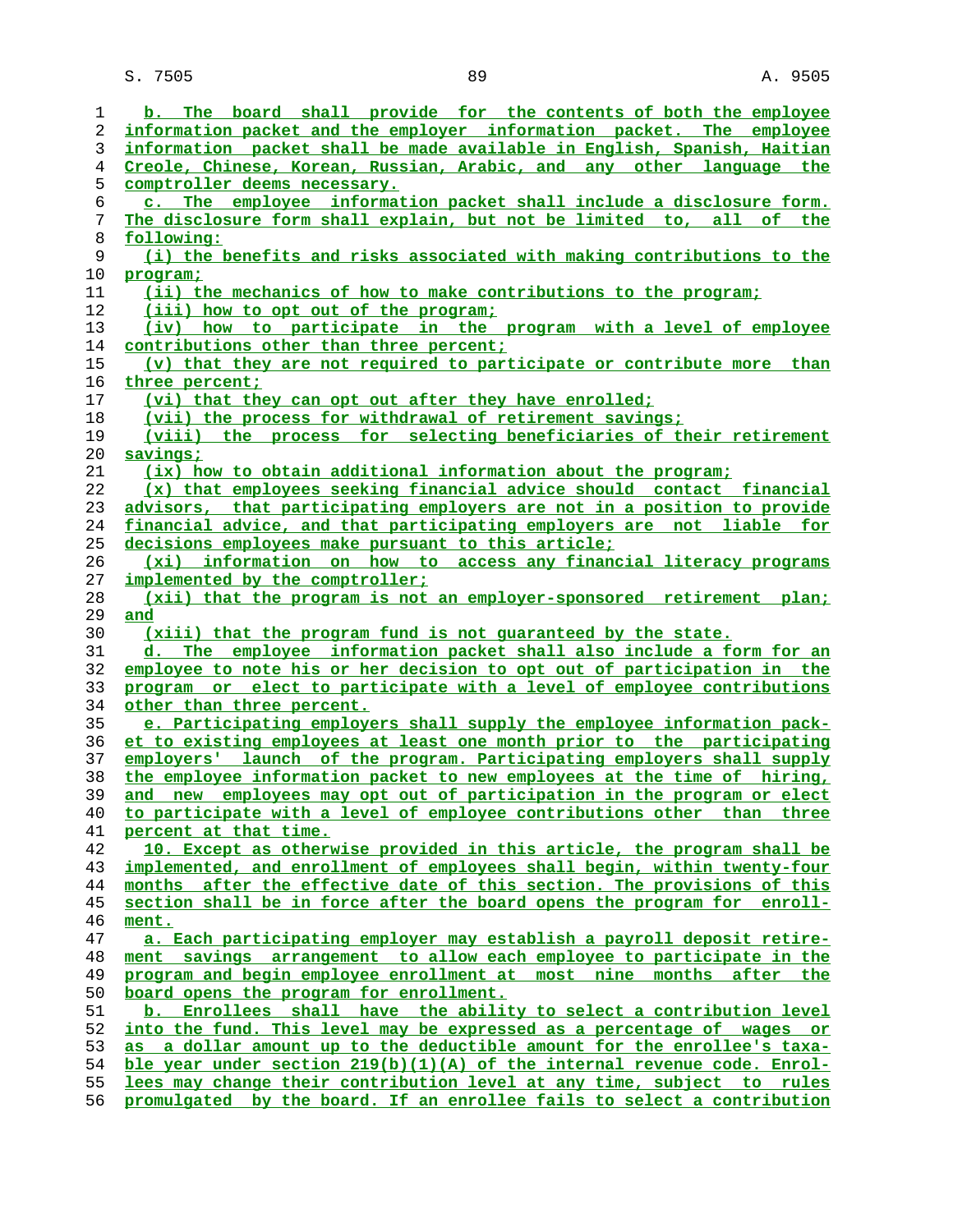S. 7505 90 A. 9505

**level using the form described in this article, then he or she shall contribute three percent of his or her wages to the program, provided that such contributions shall not cause the enrollee's total contrib- utions to IRAs for the year to exceed the deductible amount for the enrollee's taxable year under section 219(b)(1)(A) of the internal revenue code. Notwithstanding any other provision of law, any partic- ipating enrollee, whose employer fails to make employee deductions in accordance with the provisions of section one hundred ninety-three of the labor law, may bring an action, pursuant to section one hundred ninety-eight of the labor law, to recover such monies. Further, any participating employer, who fails to make employee deductions in accord- ance with the provisions of section one hundred ninety-three of the labor law, shall be subject to the penalties and fines provided for in section one hundred ninety-eight-a of the labor law. c. Enrollees may select an investment option from the permitted investment options listed in this article. Enrollees may change their investment option at any time, subject to rules promulgated by the board. In the event that an enrollee fails to select an investment option, that enrollee shall be placed in the investment option selected by the board as the default under this article. If the board has not selected a default investment option under this article, then an enrol- lee who fails to select an investment option shall be placed in the life-cycle fund investment option. d. Following initial implementation of the program pursuant to this section, at least once every year, participating employers shall desig- nate an open enrollment period during which employees who previously opted out of the program may enroll in the program. e. An employee who opts out of the program who subsequently wants to participate through the participating employer's payroll deposit retire- ment savings arrangement may only enroll during the participating employer's designated open enrollment period or if permitted by the participating employer at an earlier time. f. Employers shall retain the option at all times to set up any type of employer-sponsored retirement plan instead of having a payroll depos- it retirement savings arrangement to allow employee participation in the program. g. An enrollee may terminate his or her participation in the program at any time in a manner prescribed by the board. h. The board shall, in conjunction with the office of the state comp- troller, establish and maintain a secure website wherein enrollees may log in and acquire information regarding contributions and investment income allocated to, withdrawals from, and balances in their program accounts for the reporting period. Such website must also include infor- mation for the enrollees regarding other options available to the employee and how they can transfer their accounts to other programs should they wish to do so. Such website may include any other informa- tion regarding the program as the board may determine. 11. Employee contributions deducted by the participating employer through payroll deduction shall be paid by the participating employer to the fund using one or more payroll deposit retirement savings arrange- ments established by the board under this article, either: a. on or before the last day of the month following the month in which the compensation otherwise would have been payable to the employee in cash; or b. before such later deadline prescribed by the board for making such**

**payments, but not later than the due date for the deposit of tax**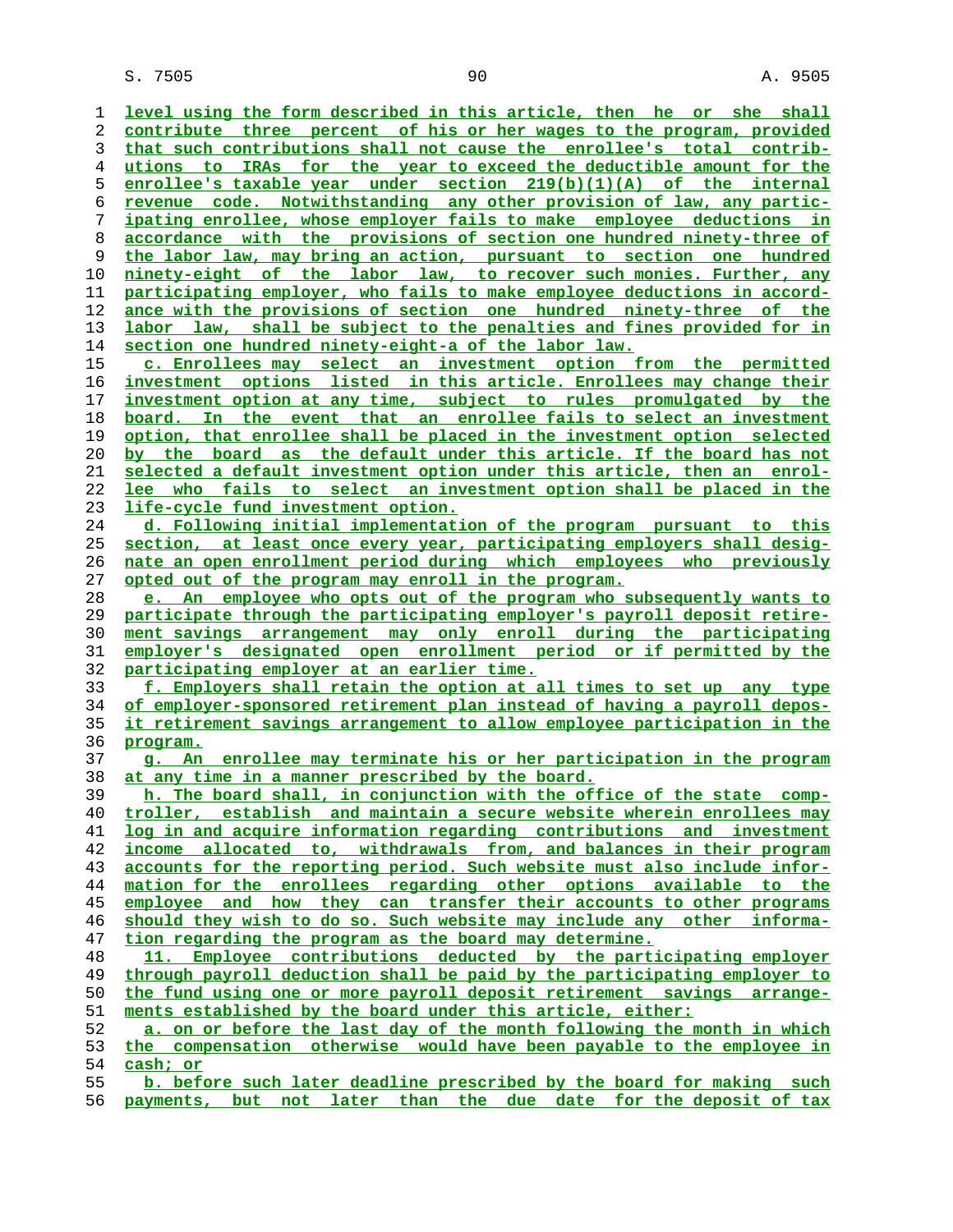S. 7505 91 A. 9505

**required to be deducted and withheld relating to collection of income tax at source on wages or for the deposit of tax required to be paid under the unemployment insurance system for the payroll period to which such payments relate. 12. a. The state shall have no duty or liability to any party for the payment of any retirement savings benefits accrued by any enrollee under the program. Any financial liability for the payment of retirement savings benefits in excess of funds available under the program shall be borne solely by the entities with whom the board contracts to provide insurance to protect the value of the program. b. No state board, commission, or agency, or any officer, employee, or member thereof is liable for any loss or deficiency resulting from investments selected under this article, except for any liability that arises out of a breach of fiduciary duty. 13. a. Participating employers shall not have any liability for an employee's decision to participate in, or opt out of, the program or for the investment decisions of the board or of any enrollee. b. A participating employer shall not be a fiduciary, or considered to be a fiduciary, over the program. A participating employer shall not bear responsibility for the administration, investment, or investment performance of the program. A participating employer shall not be liable with regard to investment returns, program design, and benefits paid to program participants. 14. a. The board shall annually submit: (i) an audited financial report, prepared in accordance with generally accepted accounting prin- ciples, on the operations of the program during each calendar year by July first of the following year to the governor, the comptroller, the superintendent and the senate and assembly; and (ii) a report prepared by the board, which shall include, but is not limited to, a summary of the benefits provided by the program, including the number of enrollees in the program, the percentage and amounts of investment options and rates of return, and such other information that is relevant to make a full, fair, and effective disclosure of the operations of the program and the fund. The annual audit shall be made by an independent certified public accountant and shall include, but is not limited to, direct and indirect costs attributable to the use of outside consultants, independ- ent contractors, and any other persons who are not state employees for the administration of the program. b. In addition to any other statements or reports required by law, the board shall provide periodic reports at least annually to enrollees reporting contributions and investment income allocated to, withdrawals from, and balances in their program accounts for the reporting period. Such reports may include any other information regarding the program as the board may determine. 15. If the board does not obtain adequate funds to implement the program within the timeframe set forth under this article and is subject to appropriation, the board may delay the implementation of the program.** 48 § 2. The state finance law is amended by adding two new sections 99-bb and 99-cc to read as follows: **§ 99-bb. New York state secure choice savings program fund. a. There is hereby established within the joint custody of the commissioner of taxation and finance and the state comptroller, in consultation with the New York state deferred compensation board, a fund to be known as the New York state secure choice savings program fund. b. The fund shall include the individual retirement accounts of enrol- lees, which shall be accounted for as individual accounts.**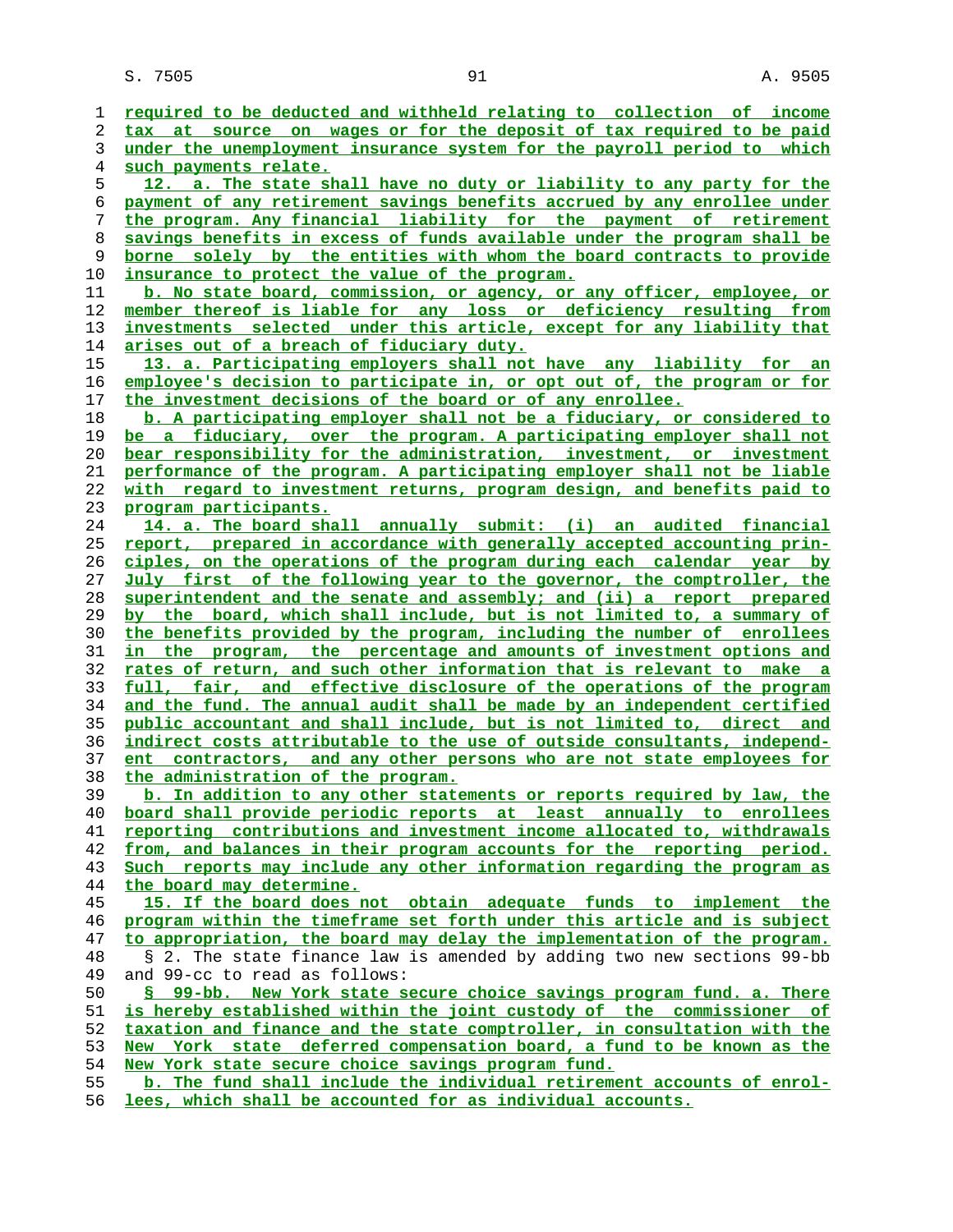S. 7505 92 A. 9505

| 1             | c. Moneys in the fund shall consist of moneys received from enrollees                                                                              |
|---------------|----------------------------------------------------------------------------------------------------------------------------------------------------|
| 2             | and participating employers pursuant to automatic payroll deductions and                                                                           |
| 3             | contributions to savings made under the New York state secure choice                                                                               |
| 4             | savings program pursuant to section five-a of this chapter.                                                                                        |
| 5             | d. The fund shall be operated in a manner determined by the New York                                                                               |
| 6             | state deferred compensation board, provided that the fund is operated so                                                                           |
| 7             | that the accounts of enrollees established under the program meet the                                                                              |
| 8             | requirements for IRAs under the internal revenue code.                                                                                             |
| 9             | e. The amounts deposited in the fund shall not constitute property of                                                                              |
| 10            | the state and the fund shall not be construed to be a department, insti-                                                                           |
| 11            | tution, or agency of the state. Amounts on deposit in the fund shall not                                                                           |
| 12            | be commingled with state funds and the state shall have no claim to or                                                                             |
| 13            | against, or interest in, such funds.                                                                                                               |
| 14            | § 99-cc. New York state secure choice administrative fund. a. There is                                                                             |
| 15            | hereby established within the joint custody of the commissioner of taxa-                                                                           |
| 16            | tion and finance and the state comptroller, in consultation with the New                                                                           |
| 17            | York state deferred compensation board, a fund to be known as the New                                                                              |
| 18            | York state secure choice administrative fund.                                                                                                      |
| 19            | b. The New York state deferred compensation board shall use moneys in                                                                              |
| 20            | such fund to pay for administrative expenses it incurs in the perform-                                                                             |
| 21            | ance of its duties under the New York state secure choice savings                                                                                  |
| 22            | program pursuant to section five-a of this chapter.                                                                                                |
| 23            | c. The New York state deferred compensation board shall use moneys in                                                                              |
| 24            | such fund to cover start-up administrative expenses it incurs in the                                                                               |
| 25            | performance of its duties under section five-a of this chapter.                                                                                    |
| 26            | d. Such fund may receive any grants or other moneys designated for                                                                                 |
| 27<br>28      | administrative purposes from the state, or any unit of federal or local<br>government, or any other person, firm, partnership, or corporation. Any |
| 29            | interest earnings that are attributable to moneys in such fund must be                                                                             |
| 30            | deposited into the such fund.                                                                                                                      |
| 31            | § 3. This act shall take effect immediately.                                                                                                       |
|               |                                                                                                                                                    |
| 32            | PART Y                                                                                                                                             |
|               |                                                                                                                                                    |
| 33            | Section 1. Subdivision 2 of section 87 of the workers' compensation                                                                                |
| 34            | law, as added by section 20 of part GG of chapter 57 of the laws of                                                                                |
| 35            | 2013, is amended to read as follows:                                                                                                               |
| 36            | Any of the surplus funds belonging to the state insurance fund, by<br>2.                                                                           |
| 37            | order of the commissioners, approved by the superintendent of financial                                                                            |
| $\sim$ $\sim$ | the contract of the contract of the contract of the contract of the contract of the contract of the contract of                                    |

 38 services, may be invested **(1)** in the types of securities described in 39 subdivisions one, two, three, four, five, six, eleven, twelve, twelve-a, 40 thirteen, fourteen, fifteen, nineteen, twenty, twenty-one, twenty-one-a, 41 twenty-four, twenty-four-a, twenty-four-b, twenty-four-c and twenty-five 42 of section two hundred thirty-five of the banking law **, or (2) in the types of obligations described in paragraph two of subsection (a) of section one thousand four hundred four of the insurance law except that up to twenty-five percent of surplus funds may be invested in obli- gations rated investment grade by a nationally recognized securities rating organization,** or[**,**] **(3)** up to fifty percent of surplus funds, in 48 the types of securities or investments described in paragraphs [**two,**] 49 three, eight and ten of subsection (a) of section one thousand four 50 hundred four of the insurance law, except that [**up to ten percent of surplus funds may be invested**] **investments** in [**the securities of any solvent American institution as described in such paragraphs**] **diversi- fied index funds and accounts may be made** irrespective of the rating [**of such institution's obligations**] or other similar qualitative standards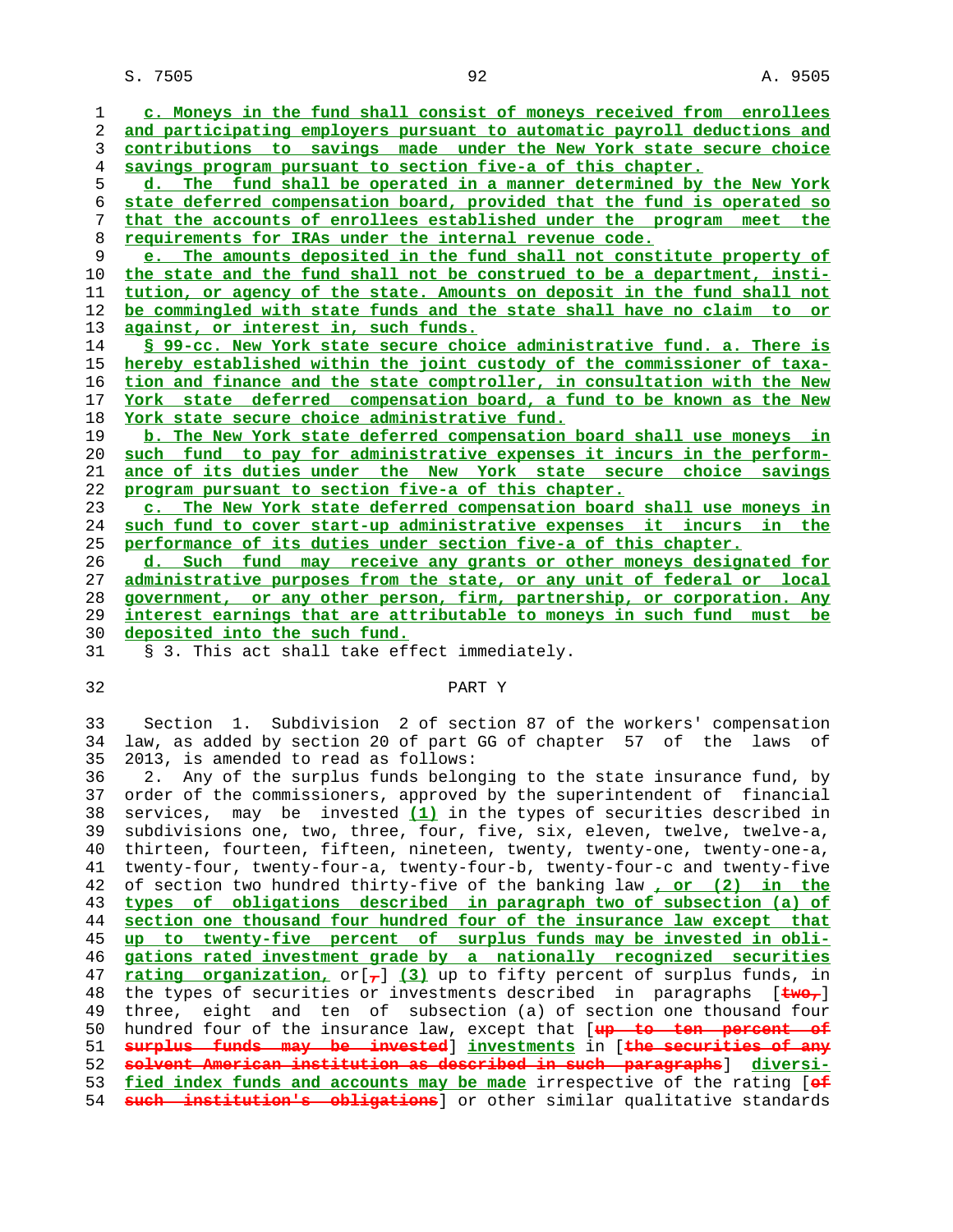S. 7505 93 A. 9505

 1 [**described therein, and**] **applicable under such paragraphs, or (4) up to** 2 **ten percent of surplus funds, in the types of securities or investments** 3 **described in paragraphs two, three and ten of subsection (a) of section** 4 **one thousand four hundred four of the insurance law irrespective of the** 5 **rating of such institution's obligations or other similar qualitative** 6 **standard, or (5)** up to fifteen percent of surplus funds in securities or 7 investments which do not otherwise qualify for investment under this 8 section as shall be made with the care, prudence and diligence under the<br>9 circumstances then prevailing that a prudent person acting in a like 9 circumstances then prevailing that a prudent person acting in a like 10 capacity and familiar with such matters would use in the conduct of an 11 enterprise of a like character and with like aims as provided for the 12 state insurance fund under this article, but shall not include any 13 direct derivative instrument or derivative transaction except for hedg- 14 ing purposes. Notwithstanding any other provision in this subdivision, 15 the aggregate amount that the state insurance fund may invest in the 16 types of securities or investments described in paragraphs three, eight 17 and ten of subsection (a) of section one thousand four hundred four of 18 the insurance law and as a prudent person acting in a like capacity 19 would invest as provided in this subdivision shall not exceed fifty 20 percent of such surplus funds. **For the purposes of this subdivision, any** 21 **funds appropriated pursuant to the provisions of subdivision one or two** 22 **of section eighty-seven-f of this article shall not be considered** 23 **surplus funds.**

# 25 PART Z

 26 Section 1. Section 167-a of the civil service law, as amended by 27 section 1 of part I of chapter 55 of the laws of 2012, is amended to 28 read as follows:

24 § 2. This act shall take effect immediately.

 29 § 167-a. Reimbursement for medicare premium charges. Upon exclusion 30 from the coverage of the health benefit plan of supplementary medical 31 insurance benefits for which an active or retired employee or a depend- 32 ent covered by the health benefit plan is or would be eligible under the 33 federal old-age, survivors and disability insurance program, an amount 34 equal to the **standard medicare** premium charge for such supplementary 35 medical insurance benefits for such active or retired employee and his 36 or her dependents, if any, shall be paid monthly or at other intervals 37 to such active or retired employee from the health insurance fund**;** 38 **provided, however, such payment for the standard medicare premium charge** 39 **shall not exceed one hundred thirty-four dollars per month**. Where 40 appropriate, such **standard medicare premium** amount may be deducted from 41 contributions payable by the employee or retired employee; or where 42 appropriate in the case of a retired employee receiving a retirement 43 allowance, such **standard medicare premium** amount may be included with 44 payments of his or her retirement allowance. All state employer, employ- 45 ee, retired employee and dependent contributions to the health insurance 46 fund, including contributions from public authorities, public benefit 47 corporations or other quasi-public organizations of the state eligible 48 for participation in the health benefit plan as authorized by subdivi- 49 sion two of section one hundred sixty-three of this article, shall be 50 adjusted as necessary to cover the cost of reimbursing federal old-age, 51 survivors and disability insurance program premium charges under this 52 section. This cost shall be included in the calculation of premium or 53 subscription charges for health coverage provided to employees and 54 retired employees of the state, public authorities, public benefit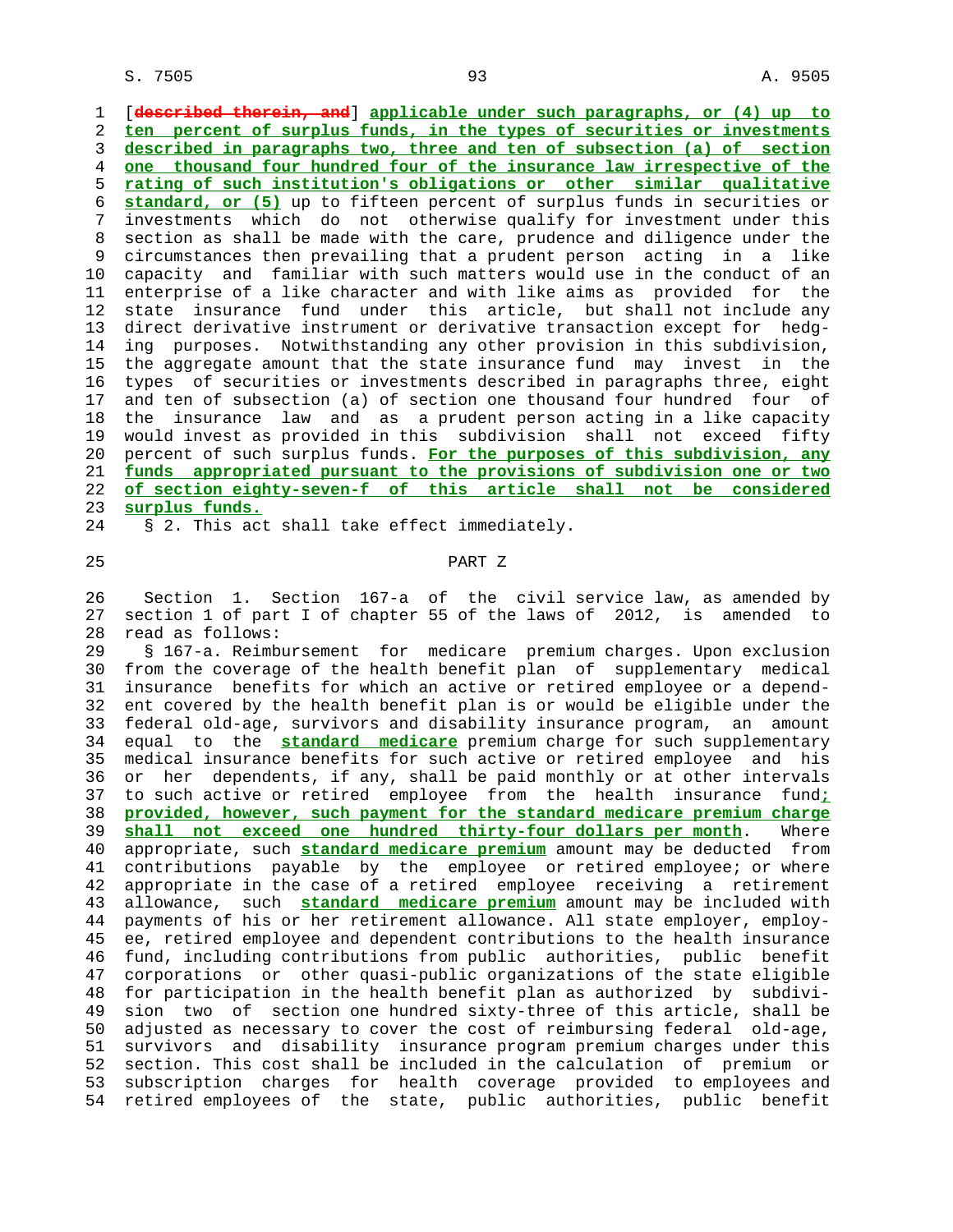1 corporations or other quasi-public organizations of the state; provided, 2 however, the state, public authorities, public benefit corporations or 3 other quasi-public organizations of the state shall remain obligated to 4 pay no less than its share of such increased cost consistent with its 5 share of premium or subscription charges provided for by this article. 6 All other employer contributions to the health insurance fund shall be 7 adjusted as necessary to provide for such payments.

 8 § 2. This act shall take effect immediately and shall apply to the 9 standard medicare premium amount on and after April 1, 2018.

# 10 PART AA

 11 Section 1. Section 167-a of the civil service law, as amended by 12 section 1 of part I of chapter 55 of the laws of 2012, is amended to 13 read as follows:

 14 § 167-a. Reimbursement for medicare premium charges. Upon exclusion 15 from the coverage of the health benefit plan of supplementary medical 16 insurance benefits for which an active or retired employee or a depend- 17 ent covered by the health benefit plan is or would be eligible under the 18 federal old-age, survivors and disability insurance program, an amount 19 equal to the **standard medicare** premium charge for such supplementary 20 medical insurance benefits for such active or retired employee and his 21 or her dependents, if any, shall be paid monthly or at other intervals 22 to such active or retired employee from the health insurance fund. 23 **Furthermore, effective January first, two thousand nineteen there shall** 24 **be no payment whatsoever for the income related monthly adjustment** 25 **amount for amounts (premiums) incurred on or after January first, two** 26 **thousand eighteen to any active or retired employee and his or her** 27 **dependents, if any.** Where appropriate, such **standard medicare premium** 28 amount may be deducted from contributions payable by the employee or 29 retired employee; or where appropriate in the case of a retired employee 30 receiving a retirement allowance, such **standard medicare premium** amount 31 may be included with payments of his or her retirement allowance. All 32 state employer, employee, retired employee and dependent contributions 33 to the health insurance fund, including contributions from public 34 authorities, public benefit corporations or other quasi-public organiza- 35 tions of the state eligible for participation in the health benefit plan 36 as authorized by subdivision two of section one hundred sixty-three of 37 this article, shall be adjusted as necessary to cover the cost of reim- 38 bursing federal old-age, survivors and disability insurance program 39 premium charges under this section. This cost shall be included in the 40 calculation of premium or subscription charges for health coverage 41 provided to employees and retired employees of the state, public author- 42 ities, public benefit corporations or other quasi-public organizations 43 of the state; provided, however, the state, public authorities, public 44 benefit corporations or other quasi-public organizations of the state 45 shall remain obligated to pay no less than its share of such increased 46 cost consistent with its share of premium or subscription charges 47 provided for by this article. All other employer contributions to the 48 health insurance fund shall be adjusted as necessary to provide for such 49 payments.

 50 § 2. This act shall take effect immediately and shall apply on January 51 1, 2018 for the income related monthly adjustment amount for amounts, 52 premiums, incurred on or after January 1, 2018.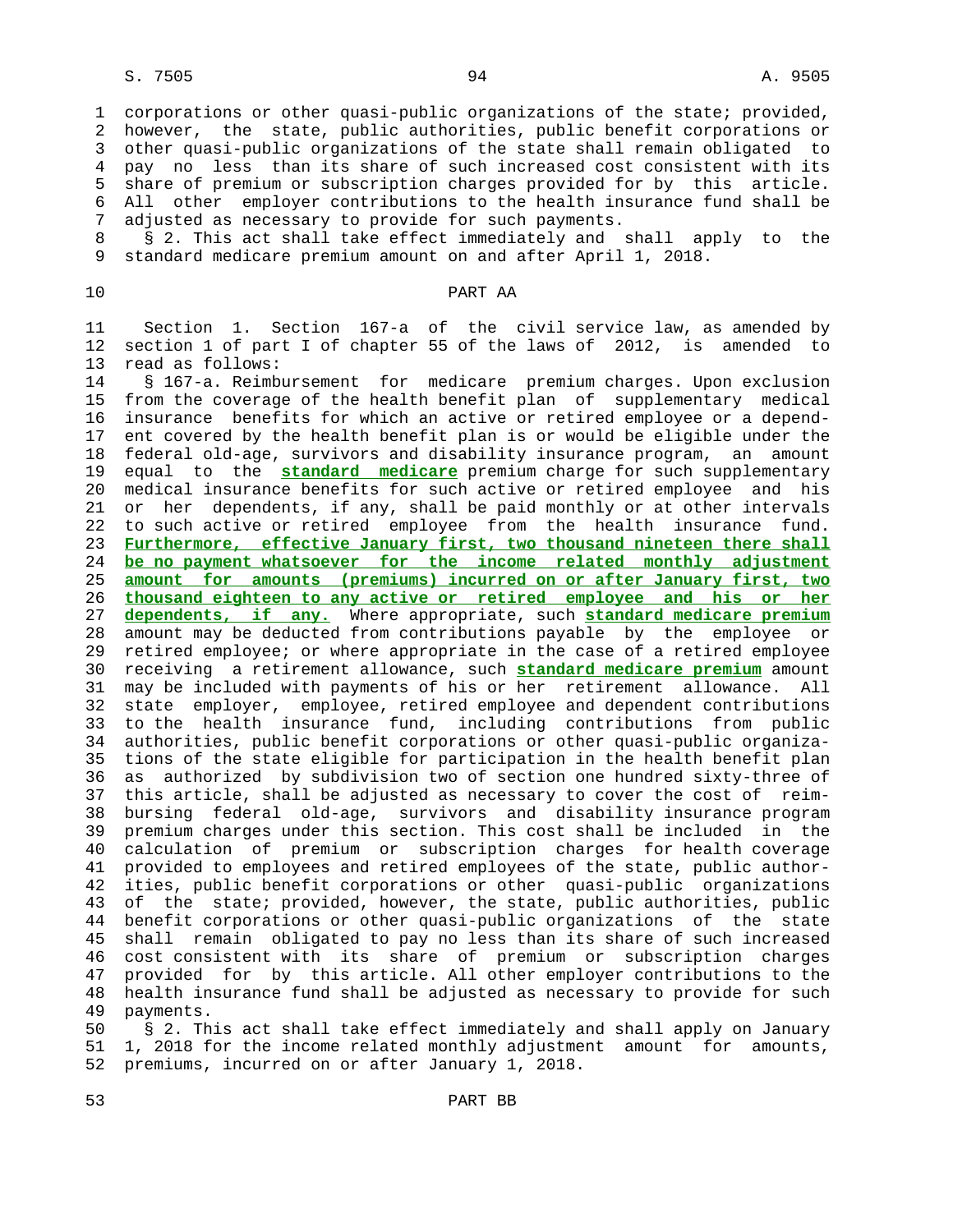1 Section 1. Section 5004 of the civil practice law and rules, as 2 amended by chapter 258 of the laws of 1981, is amended to read as 3 follows:

 4 § 5004. Rate of interest. [**Interest shall be at the rate of nine per centum per annum, except where otherwise provided by statute.**] **Notwith- standing any other provision of law or regulation to the contrary, including any law or regulation that limits the annual rate of interest to be paid on a judgment or accrued claim, the annual rate of interest to be paid on a judgment or accrued claim shall be calculated at the one-year United States treasury bill rate. For the purposes of this section, the "one-year United States treasury bill rate" means the week- ly average one-year constant maturity treasury yield, as published by the board of governors of the federal reserve system, for the calendar week preceding the date of the entry of the judgment awarding damages.**

 15 § 2. This act shall take effect immediately, and shall be deemed to 16 have been in full force and effect on and after April 1, 2018.

### 17 PART CC

 18 Section 1. Paragraph p of subdivision 10 of section 54 of the state 19 finance law, as amended by section 2 of part K of chapter 57 of the laws 20 of 2011 and subparagraph (ii) as amended by chapter 30 of the laws of 21 2013, is amended to read as follows:

 22 p. Citizen empowerment tax credit. (i) For the purposes of this para- 23 graph, "municipalities" shall mean cities with a population less than 24 one million, towns and villages **incorporated on or before December thir-** 25 **ty-first, two thousand seventeen**.

 26 (ii) Within the annual amounts appropriated therefor, surviving muni- 27 cipalities following a consolidation or dissolution occurring on or 28 after the state fiscal year commencing April first, two thousand seven, 29 and any new coterminous town-village established after July first, two 30 thousand twelve that operates principally as a town or as a village but 31 not as both a town and a village, shall be awarded additional annual 32 aid, starting in the state fiscal year following the state fiscal year 33 in which such reorganization took effect, equal to fifteen percent of 34 the combined amount of real property taxes levied by all of the munici- 35 palities participating in the reorganization in the local fiscal year 36 prior to the local fiscal year in which such reorganization took effect. 37 In instances of the dissolution of a village located in more than one 38 town, such additional aid shall equal the sum of fifteen percent of the 39 real property taxes levied by such village in the village fiscal year 40 prior to the village fiscal year in which such dissolution took effect 41 plus fifteen percent of the average amount of real property taxes levied 42 by the towns in which the village was located in the town fiscal year 43 prior to the town fiscal year in which such dissolution took effect, and 44 shall be divided among such towns based on the percentage of such 45 village's population that resided in each such town as of the most 46 recent federal decennial census. In no case shall the additional **annual** 47 aid pursuant to this paragraph exceed one million dollars. **For villages** 48 **in which a majority of the electors voting at a referendum on a proposed** 49 **dissolution pursuant to section seven hundred eighty of the general** 50 **municipal law vote in favor of dissolution after December thirty-first,** 51 **two thousand seventeen, in no case shall the additional annual aid** 52 **pursuant to this paragraph exceed the lesser of one million dollars or** 53 **the amount of real property taxes levied by such village in the village** 54 **fiscal year prior to the village fiscal year in which such dissolution**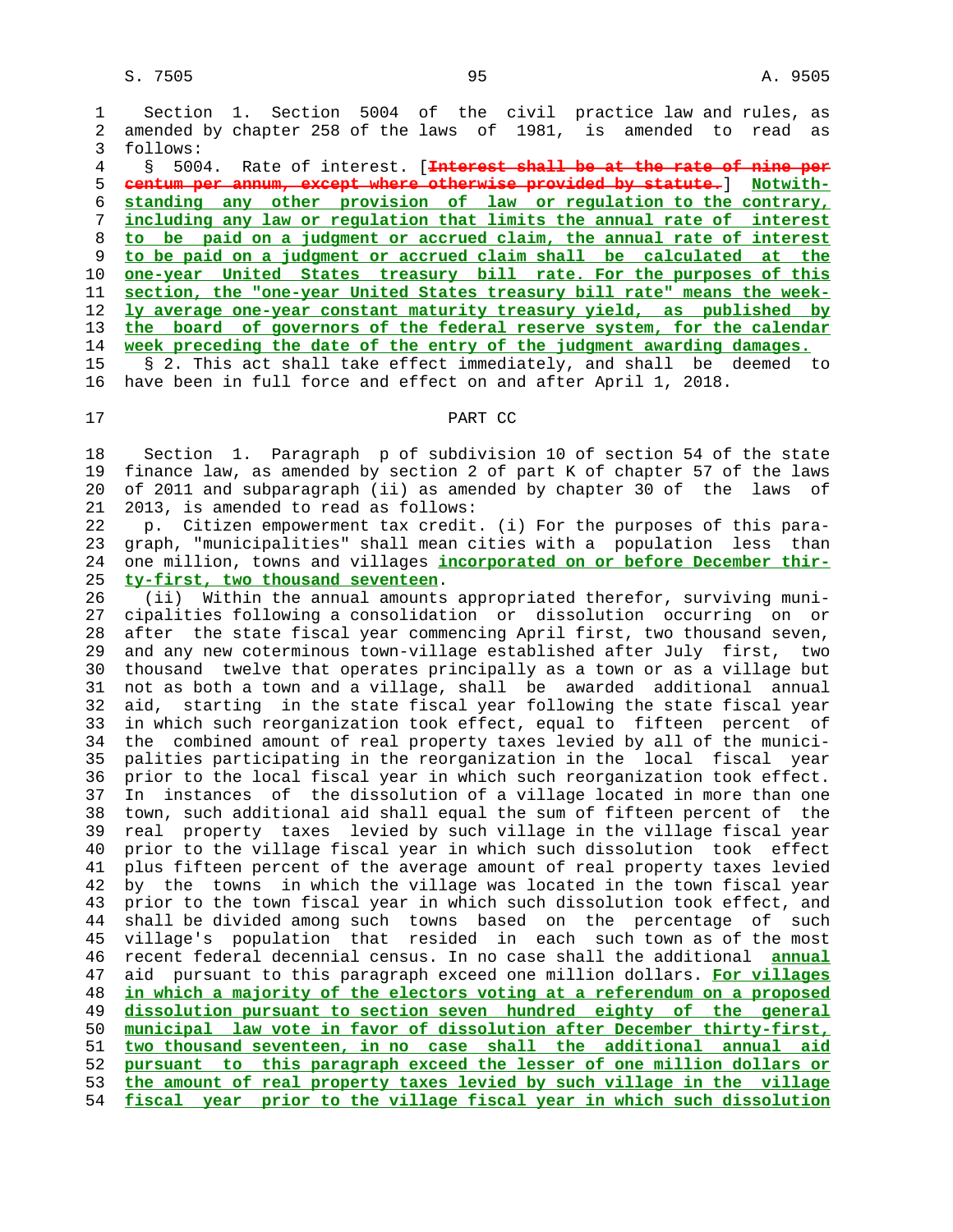1 **took effect.** Such additional **annual** aid shall be apportioned and paid to 2 the chief fiscal officer of each eligible municipality on or before 3 September twenty-fifth of each such state fiscal year on audit and 4 warrant of the state comptroller out of moneys appropriated by the 5 legislature for such purpose to the credit of the local assistance fund. 6 (iii) Any municipality receiving a citizen empowerment tax credit 7 pursuant to this paragraph shall use at least seventy percent of such 8 aid for property tax relief and the balance of such aid for general municipal purposes. For each local fiscal year following the effective 10 date of the chapter of the laws of two thousand eleven which amended 11 this paragraph in which such aid is payable, a statement shall be placed 12 on each property tax bill for such municipality in substantially the 13 following form: "Your property tax savings this year resulting from the 14 State Citizen Empowerment Tax Credit received as the result of local 15 government re-organization is \$\_\_\_\_\_\_." The property tax savings from 16 the citizen empowerment tax credit for each property tax bill shall be 17 calculated by (1) multiplying the amount of the citizen empowerment tax 18 credit used for property tax relief by the amount of property taxes 19 levied on such property by such municipality and (2) dividing the result 20 by the total amount of property taxes levied by such municipality. 21 § 2. This act shall take effect immediately.

### 22 PART DD

 23 Section 1. This part enacts into law components of legislation relat- 24 ing to local government shared services. Each component is wholly 25 contained within a Subpart identified as Subparts A through B. The 26 effective date for each particular provision contained within such 27 Subpart is set forth in the last section of such Subpart. Any provision 28 in any section contained within a Subpart, including the effective date 29 of the Subpart, which makes a reference to a section "of this act", when 30 used in connection with that particular component, shall be deemed to 31 mean and refer to the corresponding section of the Subpart in which it 32 is found. Section three of this Part sets forth the general effective 33 date of this Part.

## 34 SUBPART A

 35 Section 1. Section 106-b of the uniform justice court act, as added by 36 chapter 87 of the laws of 2008, is amended to read as follows:

 37 § 106-b. Election of [**a single**] **one or more** town [**justice**] **justices** for 38 two or more adjacent towns.

 39 1. Two or more adjacent towns within the same county, acting by and 40 through their town boards, are authorized to jointly undertake a study 41 relating to the election of [**a single**] **one or more** town [**justice**] 42 **justices** who shall preside in the town courts of each such town. Such 43 study shall be commenced upon and conducted pursuant to a joint resol- 44 ution adopted by the town board of each such adjacent town. Such joint 45 resolution or a certified copy thereof shall upon adoption be filed in 46 the office of the town clerk of each adjacent town which adopts the 47 resolution. No study authorized by this subdivision shall be commenced 48 until the joint resolution providing for the study shall have been filed 49 with the town clerks of at least two adjacent towns which adopted such 50 joint resolution.

 51 2. Within thirty days after the conclusion of a study conducted pursu- 52 ant to subdivision one of this section, each town which shall have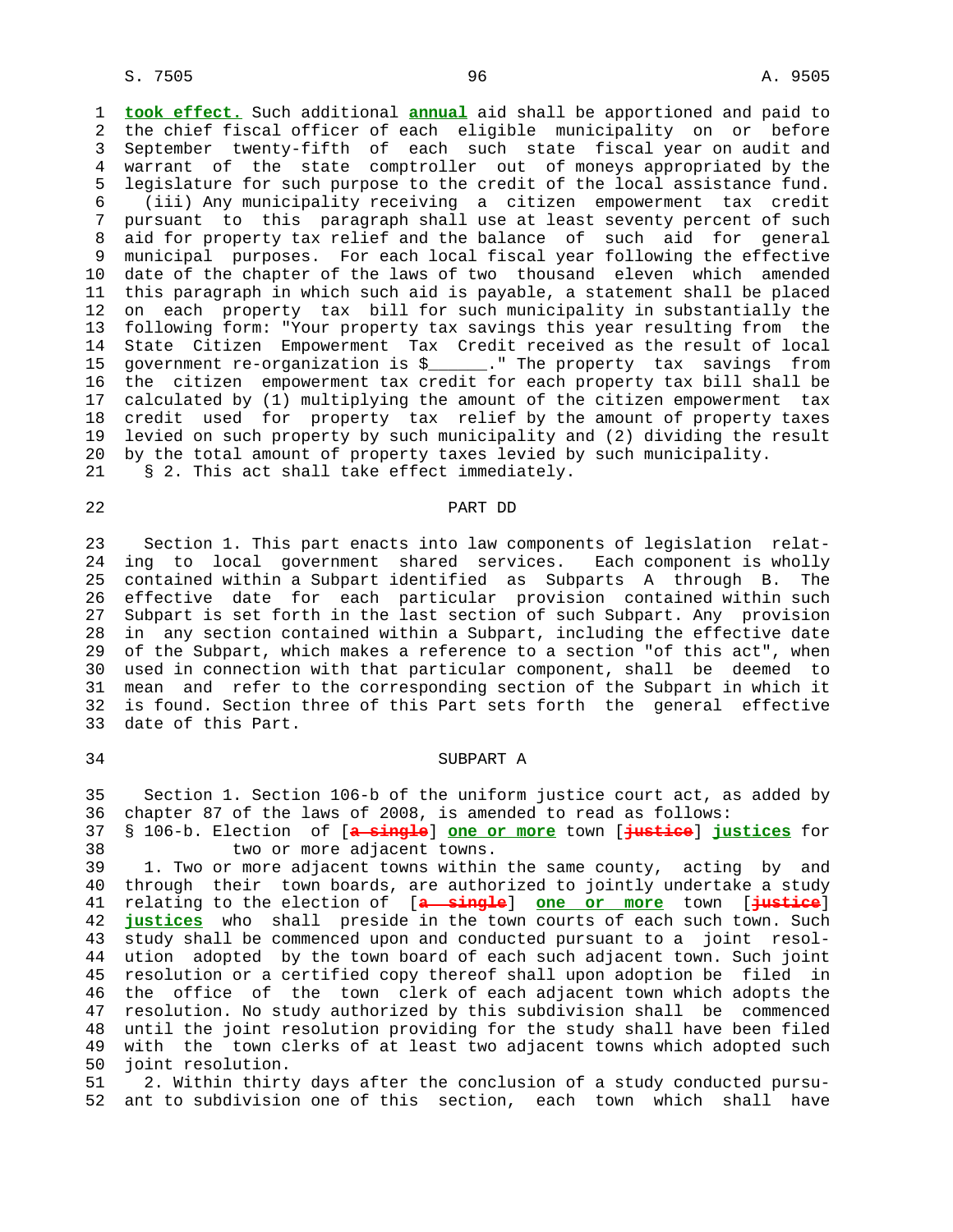1 adopted the joint resolution providing for the study shall publish, in 2 its official newspaper or, if there be no official newspaper, in a news- 3 paper published in the county and having a general circulation within 4 such town, notice that the study has been concluded and the time, date 5 and place of the town public hearing on such study. Each town shall 6 conduct a public hearing on the study, conducted pursuant to subdivision 7 one of this section, not less than twenty days nor more than thirty days 8 after publication of the notice of such public hearing.<br>9 3. The town board of each town party to the stud

 9 3. The town board of each town party to the study shall conduct a 10 public hearing upon the findings of such study, and shall hear testimony 11 and receive evidence and information thereon with regard to the election 12 of one **or more** town [**justice**] **justices** to preside over the town courts 13 of the adjacent towns which are parties to the joint resolution provid- 14 ing for the study.

 15 4. Within sixty days of the last public hearing upon a study conducted 16 pursuant to subdivision one of this section, town boards of each town 17 which participated in such study shall determine whether the town will 18 participate in a joint plan providing for the election of [**a single**] **one** 19 **or more** town [**justice**] **justices** to preside in the town courts of two or 20 more adjacent towns. Every such joint plan shall only be approved by a 21 town by the adoption of a resolution by the town board providing for the 22 adoption of such joint plan. In the event two or more adjacent towns 23 fail to adopt a joint plan, all proceedings authorized by this section 24 shall terminate and the town courts of such towns shall continue to 25 operate in accordance with the existing provisions of law.

 26 5. Upon the adoption of a joint plan by two or more adjacent towns, 27 the town boards of the towns adopting such plan shall each adopt a joint 28 resolution providing for:

 29 a. the election of [**a single**] **one or more** town [**justice**] **justices** at 30 large to preside in the town courts of the participating towns;

 31 b. the abolition of the existing office of town justice in the partic- 32 ipating towns; and

 33 c. the election of [**such single**] **one or more** town [**justice**] **justices** 34 shall occur at the next general election of town officers and every 35 fourth year thereafter.

 36 6. Upon the adoption of a joint resolution, such [**resolution shall be forwarded to the state legislature, and shall constitute a municipal home rule message pursuant to article nine of the state constitution and the municipal home rule law. No such joint resolution shall take effect until state legislation enacting the joint resolution shall have become a law**] **joint plan that provides for the election of one or more town justices to preside in the town courts of two or more adjacent towns shall be deemed effective and shall be implemented in the manner provided in such resolution**.

 45 7. Every town justice elected to preside in multiple towns pursuant to 46 this section shall have jurisdiction in each of the participating adja- 47 cent towns, shall preside in the town courts of such towns, shall main- 48 tain separate records and dockets for each town court, and shall main- 49 tain a separate bank account for each town court for the deposit of 50 moneys received by each town court.

 51 8. In the event any town court operated pursuant to a joint plan 52 enacted into law pursuant to this section is without the services of the 53 [**single**] **one or more** town [**justice**] **justices** because of absence or disa- 54 bility, the provisions of section one hundred six of this article and 55 the town law shall apply.

56 § 2. This act shall take effect immediately.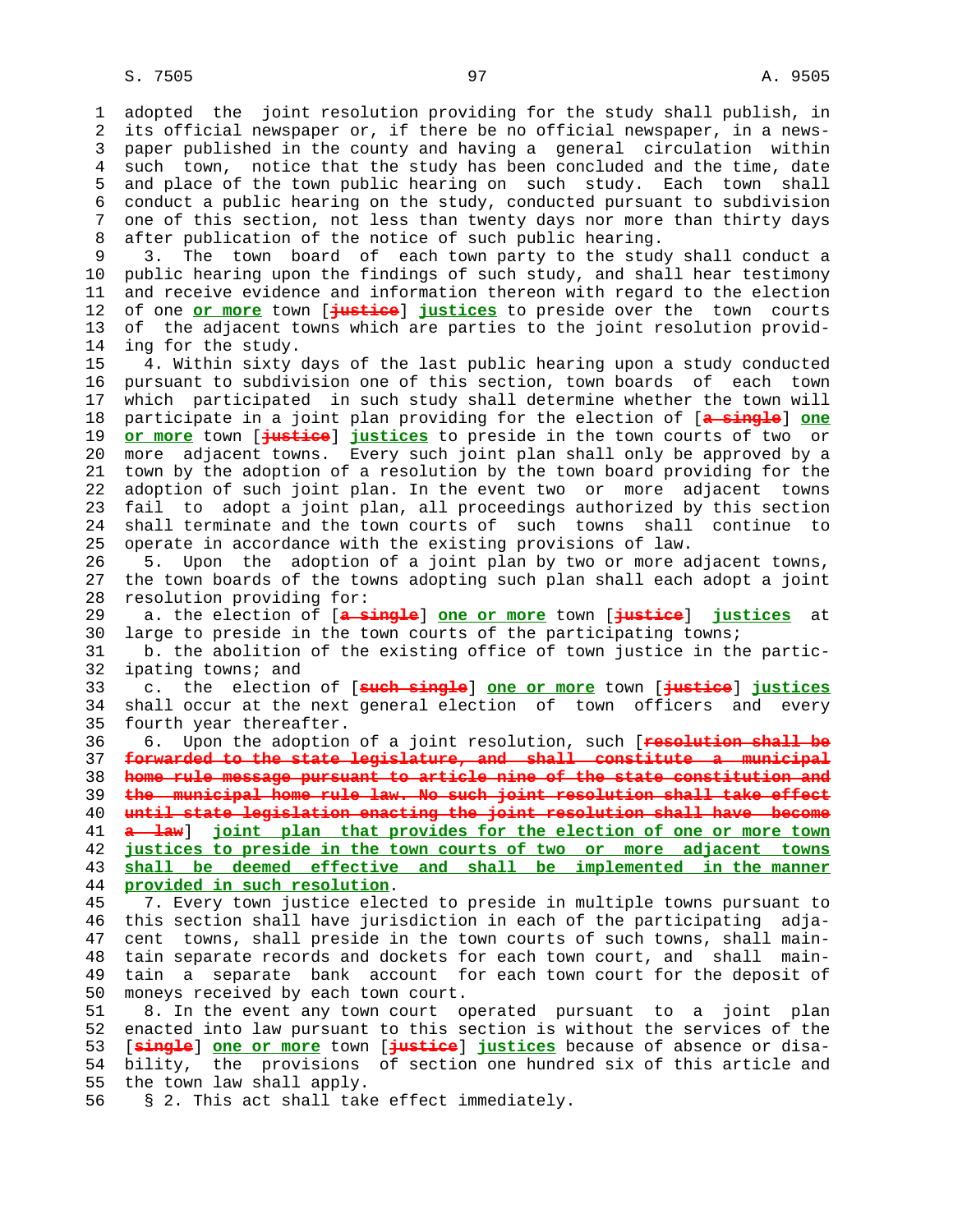### 1 SUBPART B

 2 Section 1. Section 119-u of the general municipal law, as added by 3 chapter 242 of the laws of 1993, subdivision 3 as amended by chapter 418 4 of the laws of 1995, is amended to read as follows:

 5 § 119-u. Intermunicipal cooperation in comprehensive planning and land 6 use regulation. 1. Legislative intent. This section is intended to 7 illustrate **and broaden** the statutory authority that any municipal corpo- 8 ration has under article five-G of this chapter and place within land 9 use**, planning and zoning** law express statutory authority for **counties,** 10 cities, towns, and villages to enter into agreements to undertake 11 comprehensive planning**, zoning,** and land use regulation with each other 12 or one for the other, and to provide that any city, town, or village may 13 contract with a county to carry out all or a portion of the [**ministeri-** 14 **al**] functions related to the land use**, planning and zoning** of such **coun-** 15 **ty,** city, town or village as may be agreed upon. By the enactment of 16 this section the legislature seeks to promote intergovernmental cooper- 17 ation that could result in increased coordination and effectiveness of 18 comprehensive planning**, zoning,** and land use regulation, more efficient 19 use of infrastructure and municipal revenues, as well as the enhanced 20 protection of community resources, especially where such resources span 21 municipal boundaries.

 22 2. Authorization and effects. (a) In addition to any other general or 23 special powers vested in a **county,** city, town or village to prepare a 24 comprehensive plan and enact and administer land use regulations, by 25 local law or ordinance, rule or regulation, each **county,** city, town or 26 village is hereby authorized to enter into, amend, cancel and terminate 27 agreements with any other municipality or municipalities to undertake 28 all or a portion of such powers, functions and duties.

 29 (b) Any one or more municipalities located in a county which has 30 established a county planning board, commission or other agency, herein- 31 after referred to as a county planning agency, are hereby authorized to 32 enter into, amend, cancel and terminate agreements with such county in 33 order to authorize the county planning agency to perform and carry out 34 certain [**ministerial**] functions on behalf of such municipality or muni- 35 cipalities related to land use**,** planning and zoning. Such functions may 36 include, but are not limited to, acting in an advisory capacity, assist- 37 ing in the preparation of comprehensive plans**, zoning,** and land use 38 regulations to be adopted and enforced by such municipality or munici- 39 palities and participating in the formation and functions of individual 40 or joint administrative boards and bodies formed by one or more munici- 41 palities. **The administration and enforcement of zoning and land use** 42 **regulations may be performed in accordance with a program authorized in** 43 **accordance with sections one hundred nineteen-v and one hundred nine-** 44 **teen-w of this article.**

 45 (c) Such agreements shall apply only to the performance or exercise of 46 any function or power which each of the municipal corporations has the 47 authority by any general or special law to prescribe, perform, or exer- 48 cise separately.

49 3. Definitions. As used herein:

50 (a) "Municipality", means a city, town or village.

 51 (b) "Land use regulation", means an ordinance or local law enacted by 52 a municipality for the regulation of any aspect of land use and communi- 53 ty resource protection and includes any zoning, subdivision, special use 54 permit or site plan regulation or any other regulations which prescribe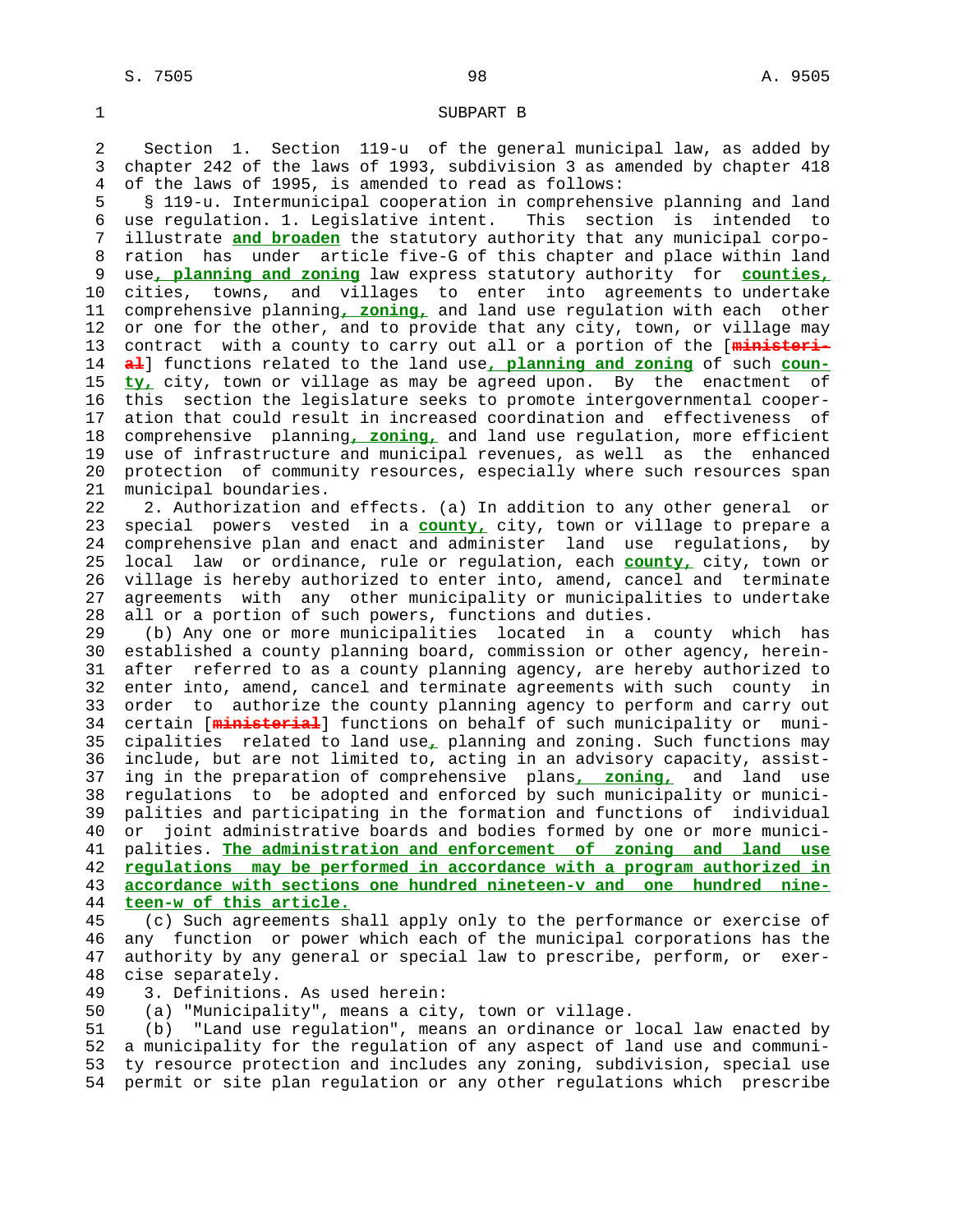1 the appropriate use of property or the scale, location, and intensity of 2 development. 3 (c) "Community resource", means a specific public facility, infras- 4 tructure system, or geographic area of special economic development, 5 environmental, scenic, cultural, historic, recreational, parkland, open 6 space, natural resource, or other unique significance, located wholly or 7 partially within the boundaries of one or more given municipalities. 8 (d) "Intermunicipal overlay district", means a special land use district which encompasses all or a portion of one or more munici- 10 palities for the purpose of protecting, enhancing, or developing one or 11 more community resources as provided herein. 12 4. Intermunicipal agreements. In addition to any other powers granted 13 to [**municipalities**] **a county, city, town, or village** to contract with 14 each other to undertake joint, cooperative agreements any municipality 15 may: 16 (a) create a consolidated planning board **or submit a request to the** 17 **county legislative body for the creation of a county planning board, any** 18 **one of** which may replace individual planning boards, if any, which 19 consolidated **or county** planning board shall have the powers and duties 20 as shall be determined by such agreement; 21 (b) create a consolidated zoning board of appeals **or submit a request** 22 **to the county legislative body for the creation of a county zoning board** 23 **of appeals, any one of** which may replace individual zoning boards of 24 appeals, if any, which consolidated **or county** zoning board of appeals 25 shall have the powers and duties as shall be determined by such agree- 26 ment; 27 (c) create a comprehensive plan and/or land use regulations which may 28 be adopted independently by each participating municipality; 29 (d) provide for a land use administration and enforcement program 30 which may replace individual land use administration and enforcement 31 programs, if any, the terms and conditions of which shall be set forth 32 in such agreement; and 33 (e) create an intermunicipal overlay district for the purpose of 34 protecting, enhancing, or developing community resources that encompass 35 two or more municipalities. 36 5. Special considerations. (a) Making joint agreements. Any agreement 37 made pursuant to the provisions of this section may contain provisions 38 as the parties deem to be appropriate, and including provisions relative 39 to the items designated in paragraphs a through m inclusive as set forth 40 in subdivision two of section one hundred nineteen-o of this chapter. 41 (b) Establishing the duration of agreement. Any local law developed 42 pursuant to the provisions of this section may contain procedures for 43 periodic review of the terms and conditions, including those relating to 44 the duration, extension or termination of the agreement. 45 (c) Amending local laws or ordinances. Local laws or ordinances shall 46 be amended, as appropriate, to reflect the provisions contained in 47 intermunicipal agreements established pursuant to the provisions of this 48 section. 49 6. Appeal of action by aggrieved party or parties. Any officer, 50 department, board or bureau of any municipality with the approval of the 51 legislative body, or any person or persons jointly or severally 52 aggrieved by any act or decision of a planning board, **county planning** 53 **board,** zoning board of appeals**, county zoning board of appeals,** or agen- 54 cy created pursuant to the provisions of this [**section**] **article** may 55 bring a proceeding by article seventy-eight of the civil practice law 56 and rules in a court of record on the ground that such decision is ille-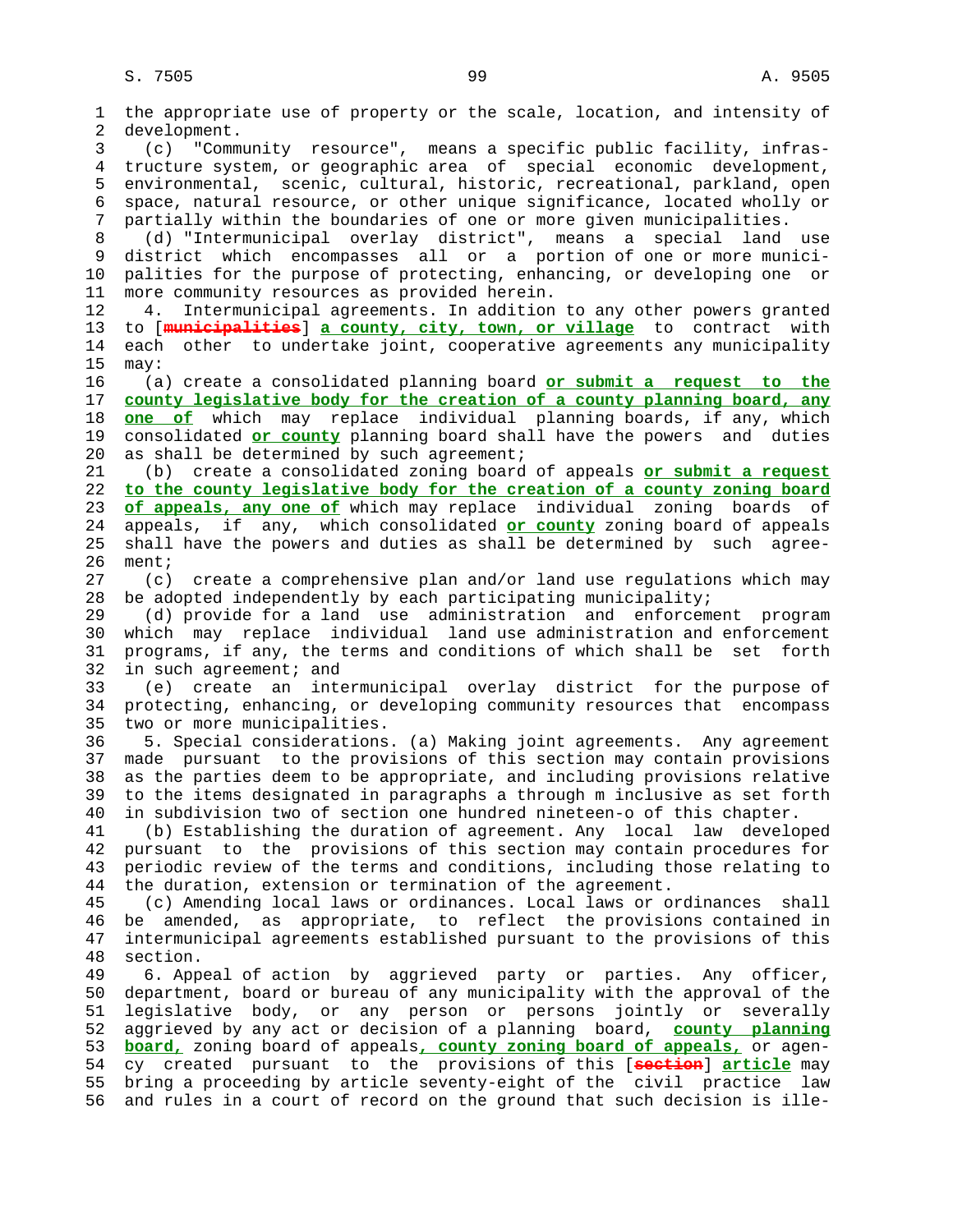1 gal, in whole or in part. Such proceeding must be commenced within thir- 2 ty days after the filing of the decision in the office of the board. 3 Commencement of the proceeding **by article seventy-eight of the civil practice law and rules in a court** shall stay **all other** proceedings upon 5 the decision from which the appeal is taken. All issues in any proceed- 6 ing under this [**section**] **article** shall have a preference over all other 7 civil actions and proceedings. 8 7. Any agreements made between two or more [**municipalities**] **counties, cities, towns, or villages** pursuant to article five-G of this chapter or 10 other law which provides for the undertaking of any land use**, planning, and zoning** regulation or activity on a joint, cooperative or contract 12 basis, if valid when so made, shall not be invalidated by the provisions 13 of this [**section**] **article**. 14 8. **Training and attendance requirements. (a) Each member of a county zoning board of appeals, county planning board, or other county body established to approve land use, planning or zoning applications that is subject to an agreement under this article shall complete, at a minimum, four hours of training each year designed to enable such members to more effectively carry out their duties. Training received by a member in excess of four hours in any one year may be carried over by the member into succeeding years in order to meet the requirements of this subdivi- sion. Such training shall be approved by the governing board that appointed the member and may include, but not be limited to, training provided by a municipality, regional or county planning office or commission, county planning federation, state agency, statewide munici- pal association, college or other similar entity. Training may be provided in a variety of formats, including but not limited to, elec- tronic media, video, distance learning and traditional classroom train- ing. (b) To be eligible for reappointment to such board, such member shall have completed the training approved by the board that appointed the member pursuant to law. (c) The training required by this subdivision may be waived or modi- fied by resolution of the board that appointed the member when, in the judgment of such board, it is in the best interest of the municipality to do so. (d) No decision of such board shall be voided or declared invalid because of a failure of any of its board members to comply with this subdivision. 9.** The provisions of this [**section**] **article** shall be in addition to 41 existing authority and shall not be deemed or constructed as a limita- 42 tion, diminution or derogation of any statutory authority authorizing 43 municipal cooperation. 44 § 2. Article 5-J of the general municipal law is amended by adding a 45 new section 119-v to read as follows: **§ 119-v. County administration of land use regulations. A town, city, or village within a county may request by local law that the legislative body of its county adopt a program for the administration and enforce- ment of any land use and planning regulations and any zoning ordinance or local law, in force or proposed in said town, city, or village. During the period in which the county legislative body is developing and adopting such program, any existing planning, zoning, and other land use regulations included in such county request shall remain in full force and effect. The governing board of each town, city, or village request- ing county administration and enforcement of the local land use and planning regulations shall receive written notification that the county**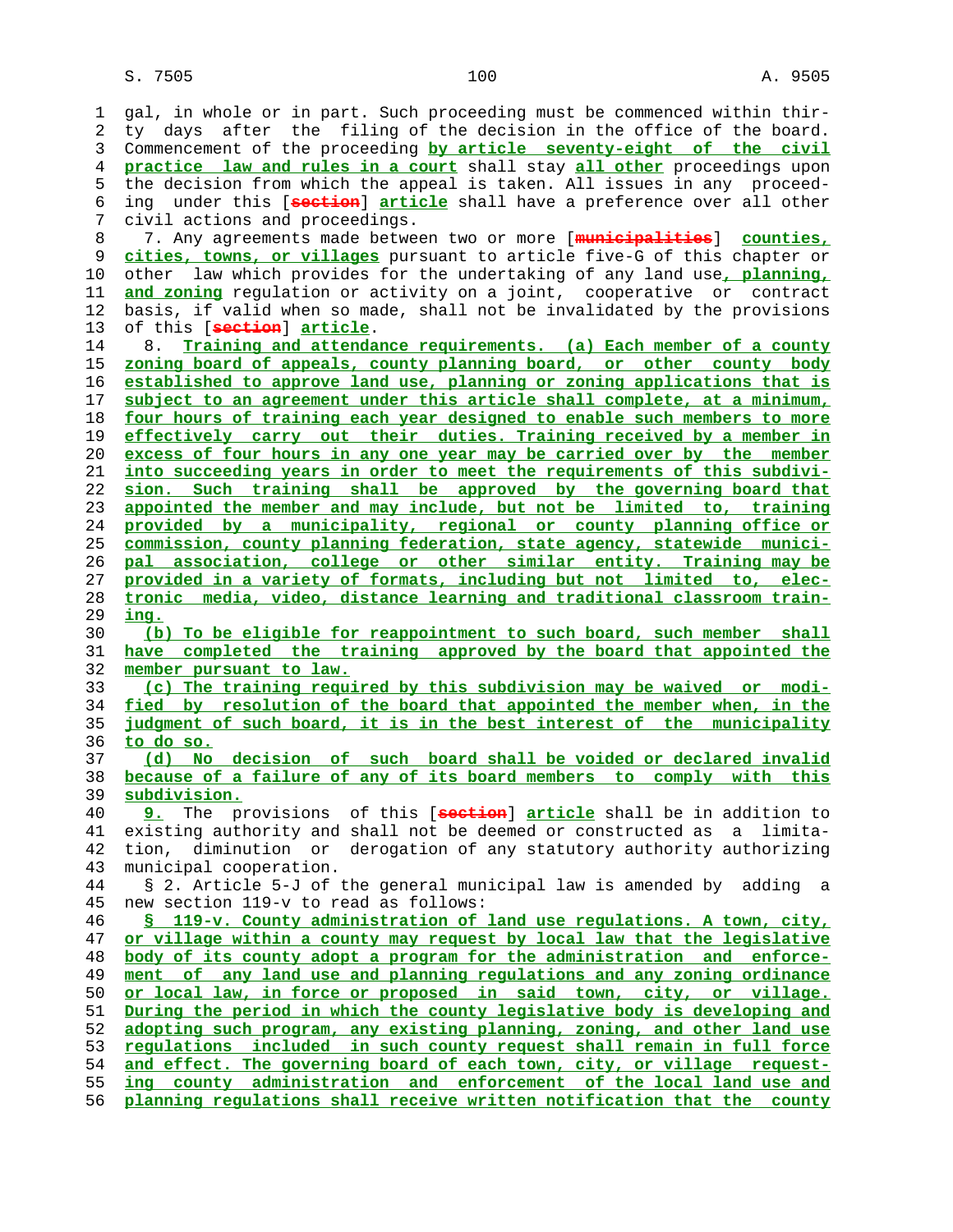S. 7505 101 A. 9505

**legislative body has adopted such program. Upon such county notification to the town, city, or village, the county program so developed and adopted shall apply in the town, city, or village requesting county administration and enforcement of any land use and planning regulations from thirty days thereafter unless and until the town, city, or village request has been withdrawn by local law. Nothing shall prevent a county legislative body from developing and adopting a program for the county- wide or part-county administration and enforcement of the land use, planning and zoning regulations upon the request of two or more towns, cities, and/or villages located within the county.** 11 § 3. Article 5-J of the general municipal law is amended by adding a 12 new section 119-w to read as follows: **§ 119-w. County planning commission or other similar county entity or department. 1. The county legislative body may establish a county plan- ning commission to implement the intermunicipal agreement created pursu- ant to this article; provided however, that where a county planning board, commission, or other county entity or department already exists in accordance with a county charter or local law, the existing board, commission, entity or department may be appointed by the county legisla- tive body as the county planning commission to implement the intermunic- ipal agreement authorized in this article. Planning commissions estab- lished to implement provisions of this article after December thirty-first, two thousand seventeen shall consist of seven members who shall be appointed by the county legislative body. Three members of the commission shall be appointed for terms of one year, three for terms of two years and one member shall be appointed for a term of three years. Successors shall be appointed for terms of three years each. A vacancy occurring otherwise than by expiration of term shall be filled by appointment by the legislative body of the county government for the unexpired term. Such commission shall have power, within the limits of the appropriation made by the legislative body of the county, to employ a secretary and other necessary clerical assistants and employ or contract with such technical assistants as may be necessary from time to time to give full effect to the provisions of this article. 2. Where an intermunicipal agreement created pursuant to this article so provides, the county planning commission may, at the option of the local legislative body of a town, village or city of the county, have control of land use, zoning, and land subdivision in such munici- palities, and no map subdividing land into lots for residential or busi- ness purposes in any such municipality shall be accepted for filing by the county clerk unless it shall have been first approved by the county planning commission and shall have such approval endorsed thereon. 3. For the purpose of promoting the health, safety, morals, or the general welfare of the county, the legislative body of the county, at the option of the legislative body of a town, village or city of the county, when an intermunicipal agreement so provides, such county is authorized to adopt a local law to regulate and restrict the height, number of stories and size of buildings and other structures, the percentage of lot that may be occupied, the size of yards, courts, and other open spaces, the density of population, and the location and use of buildings, structures and land for trade, industry, residence or other purposes; provided further, that all charges and expenses incurred under this article for zoning and planning may be a charge upon the taxable property of that part of the county. 4. Such county local law shall provide that a board of appeals may determine and vary the application of the provisions in said local law**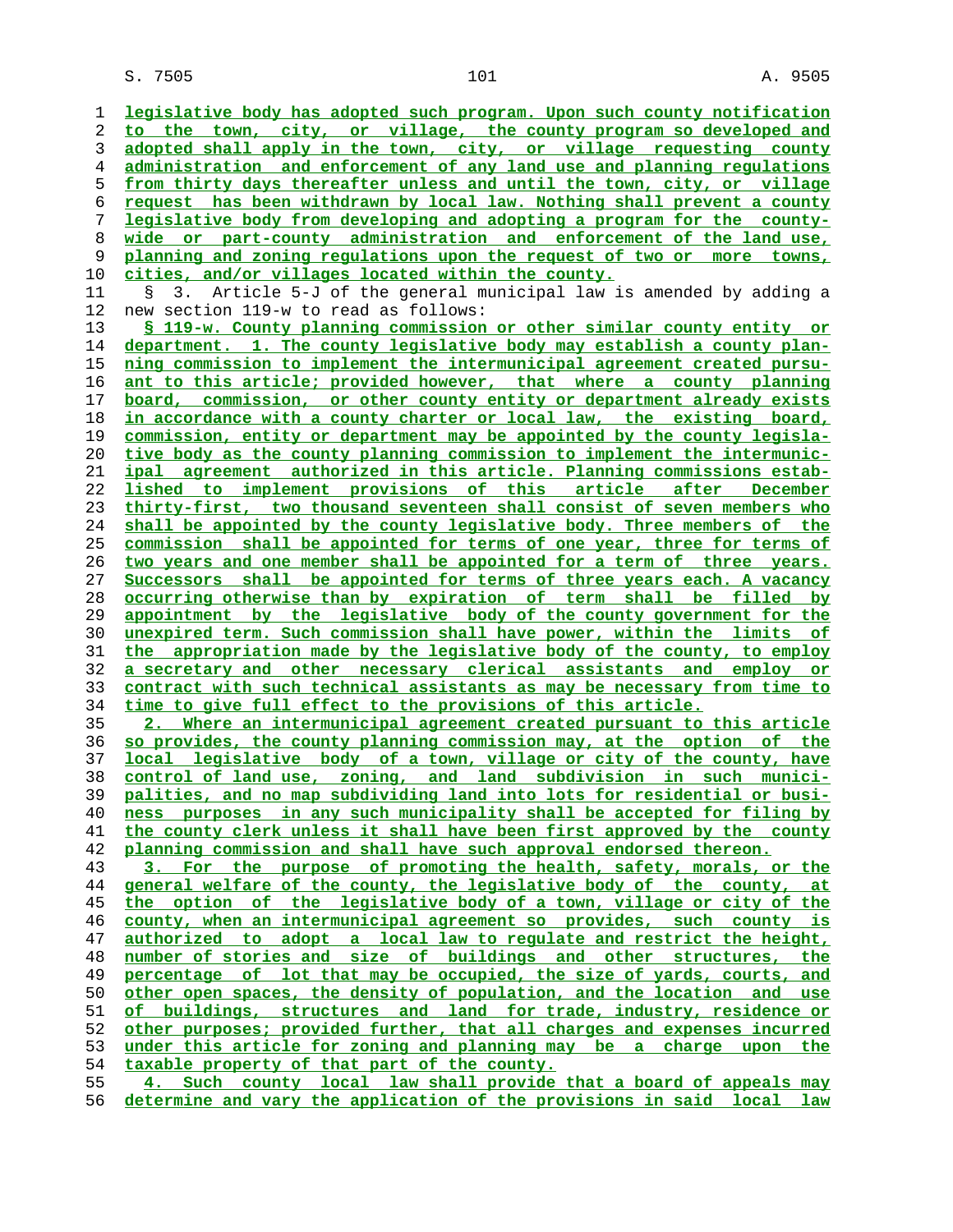S. 7505 102 A. 9505

**in harmony with the law's general purpose and intent, and in accordance with general or specific rules therein, provided that for: (a) Orders, requirements, decisions, interpretations, determinations. The board of appeals may reverse or affirm, wholly or partly, or may modify the order, requirement, decision, interpretation or determination appealed from and shall make such order, requirement, decision, inter- pretation or determination as in its opinion ought to have been made in the matter by the administrative official charged with the enforcement of such ordinance or local law and to that end shall have all the powers of the administrative official from whose order, requirement, decision, interpretation or determination the appeal is taken. (b) Use variances. (1) The board of appeals, on appeal from the deci- sion or determination of the administrative official charged with the enforcement of such ordinance or local law, shall have the power to grant use variances, as defined in this section. (2) No such use variance shall be granted by the board of appeals without a showing by the applicant that applicable zoning regulations and restrictions have caused unnecessary hardship. In order to prove such unnecessary hardship the applicant shall demonstrate to the board of appeals that for each and every permitted use under the zoning regu- lations for the particular district where the property is located, (i) the applicant cannot realize a reasonable return, provided that lack of return is substantial as demonstrated by competent financial evidence; (ii) that the alleged hardship relating to the property in question is unique, and does not apply to a substantial portion of the district or neighborhood; (iii) that the requested use variance, if granted, will not alter the essential character of the neighborhood; and (iv) that the alleged hardship has not been self-created. (3) The board of appeals, in the granting of use variances, shall grant the minimum variance that it shall deem necessary and adequate to address the unnecessary hardship proven by the applicant, and at the same time preserve and protect the character of the neighborhood and the health, safety and welfare of the community. (c) Area variances. (1) The zoning board of appeals shall have the power, upon an appeal from a decision or determination of the adminis- trative official charged with the enforcement of such ordinance of local law, to grant area variances as defined in this section. (2) In making its determination, the zoning board of appeals shall take into consideration the benefit to the applicant if the variance is granted, as weighed against the detriment to the health, safety and welfare of the neighborhood or community by such grant. In making such determination the board shall also consider: (i) whether an undesirable change will be produced in the character of the neighborhood or a detri- ment to nearby properties will be created by the granting of the area variance; (ii) whether the benefit sought by the applicant can be achieved by some method, feasible for the applicant to pursue, other than an area variance; (iii) whether the requested area variance is substantial; (iv) whether the proposed variance will have an adverse effect or impact on the physical or environmental conditions in the neighborhood or community; and (v) whether the alleged difficulty was self-created, which consideration shall be relevant to the decision of the board of appeals, but shall not necessarily preclude the granting of the area variance. (3) The board of appeals, in the granting of area variances, shall**

**grant the minimum variance that it shall deem necessary and adequate and**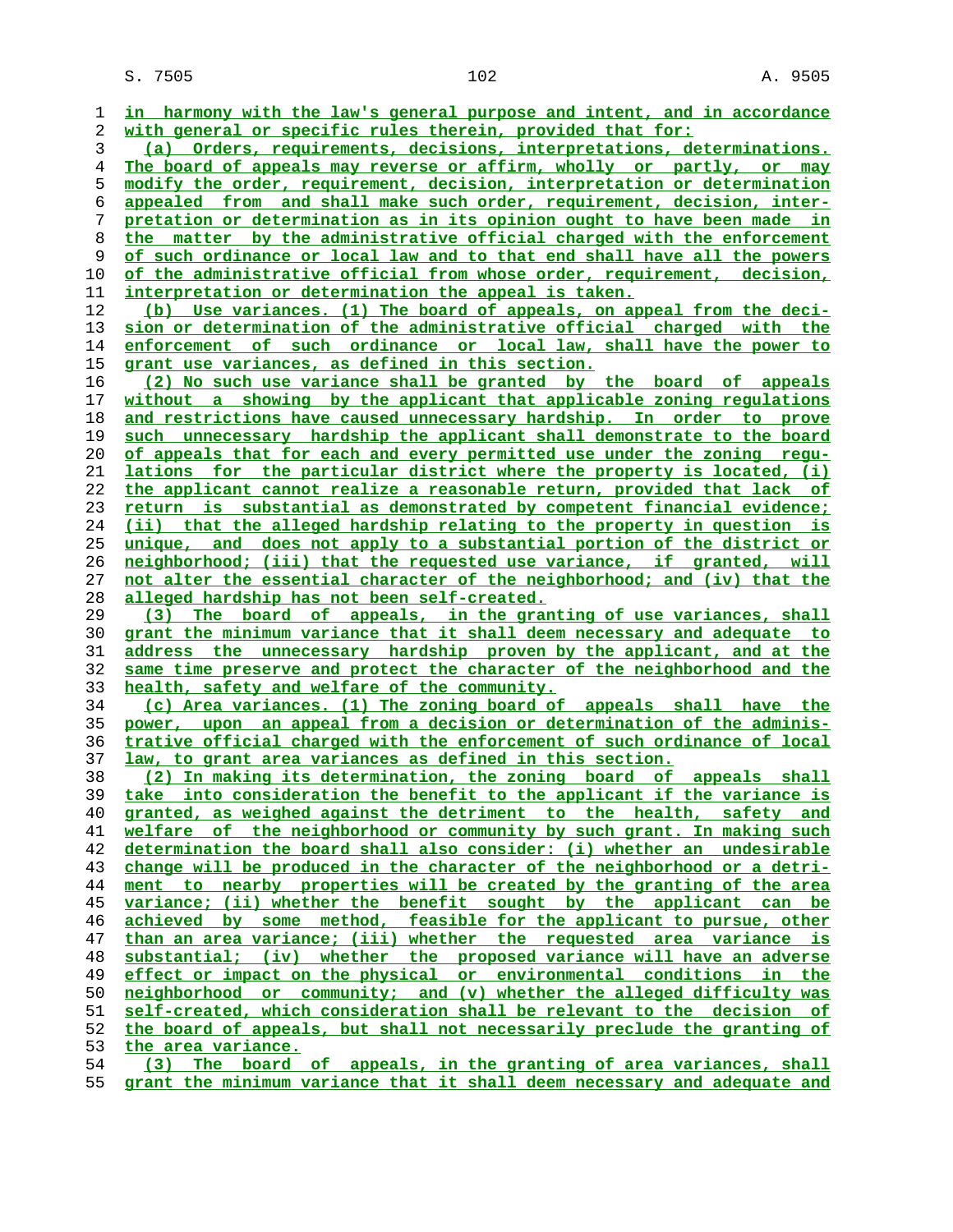S. 7505 103 A. 9505

**at the same time preserve and protect the character of the neighborhood and the health, safety and welfare of the community. (d) Imposition of conditions. The board of appeals shall, in the granting of both use variances and area variances, have the authority to impose such reasonable conditions and restrictions as are directly related to and incidental to the proposed use of the property. Such conditions shall be consistent with the spirit and intent of the zoning ordinance or local law, and shall be imposed for the purpose of minimiz- ing any adverse impact such variance may have on the neighborhood or community. 5. In addition to the foregoing, the county legislative body, at the option of the legislative body of a town, village or city of the county, is empowered to adopt by local law a comprehensive plan in so far as the plan relates to any portion of the county addressed in said intermunici- pal agreement and also any portion which relates to state highways and county or town roads, county buildings and navigable waterways, irre- spective of whether they may be located within the boundaries of any town, city or village or elsewhere within the county. Upon the adoption of any such local law, the legislative body of the county shall file with the county clerk forthwith a certified copy thereof, including copies of all relevant maps and plans. The county planning commission or county entity or department appointed by the county legislative body, may develop and recommend the county comprehensive plan to the county legislative body for its adoption. 6. Whenever a comprehensive plan, or one or more parts thereof, shall have been adopted as hereinbefore provided, no street, square, park or other public way, ground, open space or other public place, public building, structure or public utility (whether publicly or privately owned) shall be constructed or authorized in any portion of the county in respect to which said plan or part thereof has been adopted, until the location, character and extent thereof shall have been submitted to and approved by the county planning commission as conforming to the general intent and purpose of the comprehensive plan. The county plan- ning commission shall make rules relating to such matters, which shall provide for notice to all parties interested, including units of local government which may be affected thereby, and including the office of parks, recreation and historic preservation if the matter submitted relates to any portion of the county within two hundred feet of any state park or parkway. If the matter submitted relates to the territory of any unit of local government which has adopted a plan of development prior to the adoption of the comprehensive plan, such plan shall not be superseded except by a two-thirds vote of the whole number of members of the county planning commission.** 44 § 4. Section 10 of the statute of local governments is amended by 45 adding a new subdivision 6-a to read as follows: **6-a. In the case of a county, when authorized by local law adopted by the legislative body of any city, town or village of the county and in accordance with an intermunicipal agreement entered into between the local governments in a manner prescribed by statute, the power to adopt, amend, repeal, and/or enforce zoning and other land use regulations in all or part of such city, village or town, provided however, an intermu- nicipal agreement entered into with a county to allow such county to adopt, amend, repeal, and/or enforce zoning and other land use regu- lations within a village would require the authorization from the legis-**

**lative body of such village.**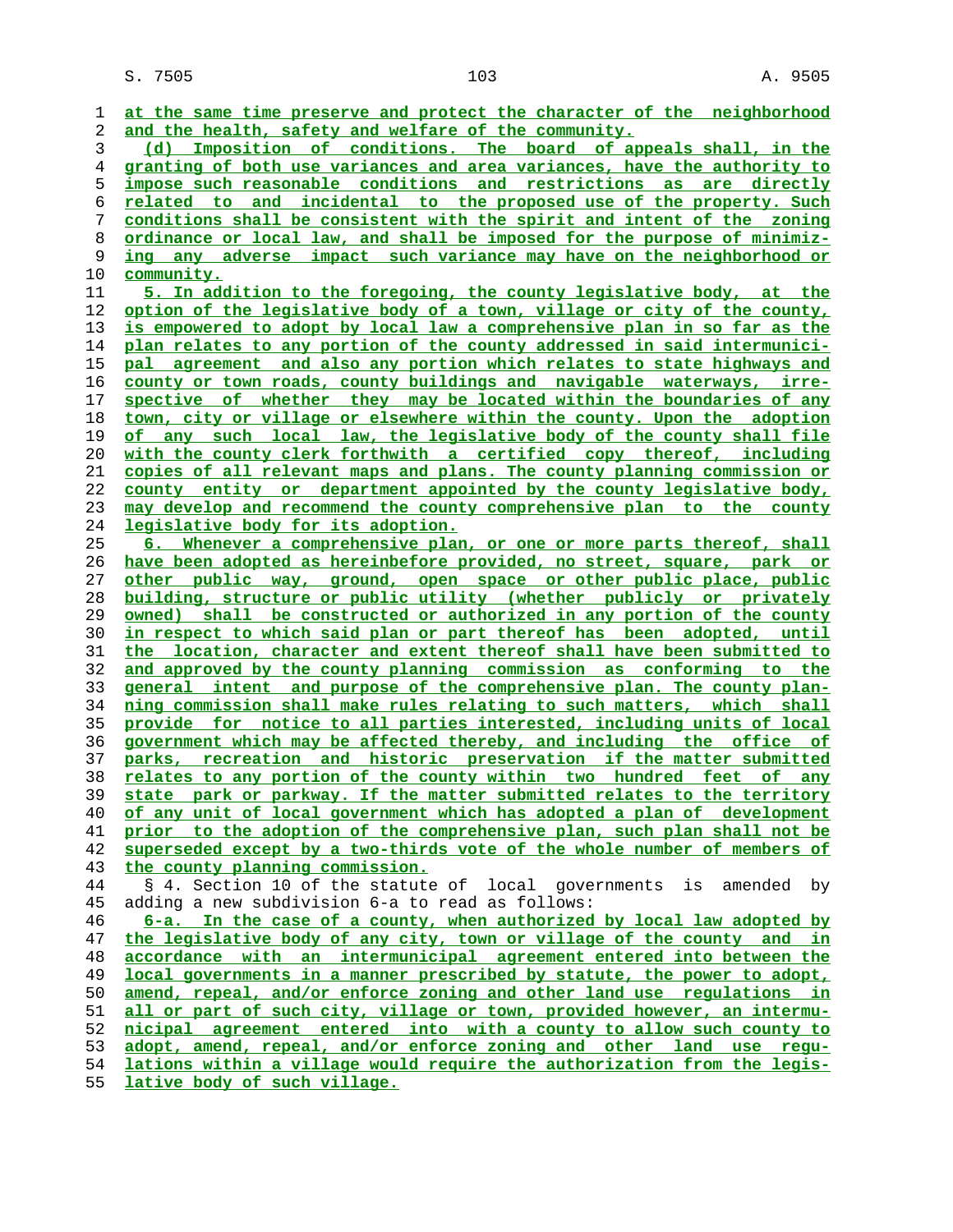1 § 5. Section four of this act shall take effect immediately after it 2 is enacted by the legislature with the approval of the governor in 3 accordance with paragraph one of subdivision (b) of section two of arti- 4 cle nine of the constitution, and provided that it is re-enacted by the 5 legislature and approved by the governor in the next calendar year in 6 accordance with such paragraph. After such re-enactment by the legisla- 7 ture and approval by the governor of section four of this act in accord- 8 ance with article nine of the constitution, sections one, two, and three 9 of this act shall take effect immediately after such date; provided, 10 further, that the governor's office shall notify the legislative bill 11 drafting commission upon the occurrence of the enactment of this legis- 12 lation provided for in this section in order that the commission may 13 maintain an accurate and timely effective data base of the official text 14 of the laws of the state of New York in furtherance of effectuating the 15 provisions of section 44 of the legislative law and section 70-b of the 16 public officers law.

 17 § 2. Severability. If any clause, sentence, paragraph, subdivision, 18 section or part of this act shall be adjudged by any court of competent 19 jurisdiction to be invalid, such judgment shall not affect, impair, or 20 invalidate the remainder thereof, but shall be confined in its operation 21 to the clause, sentence, paragraph, subdivision, section or part thereof 22 directly involved in the controversy in which such judgment shall have 23 been rendered. It is hereby declared to be the intent of the legislature 24 that this act would have been enacted even if such invalid provisions 25 had not been included herein.

 26 § 3. This act shall take effect immediately; provided, however, that 27 the applicable effective date of Subparts A and B of this Part shall be 28 as specifically set forth in the last section of such Subparts.

## 29 PART EE

| 30 | Section 1. The general municipal law is amended by adding a new arti-          |
|----|--------------------------------------------------------------------------------|
| 31 | cle 12-I to read as follows:                                                   |
| 32 | <b>ARTICLE 12-I</b>                                                            |
| 33 | COUNTY-WIDE SHARED SERVICES PANELS                                             |
| 34 | Section 239-bb. County-wide shared services panels.                            |
| 35 | § 239-bb. County-wide shared services panels. 1. Definitions. The              |
| 36 | following terms shall have the following meanings for the purposes of          |
| 37 | this article:                                                                  |
| 38 | a. "County" shall mean any county not wholly contained within a city.          |
| 39 | b. "County CEO" shall mean the county executive, county manager or             |
| 40 | other chief executive of the county, or, where none, the chair of the          |
| 41 | county legislative body.                                                       |
| 42 | c. "Panel" shall mean a county-wide shared services panel established          |
| 43 | pursuant to subdivision two of this section.                                   |
| 44 | d. "Plan" shall mean a county-wide shared services property tax                |
| 45 | savings plan.                                                                  |
| 46 | 2. County-wide shared services panels. a. There shall be a county-wide         |
| 47 | shared services panel in each county consisting of the county CEO, and         |
| 48 | <u>one representative from each city, town and village in the county. The </u> |
| 49 | chief executive officer of each town, city and village shall be the            |
| 50 | representative to a panel and shall be the mayor, if a city or a               |
| 51 | village, or shall be the supervisor, if a town. The county CEO shall           |
| 52 | serve as chair. All panels established in each county pursuant to part         |
| 53 | chapter fifty-nine of the laws of two thousand seventeen, and<br>BBB of        |
| 54 | prior to the enactment of this article, shall continue in satisfaction         |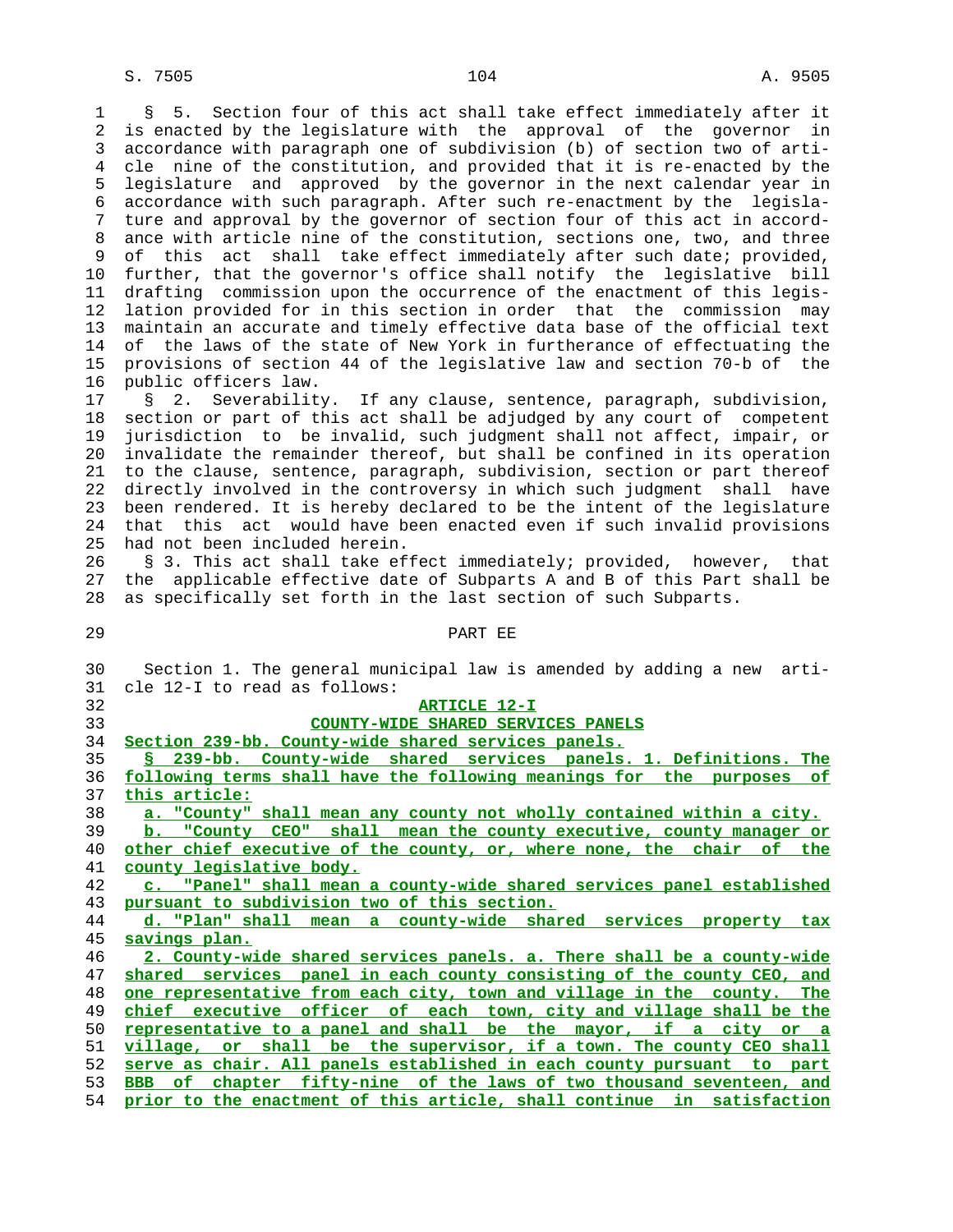S. 7505 105 A. 9505

**of this section in such form as they were established, provided that the county CEO may alter the membership of the panel consistent with para- graph b of this subdivision. b. The county CEO may invite any school district, board of cooperative educational services, fire district, fire protection district, or special improvement district in the county to join a panel. Upon such invitation, the governing body of such school district, board of cooper- ative educational services, fire district, fire protection district, or other special district may accept such invitation by selecting a repre- sentative of such governing body, by majority vote, to serve as a member of the panel. Such school district, board of cooperative educational services, fire district, fire protection district or other special district shall maintain such representation until the panel either**<br>14 **approves a plan or transmits a statement to the secretary of state on approves a plan or transmits a statement to the secretary of state on the reason the panel did not approve a plan, pursuant to paragraph d of subdivision seven of this section. Upon approval of a plan or a trans- mission of a statement to the secretary of state that a panel did not approve a plan in any calendar year, the county CEO may, but need not, invite any school district, board of cooperative educational services, fire district, fire protection district or special improvement district in the county to join a panel thereafter convened. c. Notwithstanding any provision of the education law, or any other provision of law, rule or regulation, to the contrary, any school district or board of cooperative educational services may join a panel established pursuant to the provisions of this section, and may further participate in any of the activities of such panel, with any participat- ing county, town, city, village, fire district, fire protection district, special improvement district, school district, or board of cooperative educational services participating in such panels. 3. Each county CEO shall, after satisfying the requirements of part BBB of chapter fifty-nine of the laws of two thousand seventeen, revise and update a previously approved plan or develop a new plan. Such plans shall contain new, recurring property tax savings resulting from actions such as, but not limited to, the elimination of duplicative services; shared service arrangements including, joint purchasing, shared highway equipment, shared storage facilities, shared plowing services, and ener- gy and insurance purchasing cooperatives; reducing back office adminis- trative overhead; and better-coordinating services. The secretary of state may provide guidance on the form and structure of such plans. 4. While developing a plan, the county CEO shall regularly consult with, and take recommendations from, the representatives: on the panel; of each collective bargaining unit of the county and the cities, towns, and villages; and of each collective bargaining unit of any participat- ing school district, board of cooperative educational services, fire district, fire protection district, or special improvement district. 5. The county CEO, the county legislative body and a panel shall accept input from the public, civic, business, labor and community lead- ers on any proposed plan. The county CEO shall cause to be conducted a minimum of three public hearings prior to submission of a plan to a vote of a panel. All such public hearings shall be conducted within the coun- ty, and public notice of all such hearings shall be provided at least one week prior in the manner prescribed in subdivision one of section one hundred four of the public officers law. Civic, business, labor, and community leaders, as well as members of the public, shall be permitted to provide public testimony at any such hearings.**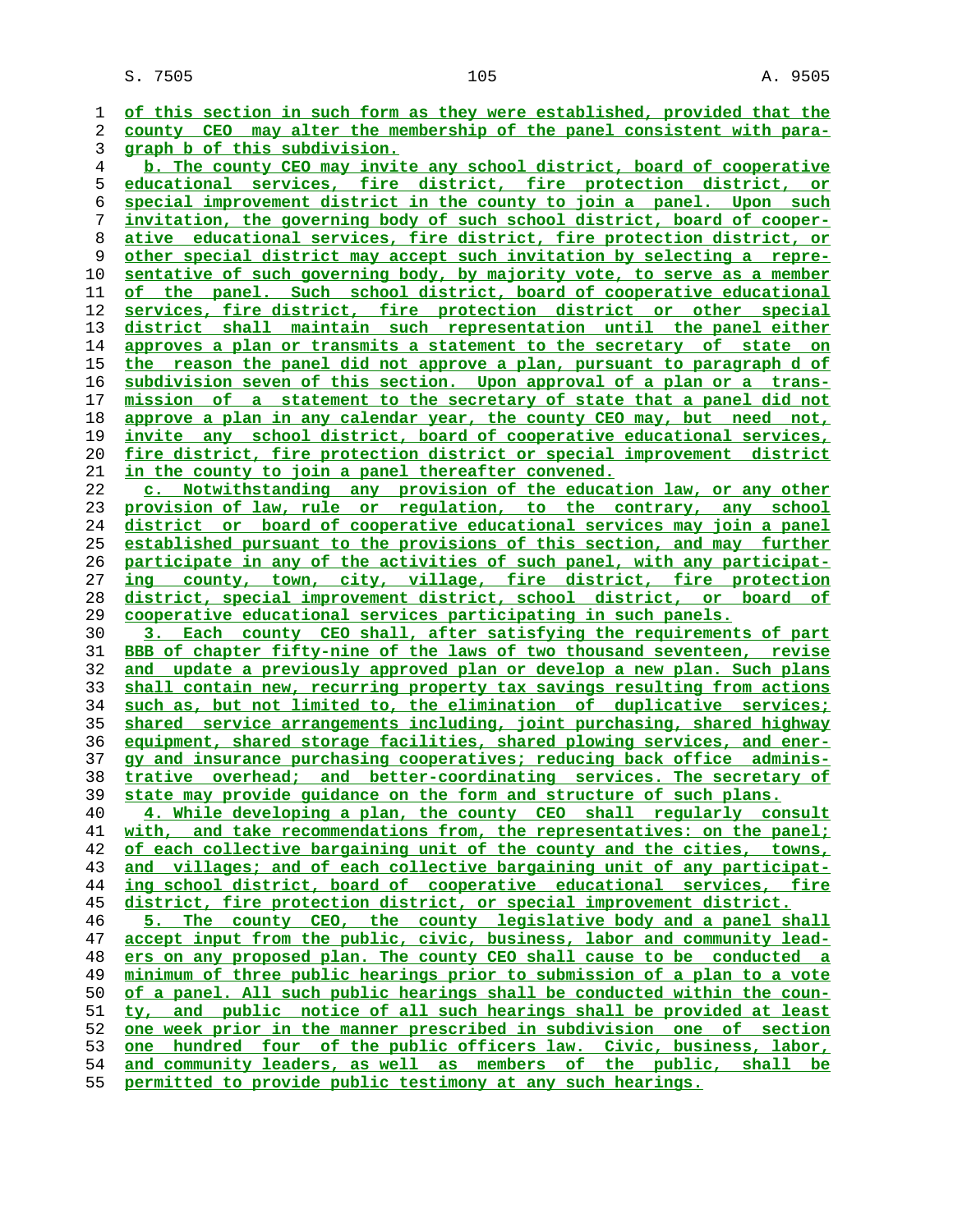S. 7505 106 A. 9505

**6. a. The county CEO shall submit each plan, accompanied by a certif- ication as to the accuracy of the savings contained therein, to the county legislative body at least forty-five days prior to a vote by the panel. b. The county legislative body shall review and consider each plan submitted in accordance with paragraph a of this subdivision. A majority of the members of such body may issue an advisory report on each plan, making recommendations as deemed necessary. The county CEO may modify a plan based on such recommendations, which shall include an updated certification as to the accuracy of the savings contained therein. 7. a. A panel shall duly consider any plan properly submitted to the panel by the county CEO and may approve such plan by a majority vote of the panel. Each member of a panel may, prior to the panel-wide vote, cause to be removed from a plan any proposed action affecting the unit of government represented by the respective member. Written notice of such removal shall be provided to the county CEO prior to a panel-wide vote on a plan. b. Plans approved by a panel shall be transmitted to the secretary of state no later than thirty days from the date of approval by a panel accompanied by a certification as to the accuracy of the savings accom- panied therein, and shall be publicly disseminated to residents of the county in a concise, clear, and coherent manner using words with common and everyday meaning. c. The county CEO shall conduct a public presentation of any approved plan no later than thirty days from the date of approval by a panel. Public notice of such presentation shall be provided at least one week prior in the manner prescribed in subdivision one of section one hundred four of the public officers law. d. Beginning in two thousand twenty, by January fifteenth following any calendar year during which a panel did not approve a plan and trans- mit such plan to the secretary of state pursuant to paragraph b of this subdivision, such panel shall release to the public and transmit to the secretary of state a statement explaining why the panel did not approve a plan that year, including, for each vote on a plan, the vote taken by each panel member and an explanation by each panel member of their vote. 8. The secretary of state may solicit, and the panels shall provide at her or his request, advice, guidance and recommendations concerning matters related to the operations of local governments and shared services initiatives, including, but not limited to, making recommenda- tions regarding grant proposals incorporating elements of shared services, government dissolutions, government and service consol- idations, or property taxes and such other grants where the secretary deems the input of the panels to be in the best interest of the public. The panel shall advance such advice, guidance or recommendations by a vote of the majority of the members present at such meeting.** 46 § 2. If any clause, sentence, paragraph, subdivision, section or part 47 of this act shall be adjudged by any court of competent jurisdiction to 48 be invalid, such judgment shall not affect, impair, or invalidate the 49 remainder thereof, but shall be confined in its operation to the clause, 50 sentence, paragraph, subdivision, section or part thereof directly 51 involved in the controversy in which such judgment shall have been 52 rendered. It is hereby declared to be the intent of the legislature that 53 this act would have been enacted even if such invalid provisions had not 54 been included herein.

55 § 3. This act shall take effect immediately.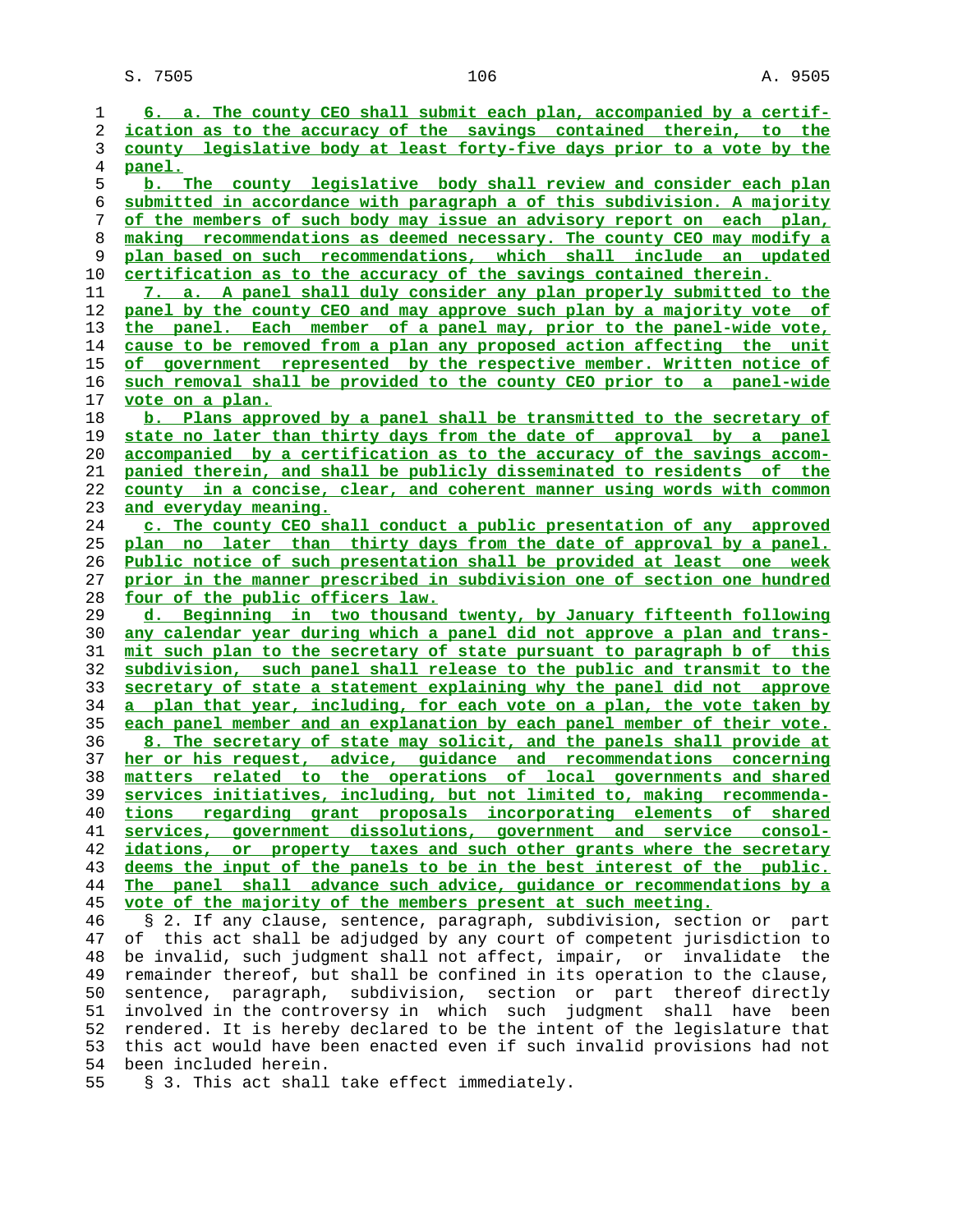| 1                     | PART FF                                                                                                                                                                                                                                                                                                                                  |
|-----------------------|------------------------------------------------------------------------------------------------------------------------------------------------------------------------------------------------------------------------------------------------------------------------------------------------------------------------------------------|
| 2<br>3<br>4           | Subdivision 7 of section 2046-c of the public authorities<br>Section 1.<br>law, as added by chapter 632 of the laws of the 1982, is amended to read<br>as follows:                                                                                                                                                                       |
| 5<br>6<br>7<br>8<br>9 | 7. There shall be an annual independent audit of the accounts<br>and<br>business practices of the agency performed by independent outside audi-<br>tors [nominated by the director of the division of the budget]. Any such<br>auditor shall serve no more than three consecutive years.<br>§ 2. This act shall take effect immediately. |
| 10                    | PART GG                                                                                                                                                                                                                                                                                                                                  |
| 11<br>12<br>13<br>14  | Section 1. The state comptroller is hereby authorized and directed to<br>loan money in accordance with the provisions set forth in subdivision 5<br>of section 4 of the state finance law to the following funds<br>and/or<br>accounts:                                                                                                  |
| 15                    | 1. Proprietary vocational school supervision account (20452).                                                                                                                                                                                                                                                                            |
| 16                    | 2. Local government records management account (20501).                                                                                                                                                                                                                                                                                  |
| 17                    | 3. Child health plus program account (20810).                                                                                                                                                                                                                                                                                            |
| 18                    | 4. EPIC premium account (20818).                                                                                                                                                                                                                                                                                                         |
| 19                    | 5. Education - New (20901).                                                                                                                                                                                                                                                                                                              |
| 20                    | 6. VLT - Sound basic education fund (20904).                                                                                                                                                                                                                                                                                             |
| 21<br>22<br>23        | Sewage treatment program management and administration fund<br>7.<br>$(21000)$ .<br>8. Hazardous bulk storage account (21061).                                                                                                                                                                                                           |
| 24                    | 9. Federal grants indirect cost recovery account (21065).                                                                                                                                                                                                                                                                                |
| 25                    | 10. Low level radioactive waste account (21066).                                                                                                                                                                                                                                                                                         |
| 26                    | 11. Recreation account (21067).                                                                                                                                                                                                                                                                                                          |
| 27                    | 12. Public safety recovery account (21077).                                                                                                                                                                                                                                                                                              |
| 28                    | 13. Environmental regulatory account (21081).                                                                                                                                                                                                                                                                                            |
| 29                    | 14. Natural resource account (21082).                                                                                                                                                                                                                                                                                                    |
| 30                    | 15. Mined land reclamation program account (21084).                                                                                                                                                                                                                                                                                      |
| 31                    | 16. Great lakes restoration initiative account (21087).                                                                                                                                                                                                                                                                                  |
| 32                    | 17. Environmental protection and oil spill compensation fund (21200).                                                                                                                                                                                                                                                                    |
| 33                    | 18. Public transportation systems account (21401).                                                                                                                                                                                                                                                                                       |
| 34                    | 19. Metropolitan mass transportation (21402).                                                                                                                                                                                                                                                                                            |
| 35                    | 20. Operating permit program account (21451).                                                                                                                                                                                                                                                                                            |
| 36<br>37              | 21. Mobile source account (21452).<br>Statewide planning and research cooperative system<br>22.<br>account                                                                                                                                                                                                                               |
| 38                    | $(21902)$ .                                                                                                                                                                                                                                                                                                                              |
| 39                    | 23. New York state thruway authority account (21905).                                                                                                                                                                                                                                                                                    |
| 40                    | 24. Mental hygiene program fund account (21907).                                                                                                                                                                                                                                                                                         |
| 41                    | 25. Mental hygiene patient income account (21909).                                                                                                                                                                                                                                                                                       |
| 42                    | 26. Financial control board account (21911).                                                                                                                                                                                                                                                                                             |
| 43                    | 27. Regulation of racing account (21912).                                                                                                                                                                                                                                                                                                |
| 44                    | 28. New York Metropolitan Transportation Council account (21913).                                                                                                                                                                                                                                                                        |
| 45                    | 29. State university dormitory income reimbursable account (21937).                                                                                                                                                                                                                                                                      |
| 46                    | 30. Criminal justice improvement account (21945).                                                                                                                                                                                                                                                                                        |
| 47                    | 31. Environmental laboratory reference fee account (21959).                                                                                                                                                                                                                                                                              |
| 48                    | 32. Clinical laboratory reference system assessment account (21962).                                                                                                                                                                                                                                                                     |
| 49                    | 33. Indirect cost recovery account (21978).                                                                                                                                                                                                                                                                                              |
| 50                    | 34. High school equivalency program account (21979).                                                                                                                                                                                                                                                                                     |
| 51<br>52<br>53        | 35. Multi-agency training account (21989).<br>Interstate reciprocity for post-secondary distance education<br>36.<br>account (23800).                                                                                                                                                                                                    |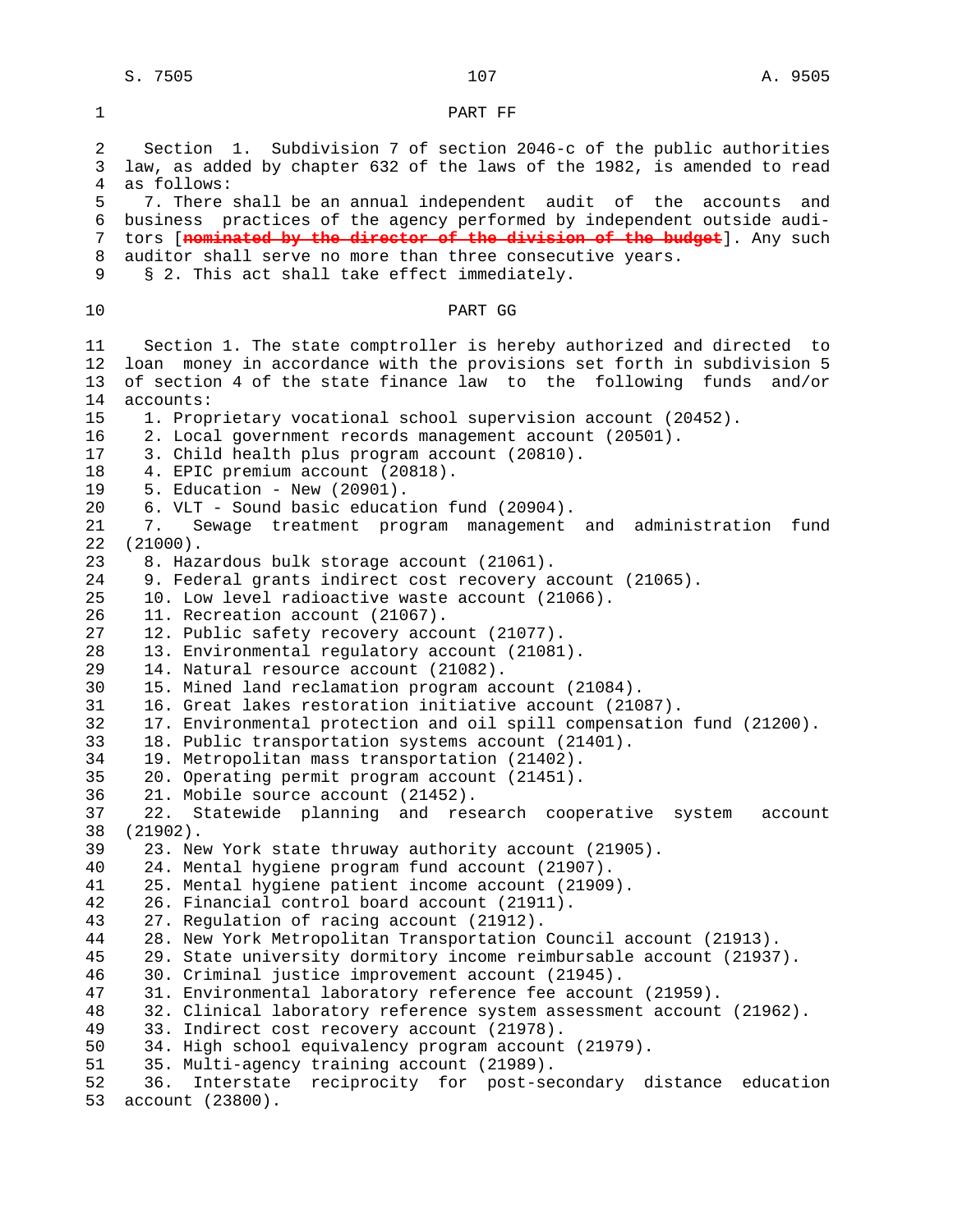1 37. Bell jar collection account (22003). 2 38. Industry and utility service account (22004). 3 39. Real property disposition account (22006). 4 40. Parking account (22007). 5 41. Courts special grants (22008). 6 42. Asbestos safety training program account (22009).<br>7 43. Batavia school for the blind account (22032). 43. Batavia school for the blind account (22032). 8 44. Investment services account (22034).<br>9 45. Surplus property account (22036). 45. Surplus property account (22036). 10 46. Financial oversight account (22039). 11 47. Regulation of Indian gaming account (22046). 12 48. Rome school for the deaf account (22053). 13 49. Seized assets account (22054). 14 50. Administrative adjudication account (22055). 15 51. Federal salary sharing account (22056). 16 52. New York City assessment account (22062). 17 53. Cultural education account (22063). 18 54. Local services account (22078). 55. DHCR mortgage servicing account (22085). 20 56. Housing indirect cost recovery account (22090). 21 57. DHCR-HCA application fee account (22100). 22 58. Low income housing monitoring account (22130). 23 59. Corporation administration account (22135). 24 60. Montrose veteran's home account (22144). 25 61. Deferred compensation administration account (22151). 26 62. Rent revenue other New York City account (22156). 27 63. Rent revenue account (22158). 28 64. Tax revenue arrearage account (22168). 29 65. Youth facility per diem account (22186). 30 66. State university general income offset account (22654). 31 67. Lake George park trust fund account (22751). 32 68. State police motor vehicle law enforcement account (22802). 33 69. Highway safety program account (23001). 34 70. DOH drinking water program account (23102). 35 71. NYCCC operating offset account (23151). 36 72. Commercial gaming revenue account (23701). 37 73. Commercial gaming regulation account (23702). 38 74. Highway use tax administration account (23801). 39 75. Fantasy sports administration account (24951). 40 76. Highway and bridge capital account (30051). 41 77. Aviation purpose account (30053). 42 78. State university residence hall rehabilitation fund (30100). 43 79. State parks infrastructure account (30351). 44 80. Clean water/clean air implementation fund (30500). 45 81. Hazardous waste remedial cleanup account (31506). 46 82. Youth facilities improvement account (31701). 47 83. Housing assistance fund (31800). 48 84. Housing program fund (31850).<br>49 85. Highway facility purpose acco 85. Highway facility purpose account (31951). 50 86. Information technology capital financing account (32215). 51 87. New York racing account (32213). 52 88. Capital miscellaneous gifts account (32214). 53 89. New York environmental protection and spill remediation account 54 (32219). 55 90. Mental hygiene facilities capital improvement fund (32300). 56 91. Correctional facilities capital improvement fund (32350).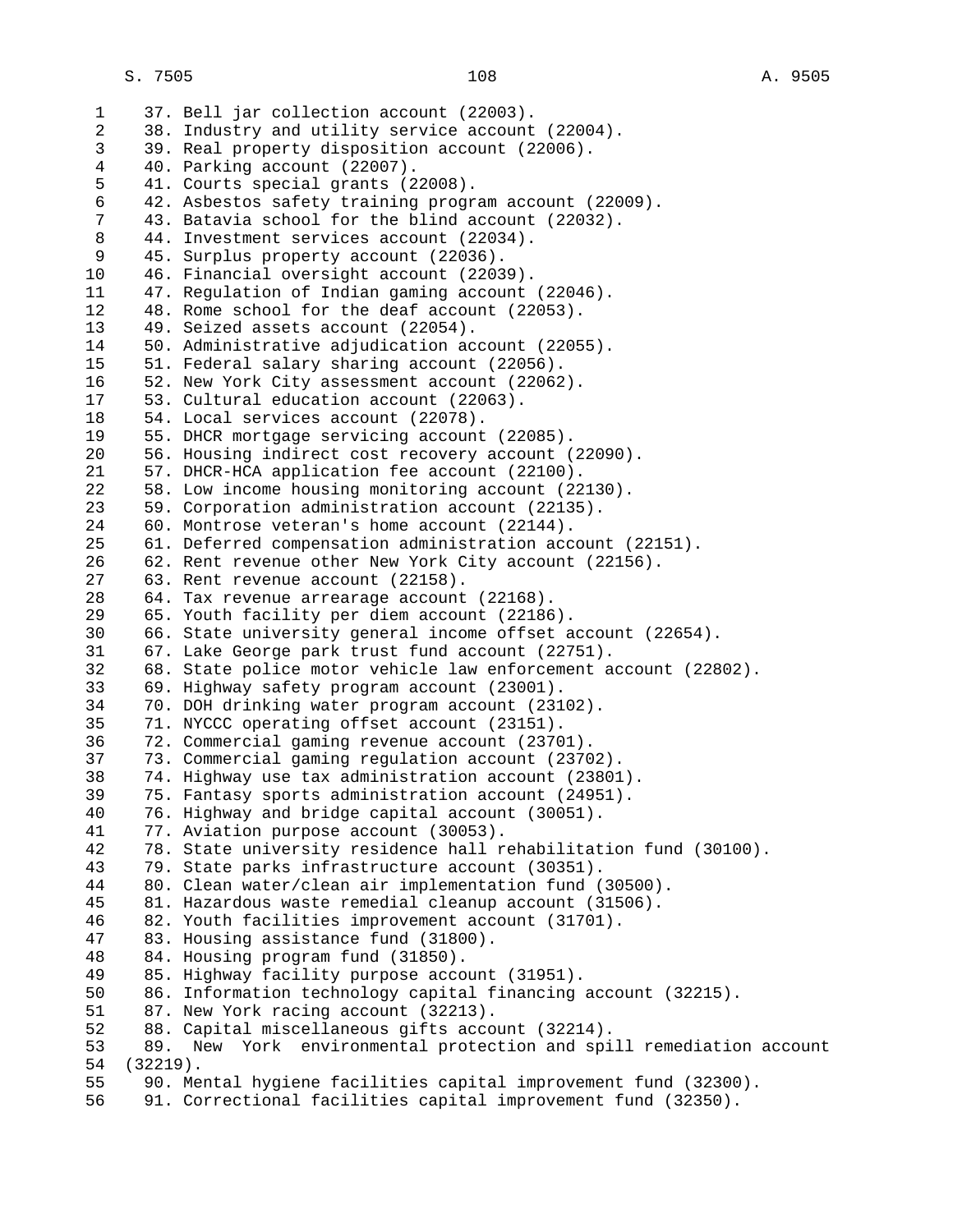1 92. New York State Storm Recovery Capital Fund (33000). 2 93. OGS convention center account (50318). 3 94. Empire Plaza Gift Shop (50327). 4 95. Centralized services fund (55000). 5 96. Archives records management account (55052). 6 97. Federal single audit account (55053). 98. Civil service EHS occupational health program account (55056). 8 99. Banking services account (55057). 100. Cultural resources survey account (55058). 10 101. Neighborhood work project account (55059). 11 102. Automation & printing chargeback account (55060). 12 103. OFT NYT account (55061). 13 104. Data center account (55062). 14 105. Intrusion detection account (55066). 15 106. Domestic violence grant account (55067). 16 107. Centralized technology services account (55069). 17 108. Labor contact center account (55071). 18 109. Human services contact center account (55072). 19 110. Tax contact center account (55073). 20 111. Executive direction internal audit account (55251). 21 112. CIO Information technology centralized services account (55252). 22 113. Health insurance internal service account (55300). 23 114. Civil service employee benefits division administrative account 24 (55301). 25 115. Correctional industries revolving fund (55350). 26 116. Employees health insurance account (60201). 27 117. Medicaid management information system escrow fund (60900). 28 118. Department of law civil recoveries account. 29 § 1-a. The state comptroller is hereby authorized and directed to loan 30 money in accordance with the provisions set forth in subdivision 5 of 31 section 4 of the state finance law to any account within the following 32 federal funds, provided the comptroller has made a determination that 33 sufficient federal grant award authority is available to reimburse such 34 loans: 35 1. Federal USDA-food and nutrition services fund (25000). 36 2. Federal health and human services fund (25100). 37 3. Federal education fund (25200). 38 4. Federal block grant fund (25250). 39 5. Federal miscellaneous operating grants fund (25300). 40 6. Federal unemployment insurance administration fund (25900). 41 7. Federal unemployment insurance occupational training fund (25950). 42 8. Federal emergency employment act fund (26000). 43 9. Federal capital projects fund (31350). 44 § 1-b. The state comptroller is hereby authorized and directed to loan 45 money in accordance with the provisions set forth in subdivision 5 of 46 section 4 of the state finance law to any fund within the special reven- 47 ue, capital projects, proprietary or fiduciary funds for the purpose of 48 payment of any fringe benefit or indirect cost liabilities or obli gations incurred. 50 § 2. Notwithstanding any law to the contrary, and in accordance with 51 section 4 of the state finance law, the comptroller is hereby authorized 52 and directed to transfer, upon request of the director of the budget, on 53 or before March 31, 2019, up to the unencumbered balance or the follow- 54 ing amounts:

55 Economic Development and Public Authorities: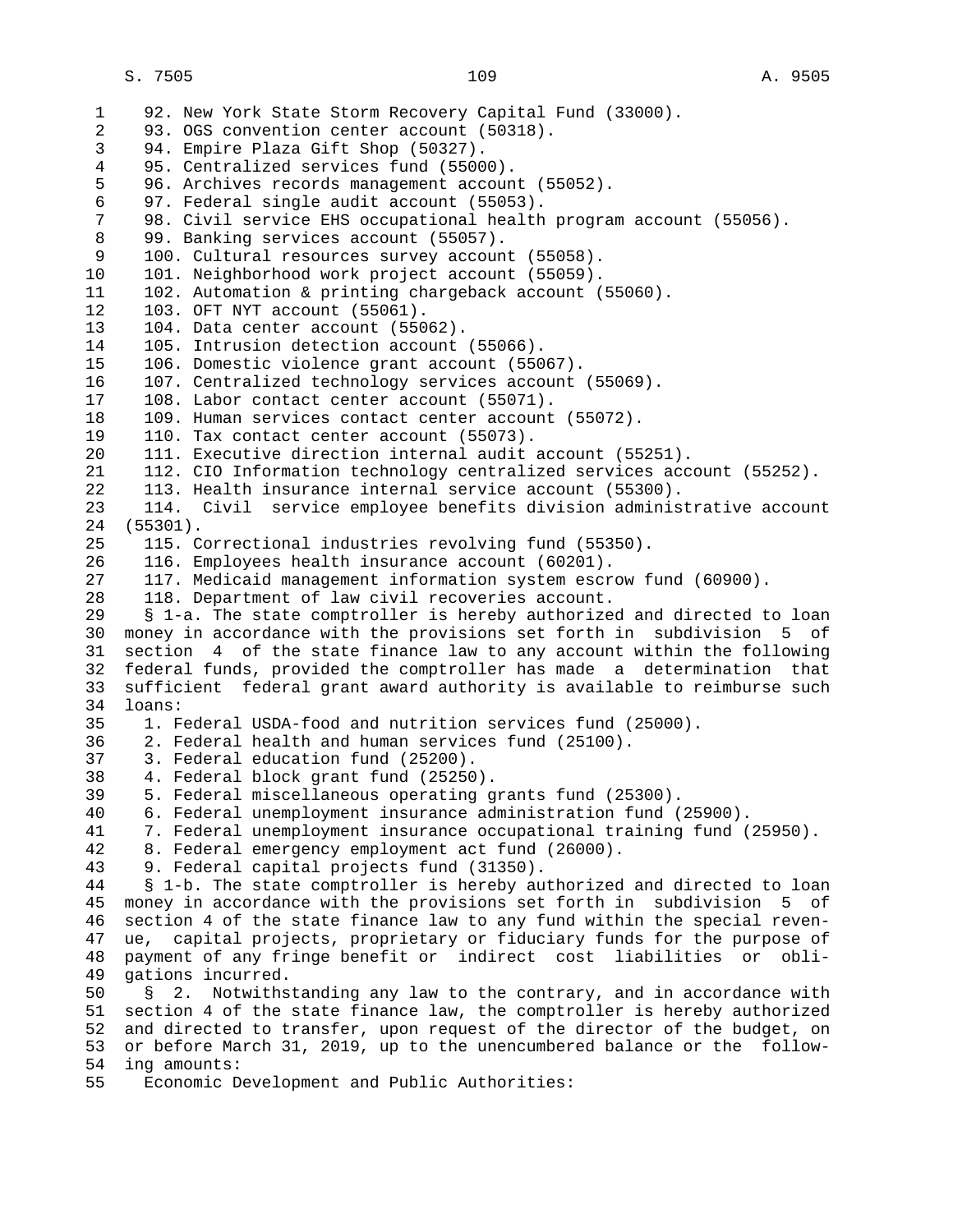1 1. \$175,000 from the miscellaneous special revenue fund, underground 2 facilities safety training account (22172), to the general fund. 3 2. \$2,500,000 from the miscellaneous special revenue fund, cable tele- 4 vision account (21971), to the general fund. 5 3. An amount up to the unencumbered balance from the miscellaneous 6 special revenue fund, business and licensing services account (21977), 7 to the general fund. 8 4. \$14,810,000 from the miscellaneous special revenue fund, code<br>9 enforcement account (21904), to the general fund. enforcement account (21904), to the general fund. 10 5. \$3,000,000 from the general fund to the miscellaneous special 11 revenue fund, tax revenue arrearage account (22168). 12 Education: 13 1. \$2,294,000,000 from the general fund to the state lottery fund, 14 education account (20901), as reimbursement for disbursements made from 15 such fund for supplemental aid to education pursuant to section 92-c of 16 the state finance law that are in excess of the amounts deposited in 17 such fund for such purposes pursuant to section 1612 of the tax law. 18 2. \$906,800,000 from the general fund to the state lottery fund, VLT 19 education account (20904), as reimbursement for disbursements made from 20 such fund for supplemental aid to education pursuant to section 92-c of 21 the state finance law that are in excess of the amounts deposited in 22 such fund for such purposes pursuant to section 1612 of the tax law. 23 3. \$140,040,000 from the general fund to the New York state commercial 24 gaming fund, commercial gaming revenue account (23701), as reimbursement 25 for disbursements made from such fund for supplemental aid to education 26 pursuant to section 97-nnnn of the state finance law that are in excess 27 of the amounts deposited in such fund for purposes pursuant to section 28 1352 of the racing, pari-mutuel wagering and breeding law. 29 4. Moneys from the state lottery fund (20900) up to an amount deposit- 30 ed in such fund pursuant to section 1612 of the tax law in excess of the 31 current year appropriation for supplemental aid to education pursuant to 32 section 92-c of the state finance law. 33 5. \$300,000 from the New York state local government records manage- 34 ment improvement fund, local government records management account 35 (20501), to the New York state archives partnership trust fund, archives 36 partnership trust maintenance account (20351). 37 6. \$900,000 from the general fund to the miscellaneous special revenue 38 fund, Batavia school for the blind account (22032). 39 7. \$900,000 from the general fund to the miscellaneous special revenue 40 fund, Rome school for the deaf account (22053). 41 8. \$343,400,000 from the state university dormitory income fund 42 (40350) to the miscellaneous special revenue fund, state university 43 dormitory income reimbursable account (21937). 44 9. \$20,000,000 from any of the state education department special 45 revenue and internal service funds to the miscellaneous special revenue 46 fund, indirect cost recovery account (21978). 47 10. \$8,318,000 from the general fund to the state university income 48 fund, state university income offset account (22654), for the state's 49 share of repayment of the STIP loan. 50 11. \$44,000,000 from the state university income fund, state universi- 51 ty hospitals income reimbursable account (22656) to the general fund for 52 hospital debt service for the period April 1, 2018 through March 31, 53 2019. 54 12. \$4,300,000 from the miscellaneous special revenue fund, office of 55 the professions account (22051), to the miscellaneous capital projects 56 fund, office of the professions electronic licensing account (32200).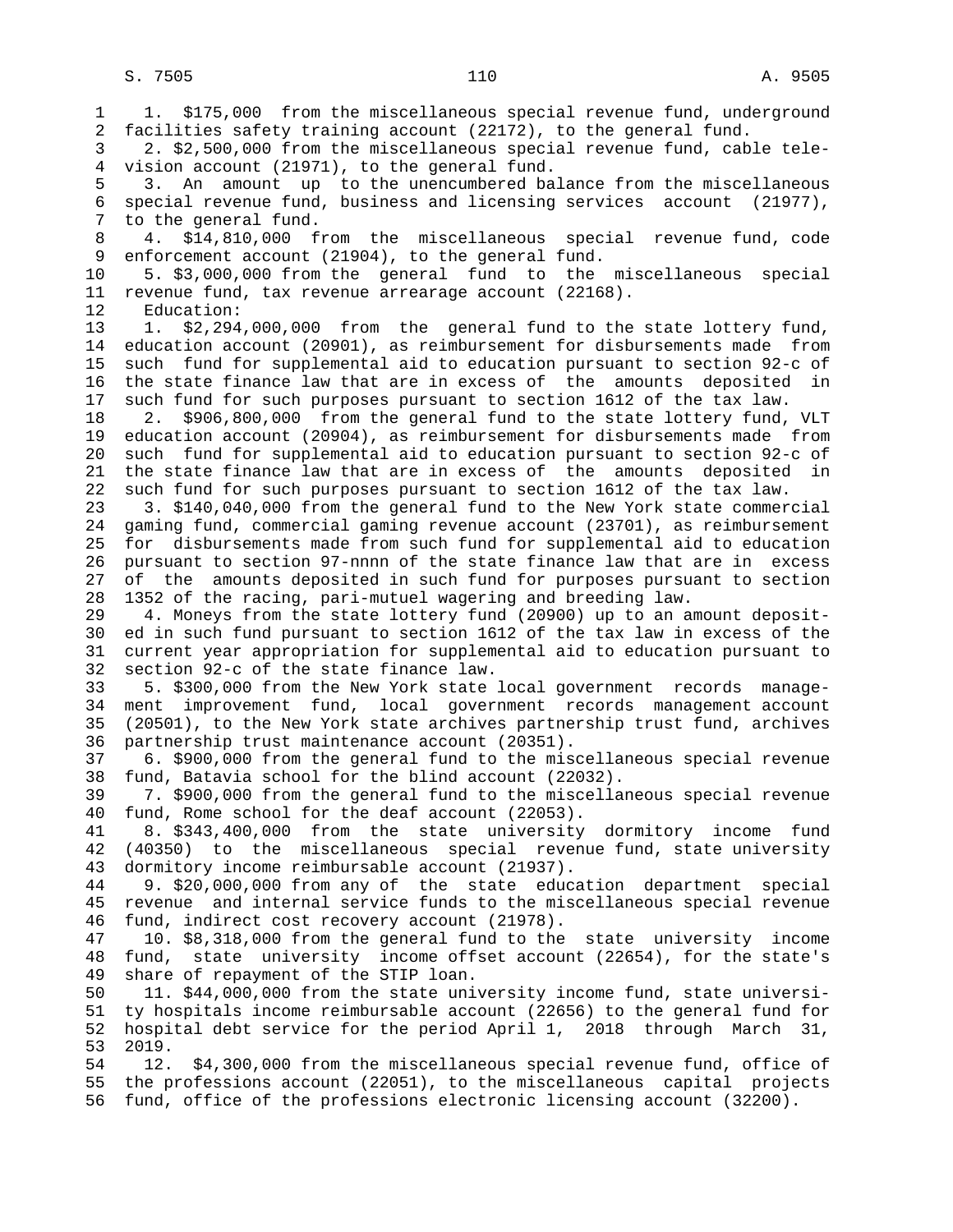1 Environmental Affairs: 2 1. \$16,000,000 from any of the department of environmental conserva- 3 tion's special revenue federal funds to the environmental conservation 4 special revenue fund, federal indirect recovery account (21065). 5 2. \$5,000,000 from any of the department of environmental conserva- 6 tion's special revenue federal funds to the conservation fund (21150) as 7 necessary to avoid diversion of conservation funds. 8 3. \$3,000,000 from any of the office of parks, recreation and historic 9 preservation capital projects federal funds and special revenue federal 10 funds to the miscellaneous special revenue fund, federal grant indirect 11 cost recovery account (22188). 12 4. \$1,000,000 from any of the office of parks, recreation and historic 13 preservation special revenue federal funds to the miscellaneous capital 14 projects fund, I love NY water account (32212). 15 5. \$28,000,000 from the general fund to the environmental protection 16 fund, environmental protection fund transfer account (30451). 17 6. \$6,500,000 from the general fund to the hazardous waste remedial 18 fund, hazardous waste oversight and assistance account (31505). 19 7. An amount up to or equal to the cash balance within the special 20 revenue-other waste management & cleanup account (21053) to the capital 21 projects fund (30000). 22 Family Assistance: 23 1. \$7,000,000 from any of the office of children and family services, 24 office of temporary and disability assistance, or department of health 25 special revenue federal funds and the general fund, in accordance with 26 agreements with social services districts, to the miscellaneous special 27 revenue fund, office of human resources development state match account 28 (21967). 29 2. \$4,000,000 from any of the office of children and family services 30 or office of temporary and disability assistance special revenue federal 31 funds to the miscellaneous special revenue fund, family preservation and 32 support services and family violence services account (22082). 33 3. \$18,670,000 from any of the office of children and family services, 34 office of temporary and disability assistance, or department of health 35 special revenue federal funds and any other miscellaneous revenues 36 generated from the operation of office of children and family services 37 programs to the general fund. 38 4. \$140,000,000 from any of the office of temporary and disability 39 assistance or department of health special revenue funds to the general 40 fund. 41 5. \$2,500,000 from any of the office of temporary and disability 42 assistance special revenue funds to the miscellaneous special revenue 43 fund, office of temporary and disability assistance program account 44 (21980). 45 6. \$7,400,000 from any of the office of children and family services, 46 office of temporary and disability assistance, department of labor, and 47 department of health special revenue federal funds to the office of 48 children and family services miscellaneous special revenue fund, multi- 49 agency training contract account (21989). 50 7. \$205,000,000 from the miscellaneous special revenue fund, youth 51 facility per diem account (22186), to the general fund. 52 8. \$621,850 from the general fund to the combined gifts, grants, and 53 bequests fund, WB Hoyt Memorial account (20128). 54 9. \$5,000,000 from the miscellaneous special revenue fund, state 55 central registry (22028), to the general fund. 56 General Government: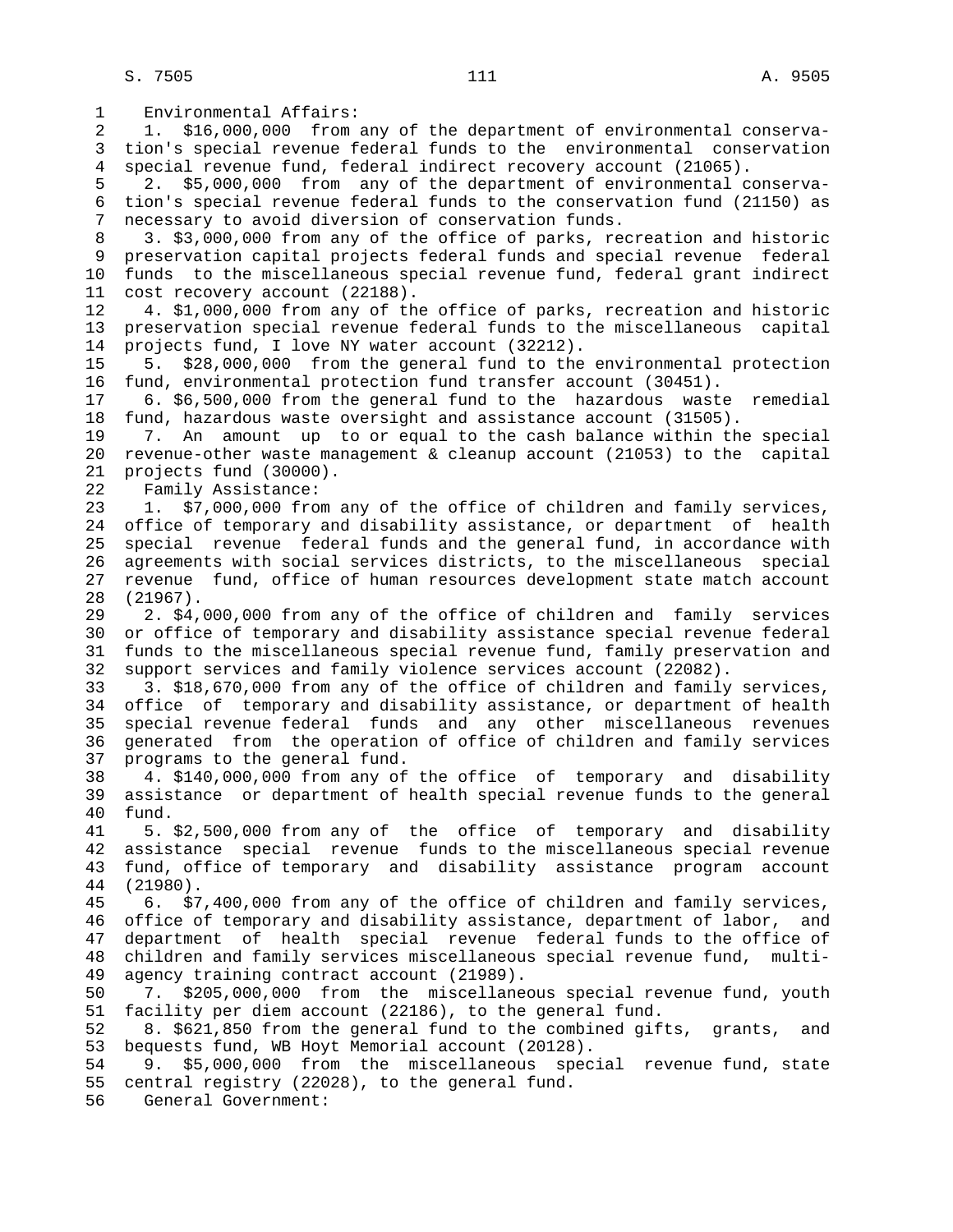1 1. \$1,566,000 from the miscellaneous special revenue fund, examination 2 and miscellaneous revenue account (22065) to the general fund. 3 2. \$8,083,000 from the general fund to the health insurance revolving 4 fund (55300). 5 3. \$192,400,000 from the health insurance reserve receipts fund 6 (60550) to the general fund. 7 4. \$150,000 from the general fund to the not-for-profit revolving loan 8 fund (20650). 9 5. \$150,000 from the not-for-profit revolving loan fund (20650) to the 10 general fund. 11 6. \$3,000,000 from the miscellaneous special revenue fund, surplus 12 property account (22036), to the general fund. 13 7. \$19,000,000 from the miscellaneous special revenue fund, revenue 14 arrearage account (22024), to the general fund. 15 8. \$1,826,000 from the miscellaneous special revenue fund, revenue 16 arrearage account (22024), to the miscellaneous special revenue fund, 17 authority budget office account (22138). 18 9. \$1,000,000 from the miscellaneous special revenue fund, parking 19 services account (22007), to the general fund, for the purpose of reim- 20 bursing the costs of debt service related to state parking facilities. 21 10. \$21,778,000 from the general fund to the centralized services 22 fund, COPS account (55013). 23 11. \$13,960,000 from the general fund to the agencies internal service 24 fund, central technology services account (55069), for the purpose of 25 enterprise technology projects. 26 12. \$5,500,000 from the miscellaneous special revenue fund, technology 27 financing account (22207) to the internal service fund, data center 28 account (55062). 29 13. \$12,500,000 from the internal service fund, human services telecom 30 account (55063) to the internal service fund, data center account 31 (55062). 32 14. \$300,000 from the internal service fund, learning management 33 systems account (55070) to the internal service fund, data center 34 account (55062). 35 15. \$15,000,000 from the miscellaneous special revenue fund, workers' 36 compensation account (21995), to the miscellaneous capital projects 37 fund, workers' compensation board IT business process design fund, 38 (32218). 39 16. \$12,000,000 from the miscellaneous special revenue fund, parking 40 services account (22007), to the centralized services, building support 41 services account (55018). 42 17. \$6,000,000 from the general fund to the internal service fund, 43 business services center account (55022). 44 Health: 45 1. A transfer from the general fund to the combined gifts, grants and 46 bequests fund, breast cancer research and education account (20155), up 47 to an amount equal to the monies collected and deposited into that 48 account in the previous fiscal year. 49 2. A transfer from the general fund to the combined gifts, grants and 50 bequests fund, prostate cancer research, detection, and education 51 account (20183), up to an amount equal to the moneys collected and 52 deposited into that account in the previous fiscal year. 53 3. A transfer from the general fund to the combined gifts, grants and 54 bequests fund, Alzheimer's disease research and assistance account 55 (20143), up to an amount equal to the moneys collected and deposited 56 into that account in the previous fiscal year.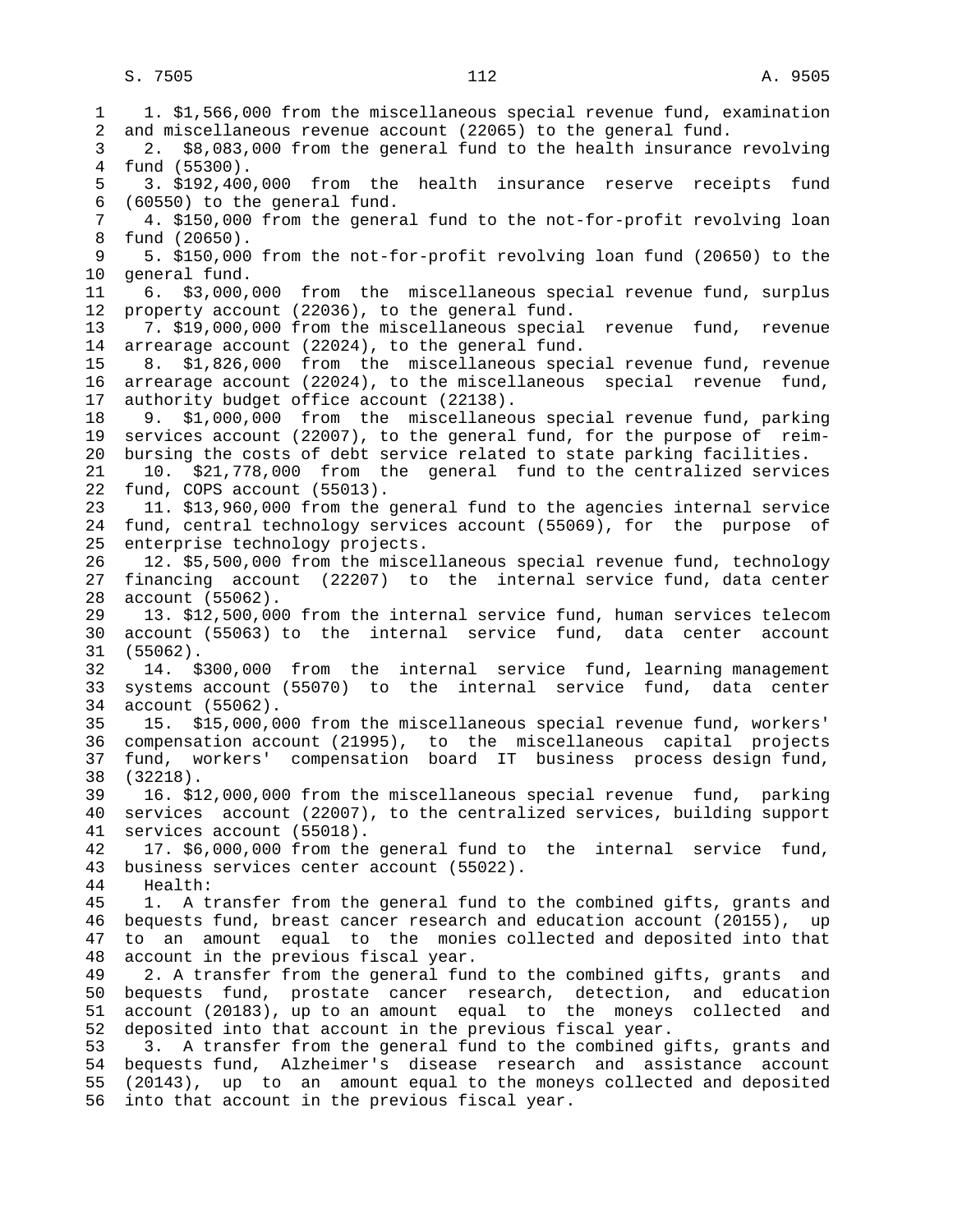1 4. \$33,134,000 from the HCRA resources fund (20800) to the miscella- 2 neous special revenue fund, empire state stem cell trust fund account 3 (22161). 4 5. \$6,000,000 from the miscellaneous special revenue fund, certificate 5 of need account (21920), to the miscellaneous capital projects fund, 6 healthcare IT capital subfund (32216). 7 6. \$2,000,000 from the miscellaneous special revenue fund, vital 8 health records account (22103), to the miscellaneous capital projects<br>9 fund, healthcare IT capital subfund (32216). fund, healthcare IT capital subfund (32216). 10 7. \$2,000,000 from the miscellaneous special revenue fund, profes- 11 sional medical conduct account (22088), to the miscellaneous capital 12 projects fund, healthcare IT capital subfund (32216). 13 8. \$91,304,000 from the HCRA resources fund (20800) to the capital 14 projects fund (30000). 15 9. \$6,550,000 from the general fund to the medical marihuana trust 16 fund, health operation and oversight account (23755). 17 10. \$1,086,000 from the miscellaneous special revenue fund, certif- 18 icate of need account (21920), to the general fund. 19 Labor: 20 1. \$400,000 from the miscellaneous special revenue fund, DOL fee and 21 penalty account (21923), to the child performer's protection fund, child 22 performer protection account (20401). 23 2. \$11,700,000 from the unemployment insurance interest and penalty 24 fund, unemployment insurance special interest and penalty account 25 (23601), to the general fund. 26 3. \$5,000,000 from the miscellaneous special revenue fund, workers' 27 compensation account (21995), to the training and education program 28 occupation safety and health fund, OSHA-training and education account 29 (21251) and occupational health inspection account (21252). 30 Mental Hygiene: 31 1. \$10,000,000 from the general fund, to the miscellaneous special 32 revenue fund, federal salary sharing account (22056). 33 2. \$1,800,000,000 from the general fund to the miscellaneous special 34 revenue fund, mental hygiene patient income account (21909). 35 3. \$2,200,000,000 from the general fund to the miscellaneous special 36 revenue fund, mental hygiene program fund account (21907). 37 4. \$100,000,000 from the miscellaneous special revenue fund, mental 38 hygiene program fund account (21907), to the general fund. 39 5. \$100,000,000 from the miscellaneous special revenue fund, mental 40 hygiene patient income account (21909), to the general fund. 41 6. \$3,800,000 from the general fund, to the agencies internal service 42 fund, civil service EHS occupational health program account (55056). 43 7. \$15,000,000 from the chemical dependence service fund, substance 44 abuse services fund account (22700), to the capital projects fund 45 (30000). 46 8. \$3,000,000 from the chemical dependence service fund, substance 47 abuse services fund account (22700), to the mental hygiene capital 48 improvement fund (32305). 49 9. \$3,000,000 from the chemical dependence service fund, substance 50 abuse services fund account (22700), to the general fund. 51 Public Protection: 52 1. \$1,350,000 from the miscellaneous special revenue fund, emergency 53 management account (21944), to the general fund. 54 2. \$2,087,000 from the general fund to the miscellaneous special 55 revenue fund, recruitment incentive account (22171).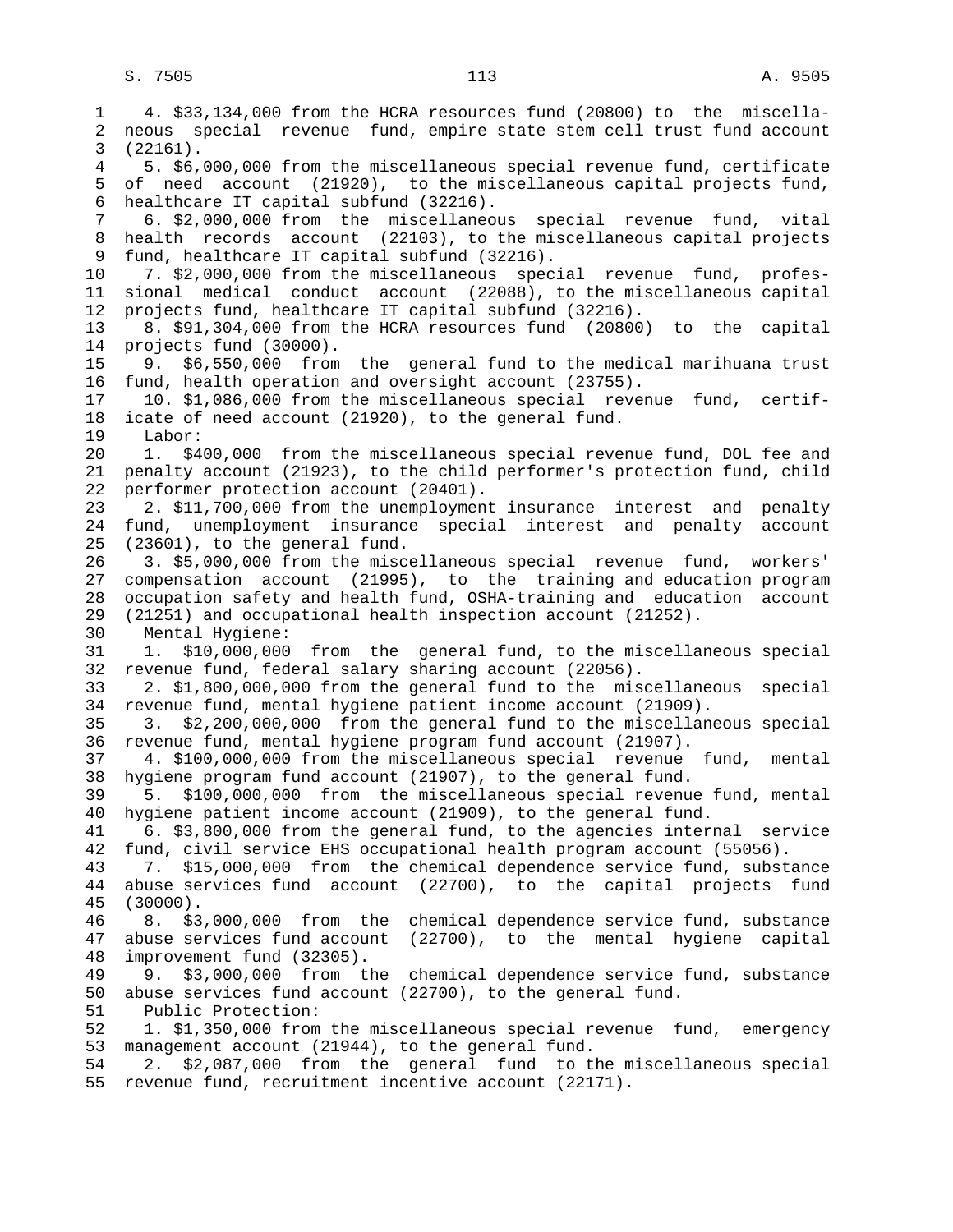1 3. \$20,773,000 from the general fund to the correctional industries 2 revolving fund, correctional industries internal service account 3 (55350). 4 4. \$60,000,000 from any of the division of homeland security and emer- 5 gency services special revenue federal funds to the general fund. 6 5. \$8,600,000 from the miscellaneous special revenue fund, criminal 7 justice improvement account (21945), to the general fund. 8 6. \$115,420,000 from the state police motor vehicle law enforcement and motor vehicle theft and insurance fraud prevention fund, state 10 police motor vehicle enforcement account (22802), to the general fund 11 for state operation expenses of the division of state police. 12 7. \$118,500,000 from the general fund to the correctional facilities 13 capital improvement fund (32350). 14 8. \$5,000,000 from the general fund to the dedicated highway and 15 bridge trust fund (30050) for the purpose of work zone safety activities 16 provided by the division of state police for the department of transpor- 17 tation. 18 9. \$10,000,000 from the miscellaneous special revenue fund, statewide 19 public safety communications account (22123), to the capital projects 20 fund (30000). 21 10. \$9,830,000 from the miscellaneous special revenue fund, legal 22 services assistance account (22096), to the general fund. 23 11. \$1,000,000 from the general fund to the agencies internal service 24 fund, neighborhood work project account (55059). 25 12. \$7,980,000 from the miscellaneous special revenue fund, finger- 26 print identification & technology account (21950), to the general fund. 27 13. \$1,100,000 from the state police motor vehicle law enforcement and 28 motor vehicle theft and insurance fraud prevention fund, motor vehicle 29 theft and insurance fraud account (22801), to the general fund. 30 Transportation: 31 1. \$17,672,000 from the federal miscellaneous operating grants fund to 32 the miscellaneous special revenue fund, New York Metropolitan Transpor- 33 tation Council account (21913). 34 2. \$20,147,000 from the federal capital projects fund to the miscella- 35 neous special revenue fund, New York Metropolitan Transportation Council 36 account (21913). 37 3. \$15,058,017 from the general fund to the mass transportation oper- 38 ating assistance fund, public transportation systems operating assist- 39 ance account (21401), of which \$12,000,000 constitutes the base need for 40 operations. 41 4. \$265,900,000 from the general fund to the dedicated highway and 42 bridge trust fund (30050). 43 5. \$244,250,000 from the general fund to the MTA financial assistance 44 fund, mobility tax trust account (23651). 45 6. \$5,000,000 from the miscellaneous special revenue fund, transporta- 46 tion regulation account (22067) to the dedicated highway and bridge 47 trust fund (30050), for disbursements made from such fund for motor 48 carrier safety that are in excess of the amounts deposited in the dedi- 49 cated highway and bridge trust fund (30050) for such purpose pursuant to 50 section 94 of the transportation law. 51 7. \$3,000,000 from the miscellaneous special revenue fund, traffic 52 adjudication account (22055), to the general fund. 53 8. \$17,421,000 from the mass transportation operating assistance fund, 54 metropolitan mass transportation operating assistance account (21402),

55 to the capital projects fund (30000).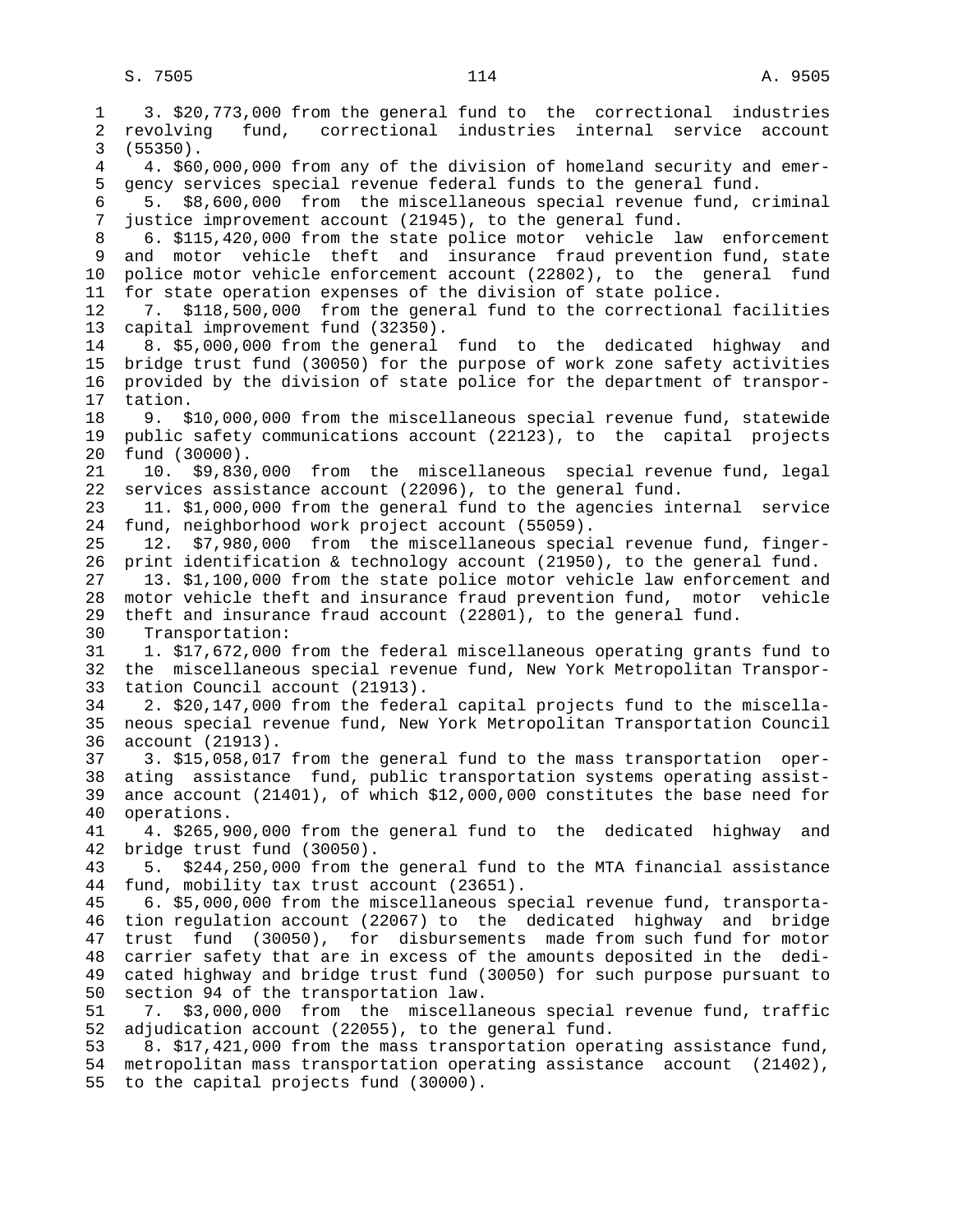1 9. \$5,000,000 from the miscellaneous special revenue fund, transporta- 2 tion regulation account (22067) to the general fund, for disbursements 3 made from such fund for motor carrier safety that are in excess of the 4 amounts deposited in the general fund for such purpose pursuant to 5 section 94 of the transportation law. 6 Miscellaneous: 7 1. \$250,000,000 from the general fund to any funds or accounts for the 8 purpose of reimbursing certain outstanding accounts receivable balances.<br>9 2. \$500,000,000 from the general fund to the debt reduction reserve 9 2. \$500,000,000 from the general fund to the debt reduction reserve 10 fund (40000). 11 3. \$450,000,000 from the New York state storm recovery capital fund 12 (33000) to the revenue bond tax fund (40152). 13 4. \$18,550,000 from the general fund, community projects account GG 14 (10256), to the general fund, state purposes account (10050). 15 5. \$100,000,000 from any special revenue federal fund to the general 16 fund, state purposes account (10050). 17 § 3. Notwithstanding any law to the contrary, and in accordance with 18 section 4 of the state finance law, the comptroller is hereby authorized 19 and directed to transfer, on or before March 31, 2019: 20 1. Upon request of the commissioner of environmental conservation, up 21 to \$12,531,400 from revenues credited to any of the department of envi- 22 ronmental conservation special revenue funds, including \$4,000,000 from 23 the environmental protection and oil spill compensation fund (21200), 24 and \$1,819,600 from the conservation fund (21150), to the environmental 25 conservation special revenue fund, indirect charges account (21060). 26 2. Upon request of the commissioner of agriculture and markets, up to 27 \$3,000,000 from any special revenue fund or enterprise fund within the 28 department of agriculture and markets to the general fund, to pay appro- 29 priate administrative expenses. 30 3. Upon request of the commissioner of agriculture and markets, up to 31 \$2,000,000 from the state exposition special fund, state fair receipts 32 account (50051) to the miscellaneous capital projects fund, state fair 33 capital improvement account (32208). 34 4. Upon request of the commissioner of the division of housing and 35 community renewal, up to \$6,221,000 from revenues credited to any divi- 36 sion of housing and community renewal federal or miscellaneous special 37 revenue fund to the miscellaneous special revenue fund, housing indirect 38 cost recovery account (22090). 39 5. Upon request of the commissioner of the division of housing and 40 community renewal, up to \$5,500,000 may be transferred from any miscel- 41 laneous special revenue fund account, to any miscellaneous special 42 revenue fund. 43 6. Upon request of the commissioner of health up to \$8,500,000 from 44 revenues credited to any of the department of health's special revenue 45 funds, to the miscellaneous special revenue fund, administration account 46 (21982). 47 § 4. On or before March 31, 2019, the comptroller is hereby authorized 48 and directed to deposit earnings that would otherwise accrue to the 49 general fund that are attributable to the operation of section 98-a of 50 the state finance law, to the agencies internal service fund, banking 51 services account (55057), for the purpose of meeting direct payments 52 from such account. 53 § 5. Notwithstanding any law to the contrary, upon the direction of 54 the director of the budget and upon requisition by the state university 55 of New York, the dormitory authority of the state of New York is 56 directed to transfer, up to \$22,000,000 in revenues generated from the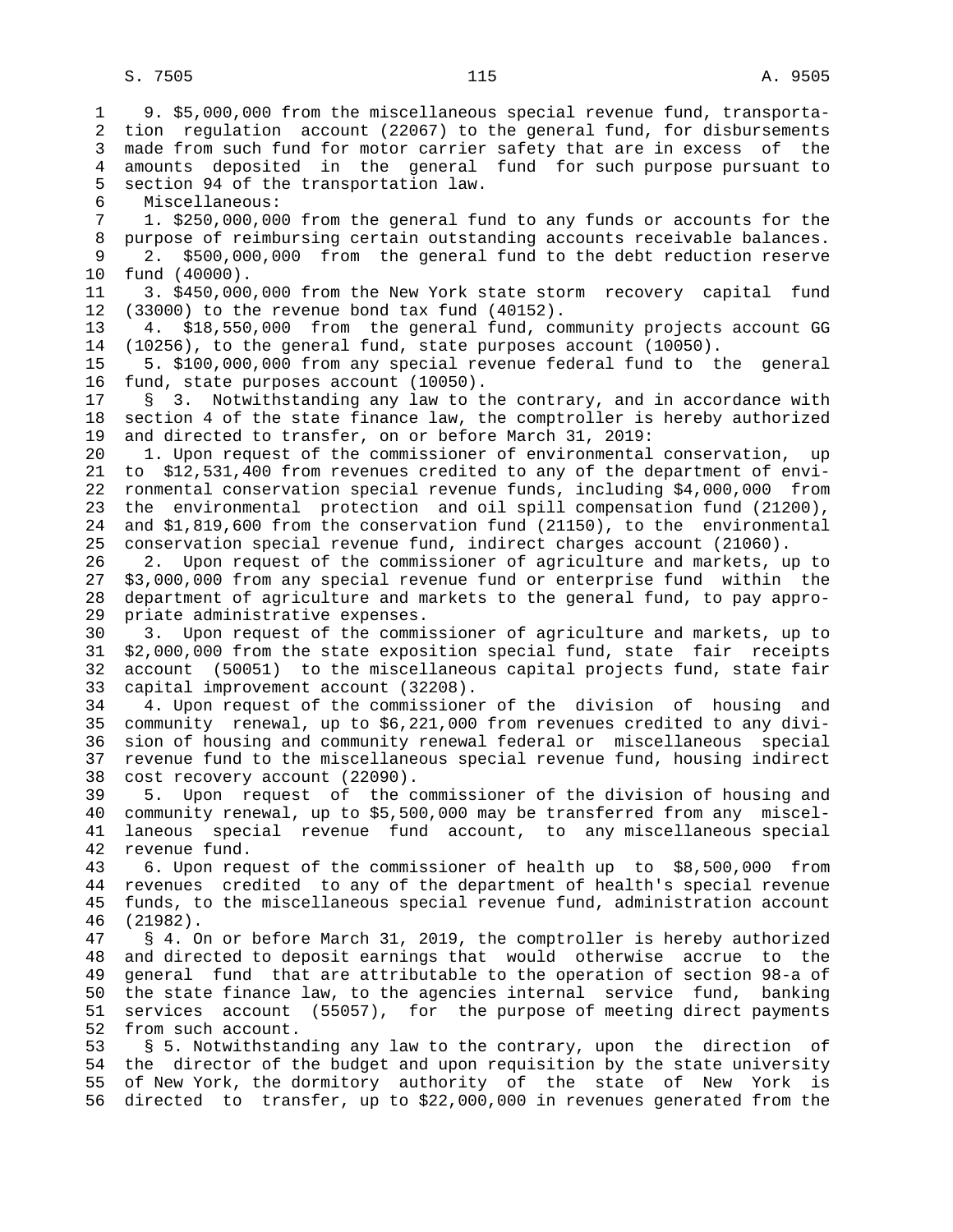1 sale of notes or bonds, the state university income fund general revenue 2 account (22653) for reimbursement of bondable equipment for further 3 transfer to the state's general fund.

 4 § 6. Notwithstanding any law to the contrary, and in accordance with 5 section 4 of the state finance law, the comptroller is hereby authorized 6 and directed to transfer, upon request of the director of the budget and 7 upon consultation with the state university chancellor or his or her 8 designee, on or before March 31, 2019, up to \$16,000,000 from the state university income fund general revenue account (22653) to the state 10 general fund for debt service costs related to campus supported capital 11 project costs for the NY-SUNY 2020 challenge grant program at the 12 University at Buffalo.

 13 § 7. Notwithstanding any law to the contrary, and in accordance with 14 section 4 of the state finance law, the comptroller is hereby authorized 15 and directed to transfer, upon request of the director of the budget and 16 upon consultation with the state university chancellor or his or her 17 designee, on or before March 31, 2019, up to \$6,500,000 from the state 18 university income fund general revenue account (22653) to the state 19 general fund for debt service costs related to campus supported capital 20 project costs for the NY-SUNY 2020 challenge grant program at the 21 University at Albany.

 22 § 8. Notwithstanding any law to the contrary, the state university 23 chancellor or his or her designee is authorized and directed to transfer 24 estimated tuition revenue balances from the state university collection 25 fund (61000) to the state university income fund, state university 26 general revenue offset account (22655) on or before March 31, 2019.

 27 § 9. Notwithstanding any law to the contrary, and in accordance with 28 section 4 of the state finance law, the comptroller is hereby authorized 29 and directed to transfer, upon request of the director of the budget, up 30 to \$1,000,778,300 from the general fund to the state university income 31 fund, state university general revenue offset account (22655) during the 32 period of July 1, 2018 through June 30, 2019 to support operations at 33 the state university.

 34 § 10. Notwithstanding any law to the contrary, and in accordance with 35 section 4 of the state financial law, the comptroller is hereby author- 36 ized and directed to transfer, upon request of the director of the budg- 37 et, up to \$20,000,000 from the general fund to the state university 38 income fund, state university general revenue offset account (22655) 39 during the period of July 1, 2018 to June 30, 2019 to support operations 40 at the state university in accordance with the maintenance of effort 41 pursuant to clause (v) of subparagraph (4) of paragraph h of subdivision 42 2 of section 355 of the education law.

 43 § 11. Notwithstanding any law to the contrary, and in accordance with 44 section 4 of the state finance law, the comptroller is hereby authorized 45 and directed to transfer, upon request of the state university chancel- 46 lor or his or her designee, up to \$126,000,000 from the state university 47 income fund, state university hospitals income reimbursable account 48 (22656), for services and expenses of hospital operations and capital 49 expenditures at the state university hospitals; and the state university 50 income fund, Long Island veterans' home account (22652) to the state 51 university capital projects fund (32400) on or before June 30, 2019.

 52 § 12. Notwithstanding any law to the contrary, and in accordance with 53 section 4 of the state finance law, the comptroller, after consultation 54 with the state university chancellor or his or her designee, is hereby 55 authorized and directed to transfer moneys, in the first instance, from 56 the state university collection fund, Stony Brook hospital collection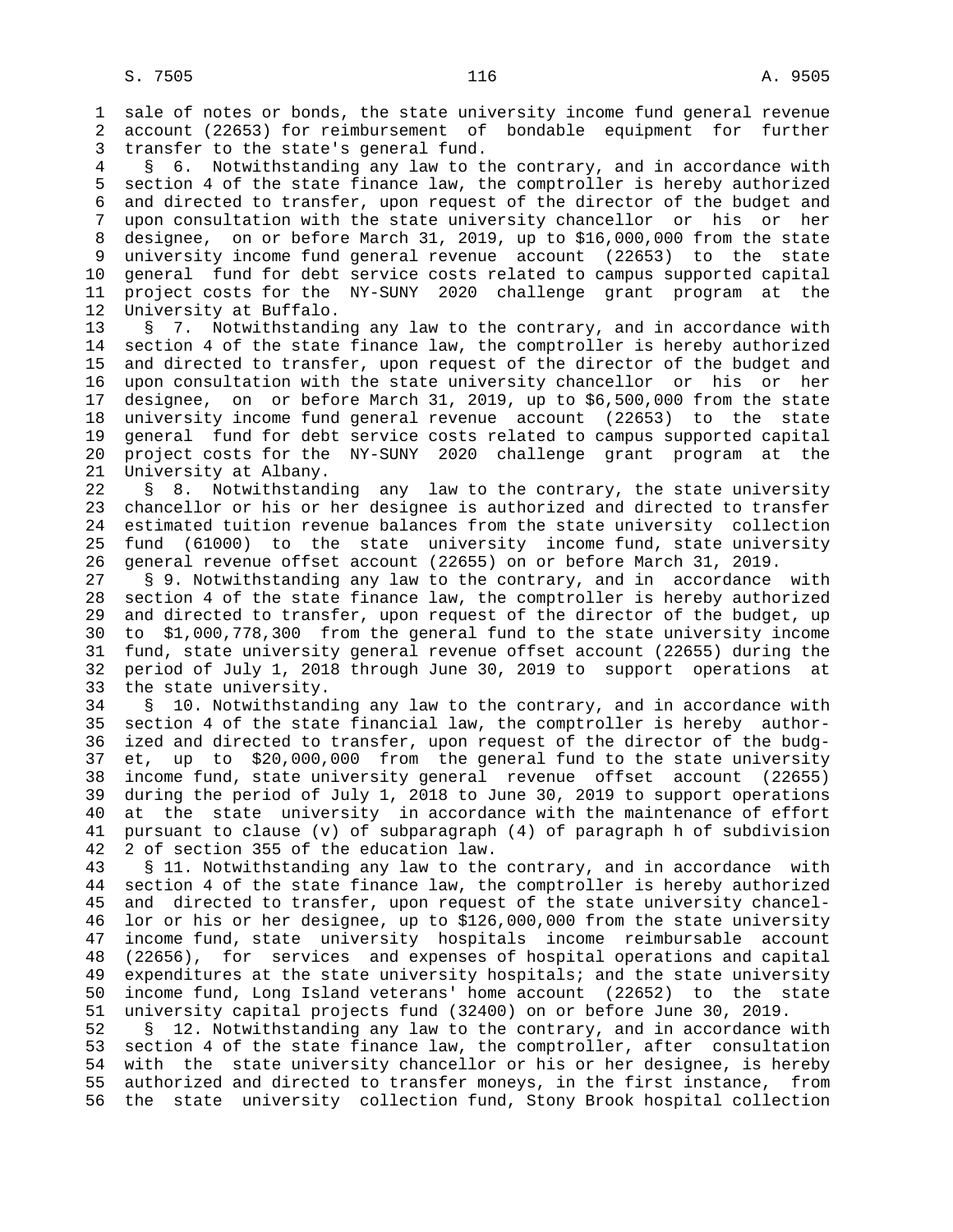1 account (61006), Brooklyn hospital collection account (61007), and Syra- 2 cuse hospital collection account (61008) to the state university income 3 fund, state university hospitals income reimbursable account (22656) in 4 the event insufficient funds are available in the state university 5 income fund, state university hospitals income reimbursable account 6 (22656) to permit the full transfer of moneys authorized for transfer, 7 to the general fund for payment of debt service related to the SUNY 8 hospitals. Notwithstanding any law to the contrary, the comptroller is<br>9 also hereby authorized and directed, after consultation with the state also hereby authorized and directed, after consultation with the state 10 university chancellor or his or her designee, to transfer moneys from 11 the state university income fund to the state university income fund, 12 state university hospitals income reimbursable account (22656) in the 13 event insufficient funds are available in the state university income 14 fund, state university hospitals income reimbursable account (22656) to 15 pay hospital operating costs or to permit the full transfer of moneys 16 authorized for transfer, to the general fund for payment of debt service 17 related to the SUNY hospitals on or before March 31, 2019.

 18 § 13. Notwithstanding any law to the contrary, upon the direction of 19 the director of the budget and the chancellor of the state university of 20 New York or his or her designee, and in accordance with section 4 of the 21 state finance law, the comptroller is hereby authorized and directed to 22 transfer monies from the state university dormitory income fund (40350) 23 to the state university residence hall rehabilitation fund (30100), and 24 from the state university residence hall rehabilitation fund (30100) to 25 the state university dormitory income fund (40350), in an amount not to 26 exceed \$80 million from each fund.

 27 § 14. Notwithstanding any law to the contrary, and in accordance with 28 section 4 of the state finance law, the comptroller is hereby authorized 29 and directed to transfer monies, upon request of the director of the 30 budget, on or before March 31, 2019, from and to any of the following 31 accounts: the miscellaneous special revenue fund, patient income account 32 (21909), the miscellaneous special revenue fund, mental hygiene program 33 fund account (21907), the miscellaneous special revenue fund, federal 34 salary sharing account (22056), or the general fund in any combination, 35 the aggregate of which shall not exceed \$350 million.

 36 § 15. Subdivision 5 of section 97-f of the state finance law, as 37 amended by chapter 18 of the laws of 2003, is amended to read as 38 follows:

 39 5. The comptroller shall from time to time, but in no event later than 40 the fifteenth day of each month, pay over for deposit in the mental 41 hygiene [**patient income**] **general fund state operations** account all 42 moneys in the mental health services fund in excess of the amount of 43 money required to be maintained on deposit in the mental health services 44 fund. The amount required to be maintained in such fund shall be (i) 45 twenty percent of the amount of the next payment coming due relating to 46 the mental health services facilities improvement program under any 47 agreement between the facilities development corporation and the New 48 York state medical care facilities finance agency multiplied by the 49 number of months from the date of the last such payment with respect to 50 payments under any such agreement required to be made semi-annually, 51 plus (ii) those amounts specified in any such agreement with respect to 52 payments required to be made other than semi-annually, including for 53 variable rate bonds, interest rate exchange or similar agreements or 54 other financing arrangements permitted by law. Prior to making any such 55 payment, the comptroller shall make and deliver to the director of the 56 budget and the chairmen of the facilities development corporation and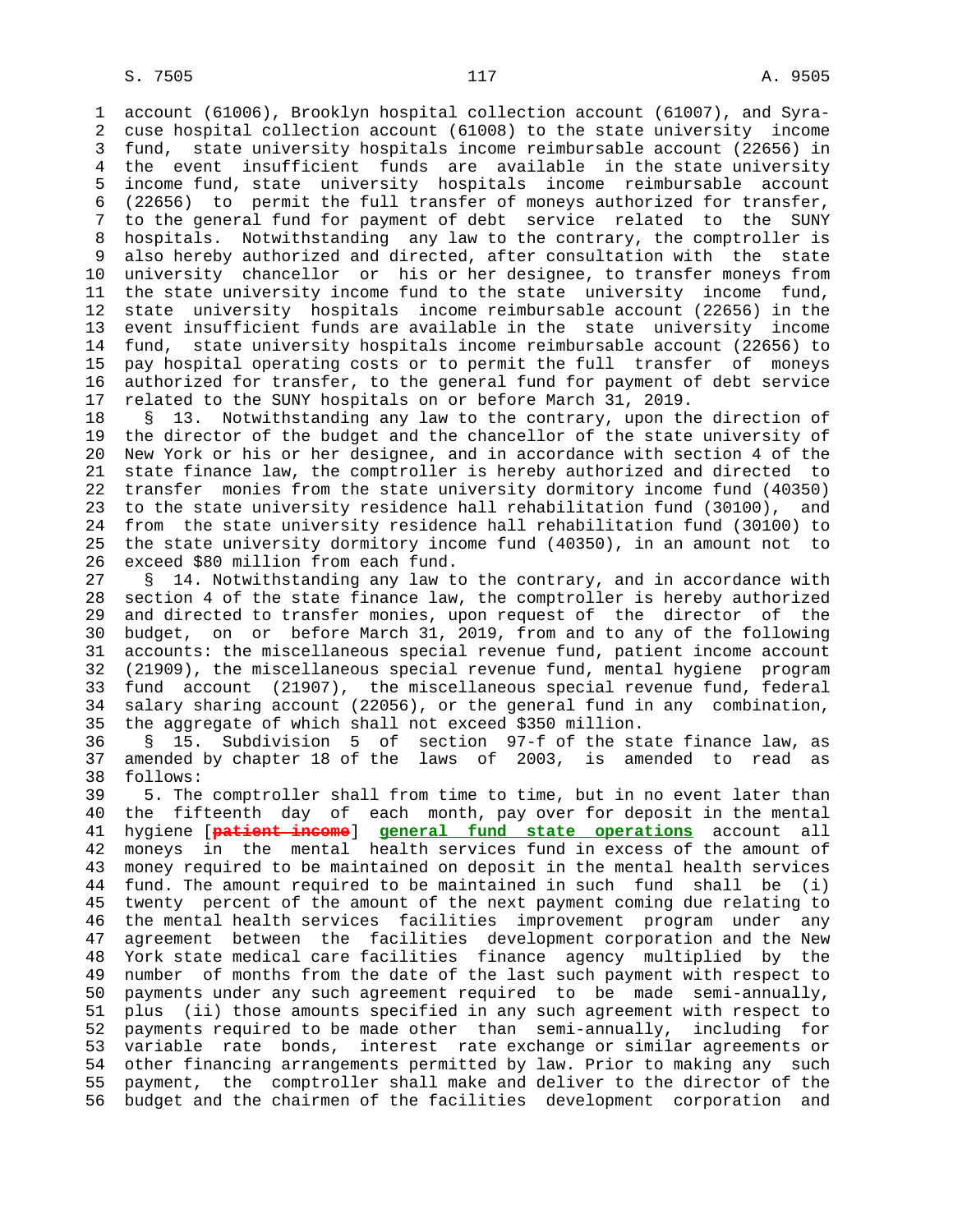1 the New York state medical care facilities finance agency, a certificate 2 stating the aggregate amount to be maintained on deposit in the mental 3 health services fund to comply in full with the provisions of this 4 subdivision.

 5 § 16. Notwithstanding any law to the contrary, and in accordance with 6 section 4 of the state finance law, the comptroller is hereby authorized 7 and directed to transfer, at the request of the director of the budget, 8 up to \$800 million from the unencumbered balance of any special revenue<br>9 fund or account, agency fund or account, internal service fund or fund or account, agency fund or account, internal service fund or 10 account, enterprise fund or account, or any combination of such funds 11 and accounts, to the general fund. The amounts transferred pursuant to 12 this authorization shall be in addition to any other transfers expressly 13 authorized in the 2018-19 budget. Transfers from federal funds, debt 14 service funds, capital projects funds, the community projects fund, or 15 funds that would result in the loss of eligibility for federal benefits 16 or federal funds pursuant to federal law, rule, or regulation as assent- 17 ed to in chapter 683 of the laws of 1938 and chapter 700 of the laws of 18 1951 are not permitted pursuant to this authorization.

 19 § 17. Notwithstanding any law to the contrary, and in accordance with 20 section 4 of the state finance law, the comptroller is hereby authorized 21 and directed to transfer, at the request of the director of the budget, 22 up to \$100 million from any non-general fund or account, or combination 23 of funds and accounts, to the miscellaneous special revenue fund, tech- 24 nology financing account (22207), the miscellaneous capital projects 25 fund, information technology capital financing account (32215), or the 26 centralized technology services account (55069), for the purpose of 27 consolidating technology procurement and services. The amounts trans- 28 ferred to the miscellaneous special revenue fund, technology financing 29 account (22207) pursuant to this authorization shall be equal to or less 30 than the amount of such monies intended to support information technolo- 31 gy costs which are attributable, according to a plan, to such account 32 made in pursuance to an appropriation by law. Transfers to the technolo- 33 gy financing account shall be completed from amounts collected by non- 34 general funds or accounts pursuant to a fund deposit schedule or perma- 35 nent statute, and shall be transferred to the technology financing 36 account pursuant to a schedule agreed upon by the affected agency 37 commissioner. Transfers from funds that would result in the loss of 38 eligibility for federal benefits or federal funds pursuant to federal 39 law, rule, or regulation as assented to in chapter 683 of the laws of 40 1938 and chapter 700 of the laws of 1951 are not permitted pursuant to 41 this authorization.

 42 § 18. Notwithstanding any other law to the contrary, up to \$145 43 million of the assessment reserves remitted to the chair of the workers' 44 compensation board pursuant to subdivision 6 of section 151 of the work- 45 ers' compensation law shall, at the request of the director of the budg- 46 et, be transferred to the state insurance fund, for partial payment and 47 partial satisfaction of the state's obligations to the state insurance 48 fund under section 88-c of the workers' compensation law.

 49 § 19. Notwithstanding any law to the contrary, and in accordance with 50 section 4 of the state finance law, the comptroller is hereby authorized 51 and directed to transfer, at the request of the director of the budget, 52 up to \$400 million from any non-general fund or account, or combination 53 of funds and accounts, to the general fund for the purpose of consol- 54 idating technology procurement and services. The amounts transferred 55 pursuant to this authorization shall be equal to or less than the amount 56 of such monies intended to support information technology costs which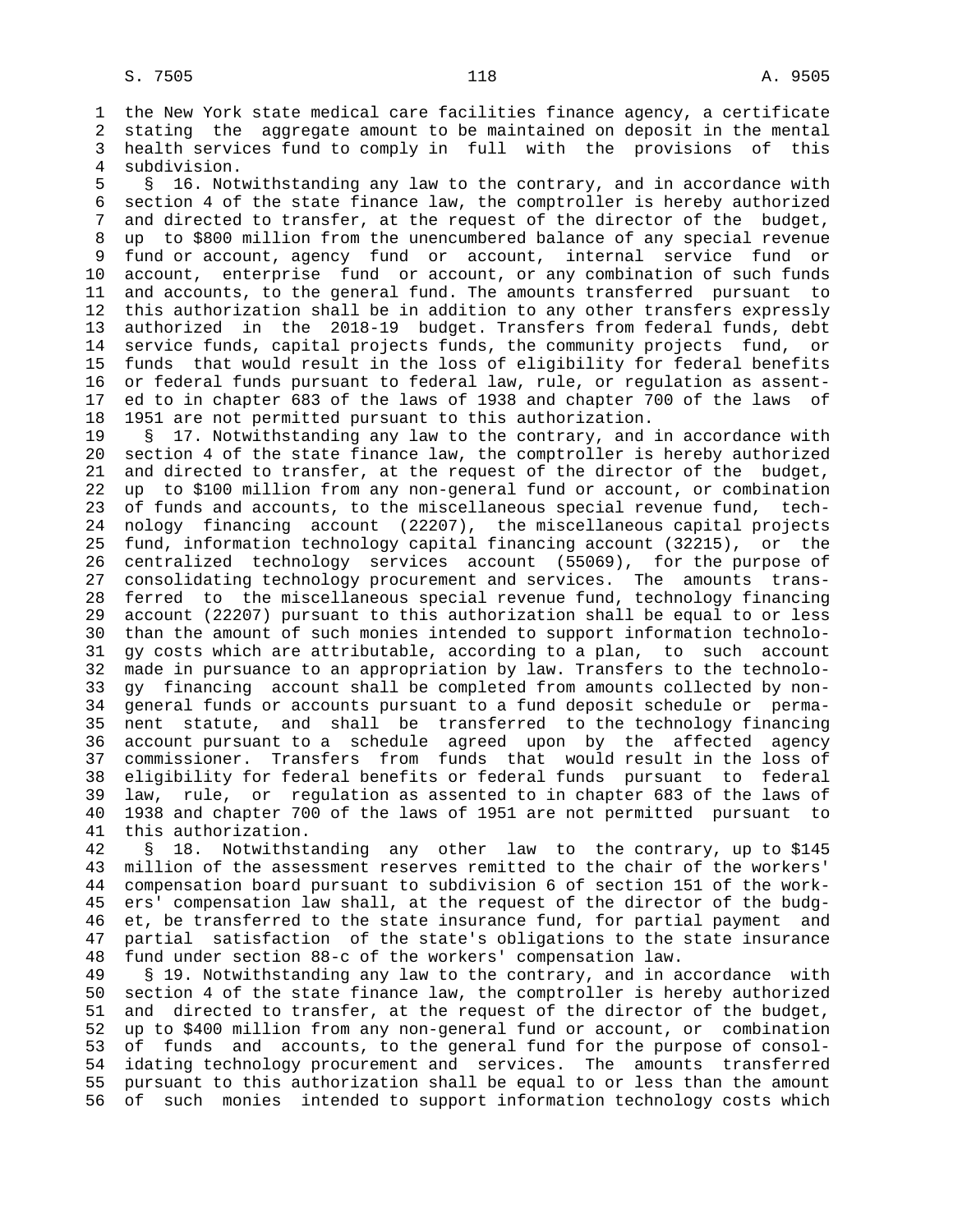1 are attributable, according to a plan, to such account made in pursuance 2 to an appropriation by law. Transfers to the general fund shall be 3 completed from amounts collected by non-general funds or accounts pursu- 4 ant to a fund deposit schedule. Transfers from funds that would result 5 in the loss of eligibility for federal benefits or federal funds pursu- 6 ant to federal law, rule, or regulation as assented to in chapter 683 of 7 the laws of 1938 and chapter 700 of the laws of 1951 are not permitted 8 pursuant to this authorization.<br>9 \$ 20. Notwithstanding any pro

§ 20. Notwithstanding any provision of law to the contrary, as deemed 10 feasible and advisable by its trustees, the power authority of the state 11 of New York is authorized and directed to transfer to the state treasury 12 to the credit of the general fund \$20,000,000 for the state fiscal year 13 commencing April 1, 2018, the proceeds of which will be utilized to 14 support energy-related state activities.

 15 § 21. Notwithstanding any provision of law, rule or regulation to the 16 contrary, the New York state energy research and development authority 17 is authorized and directed to make the following contributions to the 18 state treasury to the credit of the general fund on or before March 31, 19 2019: (a) \$913,000; and (b) \$23,000,000 from proceeds collected by the 20 authority from the auction or sale of carbon dioxide emission allowances 21 allocated by the department of environmental conservation.

 22 § 22. Subdivision 5 of section 97-rrr of the state finance law, as 23 amended by section 21 of part XXX of chapter 59 of the laws of 2017, is 24 amended to read as follows:

 25 5. Notwithstanding the provisions of section one hundred seventy-one-a 26 of the tax law, as separately amended by chapters four hundred eighty- 27 one and four hundred eighty-four of the laws of nineteen hundred eight- 28 y-one, and notwithstanding the provisions of chapter ninety-four of the 29 laws of two thousand eleven, or any other provisions of law to the 30 contrary, during the fiscal year beginning April first, two thousand 31 [**seventeen**] **eighteen**, the state comptroller is hereby authorized and 32 directed to deposit to the fund created pursuant to this section from 33 amounts collected pursuant to article twenty-two of the tax law and 34 pursuant to a schedule submitted by the director of the budget, up to 35 [**\$2,679,997,000**] **\$2,409,909,000**, as may be certified in such schedule as 36 necessary to meet the purposes of such fund for the fiscal year begin- 37 ning April first, two thousand [**seventeen**] **eighteen**.

 38 § 23. Notwithstanding any law to the contrary, the comptroller is 39 hereby authorized and directed to transfer, upon request of the director 40 of the budget, on or before March 31, 2019, the following amounts from 41 the following special revenue accounts to the capital projects fund 42 (30000), for the purposes of reimbursement to such fund for expenses 43 related to the maintenance and preservation of state assets:

 44 1. \$43,000 from the miscellaneous special revenue fund, administrative 45 program account (21982).

 46 2. \$1,478,000 from the miscellaneous special revenue fund, helen hayes 47 hospital account (22140).

 48 3. \$366,000 from the miscellaneous special revenue fund, New York city 49 veterans' home account (22141).

 50 4. \$513,000 from the miscellaneous special revenue fund, New York 51 state home for veterans' and their dependents at oxford account (22142).

 52 5. \$159,000 from the miscellaneous special revenue fund, western New 53 York veterans' home account (22143).<br>54 6. \$323,000 from the miscellaneous

 54 6. \$323,000 from the miscellaneous special revenue fund, New York 55 state for veterans in the lower-hudson valley account (22144).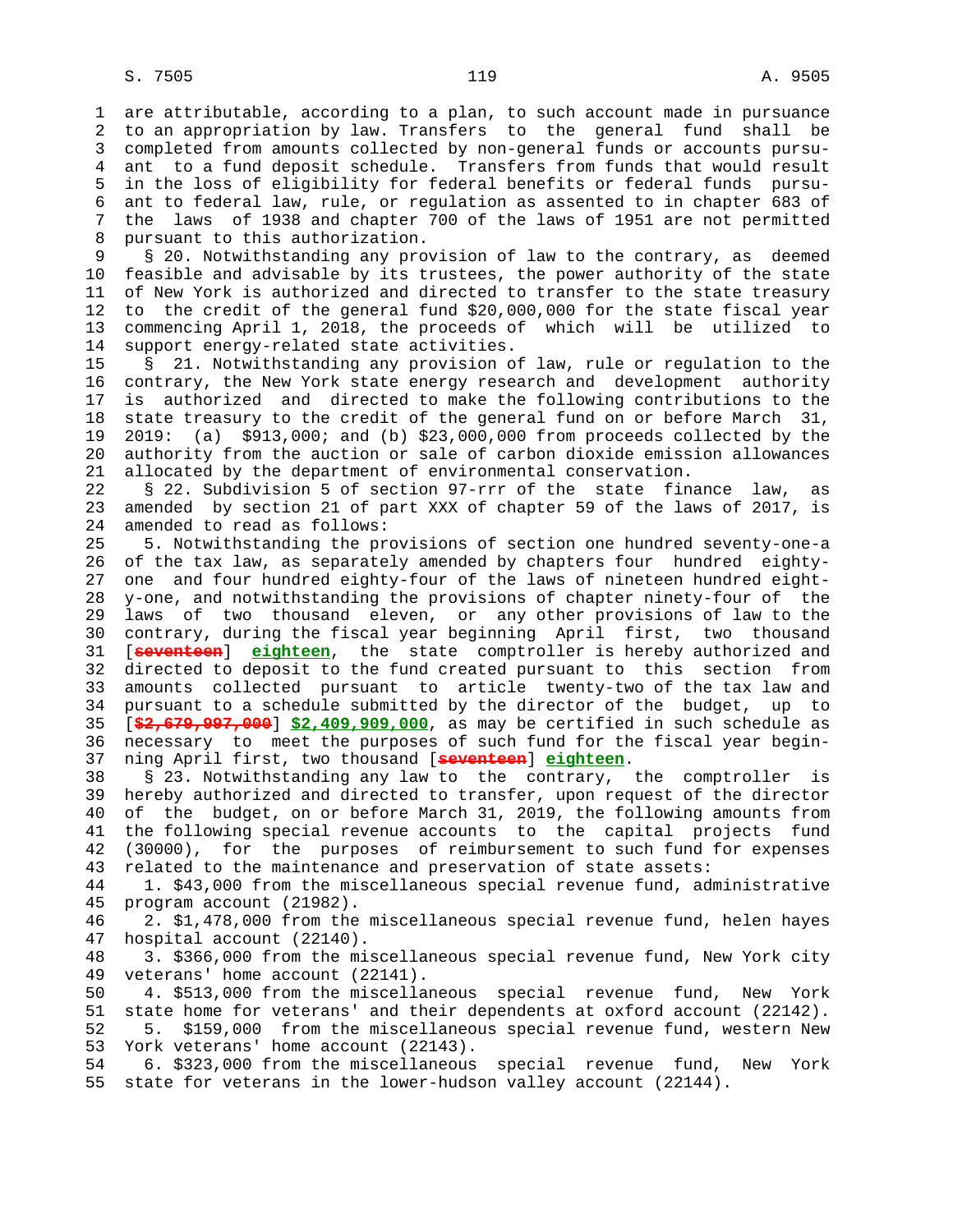1 7. \$2,550,000 from the miscellaneous special revenue fund, patron 2 services account (22163). 3 8. \$830,000 from the miscellaneous special revenue fund, long island 4 veterans' home account (22652). 5 9. \$5,379,000 from the miscellaneous special revenue fund, state 6 university general income reimbursable account (22653). 7 10. \$112,556,000 from the miscellaneous special revenue fund, state 8 university revenue offset account (22655).<br>9 11. \$557,000 from the miscellaneous 9 11. \$557,000 from the miscellaneous special revenue fund, state 10 university of New York tuition reimbursement account (22659). 11 12. \$41,930,000 from the state university dormitory income fund, state 12 university dormitory income fund (40350). 13 13. \$1,000,000 from the miscellaneous special revenue fund, litigation 14 settlement and civil recovery account (22117). 15 § 24. Subdivisions 2 and 4 of section 97-rrr of the state finance law, 16 subdivision 2 as amended by section 45 of part H of chapter 56 of the 17 laws of 2000 and subdivision 4 as added by section 22-b of part XXX of 18 chapter 59 of the laws of 2017, is amended to read as follows: 19 2. Such fund shall consist of all monies credited or transferred ther- 20 eto from the general fund or from any other fund or sources pursuant to 21 law**, and include an amount equal to fifty percent of any estimated cash-** 22 **basis surplus in the general fund, as certified by the director of the** 23 **budget on or before the twenty-fifth day of March of each fiscal year.** 24 **Upon request of the director of the budget, the state comptroller shall** 25 **transfer such surplus amount from the general fund to the debt reduction** 26 **reserve fund. The director of the budget shall calculate the surplus as** 27 **the excess of estimated aggregate receipts above the estimated aggregate** 28 **disbursements at the end of the fiscal year. Notwithstanding paragraph** 29 **(a) of subdivision four of section seventy-two of this article, the** 30 **state comptroller shall retain any balance of monies in the debt** 31 **reduction reserve fund at the end of any fiscal year in such fund**. 32 4. Any amounts disbursed from such fund shall be excluded from the 33 calculation of annual spending growth in state operating funds [**until** 34 **June 30, 2019**]. 35 § 25. Subdivision 6 of section 4 of the state finance law, as amended 36 by section 24 of part UU of chapter 54 of the laws of 2016, is amended 37 to read as follows: 38 6. Notwithstanding any law to the contrary, at the beginning of the 39 state fiscal year, the state comptroller is hereby authorized and 40 directed to receive for deposit to the credit of a fund and/or an 41 account such monies as are identified by the director of the budget as 42 having been intended for such deposit to support disbursements from such 43 fund and/or account made in pursuance of an appropriation by law. As 44 soon as practicable upon enactment of the budget, the director of the 45 budget shall, but not less than three days following preliminary 46 submission to the chairs of the senate finance committee and the assem- 47 bly ways and means committee, file with the state comptroller an iden- 48 tification of specific monies to be so deposited. Any subsequent change 49 regarding the monies to be so deposited shall be filed by the director 50 of the budget, as soon as practicable, but not less than three days 51 following preliminary submission to the chairs of the senate finance 52 committee and the assembly ways and means committee. 53 All monies identified by the director of the budget to be deposited to 54 the credit of a fund and/or account shall be consistent with the intent 55 of the budget for the then current state fiscal year as enacted by the 56 legislature.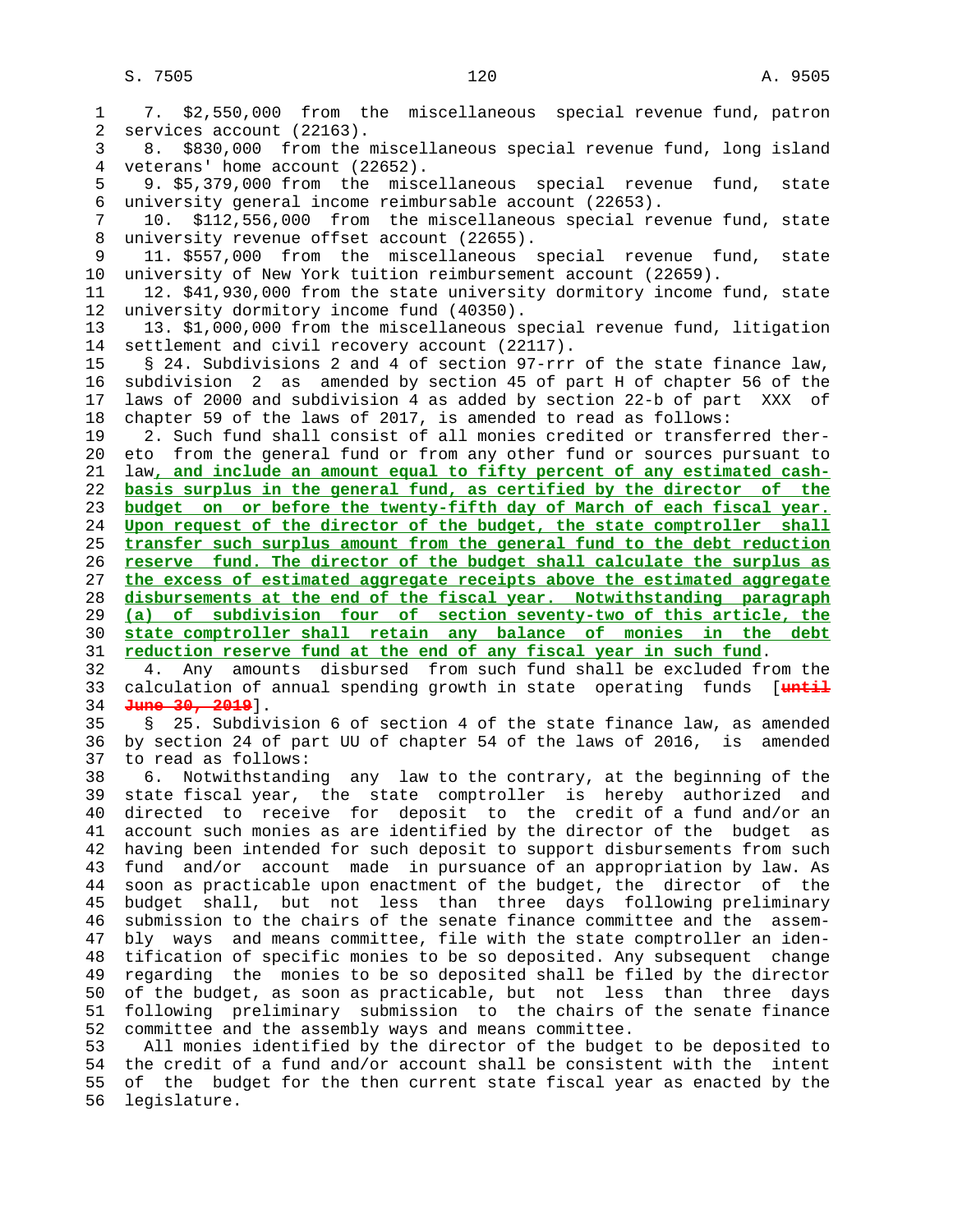1 [**The provisions of this subdivision shall expire on March thirty-** 2 **first, two thousand eighteen.**] 3 § 26. Subdivision 4 of section 40 of the state finance law, as amended 4 by section 25 of part UU of chapter 54 of the laws of 2016, is amended 5 to read as follows: 6 4. Every appropriation made from a fund or account to a department or 7 agency shall be available for the payment of prior years' liabilities in 8 such fund or account for fringe benefits, indirect costs, and telecommu- 9 nications expenses and expenses for other centralized services fund 10 programs without limit. Every appropriation shall also be available for 11 the payment of prior years' liabilities other than those indicated 12 above, but only to the extent of one-half of one percent of the total 13 amount appropriated to a department or agency in such fund or account. 14 [**The provisions of this subdivision shall expire March thirty-first,** 15 **two thousand eighteen.**] 16 § 27. Notwithstanding any provision of law to the contrary, in the 17 event that federal legislation, federal regulatory actions, federal 18 executive actions or federal judicial actions reduce federal financial 19 participation in Medicaid funding to New York state or its subdivisions 20 by \$850 million or more in state fiscal years 2018-19 through 2019-20, 21 the director of the division of the budget shall notify the temporary 22 president of the senate and the speaker of the assembly in writing that 23 the federal actions will reduce expected funding to New York state. The 24 director of the division of the budget shall prepare a plan that shall 25 be submitted to the legislature, which shall (a) specify the total 26 amount of the reduction in federal financial participation in Medicaid, 27 (b) itemize the specific programs and activities that will be affected 28 by the reduction in federal financial participation in Medicaid, and (c) 29 identify the general fund and state special revenue fund appropriations 30 and related disbursements that shall be reduced, and in what program 31 areas, provided, however, that such reductions to appropriations and 32 disbursements shall be applied equally and proportionally to the 33 programs affected by the reduction in federal financial participation in 34 Medicaid. Upon such submission, the legislature shall have 90 days after 35 such submission to either prepare its own plan, which may be adopted by 36 concurrent resolution passed by both houses, or if after 90 days the 37 legislature fails to adopt their own plan, the reductions to the general 38 fund and state special revenue fund appropriations and related disburse- 39 ments identified in the division of the budget plan will go into effect 40 automatically. 41 § 28. Notwithstanding any provision of law to the contrary, in the 42 event that federal legislation, federal regulatory actions, federal 43 executive actions or federal judicial actions reduce federal financial 44 participation or other federal aid in funding to New York state that

 45 affects the state operating funds financial plan by \$850 million or more 46 in state fiscal years 2018-19 through 2019-20, exclusive of any cuts to 47 Medicaid, the director of the division of the budget shall notify the 48 temporary president of the senate and the speaker of the assembly in 49 writing that the federal actions will reduce expected funding to New 50 York state. The director of the division of the budget shall prepare a 51 plan that shall be submitted to the legislature, which shall (a) specify 52 the total amount of the reduction in federal aid, (b) itemize the 53 specific programs and activities that will be affected by the federal 54 reductions, exclusive of Medicaid, and (c) identify the general fund and 55 state special revenue fund appropriations and related disbursements that 56 shall be reduced, and in what program areas, provided, however, that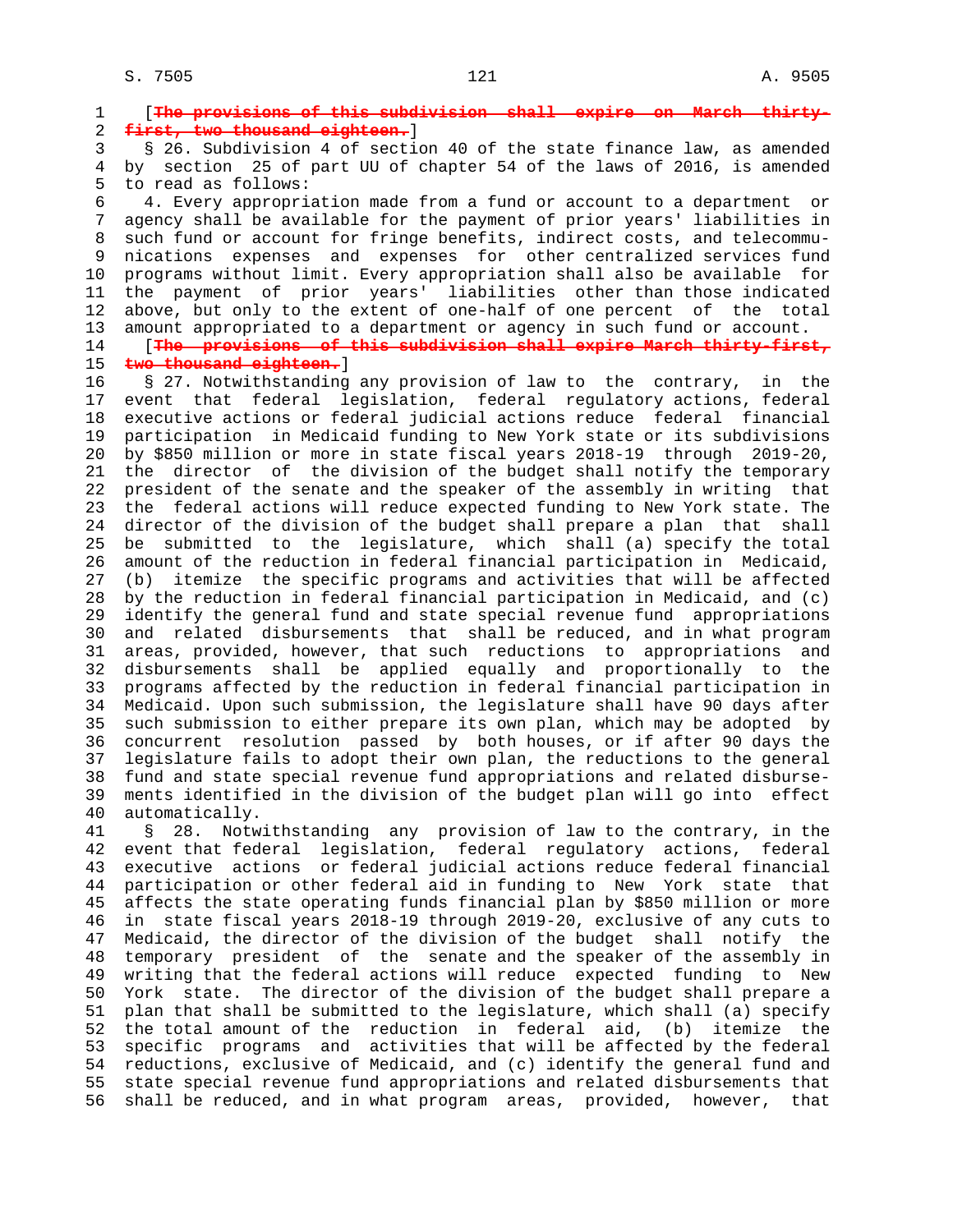1 such reductions to appropriations and disbursements shall be applied 2 equally and proportionally. Upon such submission, the legislature shall 3 have 90 days after such submission to either prepare its own plan, which 4 may be adopted by concurrent resolution passed by both houses, or if 5 after 90 days the legislature fails to adopt their own plan, the 6 reductions to the general fund and state special revenue fund appropri- 7 ations and related disbursements identified in the division of the budg- 8 et plan will go into effect automatically.<br>9 § 28-a. The state finance law is amended

 9 § 28-a. The state finance law is amended by adding a new section 28 to 10 read as follows:

**§ 28. Reductions to enacted appropriations. 1. Notwithstanding any other provision of law to the contrary, to maintain a balanced budget in the event that the annual estimate for tax receipts for fiscal year two thousand eighteen-nineteen is reduced by five hundred million dollars or more compared to estimate in the fiscal year two thousand eighteen-nine- teen Executive Budget Financial Plan, the appropriations and related cash disbursements for all general fund and state special revenue fund aid to localities appropriations shall be uniformly reduced by the percentage set forth in a written allocation plan prepared by the direc- tor of the budget, provided, however, that the uniform percentage reduction shall not exceed three percent. The following types of appro- priations shall be exempt from uniform reduction: (a) public assistance payments for families and individuals and payments for eligible aged, blind and disabled persons related to supplemental social security; (b) any reductions that would violate federal law; (c) payments of debt service and related expenses for which the state is constitutionally obligated to pay debt service or is contractually obligated to pay debt service, subject to an appropriation, including where the state has a contingent contractual obligation; (d) payments the state is obligated to make pursuant to court orders or judgments; (e) payments for CUNY senior colleges; (f) school aid; (g) Medicaid; and (h) payments from the community projects fund.**

**2. Reductions under this section shall commence within ten days following the publication of a financial plan required under sections twenty-two or twenty-three of this article stating that the annual esti- mate for tax receipts for fiscal year two thousand eighteen-nineteen is reduced by five hundred million dollars or more compared to estimate in the fiscal year two thousand eighteen-nineteen Executive Budget Finan- cial Plan. Such reductions shall be uniformly reduced in accordance with a written allocation plan prepared by the director of the budget, which shall be filed with the state comptroller, the chairman of the senate finance committee and the chairman of the assembly ways and means committee. Such written allocation plan shall include a summary of the methodology for calculating the percentage reductions to the payments from non-exempt appropriations and cash disbursements and the reasons for any exemptions, and a detailed schedule of the reductions and exemptions. The director of the budget shall prepare appropriately reduced certificates, which shall be filed with the state comptroller, the chair of the senate finance committee and the chair of the assembly ways and means committee. 3. On March thirty-first, two thousand nineteen, the director of the**

**budget shall calculate the difference, if any, between the annual esti- mate in tax receipts contained in the fiscal year 2019 Executive Budget Financial Plan and actual tax collections for fiscal year two thousand eighteen-nineteen. If actual tax receipts for fiscal year two thousand eighteen-nineteen were not less than five hundred million dollars below**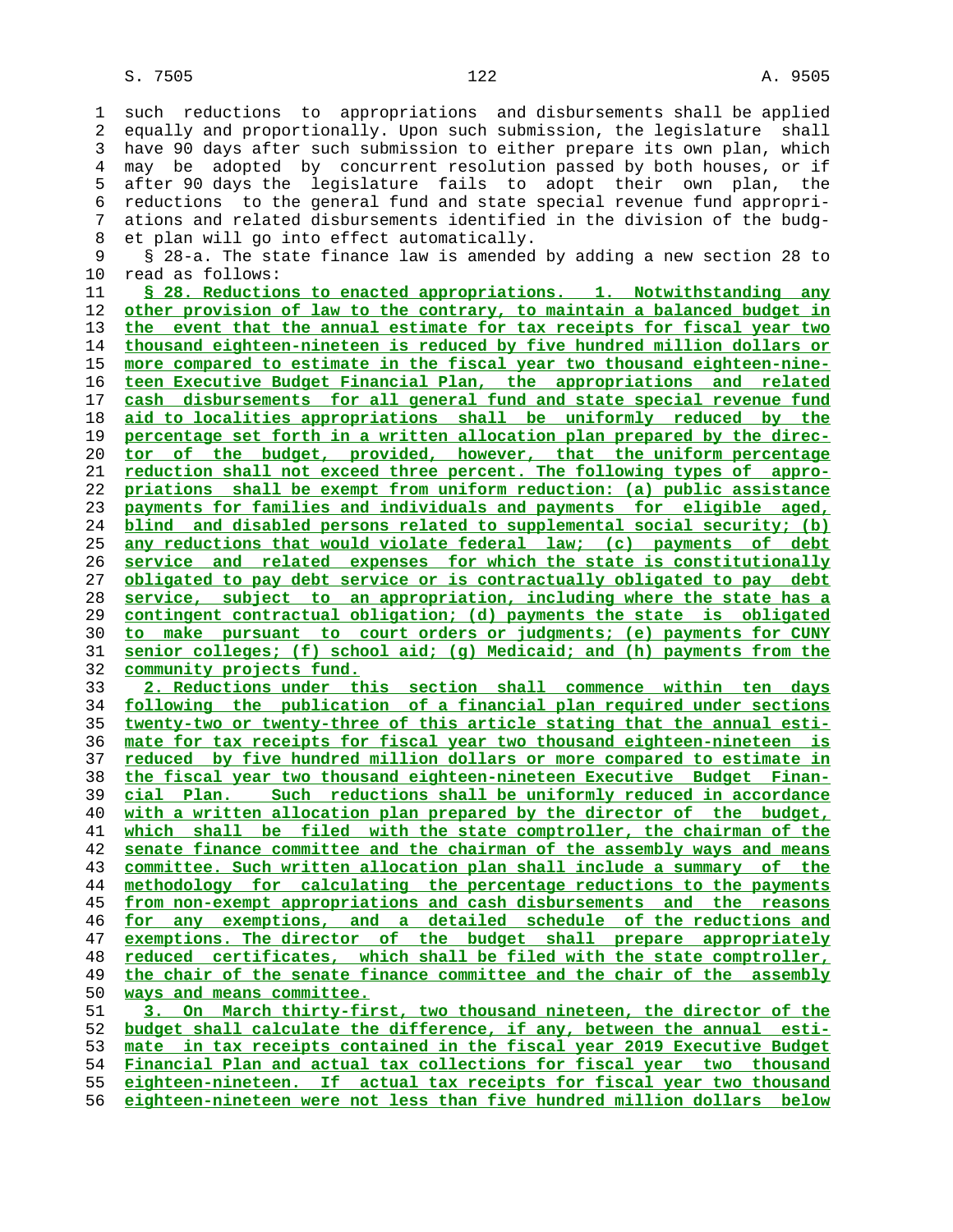S. 7505 123 A. 9505

 1 **the annual estimate in tax receipts contained in the Executive Budget** 2 **Financial Plan for fiscal year two thousand eighteen-nineteen, then the** 3 **amounts withheld under this section shall be payable as soon as practi-** 4 **cable thereafter in the fiscal year two thousand twenty-twenty-one.** 5 **4. Notwithstanding any inconsistent provision of law, rule or regu-** 6 **lation, the effectiveness of the provisions of sections twenty-eight** 7 **hundred seven and thirty-six hundred fourteen of the public health law,** 8 **section eighteen of chapter two of the laws of nineteen hundred eighty-** 9 **eight, and 18 NYCRR § 505.14(h), as they relate to time frames for** 10 **notice, approval or certification of rates of payment, are hereby** 11 **suspended and without force or effect for purposes of implementing the** 12 **provisions of this act.** 13 § 29. Section 8-b of the state finance law, as added by chapter 169 of 14 the laws of 1994, is amended to read as follows: 15 § 8-b. Additional duties of the comptroller. 1. The comptroller is 16 hereby authorized and directed to assess fringe benefit and central 17 service agency indirect costs on all non-general funds**, and on the** 18 **general fund upon request and at the sole discretion of the director of** 19 **the budget,** and to [**bill**] **charge** such assessments [**on**] **to** such funds. 20 Such fringe benefit and indirect costs [**billings**] **assessments** shall be 21 based on rates provided to the comptroller by the director of the budg- 22 et. Copies of such rates shall be provided to the legislative fiscal 23 committees. 24 2. Receipts derived from such indirect costs assessments, paid pursu- 25 ant to appropriations, shall be [**deposited to the indirect costs recov-** 26 **ery account**] **refunded to the originating general fund appropriations, or** 27 **as directed by the director of the budget, in consultation with the** 28 **comptroller**. Receipts derived from the fringe benefit assessments, paid 29 pursuant to appropriations, shall be [**deposited to the fringe benefit** 30 **escrow account. If any of the fringe benefit escrow accounts have avail-** 31 **able balances, such balances may be applied to other categories in the** 32 **general state charges schedule as determined by the director of the** 33 **budget**] **refunded to any originating general state charge appropriation,** 34 **pursuant to a schedule submitted by the director of the budget to the** 35 **comptroller**. 36 § 30. Notwithstanding any other law, rule, or regulation to the 37 contrary, the state comptroller is hereby authorized and directed to use 38 any balance remaining in the mental health services fund debt service 39 appropriation, after payment by the state comptroller of all obligations 40 required pursuant to any lease, sublease, or other financing arrangement 41 between the dormitory authority of the state of New York as successor to 42 the New York state medical care facilities finance agency, and the 43 facilities development corporation pursuant to chapter 83 of the laws of 44 1995 and the department of mental hygiene for the purpose of making 45 payments to the dormitory authority of the state of New York for the 46 amount of the earnings for the investment of monies deposited in the 47 mental health services fund that such agency determines will or may have 48 to be rebated to the federal government pursuant to the provisions of 49 the internal revenue code of 1986, as amended, in order to enable such 50 agency to maintain the exemption from federal income taxation on the 51 interest paid to the holders of such agency's mental services facilities 52 improvement revenue bonds. Annually on or before each June 30th, such 53 agency shall certify to the state comptroller its determination of the 54 amounts received in the mental health services fund as a result of the 55 investment of monies deposited therein that will or may have to be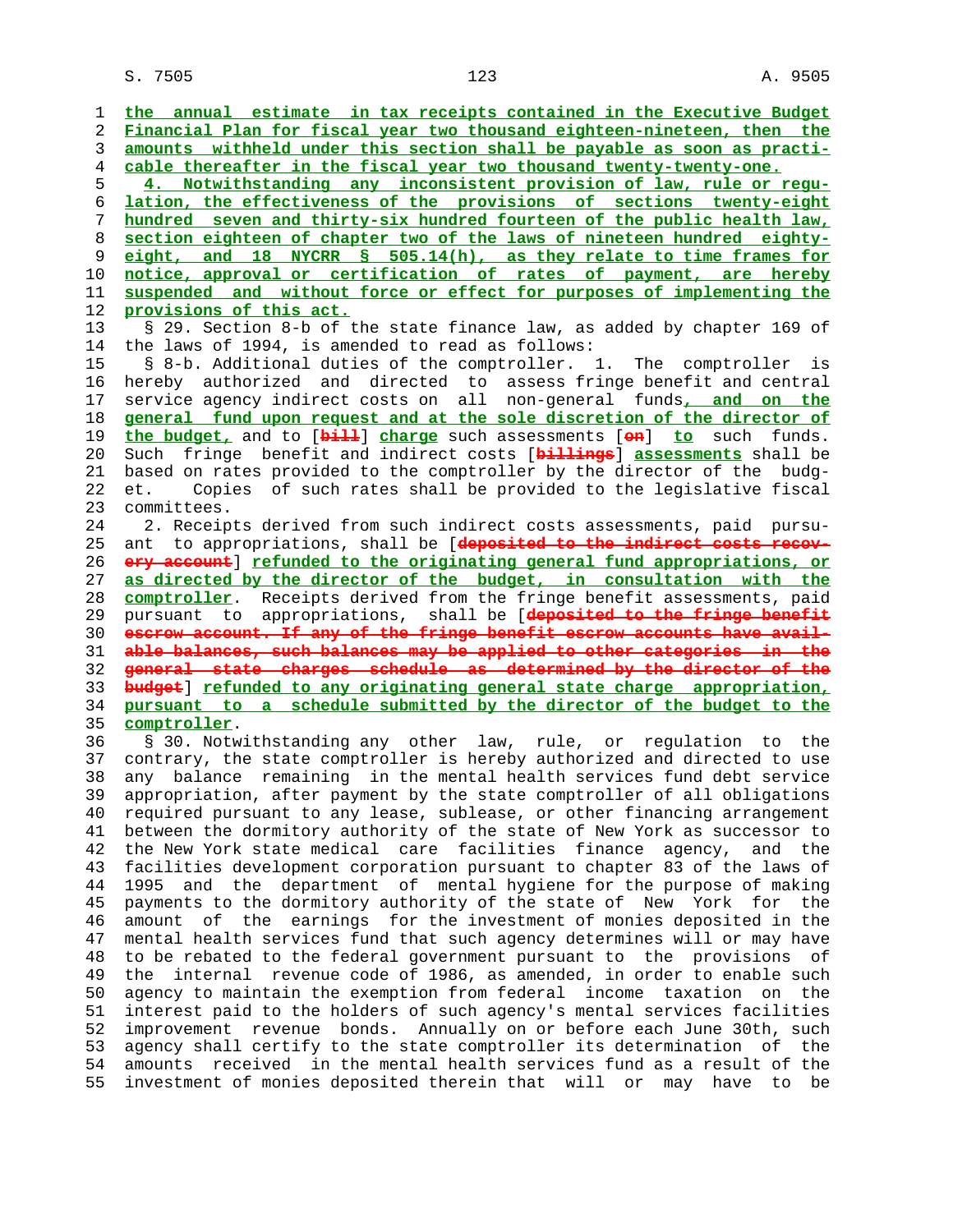1 rebated to the federal government pursuant to the provisions of the 2 internal revenue code of 1986, as amended.

 3 § 31. Subdivision 1 of section 47 of section 1 of chapter 174 of the 4 laws of 1968, constituting the New York state urban development corpo- 5 ration act, as amended by section 24 of part XXX of chapter 59 of the 6 laws of 2017, is amended to read as follows:

 7 1. Notwithstanding the provisions of any other law to the contrary, 8 the dormitory authority and the corporation are hereby authorized to<br>9 issue bonds or notes in one or more series for the purpose of funding issue bonds or notes in one or more series for the purpose of funding 10 project costs for the office of information technology services, depart- 11 ment of law, and other state costs associated with such capital 12 projects. The aggregate principal amount of bonds authorized to be 13 issued pursuant to this section shall not exceed [**four hundred fifty** 14 **million five hundred forty thousand dollars**] **five hundred forty million** 15 **nine hundred fifty-four thousand dollars**, excluding bonds issued to fund 16 one or more debt service reserve funds, to pay costs of issuance of such 17 bonds, and bonds or notes issued to refund or otherwise repay such bonds 18 or notes previously issued. Such bonds and notes of the dormitory 19 authority and the corporation shall not be a debt of the state, and the 20 state shall not be liable thereon, nor shall they be payable out of any 21 funds other than those appropriated by the state to the dormitory 22 authority and the corporation for principal, interest, and related 23 expenses pursuant to a service contract and such bonds and notes shall 24 contain on the face thereof a statement to such effect. Except for 25 purposes of complying with the internal revenue code, any interest 26 income earned on bond proceeds shall only be used to pay debt service on 27 such bonds.

 28 § 32. Subdivision 1 of section 16 of part D of chapter 389 of the laws 29 of 1997, relating to the financing of the correctional facilities 30 improvement fund and the youth facility improvement fund, as amended by 31 section 25 of part XXX of chapter 59 of the laws of 2017, is amended to 32 read as follows:

 33 1. Subject to the provisions of chapter 59 of the laws of 2000, but 34 notwithstanding the provisions of section 18 of section 1 of chapter 174 35 of the laws of 1968, the New York state urban development corporation is 36 hereby authorized to issue bonds, notes and other obligations in an 37 aggregate principal amount not to exceed [**seven**] **eight** billion [**seven** 38 **hundred forty-one**] **eighty-two** million [**one**] **eight** hundred ninety-nine 39 thousand dollars [**\$7,741,199,000**] **\$8,082,899,000**, and shall include all 40 bonds, notes and other obligations issued pursuant to chapter 56 of the 41 laws of 1983, as amended or supplemented. The proceeds of such bonds, 42 notes or other obligations shall be paid to the state, for deposit in 43 the correctional facilities capital improvement fund to pay for all or 44 any portion of the amount or amounts paid by the state from appropri- 45 ations or reappropriations made to the department of corrections and 46 community supervision from the correctional facilities capital improve- 47 ment fund for capital projects. The aggregate amount of bonds, notes or 48 other obligations authorized to be issued pursuant to this section shall 49 exclude bonds, notes or other obligations issued to refund or otherwise 50 repay bonds, notes or other obligations theretofore issued, the proceeds 51 of which were paid to the state for all or a portion of the amounts 52 expended by the state from appropriations or reappropriations made to 53 the department of corrections and community supervision; provided, 54 however, that upon any such refunding or repayment the total aggregate 55 principal amount of outstanding bonds, notes or other obligations may be 56 greater than [**seven**] **eight** billion [**seven hundred forty-one**] **eighty-two**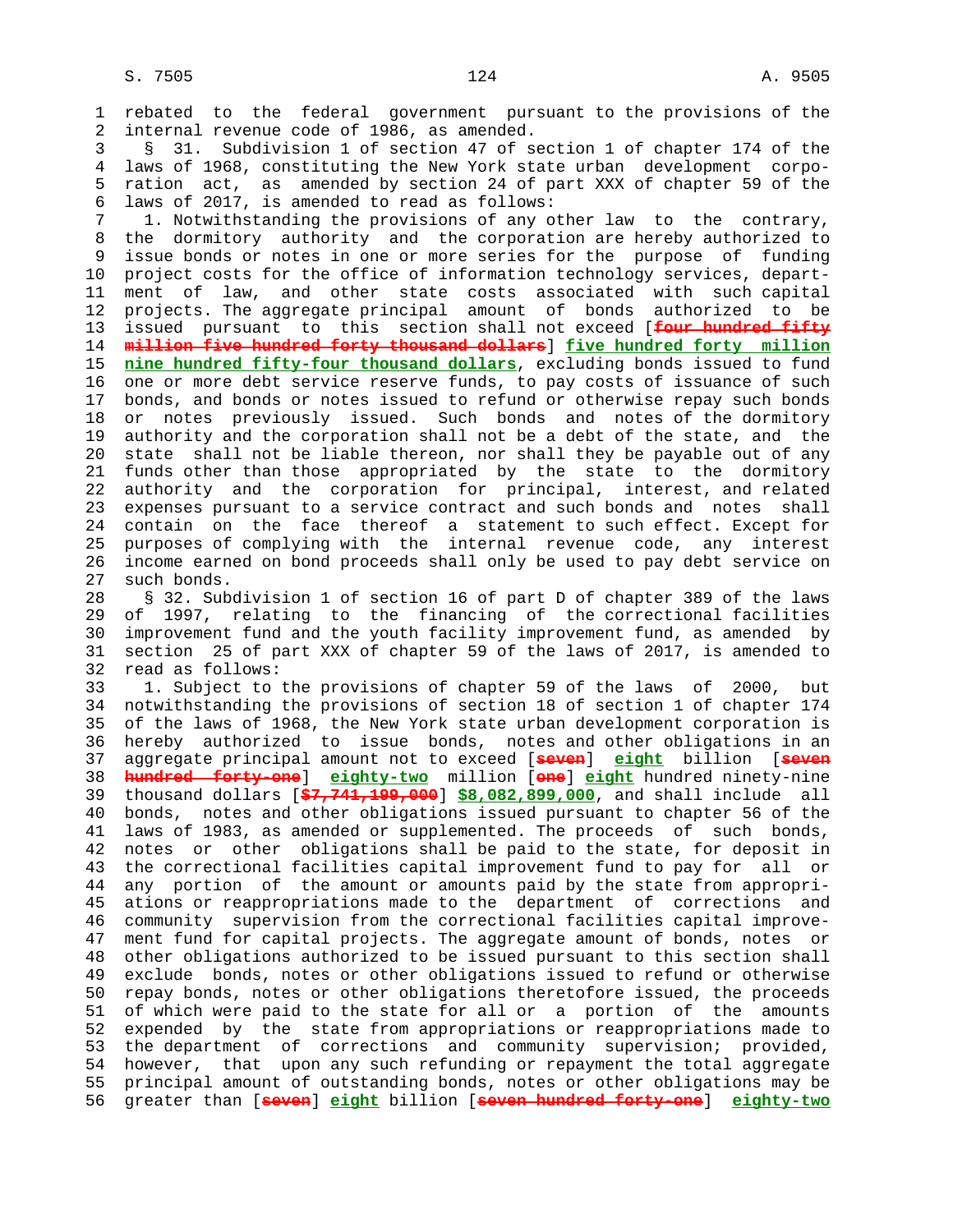1 million [**one**] **eight** hundred ninety-nine thousand dollars 2 [**\$7,741,199,000**] **\$8,082,899,000**, only if the present value of the aggre- 3 gate debt service of the refunding or repayment bonds, notes or other 4 obligations to be issued shall not exceed the present value of the 5 aggregate debt service of the bonds, notes or other obligations so to be 6 refunded or repaid. For the purposes hereof, the present value of the 7 aggregate debt service of the refunding or repayment bonds, notes or 8 other obligations and of the aggregate debt service of the bonds, notes 9 or other obligations so refunded or repaid, shall be calculated by 10 utilizing the effective interest rate of the refunding or repayment 11 bonds, notes or other obligations, which shall be that rate arrived at 12 by doubling the semi-annual interest rate (compounded semi-annually) 13 necessary to discount the debt service payments on the refunding or 14 repayment bonds, notes or other obligations from the payment dates ther- 15 eof to the date of issue of the refunding or repayment bonds, notes or 16 other obligations and to the price bid including estimated accrued 17 interest or proceeds received by the corporation including estimated 18 accrued interest from the sale thereof. 19 § 33. Paragraph (a) of subdivision 2 of section 47-e of the private

 20 housing finance law, as amended by section 26 of part XXX of chapter 59 21 of the laws of 2017, is amended to read as follows:

 22 (a) Subject to the provisions of chapter fifty-nine of the laws of two 23 thousand, in order to enhance and encourage the promotion of housing 24 programs and thereby achieve the stated purposes and objectives of such 25 housing programs, the agency shall have the power and is hereby author- 26 ized from time to time to issue negotiable housing program bonds and 27 notes in such principal amount as shall be necessary to provide suffi- 28 cient funds for the repayment of amounts disbursed (and not previously 29 reimbursed) pursuant to law or any prior year making capital appropri- 30 ations or reappropriations for the purposes of the housing program; 31 provided, however, that the agency may issue such bonds and notes in an 32 aggregate principal amount not exceeding **\$5,691,399,000** five billion 33 [**three**] **six** hundred [**eighty-four**] **ninety-one** million [**one**] **three** hundred 34 ninety-nine thousand dollars, plus a principal amount of bonds issued to 35 fund the debt service reserve fund in accordance with the debt service 36 reserve fund requirement established by the agency and to fund any other 37 reserves that the agency reasonably deems necessary for the security or 38 marketability of such bonds and to provide for the payment of fees and 39 other charges and expenses, including underwriters' discount, trustee 40 and rating agency fees, bond insurance, credit enhancement and liquidity 41 enhancement related to the issuance of such bonds and notes. No reserve 42 fund securing the housing program bonds shall be entitled or eligible to 43 receive state funds apportioned or appropriated to maintain or restore 44 such reserve fund at or to a particular level, except to the extent of 45 any deficiency resulting directly or indirectly from a failure of the 46 state to appropriate or pay the agreed amount under any of the contracts 47 provided for in subdivision four of this section.

 48 § 34. Subdivision (b) of section 11 of chapter 329 of the laws of 49 1991, amending the state finance law and other laws relating to the 50 establishment of the dedicated highway and bridge trust fund, as amended 51 by section 27 of part XXX of chapter 59 of the laws of 2017, is amended 52 to read as follows:

 53 (b) Any service contract or contracts for projects authorized pursuant 54 to sections 10-c, 10-f, 10-g and 80-b of the highway law and section 55 14-k of the transportation law, and entered into pursuant to subdivision 56 (a) of this section, shall provide for state commitments to provide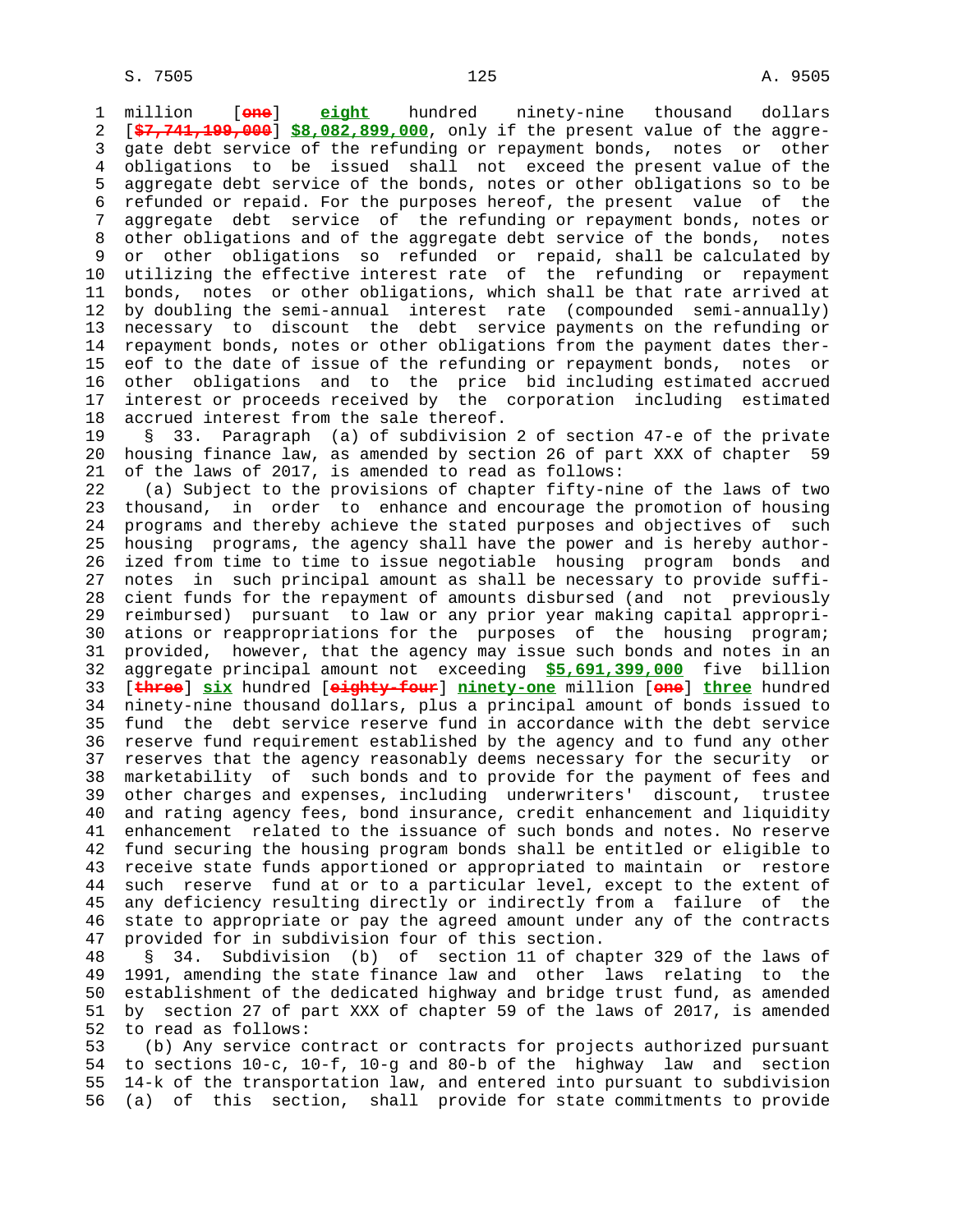1 annually to the thruway authority a sum or sums, upon such terms and 2 conditions as shall be deemed appropriate by the director of the budget, 3 to fund, or fund the debt service requirements of any bonds or any obli- 4 gations of the thruway authority issued to fund or to reimburse the 5 state for funding such projects having a cost not in excess of 6 [**\$9,699,586,000**] **\$10,186,939,000** cumulatively by the end of fiscal year 7 [**2017-18**] **2018-19**. 8 § 35. Subdivision 1 of section 1689-i of the public authorities law, as amended by section 28 of part XXX of chapter 59 of the laws of 2017, 10 is amended to read as follows: 11 1. The dormitory authority is authorized to issue bonds, at the 12 request of the commissioner of education, to finance eligible library 13 construction projects pursuant to section two hundred seventy-three-a of 14 the education law, in amounts certified by such commissioner not to 15 exceed a total principal amount of one hundred [**eighty-three**] **ninety-** 16 **seven** million dollars. 17 § 36. Subdivision (a) of section 27 of part Y of chapter 61 of the 18 laws of 2005, relating to providing for the administration of certain 19 funds and accounts related to the 2005-2006 budget, as amended by 20 section 29 of part XXX of chapter 59 of the laws of 2017, is amended to 21 read as follows: 22 (a) Subject to the provisions of chapter 59 of the laws of 2000, but 23 notwithstanding any provisions of law to the contrary, the urban devel- 24 opment corporation is hereby authorized to issue bonds or notes in one 25 or more series in an aggregate principal amount not to exceed 26 [**\$173,600,000**] **\$220,100,000 two hundred twenty million one hundred thou-** 27 **sand dollars**, excluding bonds issued to finance one or more debt service 28 reserve funds, to pay costs of issuance of such bonds, and bonds or 29 notes issued to refund or otherwise repay such bonds or notes previously 30 issued, for the purpose of financing capital projects including IT 31 initiatives for the division of state police, debt service and leases; 32 and to reimburse the state general fund for disbursements made therefor. 33 Such bonds and notes of such authorized issuer shall not be a debt of 34 the state, and the state shall not be liable thereon, nor shall they be 35 payable out of any funds other than those appropriated by the state to 36 such authorized issuer for debt service and related expenses pursuant to 37 any service contract executed pursuant to subdivision (b) of this 38 section and such bonds and notes shall contain on the face thereof a 39 statement to such effect. Except for purposes of complying with the 40 internal revenue code, any interest income earned on bond proceeds shall 41 only be used to pay debt service on such bonds. 42 § 37. Section 44 of section 1 of chapter 174 of the laws of 1968, 43 constituting the New York state urban development corporation act, as 44 amended by section 30 of part XXX of chapter 59 of the laws of 2017, is 45 amended to read as follows: 46 § 44. Issuance of certain bonds or notes. 1. Notwithstanding the

 47 provisions of any other law to the contrary, the dormitory authority and 48 the corporation are hereby authorized to issue bonds or notes in one or 49 more series for the purpose of funding project costs for the regional 50 economic development council initiative, the economic transformation 51 program, state university of New York college for nanoscale and science 52 engineering, projects within the city of Buffalo or surrounding envi- 53 rons, the New York works economic development fund, projects for the 54 retention of professional football in western New York, the empire state 55 economic development fund, the clarkson-trudeau partnership, the New 56 York genome center, the cornell university college of veterinary medi-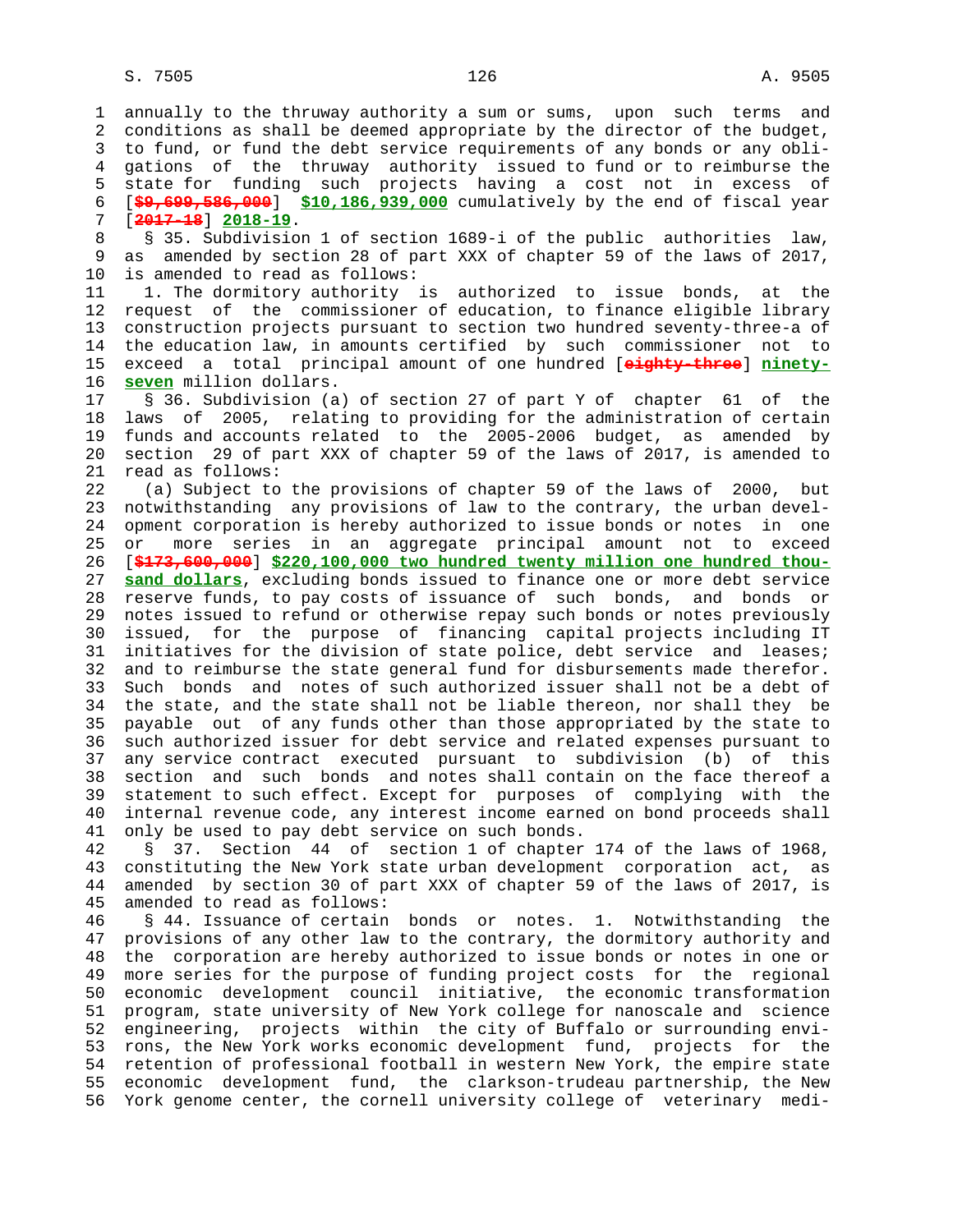1 cine, the olympic regional development authority, projects at nano 2 Utica, onondaga county revitalization projects, Binghamton university 3 school of pharmacy, New York power electronics manufacturing consortium, 4 regional infrastructure projects, **high tech innovation and economic** 5 **development infrastructure program,** high technology manufacturing 6 projects in Chautauqua and Erie county, an industrial scale research and 7 development facility in Clinton county, upstate revitalization initi- 8 ative projects, **downstate revitalization initiative** market New York projects, fairground buildings, equipment or facilities used to house 10 and promote agriculture, the state fair, the empire state trail, the 11 moynihan station development project, the Kingsbridge armory project, 12 strategic economic development projects, the cultural, arts and public 13 spaces fund, water infrastructure in the city of Auburn and town of 14 Owasco, a life sciences laboratory public health initiative, not-for- 15 profit pounds, shelters and humane societies, arts and cultural facili- 16 ties improvement program, restore New York's communities initiative, 17 heavy equipment, economic development and infrastructure projects, [**and**] 18 other state costs associated with such projects **and Roosevelt Island** 19 **operating corporation capital projects**. The aggregate principal amount 20 of bonds authorized to be issued pursuant to this section shall not 21 exceed [**six**] **eight** billion [**seven**] **one** hundred [**eight**] **fifty-eight** 22 million [**two**] **five** hundred [**fifty-seven**] **ninety** thousand dollars, 23 excluding bonds issued to fund one or more debt service reserve funds, 24 to pay costs of issuance of such bonds, and bonds or notes issued to 25 refund or otherwise repay such bonds or notes previously issued. Such 26 bonds and notes of the dormitory authority and the corporation shall not 27 be a debt of the state, and the state shall not be liable thereon, nor 28 shall they be payable out of any funds other than those appropriated by 29 the state to the dormitory authority and the corporation for principal, 30 interest, and related expenses pursuant to a service contract and such 31 bonds and notes shall contain on the face thereof a statement to such 32 effect. Except for purposes of complying with the internal revenue code, 33 any interest income earned on bond proceeds shall only be used to pay 34 debt service on such bonds.

 35 2. Notwithstanding any other provision of law to the contrary, in 36 order to assist the dormitory authority and the corporation in undertak- 37 ing the financing for project costs for the regional economic develop- 38 ment council initiative, the economic transformation program, state 39 university of New York college for nanoscale and science engineering, 40 projects within the city of Buffalo or surrounding environs, the New 41 York works economic development fund, projects for the retention of 42 professional football in western New York, the empire state economic 43 development fund, the clarkson-trudeau partnership, the New York genome 44 center, the cornell university college of veterinary medicine, the olym- 45 pic regional development authority, projects at nano Utica, onondaga 46 county revitalization projects, Binghamton university school of pharma- 47 cy, New York power electronics manufacturing consortium, regional 48 infrastructure projects, high technology manufacturing projects in Chau- 49 tauqua and Erie county, an industrial scale research and development 50 facility in Clinton county, upstate revitalization initiative projects, 51 market New York projects, fairground buildings, equipment or facilities 52 used to house and promote agriculture, the state fair, the empire state 53 trail, the moynihan station development project, the Kingsbridge armory 54 project, strategic economic development projects, the cultural, arts and 55 public spaces fund, water infrastructure in the city of Auburn and town 56 of Owasco, a life sciences laboratory public health initiative, not-for-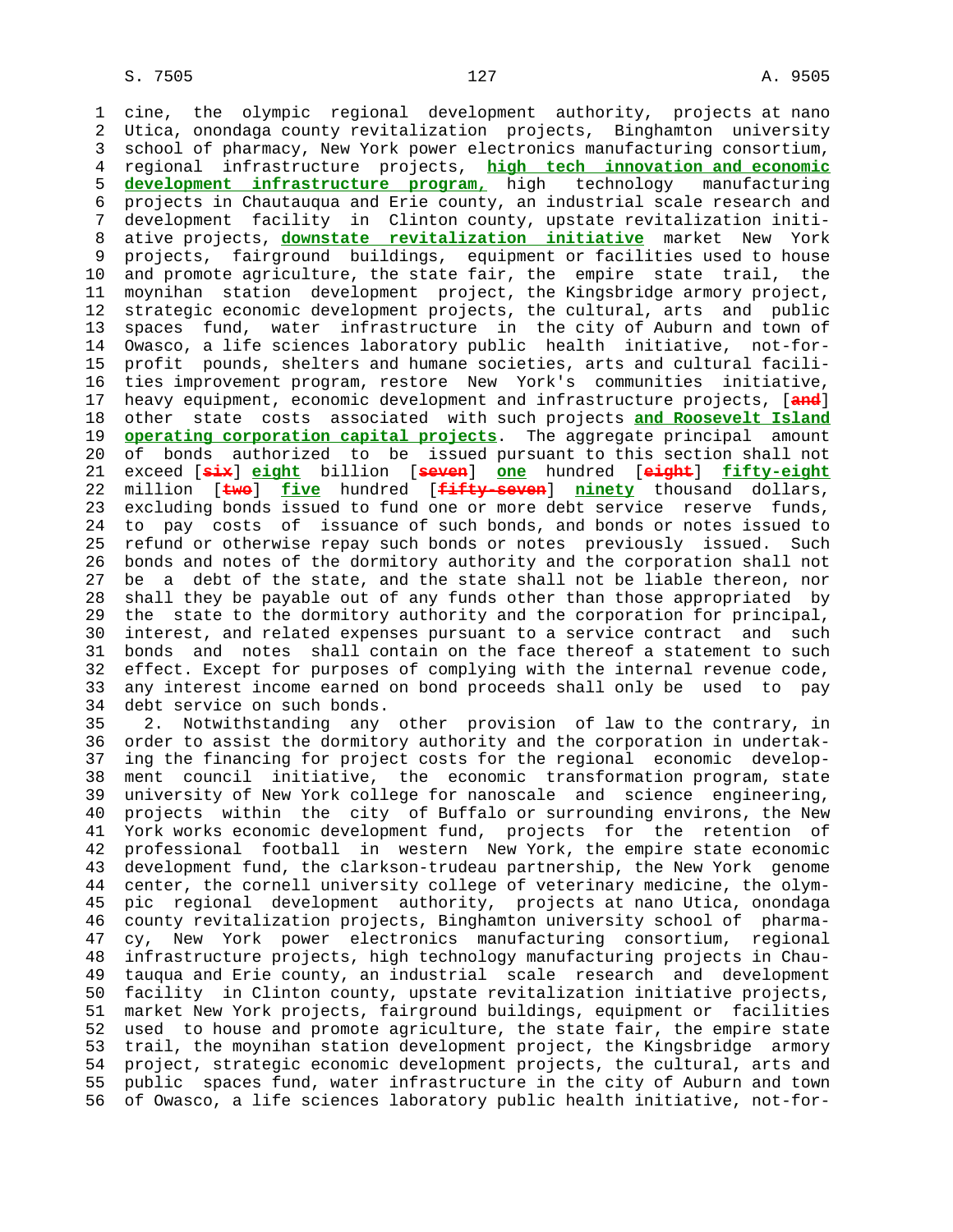1 profit pounds, shelters and humane societies, arts and cultural facili- 2 ties improvement program, restore New York's communities initiative, 3 heavy equipment, economic development and infrastructure projects, and 4 other state costs associated with such projects, the director of the 5 budget is hereby authorized to enter into one or more service contracts 6 with the dormitory authority and the corporation, none of which shall 7 exceed thirty years in duration, upon such terms and conditions as the 8 director of the budget and the dormitory authority and the corporation 9 agree, so as to annually provide to the dormitory authority and the 10 corporation, in the aggregate, a sum not to exceed the principal, inter- 11 est, and related expenses required for such bonds and notes. Any service 12 contract entered into pursuant to this section shall provide that the 13 obligation of the state to pay the amount therein provided shall not 14 constitute a debt of the state within the meaning of any constitutional 15 or statutory provision and shall be deemed executory only to the extent 16 of monies available and that no liability shall be incurred by the state 17 beyond the monies available for such purpose, subject to annual appro- 18 priation by the legislature. Any such contract or any payments made or 19 to be made thereunder may be assigned and pledged by the dormitory 20 authority and the corporation as security for its bonds and notes, as 21 authorized by this section.

 22 § 38. Subdivisions 1 and 3 of section 1285-p of the public authorities 23 law, as amended by section 31 of part XXX of chapter 59 of the laws of 24 2017, are amended to read as follows:

 25 1. Subject to chapter fifty-nine of the laws of two thousand, but 26 notwithstanding any other provisions of law to the contrary, in order to 27 assist the corporation in undertaking the administration and the financ- 28 ing of the design, acquisition, construction, improvement, installation, 29 and related work for all or any portion of any of the following environ- 30 mental infrastructure projects and for the provision of funds to the 31 state for any amounts disbursed therefor: (a) projects authorized under 32 the environmental protection fund, or for which appropriations are made 33 to the environmental protection fund including, but not limited to 34 municipal parks and historic preservation, stewardship, farmland 35 protection, non-point source, pollution control, Hudson River Park, land 36 acquisition, and waterfront revitalization; (b) department of environ- 37 mental conservation capital appropriations for Onondaga Lake for certain 38 water quality improvement projects in the same manner as set forth in 39 paragraph (d) of subdivision one of section 56-0303 of the environmental 40 conservation law; (c) for the purpose of the administration, management, 41 maintenance, and use of the real property at the western New York nucle- 42 ar service center; (d) department of environmental conservation capital 43 appropriations for the administration, design, acquisition, 44 construction, improvement, installation, and related work on department 45 of environmental conservation environmental infrastructure projects; (e) 46 office of parks, recreation and historic preservation appropriations or 47 reappropriations from the state parks infrastructure fund; (f) capital 48 grants for the cleaner, greener communities program; (g) capital costs 49 of water quality infrastructure projects and (h) capital costs of clean 50 water infrastructure projects the director of the division of budget and 51 the corporation are each authorized to enter into one or more service 52 contracts, none of which shall exceed twenty years in duration, upon 53 such terms and conditions as the director and the corporation may agree, 54 so as to annually provide to the corporation in the aggregate, a sum not 55 to exceed the annual debt service payments and related expenses required 56 for any bonds and notes authorized pursuant to section twelve hundred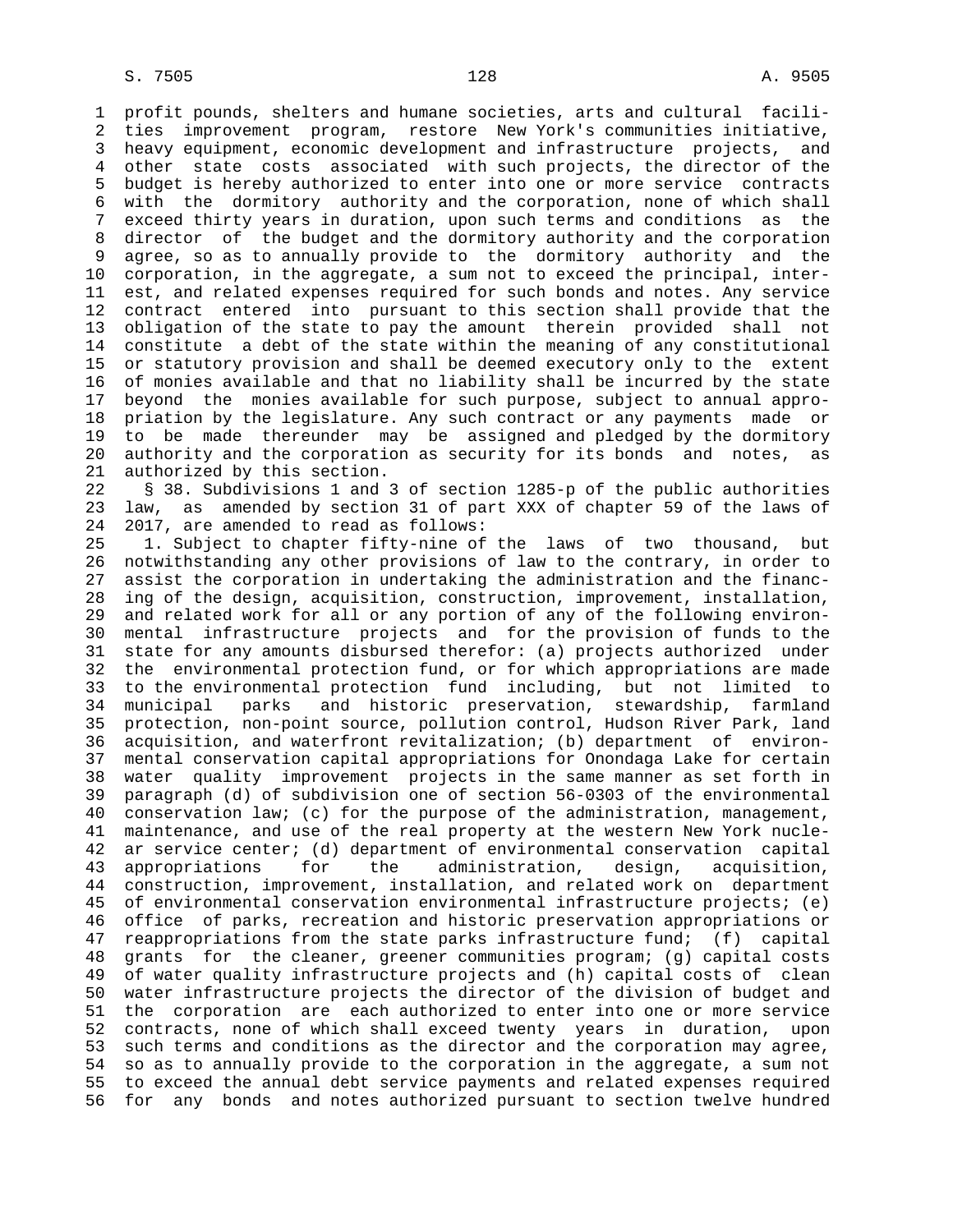1 ninety of this title. Any service contract entered into pursuant to this 2 section shall provide that the obligation of the state to fund or to pay 3 the amounts therein provided for shall not constitute a debt of the 4 state within the meaning of any constitutional or statutory provision 5 and shall be deemed executory only to the extent of moneys available for 6 such purposes, subject to annual appropriation by the legislature. Any 7 such service contract or any payments made or to be made thereunder may 8 be assigned and pledged by the corporation as security for its bonds and<br>9 notes, as authorized pursuant to section twelve hundred ninety of this notes, as authorized pursuant to section twelve hundred ninety of this 10 title.

 11 3. The maximum amount of bonds that may be issued for the purpose of 12 financing environmental infrastructure projects authorized by this 13 section shall be [**four**] **five** billion [**nine**] **two** hundred [**fifty-one**] 14 **ninety-six** million [**seven**] **one** hundred sixty thousand dollars, exclusive 15 of bonds issued to fund any debt service reserve funds, pay costs of 16 issuance of such bonds, and bonds or notes issued to refund or otherwise 17 repay bonds or notes previously issued. Such bonds and notes of the 18 corporation shall not be a debt of the state, and the state shall not be 19 liable thereon, nor shall they be payable out of any funds other than 20 those appropriated by the state to the corporation for debt service and 21 related expenses pursuant to any service contracts executed pursuant to 22 subdivision one of this section, and such bonds and notes shall contain 23 on the face thereof a statement to such effect.

 24 § 39. Subdivision 1 of section 45 of section 1 of chapter 174 of the 25 laws of 1968, constituting the New York state urban development corpo- 26 ration act, as amended by section 32 of part XXX of chapter 59 of the 27 laws of 2017, is amended to read as follows:

 28 1. Notwithstanding the provisions of any other law to the contrary, 29 the urban development corporation of the state of New York is hereby 30 authorized to issue bonds or notes in one or more series for the purpose 31 of funding project costs for the implementation of a NY-SUNY and NY-CUNY 32 2020 challenge grant program subject to the approval of a NY-SUNY and 33 NY-CUNY 2020 plan or plans by the governor and either the chancellor of 34 the state university of New York or the chancellor of the city universi- 35 ty of New York, as applicable. The aggregate principal amount of bonds 36 authorized to be issued pursuant to this section shall not exceed 37 \$660,000,000, excluding bonds issued to fund one or more debt service 38 reserve funds, to pay costs of issuance of such bonds, and bonds or 39 notes issued to refund or otherwise repay such bonds or notes previously 40 issued. Such bonds and notes of the corporation shall not be a debt of 41 the state, and the state shall not be liable thereon, nor shall they be 42 payable out of any funds other than those appropriated by the state to 43 the corporation for principal, interest, and related expenses pursuant 44 to a service contract and such bonds and notes shall contain on the face 45 thereof a statement to such effect. Except for purposes of complying 46 with the internal revenue code, any interest income earned on bond 47 proceeds shall only be used to pay debt service on such bonds.

 48 § 40. Subdivision (a) of section 48 of part K of chapter 81 of the 49 laws of 2002, relating to providing for the administration of certain 50 funds and accounts related to the 2002-2003 budget, as amended by 51 section 33 of part XXX of chapter 59 of the laws of 2017, is amended to 52 read as follows:

 53 (a) Subject to the provisions of chapter 59 of the laws of 2000 but 54 notwithstanding the provisions of section 18 of the urban development 55 corporation act, the corporation is hereby authorized to issue bonds or 56 notes in one or more series in an aggregate principal amount not to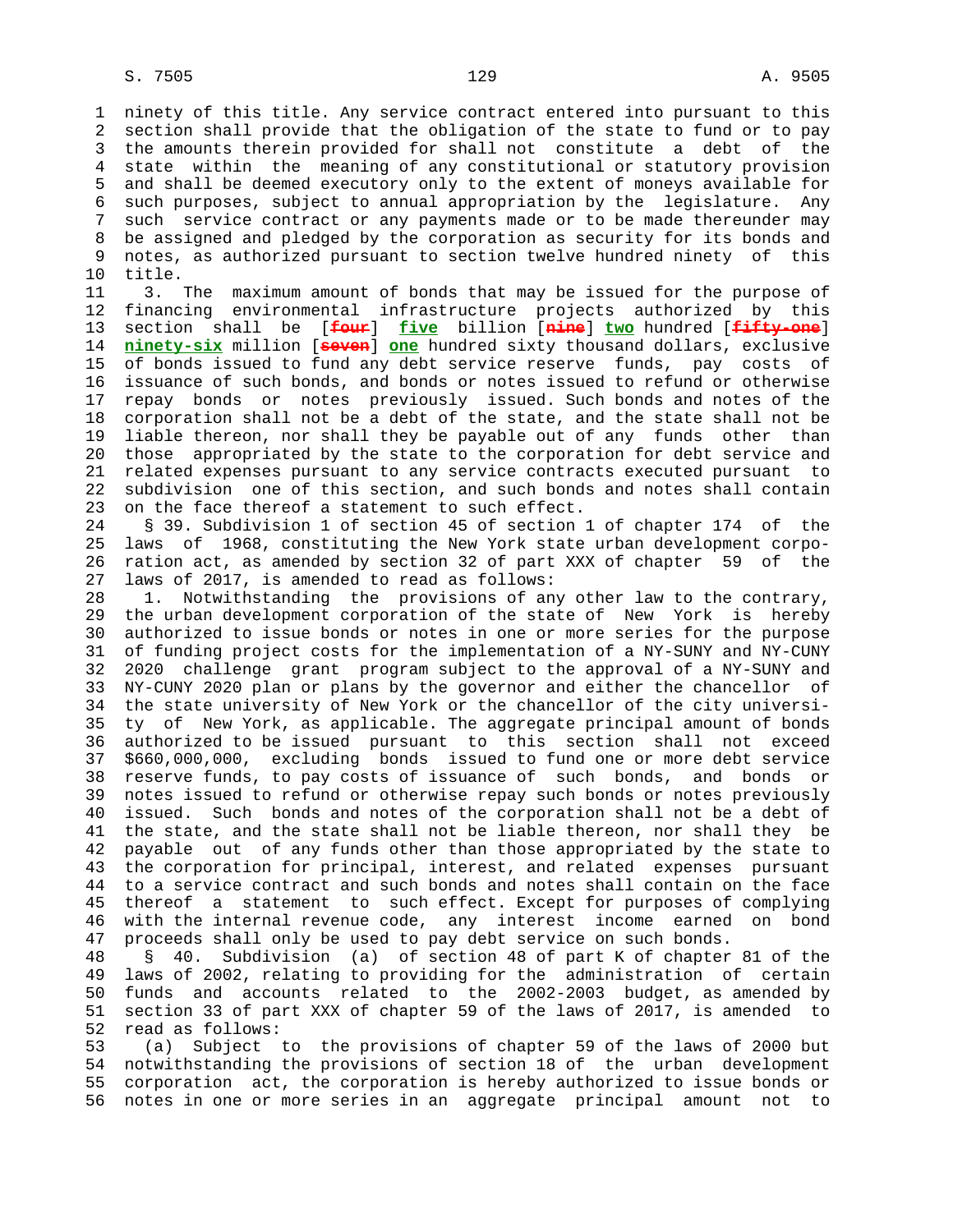1 exceed [**\$250,000,000**] **\$253,000,000 two-hundred fifty-three million** 2 **dollars** excluding bonds issued to fund one or more debt service reserve 3 funds, to pay costs of issuance of such bonds, and bonds or notes issued 4 to refund or otherwise repay such bonds or notes previously issued, for 5 the purpose of financing capital costs related to homeland security and 6 training facilities for the division of state police, the division of 7 military and naval affairs, and any other state agency, including the 8 reimbursement of any disbursements made from the state capital projects 9 fund, and is hereby authorized to issue bonds or notes in one or more 10 series in an aggregate principal amount not to exceed [**\$654,800,000**] 11 **\$744,800,000, seven hundred forty-four million eight hundred thousand** 12 **dollars**, excluding bonds issued to fund one or more debt service reserve 13 funds, to pay costs of issuance of such bonds, and bonds or notes issued 14 to refund or otherwise repay such bonds or notes previously issued, for 15 the purpose of financing improvements to State office buildings and 16 other facilities located statewide, including the reimbursement of any 17 disbursements made from the state capital projects fund. Such bonds and 18 notes of the corporation shall not be a debt of the state, and the state 19 shall not be liable thereon, nor shall they be payable out of any funds 20 other than those appropriated by the state to the corporation for debt 21 service and related expenses pursuant to any service contracts executed 22 pursuant to subdivision (b) of this section, and such bonds and notes 23 shall contain on the face thereof a statement to such effect. 24 § 41. Subdivision 1 of section 386-b of the public authorities law, as 25 amended by section 34 of part XXX of chapter 59 of the laws of 2017, is 26 amended to read as follows: 27 1. Notwithstanding any other provision of law to the contrary, the 28 authority, the dormitory authority and the urban development corporation 29 are hereby authorized to issue bonds or notes in one or more series for 30 the purpose of financing peace bridge projects and capital costs of 31 state and local highways, parkways, bridges, the New York state thruway, 32 Indian reservation roads, and facilities, and transportation infrastruc- 33 ture projects including aviation projects, non-MTA mass transit 34 projects, and rail service preservation projects, including work appur- 35 tenant and ancillary thereto. The aggregate principal amount of bonds 36 authorized to be issued pursuant to this section shall not exceed four 37 billion [**three**] **four** hundred [**sixty-four**] **eighty** million dollars 38 [**\$4,364,000,000**] **\$4,480,000,000**, excluding bonds issued to fund one or 39 more debt service reserve funds, to pay costs of issuance of such bonds, 40 and to refund or otherwise repay such bonds or notes previously issued. 41 Such bonds and notes of the authority, the dormitory authority and the 42 urban development corporation shall not be a debt of the state, and the 43 state shall not be liable thereon, nor shall they be payable out of any 44 funds other than those appropriated by the state to the authority, the 45 dormitory authority and the urban development corporation for principal, 46 interest, and related expenses pursuant to a service contract and such 47 bonds and notes shall contain on the face thereof a statement to such 48 effect. Except for purposes of complying with the internal revenue code, 49 any interest income earned on bond proceeds shall only be used to pay 50 debt service on such bonds.

 51 § 42. Paragraph (c) of subdivision 19 of section 1680 of the public 52 authorities law, as amended by section 35 of part XXX of chapter 59 of 53 the laws of 2017, is amended to read as follows:

 54 (c) Subject to the provisions of chapter fifty-nine of the laws of two 55 thousand, the dormitory authority shall not issue any bonds for state 56 university educational facilities purposes if the principal amount of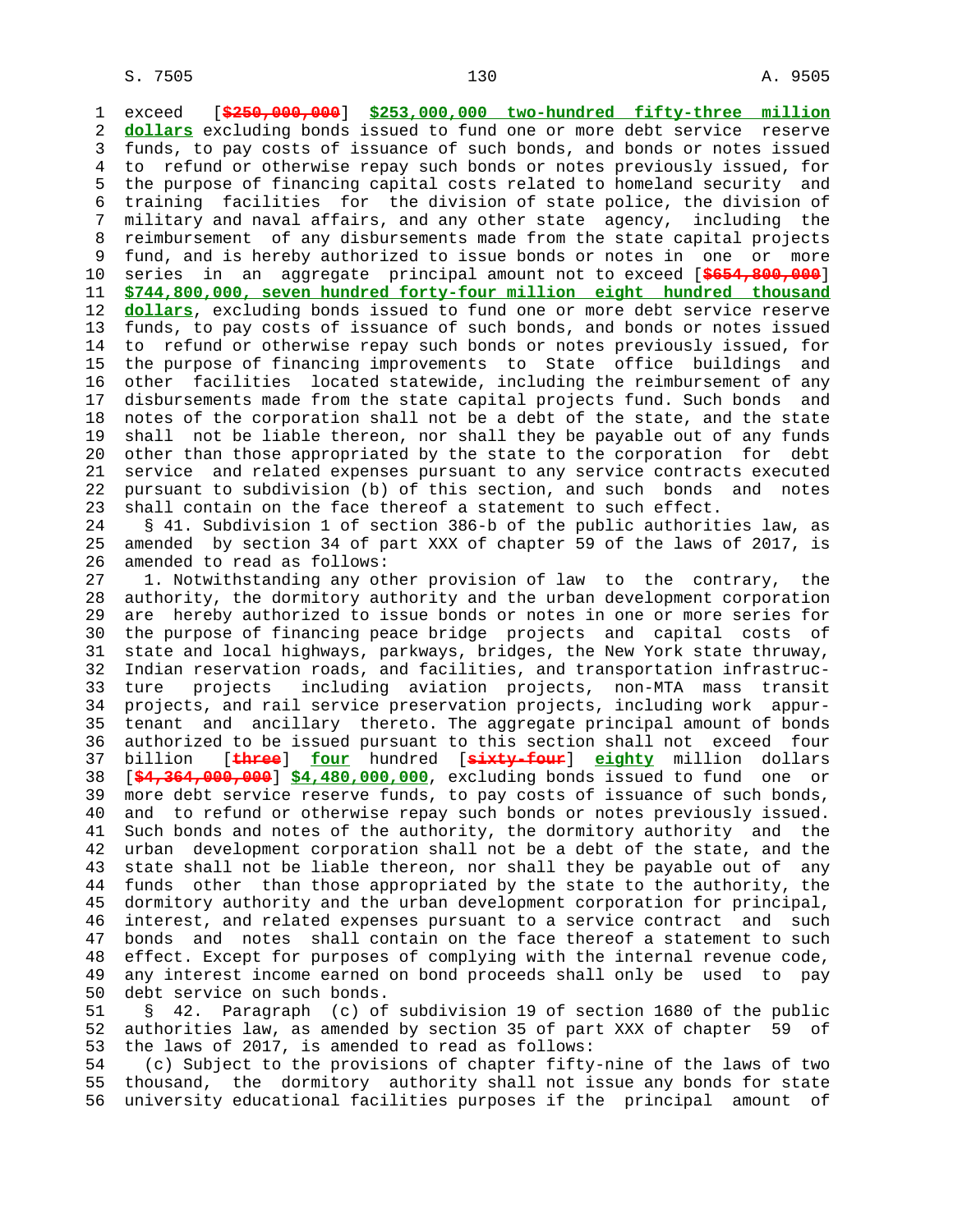1 bonds to be issued when added to the aggregate principal amount of bonds 2 issued by the dormitory authority on and after July first, nineteen 3 hundred eighty-eight for state university educational facilities will 4 exceed twelve billion [**three**] **nine** hundred [**forty-three**] **forty-eight** 5 million **eight hundred sixty-four thousand** dollars **\$12,948,864,000**; 6 provided, however, that bonds issued or to be issued shall be excluded 7 from such limitation if: (1) such bonds are issued to refund state 8 university construction bonds and state university construction notes<br>9 previously issued by the housing finance agency; or (2) such bonds are previously issued by the housing finance agency; or  $(2)$  such bonds are 10 issued to refund bonds of the authority or other obligations issued for 11 state university educational facilities purposes and the present value 12 of the aggregate debt service on the refunding bonds does not exceed the 13 present value of the aggregate debt service on the bonds refunded there- 14 by; provided, further that upon certification by the director of the 15 budget that the issuance of refunding bonds or other obligations issued 16 between April first, nineteen hundred ninety-two and March thirty-first, 17 nineteen hundred ninety-three will generate long term economic benefits 18 to the state, as assessed on a present value basis, such issuance will 19 be deemed to have met the present value test noted above. For purposes 20 of this subdivision, the present value of the aggregate debt service of 21 the refunding bonds and the aggregate debt service of the bonds 22 refunded, shall be calculated by utilizing the true interest cost of the 23 refunding bonds, which shall be that rate arrived at by doubling the 24 semi-annual interest rate (compounded semi-annually) necessary to 25 discount the debt service payments on the refunding bonds from the 26 payment dates thereof to the date of issue of the refunding bonds to the 27 purchase price of the refunding bonds, including interest accrued there- 28 on prior to the issuance thereof. The maturity of such bonds, other than 29 bonds issued to refund outstanding bonds, shall not exceed the weighted 30 average economic life, as certified by the state university construction 31 fund, of the facilities in connection with which the bonds are issued, 32 and in any case not later than the earlier of thirty years or the expi- 33 ration of the term of any lease, sublease or other agreement relating 34 thereto; provided that no note, including renewals thereof, shall mature 35 later than five years after the date of issuance of such note. The 36 legislature reserves the right to amend or repeal such limit, and the 37 state of New York, the dormitory authority, the state university of New 38 York, and the state university construction fund are prohibited from 39 covenanting or making any other agreements with or for the benefit of 40 bondholders which might in any way affect such right. 41 § 43. Paragraph (c) of subdivision 14 of section 1680 of the public

 42 authorities law, as amended by section 36 of part XXX of chapter 59 of 43 the laws of 2017, is amended to read as follows:

 44 (c) Subject to the provisions of chapter fifty-nine of the laws of two 45 thousand, (i) the dormitory authority shall not deliver a series of 46 bonds for city university community college facilities, except to refund 47 or to be substituted for or in lieu of other bonds in relation to city 48 university community college facilities pursuant to a resolution of the 49 dormitory authority adopted before July first, nineteen hundred eighty- 50 five or any resolution supplemental thereto, if the principal amount of 51 bonds so to be issued when added to all principal amounts of bonds 52 previously issued by the dormitory authority for city university commu- 53 nity college facilities, except to refund or to be substituted in lieu 54 of other bonds in relation to city university community college facili- 55 ties will exceed the sum of four hundred twenty-five million dollars and 56 (ii) the dormitory authority shall not deliver a series of bonds issued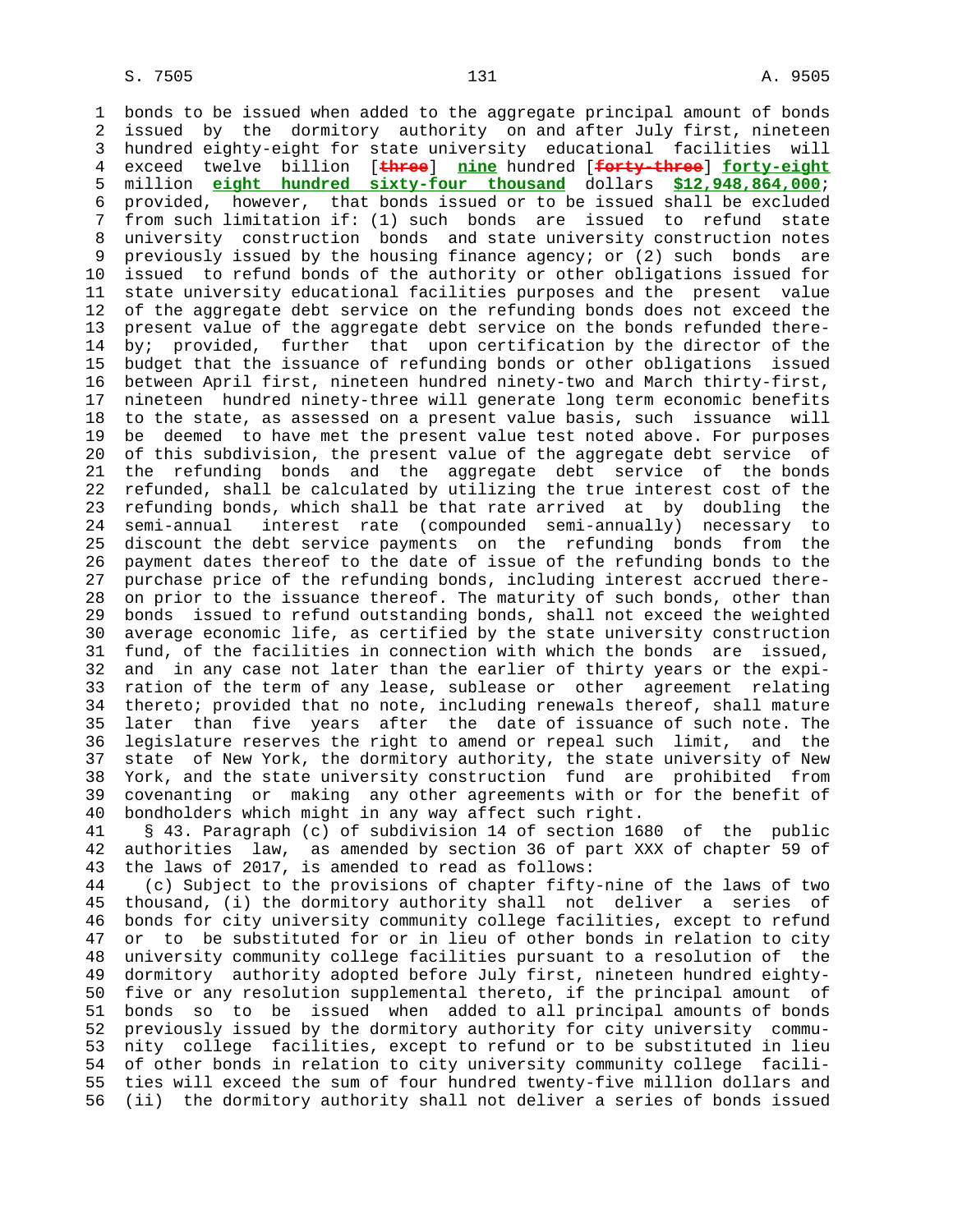S. 7505 132 A. 9505 1 for city university facilities, including community college facilities, 2 pursuant to a resolution of the dormitory authority adopted on or after 3 July first, nineteen hundred eighty-five, except to refund or to be 4 substituted for or in lieu of other bonds in relation to city university 5 facilities and except for bonds issued pursuant to a resolution supple- 6 mental to a resolution of the dormitory authority adopted prior to July 7 first, nineteen hundred eighty-five, if the principal amount of bonds so 8 to be issued when added to the principal amount of bonds previously 9 issued pursuant to any such resolution, except bonds issued to refund or 10 to be substituted for or in lieu of other bonds in relation to city 11 university facilities, will exceed [**seven**] **eight** billion [**nine**] **three** 12 hundred [**eighty-one**] **fourteen** million [**nine**] **six** hundred [**sixty-eight**] 13 **ninety-one** thousand dollars **\$8,314,691,000**. The legislature reserves 14 the right to amend or repeal such limit, and the state of New York, the 15 dormitory authority, the city university, and the fund are prohibited 16 from covenanting or making any other agreements with or for the benefit 17 of bondholders which might in any way affect such right. 18 § 44. Subdivision 10-a of section 1680 of the public authorities law, 19 as amended by section 37 of part XXX of chapter 59 of the laws of 2017, 20 is amended to read as follows: 21 10-a. Subject to the provisions of chapter fifty-nine of the laws of 22 two thousand, but notwithstanding any other provision of the law to the 23 contrary, the maximum amount of bonds and notes to be issued after March 24 thirty-first, two thousand two, on behalf of the state, in relation to 25 any locally sponsored community college, shall be nine hundred [**four-** 26 **teen**] **fifty-three** million [**five**] **two** hundred [**ninety**] **sixty-five** thou- 27 sand dollars **\$953,265,000**. Such amount shall be exclusive of bonds and 28 notes issued to fund any reserve fund or funds, costs of issuance and to 29 refund any outstanding bonds and notes, issued on behalf of the state, 30 relating to a locally sponsored community college. 31 § 45. Subdivision 1 of section 17 of part D of chapter 389 of the laws 32 of 1997, relating to the financing of the correctional facilities 33 improvement fund and the youth facility improvement fund, as amended by 34 section 38 of part XXX of chapter 59 of the laws of 2017, is amended to 35 read as follows: 36 1. Subject to the provisions of chapter 59 of the laws of 2000, but 37 notwithstanding the provisions of section 18 of section 1 of chapter 174 38 of the laws of 1968, the New York state urban development corporation is 39 hereby authorized to issue bonds, notes and other obligations in an 40 aggregate principal amount not to exceed [**six**] **seven** hundred [**eighty-** 41 **two**] **sixty-nine** million [**nine**] **six** hundred fifteen thousand dollars 42 [**(\$682,915,000)**] **(\$769,615,000)**, which authorization increases the 43 aggregate principal amount of bonds, notes and other obligations author- 44 ized by section 40 of chapter 309 of the laws of 1996, and shall include 45 all bonds, notes and other obligations issued pursuant to chapter 211 of 46 the laws of 1990, as amended or supplemented. The proceeds of such 47 bonds, notes or other obligations shall be paid to the state, for depos- 48 it in the youth facilities improvement fund, to pay for all or any 49 portion of the amount or amounts paid by the state from appropriations 50 or reappropriations made to the office of children and family services 51 from the youth facilities improvement fund for capital projects. The 52 aggregate amount of bonds, notes and other obligations authorized to be 53 issued pursuant to this section shall exclude bonds, notes or other 54 obligations issued to refund or otherwise repay bonds, notes or other

 55 obligations theretofore issued, the proceeds of which were paid to the 56 state for all or a portion of the amounts expended by the state from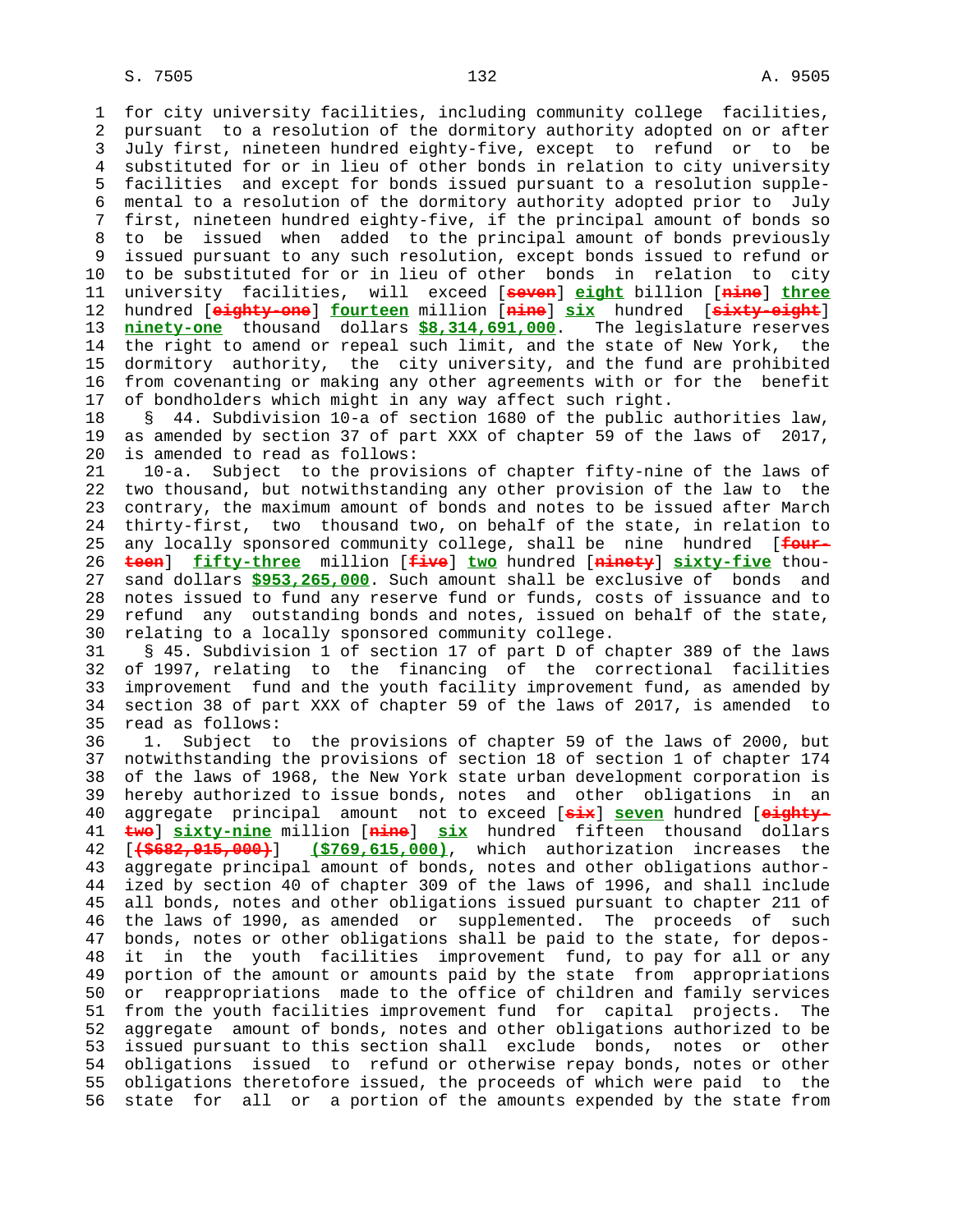1 appropriations or reappropriations made to the office of children and 2 family services; provided, however, that upon any such refunding or 3 repayment the total aggregate principal amount of outstanding bonds, 4 notes or other obligations may be greater than [**six**] **seven** hundred 5 [**eighty-two**] **sixty-nine** million [**nine**] **six** hundred fifteen thousand 6 dollars [**(\$682,915,000)**] **(\$769,615,000)**, only if the present value of 7 the aggregate debt service of the refunding or repayment bonds, notes or 8 other obligations to be issued shall not exceed the present value of the aggregate debt service of the bonds, notes or other obligations so to be 10 refunded or repaid. For the purposes hereof, the present value of the 11 aggregate debt service of the refunding or repayment bonds, notes or 12 other obligations and of the aggregate debt service of the bonds, notes 13 or other obligations so refunded or repaid, shall be calculated by 14 utilizing the effective interest rate of the refunding or repayment 15 bonds, notes or other obligations, which shall be that rate arrived at 16 by doubling the semi-annual interest rate (compounded semi-annually) 17 necessary to discount the debt service payments on the refunding or 18 repayment bonds, notes or other obligations from the payment dates ther- 19 eof to the date of issue of the refunding or repayment bonds, notes or 20 other obligations and to the price bid including estimated accrued 21 interest or proceeds received by the corporation including estimated 22 accrued interest from the sale thereof. 23 § 46. Paragraph b of subdivision 2 of section 9-a of section 1 of 24 chapter 392 of the laws of 1973, constituting the New York state medical 25 care facilities finance agency act, as amended by section 39 of part XXX 26 of chapter 59 of the laws of 2017, is amended to read as follows:

 27 b. The agency shall have power and is hereby authorized from time to 28 time to issue negotiable bonds and notes in conformity with applicable 29 provisions of the uniform commercial code in such principal amount as, 30 in the opinion of the agency, shall be necessary, after taking into 31 account other moneys which may be available for the purpose, to provide 32 sufficient funds to the facilities development corporation, or any 33 successor agency, for the financing or refinancing of or for the design, 34 construction, acquisition, reconstruction, rehabilitation or improvement 35 of mental health services facilities pursuant to paragraph a of this 36 subdivision, the payment of interest on mental health services improve- 37 ment bonds and mental health services improvement notes issued for such 38 purposes, the establishment of reserves to secure such bonds and notes, 39 the cost or premium of bond insurance or the costs of any financial 40 mechanisms which may be used to reduce the debt service that would be 41 payable by the agency on its mental health services facilities improve- 42 ment bonds and notes and all other expenditures of the agency incident 43 to and necessary or convenient to providing the facilities development 44 corporation, or any successor agency, with funds for the financing or 45 refinancing of or for any such design, construction, acquisition, recon- 46 struction, rehabilitation or improvement and for the refunding of mental 47 hygiene improvement bonds issued pursuant to section 47-b of the private 48 housing finance law; provided, however, that the agency shall not issue 49 mental health services facilities improvement bonds and mental health 50 services facilities improvement notes in an aggregate principal amount 51 exceeding eight billion [**three**] **seven** hundred [**ninety-two**] **fifty-eight** 52 **million** [**eight**] **seven** hundred [**fifteen**] **eleven** thousand dollars, exclud- 53 ing mental health services facilities improvement bonds and mental 54 health services facilities improvement notes issued to refund outstand- 55 ing mental health services facilities improvement bonds and mental 56 health services facilities improvement notes; provided, however, that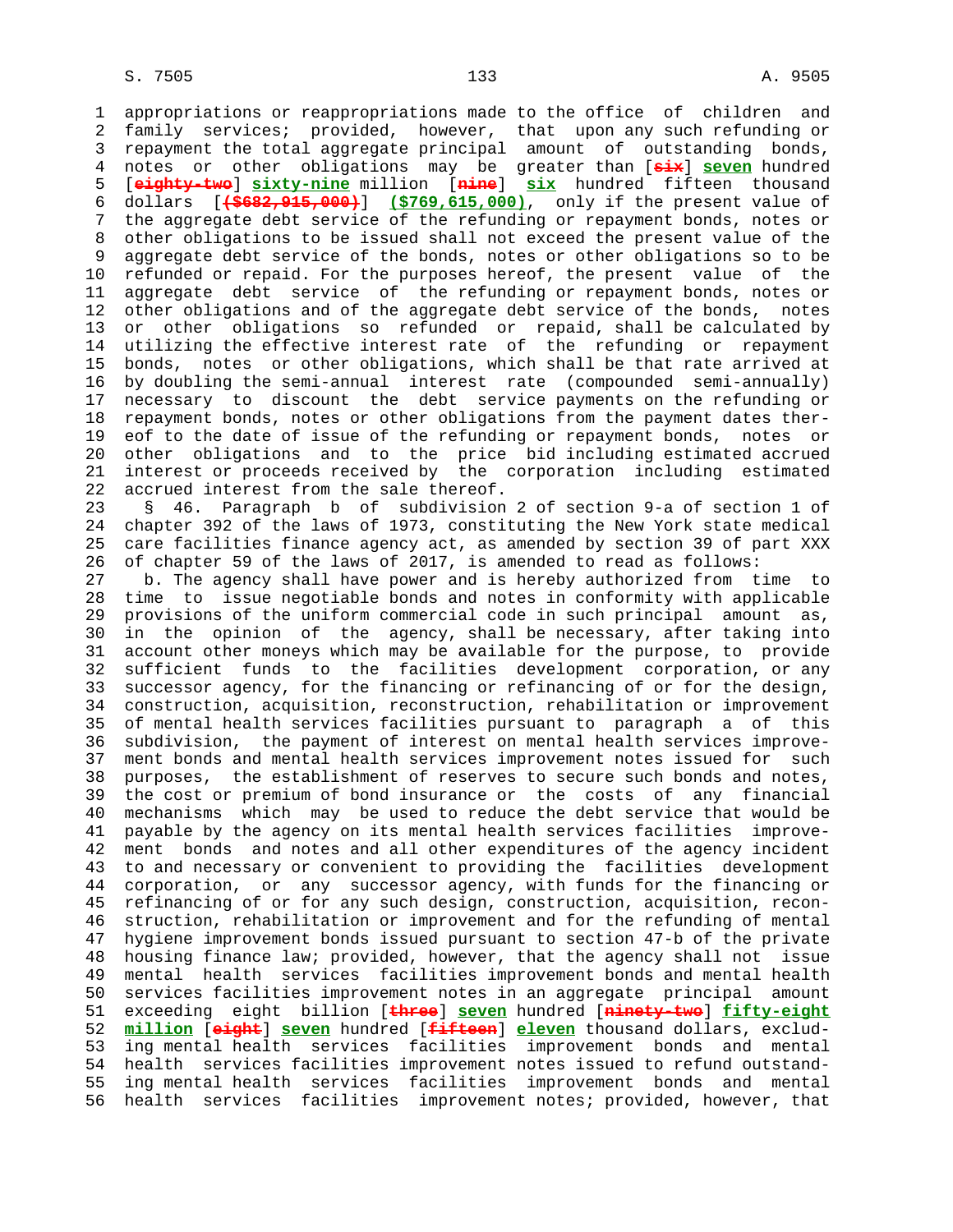1 upon any such refunding or repayment of mental health services facili- 2 ties improvement bonds and/or mental health services facilities improve- 3 ment notes the total aggregate principal amount of outstanding mental 4 health services facilities improvement bonds and mental health facili- 5 ties improvement notes may be greater than eight billion [**three**] **seven** 6 hundred [**ninety-two**] **fifty-eight million** [**eight**] **seven** hundred [**fifteen**] 7 **eleven** thousand dollars **\$8,758,711,000** only if, except as hereinafter 8 provided with respect to mental health services facilities bonds and mental health services facilities notes issued to refund mental hygiene 10 improvement bonds authorized to be issued pursuant to the provisions of 11 section 47-b of the private housing finance law, the present value of 12 the aggregate debt service of the refunding or repayment bonds to be 13 issued shall not exceed the present value of the aggregate debt service 14 of the bonds to be refunded or repaid. For purposes hereof, the present 15 values of the aggregate debt service of the refunding or repayment 16 bonds, notes or other obligations and of the aggregate debt service of 17 the bonds, notes or other obligations so refunded or repaid, shall be 18 calculated by utilizing the effective interest rate of the refunding or 19 repayment bonds, notes or other obligations, which shall be that rate 20 arrived at by doubling the semi-annual interest rate (compounded semi- 21 annually) necessary to discount the debt service payments on the refund- 22 ing or repayment bonds, notes or other obligations from the payment 23 dates thereof to the date of issue of the refunding or repayment bonds, 24 notes or other obligations and to the price bid including estimated 25 accrued interest or proceeds received by the authority including esti- 26 mated accrued interest from the sale thereof. Such bonds, other than 27 bonds issued to refund outstanding bonds, shall be scheduled to mature 28 over a term not to exceed the average useful life, as certified by the 29 facilities development corporation, of the projects for which the bonds 30 are issued, and in any case shall not exceed thirty years and the maxi- 31 mum maturity of notes or any renewals thereof shall not exceed five 32 years from the date of the original issue of such notes. Notwithstanding 33 the provisions of this section, the agency shall have the power and is 34 hereby authorized to issue mental health services facilities improvement 35 bonds and/or mental health services facilities improvement notes to 36 refund outstanding mental hygiene improvement bonds authorized to be 37 issued pursuant to the provisions of section 47-b of the private housing 38 finance law and the amount of bonds issued or outstanding for such 39 purposes shall not be included for purposes of determining the amount of 40 bonds issued pursuant to this section. The director of the budget shall 41 allocate the aggregate principal authorized to be issued by the agency 42 among the office of mental health, office for people with developmental 43 disabilities, and the office of alcoholism and substance abuse services, 44 in consultation with their respective commissioners to finance bondable 45 appropriations previously approved by the legislature.

 46 § 47. Subdivision 1 of section 1680-r of the public authorities law, 47 as amended by section 41 of part XXX of chapter 59 of the laws of 2017, 48 is amended to read as follows:

 49 1. Notwithstanding the provisions of any other law to the contrary, 50 the dormitory authority and the urban development corporation are hereby 51 authorized to issue bonds or notes in one or more series for the purpose 52 of funding project costs for the capital restructuring financing program 53 for health care and related facilities licensed pursuant to the public 54 health law or the mental hygiene law and other state costs associated 55 with such capital projects, the health care facility transformation 56 programs, and the essential health care provider program. The aggregate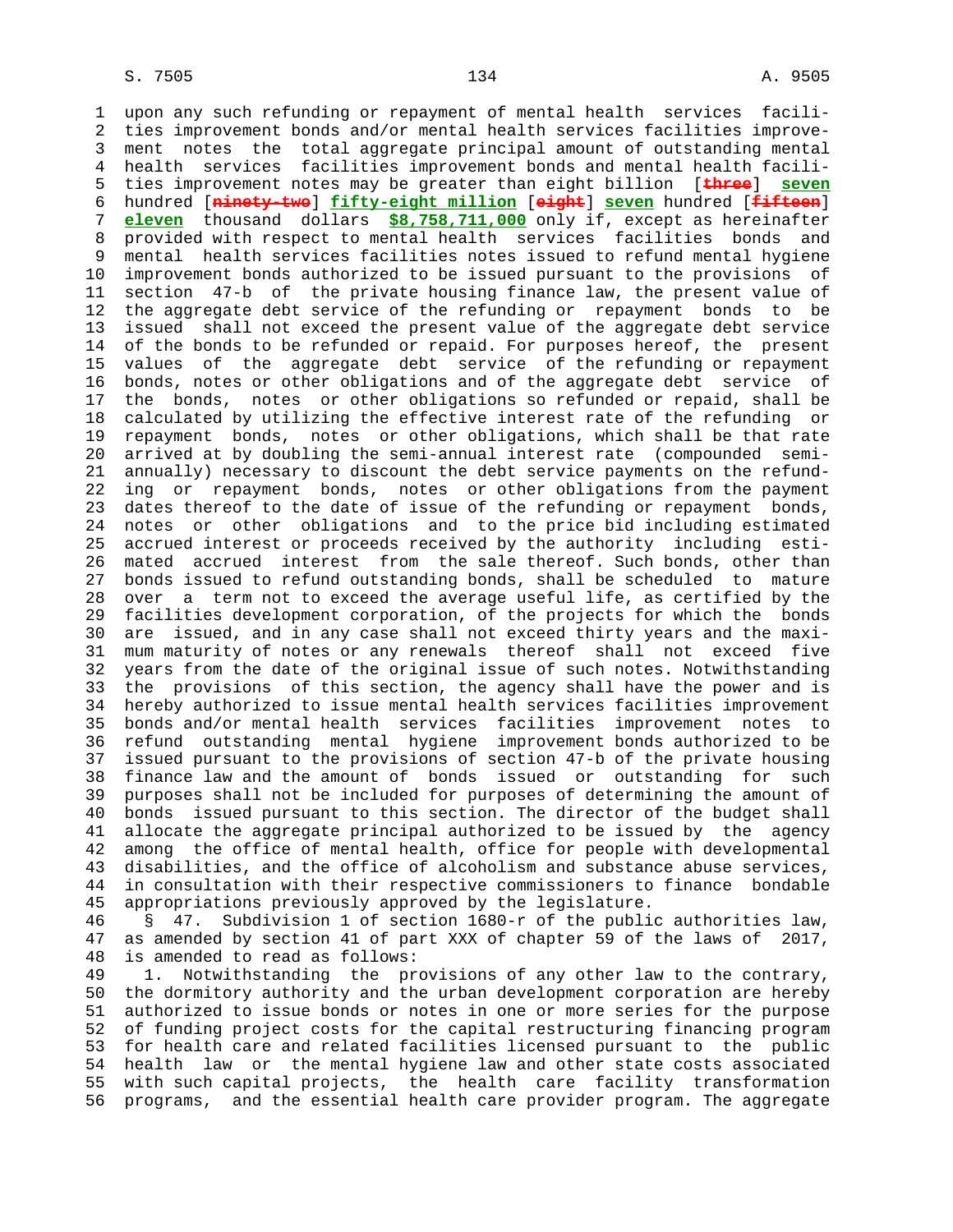1 principal amount of bonds authorized to be issued pursuant to this 2 section shall not exceed [**two**] **three** billion [**seven hundred million**] 3 dollars, excluding bonds issued to fund one or more debt service reserve 4 funds, to pay costs of issuance of such bonds, and bonds or notes issued 5 to refund or otherwise repay such bonds or notes previously issued. Such 6 bonds and notes of the dormitory authority and the urban development 7 corporation shall not be a debt of the state, and the state shall not be 8 liable thereon, nor shall they be payable out of any funds other than 9 those appropriated by the state to the dormitory authority and the urban 10 development corporation for principal, interest, and related expenses 11 pursuant to a service contract and such bonds and notes shall contain on 12 the face thereof a statement to such effect. Except for purposes of 13 complying with the internal revenue code, any interest income earned on<br>14 bond proceeds shall only be used to pay debt service on such bonds. bond proceeds shall only be used to pay debt service on such bonds.

 15 § 48. Section 50 of section 1 of chapter 174 of the laws of 1968 16 constituting the New York state urban development corporation act, as 17 added by section 42 of part XXX of chapter 59 of the laws of 2017, is 18 amended to read as follows:

 19 § 50. 1. Notwithstanding the provisions of any other law to the 20 contrary, the dormitory authority and the urban development corporation 21 are hereby authorized to issue bonds or notes in one or more series for 22 the purpose of funding project costs undertaken by or on behalf of 23 special act school districts, state-supported schools for the blind and 24 deaf, approved private special education schools, non-public schools, 25 community centers, day care facilities, and other state costs associated 26 with such capital projects. The aggregate principal amount of bonds 27 authorized to be issued pursuant to this section shall not exceed 28 fifty-five million dollars, excluding bonds issued to fund one or more 29 debt service reserve funds, to pay costs of issuance of such bonds, and 30 bonds or notes issued to refund or otherwise repay such bonds or notes 31 previously issued. Such bonds and notes of the dormitory authority and 32 the urban development corporation shall not be a debt of the state, and 33 the state shall not be liable thereon, nor shall they be payable out of 34 any funds other than those appropriated by the state to the dormitory 35 authority and the urban development corporation for principal, interest, 36 and related expenses pursuant to a service contract and such bonds and 37 notes shall contain on the face thereof a statement to such effect. 38 Except for purposes of complying with the internal revenue code, any 39 interest income earned on bond proceeds shall only be used to pay debt 40 service on such bonds.

 41 2. Notwithstanding any other provision of law to the contrary, in 42 order to assist the dormitory authority and the urban development corpo- 43 ration in undertaking the financing for project costs undertaken by or 44 on behalf of special act school districts, state-supported schools for 45 the blind and deaf and approved private special education schools, non- 46 public schools, community centers, day care facilities, and other state 47 costs associated with such capital projects, the director of the budget 48 is hereby authorized to enter into one or more service contracts with 49 the dormitory authority and the urban development corporation, none of 50 which shall exceed thirty years in duration, upon such terms and condi- 51 tions as the director of the budget and the dormitory authority and the 52 urban development corporation agree, so as to annually provide to the 53 dormitory authority and the urban development corporation, in the aggre- 54 gate, a sum not to exceed the principal, interest, and related expenses 55 required for such bonds and notes. Any service contract entered into 56 pursuant to this section shall provide that the obligation of the state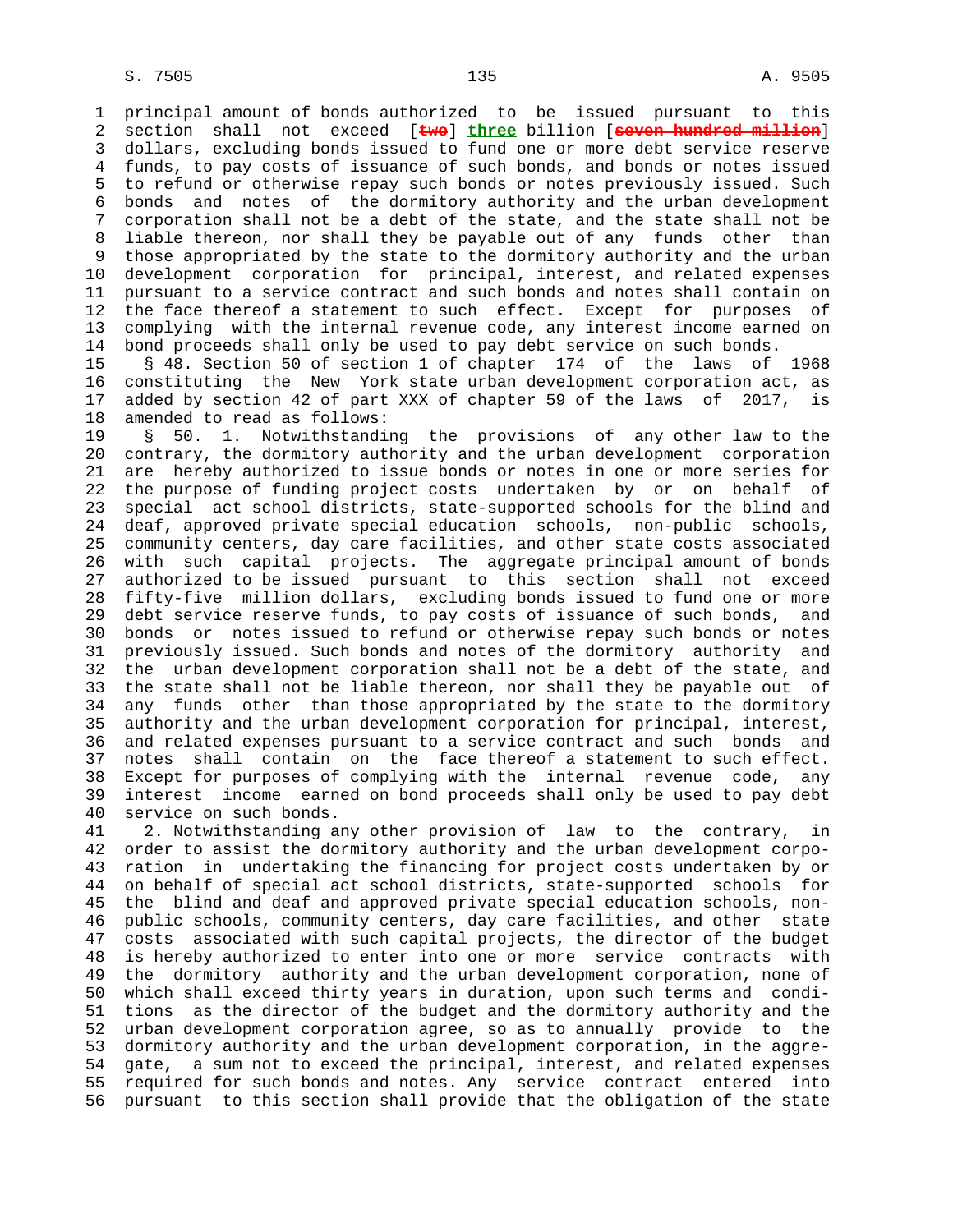1 to pay the amount therein provided shall not constitute a debt of the 2 state within the meaning of any constitutional or statutory provision 3 and shall be deemed executory only to the extent of monies available and 4 that no liability shall be incurred by the state beyond the monies 5 available for such purpose, subject to annual appropriation by the 6 legislature. Any such contract or any payments made or to be made there- 7 under may be assigned and pledged by the dormitory authority and the 8 urban development corporation as security for its bonds and notes, as<br>9 authorized by this section. authorized by this section.

 10 § 49. Subdivision (a) of section 28 of part Y of chapter 61 of the 11 laws of 2005, relating to providing for the administration of certain 12 funds and accounts related to the 2005-2006 budget, as amended by 13 section 42-a of part XXX of chapter 59 of the laws of 2017, is amended 14 to read as follows:

 15 (a) Subject to the provisions of chapter 59 of the laws of 2000, but 16 notwithstanding any provisions of law to the contrary, one or more 17 authorized issuers as defined by section 68-a of the state finance law 18 are hereby authorized to issue bonds or notes in one or more series in 19 an aggregate principal amount not to exceed [**\$47,000,000**] **\$67,000,000**, 20 **sixty-seven million dollars** excluding bonds issued to finance one or 21 more debt service reserve funds, to pay costs of issuance of such bonds, 22 and bonds or notes issued to refund or otherwise repay such bonds or 23 notes previously issued, for the purpose of financing capital projects 24 for public protection facilities in the Division of Military and Naval 25 Affairs, debt service and leases; and to reimburse the state general 26 fund for disbursements made therefor. Such bonds and notes of such 27 authorized issuer shall not be a debt of the state, and the state shall 28 not be liable thereon, nor shall they be payable out of any funds other 29 than those appropriated by the state to such authorized issuer for debt 30 service and related expenses pursuant to any service contract executed 31 pursuant to subdivision (b) of this section and such bonds and notes 32 shall contain on the face thereof a statement to such effect. Except for 33 purposes of complying with the internal revenue code, any interest 34 income earned on bond proceeds shall only be used to pay debt service on 35 such bonds.

 36 § 50. Subdivision 1 of section 49 of section 1 of chapter 174 of the 37 laws of 1968, constituting the New York state urban development corpo- 38 ration act, as amended by section 42-b of part XXX of chapter 59 of the 39 laws of 2017, is amended to read as follows:

 40 1. Notwithstanding the provisions of any other law to the contrary, 41 the dormitory authority and the corporation are hereby authorized to 42 issue bonds or notes in one or more series for the purpose of funding 43 project costs for the state and municipal facilities program and other 44 state costs associated with such capital projects. The aggregate princi- 45 pal amount of bonds authorized to be issued pursuant to this section 46 shall not exceed one billion nine hundred [**twenty-five**] **thirty-eight** 47 million **five hundred thousand** dollars, excluding bonds issued to fund 48 one or more debt service reserve funds, to pay costs of issuance of such 49 bonds, and bonds or notes issued to refund or otherwise repay such bonds 50 or notes previously issued. Such bonds and notes of the dormitory 51 authority and the corporation shall not be a debt of the state, and the 52 state shall not be liable thereon, nor shall they be payable out of any 53 funds other than those appropriated by the state to the dormitory 54 authority and the corporation for principal, interest, and related 55 expenses pursuant to a service contract and such bonds and notes shall 56 contain on the face thereof a statement to such effect. Except for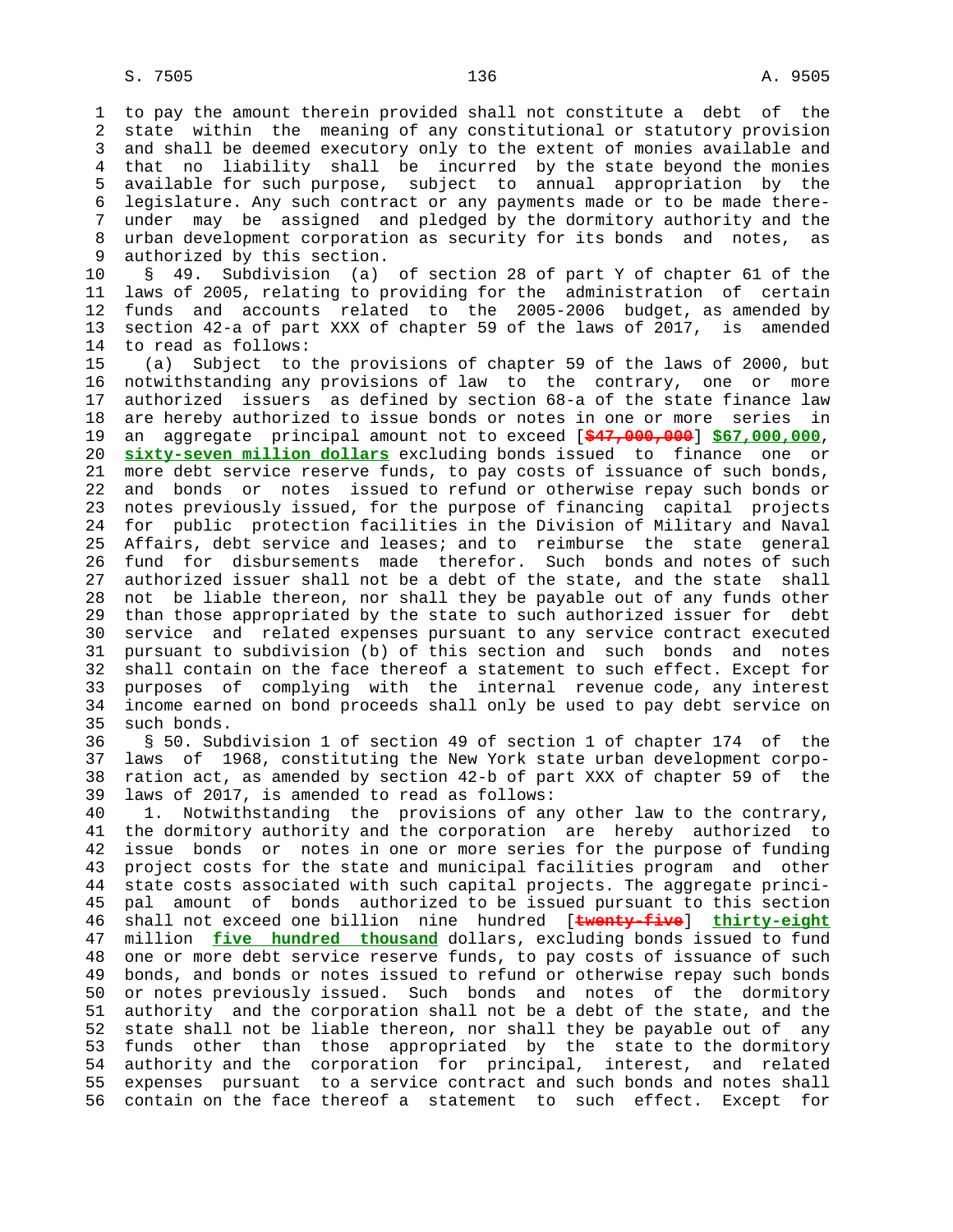1 purposes of complying with the internal revenue code, any interest 2 income earned on bond proceeds shall only be used to pay debt service on 3 such bonds.

 4 § 51. Subdivision 1 of section 51 of section 1 of chapter 174 of the 5 laws of 1968, constituting the New York state urban development corpo- 6 ration act, as amended by section 42-c of part XXX of chapter 59 of the 7 laws of 2017, is amended to read as follows:

8 1. Notwithstanding the provisions of any other law to the contrary,<br>9 the dormitory authority and the urban development corporation are hereby the dormitory authority and the urban development corporation are hereby 10 authorized to issue bonds or notes in one or more series for the purpose 11 of funding project costs for the nonprofit infrastructure capital 12 investment program and other state costs associated with such capital 13 projects. The aggregate principal amount of bonds authorized to be 14 issued pursuant to this section shall not exceed one hundred twenty 15 million dollars, excluding bonds issued to fund one or more debt service 16 reserve funds, to pay costs of issuance of such bonds, and bonds or 17 notes issued to refund or otherwise repay such bonds or notes previously 18 issued. Such bonds and notes of the dormitory authority and the urban 19 development corporation shall not be a debt of the state, and the state 20 shall not be liable thereon, nor shall they be payable out of any funds 21 other than those appropriated by the state to the dormitory authority 22 and the urban development corporation for principal, interest, and 23 related expenses pursuant to a service contract and such bonds and notes 24 shall contain on the face thereof a statement to such effect. Except for 25 purposes of complying with the internal revenue code, any interest 26 income earned on bond proceeds shall only be used to pay debt service on 27 such bonds.

 28 § 52. Paragraph (b) of subdivision 4 of section 72 of the state 29 finance law, as amended by section 43 of part XXX of chapter 59 of the 30 laws of 2017, is amended to read as follows:

 31 (b) On or before the beginning of each quarter, the director of the 32 budget may certify to the state comptroller the estimated amount of 33 monies that shall be reserved in the general debt service fund for the 34 payment of debt service and related expenses payable by such fund during each month of the state fiscal year, excluding payments due from the 36 revenue bond tax fund. Such certificate may be periodically updated, as 37 necessary. Notwithstanding any provision of law to the contrary, the 38 state comptroller shall reserve in the general debt service fund the 39 amount of monies identified on such certificate as necessary for the 40 payment of debt service and related expenses during the current or next 41 succeeding quarter of the state fiscal year. Such monies reserved shall 42 not be available for any other purpose. Such certificate shall be 43 reported to the chairpersons of the Senate Finance Committee and the 44 Assembly Ways and Means Committee. The provisions of this paragraph 45 shall expire June thirtieth, two thousand twenty.

 46 § 53. The opening paragraph of paragraph (a) and paragraph (g) of 47 subdivision 2 of section 56 of the state finance law, as amended by 48 section 48 of part XXX of chapter 59 of the laws of 2017, are amended to 49 read as follows:

 50 Refunding bonds shall be issued only when the comptroller shall have 51 certified that, as a result of the refunding, there will be a debt 52 service savings to the state on a present value basis as a result of the 53 refunding transaction and that either (i) the refunding will benefit 54 state taxpayers over the life of the refunding bonds by achieving an 55 actual debt service savings each year or state fiscal year during the 56 term to maturity of the refunding bonds when debt service on the refund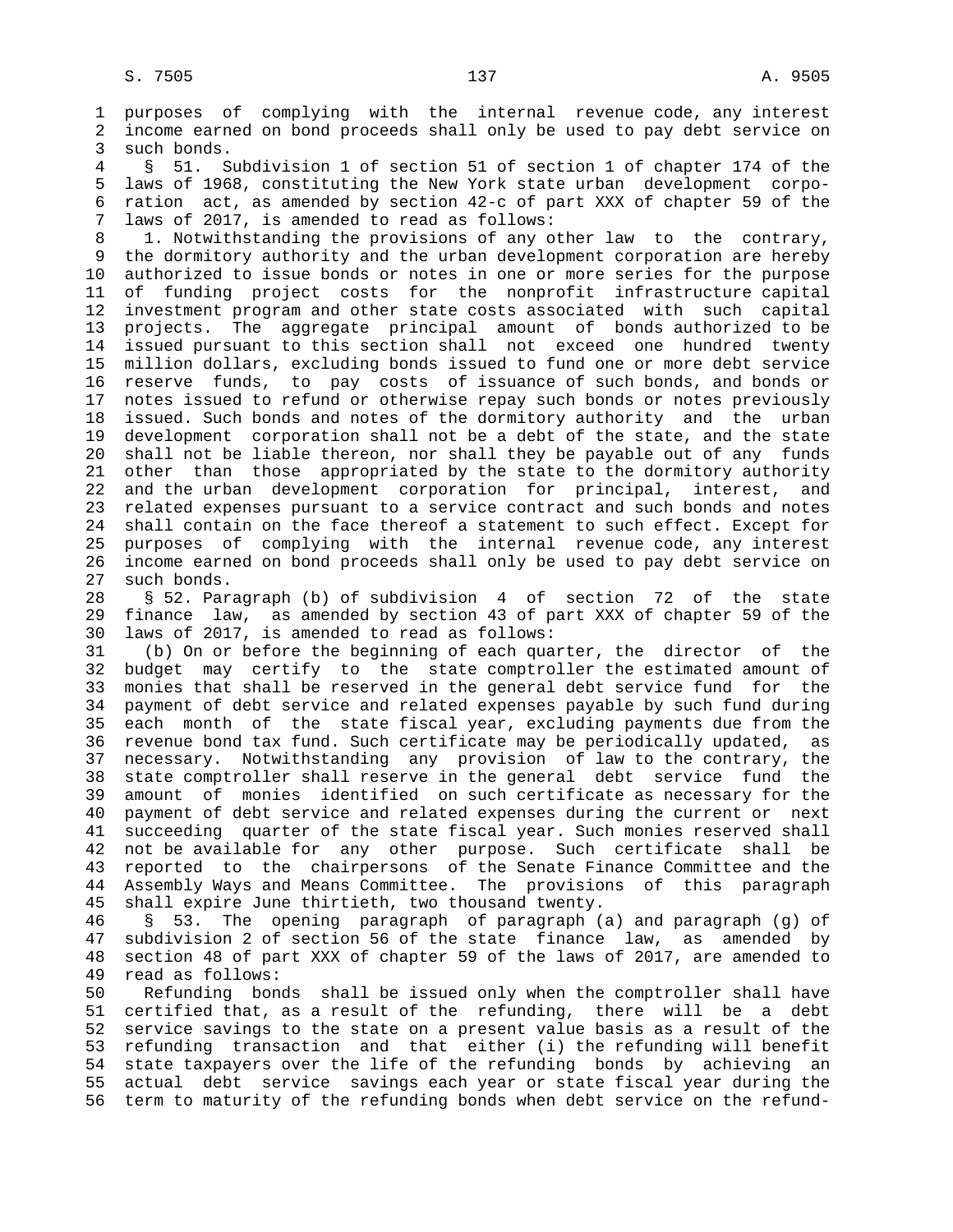1 ing bonds is expected to be paid from legislative appropriations or (ii) 2 debt service on the refunding bonds shall be payable in annual install- 3 ments of principal and interest which result in substantially level or 4 declining debt service payments pursuant to paragraph (b) of subdivision 5 two of section fifty-seven of this article. Such certification by the 6 comptroller shall be conclusive as to matters contained therein after 7 the refunding bonds have been issued.

 8 (g) Any refunding bonds issued pursuant to this section shall be paid in annual installments which shall, so long as any refunding bonds are 10 outstanding, be made in each year or state fiscal year in which install- 11 ments were due on the bonds to be refunded and shall be in an amount 12 which shall result in annual debt service payments which shall be less 13 in each year or state fiscal year than the annual debt service payments 14 on the bonds to be refunded unless debt service on the refunding bonds 15 is payable in annual installments of principal and interest which will 16 result in substantially level or declining debt service payments pursu- 17 ant to paragraph (b) of subdivision two of section fifty-seven of this 18 article.

 19 § 54. Subdivisions 1, 2 and 6 of section 57 of the state finance law, 20 as amended by section 49 of part XXX of chapter 59 of the laws of 2017, 21 are amended to read as follows:

 22 1. Whenever the legislature, after authorization of a bond issue by 23 the people at a general election, as provided by section eleven of arti- 24 cle seven of the state constitution, or as provided by section three of 25 article eighteen of the state constitution, shall have authorized, by 26 one or more laws, the creation of a state debt or debts, bonds of the 27 state, to the amount of the debt or debts so authorized, shall be issued 28 and sold by the state comptroller. Any appropriation from the proceeds 29 of the sale of bonds, pursuant to this section, shall be deemed to be an 30 authorization for the creation of a state debt or debts to the extent of 31 such appropriation. The state comptroller may issue and sell a single 32 series of bonds pursuant to one or more such authorizations and for one 33 or more duly authorized works or purposes. As part of the proceedings 34 for each such issuance and sale of bonds, the state comptroller shall 35 designate the works or purposes for which they are issued. It shall not 36 be necessary for him to designate the works or purposes for which the 37 bonds are issued on the face of the bonds. The proceeds from the sale of 38 bonds for more than one work or purpose shall be separately accounted 39 for according to the works or purposes designated for such sale by the 40 comptroller and the proceeds received for each work or purpose shall be 41 expended only for such work or purpose. The bonds shall bear interest at 42 such rate or rates as in the judgment of the state comptroller may be 43 sufficient or necessary to effect a sale of the bonds, and such interest 44 shall be payable at least semi-annually, in the case of bonds with a 45 fixed interest rate, and at least annually, in the case of bonds with an 46 interest rate that varies periodically, in the city of New York unless 47 annual payments of principal and interest result in substantially level 48 or declining debt service payments over the life of an issue of bonds 49 pursuant to paragraph (b) of subdivision two of this section or unless 50 accrued interest is contributed to a sinking fund in accordance with 51 subdivision three of section twelve of article seven of the state 52 constitution, in which case interest shall be paid at such times and at 53 such places as shall be determined by the state comptroller prior to 54 issuance of the bonds.

 55 2. Such bonds, or the portion thereof at any time issued, shall be 56 made payable (a) in equal annual principal installments or (b) in annual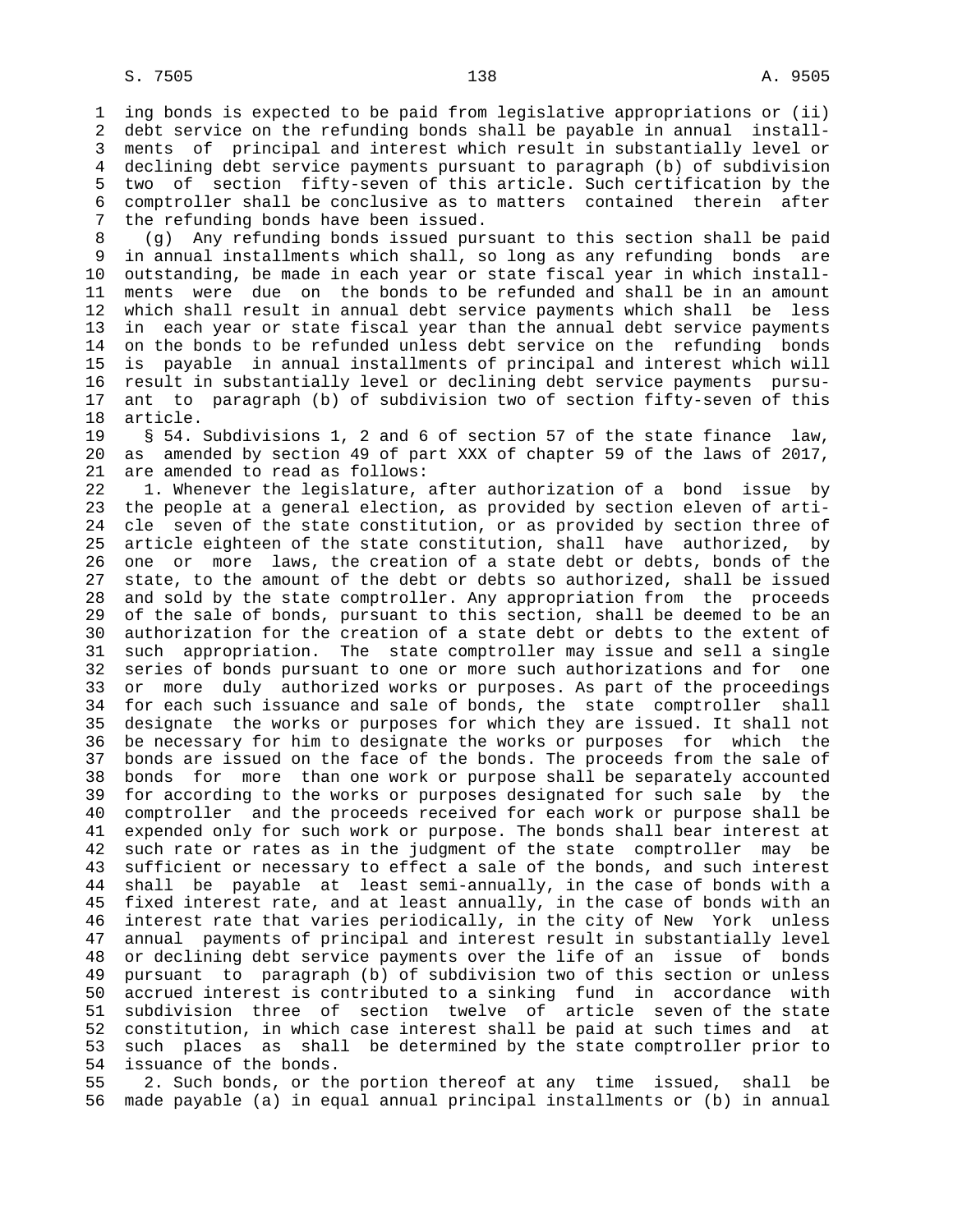1 installments of principal and interest which result in substantially 2 level or declining debt service payments, over the life of the bonds, 3 the first of which annual installments shall be payable not more than 4 one year from the date of issue and the last of which shall be payable 5 at such time as the comptroller may determine but not more than forty 6 years or state fiscal years after the date of issue, not more than fifty 7 years after the date of issue in the case of housing bonds, and not more 8 than twenty-five years in the case of urban renewal bonds. Where bonds are payable pursuant to paragraph (b) of this subdivision, except for 10 the year or state fiscal year of initial issuance if less than a full 11 year of debt service is to become due in that year or state fiscal year, 12 either (i) the greatest aggregate amount of debt service payable in any 13 year or state fiscal year shall not differ from the lowest aggregate 14 amount of debt service payable in any other year or state fiscal year by 15 more than five percent or (ii) the aggregate amount of debt service in 16 each year or state fiscal year shall be less than the aggregate amount 17 of debt service in the immediately preceding year or state fiscal year. 18 For purposes of this subdivision, debt service shall include all princi- 19 pal, redemption price, sinking fund installments or contributions, and 20 interest scheduled to become due. For purposes of determining whether 21 debt service is level or declining on bonds issued with a variable rate 22 of interest pursuant to paragraph b of subdivision four of this section, 23 the comptroller shall assume a market rate of interest as of the date of 24 issuance. Where the comptroller determines that interest on any bonds 25 shall be compounded and payable at maturity, such bonds shall be payable 26 only in accordance with paragraph (b) of this subdivision unless accrued 27 interest is contributed to a sinking fund in accordance with subdivision 28 three of section twelve of article seven of the state constitution. In 29 no case shall any bonds or portion thereof be issued for a period longer 30 than the probable life of the work or purpose, or part thereof, to which 31 the proceeds of the bonds are to be applied, or in the alternative, the 32 weighted average period of the probable life of the works or purposes to 33 which the proceeds of the bonds are to be applied taking into consider- 34 ation the respective amounts of bonds issued for each work or purpose, 35 as may be determined under section sixty-one of this article and in 36 accordance with the certificate of the commissioner of general services, 37 and/or the commissioner of transportation, state architect, state 38 commissioner of housing and urban renewal, or other authority, as the 39 case may be, having charge by law of the acquisition, construction, work 40 or improvement for which the debt was authorized. Such certificate shall 41 be filed in the office of the state comptroller and shall state the 42 group, or, where the probable lives of two or more separable parts of 43 the work or purposes are different, the groups, specified in such 44 section, for which the amount or amounts, shall be provided by the issu- 45 ance and sale of bonds. Weighted average period of probable life shall 46 be determined by computing the sum of the products derived from multi- 47 plying the dollar value of the portion of the debt contracted for each 48 work or purpose (or class of works or purposes) by the probable life of 49 such work or purpose (or class of works or purposes) and dividing the 50 resulting sum by the dollar value of the entire debt after taking into 51 consideration any original issue discount. Any costs of issuance 52 financed with bond proceeds shall be prorated among the various works or 53 purposes. Such bonds, or the portion thereof at any time sold, shall be 54 of such denominations, subject to the foregoing provisions, as the state 55 comptroller may determine. Notwithstanding the foregoing provisions of 56 this subdivision, the comptroller may issue all or a portion of such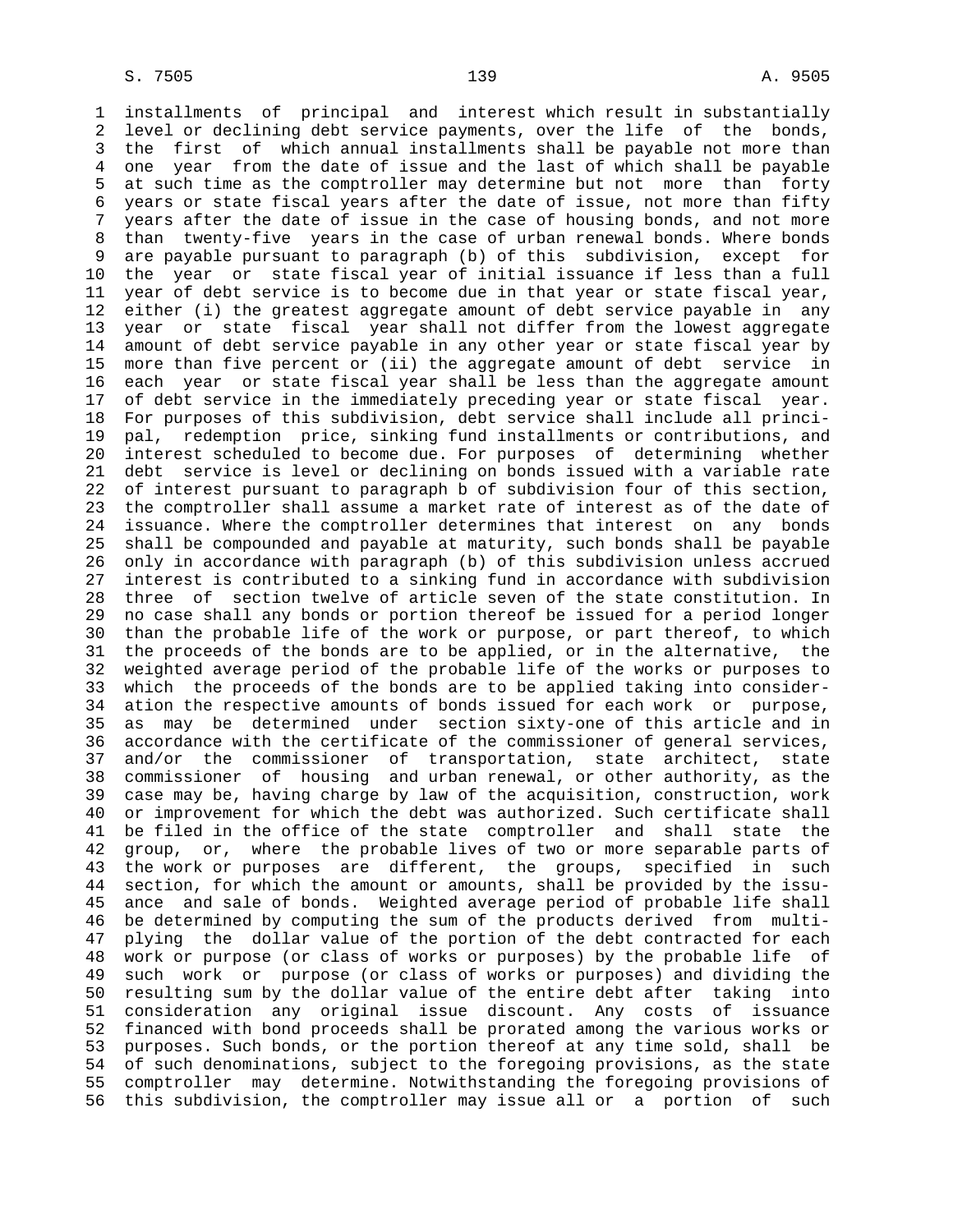1 bonds as serial debt, term debt or a combination thereof, maturing as 2 required by this subdivision, provided that the comptroller shall have 3 provided for the retirement each year or state fiscal year, or otherwise 4 have provided for the payment of, through sinking fund installment 5 payments or otherwise, a portion of such term bonds in an amount meeting 6 the requirements of paragraph (a) or (b) of this subdivision or shall 7 have established a sinking fund and provided for contributions thereto 8 as provided in subdivision eight of this section and section twelve of 3 article seven of the state constitution. article seven of the state constitution.

 10 6. Except with respect to bonds issued in the manner provided in para- 11 graph (c) of subdivision seven of this section, all bonds of the state 12 of New York which the comptroller of the state of New York is authorized 13 to issue and sell, shall be executed in the name of the state of New 14 York by the manual or facsimile signature of the state comptroller and 15 his seal (or a facsimile thereof) shall be thereunto affixed, imprinted, 16 engraved or otherwise reproduced. In case the state comptroller who 17 shall have signed and sealed any of the bonds shall cease to hold the 18 office of state comptroller before the bonds so signed and sealed shall 19 have been actually countersigned and delivered by the fiscal agent or 20 trustee, such bonds may, nevertheless, be countersigned and delivered as 21 herein provided, and may be issued as if the state comptroller who 22 signed and sealed such bonds had not ceased to hold such office. Any 23 bond of a series may be signed and sealed on behalf of the state of New 24 York by such person as at the actual time of the execution of such bond 25 shall hold the office of comptroller of the state of New York, although 26 at the date of the bonds of such series such person may not have held 27 such office. The coupons to be attached to the coupon bonds of each 28 series shall be signed by the facsimile signature of the state comp- 29 troller of the state of New York or by any person who shall have held 30 the office of state comptroller of the state of New York on or after the 31 date of the bonds of such series, notwithstanding that such person may 32 not have been such state comptroller at the date of any such bond or may 33 have ceased to be such state comptroller at the date when any such bond 34 shall be actually countersigned and delivered. The bonds of each series 35 shall be countersigned with the manual signature of an authorized 36 employee of the fiscal agent or trustee of the state of New York. No 37 bond and no coupon thereunto appertaining shall be valid or obligatory 38 for any purpose until such manual countersignature of an authorized 39 employee of the fiscal agent or trustee of the state of New York shall 40 have been duly affixed to such bond.

 41 § 55. Section 62 of the state finance law, as amended by section 51 of 42 part XXX of chapter 59 of the laws of 2017, is amended to read as 43 follows:

 44 § 62. Replacement of lost certificates. The comptroller, who may act 45 through his duly authorized fiscal agent or trustee appointed pursuant 46 to section sixty-five of this article, may issue to the lawful owner of 47 any certificate or bond issued by him in behalf of this state, which he 48 or such duly authorized fiscal agent or trustee is satisfied, by due 49 proof filed in his office or with such duly authorized fiscal agent or 50 trustee, has been lost or casually destroyed, a new certificate or bond, 51 corresponding in date, number and amount with the certificate or bond so 52 lost or destroyed, and expressing on its face that it is a renewed 53 certificate or bond. No such renewed certificate or bond shall be issued 54 unless sufficient security is given to satisfy the lawful claim of any 55 person to the original certificate or bond, or to any interest therein. 56 The comptroller shall report annually to the legislature the number and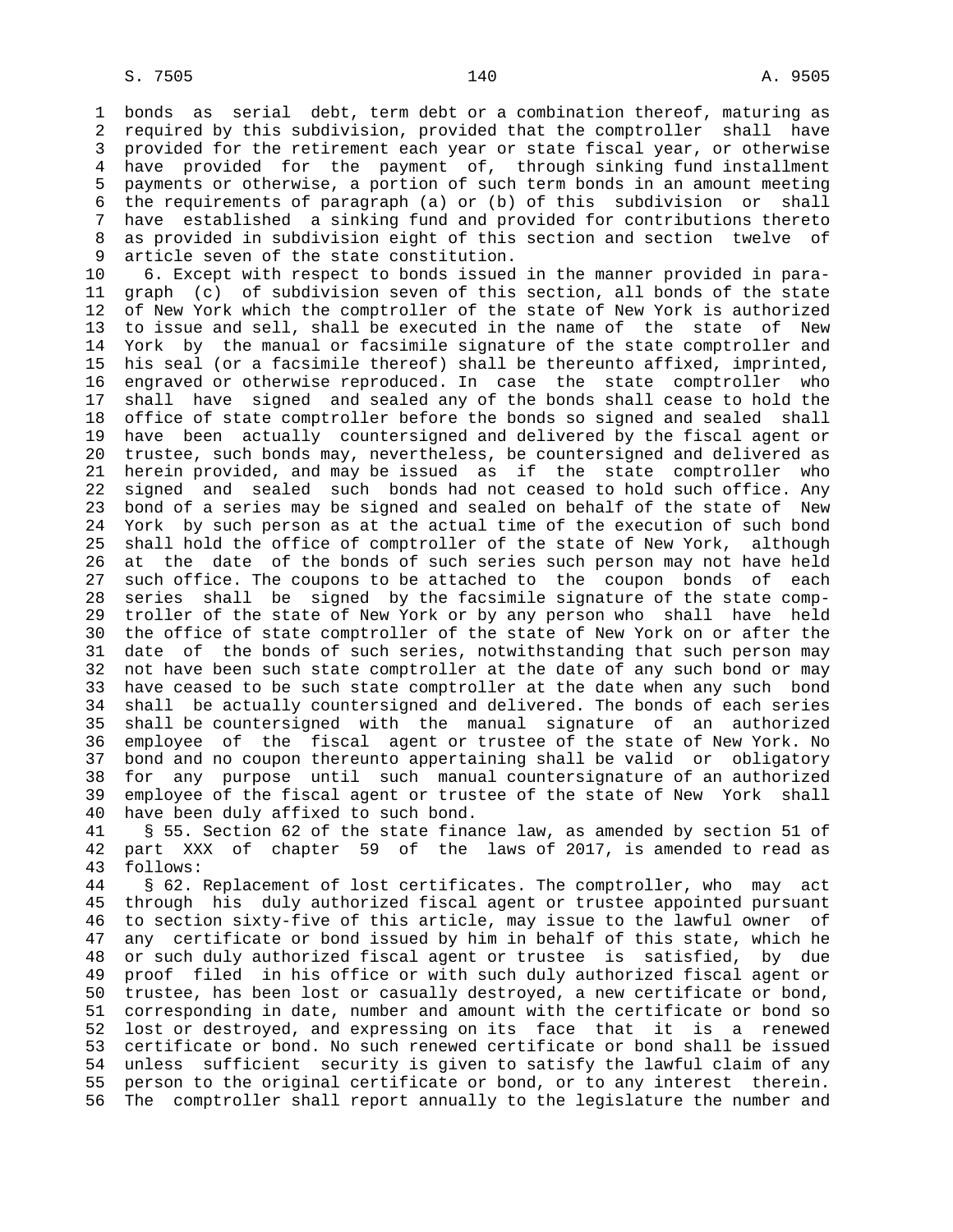1 amount of all renewed certificates or bonds so issued. If the renewed 2 certificate is issued by the state's duly authorized fiscal agent or 3 trustee and such agent or trustee agrees to be responsible for any loss 4 suffered as a result of unauthorized payment, the security shall be 5 provided to and approved by the fiscal agent or trustee and no addi- 6 tional approval by the comptroller or the attorney general shall be 7 required. 8 § 56. Section 65 of the state finance law, as amended by section 52 of<br>9 part XXX of chapter 59 of the laws of 2017, is amended to read as part XXX of chapter 59 of the laws of 2017, is amended to read as 10 follows: 11 § 65. Appointment of fiscal agent or trustee; powers and duties. 1. 12 Notwithstanding any other provisions of this chapter, the comptroller, 13 on behalf of the state, may contract from time to time for a period or 14 periods not exceeding ten years each, except in the case of a bank or 15 trust company agreeing to act as issuing, paying and/or tender agent 16 with respect to a particular issue of variable interest rate bonds in 17 which case the comptroller, on behalf of the state, may contract for a 18 period not to exceed the term of such particular issue of bonds, with 19 one or more banks or trust companies located in the city of New York, to 20 act as fiscal agent, trustee, or agents of the state, and for the main- 21 tenance of an office for the registration, conversion, reconversion and 22 transfer of the bonds and notes of the state, including the preparation 23 and substitution of new bonds and notes, for the payment of the princi- 24 pal thereof and interest thereon, for related services, and to otherwise 25 effectuate the powers and duties of a fiscal agent or trustee on behalf 26 of the state in all such respects as may be determined by the comp- 27 troller for such bonds and notes, and for the payment by the state of 28 such compensation therefor as the comptroller may determine. Any such 29 fiscal agent or trustee may, where authorized pursuant to the terms of 30 its contract, accept delivery of obligations purchased by the state and 31 of securities deposited with the state pursuant to sections one hundred 32 five and one hundred six of this chapter and hold the same in safekeep- 33 ing, make delivery to purchasers of obligations sold by the state, and 34 accept deposit of such proceeds of sale without securing the same. Any 35 such contract may also provide that such fiscal agent or trustee may, 36 upon the written instruction of the comptroller, deposit any obligations 37 or securities which it receives pursuant to such contract, in an account 38 with a federal reserve bank, to be held in such account in the form of 39 entries on the books of the federal reserve bank, and to be transferred 40 in the event of any assignment, sale, redemption, maturity or other 41 disposition of such obligations or securities, by entries on the books 42 of the federal reserve bank. Any such bank or trust company shall be 43 responsible to the people of this state for the faithful and safe 44 conduct of the business of said office, for the fidelity and integrity 45 of its officers and agents employed in such office, and for all loss or 46 damage which may result from any failure to discharge their duties, and 47 for any improper and incorrect discharge of those duties, and shall save 48 the state free and harmless from any and all loss or damage occasioned 49 by or incurred in the performance of such services. Any such contract 50 may be terminated by the comptroller at any time. In the event of any 51 change in any office maintained pursuant to any such contract, the comp- 52 troller shall give public notice thereof in such form as he may deter- 53 mine appropriate.

 54 2. The comptroller shall prescribe rules and regulations for the 55 registration, conversion, reconversion and transfer of the bonds and 56 notes of the state, including the preparation and substitution of new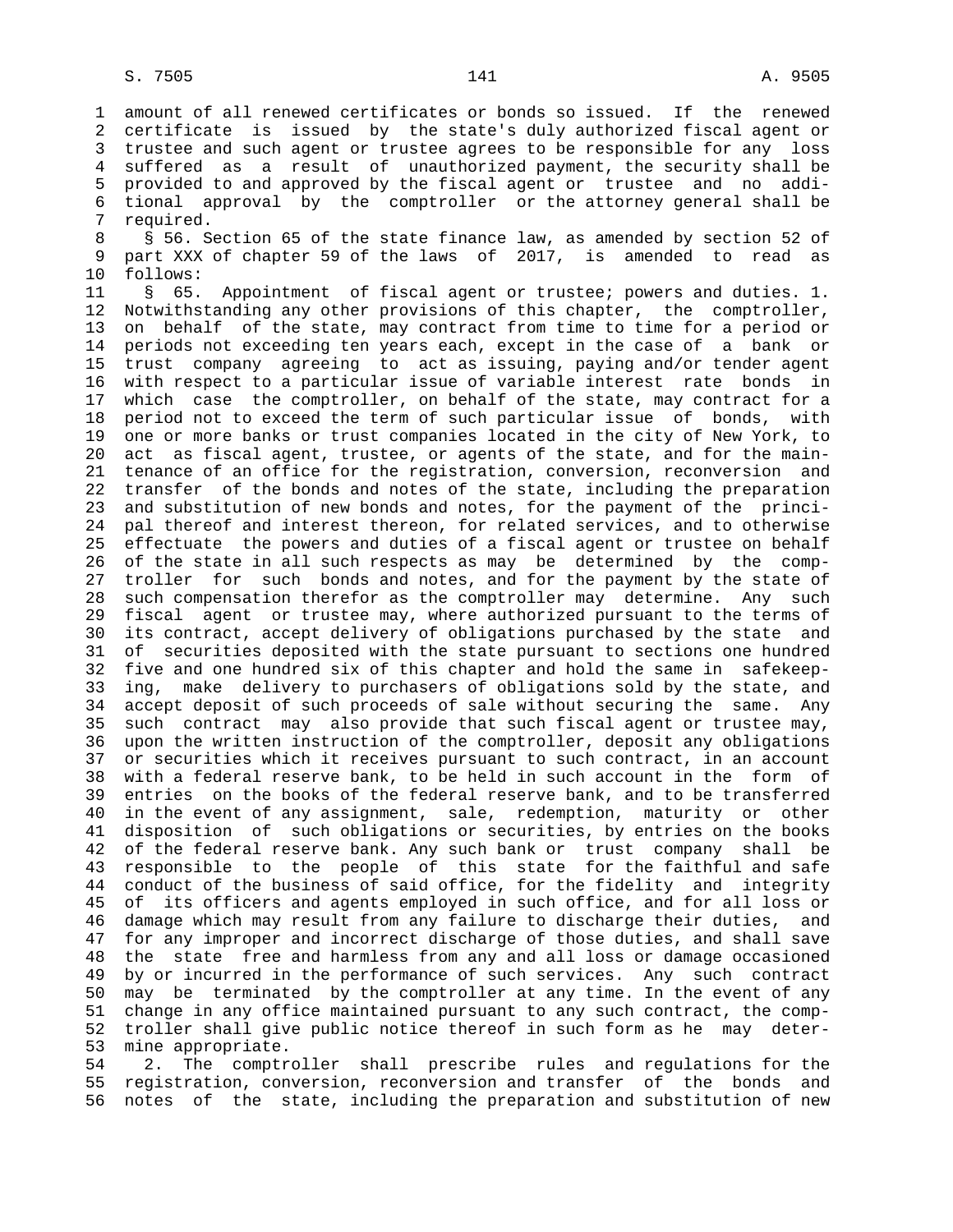1 bonds, for the payment of the principal thereof and interest thereon, 2 and for other authorized services to be performed by such fiscal agent 3 or trustee. Such rules and regulations, and all amendments thereof, 4 shall be prepared in duplicate, one copy of which shall be filed in the 5 office of the department of audit and control and the other in the 6 office of the department of state. A copy thereof may be filed as a 7 public record in such other offices as the comptroller may determine. 8 Such rules and regulations shall be obligatory on all persons having any<br>9 interests in bonds and notes of the state heretofore or hereafter interests in bonds and notes of the state heretofore or hereafter 10 issued. 11 § 57. Subdivision 2 of section 365 of the public authorities law, as 12 amended by section 54 of part XXX of chapter 59 of the laws of 2017, is 13 amended to read as follows: 14 2. The notes and bonds shall be authorized by resolution of the board, 15 shall bear such date or dates and mature at such time or times, in the 16 case of notes and any renewals thereof within five years after their 17 respective dates and in the case of bonds not exceeding forty years from 18 their respective dates, as such resolution or resolutions may provide. 19 The notes and bonds shall bear interest at such rate or rates, be in 20 such denominations, be in such form, either coupon or registered, carry 21 such registration privileges, be executed in such manner, be payable in 22 such medium of payment, at such place or places, and be subject to such 23 terms of redemption as such resolution or resolutions may provide. Bonds 24 and notes shall be sold by the authority, at public or private sale, at 25 such price or prices as the authority may determine. Bonds and notes of 26 the authority shall not be sold by the authority at private sale unless 27 such sale and the terms thereof have been approved in writing by the 28 comptroller, where such sale is not to the comptroller, or by the direc- 29 tor of the budget, where such sale is to the comptroller. 30 § 58. Section 55 of chapter 59 of the laws of 2017 relating to provid- 31 ing for the administration of certain funds and accounts related to the 32 2017-18 budget and authorizing certain payments and transfers, is 33 amended to read as follows: 34 § 55. This act shall take effect immediately and shall be deemed to 35 have been in full force and effect on and after April 1, 2017; provided, 36 however, that the provisions of sections one, two, three, four, five, 37 six, seven, eight, thirteen, fourteen, fifteen, sixteen, seventeen, 38 eighteen, nineteen, twenty, [**twenty-one,**] twenty-two, twenty-two-e and 39 twenty-two-f of this act shall expire March 31, 2018 when upon such date 40 the provisions of such sections shall be deemed repealed; and provided, 41 further, that section twenty-two-c of this act shall expire March 31, 42 2021. 43 § 59. Paragraph (b) of subdivision 3 and clause (B) of subparagraph 44 (iii) of paragraph (j) of subdivision 4 of section 1 of part D of chap- 45 ter 63 of the laws of 2005, relating to the composition and responsibil- 46 ities of the New York state higher education capital matching grant 47 board, as amended by section 45 of part UU of chapter 54 of the laws of 48 2016, are amended to read as follows: 49 (b) Within amounts appropriated therefor, the board is hereby author- 50 ized and directed to award matching capital grants totaling [**240**] **two** 51 **hundred seventy** million dollars. Each college shall be eligible for a 52 grant award amount as determined by the calculations pursuant to subdi- 53 vision five of this section. In addition, such colleges shall be eligi- 54 ble to compete for additional funds pursuant to paragraph (h) of subdi-

55 vision four of this section.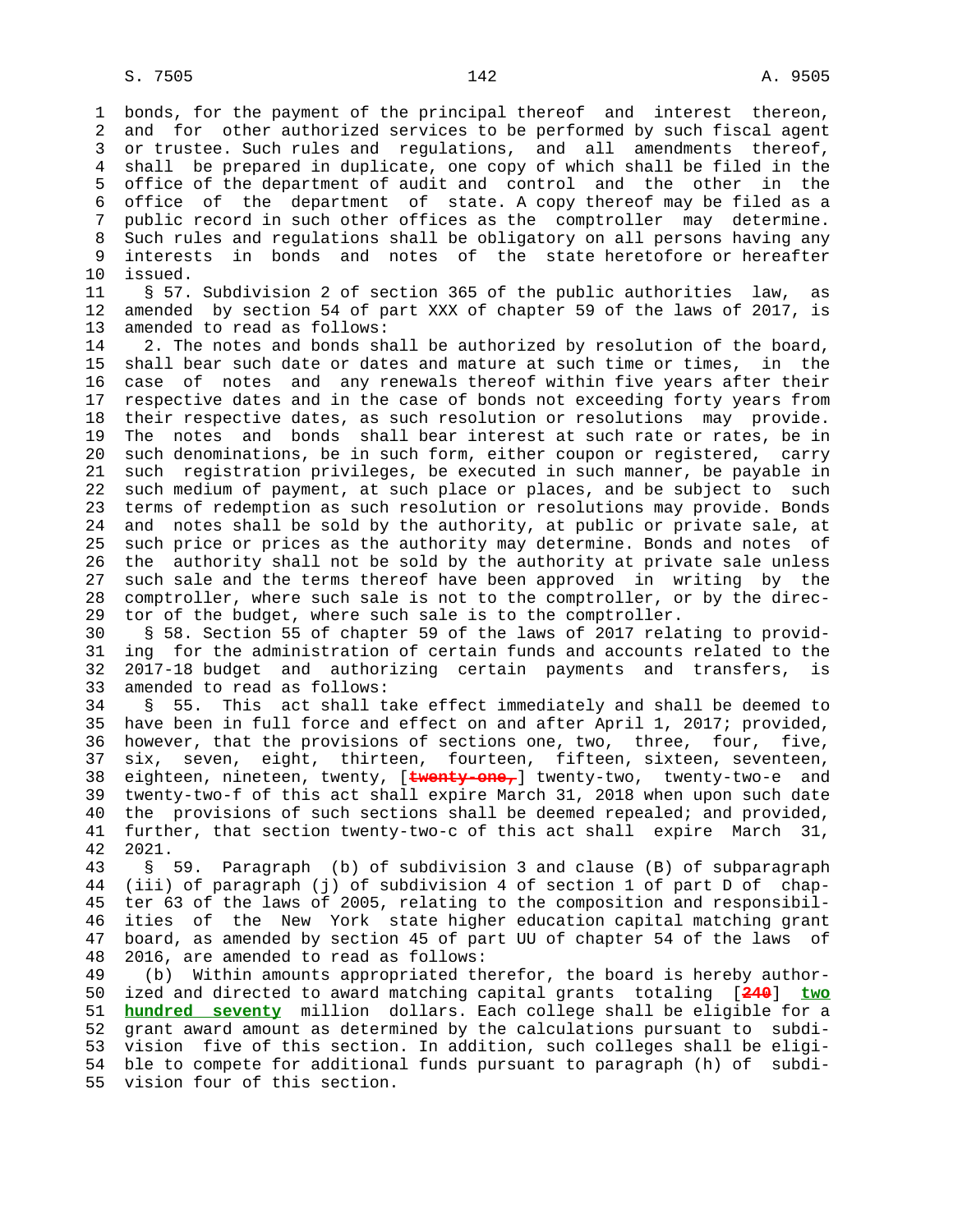1 (B) The dormitory authority shall not issue any bonds or notes in an 2 amount in excess of [**240**] **two hundred seventy** million dollars for the 3 purposes of this section; excluding bonds or notes issued to fund one or 4 more debt service reserve funds, to pay costs of issuance of such bonds, 5 and bonds or notes issued to refund or otherwise repay such bonds or 6 notes previously issued. Except for purposes of complying with the 7 internal revenue code, any interest on bond proceeds shall only be used 8 to pay debt service on such bonds.<br>9 § 60. Subdivision 1 of section 1

 9 § 60. Subdivision 1 of section 1680-n of the public authorities law, 10 as added by section 46 of part T of chapter 57 of the laws of 2007, is 11 amended to read as follows:

 12 1. Notwithstanding the provisions of any other law to the contrary, 13 the authority and the urban development corporation are hereby author- 14 ized to issue bonds or notes in one or more series for the purpose of 15 funding project costs for the acquisition of state buildings and other 16 facilities. The aggregate principal amount of bonds authorized to be 17 issued pursuant to this section shall not exceed one hundred [**forty**] 18 **sixty-five** million dollars, excluding bonds issued to fund one or more 19 debt service reserve funds, to pay costs of issuance of such bonds, and 20 bonds or notes issued to refund or otherwise repay such bonds or notes 21 previously issued. Such bonds and notes of the authority and the urban 22 development corporation shall not be a debt of the state, and the state 23 shall not be liable thereon, nor shall they be payable out of any funds 24 other than those appropriated by the state to the authority and the 25 urban development corporation for principal, interest, and related 26 expenses pursuant to a service contract and such bonds and notes shall 27 contain on the face thereof a statement to such effect. Except for 28 purposes of complying with the internal revenue code, any interest 29 income earned on bond proceeds shall only be used to pay debt service on 30 such bonds.

 31 § 61. Subdivision 1 of section 386-a of the public authorities law, as 32 amended by section 46 of part I of chapter 60 of the laws of 2015, is 33 amended to read as follows:

 34 1. Notwithstanding any other provision of law to the contrary, the 35 authority, the dormitory authority and the urban development corporation 36 are hereby authorized to issue bonds or notes in one or more series for 37 the purpose of assisting the metropolitan transportation authority in 38 the financing of transportation facilities as defined in subdivision 39 seventeen of section twelve hundred sixty-one of this chapter. The 40 aggregate principal amount of bonds authorized to be issued pursuant to 41 this section shall not exceed one billion [**five**] **six** hundred [**twenty**] 42 **ninety-four** million dollars [**(\$1,520,000,000)**] **\$1,694,000,000**, excluding 43 bonds issued to fund one or more debt service reserve funds, to pay 44 costs of issuance of such bonds, and to refund or otherwise repay such 45 bonds or notes previously issued. Such bonds and notes of the authority, 46 the dormitory authority and the urban development corporation shall not 47 be a debt of the state, and the state shall not be liable thereon, nor 48 shall they be payable out of any funds other than those appropriated by 49 the state to the authority, the dormitory authority and the urban devel- 50 opment corporation for principal, interest, and related expenses pursu- 51 ant to a service contract and such bonds and notes shall contain on the 52 face thereof a statement to such effect. Except for purposes of comply- 53 ing with the internal revenue code, any interest income earned on bond 54 proceeds shall only be used to pay debt service on such bonds.